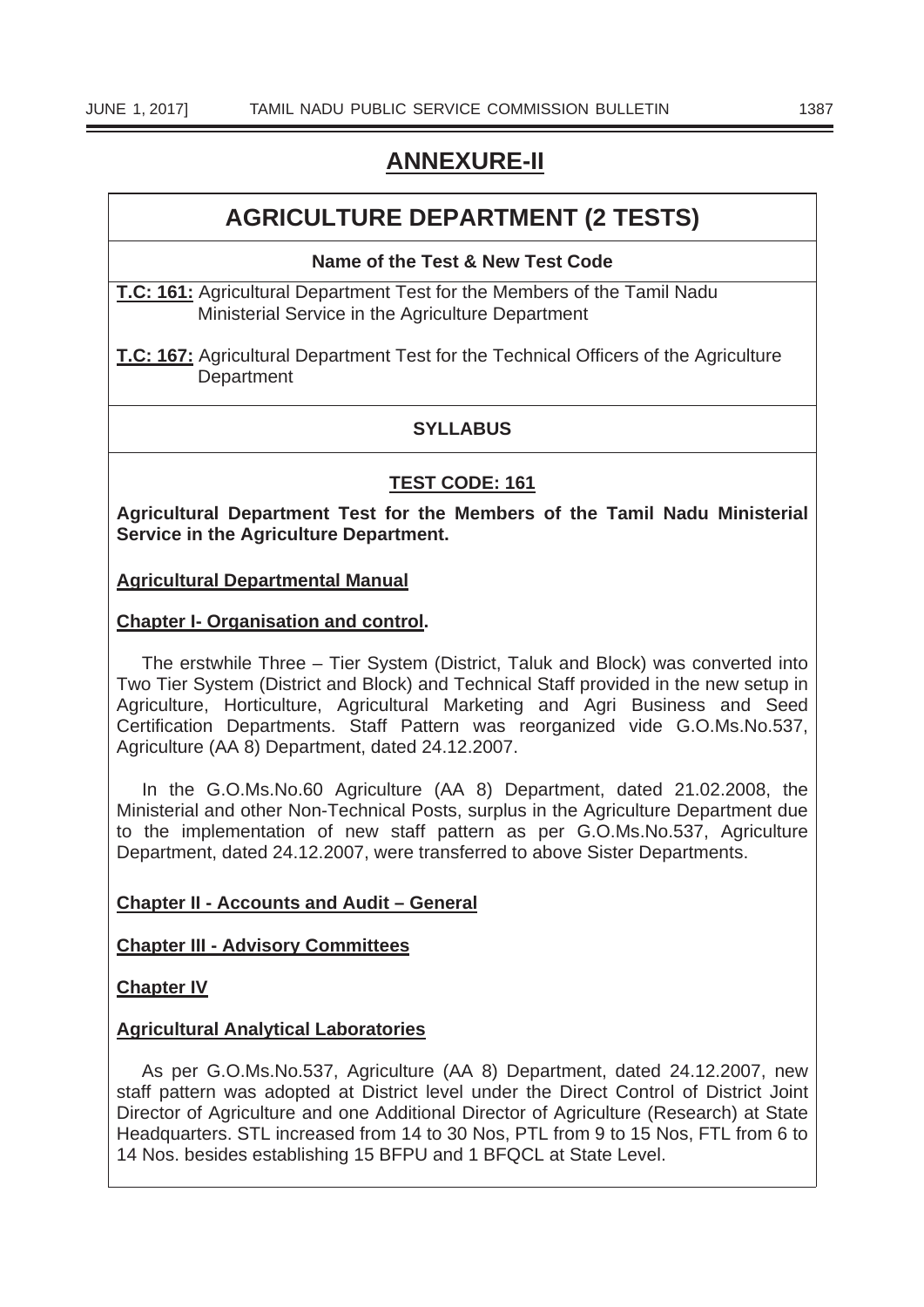### **Chapter VII - Office Procedure**

#### **Chapter IX**

#### **Agricultural Marketing**

 As per G.O.Ms.No.537, Agriculture (AA 8) Department, dated 24.12.2007, new staff pattern was adopted and 29 District Offices were formed with Deputy Director of Agriculture as Head of Office and the State Head quarters was also reorganized.

#### **Chapter X**

**Miscellaneous** – Paragraphs 304 to 310, 311, 314 to 316, 329, 332 to 335 of the Agricultural Departmental Manual.

#### **TEST CODE: 167**

**Agricultural Department Test for the Technical Officers of the Agriculture Department.** 

#### **The Agricultural Departmental Manual**

#### **Organisation and control.**

 The erstwhile Three – Tier System (District, Taluk and Block) was converted into Two-Tier System (District and Block) and Technical Staff provided in the new setup in Agriculture, Horticulture, Agricultural Marketing and Agri Business and Seed Certification Departments. Staff Pattern was reorganized vide G.O.Ms.No.537, Agriculture (AA 8) Department, dated 24.12.2007.

 In the G.O.Ms.No.60, Agriculture (AA 8) Department, dated 21.02.2008, the Ministerial and other Non-Technical Posts, surplus in the Agriculture Department due to the implementation of new staff pattern as per G.O.Ms.No.537, Agriculture Department, dated 24.12.2007, were transferred to above Sister Departments.

#### **Agricultural Analytical Laboratories**

 As per G.O.Ms.No.537, Agriculture (AA 8) Department, dated 24.12.2007, new staff pattern was adopted at District level under the Direct Control of District Joint Director of Agriculture and one Additional Director of Agriculture (Research) at State Headquarters. STL increased from 14 to 30 Nos, PTL from 9 to 15 Nos, FTL from 6 to 14 Nos, besides establishing 15 BFPU and 1 BFQCL at State Level.

1) Seasons – Prominent seasons and Rainfall

2) Agro Climatic Zones of Tamil Nadu

3) Area, Production and Productivity of crops in Tamil Nadu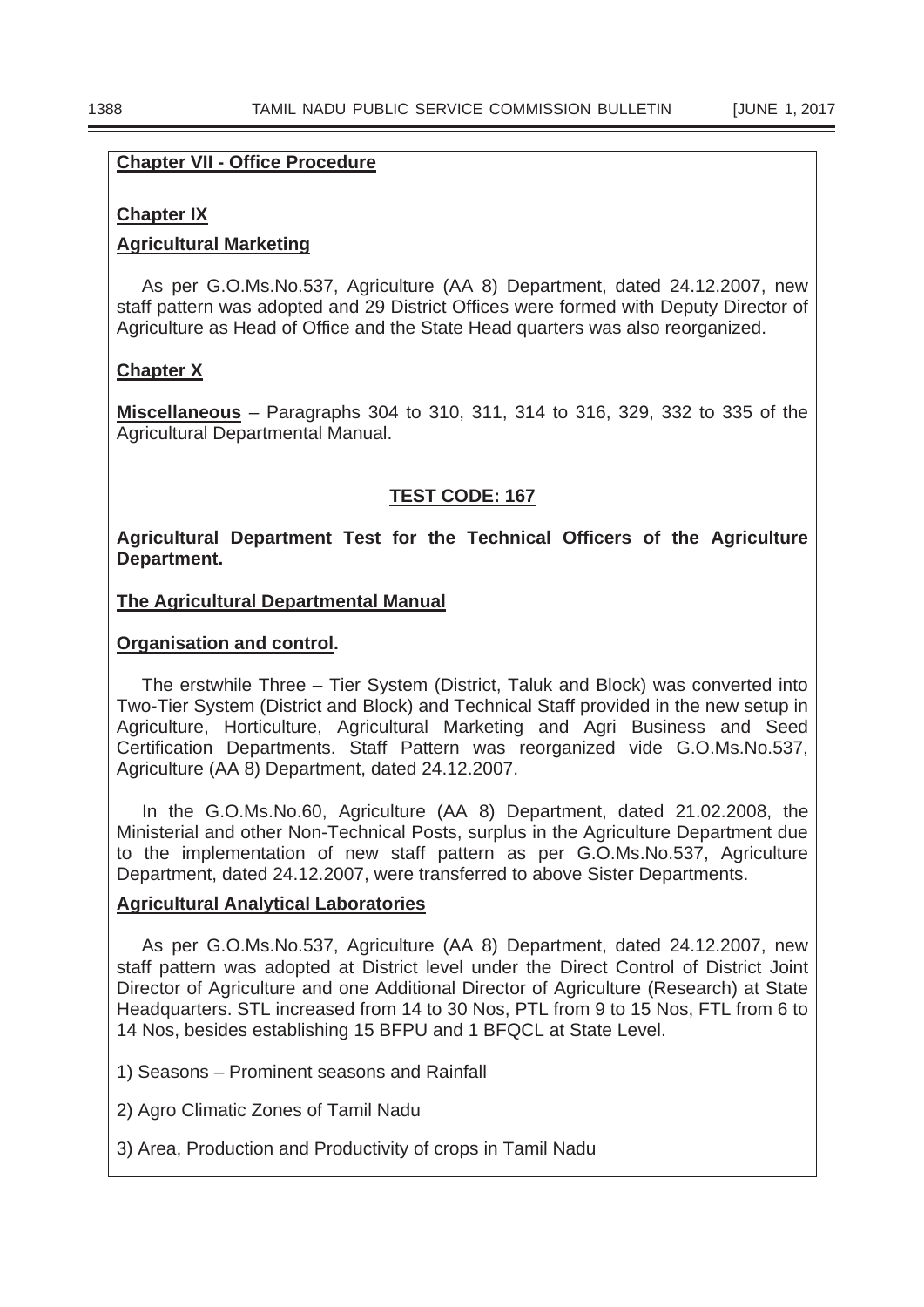4) Crop specific strategies – SRI, SPI, SSI, Precision farming, Micro irrigation

5) Farm level planning, Management of inputs and farmers specific extension – FCMS, FDMS through mobile application, voice enabled Data updation Module, scheme benefits Tracking system, IFS, FIHB, online farm machinery booking

6) State Sponsored Schemes – Soil Survey and Land Use Organization, Organic farming – Vermicomposting, composting farm waste through Pleurotus, Bio-fertilizers, Liquid Bio-fertilizers, Blue green Algae, Green Manure Crops, Azolla, Seed Multiplication Scheme, Seed farms, SPU, Crop and Plant Protection, Bio control Agents, Insurance Schemes – NAIS, MNAIS & WBCIS, CPIS, Crop Yield Competition, Crop Cutting Experiments – CES, Laboratories – (FCL, PTL, STL, MSTL, BFPU) Parasite Breeding Centers and TNCCM

7) Extension in augmenting Agriculture – Farmers guide booklet, farmers Hub, PDA, Touch Screen Kiosk, FTC, Water Management Training centre, STAMIN

8) Centre – State Shared Schemes – NADP, NMOOP, NFSM, NMSA, SSEPERS (ATMA), SMSP, CDB

9) Centrally Sponsored Schemes – Integrated farming in coconut holdings for productivity improvement

10) External aided projects – IAMWARM

11) TAWDEVA

12) AWS, Agricultural Education in Tamil Nadu

13) Insecticide Act, 1968, Fertilizer Control Order, 1985

# **Horticulture**

1.Area, Production and Productivity of Horticulture Crops

2.Dissemination of Hi-Tech Horticulture Practices

3.Capacity Building

4.State Plan Schemes

i)Integrated Horticulture Development Schemes (IHDS)

ii)Horticulture Training Centers (HTC)

iii) Integrated Tribal Development Programme (ITDP)

iv) Western Ghat Development Programme (WGDP)

v) Hill Area Development Programme (HADP)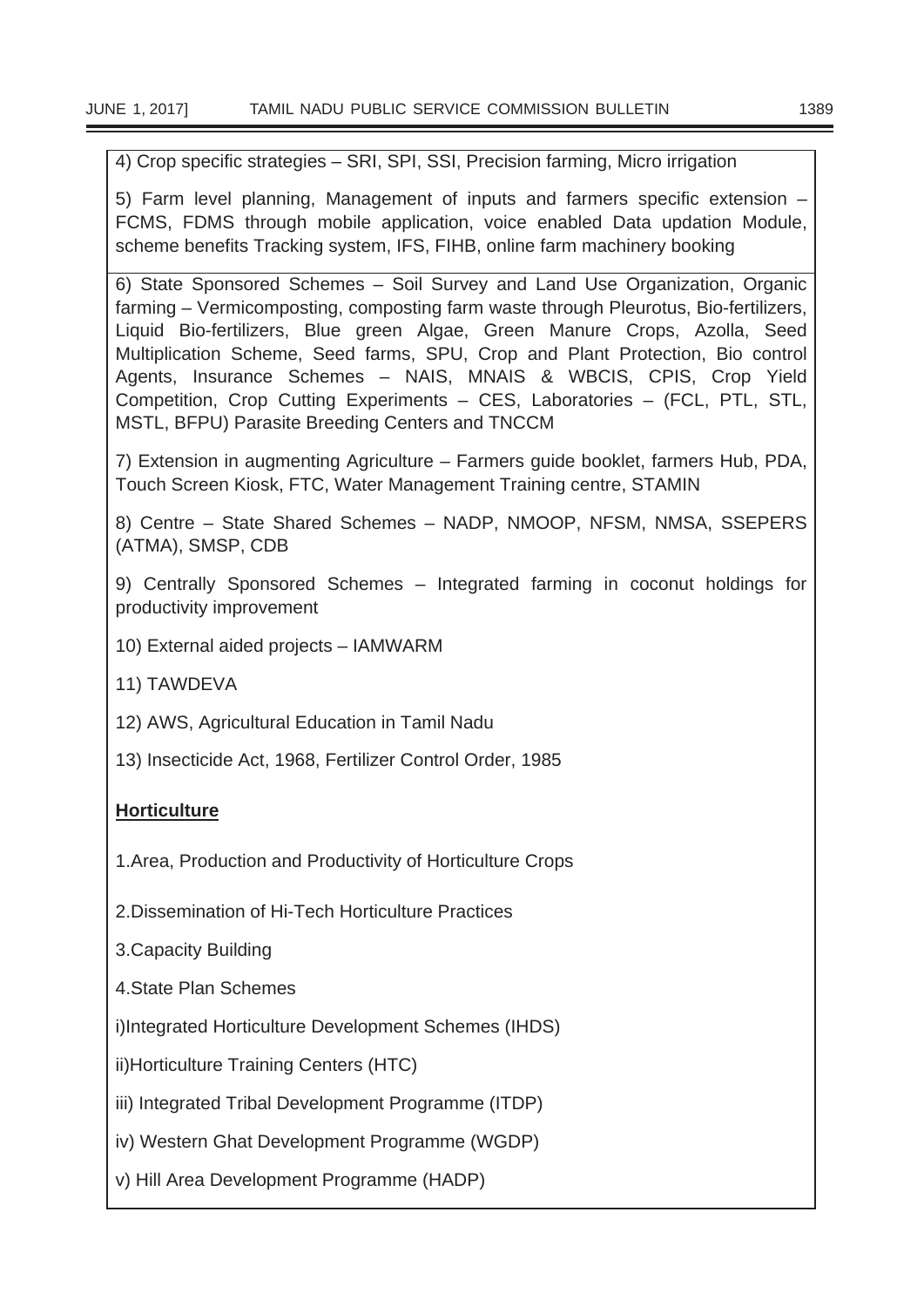- vi) City Vegetable Development Scheme (CVDS)
- vii) National Agriculture Insurance Scheme (NAIS)
- viii) Weather Based Crop Insurance Scheme (WBCIS)

### **National Agriculture Development programme**

- 1. Precision Farming
- 2. Hi-Tech Productivity Enhancement Programme
- 3. Rainfed Area Development Programme (RADP)
- 4. Encouraging cultivation of Pandal Vegetables
- 5. Mechanization of Harvesting Processing in Turmeric and Sett cutting and harvesting in Tapioca
- 6. Modernization of State Horticulture Farms in Tamil Nadu
- 7. Perimetro Vegetable Cluster Development Programme

# **Tamil Nadu Horticulture Development Agency (TANHODA)**

### **Government of India Shared Schemes**

- 1. National Horticulture Mission
- 2. National Mission on Micro Irrigation

# **Government of India Schemes - Fully funded**

- 1. National Bamboo Mission
- 2. National Mission of Medicinal Plants (NMMP)

# **Externally Aided Project - World Bank Funded Scheme**

1. IAMWARM

# **Other Schemes**

- 1. Parks and Garden
- 2. Tamil Nadu Innovation Initiatives (Hitherto Part-II Schemes)

 The Hon'ble Chief Minister made an announcement under Rule 110 in the Legislative Assembly on 08.08.2014 stating that, "to promote innovation culture in Tamil Nadu, Tamil Nadu Innovation Initiatives (TANII) has been established in the State Planning Commission to promote Innovation in Government. Initially, Tamil Nadu Innovation Initiatives (TANII) would work within Government and Government agencies to foster innovation. This idea could be eventually extended further to the non-Government sector as well. Prizes will also be instituted and awarded for innovative practices. A State Innovative Fund has been set up for this purpose.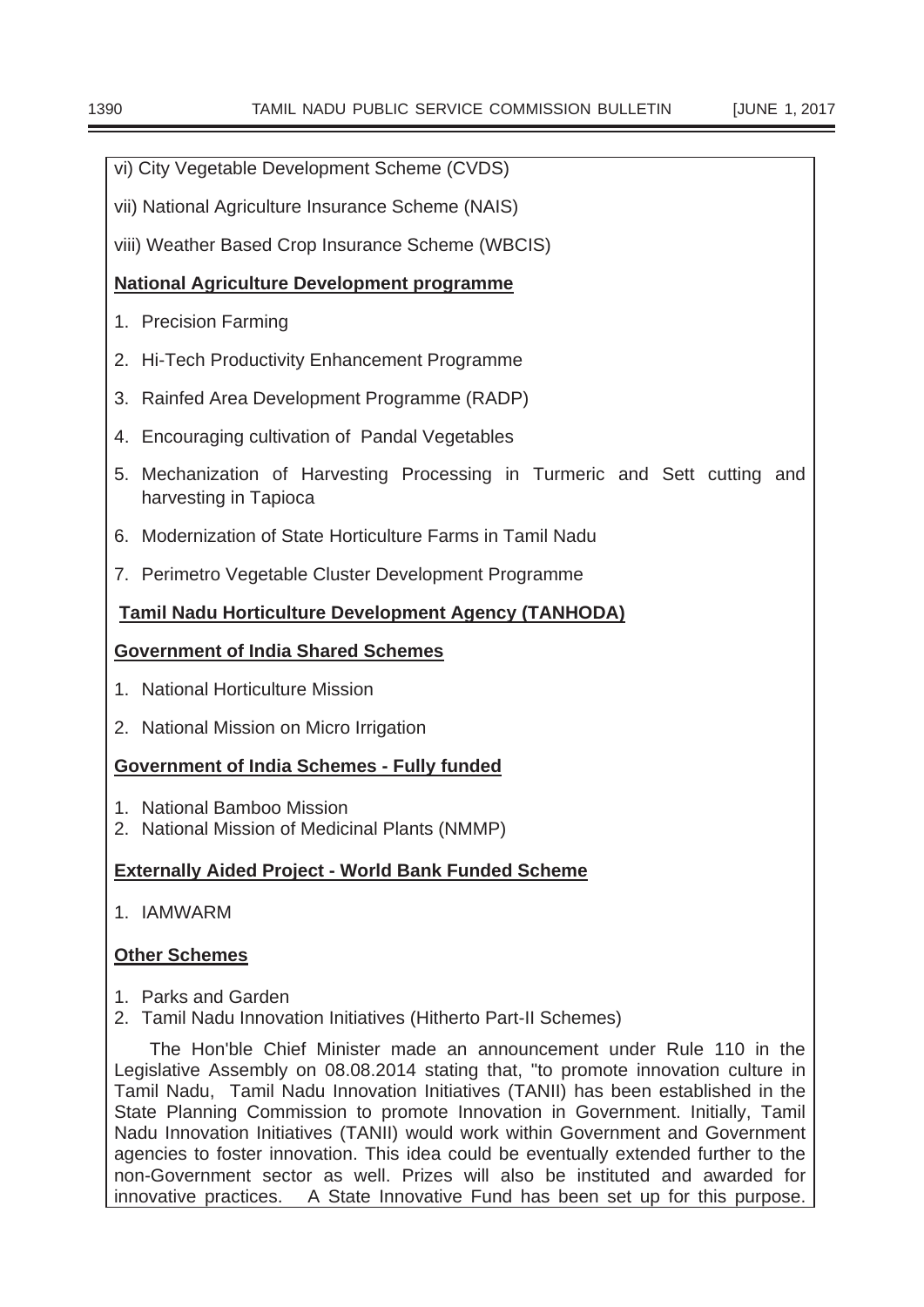New schemes would be financed from the State Innovation Fund, if they are truly innovative in nature. An amount of RS.150.00 Crores will be provided every year to this fund. An award in the name of "Chief Minister's Award for Innovation" has been instituted for the best innovative initiatives".

# **Tamil Nadu Horticulture Producers Co-operative Enterprises Limited (TANHOPE)**

# **Seed Certification & Organic Certification**

**Seed Certification** Concept of Seed Certification - Eligibility requirements for certification of crop varieties - Classes of seeds -Pollination behavior of crop plants - Chain of seed multiplication models - Seed certification regulation and procedures - Indian Minimum Seed Certification Standards for Agricultural and Horticultural crops

**Seed Inspection** Seed law enforcement - Seed legislations - The Seeds Act, 1966 , the Seeds (Amendment) Act, 1972, the Seeds Rules, 1968, the Seeds (Amendment) Rules, 1973, 1974, 1981, the Seeds (Control) Order, 1983, Amendment in Seeds ( Control) Order, 1983, the Essential Commodities Act, 1955, the Essential Commodities (Amendment) Act, 2006- Regulation of sale of Seeds of Genetically modified crops- The Environment (Protection) Act, 1986, the Environment (Protection) Rules, 1986.

**Seed Testing** Concept of Seed Testing - Principles and procedures for testing seed samples of different crops for ascertaining various seed quality parameters. Central Seed Laboratory and State Seed Laboratory-B.t toxin detection methods and DNA finger printing- Seed analysis report-Seed Act and rules in relation to seed testing. International Seed Testing Association(ISTA)

**Training** Orientation and refresher trainings - Training programmes to seed producers, farmers, seed dealers, National Seed Research and Training Centre

**Organic Certification** Concept of Organic Certification - Organic Certification Procedures - National Programme for Organic Production Standards.

# **Agricultural Marketing and Agri Business**

# **Agricultural Marketing**

 As per G.O.Ms.No.537, Agriculture (AA 8) Department, dated 24.12.2007, new staff pattern was adopted and 29 District Offices were formed with Deputy Director of Agriculture as Head of Office and the State Head quarters was also reorganized.

# **Agri. Marketing Activities**

1) Market Committees and Regulated Markets, Facilities provided in the Regulated Markets, Pledge Loan, and Dissemination of market price information 2)Drying yards at villages 3) Agmark Grading

4) Farmers Markets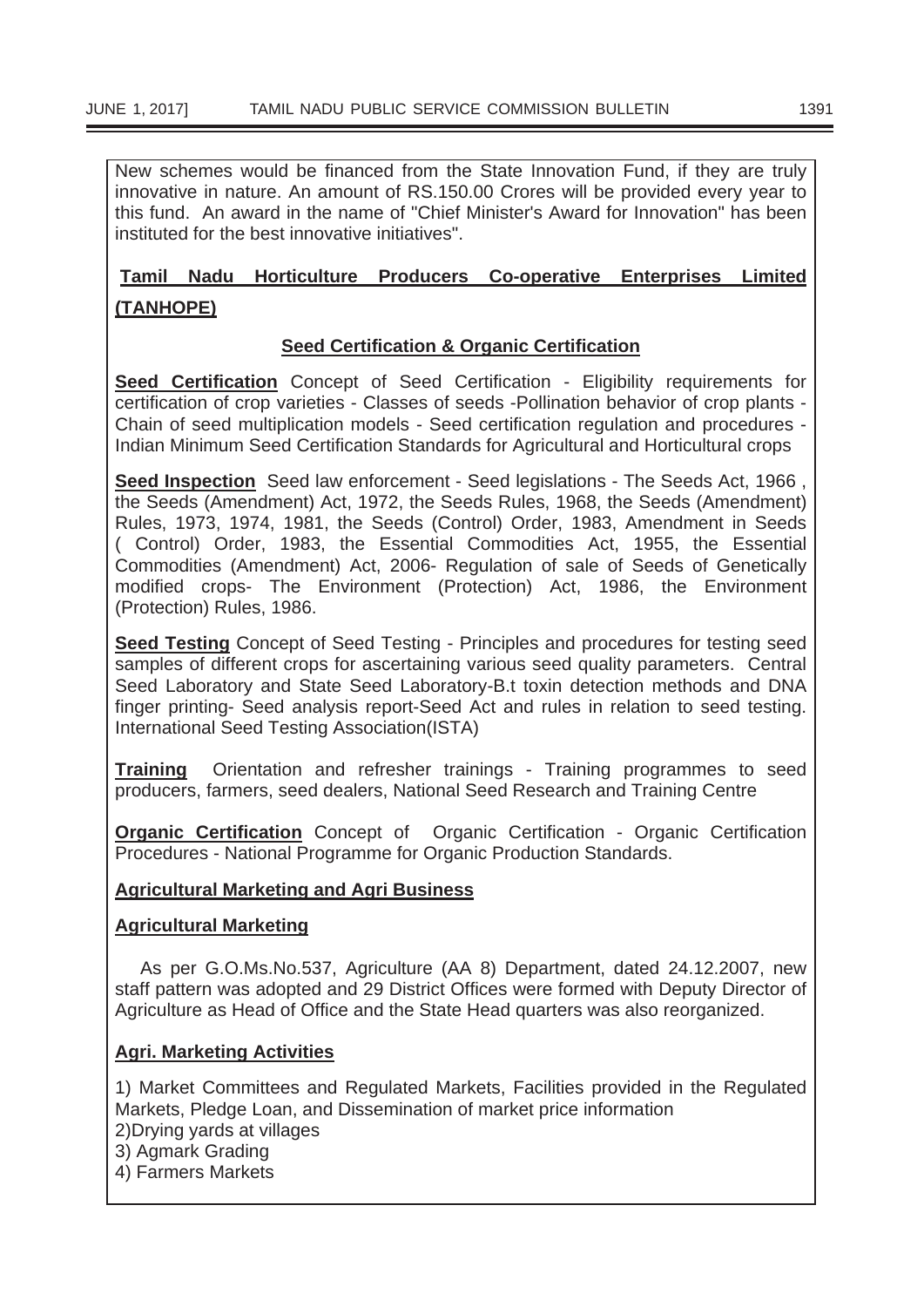# **Agri. Business Activities**

1)Specialized Market Complexes

2) Banana Ripening Chamber

3)Establishment of Terminal market complexes

4) Agri Export Zones

5) Food Processing Industries, National Mission on Food Processing (NMFP), Objectives of NMFP, Structure, Major programmes/Schemes to be covered under NMFP

6) Tamil Nadu Irrigated Agriculture modernization and water bodies Restoration and Management (TN-IAMWARM Project), Role of commodity Groups in increasing the Farm income

7) Tamil Nadu Small farmers Agri-Business consortium (TNSFAC), eligibility criteria for funding

8) Agro Marketing Intelligence and Business promotion center

# **Tamil Nadu State Agricultural Marketing Board**

1) Constitution

- 2) Sources of Income
- 3) Functions of Tamil Nadu State Agricultural Marketing Board, Training Programmes for Farmers and Marketing Personnel, Post Harvest Training to Farmers, Salem-Training Centre
- 4) Tamil Nadu Farmers Development and Welfare Scheme
- 5) Marketing Endowment Chair at Tamil Nadu Agricultural University
- 6) Domestic and Export Market Intelligence Cell (DEMIC)

# **TEST CODE : 161**

### **TEST NAME: Agricultural Department Test for the Members of the Tamil Nadu Ministerial Service in the Agriculture Department**

| Pattern / Type of Examination               | <b>Time Duration</b> | Minimum Pass<br><b>Marks</b> | Maximum<br><b>Marks</b> |
|---------------------------------------------|----------------------|------------------------------|-------------------------|
| Objective Type - 80%<br>without Books       | 2 hours              | 36                           |                         |
| Descriptive Type - 20%<br><b>With Books</b> | 30 minutes           | 9                            | 100                     |
| Total                                       | 2.30 hours           | 45                           |                         |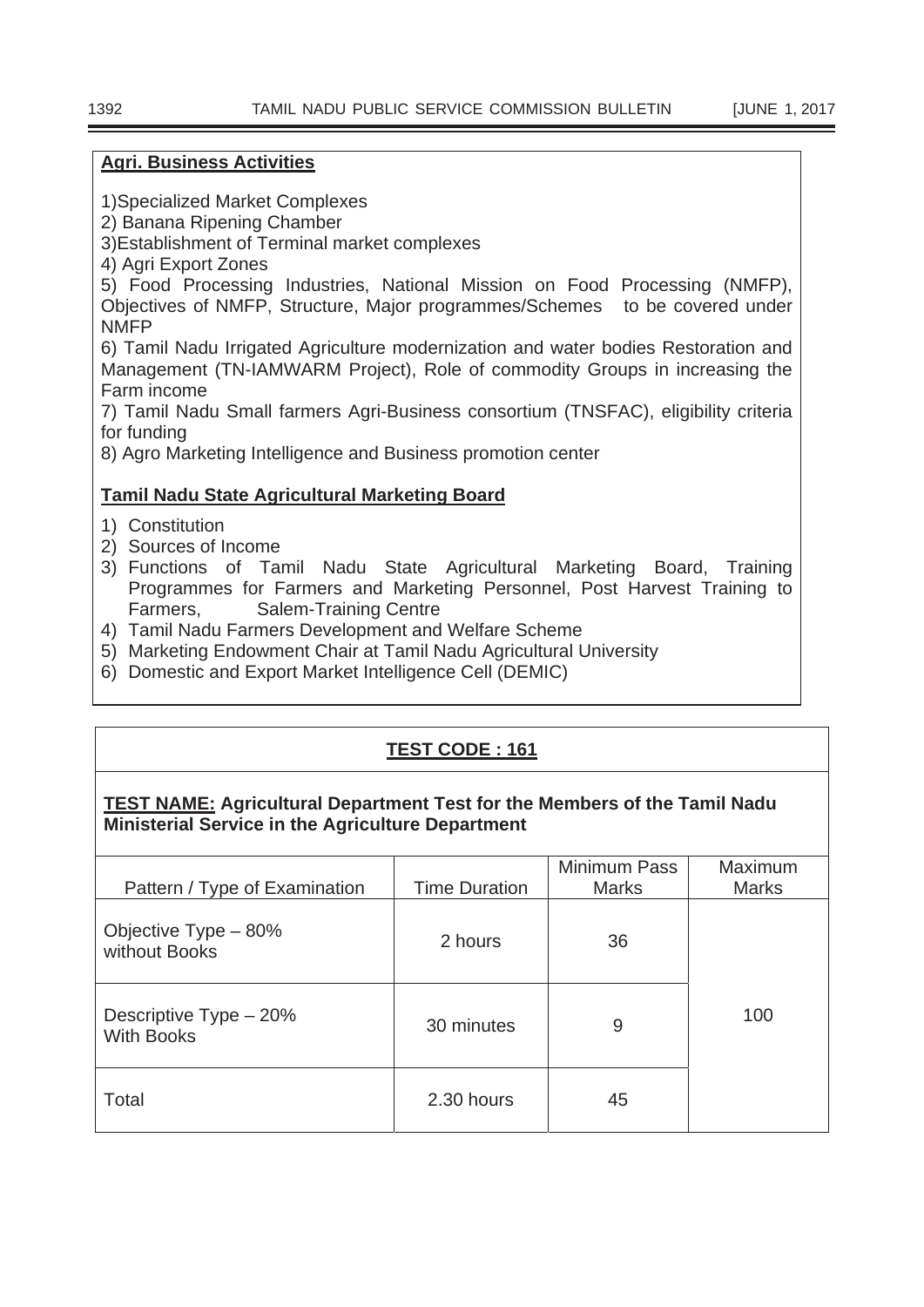# **TEST CODE : 167**

# **TEST NAME: Agricultural Department Test for the Technical Officers of the Agriculture Department**

| Pattern / Type of Examination               | <b>Time Duration</b> | Minimum Pass<br><b>Marks</b> | Maximum<br><b>Marks</b> |
|---------------------------------------------|----------------------|------------------------------|-------------------------|
| Objective Type - 80%<br>without Books       | 2 hours              | 36                           |                         |
| Descriptive Type - 20%<br><b>With Books</b> | 30 minutes           | 9                            | 100                     |
| Total                                       | 2.30 hours           | 45                           |                         |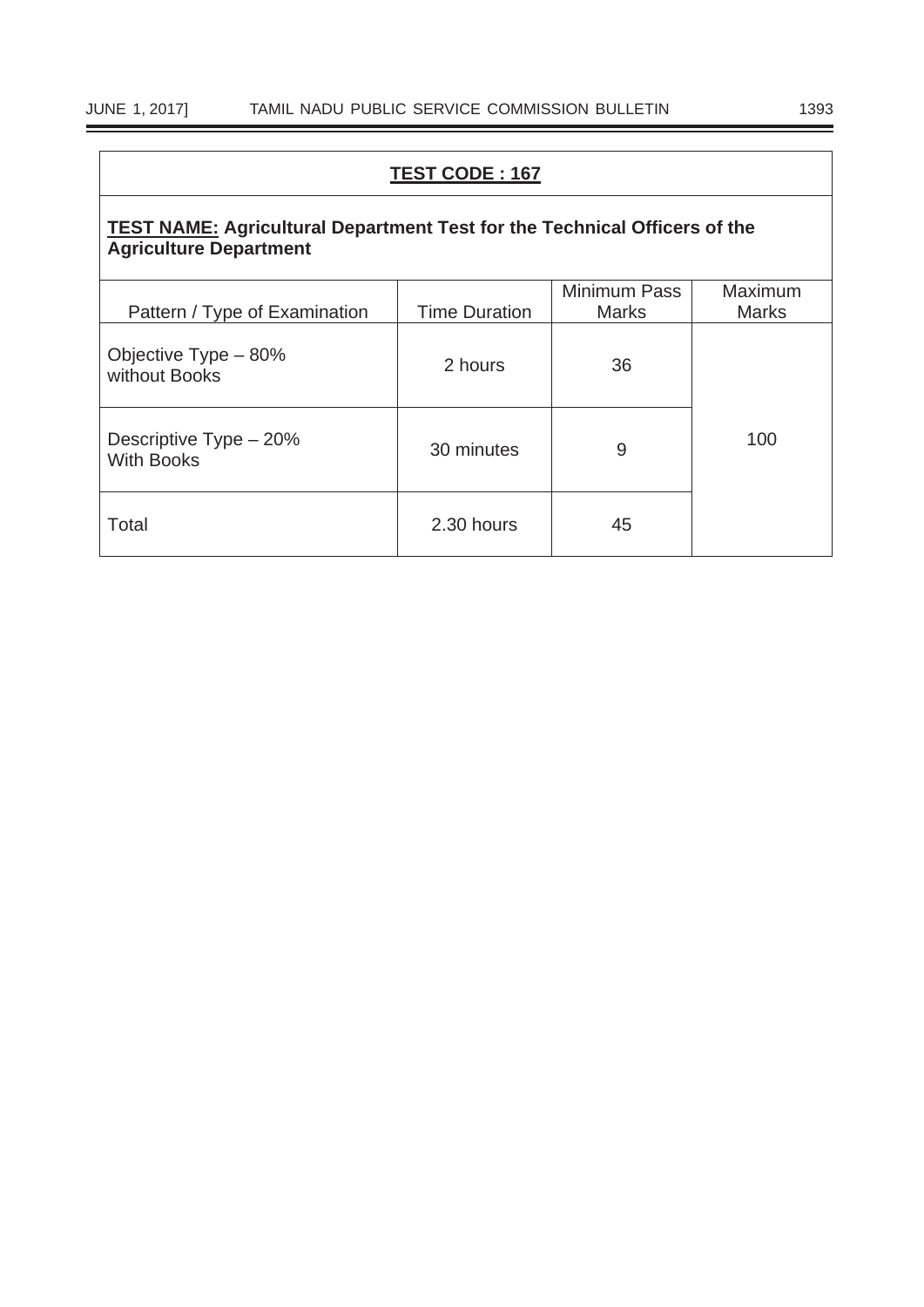.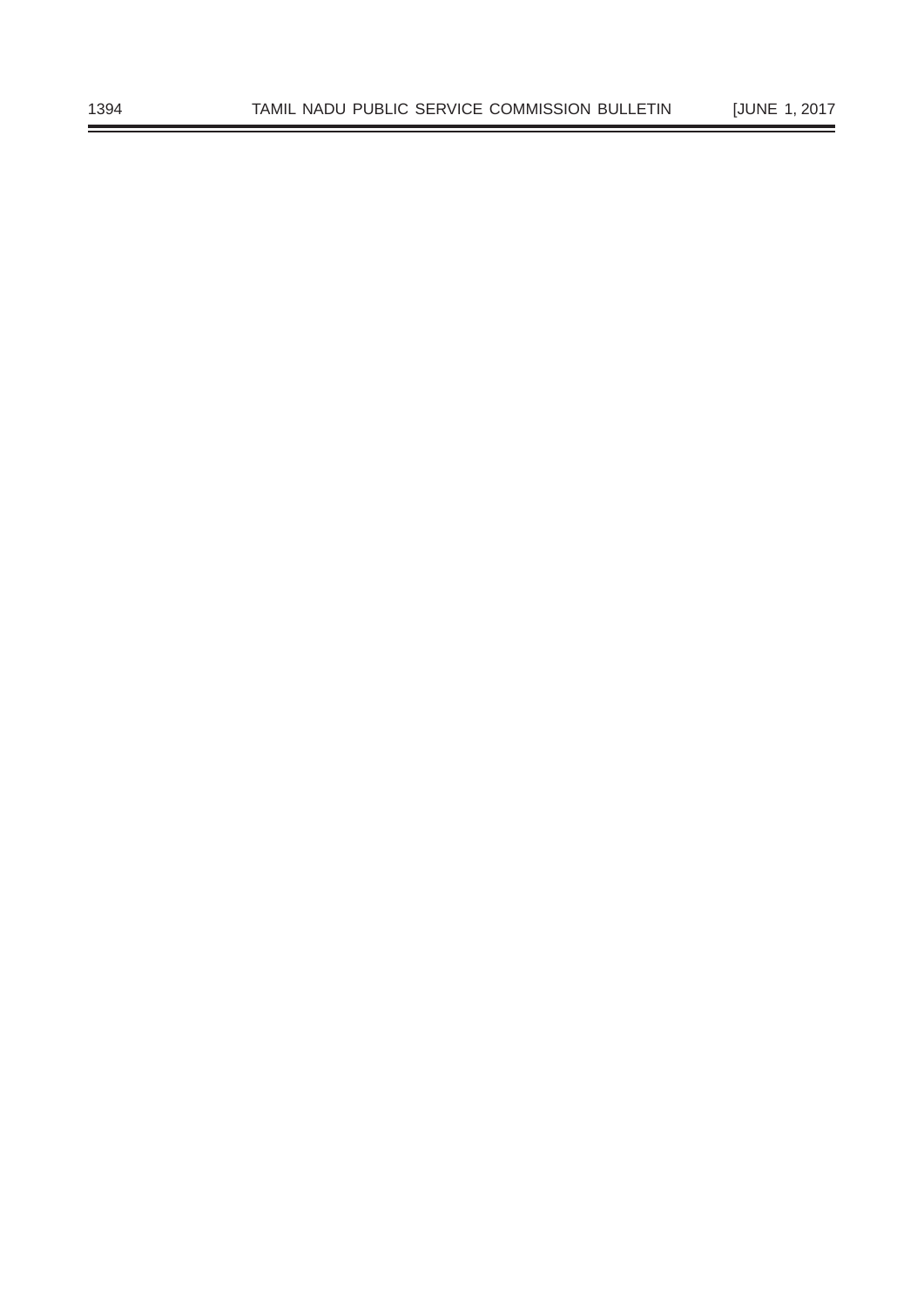#### **AGRICULTURAL MARKETING (1 TEST)**

### **Name of the Test & New Test Code**

**T.C. 128 :** Departmental Test for Agricultural Marketing Department Employees

# **SYLLABUS**

#### **TEST CODE : 128**

#### **Departmental Test for Agricultural Marketing Department Employees**

TAMIL NADU AGRICULTURAL PRODUCE MARKETING ( REGULATION) ACT, 1987

#### ANNEXURE - I

- 1. Short title, extent and commencement
- 2. Definitions
- 3. Notification of intention of regulating marketing of Agricultural produce in specified area
- 4. Declaration of notified area
- 5. Establishment of Market Committee
- 6. Establishment of Markets
- 7. Establishment of special and subsidiary Markets
- 8. Trading in Agricultural produce in notified area
- 9. Alteration of notified area, etc.,
- 10. Constitution of Market Committee
- 11. Publication of names of Members of Market Committee
- 12. Chairman and Vice-Chairman of Market Committee
- 13. Disqualifications for Membership of Market Committee
- 14. Assistant Director of Agriculture to be Ex-officio Member
- 15. Term of office of Members, etc.,
- 16. Incorporation of Market Committee
- 17. Market Committee to be a local authority
- 18. Sub-Committee, Special Committee and delegation of powers
- 19. General meeting
- 20. Proceeding of Market Committee not to be invalidated by informalities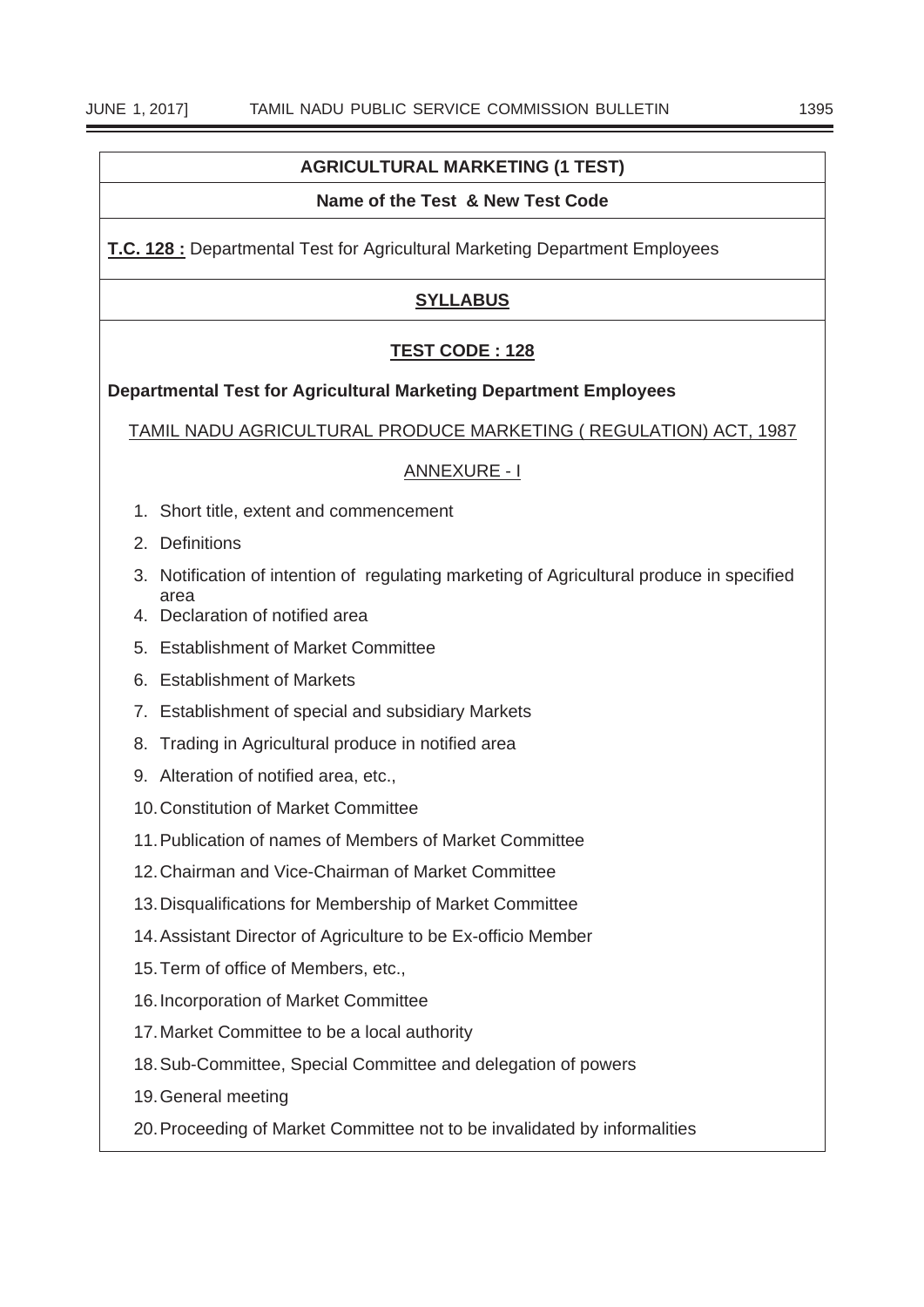- 21. Nominated person to cease to be a Member in certain cases
- 22. Officers and servants of Market Committee
- 23. Execution of contracts by Market Committee
- 24. Levy of fee by Market Committee
- 25. Establishment of check-post or barrier
- 26. Issue of receipt by Market Committee
- 27. Determination of fee, etc., not to be questioned in prosecution
- 28. Levy of subscription for Market reports, etc.,
- 29. Market Committee Fund
- 30. Purposes for which Market Committee Fund may be expended
- 31. Power to borrow
- 32. Trade allowance not permissible except in certain cases
- 33. Special provision where there is delay in reconstitution of new Market Committee, etc.,
- 34. Delivery of possession of records and properties of Market Committee
- 35. Establishment of Tamil Nadu State Agricultural Marketing Board
- 36. Constitution of Board
- 37. Officers and servants of Board
- 38. Powers and functions of Board
- 39. Execution of contracts by Board
- 40. Power to borrow
- 41. Estimates of income and expenditure of Board
- 42. Annual audit of accounts
- 43. Superintendence and control by Government
- 44. Market Board Fund
- 45. Market Development Fund
- 46. Powers and functions of Director
- 47. Delegation of powers
- 48. Penalties
- 49. Liability of accused to pay fee, or other amount
- 50. Composition of offences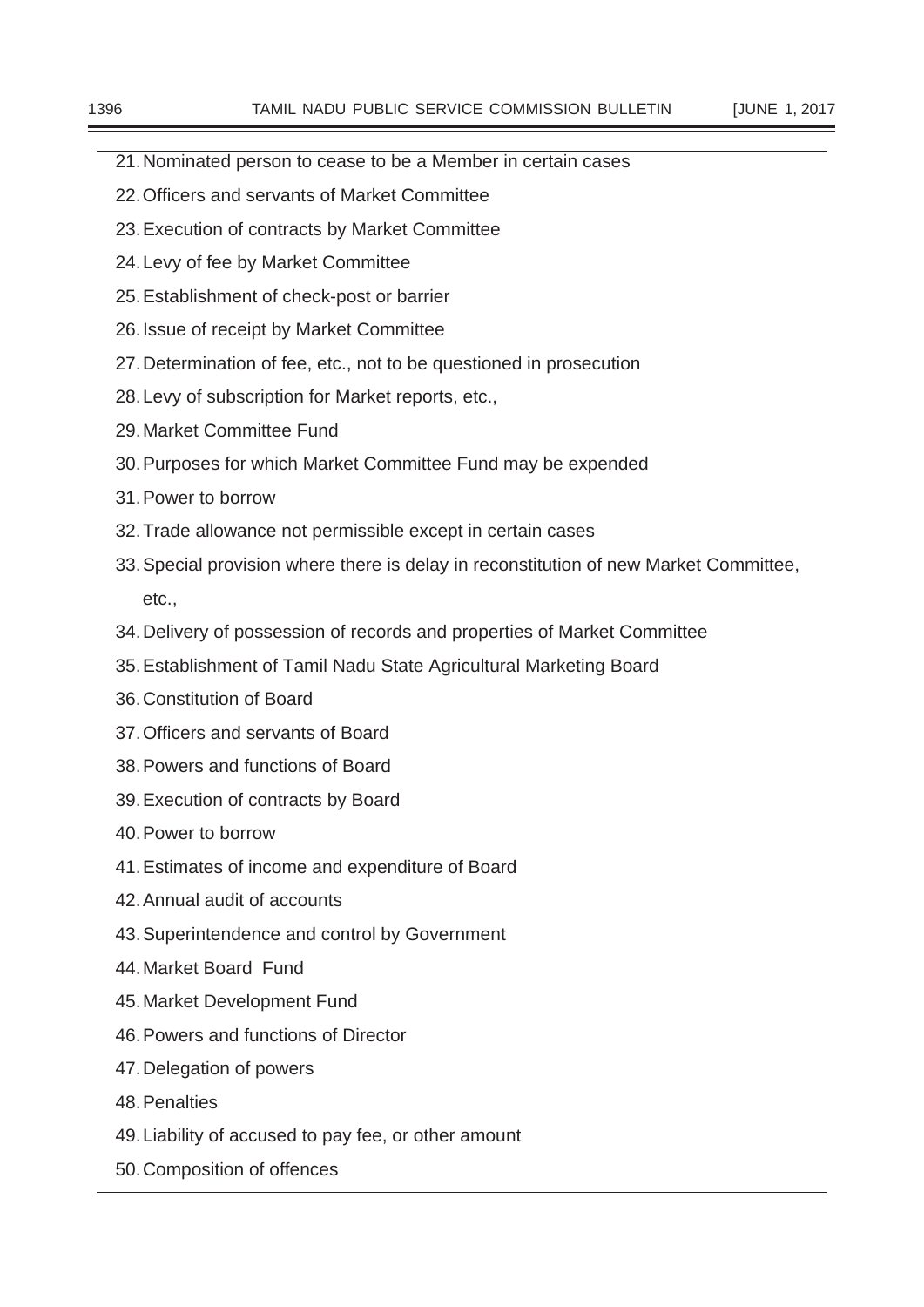### JUNE 1, 2017] TAMIL NADU PUBLIC SERVICE COMMISSION BULLETIN 1397

- 51. Power of Magistrate to recover summarily fee or other amount
- 52. Power to make rules
- 53. Power to make Regulations and By-Laws
- 54. Power to write off irrecoverable amount, etc.,
- 55. Bar of certain proceedings
- 56. President, Vice-President, Chairman and Vice-Chairman to be Public Servants
- 57. Limitation for certain suits and prosecutions
- 58. Trial of offences
- 59. Recovery of sums
- 60. Revision
- 61. Registration of document executed on behalf of Board or Market Committee
- 62. Injunction not to be granted in cretin proceedings, etc.,
- 63. Liability of President, Vice-President, Chairman, Vice-Chairman and Member for loss, waste or misapplication of property
- 64. Exemption
- 65. Power to amend the Schedule
- 66. Power to remove difficulties
- 67. Repeal and savings

# **TAMIL NADU AGRICULTURAL PRODUCE MARKETING (REGULATION) RULES, 1991**

# **ANNEXURE – II**

- 1. Short title
- 2. Definitions
- 3. Publication of Notification
- 4. Copy of the Act, Rules, etc. to be kept in the Office
- 5. Term of office to the Chairman and Vice-Chairman
- 6. Election of the Chairman and Vice-Chairman of the Market Committee
- 7. Election of the Vice-President of the Board
- 8. Cessation of office of the Chairman and Vice-Chairman
- 9. Cessation of office of the Vice-President of the Board
- 10. Resignation of Members, etc.,
- 11. Special Allowances
- 12. Powers and functions of the Chairman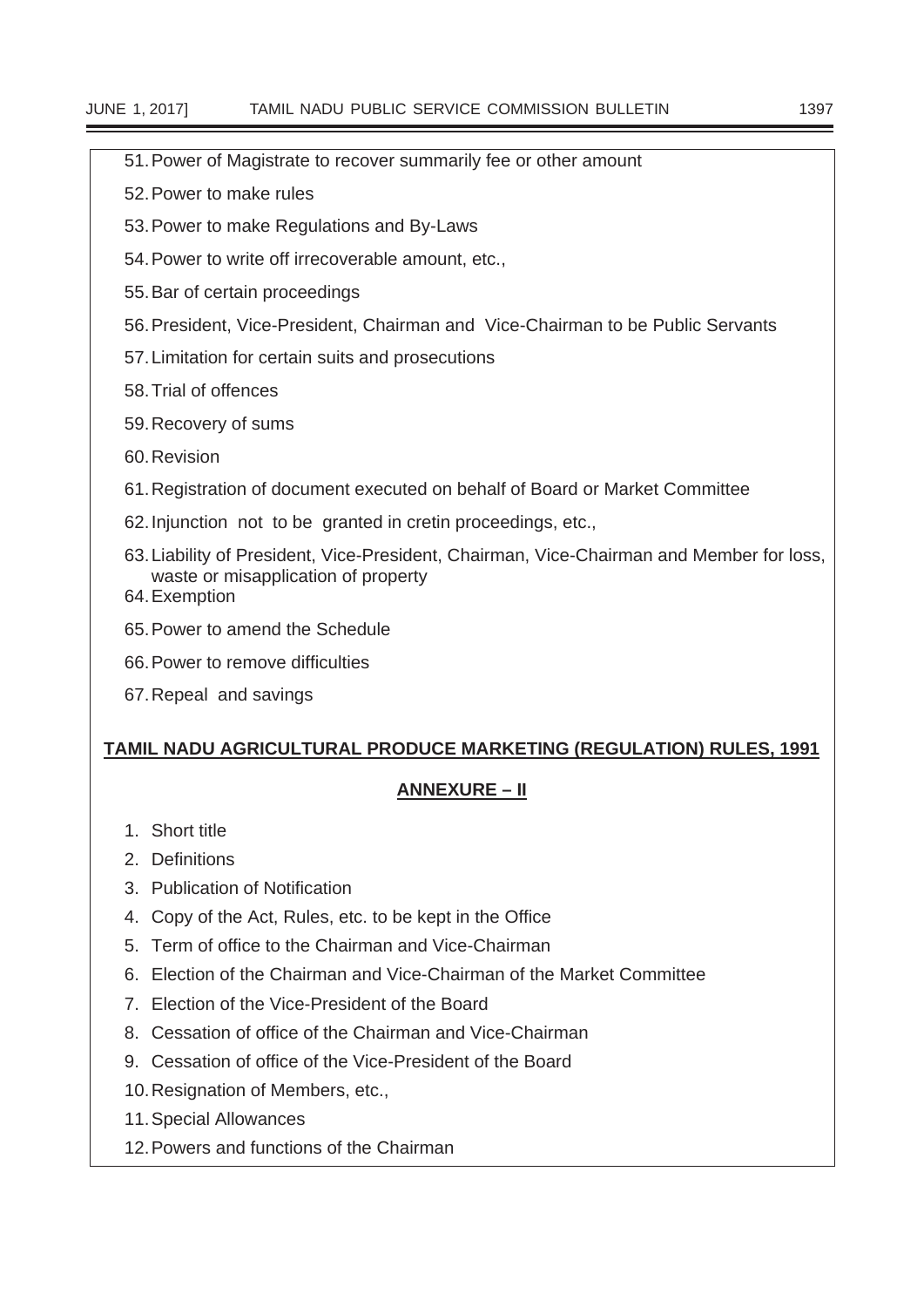- 13. Powers and functions of the Vice-Chairman
- 14. Notice of the meeting of the Market Committee
- 15. Preparation of Agenda
- 16. Presidency of the meeting
- 17. Quorum
- 18. Subject and motion in the meeting
- 19. Meeting of the Board
- 20. Conditions for association of person with the Board
- 21. Motion by Member to associate any person with the Board
- 22. Appointment of the Chief Executive Officer
- 23. Purchase of the executive authority of the Board and Market Committee
- 24. Application for Licence
- 25. Grant of Licence
- 26. Renewal of Licence
- 27. Licence fee
- 28. Fee for Renewal of Licence
- 29. Issue of Duplicate Licence
- 30. Suspension or Cancellation of Licence
- 31. Appeal
- 32. Submission of periodical return
- 33. Levy of fee on notified Agricultural produce
- 34. Person authorized to collect fee and charges
- 35. Subscription for supply of Market report
- 36. Exemption
- 37. Person to abide the instruction of the head of Market
- 38. Receipt of deposit of Agricultural produce
- 39. Storage and charge for storage
- 40. Storage after sales and charges therefore
- 41. Weighing of Agricultural produce
- 42. Returns by Weigh man, Broker, Measurer, Warehouseman
- 43. Engaging a broker
- 44. Exposure of Agricultural produce for sale
- 45. Regulation of purchase and sale in the market
- 46. Inspection
- 47. Accounts
- 48. Audit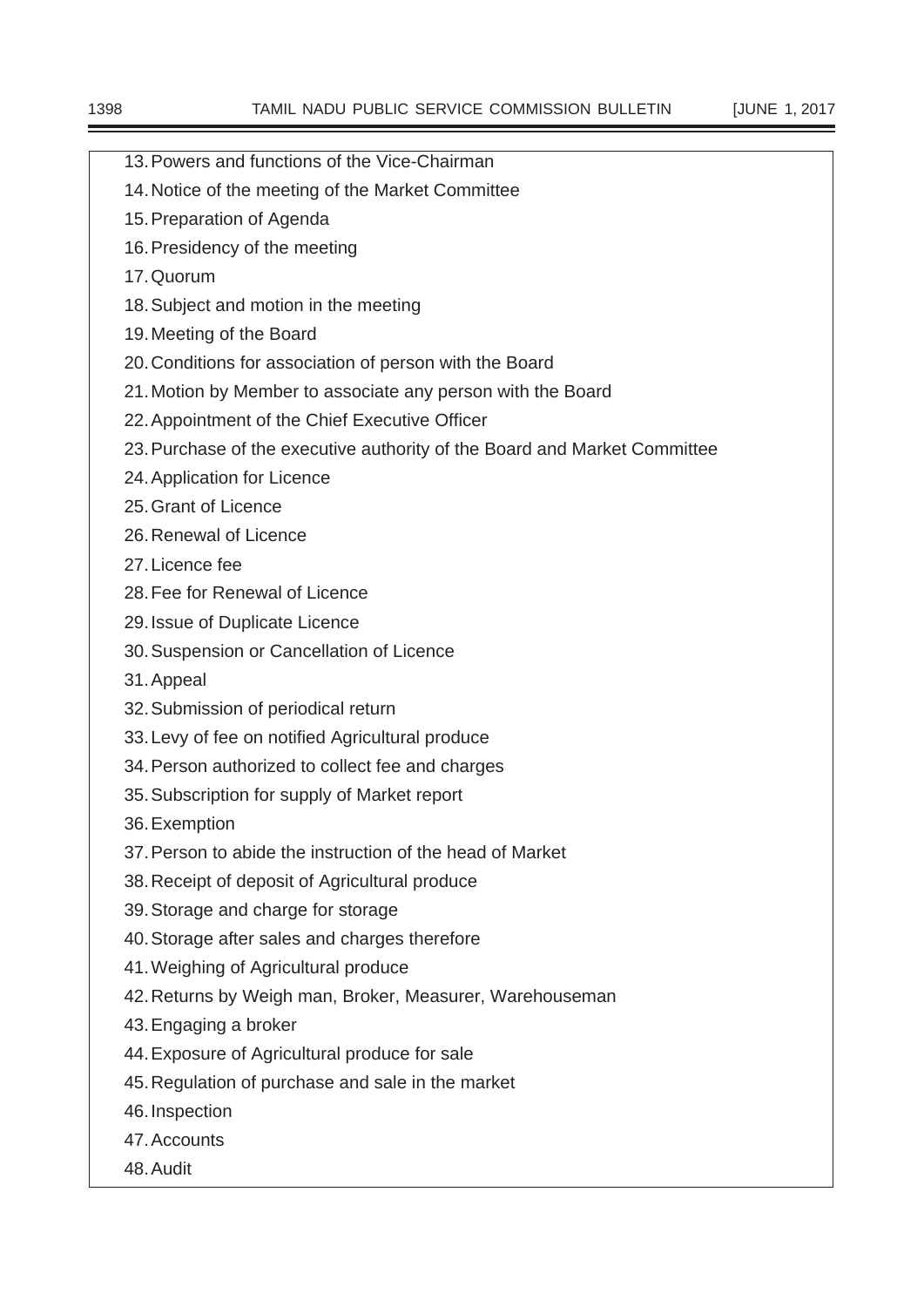### JUNE 1, 2017] TAMIL NADU PUBLIC SERVICE COMMISSION BULLETIN 1399

- 49. Submission of audit report
- 50. Payment of cost of audit
- 51. Check on receipts and expenditure
- 52. Daily crediting of money
- 53. Payment to be made by cheque
- 54. Drawing of cheque
- 55. Passing of a bill
- 56. Pass Book
- 57. Cash Book
- 58. Budget
- 59. Investment of surplus fund
- 60. Permanent Advance
- 61. Payment
- 62. Passing for payment
- 63. Acknowledgement of receipt
- 64. Sanction of Expenditure
- 65. Incurring of Expenditure
- 66. Time limit for presentation of bill
- 67. Over payment
- 68. Defalcation or loss of money or valuable
- 69. Cheques
- 70. Signing of Cheque
- 71. Writing of Cheque
- 72. Cancellation of Cheque
- 73. Refund of Revenue
- 74. Stamp Account
- 75. Purchase of Stationery and Stores
- 76. Purchase of Books, Maps, Periodicals
- 77. Deposits
- 78. Authority to sanction refund of deposits
- 79. Diversion of loan amount
- 80. Checking the registers, etc., of the Board and Market Committee
- 81. Purchase, etc., by calling for tenders
- 82. Printing
- 83. Power to Condemn
- 84. Payment by the Market Committee to the Board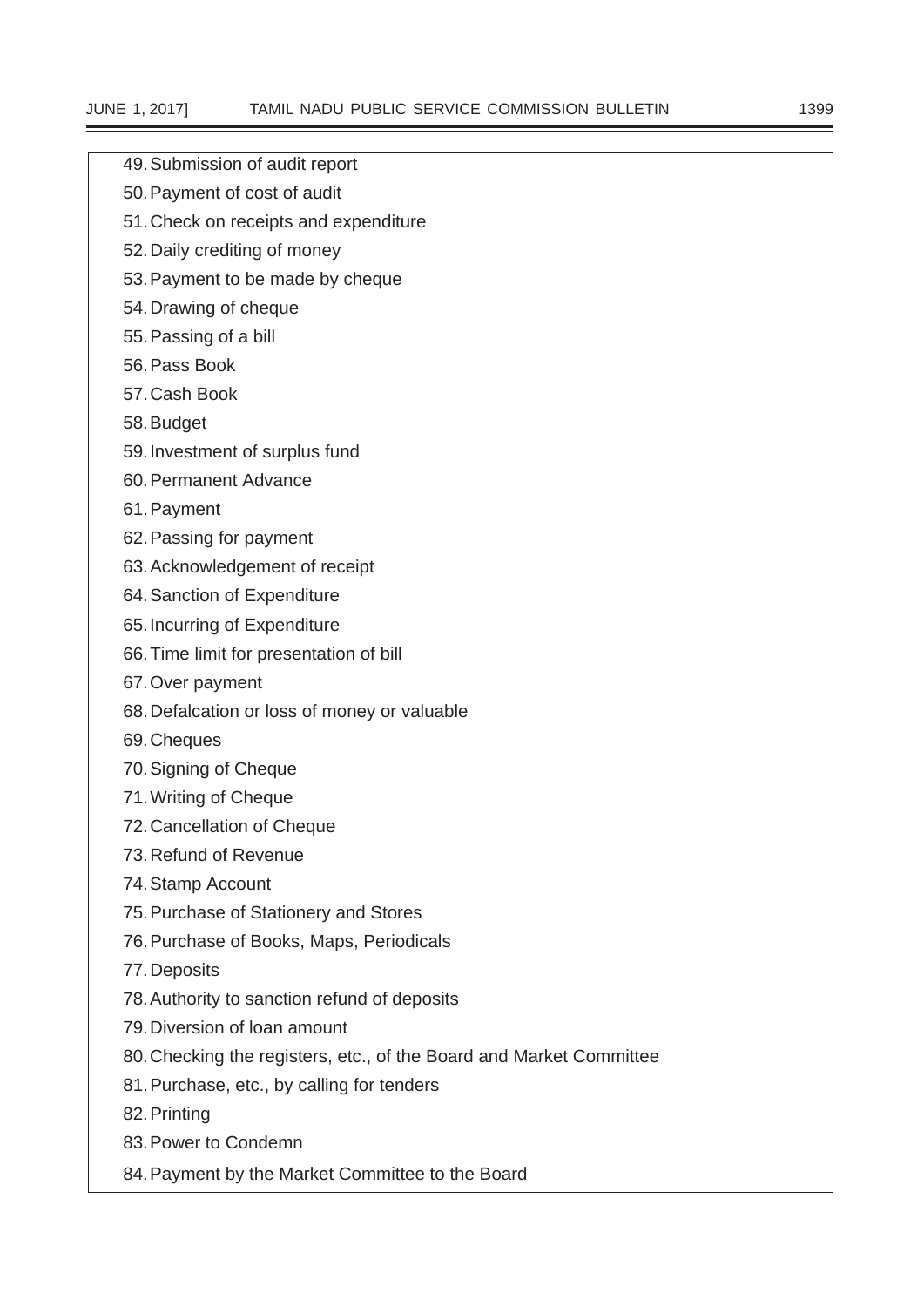- 85. Contribution to the Market Development Fund
- 86. Payment of Travelling Allowance and Daily Allowance
- 87. Use of Motor Vehicle
- 88. Use of Telephone
- 89. Taking Building for Rent
- 90. Repayment of salaries of the officers and servants
- 91. Acquisition of Immovable Property, etc.,
- 92. Administrative approval for purchase of Immovable Property
- 93. Preparation of Plan and Estimates
- 94. Technical Sanction
- 95. Payment of centage charge
- 96. Administrative approval for work
- 97. Maintenance of Registers, Forms and Statements
- 98. Check-measurement, Inspection and Test-Check
- 99. Works in respect of which quotations have to be called for
- 100. Works in respect of which tenders have to be called for
- 101. Exercising the power of the Chief Engineer by the Superintending Engineer of the Board
- 102. Entrustment of work to other authority or agency
- 103. Payment to contractor
- 104. Completion Certificate
- 105. Entrustment of work
- 106. Heading over of the building, etc., by the Board
- 107. Authority competent to sanction fees to the Counsel and the Law Officers
- 108. Quantum of fees payable to the Counsel and the Law Officers
- 109. Appeal against the decision of a Court
- 110. Initiation or continuation of litigation against the interest of the Government
- 111. Maintenance of Suit Register
- 112. Submission of documents
- 113. Power to summon of documents
- 114. Authority to report material impropriety or irregularity, loss, waste or misapplication
- 115. Duty of the Secretary, Chief Executive Officer to remedy the defects or irregularities
- 116. Power of authority to disallow and surcharge
- 117. Submission of representation
- 118. Recovery
- 119. Returns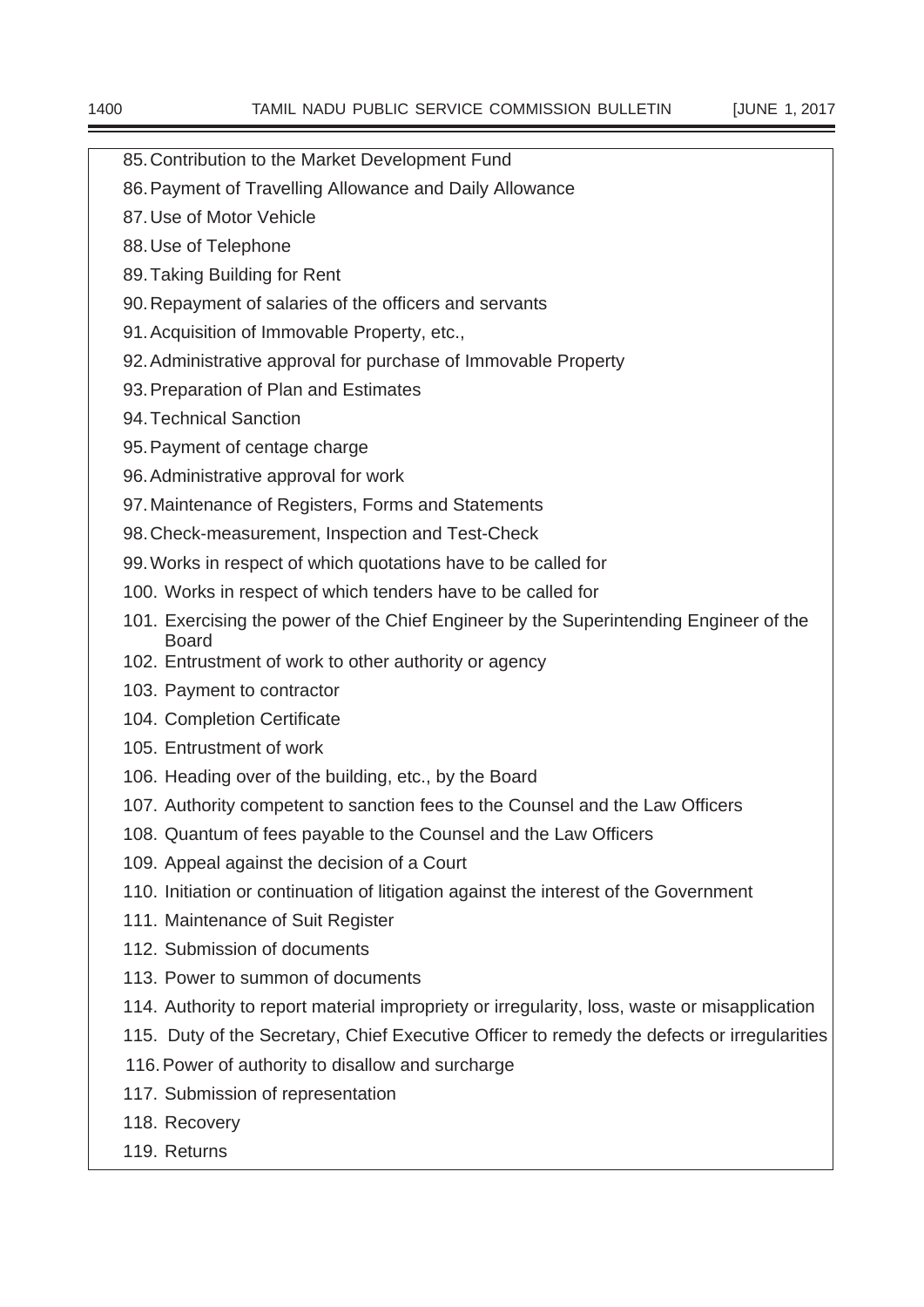# **TEST CODE : 128**

| <b>TEST NAME: Departmental Test for Agricultural Marketing Department Employees</b> |                      |                              |                      |  |  |
|-------------------------------------------------------------------------------------|----------------------|------------------------------|----------------------|--|--|
| Pattern / Type of<br><b>Examination</b>                                             | <b>Time Duration</b> | <b>Minimum</b><br>pass marks | <b>Maximum Marks</b> |  |  |
| <b>Objective Type - 80%</b><br><b>Without Books</b>                                 | 2 hours              | 36                           |                      |  |  |
| <b>Descriptive Type - 20%</b><br><b>With Books</b>                                  | 30 minutes           | 9                            | 100                  |  |  |
| Total                                                                               | 2.30 hours           | 45                           |                      |  |  |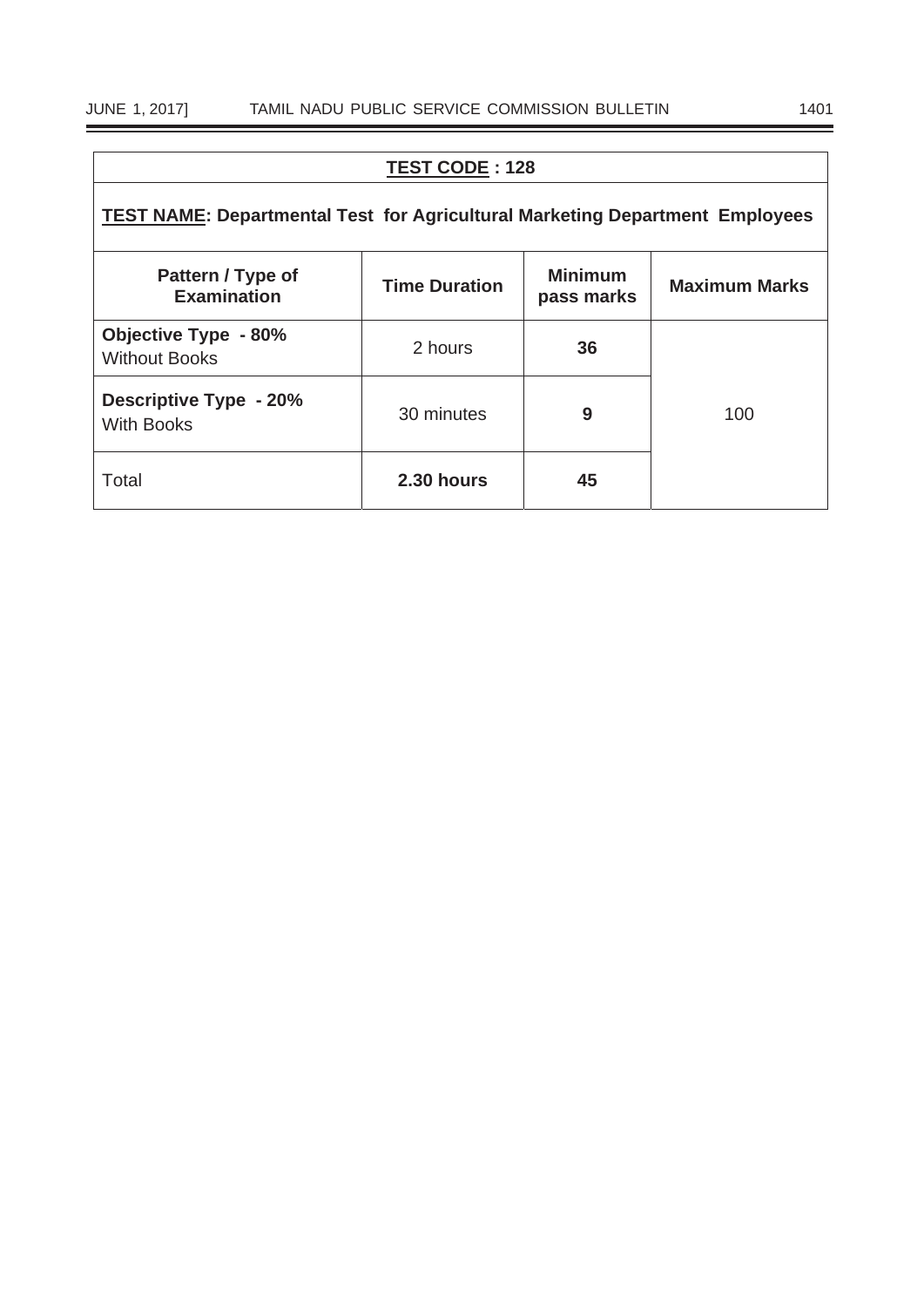L,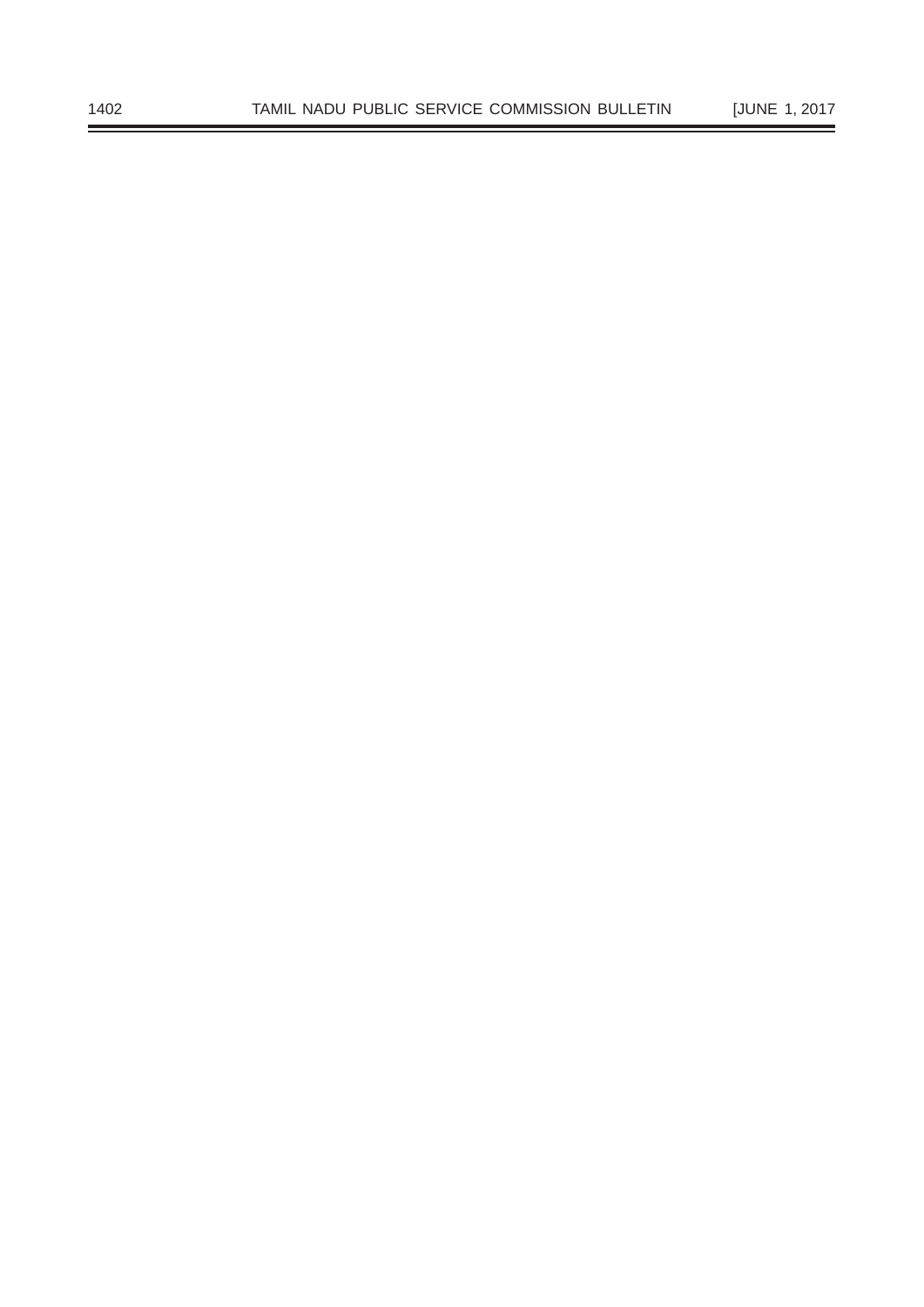# **ANIMAL HUSBANDRY & VETERINARY SERVICES (1 TEST)**

### **Name of the Test & New Test Code**

**T.C. 162 :** Animal Husbandry Department Test

# **SYLLABUS**

### **Test Code:162**

### **Animal Husbandry Department Test**

Manual of Animal Husbandry Department

# **TEST CODE : 162 Test Code:162**

### **TEST NAME: Animal Husbandry Department Test**

| <b>Pattern / Type of Examination</b>                | <b>Time Duration</b> | <b>Minimum</b><br><b>Maximum Marks</b><br>pass marks |     |
|-----------------------------------------------------|----------------------|------------------------------------------------------|-----|
| <b>Objective Type - 80%</b><br><b>Without Books</b> | 2 hours              | 36                                                   |     |
| <b>Descriptive Type - 20%</b><br><b>With Books</b>  | 30 minutes           | 9                                                    | 100 |
| Total                                               | 2.30 hours           | 45                                                   |     |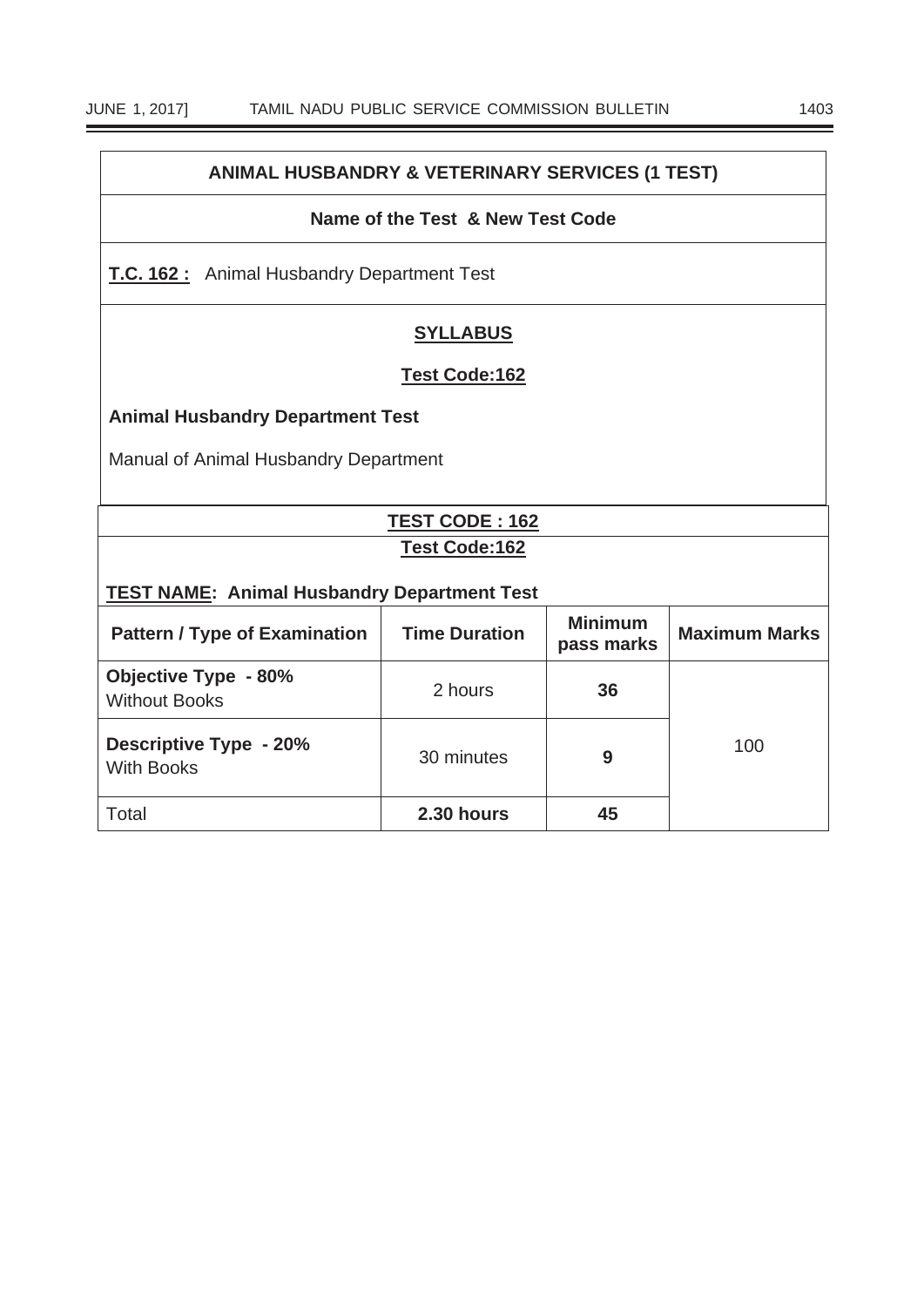j.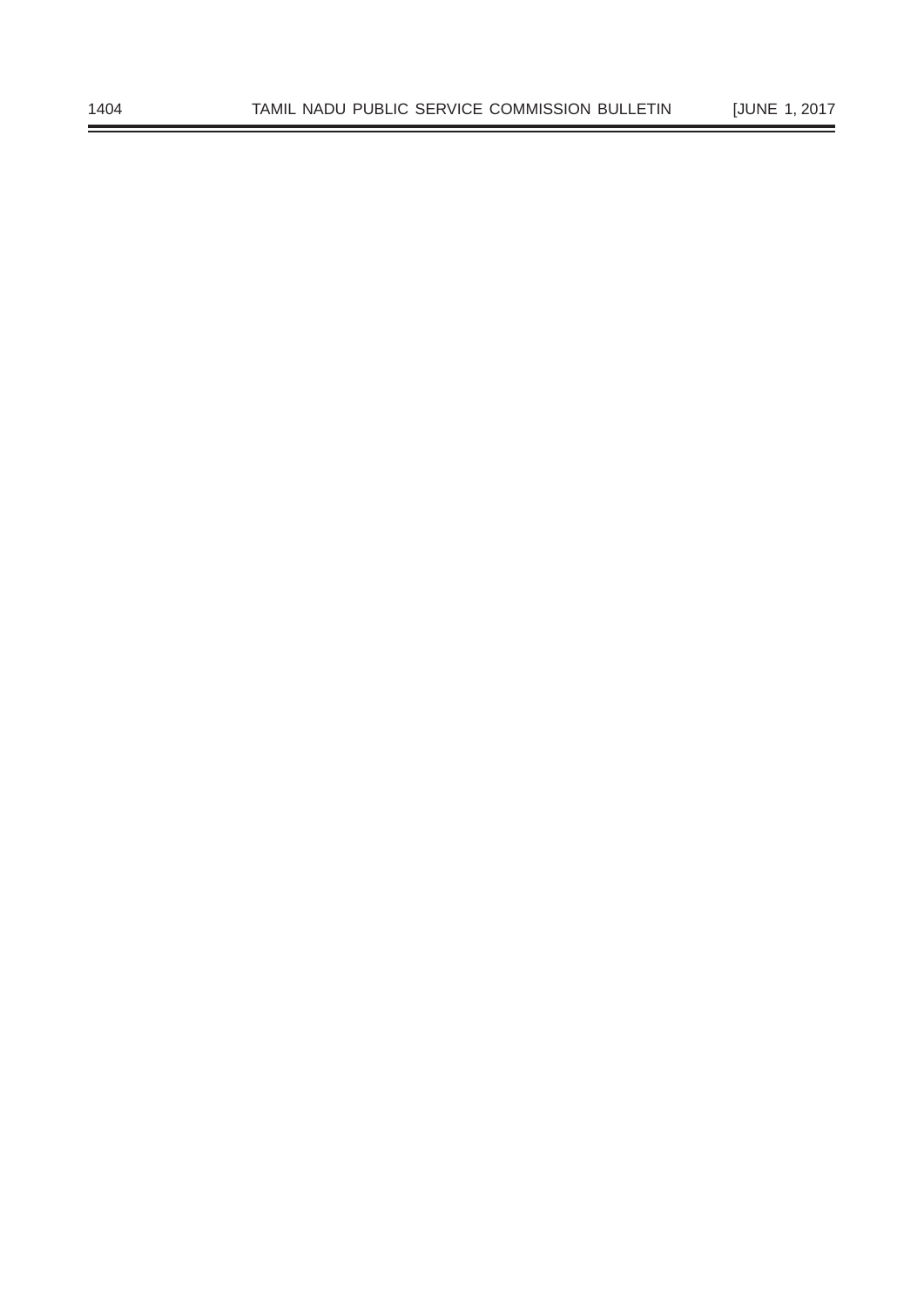### **Name of the Test & New Test Code**

- **T.C. 129** Departmental Test in Commercial Taxes Acts Part I
- **T.C.145** Departmental Test in Commercial Taxes Acts Part II
- **T.C.155** Departmental Test in Commercial Taxes Acts Part III
- **T.C.028** Language Test for Members of the Commercial Taxes Department Written examination - Translation - Gujarathi
- **T.C.029** Language Test for Members of the Commercial Taxes Department Written examination – Translation - Hindi

# **SYLLABUS**

# **TEST CODE : 129**

### **Departmental Test in Commercial Taxes Acts – Part – I**

Tamil Nadu VAT Act, 2006 (With relevant Rules & Amendments)

Central Sales Tax Act, 1956 (With latest Amendment & relevant Rules)

Tamil Nadu VAT Manual

VAT Audit Manual

Return Scrutiny, Identification of defects, issues of notice and passing of assessment **Orders** 

Latest High Court and Supreme Court Judgments

Important Circulars issued by Commissioner of Commercial Taxes

# **TEST CODE : 145**

# **Departmental Test in Commercial Taxes Acts – Part – II**

# **Section A:**

- i. The Tamil Nadu Entertainments Tax Act and Rules, 1939
- ii. The Tamil Nadu Betting Tax Act, 1935
- iii. Tamil Nadu Tax on Luxuries in Hotel and Lodging Houses Act, 1981 Tamil Nadu Tax on Luxuries in Hotels and Lodging Houses Rules, 1980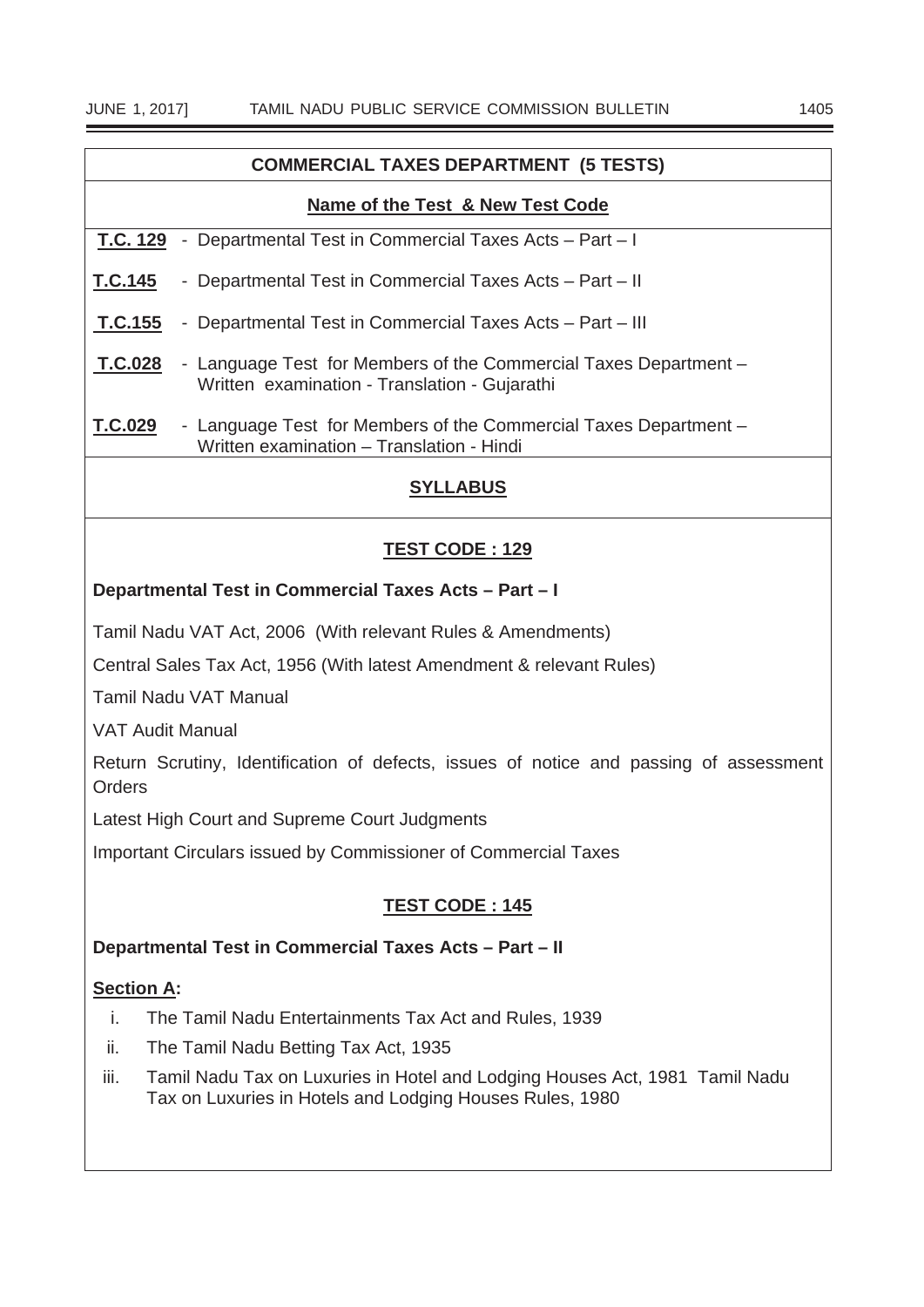### **Section B:**

- (a) The Tamil Nadu Commercial Taxes Manual, Volume II
- (b) The Tamil Nadu Commercial Taxes Manual, Volume III

# **TEST CODE : 155**

### **Departmental Test in Commercial Taxes Acts – Part – III**

Appendix XI of the Tamil Nadu Commercial Taxes Manual, Volume - I pages 323 - 396 containing extracts from the following Acts and codes:-

- (a) Banker's Book Evidence Act (XVIII of 1891)
- (b) The Code of Civil Procedure (V of 1908)
- (c) The Indian Companies Act (VII of 1913)
- (d) The Constitution of India
- (e) The Indian Contract Act (IX of 1872)
- (f) The Criminal Procedure Code (V of 1898)
- (g) The Indian Evidence Act (I of 1872)
- (h) The General Clauses Act (X of 1897)
- (i) The Indian Limitation Act (IX of 1908)
- (j) The Negotiable Instruments Act (XXVI of 1881)
- (k) The Indian Partnership Act (IX of 1932)
- (l) The Indian Penal Code Act (XLV of 1860)
- (m)The sale of Goods Act (III of 1930)
- (n) The Transfer of Property Act (IV of 1882)
- (o) The Tamil Nadu General Clauses Act (I of 1891)
- (p) The Tamil Nadu Revenue Recovery Act (II of 1864)

### **TEST CODE : 028 AND 029**

**Language Test for Members of the Commercial Taxes Department - Written examination - Translation – Gujarathi** 

**Language Test for Members of the Commercial Taxes Department - Written examination - Translation – Hindi** 

# **Written Examination :**

 Translating with fair accuracy of Idiom and Grammar an easy passage from English into Hindi in Devanagari script or Gujarathi script, as the case may be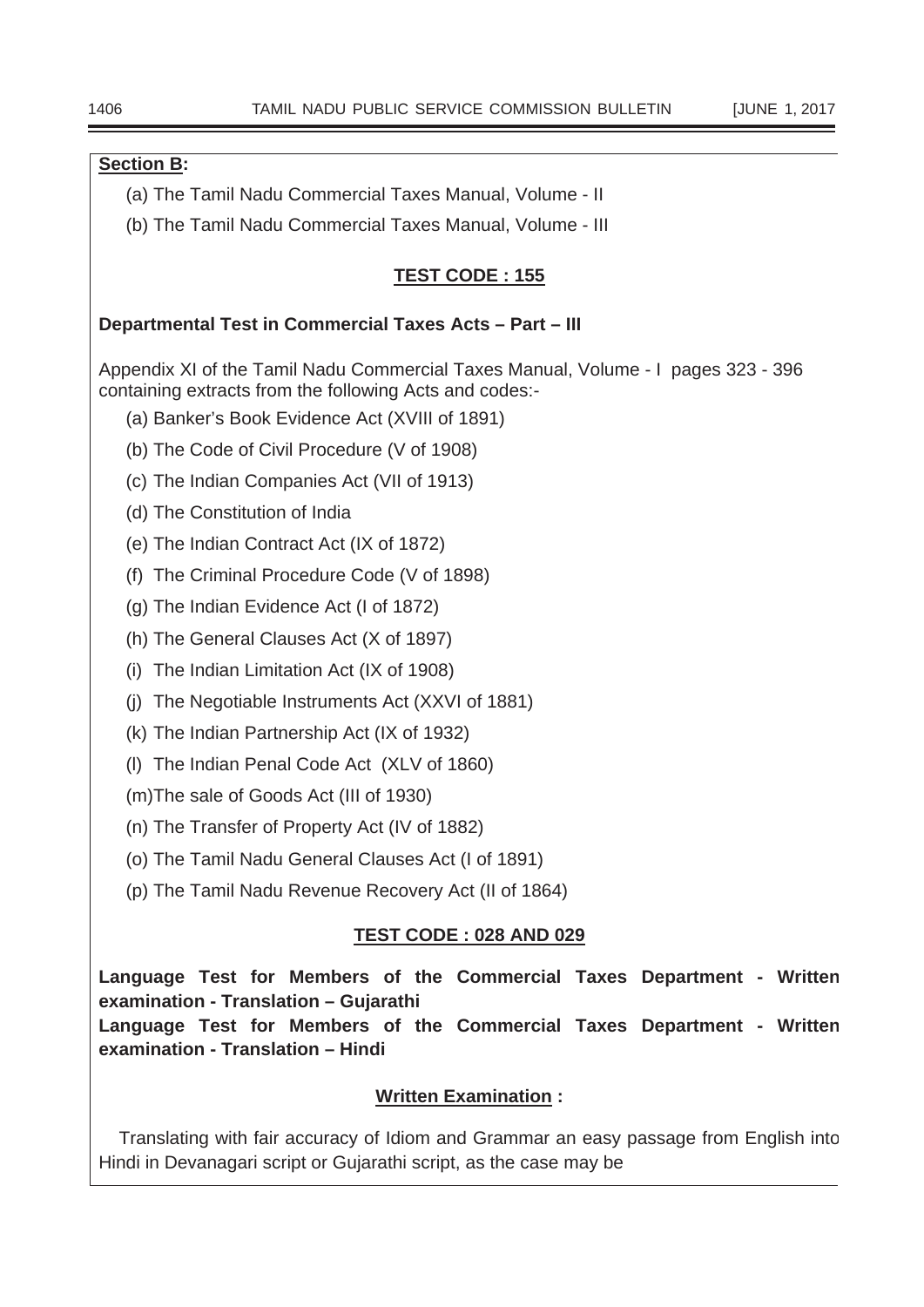|     | <b>ORAL EXAMINATION</b>                                                                                                                                                 |                                |                                |                                     |  |  |  |
|-----|-------------------------------------------------------------------------------------------------------------------------------------------------------------------------|--------------------------------|--------------------------------|-------------------------------------|--|--|--|
|     | <b>Syllabus</b>                                                                                                                                                         | <b>Maximum</b><br><b>Marks</b> | <b>Minimum</b><br><b>Marks</b> | <b>Duration</b><br>of test<br>hours |  |  |  |
| (a) | candidate's<br>the<br>ability<br>Testing<br>to<br>manuscripts documents<br>and<br>read<br>petitions in the language chosen by the<br>candidate (viz) Hindi or Gujarathi | 50                             | 20                             | -                                   |  |  |  |
| (b) | Conversing with accuracy and<br>fluency<br>in the language                                                                                                              | 50                             | 20                             | -                                   |  |  |  |

### **PRACTICAL EXAMINATION**

| <b>Syllabus</b>                                                                                                                                                                                                                                                                                                                                                                                                   | <b>Maximum</b><br><b>Marks</b> | <b>Minimum</b><br><b>Marks</b> | <b>Duration</b><br>of test<br>hours |
|-------------------------------------------------------------------------------------------------------------------------------------------------------------------------------------------------------------------------------------------------------------------------------------------------------------------------------------------------------------------------------------------------------------------|--------------------------------|--------------------------------|-------------------------------------|
| Candidates will be supplied with a set of closed<br>accounts consisting of the cash book and journal<br>or day book and ledger and other subsidiary<br>account books such as stock book if maintained.<br>Candidates will be required to examine the<br>accounts generally and to draw up an examination<br>note with Trading Results on the lines followed by<br>the assessing Officers for assessment purposes. | 100                            | 40                             | 3                                   |

**Note:** Candidates who have passed the written examination will be subjected to the oral examination and those who have passed the oral examination will be allowed practical examination, in case where a candidate as failed in the practical examination, he will be required to appear for the practical examination separately.

| TEST CODE: 028                                                                                                                       |                      |                                 |                                |  |
|--------------------------------------------------------------------------------------------------------------------------------------|----------------------|---------------------------------|--------------------------------|--|
| <b>TEST NAME:</b><br>Language Test for Members of the Commercial Taxes<br>Department - Written examination - Translation - Gujarathi |                      |                                 |                                |  |
| Pattern / Type of<br><b>Examination</b>                                                                                              | <b>Time Duration</b> | <b>Minimum</b><br>pass<br>marks | <b>Maximum</b><br><b>Marks</b> |  |
| <b>Descriptive Type - 100%</b><br><b>Without Books</b>                                                                               | 2.30 hours           | 45                              | 100                            |  |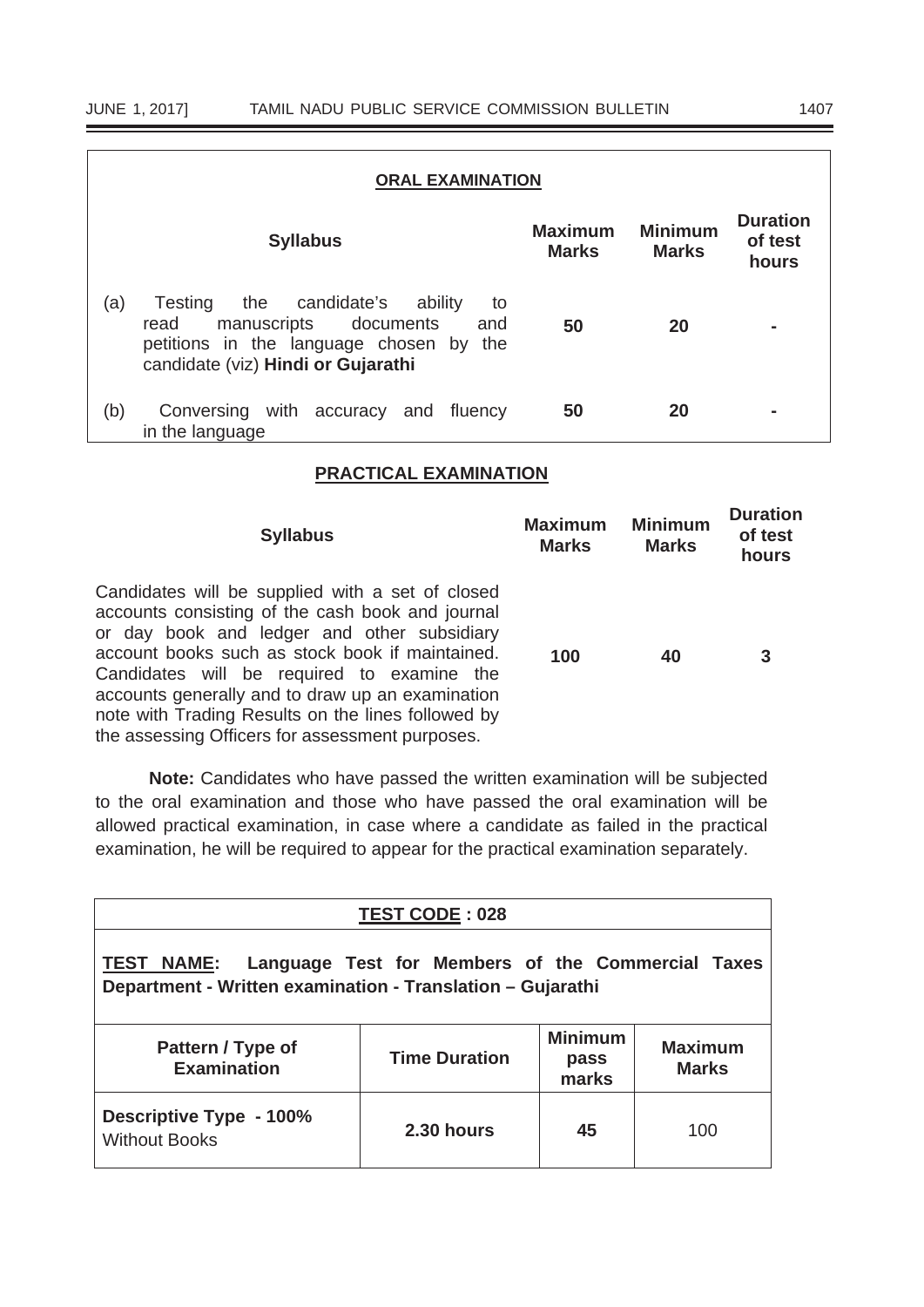# 1408 TAMIL NADU PUBLIC SERVICE COMMISSION BULLETIN [JUNE 1, 2017

# **TEST CODE : 029**

# **TEST NAME: Language Test for Members of the Commercial Taxes Department - Written examination - Translation – Hindi**

| Pattern / Type of<br><b>Examination</b>                | <b>Time Duration</b> | <b>Minimum</b><br>pass<br>marks | <b>Maximum</b><br><b>Marks</b> |
|--------------------------------------------------------|----------------------|---------------------------------|--------------------------------|
| <b>Descriptive Type - 100%</b><br><b>Without Books</b> | 2.30 hours           | 45                              | 100                            |

| <b>TEST CODE: 129</b>                                                                                                             |            |    |     |  |  |  |
|-----------------------------------------------------------------------------------------------------------------------------------|------------|----|-----|--|--|--|
| TEST NAME: Departmental Test in Commercial Taxes Acts - Part - I                                                                  |            |    |     |  |  |  |
| <b>Minimum</b><br><b>Maximum</b><br><b>Time Duration</b><br><b>Pattern / Type of Examination</b><br>pass<br><b>Marks</b><br>marks |            |    |     |  |  |  |
| <b>Objective Type - 80%</b><br><b>Without Books</b>                                                                               | 2 hours    | 36 |     |  |  |  |
| <b>Descriptive Type - 20%</b><br><b>With Books</b>                                                                                | 30 minutes | 9  | 100 |  |  |  |
| Total                                                                                                                             | 2.30 hours | 45 |     |  |  |  |

| <b>TEST CODE: 145</b>                                                                                                                |            |    |     |  |  |
|--------------------------------------------------------------------------------------------------------------------------------------|------------|----|-----|--|--|
| TEST NAME: Departmental Test in Commercial Taxes Acts - Part - II                                                                    |            |    |     |  |  |
| <b>Minimum</b><br><b>Maximum</b><br>Pattern / Type of<br><b>Time Duration</b><br>pass<br><b>Examination</b><br><b>Marks</b><br>marks |            |    |     |  |  |
| <b>Objective Type - 80%</b><br><b>Without Books</b>                                                                                  | 2 hrs      | 36 |     |  |  |
| <b>Descriptive Type - 20%</b><br><b>With Books</b>                                                                                   | 30 minutes | 9  | 100 |  |  |
| Total                                                                                                                                | 2.30 hours | 45 |     |  |  |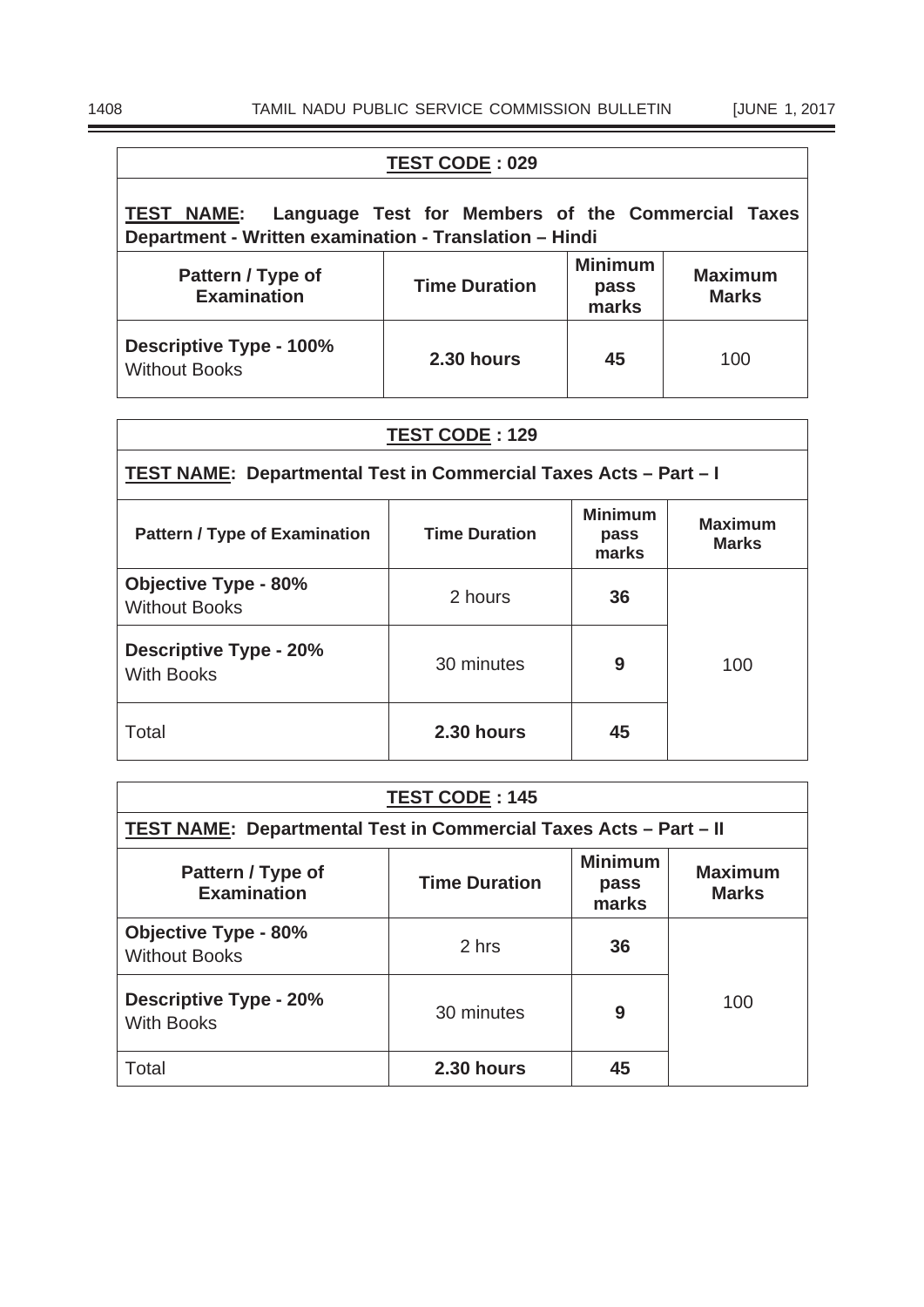| <b>TEST CODE: 155</b>                                                     |                                                                                 |    |     |  |  |  |
|---------------------------------------------------------------------------|---------------------------------------------------------------------------------|----|-----|--|--|--|
| <b>TEST NAME: Departmental Test in Commercial Taxes Acts - Part - III</b> |                                                                                 |    |     |  |  |  |
| Pattern / Type of<br><b>Examination</b>                                   | <b>Minimum</b><br><b>Time Duration</b><br><b>Maximum Marks</b><br>pass<br>marks |    |     |  |  |  |
| <b>Objective Type - 80%</b><br><b>Without Books</b>                       | 2 hours                                                                         | 36 |     |  |  |  |
| <b>Descriptive Type - 20%</b><br><b>With Books</b>                        | 30 minutes                                                                      | 9  | 100 |  |  |  |
| Total                                                                     | 2.30 hours                                                                      | 45 |     |  |  |  |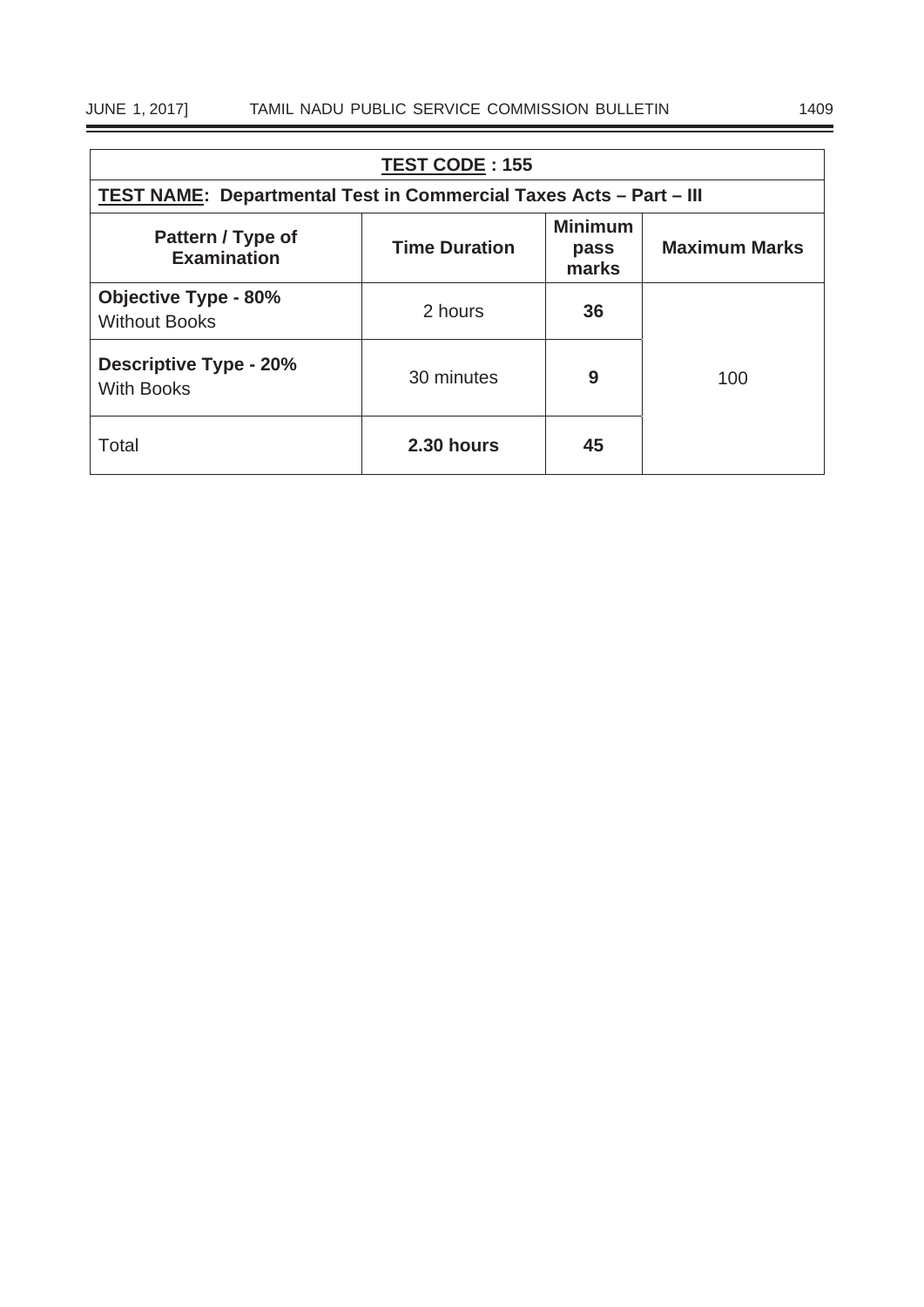L,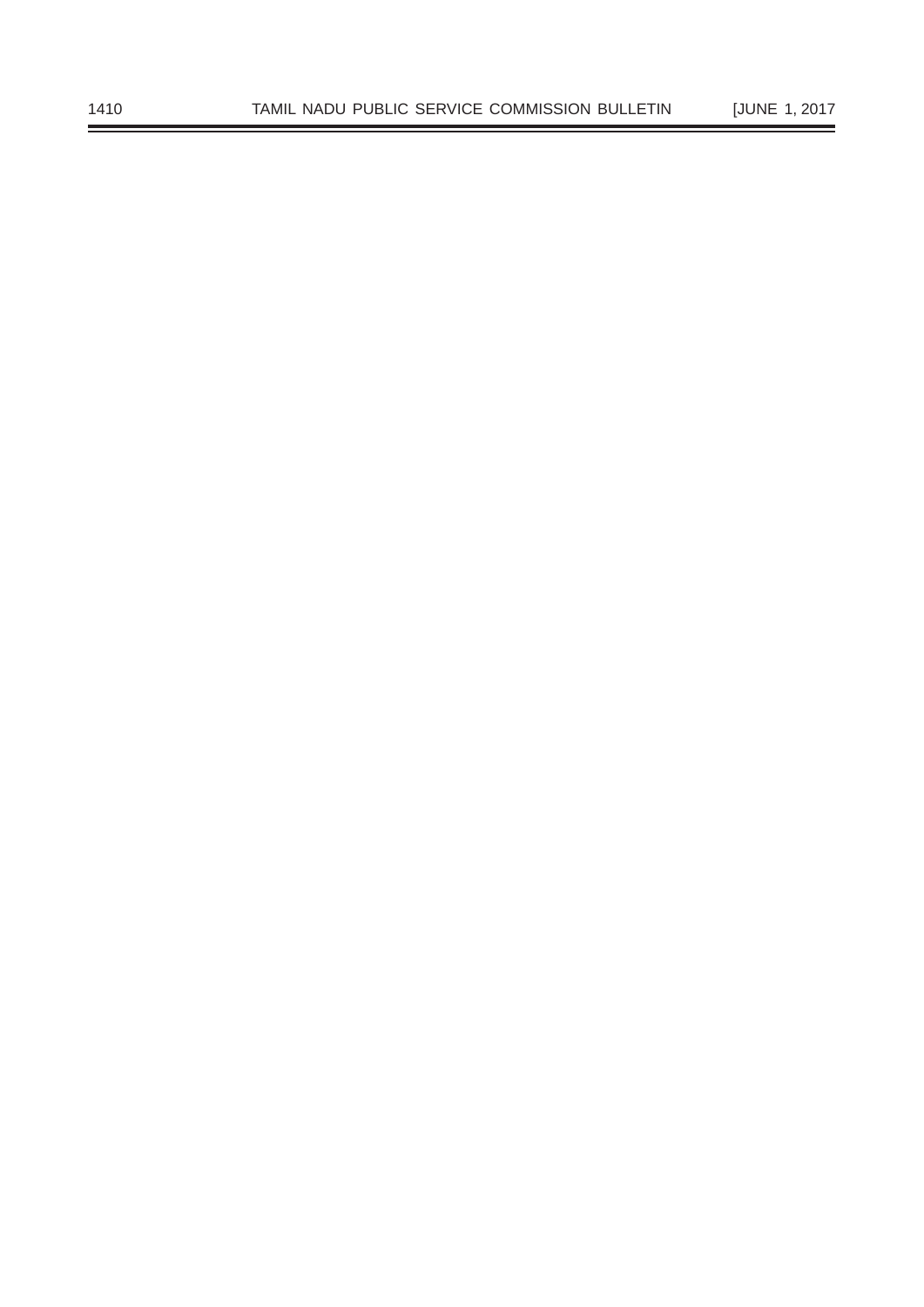# **CO-OPERATIVE AUDIT & CO-OPERATION DEPARTMENT (5 TESTS)**

| Name of the Test & New Test Code |                                                                                                               |  |  |  |    |     |                                                                          |            |
|----------------------------------|---------------------------------------------------------------------------------------------------------------|--|--|--|----|-----|--------------------------------------------------------------------------|------------|
| <b>T.C.051</b>                   | Departmental Test for Officers<br>- Co- operation                                                             |  |  |  | of | the | Co-operative                                                             | Department |
| <b>T.C.061</b>                   | Departmental Test for Officers of<br>- Co- operative Credit and Banking                                       |  |  |  |    | the | Co-operative                                                             | Department |
| <b>T.C.068</b>                   | Departmental Test for Officers of the Co-operative Department - Co-operative<br>Management and Administration |  |  |  |    |     |                                                                          |            |
| <b>T.C.057</b>                   | keeping                                                                                                       |  |  |  |    |     | Departmental Test for Officers of the Co-operative Department - Book -   |            |
| <b>T.C.071</b>                   |                                                                                                               |  |  |  |    |     | Departmental Test for Officers of the Co-operative Department – Auditing |            |

# **SYLLABUS**

# **TEST CODE : 051**

**Departmental Test for Officers of the Co-operative Department - Co-operation**

**1) Origin and History of Co-operative Movement in Foreign Countries** 

- Early Co-operative Ideas Robert Owen, Dr. William King, Charles Fourier, Rochdale Pioneers
- Definition and concept of Co-operation- Rochdale Principles Reformulated Principles of Co-operation – Co-operative Flag
- Different systems of Economic Organizations
- Evolution of Co-operative credit in Germany, Dairy Co-operative in Denmark and Consumer Co-operative in Japan and Sweden
- International Co-operative Alliance

# **2) History of Co-operative movement in India**

1. Pre- Independence Era.

Report of Sir Frederick Nicholson - Recommendation of Mac lagan Committee, Royal Commission on Agriculture, Central Banking Enquiry Committee, All India Co-operative Planning Committee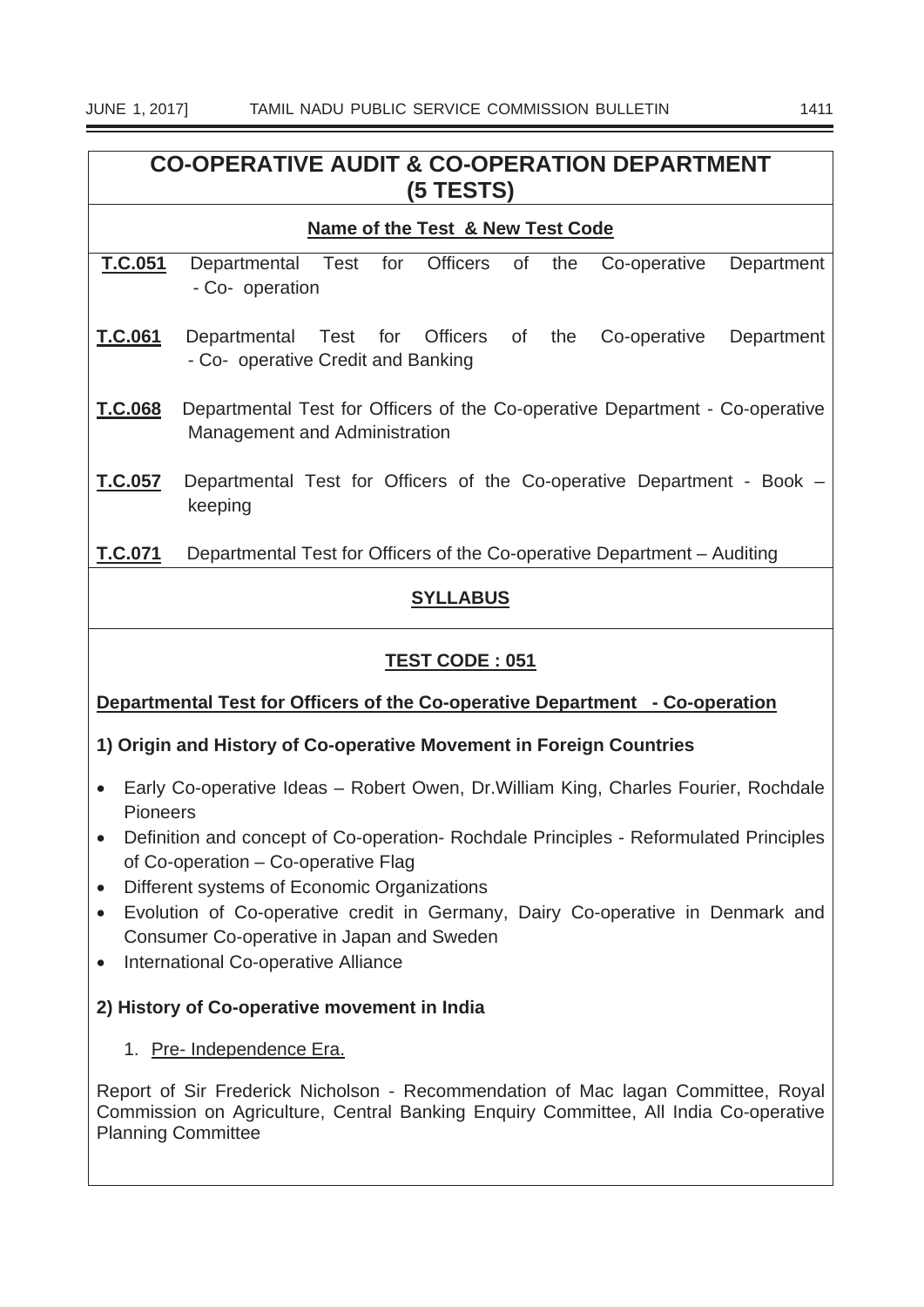# 2. Post Independence Era

Post Independence Developments – Concept of Planning for Development – Five year plans

- 3. Committees All India Rural Credit Survey Committee Dantwala All India Rural Credit Review Committee – CRAFICARD – Bramprakash – Madhav Rao – Jagdish Capoor - Vaidyanathan
- 4. Co-operatives after New Economic Policy

### **3) Non Credit Co-operatives**

- a. Consumer Co-operatives Structure Primary (Students / Women) District State - National level - Retail Outlets - Departmental Stores & Super Markets – Public Distribution System
- b. Co-operative Marketing Structure Primary Level / State Level National level Functions – Regulated Market – Linking of Credit with Marketing – Growers Co-operative – Role of NCDC
- c. Co-operative Farming Need for Co-operative farming Features, Types of farming Co-operatives
- d. Dairy Co-operatives Structure Primary / District / State / NDDB– Anand Pattern Operation Flood
- e. Housing Co-operatives Types Structure
- f. Co-operative Processing Sugar Factories Spinning Mills Fruits and Vegetables
- g. Industrial Co-operatives Types Structure and Functions
- h. Weavers Co-operatives Types Structure Functions

Miscellaneous Co-operatives - Labour Contract – Printing Press – Social Welfare – KVI – Fisheries – Fertilizer Co-operatives Other Special Types

# **4) Co-operative Education and Training**

 District Level – State Level Co-op Union – NCUI – NCCE -Member Education Programmes

Co-operative Training Institutes – State – National – Training of Personnel's of Co-operative Institutions and Departments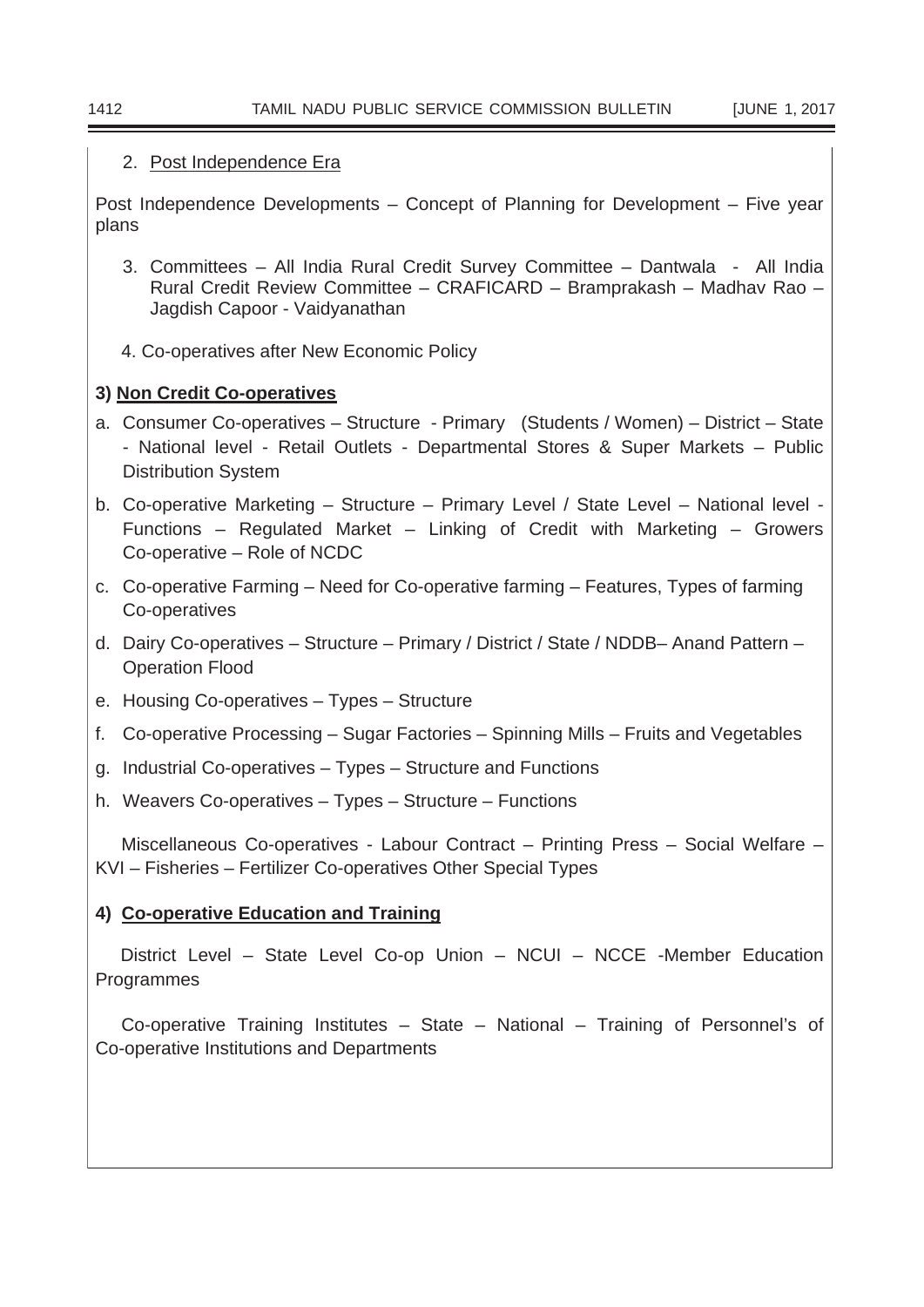**5) History of Co-operative Legislation** – Evolution of Co-operative Societies Acts from 1904 to 1934

- Detailed study of Tamil Nadu Co-operative Societies Act 1983 and TNCS Rules 1988
- Registration of a Co-operative Societies
- Qualification, Rights and Liabilities of Members
- Management of Registered Societies
- Audit, Inquiry, Inspection, Investigation, Surcharge and Supersession
- Settlement of Disputes
- Winding Up
- Appeal, Revision, Review Offences and Penalties

**6)** Model State Co-operative Societies Act as per 97<sup>th</sup> Constitutional Amendment Act, 2011

**7) Allied Laws applicable to Co-operatives** – Contract Act – Limitation Act – Shops and Establishment Act – Bonus Act

Labour Laws – Wage Legislation – Industrial Disputes – Social Security Acts

# **TEST CODE : 061**

# **Departmental Test for Officers of the Co-operative Department – Credit & Banking**

**1) Meaning and Definition of banking** – Various types of Banks – Genesis and Growth of Co-operative Credit and Banking

# **2) Rural Credit**

Short Term Co-operative Credit Structure – 3 Tier – PACCS – DCCB - TNSCB - **Functions** 

**3) Long term Co-operative Credit Structure – Two Tier – PCARDB –SCARDB – Functions** 

**4) Urban Credit** – Urban Co-operative Banks - Employees Thrift & Credit Societies

**5)Industrial Credit** – Industrial Co-operative Bank

# **6) Approaches in Development of Agriculture Credit**

- Role of NABARD in Credit
- Service Area Approach
- Joint Liability Group
- Development Action Plan Kissan Credit Card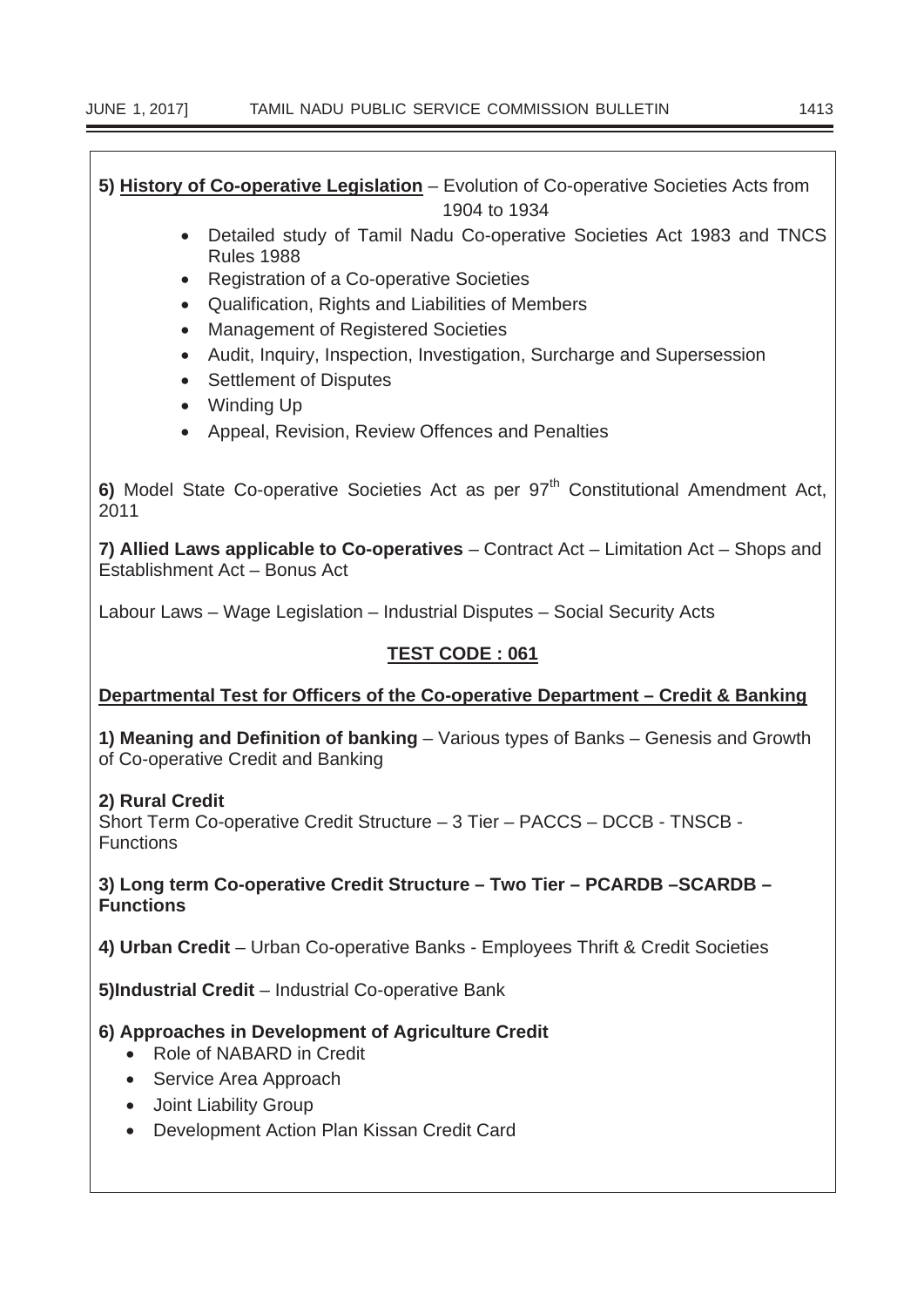**7) Co-operative Banking** - Banking Regulation Act, 1949 and Negotiable Instruments, Act 1881 applicable to Co-operative Banks – Licensing of Co-operative Banks – Prevention of Money Laundering Act, 2002 – Securitization and Reconstruction of Financial Assets and Enforcement of Security Interest Act (SARFAESI) 2002 – Debt Recovery Tribunal

**8) Banker and Customer Relationship** – Definition - Rights and Responsibilities of Banks as collecting banks, paying bankers – Bankers' rights and right to set off Appropriation of Accounts, Accepting and Collection of Cheques and bills, Demand Draft, etc., - Banking Ombudsman

**9) Banking operations** - Mobilisation of resources – Acceptance of Deposits – Adherence to KYC Norms for Opening of Accounts – Documentation for Various Loans – Financial Inclusion – Opening of No Frill Accounts

**10) Management of Funds in Banks** – Principles of Good Lending and Investment – Profit Planning – Consortium schemes

**11) Types of Loans** – Secured and Unsecured - Overdraft, Cash Credit – Pledge – Hypothecation – Mortgage - Documents of title deeds - Land and Buildings, Gold, produce and goods

**12) Non Performing Assets and Recovery management** – Income Recognition and Asset Classification Norms – Causes for Over dues – Recovery Ethics

**13) Banking Services and Technology** – Core Banking Solutions (CBS)- Debit and Credit Card – Real Time Gross Settlement (RTGS) – National Electronic Fund Transfer (NEFT) – ECS Debit and Credit – Digital Cheques – Cheque Transaction – Indian Financial Services Code (IFSC)

# **TEST CODE : 068**

**Departmental Test for Officers of the Co-operative Department - Co-operative Management and Administration**

**Co-operative Management and Administration:-** 

**1) Management** – Definition – Evolution of the Concept of Management – Principles of Management – Functions of Management.

**2) Management in Co-operatives** - Distinctive features - Need for Professional Management in Co-operatives.

**3) Important features of By laws** of Co-operative Institutions – Powers, Duties and Responsibilities of Members, Board of Directors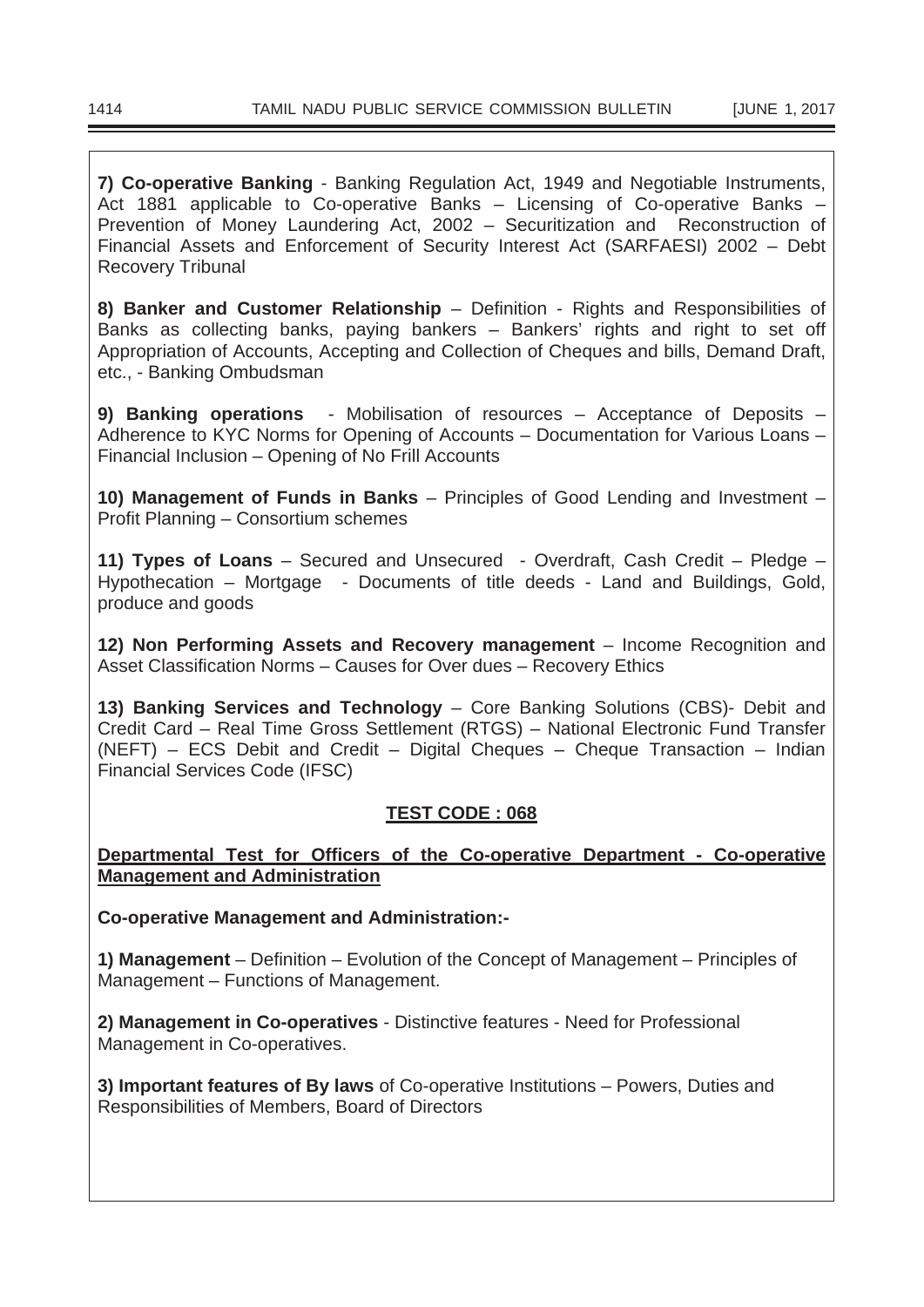### **4) Functions of Management**

- a) Planning in Co-operatives Process of Planning in Co-operatives Decision Making and its Techniques.
- b) Organizing Methods Delegation Decentralization in Co-operatives Functional Authority - Process of Departmentalization - Organizing in different types of Co-operatives
- c) Direction Elements of Direction Role of Leadership and Communication in Co-operatives
- d) Co-ordination Need Principles Techniques of Co-ordination
- e) Control Process and Types of Control Requirement of Good Control System Internal Checks and Control
- f) Staffing Forecasting HR requirements in Co-operatives Recruitment Training Appraisal

### **5. Functional Areas of Management**

- a) Personnel Management Personnel policy in Co-operatives Organizational Setup – Wage and Salary Administration
- b) Production Planning and Control Standardization
- c) Materials Management Inventory Management Control Techniques
- d) Marketing Management Marketing Mix PLC concept Marketing research and strategies
- e) Financial Management Financial Planning and Budget Capital Structure Working Capital Management – Financial Ratios
- f) Office Management Office Layout Location File and Record Maintenance Commercial Correspondence – Drafting Communication – Attendance and **Discipline**

**6. Co-operative Administration -** Present set up of Co-operative Department-Vertical and functional-Gazetted and non-Gazetted staff set up at the State, Divisional District and Sub Divisional levels-Various records and registers Maintained by inspecting, supervisory and audit staff

**7.** Executive functions-Statutory functions and powers of various Co-operative officers at various levels- Delegation of various powers of Registrar to various officers

**8.** Various reports and returns submitted by Co-operative Societies- compilation of statistical data- Follow up inspection and enquiry reports

**9.** Operational Efficiency of Co-operatives – Criteria for measuring operational efficiency – Key Result and Performance Area – Performance Budgeting – Productivity and Profitability - MIS

**10.** Role of Members, Board of Management and General body of a Co-operative **Societies** 

**11.** Role of Registrar of Co-operative Societies and Government in a Co-operative movement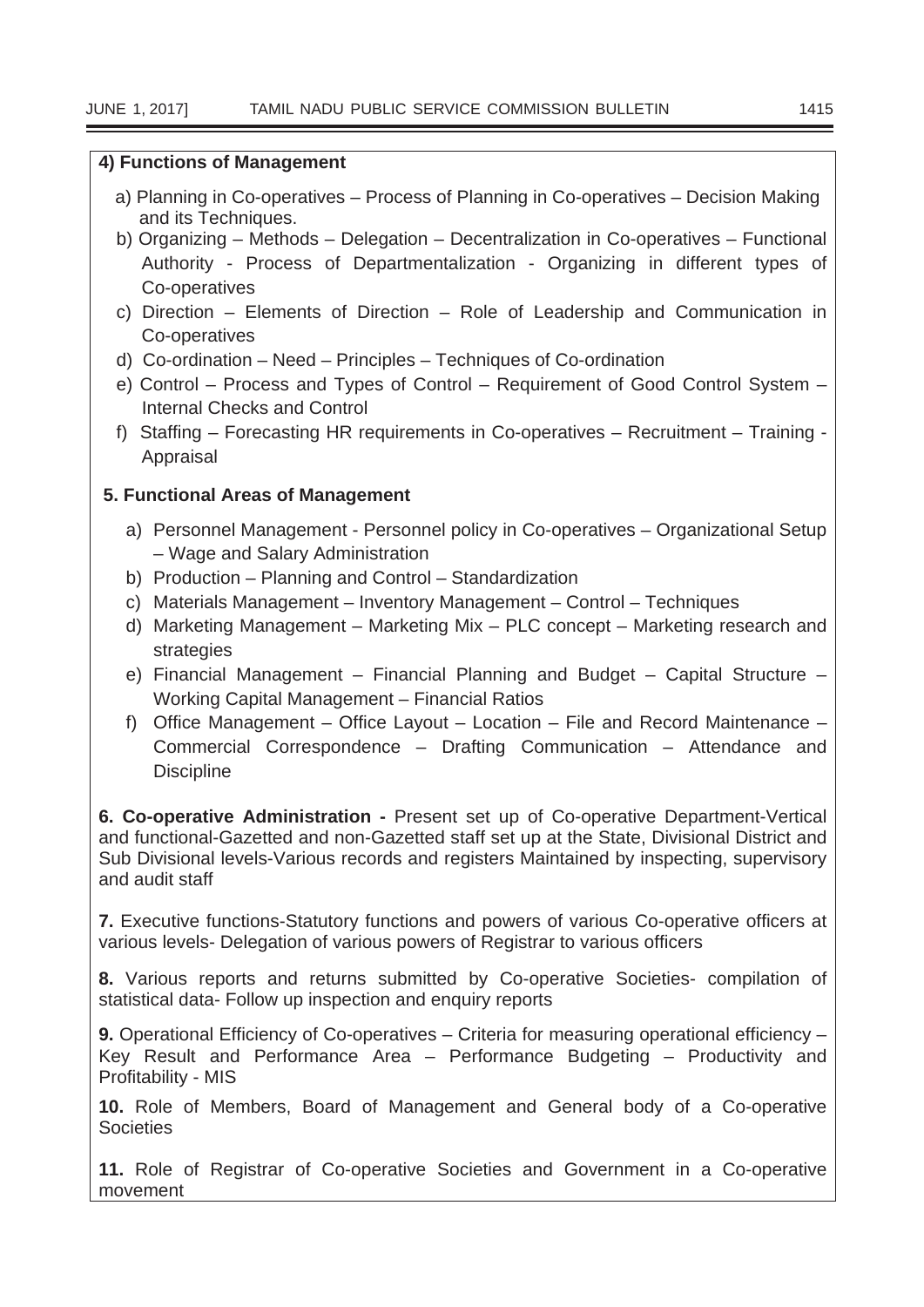# **TEST CODE : 057**

# **Departmental Test for Officers of the Co-operative Department – Book- keeping**

 1. Double Entry – Book-keeping – Objects and Functions - Concepts and Conventions – Accounting Process – Difference between Book Keeping and Accounting – Accounting Cycle – Types of Accounts – Personal, Real, Nominal - Rules for Debit and Credit

2. Books of Accounts – Transaction – Journal – Ledger Postings – Balancing - Subsidiary books – Different kinds – Cash book

- 3. Bank Reconciliation Statement
- 4. Preparation of Trial Balance and Rectification of Errors

5.Capital and Revenue Transactions – Valuation of Closing stock

- 6. Preparation of Trading Account Profit and Loss Account and Balance Sheet
- 7. Depreciation and its Types Methods of Calculating Different type's of depreciation
- 8. Financial Statements Analysis and its Interpretation
- 9. Reserves- General and Specific Reserve fund
- 10. Consignment and Joint Venture Accounts

11. Maintenance of Accounts in Co-operative Societies – Registers and Books to be maintained as per TNCS Act and Rules - Common Accounting System (CAS) – Management Information System (MIS)

# **Test Code : 071**

# **Departmental Test for Officers of the Co-operative Department – Auditing**

1. Origin of Audit, definition and objectives of Audit - Principles - Advantages and Scope of Audit, Various Kinds of Audit – Special features of Co-operative Audit Difference between Commercial and Co-operative Audit

2. Departmental set up for Co-operative Audit and Milk Co-operatives

3. Responsibility of Audit Department for Completion of Audit – Coordination with all functional Registrars for conduct of Audit-Rights, Duties and Responsibilities of an Auditor.

4. Audit programme with Internal Check and Internal Audit – Review of Books and Accounts.

5. Vouching and routine Checking - Vouching of receipts and payments - Checking of postings in the Ledgers.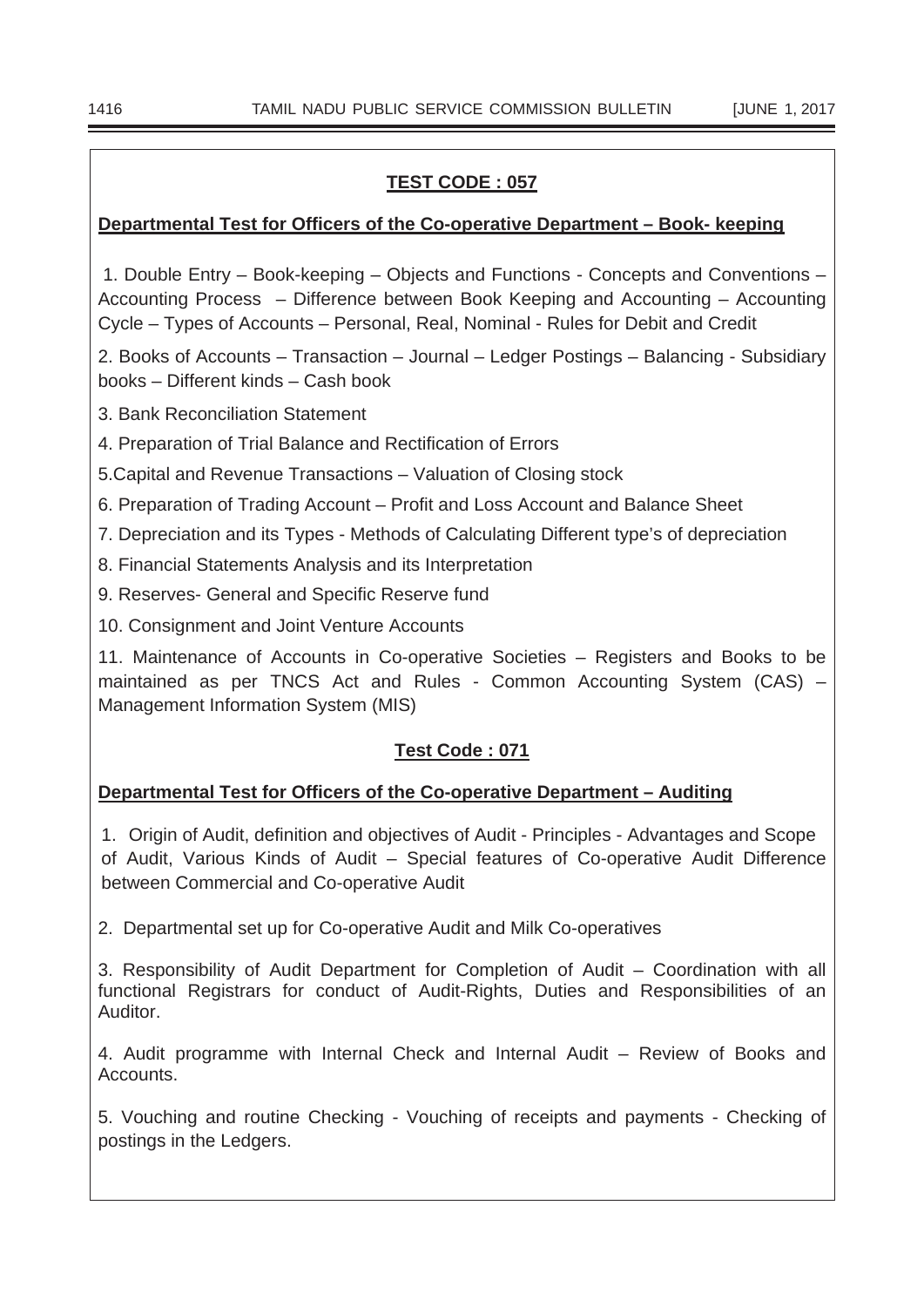### JUNE 1, 2017] TAMIL NADU PUBLIC SERVICE COMMISSION BULLETIN 1417

6. Administrative Audit - Conduct of Audit as per TNCS Act, Rules, Manuals and By-Laws and Administrative Instructions.

7. Verifications and Valuations of assets – Verification of Liabilities- Verification of fluid resources maintained by Co-operative Banks

- Distribution of profits Fulfilling all statutory requirements (CEF, CDF Reserve Fund etc.,) – Provision for bonus under Bonus Act and Provision for Income Tax Sales Tax, etc.,
- Depreciation Statutory and Non Statutory Provisions Creation and Release of Reserves

 Valuation of Stock in trade including stock under processing – principles of valuation of different kinds of assets – Valuation of bad & doubtful debts

8. Preparation of Receipts & Charges, Trading & Profit & Loss Account – Costing & Preparation of Manufacturing Accounts, Balance Sheet, Checking & Finalizing of Accounts –Contra entries & adjustment entries – Final closing of Accounts, Reconciliation of Bank balance & other balances as per books of accounts with audited statements

9. Summary of Defects – Special Report on serious defects – Rectification of audit defects

10. Audit of different kind of Co-operative Societies – PACCS – DCCB – UCB – CARDB – Weavers – Marketing – Dairy – Industrial - Consumer – Important Registers and Accounts to be checked by the Auditor for different types of societies - Levy and Collection of Audit fees – Societies exempted from payment of Audit fees.

- 11. Preparation of Audit memorandum and enclosures to Audit memorandum Test Audit – Issue of Audit certificate.
- 12. Placing of final Audit memorandum in the general body.

| <b>TEST CODE: 051</b>                                                                             |                      |                              |                                |
|---------------------------------------------------------------------------------------------------|----------------------|------------------------------|--------------------------------|
| TEST NAME: Departmental Test for Officers of the Co-operative Department -<br><b>Co-operation</b> |                      |                              |                                |
| Pattern / Type of<br><b>Examination</b>                                                           | <b>Time Duration</b> | <b>Minimum</b><br>pass marks | <b>Maximum</b><br><b>Marks</b> |
| <b>Objective Type - 80%</b><br><b>Without Books</b>                                               | 2 hours              | 36                           |                                |
| <b>Descriptive Type - 20%</b><br><b>Without Books</b>                                             | 30 minutes           | 9                            | 100                            |
| Total                                                                                             | 2.30 hours           | 45                           |                                |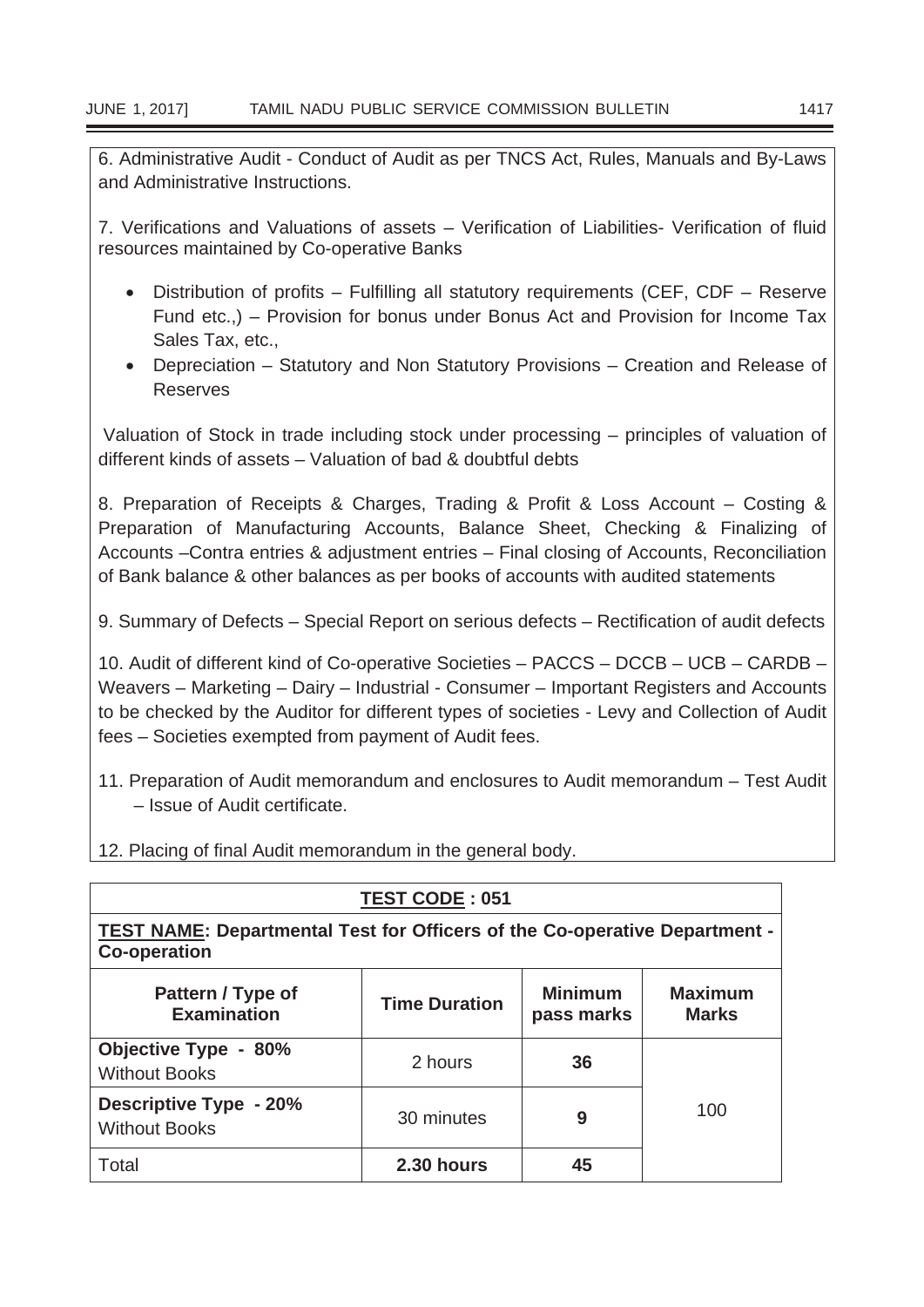┑

| <b>TEST CODE: 061</b>                                                                                                |                      |                              |                                |
|----------------------------------------------------------------------------------------------------------------------|----------------------|------------------------------|--------------------------------|
| TEST NAME: Departmental Test for Officers of the Co-operative Department -<br><b>Co-operative Credit and Banking</b> |                      |                              |                                |
| Pattern / Type of<br><b>Examination</b>                                                                              | <b>Time Duration</b> | <b>Minimum</b><br>pass marks | <b>Maximum</b><br><b>Marks</b> |
| <b>Objective Type - 80%</b><br><b>Without Books</b>                                                                  | 2 hours              | 36                           |                                |
| <b>Descriptive Type - 20%</b><br><b>Without Books</b>                                                                | 30 minutes           | 9                            | 100                            |
| Total                                                                                                                | 2.30 hours           | 45                           |                                |

# **TEST CODE : 068**

### **TEST NAME: Departmental Test for Officers of the Co-operative Department – Co-operative Management and Administration**

| Pattern / Type of<br><b>Examination</b>               | <b>Time Duration</b> | <b>Minimum</b><br>pass<br>marks | <b>Maximum</b><br><b>Marks</b> |
|-------------------------------------------------------|----------------------|---------------------------------|--------------------------------|
| <b>Objective Type - 80%</b><br><b>Without Books</b>   | 2 hrs                | 36                              |                                |
| <b>Descriptive Type - 20%</b><br><b>Without Books</b> | 30 minutes           | 9                               | 100                            |
| Total                                                 | 2.30 hours           | 45                              |                                |

|                                                                                                     | <b>TEST CODE: 057</b> |                                 |                                |
|-----------------------------------------------------------------------------------------------------|-----------------------|---------------------------------|--------------------------------|
| <b>TEST NAME:</b> Departmental Test for Officers of the Co-Operative Department<br>- Book - keeping |                       |                                 |                                |
| Pattern / Type of<br><b>Examination</b>                                                             | <b>Time Duration</b>  | <b>Minimum</b><br>pass<br>marks | <b>Maximum</b><br><b>Marks</b> |
| <b>Objective Type - 40%</b><br><b>Without Books</b>                                                 | 1 <sub>hr</sub>       | 18                              |                                |
| <b>Descriptive Type - 60%</b><br><b>Without Books</b>                                               | 1.30 hours            | 27                              | 100                            |
| Total                                                                                               | 2.30 hours            | 45                              |                                |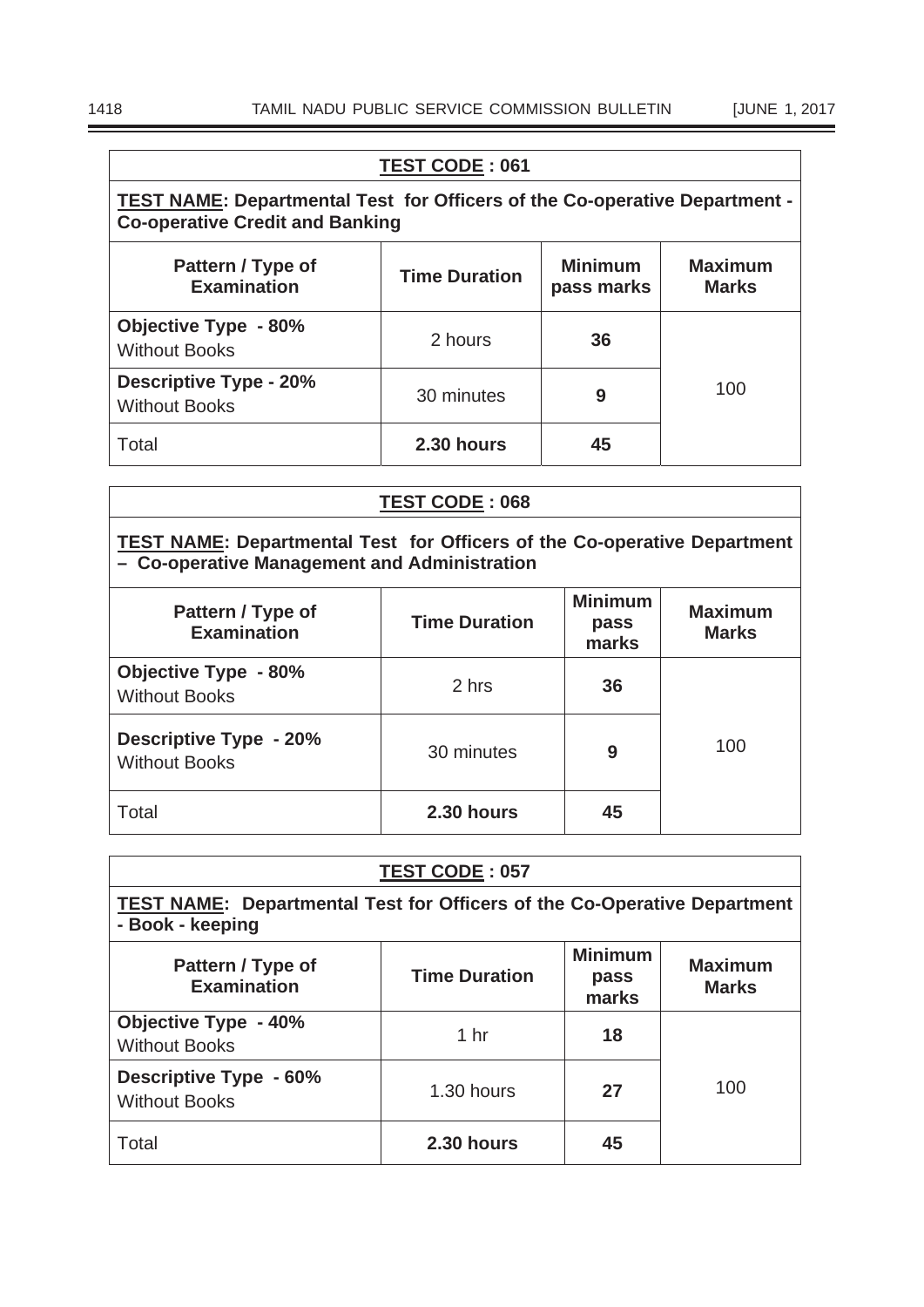# **TEST CODE : 071**

# **TEST NAME : Departmental Test for Officers of the Co-operative Department - Auditing**

| Pattern / Type of<br><b>Examination</b>               | <b>Time Duration</b> | <b>Minimum</b><br>pass<br>marks | <b>Maximum</b><br><b>Marks</b> |
|-------------------------------------------------------|----------------------|---------------------------------|--------------------------------|
| <b>Objective Type - 40%</b><br><b>Without Books</b>   | 1 hour               | 18                              |                                |
| <b>Descriptive Type - 60%</b><br><b>Without Books</b> | 1 30 hours           | 27                              | 100                            |
| Total                                                 | 2.30 hours           | 45                              |                                |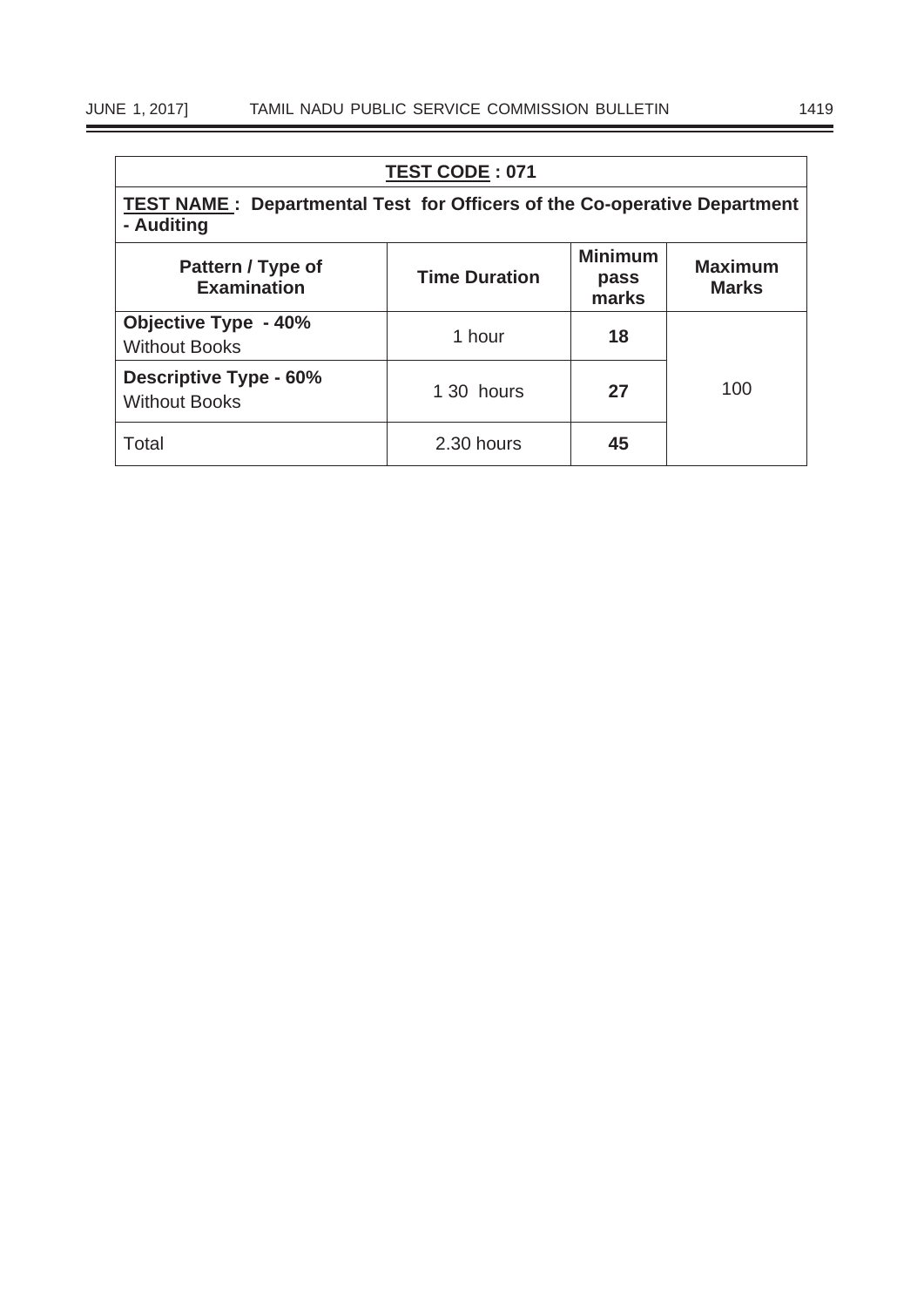L,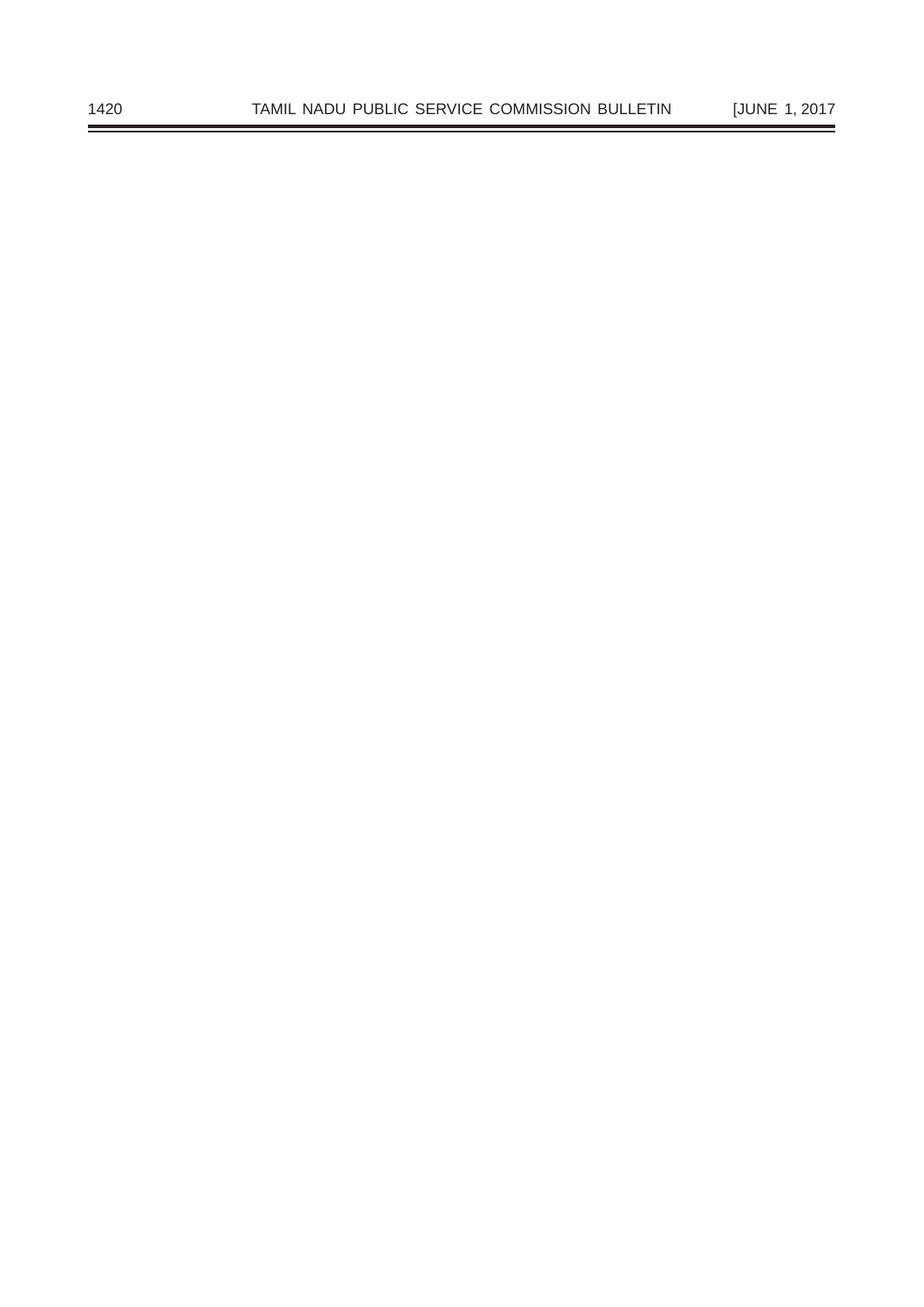# **ECONOMICS AND STATISTICS DEPARTMENT (1 TEST)**

### **Name of the Test & New Test Code**

**T.C.075:** Departmental Test for the Ministerial Staff of the Department of Economics and **Statistics** 

# **SYLLABUS**

# **TEST CODE : 075**

# **Departmental Test for the Ministerial Staff of the Department of Economics and Statistics**

Measures of central Tendency Measures of Dispersion – Skewness and kurtosis, Correlation and Regression, Theory of Probability, Probability distributions like Binomial, Poisson, Normal, t, Chi-Square & F. Moment Generating Functions, Testing of Hypothesis using various Statistical Tests like Z, t, F, Chi-Square, Basics of Multiple Regression and Multivariate analysis and Sampling design. In addition, they should have basic skills in using MS-Excel.

| <b>TEST CODE: 075</b>                                                                                          |                      |                                 |                                |
|----------------------------------------------------------------------------------------------------------------|----------------------|---------------------------------|--------------------------------|
| TEST NAME: Departmental Test for the Ministerial Staff of the Department of<br><b>Economics and Statistics</b> |                      |                                 |                                |
| <b>Pattern / Type of Examination</b>                                                                           | <b>Time Duration</b> | <b>Minimum</b><br>pass<br>marks | <b>Maximum</b><br><b>Marks</b> |
| <b>Objective Type - 40%</b><br><b>Without Books</b>                                                            | 1 hour               | 18                              |                                |
| <b>Descriptive Type - 60%</b><br><b>Without Books</b>                                                          | 1.30 hours           | 27                              | 100                            |
| Total                                                                                                          | 2.30 hours           | 45                              |                                |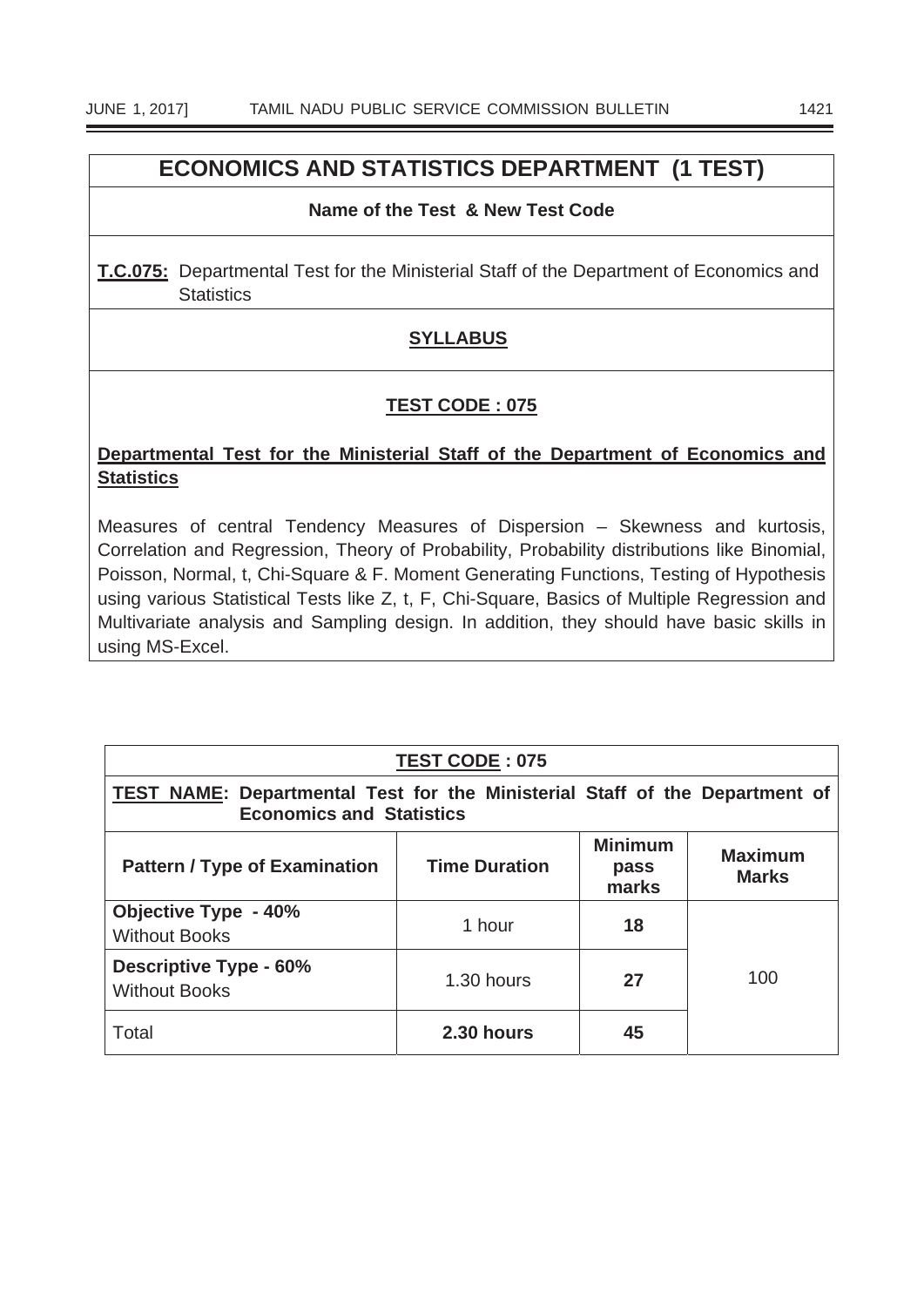L,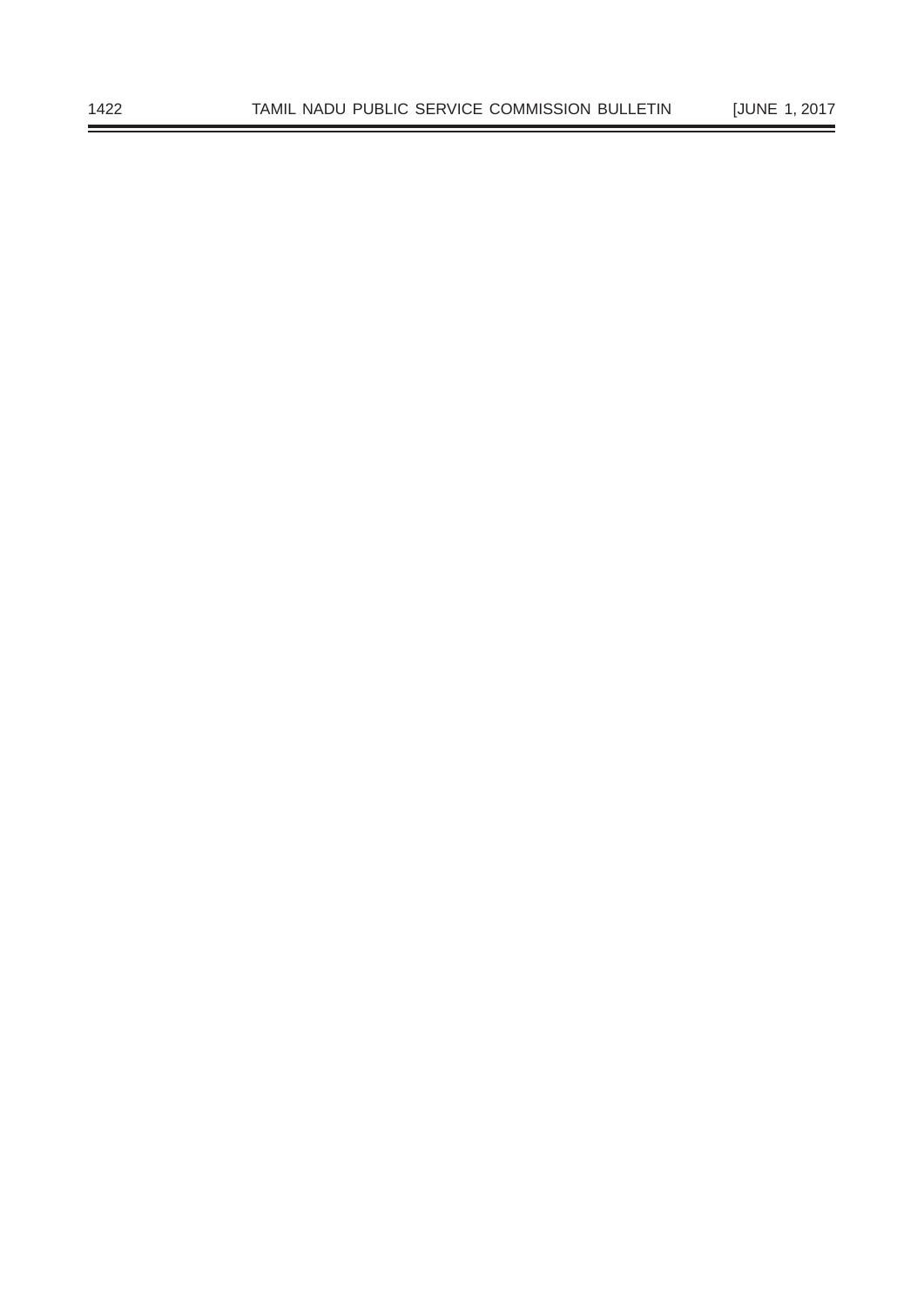#### **EMPLOYMENT AND TRAINING DEPARTMENT (2 TESTS)**

## **Name of the Test & New Test Code**

**T.C.052:** Departmental Test for Members of the Tamil Nadu Ministerial Service in the National Employment Service

**T.C.058:** Departmental Test for Officers of the National Employment Service

## **SYLLABUS**

## **TEST CODE : 052**

#### **Departmental Test for Members of the Tamil Nadu Ministerial Service in the National Employment Service**

The following portion of the National Employment Service Manual as amended from time to time :-

#### PART - I - EMPLOYMENT EXCHANGE POLICY AND PROCEDURE

| Chapter - II                    |                          | - Employment Exchange Procedure                             |
|---------------------------------|--------------------------|-------------------------------------------------------------|
| Chapter - III                   | $\blacksquare$           | <b>Employment Exchange Instructions</b>                     |
| Chapter - IV                    | $\overline{\phantom{0}}$ | Standard Employment Exchange forms                          |
| Chapter - VII                   | $\blacksquare$           | <b>Registration of Employment Seekers</b>                   |
| Chapter - VIII                  | $\sim$                   | Documentation of Vacancies                                  |
| Chapter - X                     |                          | - Post Submission Action                                    |
| Chapter - XIII                  |                          | - Vacancy and Labour Clearing                               |
| Chapter - XVI                   |                          | - Various general Instructions                              |
| Chapter - XVIII                 | $\sim$                   | <b>Reports and Returns</b>                                  |
| Chapter - I - Introduction      |                          | PART - II - EMPLOYMENT MARKET INFORMATION                   |
|                                 |                          | Chapter - II - Construction of Employer's Register          |
|                                 |                          | Chapter - III - Collection of Employment Market Information |
| Chapter - IV - Progress Reports |                          |                                                             |
|                                 |                          | <b>PART - III - VOCATIONAL GUIDANCE PROGRAMME</b>           |
|                                 |                          | Chapter - I - Organization and functions                    |

Chapter - V - Collection of Occupational Information

#### PART - IV – PLACEMENT OF THE PERSONS WITH DISABILITIES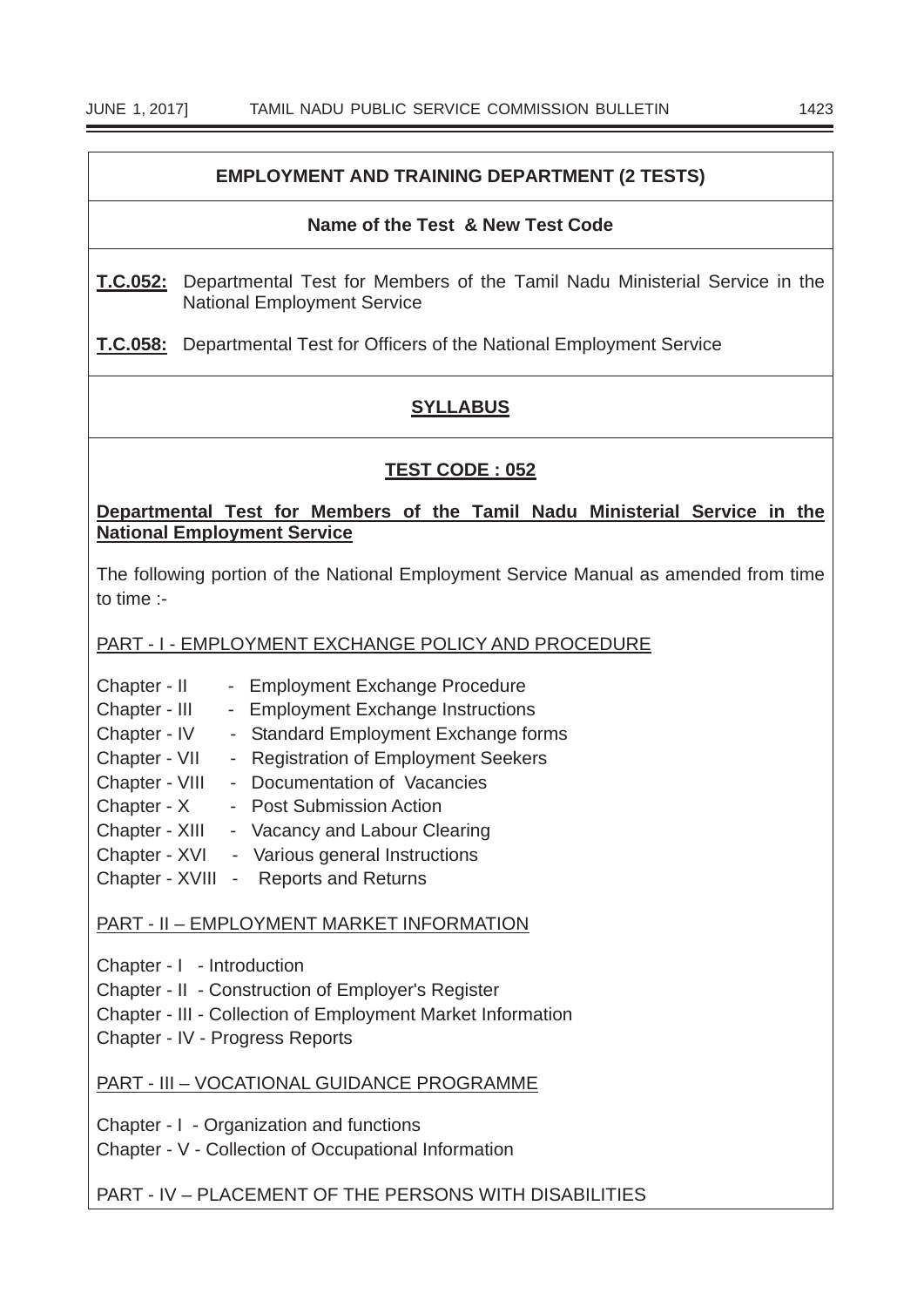## **Departmental Test for Officers of the National Employment Service**

The following portion of the National Employment Service Manual as amended from time to time :-

## PART – I – EMPLOYMENT EXCHANGE POLICY AND PROCEDURE

| Chapter $-$ II<br>Chapter - III<br>Chapter $-IV$<br>Chapter - VII<br>Chapter - VIII<br>$Chapter - X$ | - Employment Exchange Procedure<br>- Employment Exchange Instructions<br>- Standard Employment Exchange Forms<br>- Registration of Employment Seekers<br>- Documentation of Vacancies<br>- Post Submission Action<br>Chapter - XIII - Vacancy and Labour Clearing |
|------------------------------------------------------------------------------------------------------|-------------------------------------------------------------------------------------------------------------------------------------------------------------------------------------------------------------------------------------------------------------------|
|                                                                                                      | Chapter - XVI - Various General Instructions                                                                                                                                                                                                                      |
|                                                                                                      | Chapter – XVIII – Reports and Returns                                                                                                                                                                                                                             |
|                                                                                                      | <b>PART - II - EMPLOYMENT MARKET INFORMATION</b>                                                                                                                                                                                                                  |

Chapter - I - Introduction

Chapter - II - Construction of Employer's Register

Chapter - III - Collection of Employment Market Information

Chapter - IV - Progress Reports

PART - III – VOCATIONAL GUIDANCE PROGRAMME

Chapter - I - Organization and functions

Chapter - V - Collection of Occupational Information

PART - IV – PLACEMENT OF THE PERSONS WITH DISABILITIES !

## **TEST CODE** : **052**

**TEST NAME: Departmental Test for Members of the Tamil Nadu Ministerial Service in the National Employment Service** 

| Pattern / Type of<br><b>Examination</b>               | <b>Time Duration</b> | <b>Minimum</b><br>pass marks | <b>Maximum Marks</b> |
|-------------------------------------------------------|----------------------|------------------------------|----------------------|
| <b>Objective Type - 80%</b><br><b>Without Books</b>   | 2 hours              | 36                           |                      |
| <b>Descriptive Type - 20%</b><br><b>Without Books</b> | 30 minutes           | 9                            | 100                  |
| Total                                                 | 2.30 hours           | 45                           |                      |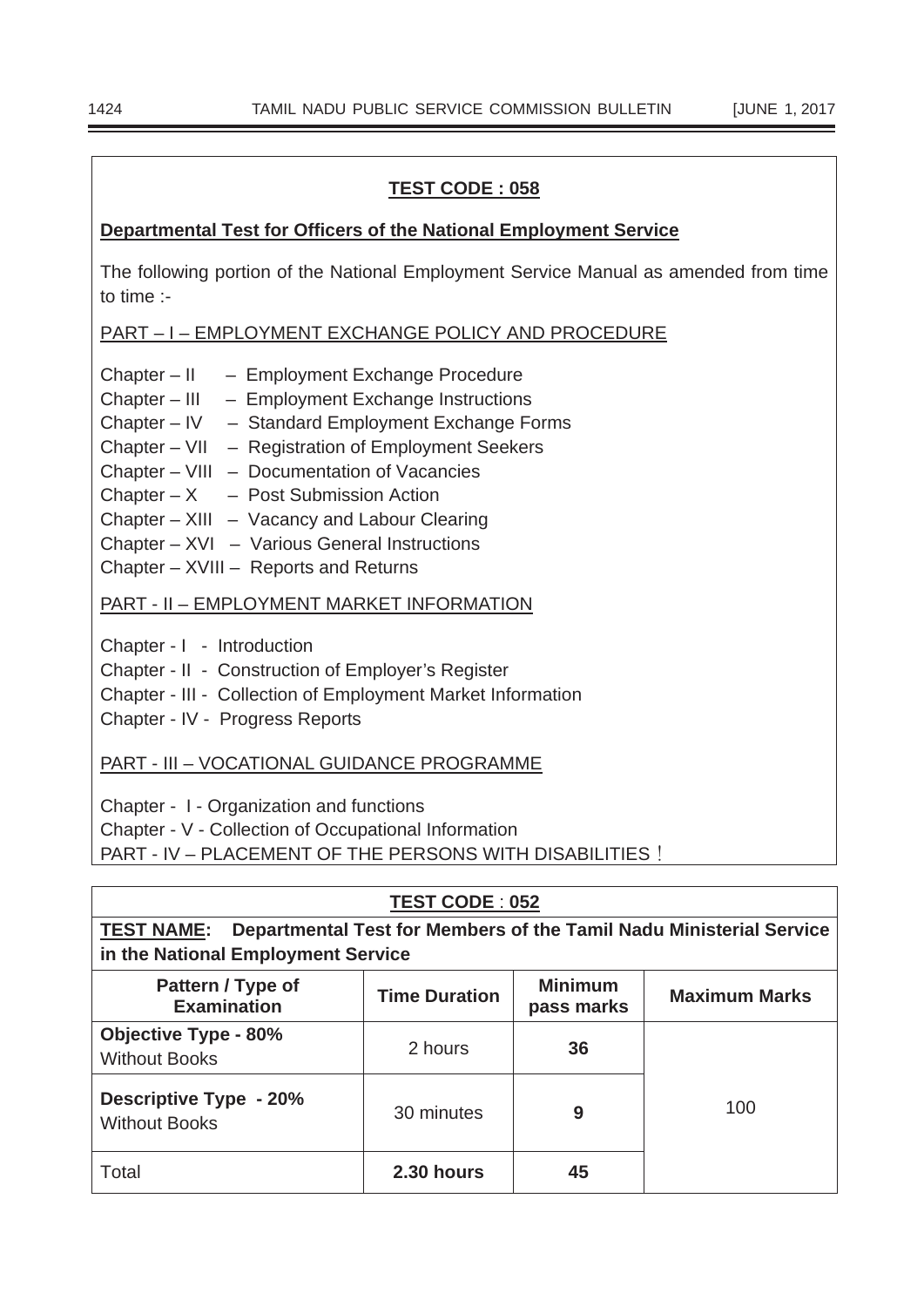# **TEST NAME: Departmental Test for Officers of the National Employment Service**

| Pattern / Type of<br><b>Examination</b>               | <b>Time Duration</b> | <b>Minimum</b><br>pass<br>marks | <b>Maximum Marks</b> |
|-------------------------------------------------------|----------------------|---------------------------------|----------------------|
| <b>Objective Type - 80%</b><br><b>Without Books</b>   | 2 hours              | 36                              |                      |
| <b>Descriptive Type - 20%</b><br><b>Without Books</b> | 30 minutes           | 9                               | 100                  |
| Total                                                 | 2.30 hours           | 45                              |                      |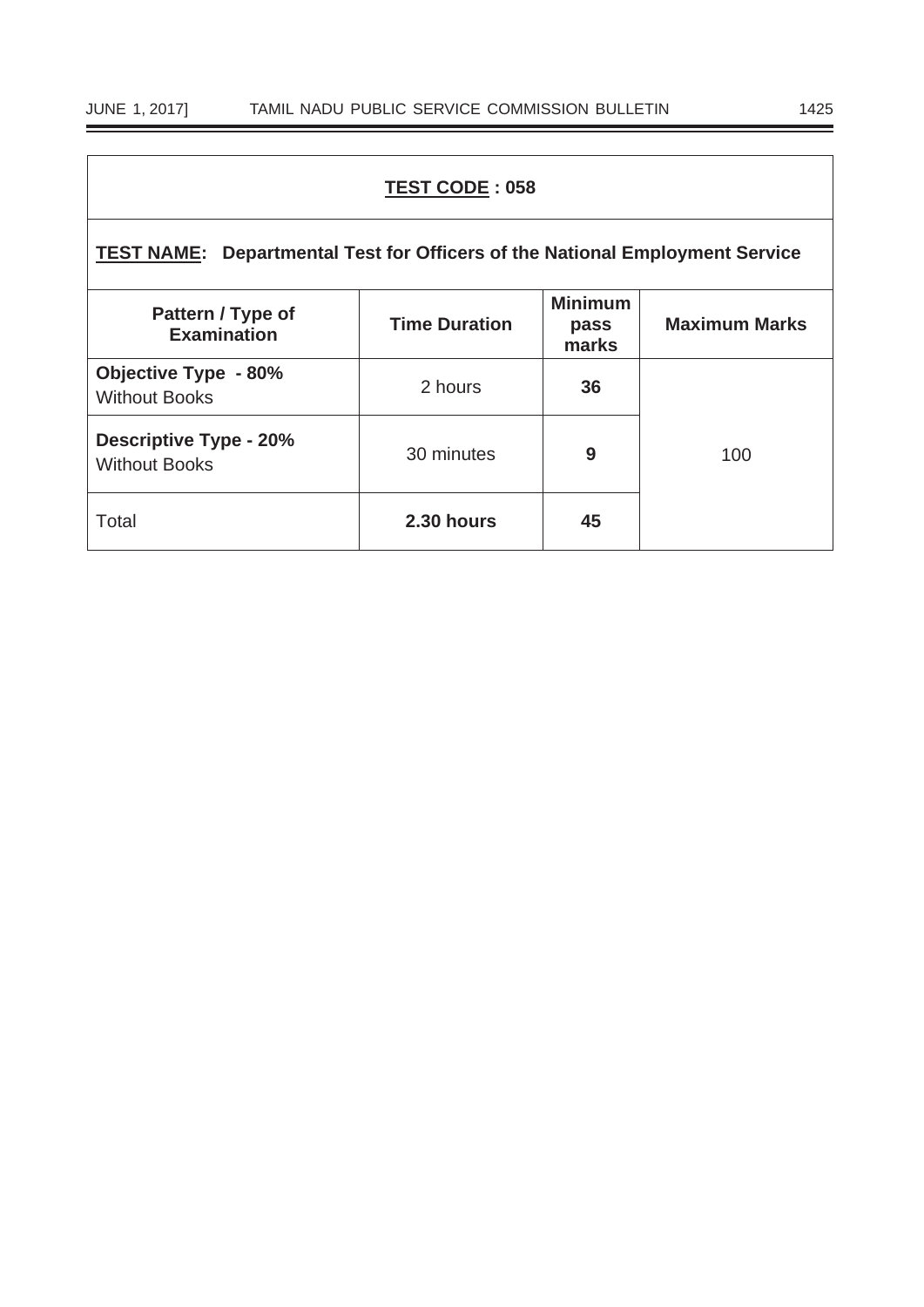L,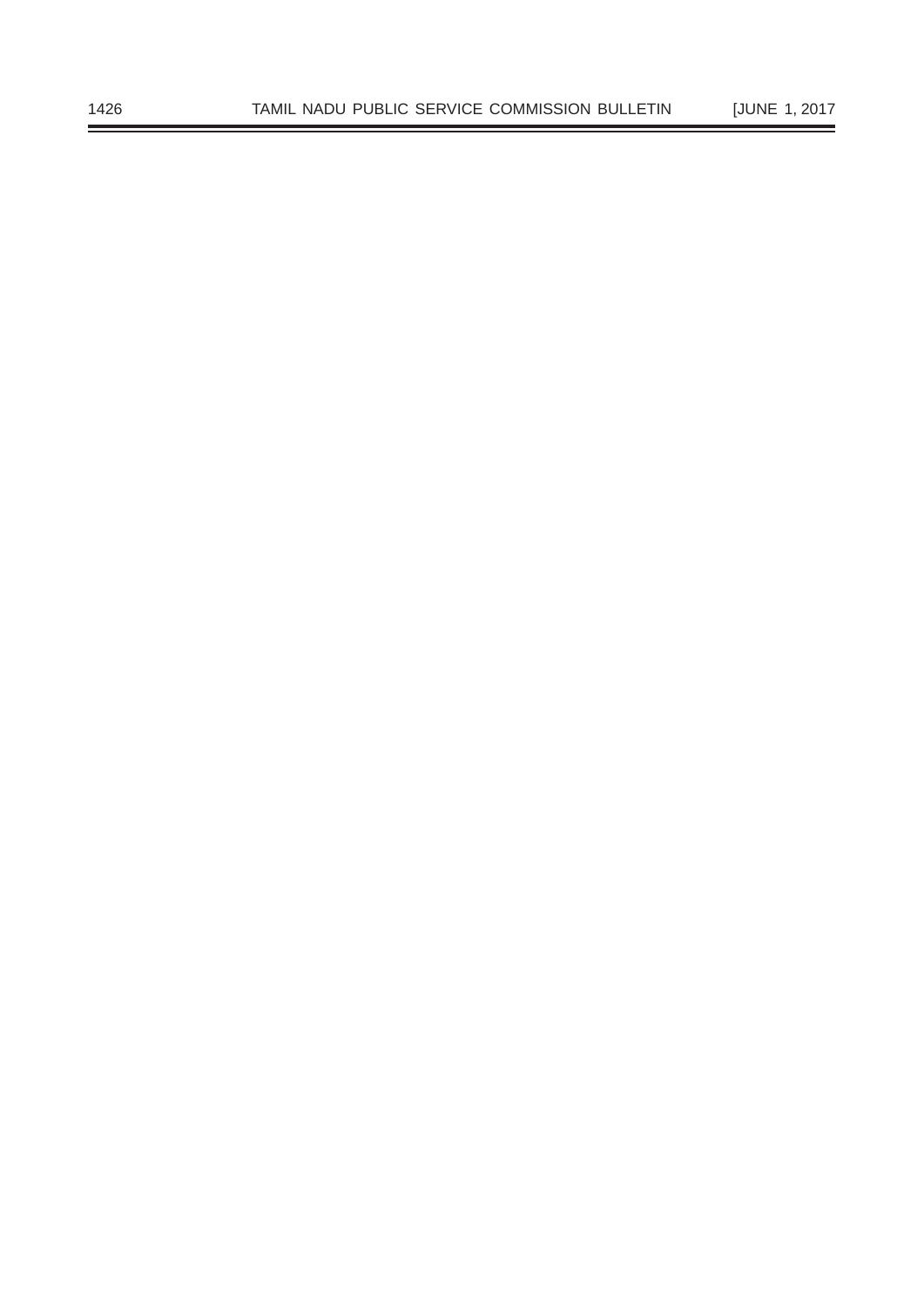# **EVALUATION AND APPLIED RESEARCH DEPARTMENT (1 TEST)**

## **Name of the Test & New Test Code**

**T.C.070 :** Departmental Test for Evaluation and Applied Research Department

# **SYLLABUS**

## **TEST CODE : 070**

## **Departmental Test for Evaluation and Applied Research Department**

## **I. SURVEY, RESEARCH AND EVALUATION:**

- 1. Socio-economic surveys : Nature, Scope and Limitations
- 2. Evaluation: Types & Methodologies of Evaluation (i.e. ex-ante, concurrent and ex-post) - Qualitative, quantitative and mixed methods of evaluation techniques
- 3. Evaluation Design: Process Evaluation, Impact Evaluation etc., Programme Theory, Design and Logical Framework, Tools used for data collection
- 4. Sampling methods & techniques Introduction to Probability, Distribution, various sampling techniques (i.e. purposive sampling, random sampling, stratified sampling etc.)
- 5. Different stages in Executing Evaluation & Survey Techniques Questionnaire Design, Pre-testing, Piloting, Quality control measures etc.,
- 6. Interpretation of Evaluation Application of statistical techniques i.e., scaling techniques, linear programming, econometrics, causality, multi-varied regression, panel data and regression analysis

## **II. PROJECT FORMULATION AND APPRAISAL :**

- 1. Introduction to Public Policies, Principles and Decision Making and Investment **Criteria**
- 2. Introduction to Principles of Project Appraisal and Techniques, Financial and Economic Analysis
- 3. Cost-Benefit analysis Vs. Cost Effectiveness Technique

## **III. DATA BASE FOR GROWTH, DEVELOPMENT AND STRUCTURAL TRENDS IN TAMIL NADU & INDIAN ECONOMY:**

1. Sources for data relating to important items: Population, State Income, State Finance, Agriculture, Industries, Prices, Employment, Energy, Transport and Communication, Banking, Rural / Urban Development, Poverty, Education, Health and Nutrition

(Data to be sourced from NFS, HDR, RBI, NSSO, Census, SRS Bulletin, Economic Survey, CMIE, NFHS etc.,)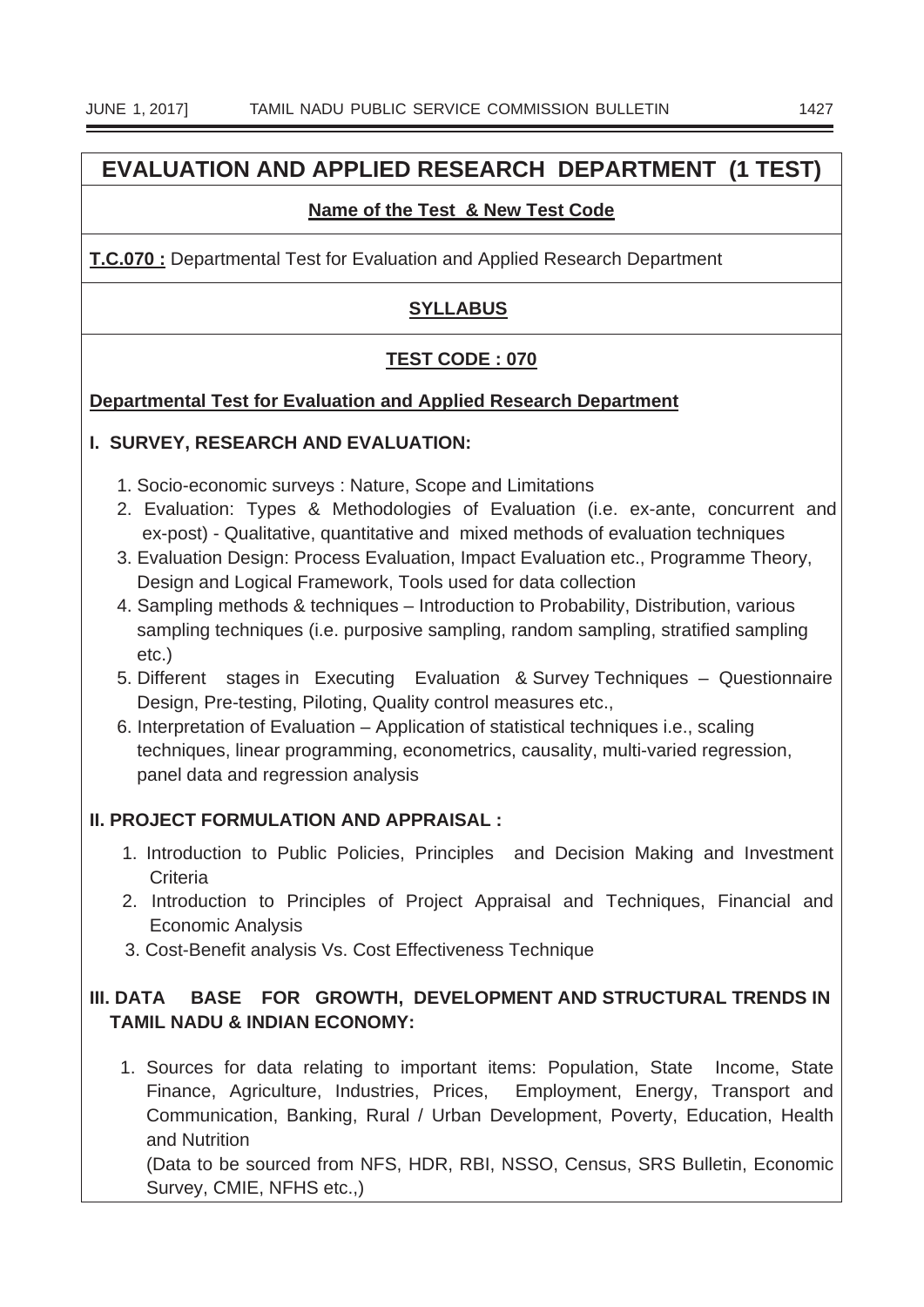- 2. Methodology adopted for estimates of State Domestic Product (SDP)
- 3. Methodology used for compiling key indicators of Tamil Nadu Economy viz., Index of Agricultural Production; Index of Wholesale Prices, Consumer Price Index, Index of Industrial Production
- 4. Budget documents of Tamil Nadu Government as sources of information relating to State Finance viz., Budget Memorandum, Detailed Estimates of Revenue and Detailed Demands for Grants

## **IV.TRENDS IN ECONOMIC DEVELOPMENT OF TAMIL NADU**

- 1. Sectoral Trends in the composition of State Domestic Product for the last ten years
- 2. Long term Trends with regard to the performance of Agricultural and Industrial Sectors covering the last ten year period
- 3. Trends in the economic magnitudes of Tamil Nadu Budget during the last ten years

| <b>TEST CODE: 070</b>                                                                           |            |    |                      |
|-------------------------------------------------------------------------------------------------|------------|----|----------------------|
| <b>TEST NAME: Departmental Test for Evaluation and Applied Research Department</b>              |            |    |                      |
| Time<br><b>Minimum pass</b><br><b>Pattern / Type of Examination</b><br><b>Duration</b><br>marks |            |    | <b>Maximum Marks</b> |
| <b>Objective Type - 20%</b><br><b>Without Books</b>                                             | 30 minutes | 9  |                      |
| <b>Descriptive Type - 80%</b><br><b>Without Books</b>                                           | 2 hours    | 36 | 100                  |
| Total                                                                                           | 2.30 hours | 45 |                      |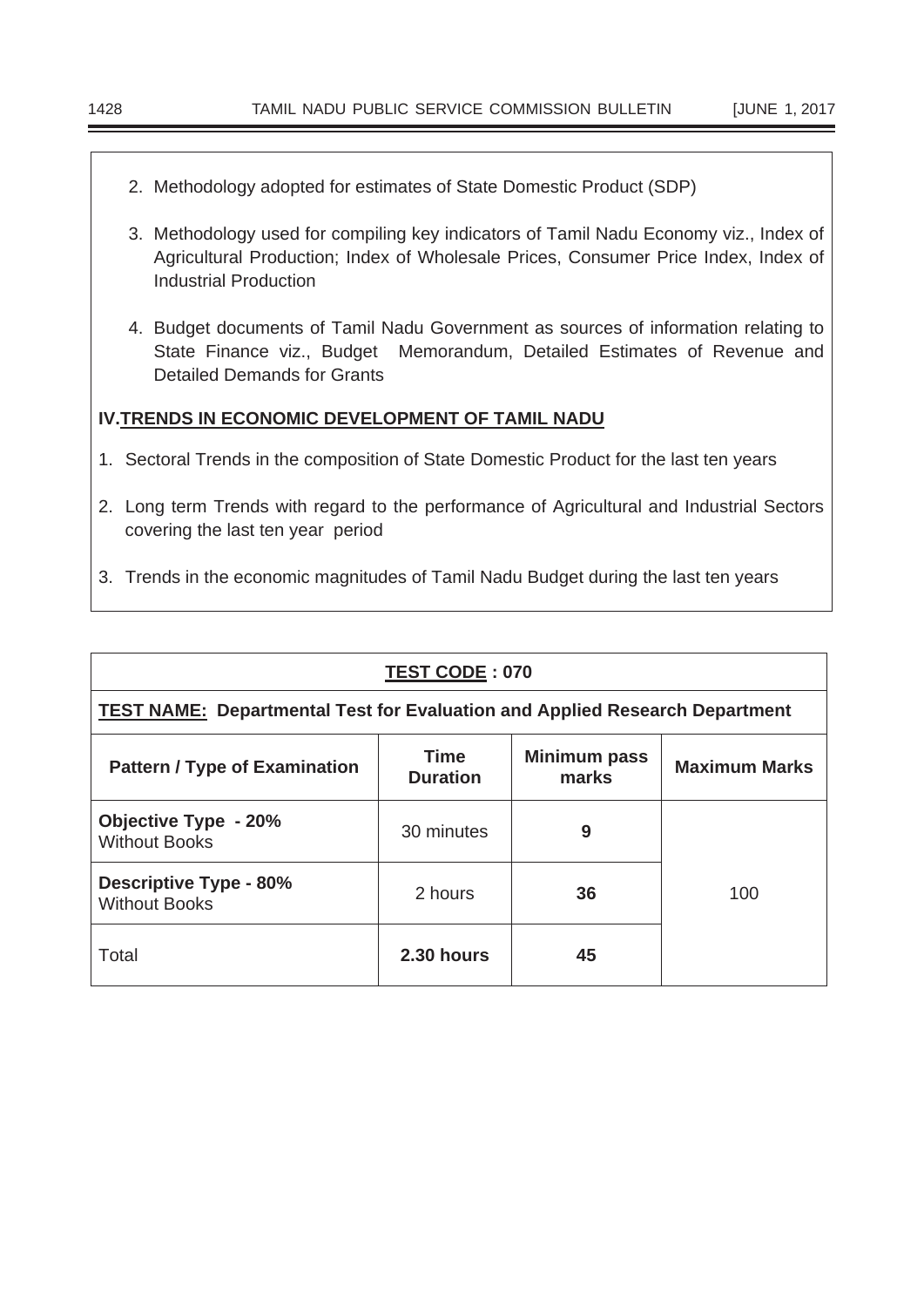#### **FIRE AND RESCUE SERVICES DEPARTMENT (3 TESTS)**

#### **Name of the Test & New Test Code**

**T.C.053** : Departmental Test in the Manual of Firemanship for Officers of Tamil Nadu Fire and Rescue Services - First Paper

**T.C.059** : Departmental Test in the Manual of Firemanship for Officers of Tamil Nadu Fire and Rescue Services – Second Paper

**T.C.066**: Departmental Test - Tamil Nadu Fire Service Manual

## **SYLLABUS**

### **TEST CODE : 053**

**Departmental Test in the Manual of Firemanship for Officers of Tamil Nadu Fire and Rescue Services - First Paper**

Book 1. Elements of Combustion and Extinction

- I. Physics of Combustion
- II. Chemistry of Combustion
- III. Methods of Extinguishing fire

#### Book 2. Fire Service Equipment

- I. Hose
- II. Hose Fittings
- III. Ropes and Lines, Knots, Slings etc.,
- IV. Special and Small gear

Book 3. Hand pumps, Extinguisher and foam equipment

- I. Hand operated pumps
- II. Portable fire extinguishers and fire blankets
- III. Foam and foam making equipment

#### Book 5. Ladders and Appliances

- I. Extension Ladders, Hook Ladders and Roof Ladders
- II. Escapes
- III. Turntable Platforms
- IV. Special Appliances
- V. Pumping Appliances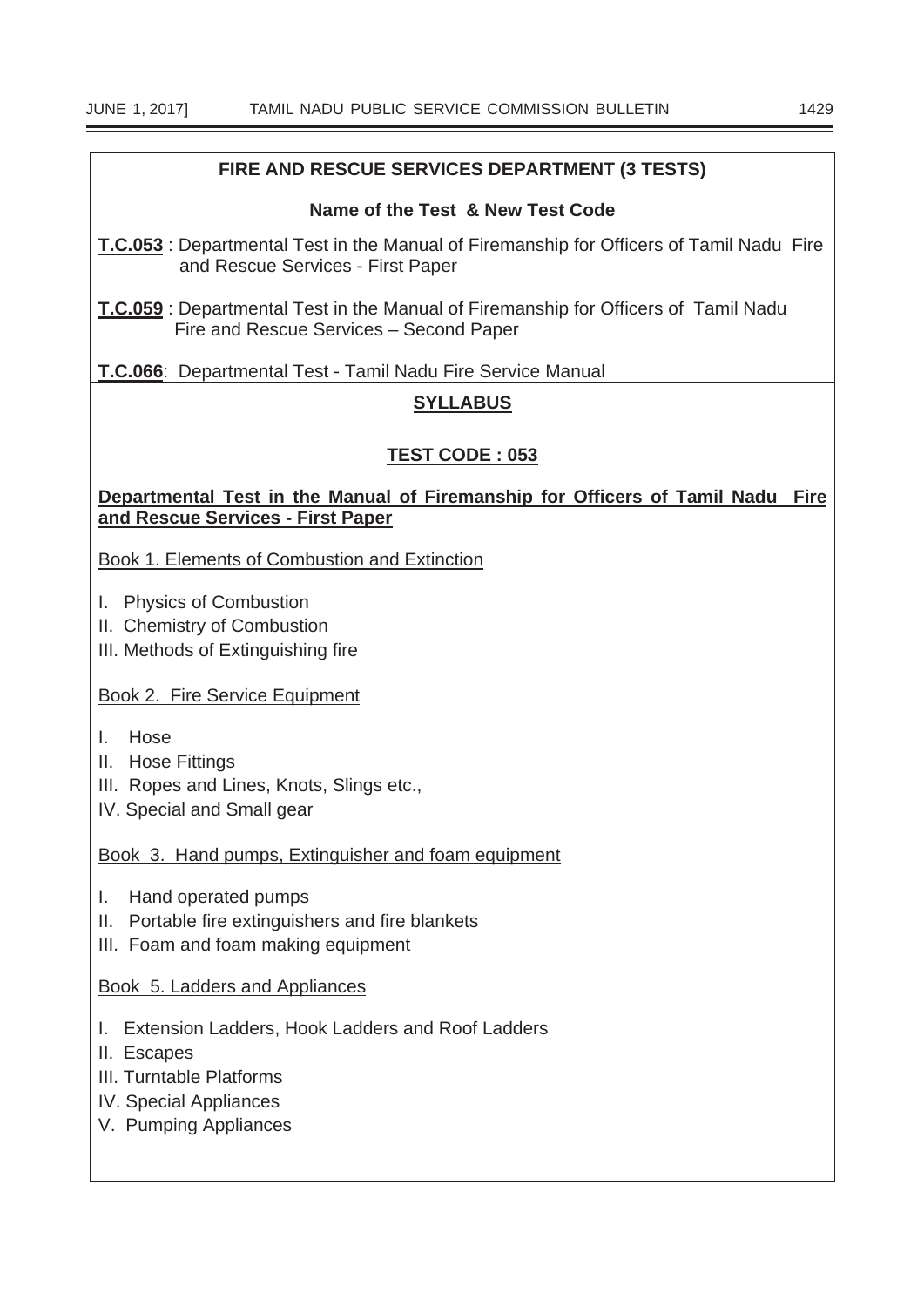### Book 6. Breathing Apparatus and Resuscitation

- I. Breathing Apparatus
- II. Operational Procedure of Breathing Apparatus
- III. Resuscitation
- IV. Chemical Protective clothing

### Book 7. Hydraulics Pumps and Pumps Operation

- I. Hydraulics
- II. Water supplies and hydrants
- III. Pumps Primers and Pump Operation
- IV. Water carrying and relaying

### Book 8. Building construction and structural fire protection

- I. Building Materials
- II. Elements of Structure
- III. Building design
- IV. Examples of buildings
- V. Services in buildings

#### Book 9. Fire Protection of buildings

- I. Fire extinguishing systems (Automatic Sprinklers, other installations using water and not using water)
- II. Fire Alarm systems
- III. Fire venting systems
- IV. National Building Code of India, 2005 Part IV, Fire and Life Safety & Part III Development - Control Rules and General Building Requirements.

## **TEST CODE : 059**

**Departmental Test in the Manual of Firemanship for Officers of Tamil Nadu Fire and Rescue Services – Second Paper** 

Book 4 incidents involving Aircraft, Ships and Trains

- I. Incidents involving Aircrafts
- II. Incidents involving Ship
- III. Incidents involving Trains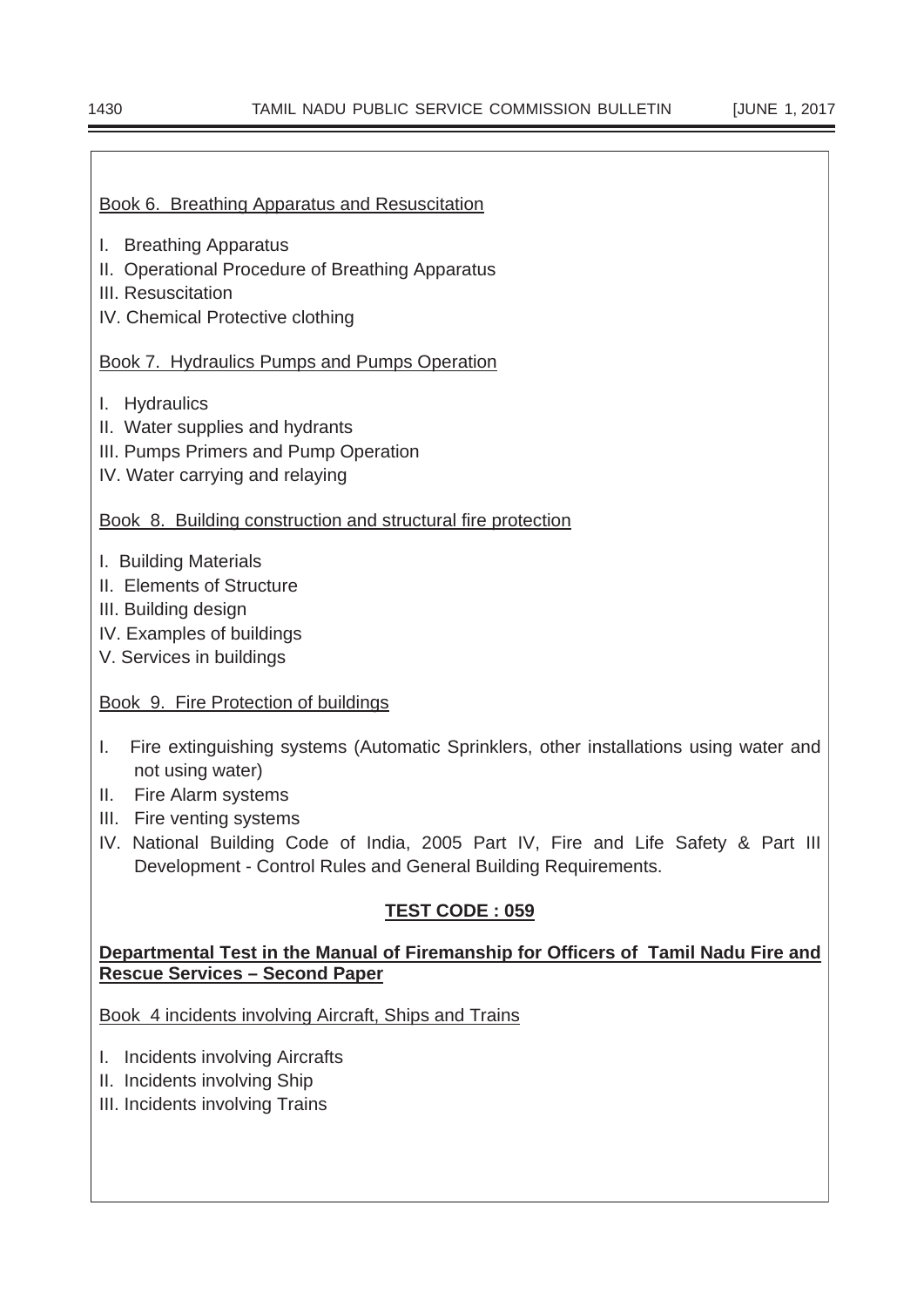## JUNE 1, 2017] TAMIL NADU PUBLIC SERVICE COMMISSION BULLETIN 1431

#### Book Part 6A - Practical Firemanship - 1

- I. Practical Fire Fighting
- II. Control at a fire
- III. After a fire
- IV. Methods of entry and cutting away
- V. Methods of rescue
- VI. Ventilation of fires
- VII. Salvage
- VIII. Knots, Splices, Slings and purchases, making up of lines

#### Book Part 6B Practical Firemanship - II

Fires in rural areas The gas industry and fires in gas works Electricity and the fire service Fires in Aircraft Fires in oil refineries

#### Book Part 6 C Practical Firemanship - III

- i. Fire in dusts
- ii. Fires involving Explosives
- iii. Fat and Wax fires
- iv. Fire in fibrous materials
- v. Fires in fuels
- vi. Fires in grain hops and their derivatives
- vii. Metal fires
- viii. Fires in Animal and Vegetable Oils
- ix. Paints and Varnish fires
- x. Fires involving Plastics including Celluloid
- xi. Radio active materials
- xii. Refrigeration plant risks
- xiii. Fires in Resins and Gums
- xiv. Rubber fires
- xv. Sugar fires

Alphabetical list of dangerous chemicals

#### Book 10 Fire Service Communication

- i. The Public Telephones System and its relationship to the fire service
- ii. Mobilizing arrangements
- iii. Call- out and Remote Control System
- iv. Radio, Wireless
- v. Automatic Fire Alarm signaling system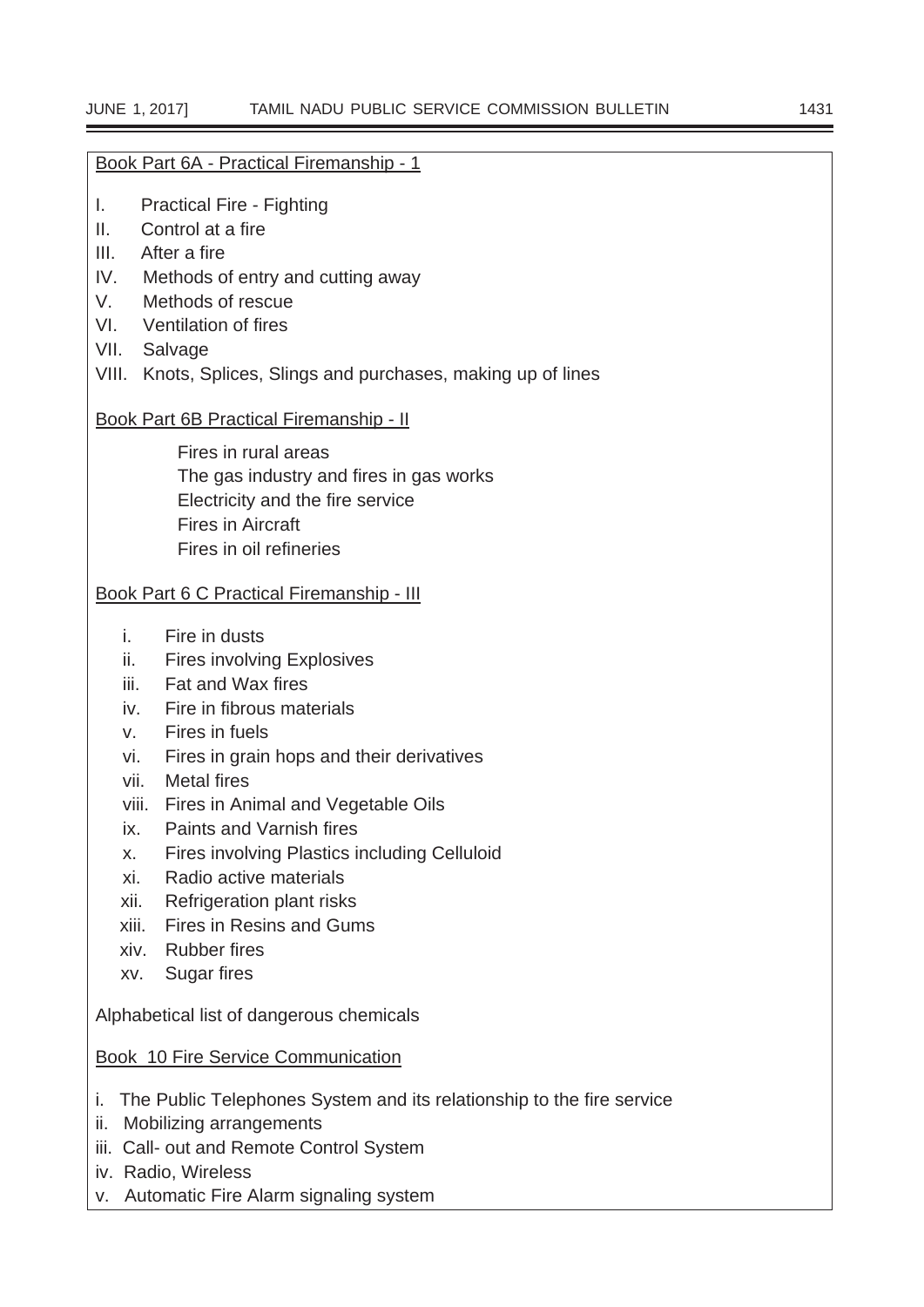## DISASTER MANAGEMENT

National Disaster Management Act of 2005 (India) National Disaster Management Authority State Disaster Management Authority and District Disaster Management Authorities National Disaster Response Force (NDRF) Safety Codes - Safety against Earthquake Hazards Cyclones, Floods, Landslides, Underground Blasts Fire Hazards - Safety Codes with reference to BIS

### Major Disasters

- 1. Water and climate related disasters (like Floods, Cyclones, Cloud Burst, Tsunami, etc.,)
- 2. Geologically related Disasters (like Earthquakes, Land Slides, Dam Bursts, etc.,)
- 3. Chemical, Industrial and Nuclear related disasters
- 4. Accident related Disasters (Like major building collapse, serial Bomb Blast, Air road or Rail Accidents, Forest Fires, Oil spill etc.,)
- 5. Biologically related Disasters (like Biological / Nuclear / Chemical attack, Biological Epidemics, Food poisoning etc.,)

SOPs (Standard Operation Procedure) For handling various incidents and Role of Fire and Rescue Services.

## **Test Code : 066**

## **Departmental Test - Tamil Nadu Fire Service Manual**

- 1. The Tamil Nadu Fire Service Manual
- 2. Right to Information Act, 2005

## **TEST CODE : 053**

**TEST NAME: Departmental Test in the Manual of Firemanship for Officers of Tamil Nadu Fire and Rescue Services – First Paper** 

| Pattern / Type of<br><b>Examination</b>               | <b>Time Duration</b> | <b>Minimum</b><br>pass marks | <b>Maximum Marks</b> |
|-------------------------------------------------------|----------------------|------------------------------|----------------------|
| <b>Objective Type - 80%</b><br><b>Without Books</b>   | 2 hours              | 36                           |                      |
| <b>Descriptive Type - 20%</b><br><b>Without Books</b> | 30 minutes           | 9                            | 100                  |
| Total                                                 | 2.30 hours           | 45                           |                      |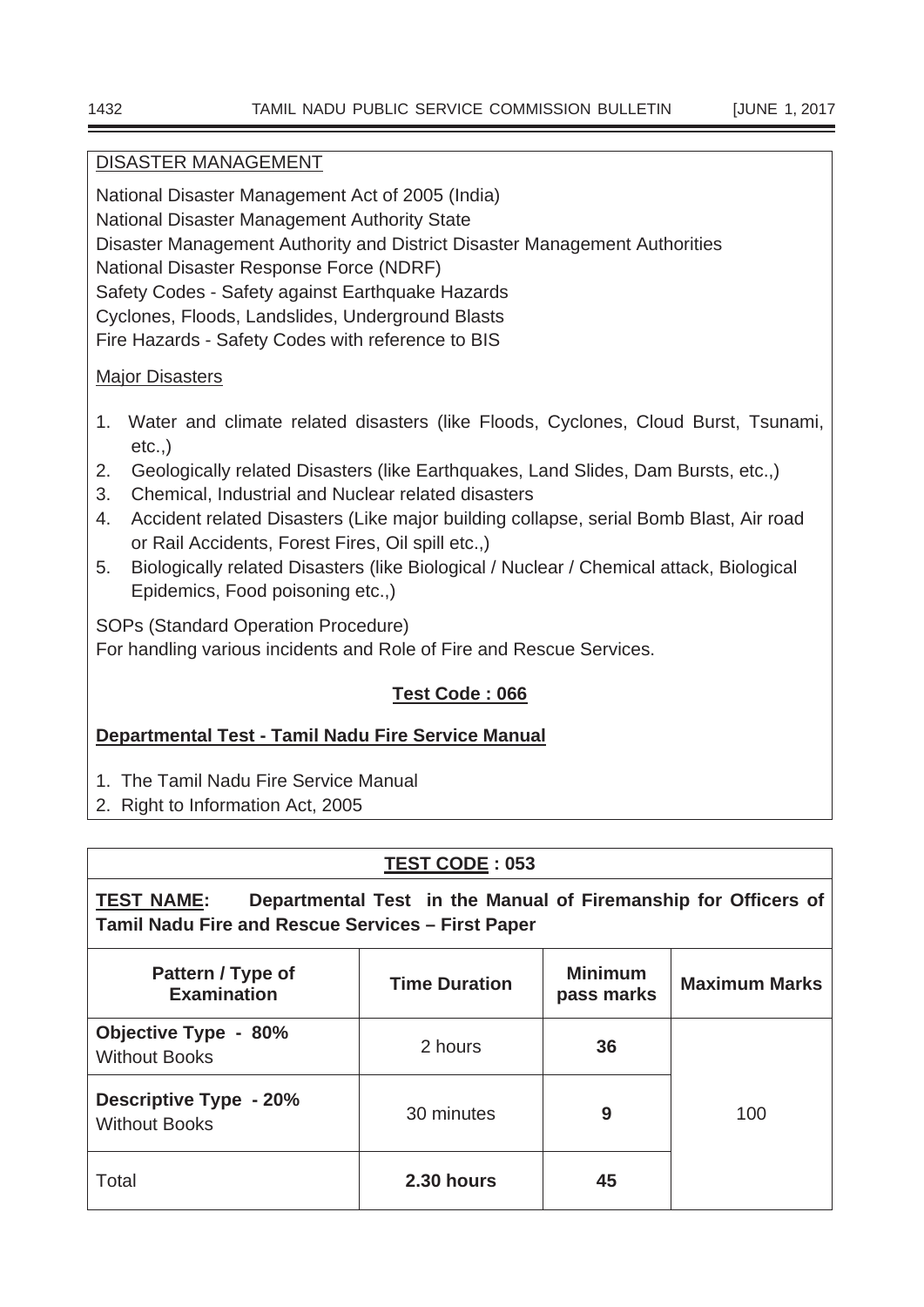|                                                                         | <b>TEST CODE: 059</b>                                          |                              |                      |
|-------------------------------------------------------------------------|----------------------------------------------------------------|------------------------------|----------------------|
| <b>TEST NAME:</b><br>Tamil Nadu Fire and Rescue Services - Second Paper | Departmental Test in the Manual of Firemanship for Officers of |                              |                      |
| Pattern / Type of<br><b>Examination</b>                                 | <b>Time Duration</b>                                           | <b>Minimum</b><br>pass marks | <b>Maximum Marks</b> |
| <b>Objective Type - 80%</b><br><b>Without Books</b>                     | 2 hours                                                        | 36                           |                      |
| <b>Descriptive Type - 20%</b><br><b>Without Books</b>                   | 30 minutes                                                     | 9                            | 100                  |
| Total                                                                   | 2.30 hours                                                     | 45                           |                      |

|                                                                      | <b>TEST CODE: 066</b> |                              |                      |
|----------------------------------------------------------------------|-----------------------|------------------------------|----------------------|
| <b>TEST NAME: Departmental Test - Tamil Nadu Fire Service Manual</b> |                       |                              |                      |
| Pattern / Type of<br><b>Examination</b>                              | <b>Time Duration</b>  | <b>Minimum</b><br>pass marks | <b>Maximum Marks</b> |
| <b>Objective Type - 80%</b><br><b>Without Books</b>                  | 2 hours               | 36                           |                      |
| <b>Descriptive Type - 20%</b><br><b>Without Books</b>                | 30 minutes            | 9                            | 100                  |
| Total                                                                | 2.30 hours            | 45                           |                      |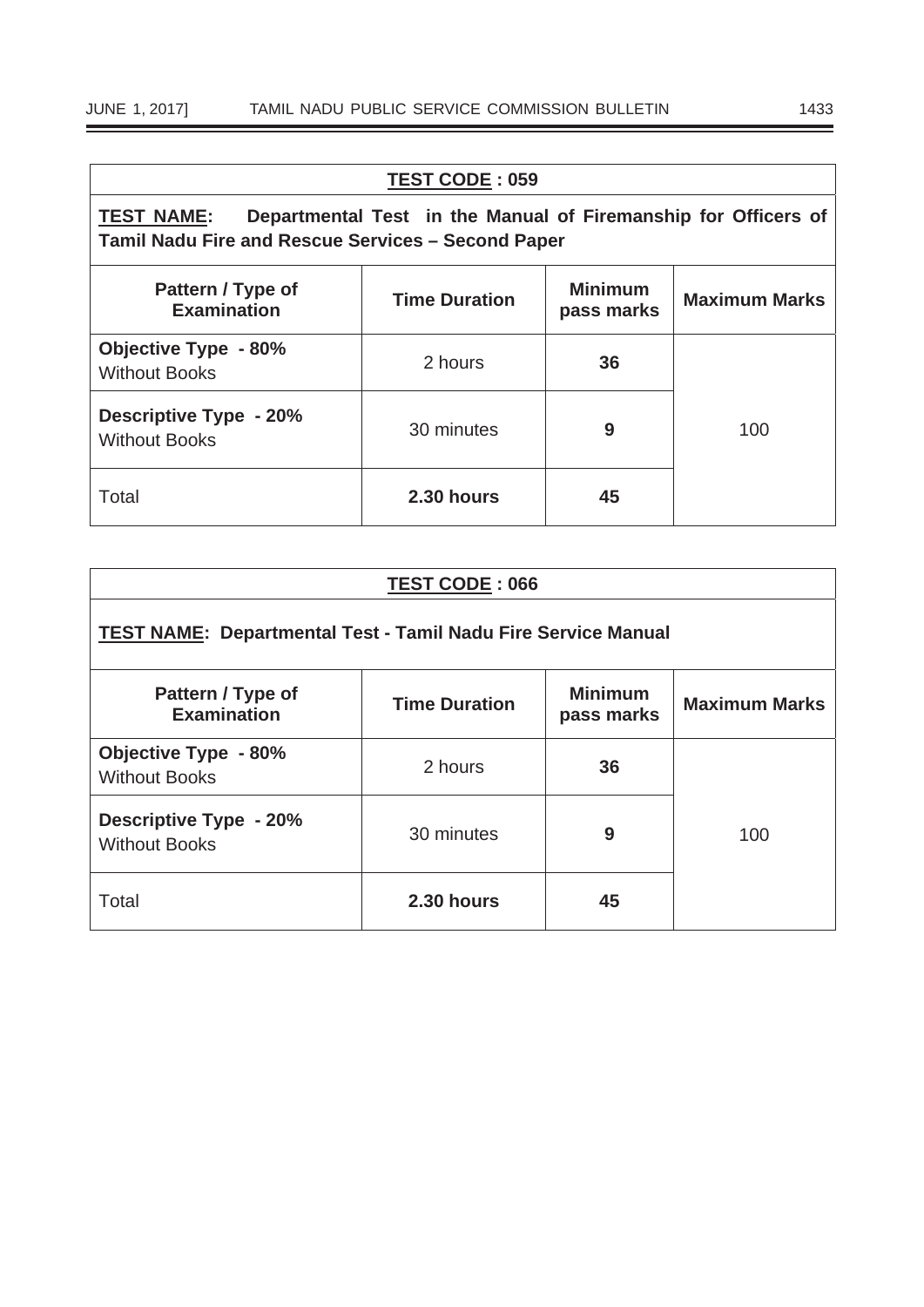L,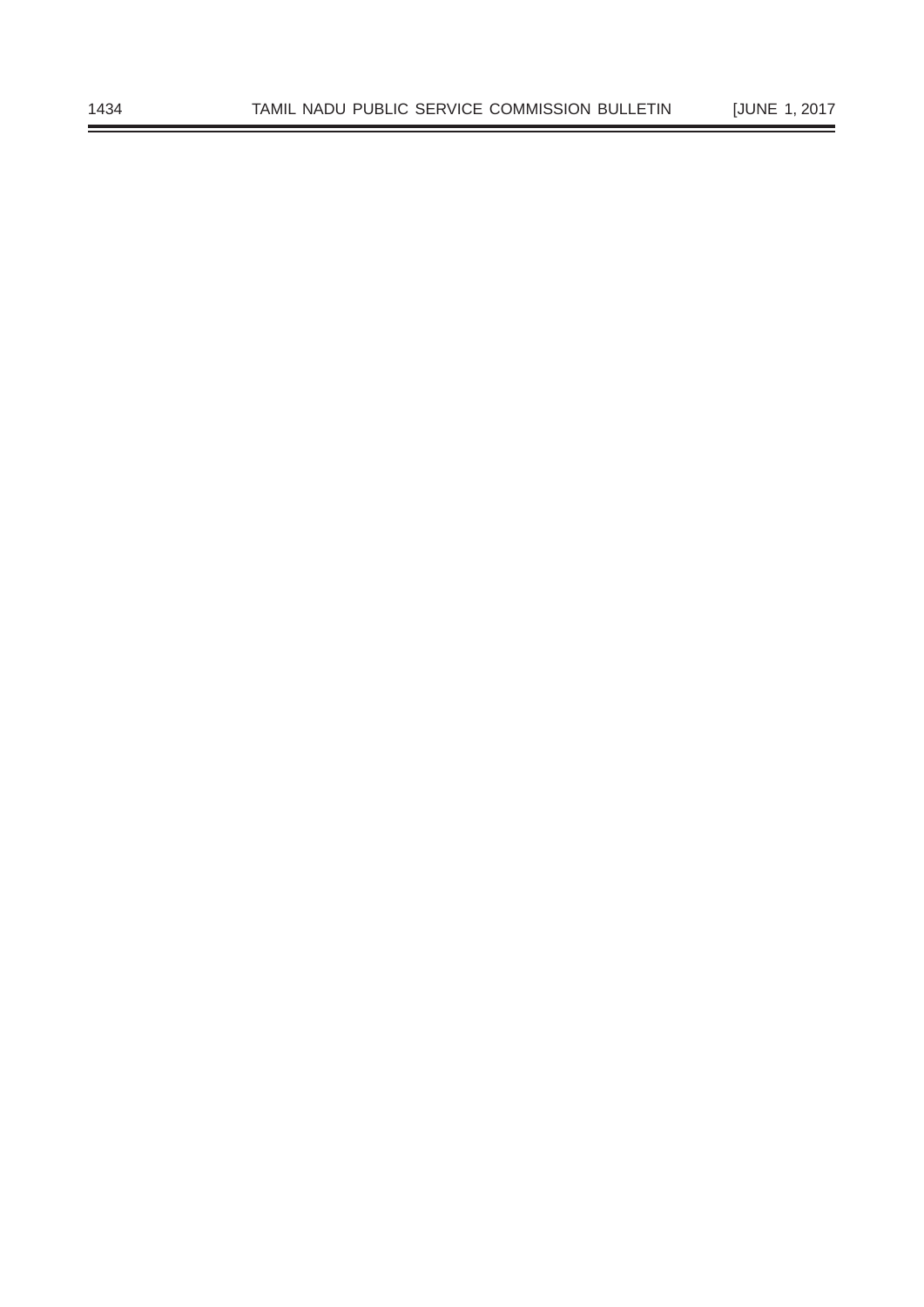# **FISHERIES DEPARTMENT (4 TESTS)**

## **Name of the Test & New Test Code**

**T.C.132:** Fisheries Departmental Test –I - Tamil Nadu Fisheries Manual - Part – I and II

**T.C.054:** Fisheries Departmental Test – II Part – A - Marine Fisheries

**T.C.060:** Fisheries Departmental Test – II Part - B - Inland Fisheries

**T.C.067:** Fisheries Departmental Test – II Part - C - Fisheries Technology

# **SYLLABUS**

## **TEST CODE : 132**

## **Fisheries Departmental Test –I - Tamil Nadu Fisheries Manual - Part – I and II**

Part - I -Tamil Nadu Fisheries Manual – Part – I

Part – II - Tamil Nadu Fisheries Manual – Part – II - Volume I (Chapters on Pearl and Chank Fisheries)

Tamil Nadu Fisheries Manual Part – II - Volume V (Chapters on Fisherman Co-operative Societies and Loans to Fisherman Co-operative Societies)

## **TEST CODE : 054**

## **Fisheries Departmental Test – II Part – A - Marine Fisheries**

MARINE FISHERIES - THEORY

FISHERIES SCIENCE : Biology of Marine Fishes, Anatomy and Taxonomy of Marine Fishes – Food, Feeding, Breeding habits – Parental care – Range of distribution according to temperature salinity, etc., - Food fishes contributing to major fishery - Fisheries Policy - Vision

## 1) OCEANOGRAPHY**:**

i) Its relation to Fishery Science – Physical and Chemical Distribution of land and water – Topographic features of ocean floor with special reference to the Indian Ocean. Continental shelf and slope – Depth of Ocean - Terms used in describing sea bottom – Colours – Rise – Ridge – Physical properties of sea water – Temperature, Pressure, Density, Light penetration – Chemistry and Fertility of Sea water – Distribution of nutrients and dissolved gases – Instruments used for collection of samples etc.,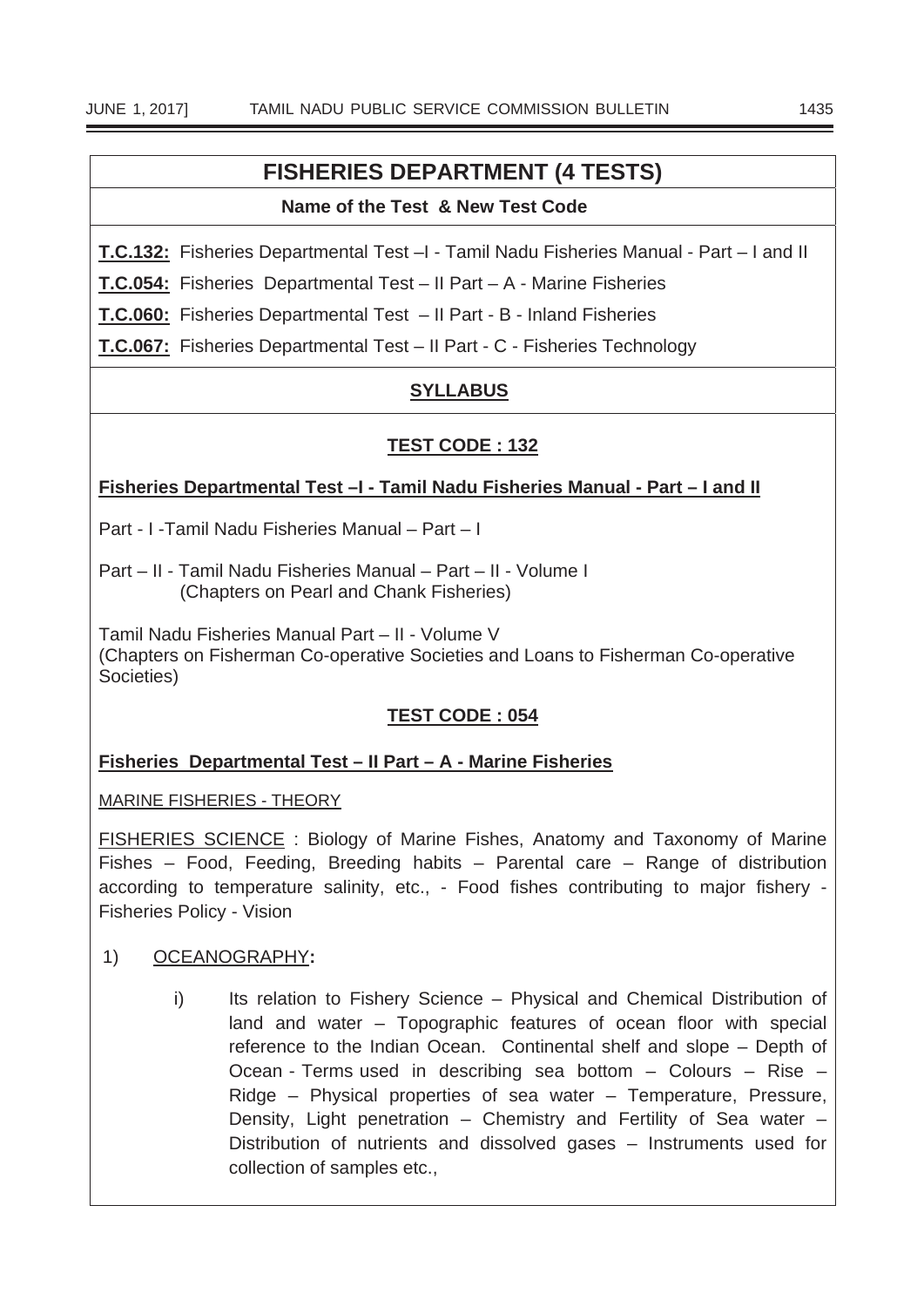## 1436 TAMIL NADU PUBLIC SERVICE COMMISSION BULLETIN [JUNE 1, 2017

- ii) Water masses General Ocean Currents of the World Waves and Tides – Drifts – Trade Winds – Monsoons – their causes and distribution – Instruments used to measure current velocity and direction
- iii) Influence of Physico Chemical factors on Fish behaviours and **Fisheries**
- 2) METEOROLOGY **:**
- i) Introduction Weather and Climate
- ii) Elements of weather and observations Air masses Meteorology and Fisheries Instruments used for Meteorological purposes
- iii) Synoptic Oceanography and its future applications Fish location by Hydro graphic conditions
- 3) MARINE BIOLOGY :
- i) Plankton, Nekton, Benthos Classification Methods of collection and examination – Description of equipments used – Biological indicators of Fisheries - "Red Tide" and related phenomenon of discoloured waters – Primary production and standing crops – Plankton as fish food - Fish Eggs and Larvae – Preservation of specimens
- ii) Study of the Planktonic Organisms of the Tamil Nadu Coast
- iii) Marine sea weeds of economic importance Names of common sea weeds available in the Tamil Nadu Coast – Their availability, abundance and utility
- iv) Icthyotoxicology
- 4) MARINE FISH AND FISHERIES :
- i) Ecology Life History Feeding Breeding Recruitment Migration Fishing grounds – Distribution - Fluctuations, Seasons of availability - Method of capture
- ii) Fishing grounds of the World World Fisheries Fisheries of India
- iii) Fisheries of Tamil Nadu including Shell fisheries Statistics of marine fish landing – Tamil names for the different varieties of fishes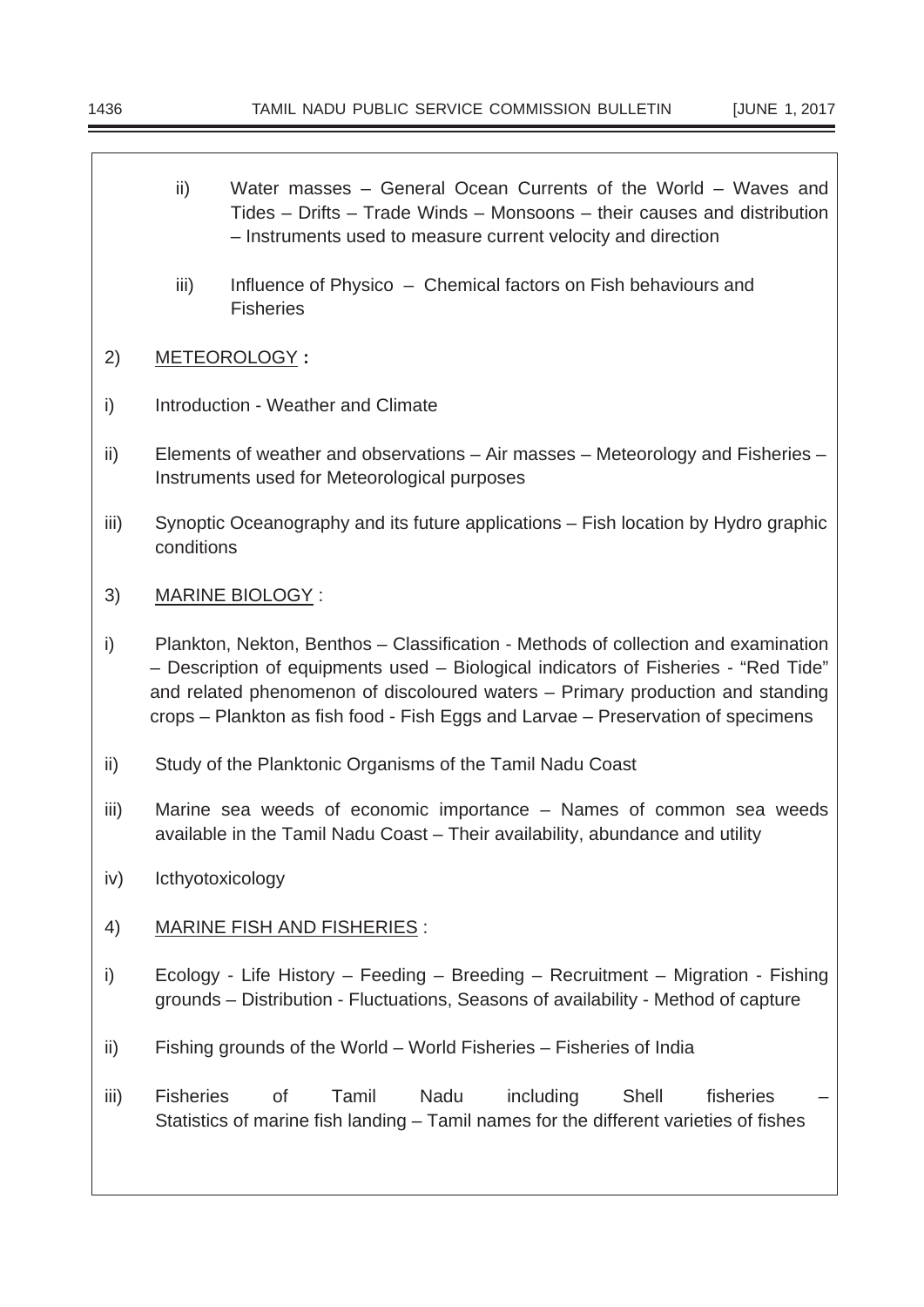## JUNE 1, 2017] TAMIL NADU PUBLIC SERVICE COMMISSION BULLETIN 1437

## A. PELAGIC FISHERIES :

 Sardines, Mackerals, Tuna, Bombay Duck, Pomfrets, Shark, Seer, White bait, Ribbon fish, Flying fish etc.,

## B. DEMERSAL FISHERIES :

 Fisheries of Prawn, Lobsters, Crabs, Sciaenid, Polynemids, Sole, Molluscs (Chank, Pearl, Oysters, Clams, Mussels, etc.,) Flat fishes, Silver bellies, Rays, Eels, Perches, Echinoderms. Pearl and Chank fisheries of Tamil Nadu – Organization and Management Legislation relating to these fisheries - Inspection and Survey of Pearl and Chank Beds – Under water Survey and diving methods

## C. OTHER MARINE FISHERIES :

Corals, Sponges, Turtle, Marine mammals

## D. FISH POPULATION STUDIES :

- i) Unity stock distribution Migration Tagging Recruitment Age determination Length and Weight relationships
- ii) Elementary principles and methods on Mortality and Survival
- iii) Catch: Fishing effort
- iv) Estimate of stock, Density, over fishing
- v) Conservation of Fisheries resources with special emphasis on Conservation of endangered species
- 5) MARICULTURE :
- i) Definition: Cultivable species Methods of culture Location of culture and Farm areas
- ii) Culture of Edible Oysters and Mussels Crabs Seaweeds Pearl Oysters Breeding, Rearing, and Farming
- iii) Marine Fish Farming Design and Construction Pen culture, Cage culture Sea ranching
- iv) Diseases of Marine fishes
- 6) MARINE POLLUTION :
- i) Definition Types of pollution Broad outlines of effects and control of pollution on Marine Fisheries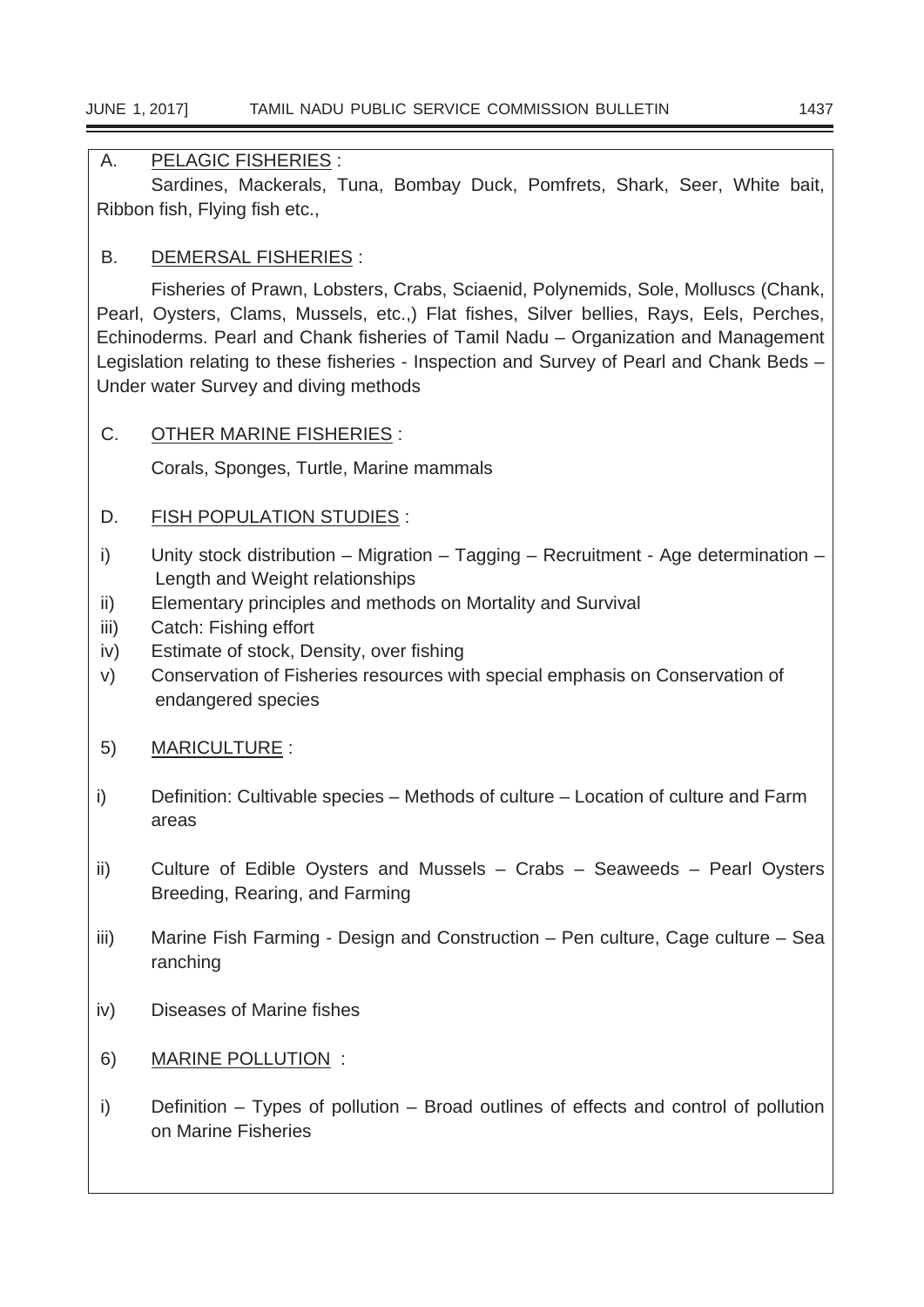## 7) LAWS :

- i) Law of the sea International Organizations and Commissions on Fisheries **Development**
- ii) EEZ of India
- iii) Tamil Nadu Marine Fisheries Regulation Act and Rules
- 8) MARINE FISHERIES MANAGEMENT

## 9) STATISTICS

Collection of Fish Landings, Recording and Analysis – Compilation

## **TEST CODE : 060**

## **Fisheries Departmental Test – II Part - B - Inland Fisheries**

## INLAND FISHERIES (THEORY)

## **1)** LIMNOLOGY **:**

I) Origin of lakes – Morphometry and connected features – Physical features of waters – Importance of thermal properties of water and optical properties – Chemical features of Lakes and Ponds – Alkalinity and pH dissolved gases, dissolved salts, nutrient cycles, (Carbon, Nitrogen, Phosphorus, Silica, Sulphide, etc.) soil – water relationships, Lotic and Lentic water - Elementary limnological methods – Collection and analysis of water, Productivity – Productivity relationships - Biological productivity – Nutrient depletion – Carbon fixation, oxygen production, etc., - Photo – synthesis and Primary Production – Secondary production Chlorophyll and C1 trophic relationships

II) Biological Limnology – Plankton of fresh and brackish waters – Characteristics of Oligotrophic, Eutrophic, cold and warm waters – Phyto plankton Zoo - plankton relationships – Benthic fauna, Periphyton, Nekton – Relationship of plankton to water quality and fish production – Plankton collection and analysis, Identification of important groups of phyto plankton, zoo plankton and benthic fauna - Estimation of primary production – Vertebras, Otolith, etc., - Petersons methods – Role of micro organisms

## 2) FISH BIOLOGY :

I) Anatomy and Taxonomy of Fresh Water fishes – Identification of Fishes - Estuarine Fish and Prawn – Food, Feeding, Breeding habits – Parental care – Range of distribution according to temperature, Salinity, Altitude, etc., - Food fishes, Public health fishes, Ornamental fishes – Fish diseases and their control - Removal of Pituitary Gland from fish and its storage - Preparation of extract and injection techniques - Examination of gut contents, gonads, maturity stages etc., - Determination of Age of fishes by scales, spines etc.,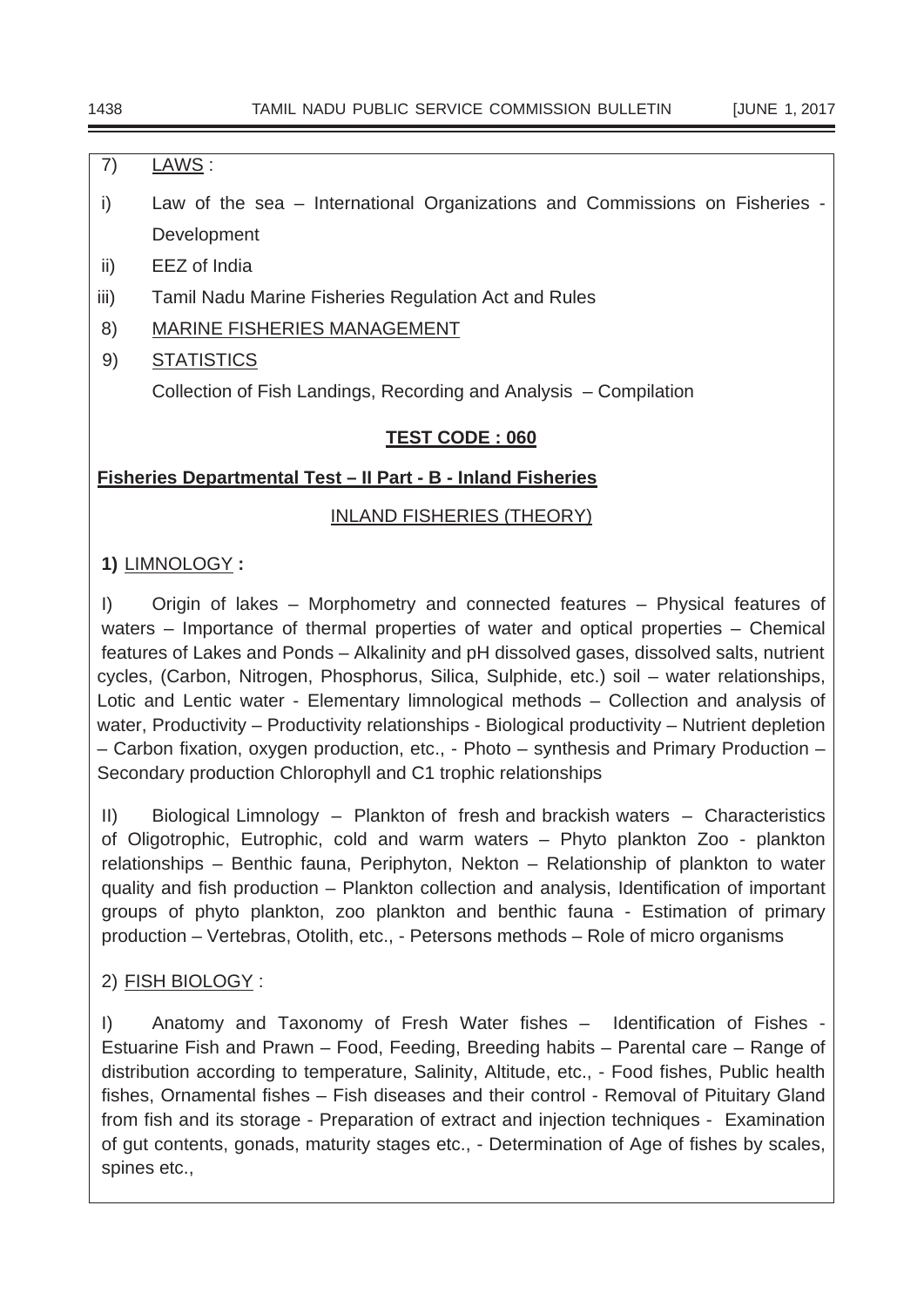### JUNE 1, 2017] TAMIL NADU PUBLIC SERVICE COMMISSION BULLETIN 1439

## **3)** FISH CULTURE :

I. Fish Farm design and construction – Nursery management - Pond preparation, Drying, Weed removal, Removal of unwanted fishes, Elimination of insects, Manuring

II. Breeding – Natural breeding of fish - Artificial breeding by stripping - Bund breeding – Hormone breeding – Techniques – Breeding of major carps – Chinese carps – by pituitary injections – Jar hatchery techniques – Chinese hatchery – Hatchlings production and stocking - Natural fish seed collections – Conditioning - Transport – Measuring and counting of ova, fertilized eggs, hatchings, fry etc., Live fish transport methods – Use of Tranquilizers and Oxygen; - Crafts and Gears in inland waters for collection of spawn, breeder fish from tanks and reservoirs etc.,

III. Stocking of fry in Nurseries, Floating cages - Rearing, Feeding, Thinning - Harvesting and Marketing

#### 4) POND CULTURE :

 Pond Management: Weed control - Control by Chemical, Biological, Physical methods - Manuring, Fertilization - Stocking compatible species – Insect control by Oil emulsion - Poly culture with indigenous species and with exotic species (Chinese carps) – Principles of composite fish culture – Feeding niches – Cultivable fresh water fish – Culture of air breathers, Predators, Cat fishes, Eels etc., - Tilapia and its utility as food – **Harvesting** 

#### 5) FISH ENEMIES AND CONTROL

#### 6) FLUVIATILE FISHERIES, RESERVOIR AND TANK FISHERIES :

 River Fisheries – Effect of Weirs and Dams – Development of reservoir fisheries – Fish passes – Ladders fish ways etc., - Change in fish population – Fishing method in Reservoirs, Lakes, Rivers - Management practices – Conservancy - Types of tanks and methods of Fishing with reference to Adyar Estuary, Cauvery River, Poondi Reservoir, Veeranam Tank and Mettur Dam etc.,

## 7) SPECIAL FISHERIES :

 Integrated Fish Farming – Sewage Fish Farming – Use of Temple tanks and Fort Moats for fish culture – Running water fish culture – Culture of fish in enclosures – Race way fish culture

#### 8) CONSERVANCY AND FISHERY LEGISLATION :

i) Indian fisheries Act – Madras Act, 1929 – Regulations for Fishing in Rivers, Reservoirs, Tanks etc., - Closed seasons - Prohibited areas – Sanctuaries – Nilgiri Fishing Rules, Kodaikanal Fishing Rules – Tamil Nadu Inland Fishing Rules, 1972 – Boards Standing Orders – Auctioning of Water bodies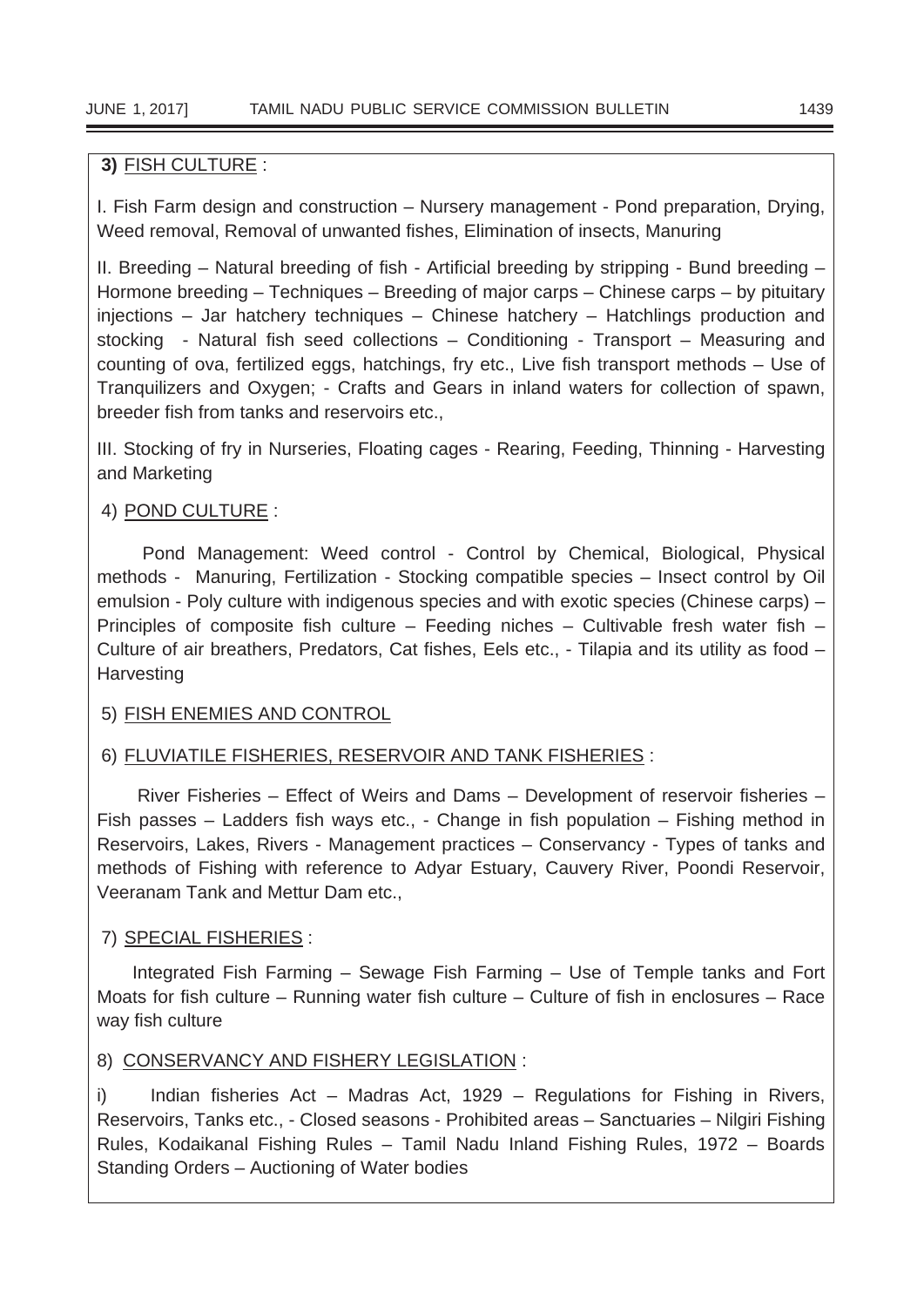ii) Application of Biotechnology in Aquaculture – Cryopreservation of Fish Gametes – Coastal Aquaculture Authority - Specific Pathogen Free (SPF) stocks in shrimp culture – Bio - security – Bioremediation in aquaculture - GMP in aquaculture units – EIA studies – Risk management in aquaculture - Insurance schemes

## 9) EXOTIC INTRODUCTIONS :

 Gourami, Mirror Carp varieties, Golden Carp, Tilapia, Common Carp, Chinese Carp, Grass Carp and Silver Carp, etc.,

## 10) SPORT FISHERIES AND HILL STREAM FISHERIES :

1) Masheer, Chocolate Masheer, B. carnaticus - Introduction of Rainbow Trout in Nilgiris and its progress - Introduction of other trouts and albino Trout in Nilgiris - Trout hatchery operations – Natural spawn collection stream and pond surveys

## 11) AQUARIUM KEEPING

## 12) FRESH WATER PRAWN CULTURE :

 Culturable species and Natural collection – Breeding, Rearing, Farm management, etc.,

## 13) BRACKISH WATER FISH FARMING :

- I. Principles of culture Identification of culturable species of Prawns and Fish - Location of culture and farm areas – Methods of culture
- II. Natural collection of juveniles Acclimatization of euryhaline Fish and Shrimp– Transport - Nursery and Pond Management, Natural and artificial feeds–Prawn hatchery – Breeding, Hatching, Rearing techniques - Hatchery management
- III. Mono culture and Poly culture of Prawn and Fish
- IV. Brackish water Fish Farm Design and construction Operational Techniques
- V. Fisheries of Pulicat Lake

## 14) FISHERIES EXTENSION :

 Role of Extension officers, farmers and fishermen in extension work – Role of NGOs and SHGs in Fisheries Development – Farmer Field Schools for Aquaculture – BFDA – FFDA – ATMA Schemes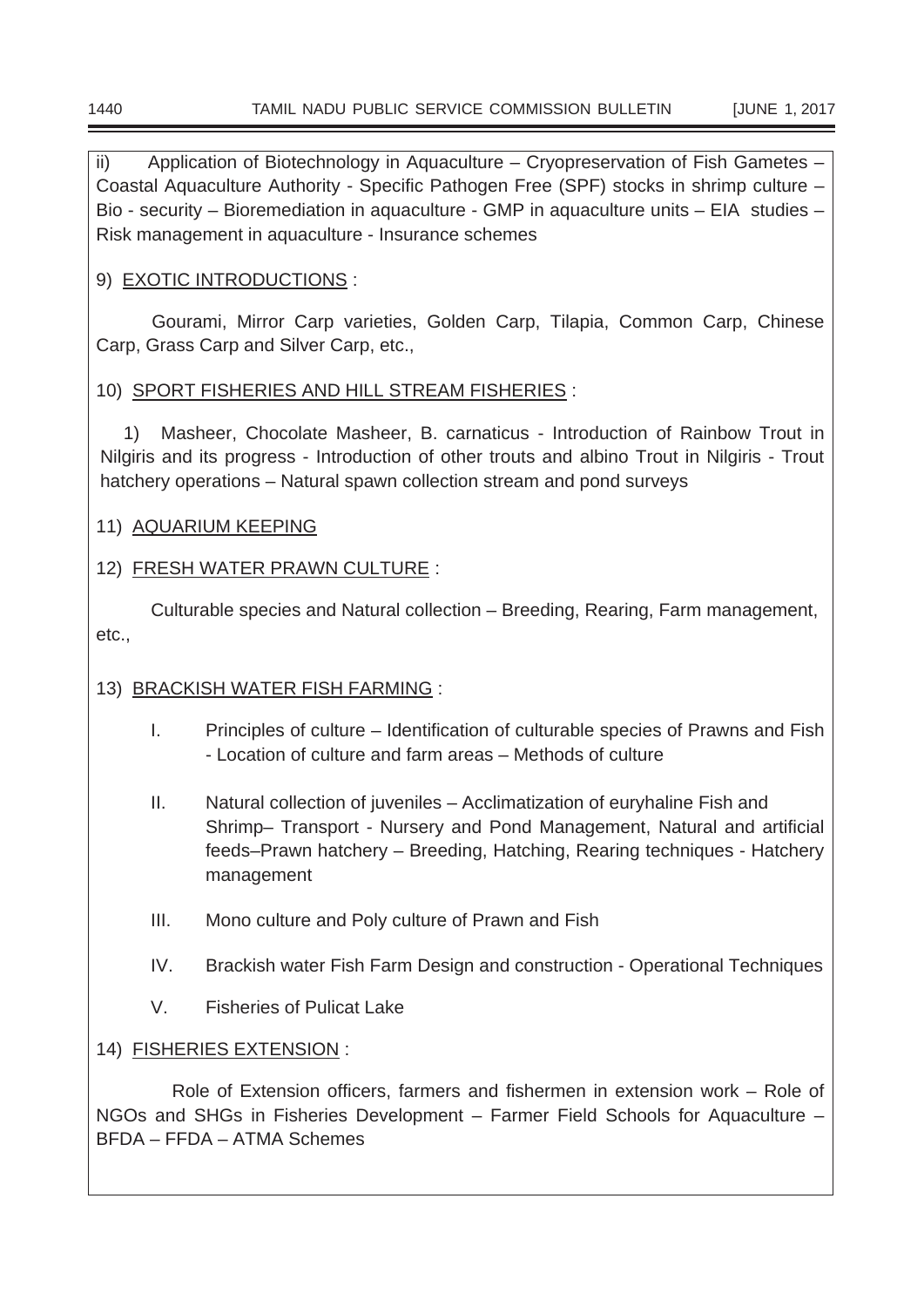## 15. POLLUTION :

Definition – Types – Effects of domestic and industrial wastes in fishery waters

## **TEST CODE : 067**

## **Fisheries Departmental Test – II Part - C - Fisheries Technology**

## FISHERIES TECHNOLOGY (THEORY)

## A.FISH HANDLING, PRESERVATION AND PROCESSING

1. INTRODUCTION :

Importance of Fish Preservation and Processing Technology in Fisheries

## 2. BIO-CHEMISTRY :

- I. Chief components of Fish Carbohydrates, Fats, Proteins and Minerals Structure of Proteins - Amino acids – Enzymes
- II. Fish in nutrition Chemical composition of Fish and Shell fish Role of proteins, Fats and Carbohydrates in the diet – Vitamins – Biological value of Proteins - Contribution of fish to the nutritive value of the diet
- III. Simple techniques for analysis of fish for moisture fat, protein, ash, Trimethylamine and total volatile bases in fish and fishery products – Analysis of Salt.

## 3. BACTERIOLOGY :

 Elementary bacteriology – Pathogens – Marine and Freshwater bacteria – Bacteria of fish and its environment – Role of Bacteria, Yeasts and fungi in the spoilage of Fish and Fishery products – Principles involved in the control of Bacteria in Food - Culture, Examination and Identification of bacteria – Examination of live and stained bacteria under microscope – Estimation of Total Plate Count – Identification of Pathogenic bacteria and their lethal level

## 4. FRESH FISH HANDLING AND PRESERVATION :

 Mechanism of fish spoilage – Autolysis, bacterial and chemical types of spoilage – Breakdown of Proteins – Protein Nitrogenous extractives – Protein Nitrogen and Non Protein Nitrogen - Rigor Mortis – Use of Ice and Refrigerated brine – Use of chemicals and Antibiotics – Production of ice – Different types of ice - Use of ice in fish preservation - Organoleptic examination of fresh fish at the landing site - Packing of fish in ice and transport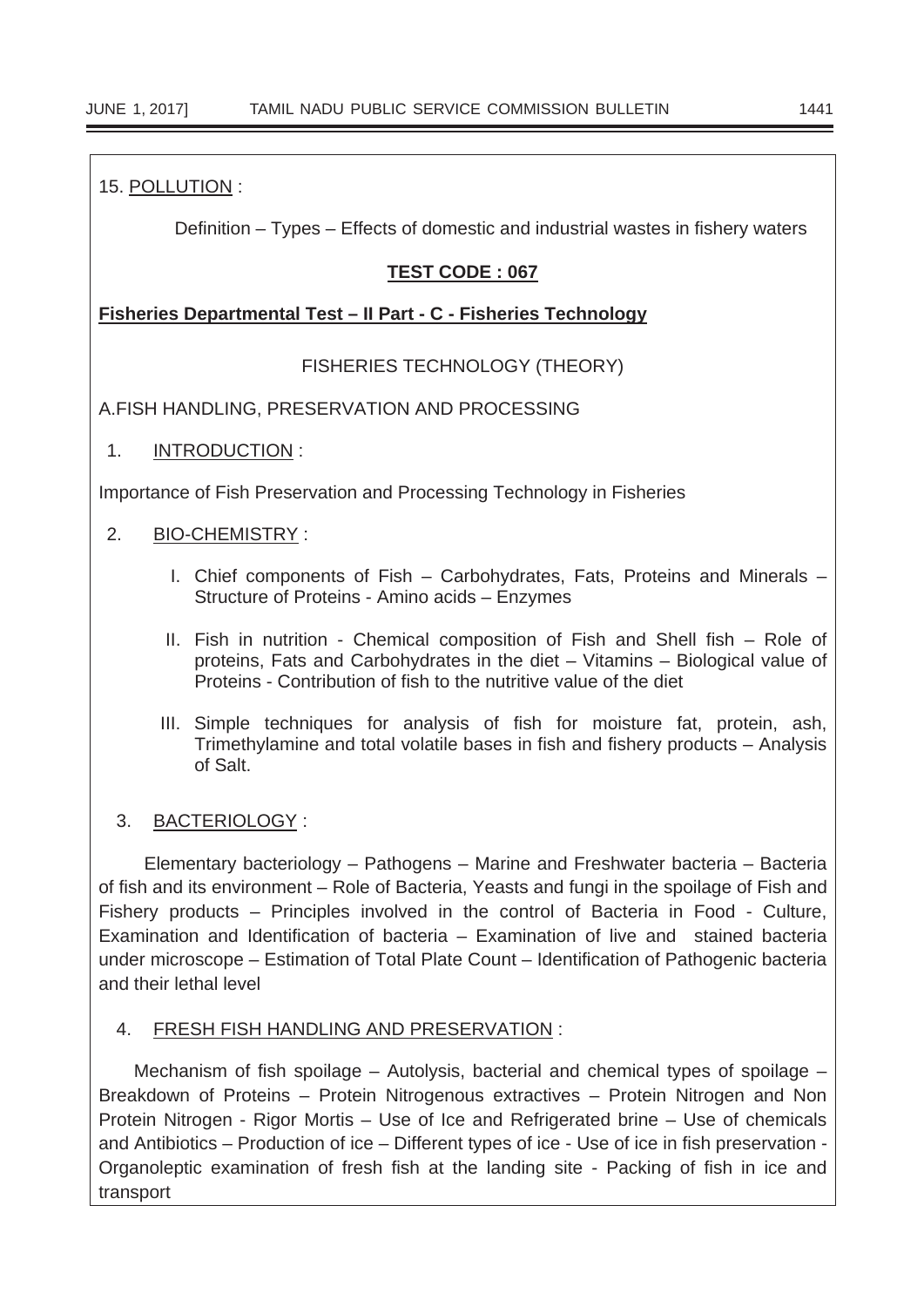## 5. FREEZING OF FISH :

Principle involved in the preservation of the fish by freezing – Freezing techniques – Sharp freezing, Plate freezing and Blast freezing – Immersion freezing - Glazing – Accelerated Freeze Drying – Individual Quick Freezing - Liquid Nitrogen Freezing - Preparation and handling of fish for freezing – Spoilage of frozen fish – Denaturation – Oxidative changes – Prevention – Processing and Freezing of shrimp lobsters, Cuttle fish and other fishes (whole, peeled, deveined, fillet, minced) – Storages of frozen foods – Export trade in frozen foods – Standards of quality prescribed by I.S.I.- Preparation of flow charts for each method of processing.

### 6. CANNING OF FISH :

 History and principles of Canning - Fish and Shell fish canning – Spoilage of canned fish – Significance of botulism hazard – Handling and preparation of shrimp and fish for canning - Nutritive value of canned fish – Shelf life – Examination of canned foods for quality standards prescribed by I.S.I. - Export trade in canned fish – Standard tests - Preparation of a flow chart for canning of shrimp fish, etc.,

### 7. SALTING, DRYING AND SMOKING OF FISH :

 Principle involved in the preservation of fish by Salting, Drying, Pickling and Smoking of fish – Sun drying with and without salt – Mechanical dehydration of fish – Tunnel drying – Quality of salt for curing – Bacteriology of salted fish – Halophiles in dried salted fish – Quality standards for dried fish prescribed by I.S.I. - Hot and Cold Smoking – Marinating - Export trade in dried fish products - Determination of quality of salt used – Examination of dried and cured products – Organoleptic scores for quality - Precautions to be undertaken for the maintenance of quality - Preservation

## 8. OTHER PRESERVED FISH PRODUCTS :

- i) Preservation of Fish by Irradiation
- ii) Preparation of Fish jam Sausage Sauce Pastes Hydrolysates Fermented products – Marinates - Masmin – Fish flour – Fish Protein Concentrate – Certification of Fishery products.
- iii) Production Of Communited Fish meat Definition Raw materials for production of communited fish meat – Freezing and cold storage of communited fish meat – Colour of communited fish meat – Changes occurring during Freezing and Cold Storage - Advantage and Disadvantage.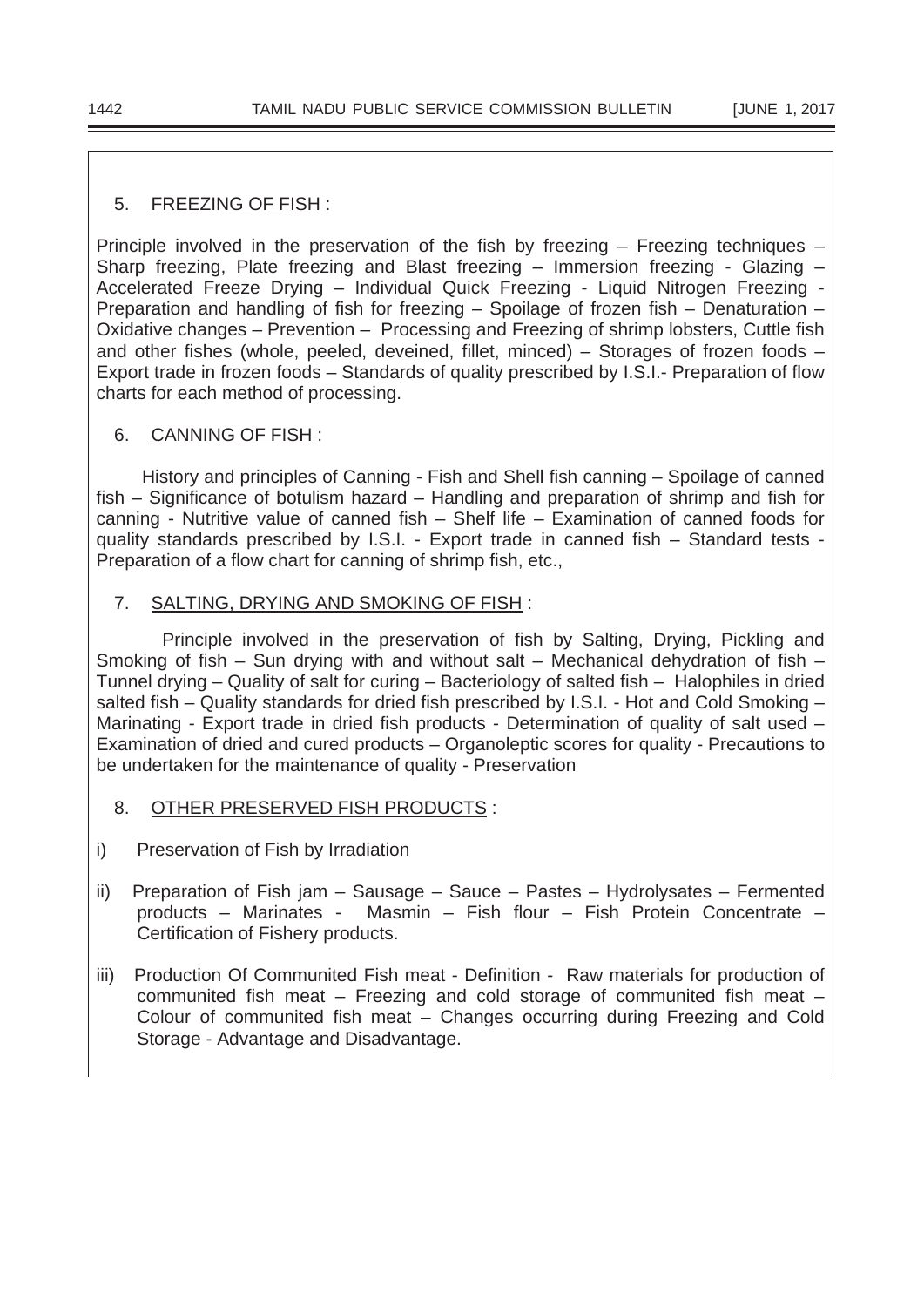#### JUNE 1, 2017] TAMIL NADU PUBLIC SERVICE COMMISSION BULLETIN 1443

#### 9. FISHERY BY- PRODUCTS:

- I. Fish Manure Fish meal Ensilaged products Fish oil Body oils Liver oil Shark skin - Fish leather – Fish glue – Isinglass – Peptone – Fish fins – Maws – Beche-de-mer - Pearl essence – Products from Whales, Dolphins, Porpoises, Dugong – Uses of the different by-products
- II. Shell fish , Cuttle fish bone Chitin Preparation and utilization
- III. Utilization of sea weeds for food, manure marine phyto chemicals (Iodine, Potash, Agar, Alginate, etc.,) - Agar preparation - Flow charts – Products from Sponges and Corals

#### 10. QUALITY CONTROL, STANDARDS AND INSPECTION OF FISHERY PRODUCTS :

 Quality and freshness tests for fish – Organoleptic tests - Standards for quality prescribed by Indian Standards Institution for frozen, canned, salted fish and other byproducts - Inspection of fish products for the export trade – Taste panel studies – Insect infestation prevention

#### 11. LAY OUT OF PROCESSING PLANTS – LOCATION – HYGIENIC CONDITION – I.S.I. CODE – ETC.,

#### B. CRAFT , GEAR AND FISHING METHODS

#### I. CRAFT :

- 1. Evolution of indigenous Fishing Crafts and Gears Crafts and Gears of East and West Coast - Correlation to Coastal topography and kind of fishing
- 2. Indigenous boats Catamaran of different kinds Masula boat Canoes Dugouts – Coracles etc.,
- 3. Evolution of boat Mechanization of Fishing Crafts Advantages of Mechanization – Progress of Mechanization through the years – Mechanization of Fishing Crafts of Tamil Nadu – Improvements (IB)32' (STB) 43  $\frac{1}{2}$  ZB combination boat for Gill netting and trawling
- 4. Rudimentary study of Naval architecture Designs of Boats Line drawing Type of boats for Fishing – Round, V Bottom and Flat Bottom Trawlers – Seines – Trolling boats - Carrier boats – Factory ships
- 5. Boat Building materials Wood Steel Ferro Cement Fibre glass hulls Quality – Construction methods
- 6. Maintenance and care of Fishing boats Periodical cleaning of hulls Painting Rusting, dry, wet rot of timber - Use of Antifouling materials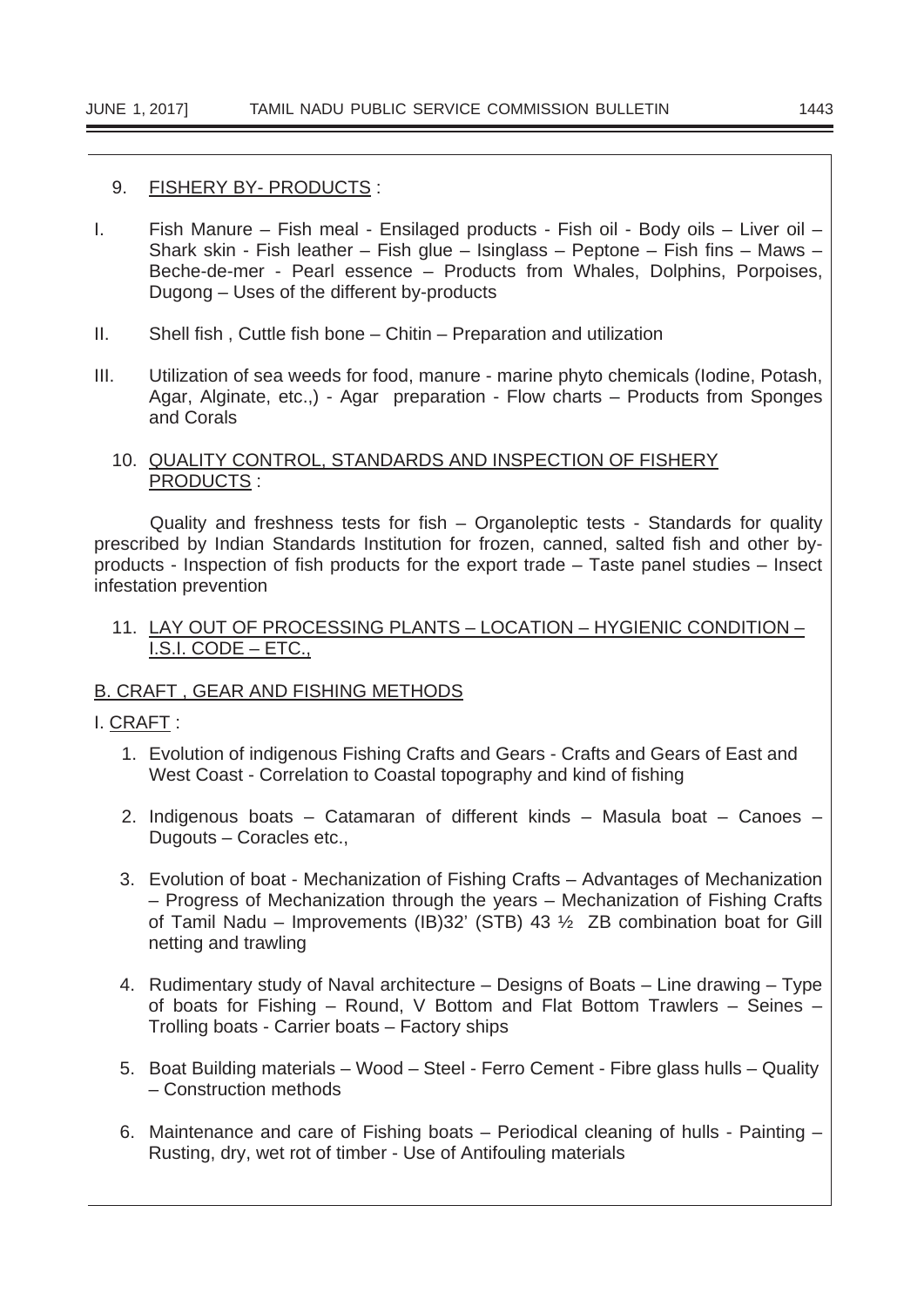- 7. Deck equipments Winches Types of Fish Finders Sonar Net Recorder Radio Telephone - Radio Direction Finder – Radar
- 8. Recent advancement in crafts

## II. GEARS :

- 1. Fishing Gear Factors determining the selection of Fishing gears Classification of fishing gear – Fishing gears of Tamil Nadu - Fishing gear materials – Natural - Synthetic materials – Twines and Ropes – Floats - Sinkers–Buoys – Anchors - Fishing Techniques
- 2. Reading of Net design knots bating creating Braiding, cutting and mounting of webbings - Attaching webbing to ropes - Principles of mending of nets – Design and Fabrication of Fishing gear
- 3. Gill nets Surface, Mid water and Bottom sets nets and Trammel nets
- 4. Trawling Different type Beam trawl Side trawling Bull or Pair trawl Multirig trawling – Mid water trawling – High opening trawls
- 5. Seine nets Lampara nets, Purse seine, Ring nets, Danish seine, shore seines
- 6. Hook and lines, Long lines, Trolling lines, Pole and line fishing
- 7. Traps or pots Shooting gears
- 8. Different kinds of Inland Gears
- 9. Treating and preservation of fishing gears
- III. Fish Aggregating Device
- IV. Exploratory and commercial fishing survey :

 Survey of fishing areas for fishing potentials - Rational exploitation of Fishing grounds and banks

## C. NAVIGATION AND SEAMANSHIP

- 1. Solar system Stars and Constellation
- 2. Earth Speed of Rotation Positions around the Sun Latitudes and Longitudes Tropic and Cancer and Capricorn, Equator, Prime Meridian, International data line – Equinox – Change of season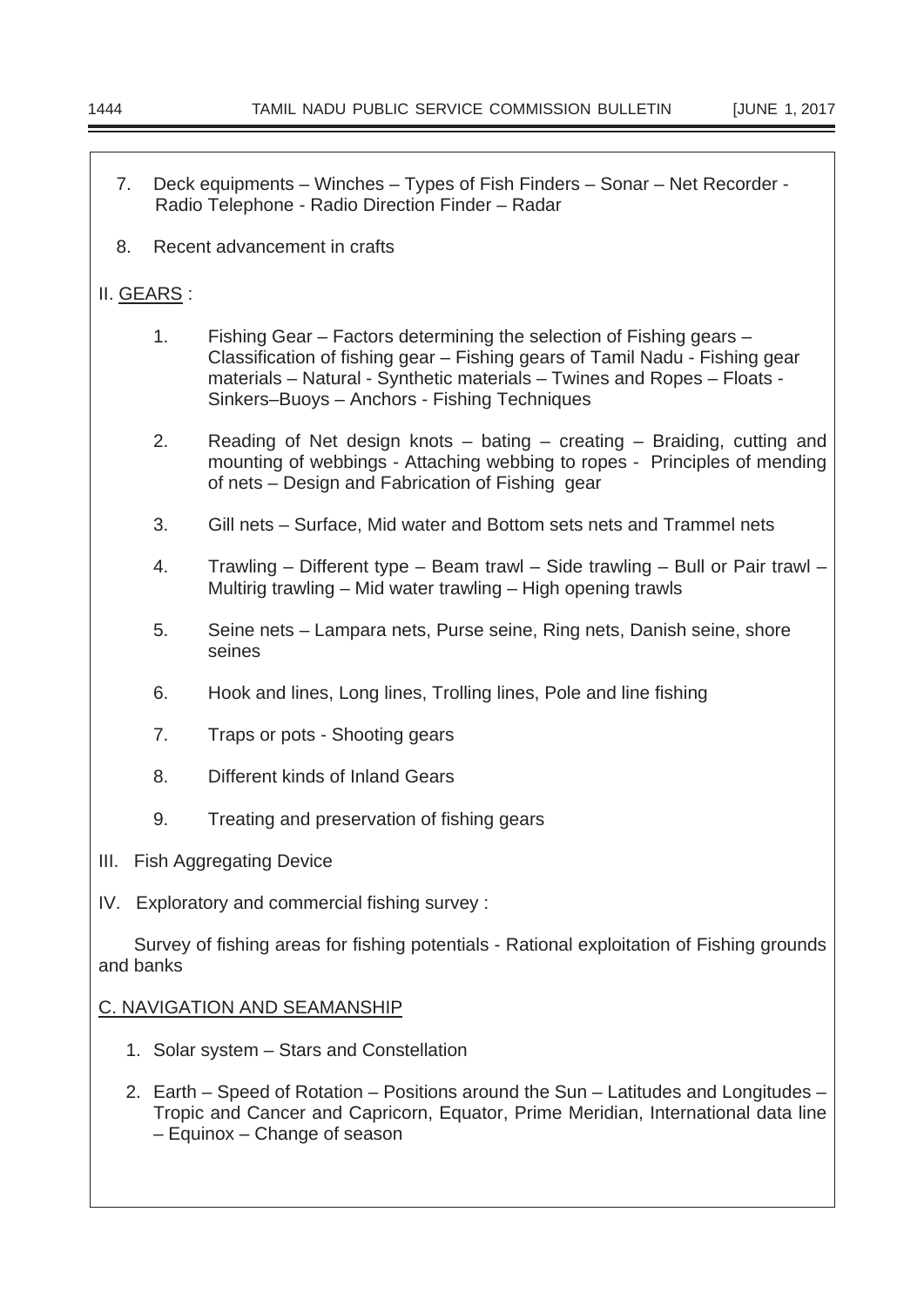- 3. Winds Currents
- 4. Admiralty chart Reading of chart Mercator Projection Principles Scales Symbols and Abbreviations – Contour lines - Compass nexus – Compass variations - High water – Low water information – Notices to Mariners – Making of courses - Measurement of distances
- 5. Navigation instruments Magnetic Compass Gyro-Compass Compass card markings – Symbol and Binnacle arrangements – Lubber lines – Deviation of magnetic compass – Checking of deviation – Application of deviation – Errors and Correction of courses – Standard compass – Beard compass – Azimuth circle – Poles – Sextant – Radio direction finders - Hand lead lines – Patent Log – Deep Sea Log – Marking Lead lines – Engine room telegraph – Echo sounder Chronometer – Barometers - Barograph – Aneroid barometer – Usage of Anchors and specifications of materials
- 6. Rules of the Road Classification of different kinds of Ships and Crafts Lights colour - Rules to avoid collision at sea – Fog signals
- 7. Life saving appliances Standards and specifications Life jackets Life belts Life buoys – Buoyant apparatus (Life rafts all types) Usage of these appliances – S.O.S. Signals - Indication of danger
- 8. Weather warning system Laws of storms Signals and signs used at Ports to indicate storms - Weather warning services
- 9. Uniform system of buoyages Main and Secondary channels wrecks
- 10. Vessels General study of fishing vessels all types Equipments Mechanical and electronic – Maintenance of hull and engines
- 11. Fishing Harbour and Fish Landing Centres and Management

#### D.MARINE ENGINES

1. Internal combustion engines (Marine types) Principles two stroke and four stroke engines – Petrol and Diesel engines - Parts of marine engines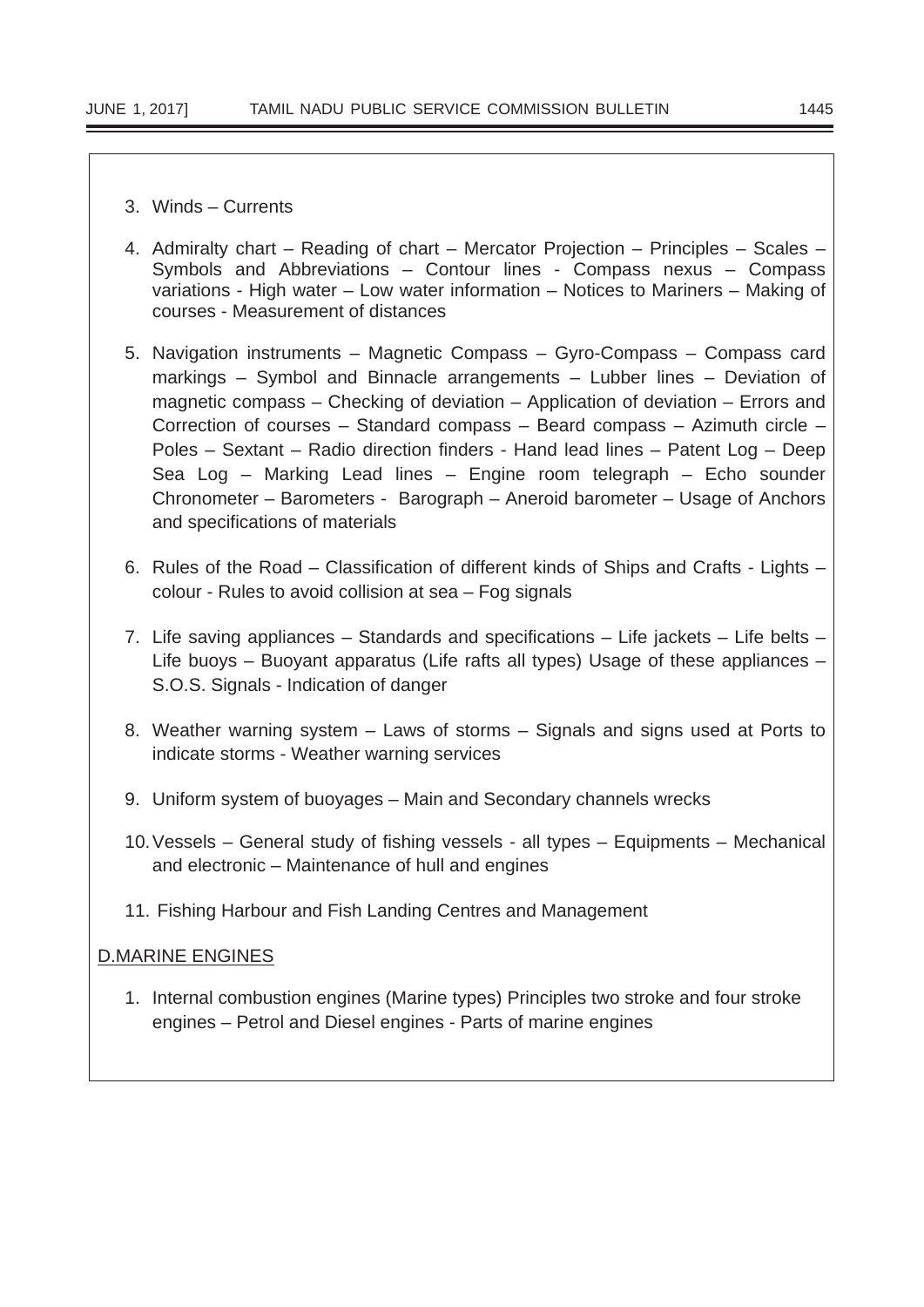L,

|                                                                            | <b>TEST CODE: 132</b> |                                 |                      |
|----------------------------------------------------------------------------|-----------------------|---------------------------------|----------------------|
| TEST NAME: Fisheries Departmental Test - I - Tamil Nadu Fisheries Manual - |                       |                                 |                      |
| Part - I and II                                                            |                       |                                 |                      |
| <b>Pattern / Type of Examination</b>                                       | <b>Time Duration</b>  | <b>Minimum</b><br>pass<br>marks | <b>Maximum Marks</b> |
| <b>Objective Type - 80%</b><br><b>Without Books</b>                        | 2 hours               | 36                              |                      |
| <b>Descriptive Type - 20%</b><br><b>With Books</b>                         | 30 minutes            | 9                               | 100                  |
| Total                                                                      | 2.30 hours            | 45                              |                      |

|                                                                         | <b>TEST CODE: 054</b> |                                 |                      |
|-------------------------------------------------------------------------|-----------------------|---------------------------------|----------------------|
| TEST NAME: Fisheries Departmental Test – II Part - A – Marine Fisheries |                       |                                 |                      |
| <b>Pattern / Type of Examination</b>                                    | <b>Time Duration</b>  | <b>Minimum</b><br>pass<br>marks | <b>Maximum Marks</b> |
| <b>Objective Type - 80%</b><br><b>Without Books</b>                     | 2 hours               | 36                              |                      |
| <b>Descriptive Type - 20%</b><br><b>Without Books</b>                   | 30 minutes            | 9                               | 100                  |
| Total                                                                   | 2.30 hours            | 45                              |                      |

|                                                                                                                         | <b>TEST CODE: 060</b> |    |     |
|-------------------------------------------------------------------------------------------------------------------------|-----------------------|----|-----|
| TEST NAME: Fisheries Departmental Test – II Part - B – Inland Fisheries                                                 |                       |    |     |
| <b>Minimum</b><br><b>Time Duration</b><br><b>Maximum Marks</b><br><b>Pattern / Type of Examination</b><br>pass<br>marks |                       |    |     |
| <b>Objective Type - 80%</b><br><b>Without Books</b>                                                                     | 2 hours               | 36 |     |
| <b>Descriptive Type - 20%</b><br><b>Without Books</b>                                                                   | 30 minutes            | 9  | 100 |
| Total                                                                                                                   | 2.30 hours            | 45 |     |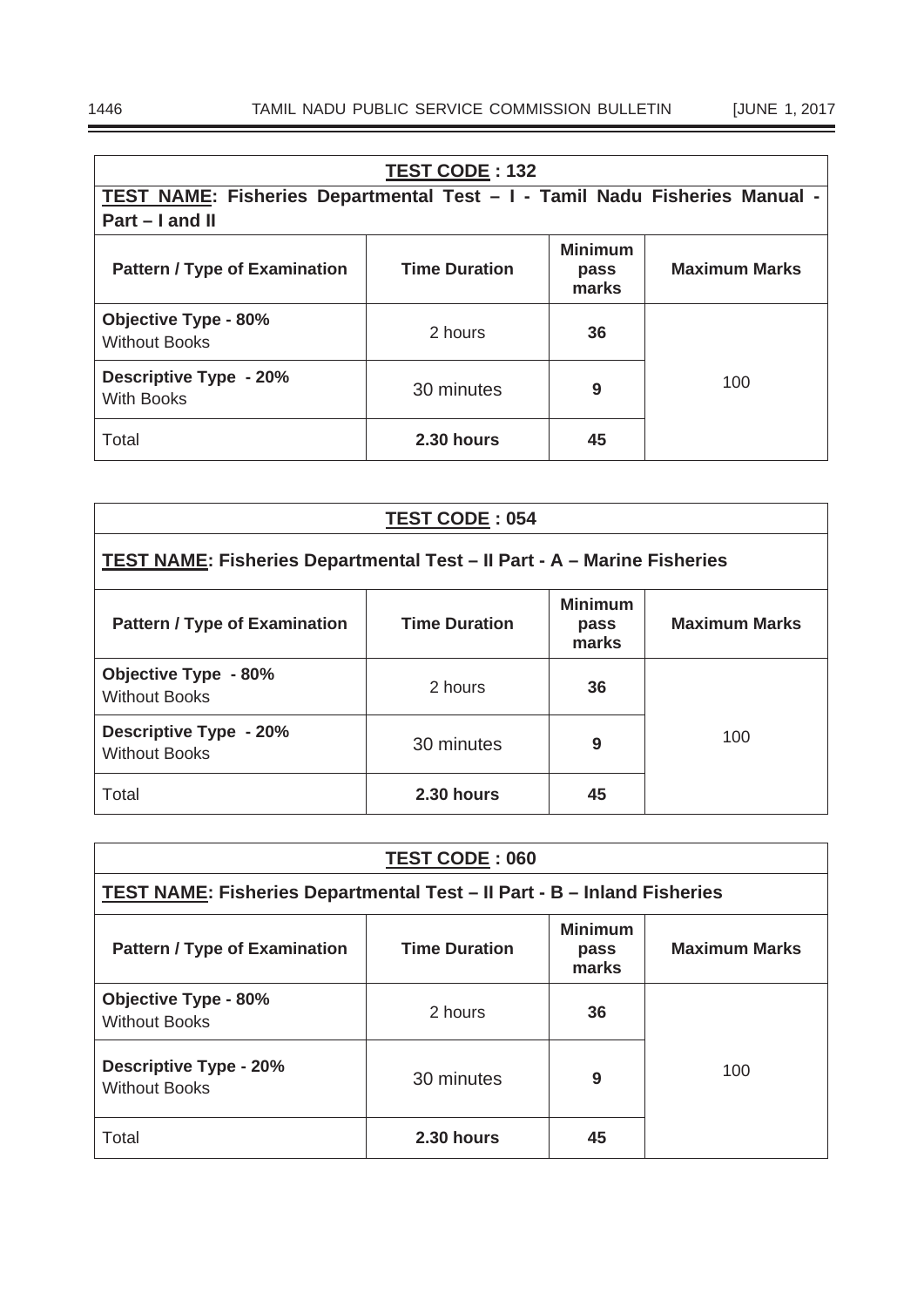| TEST NAME: Fisheries Departmental Test - II Part - C - Fisheries Technology | <b>TEST CODE: 067</b> |                                 |                      |
|-----------------------------------------------------------------------------|-----------------------|---------------------------------|----------------------|
| <b>Pattern / Type of Examination</b>                                        | <b>Time Duration</b>  | <b>Minimum</b><br>pass<br>marks | <b>Maximum Marks</b> |
| <b>Objective Type - 80%</b><br><b>Without Books</b>                         | 2 hours               | 36                              |                      |
| <b>Descriptive Type - 20%</b><br><b>Without Books</b>                       | 30 minutes            | 9                               | 100                  |
| Total                                                                       | 2.30 hours            | 45                              |                      |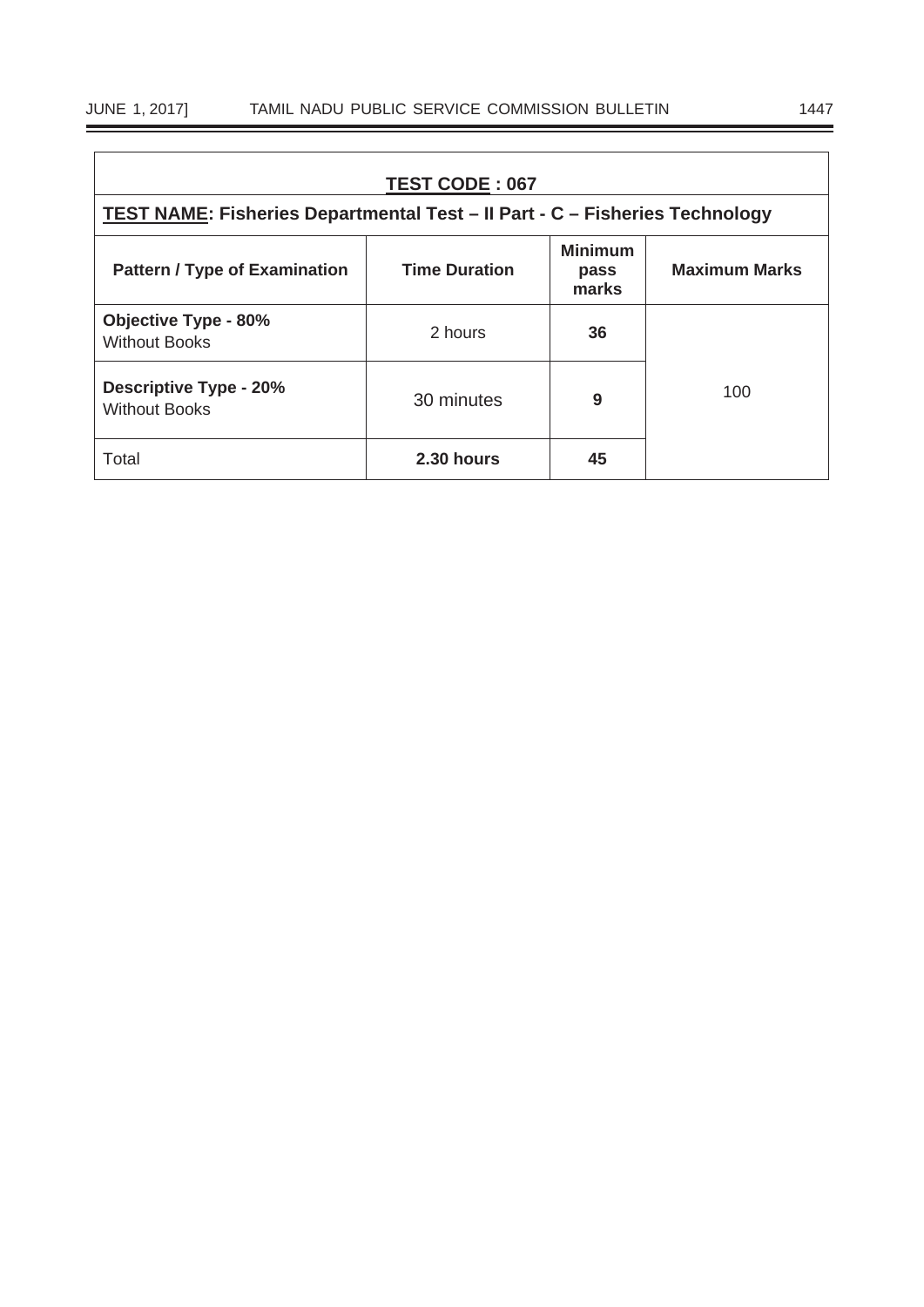L,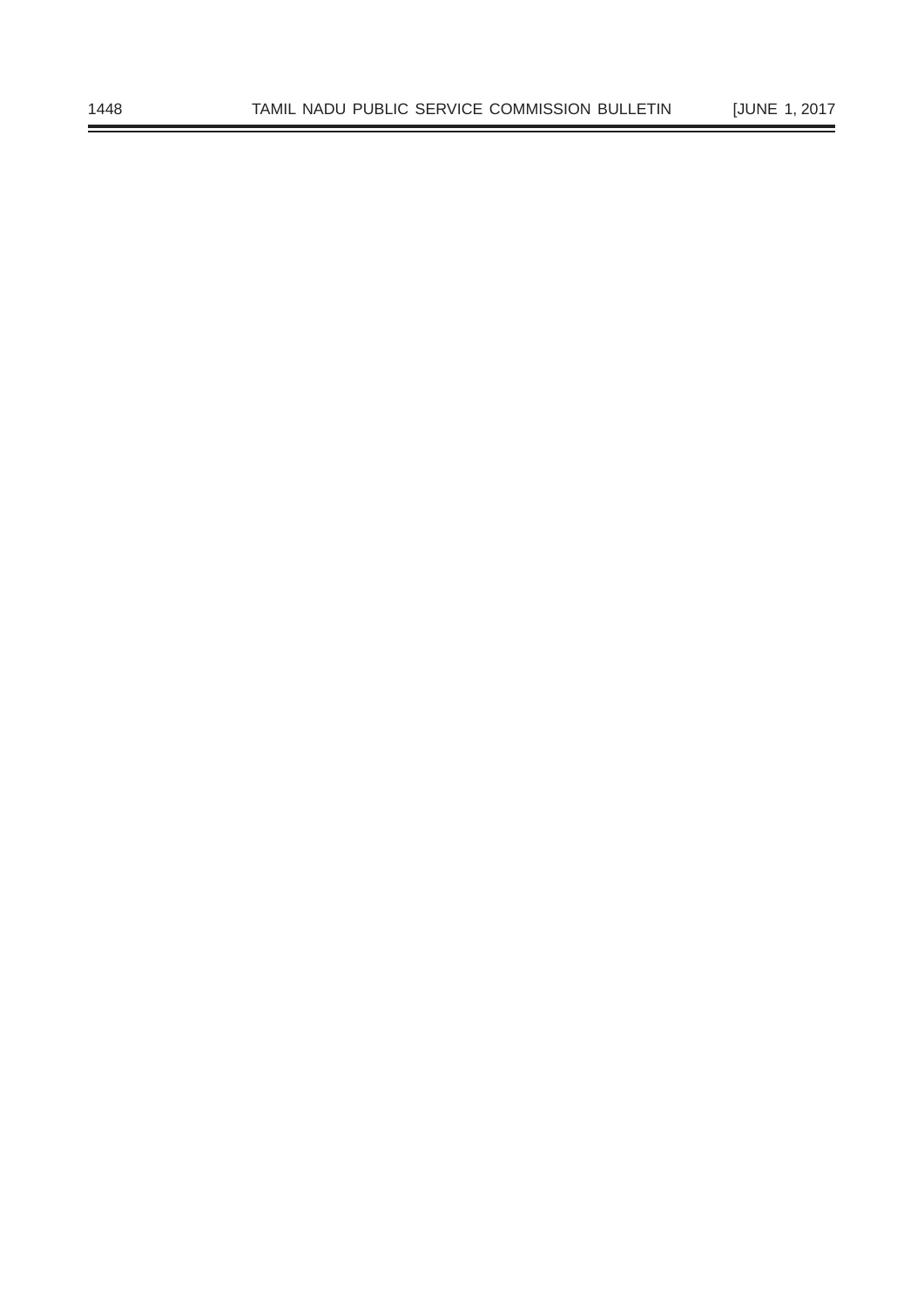### **TAMIL NADU FOREST DEPARTMENT (3 TESTS)**

#### **Name of the Test & New Test Code**

**T.C:104** : Forest Department Test - Tamil Nadu Forest Department Code and **Accounts** 

- **T.C:121** : Forest Department Test Fundamental Rules of Tamil Nadu Government, Tamil Nadu State Service Rules etc.,
- **T.C:073** : Forest Department Test Forest Law and Forest Revenue

### **SYLLABUS**

#### **TEST CODE : 104**

### **Forest Department Test - Tamil Nadu Forest Department Code and Accounts**

- 1. The Tamil Nadu Forest Department Code
- 2. The Tamil Nadu Accounts Code
- 3. The Tamil Nadu Financial Code
- 4. The Tamil Nadu Treasury Code
- 5. The Tamil Nadu Transparency in Tenders Act, 1998.

#### **TEST CODE : 121**

### **Forest Department Test - Fundamental Rules of Tamil Nadu Government, Tamil Nadu State Service Rules etc**.,

- 1. The Fundamental Rules of Tamil Nadu Government
- 2. The Tamil Nadu Government Office Manual
- 3. The Tamil Nadu Civil Services (Discipline and Appeal) Rules
- 4. The Tamil Nadu Forest Service Rules
- 5. The Tamil Nadu Forest General Service Rules
- 6. The Tamil Nadu Ministerial Service Rules
- 7. The Tamil Nadu Government Servants (Conditions of Services) Act, 2016
- 8. The Board of Standing Orders Nos. 105,112,175,192 and Chapter XIX
- 9. Special Rules for the Tamil Nadu Basic Service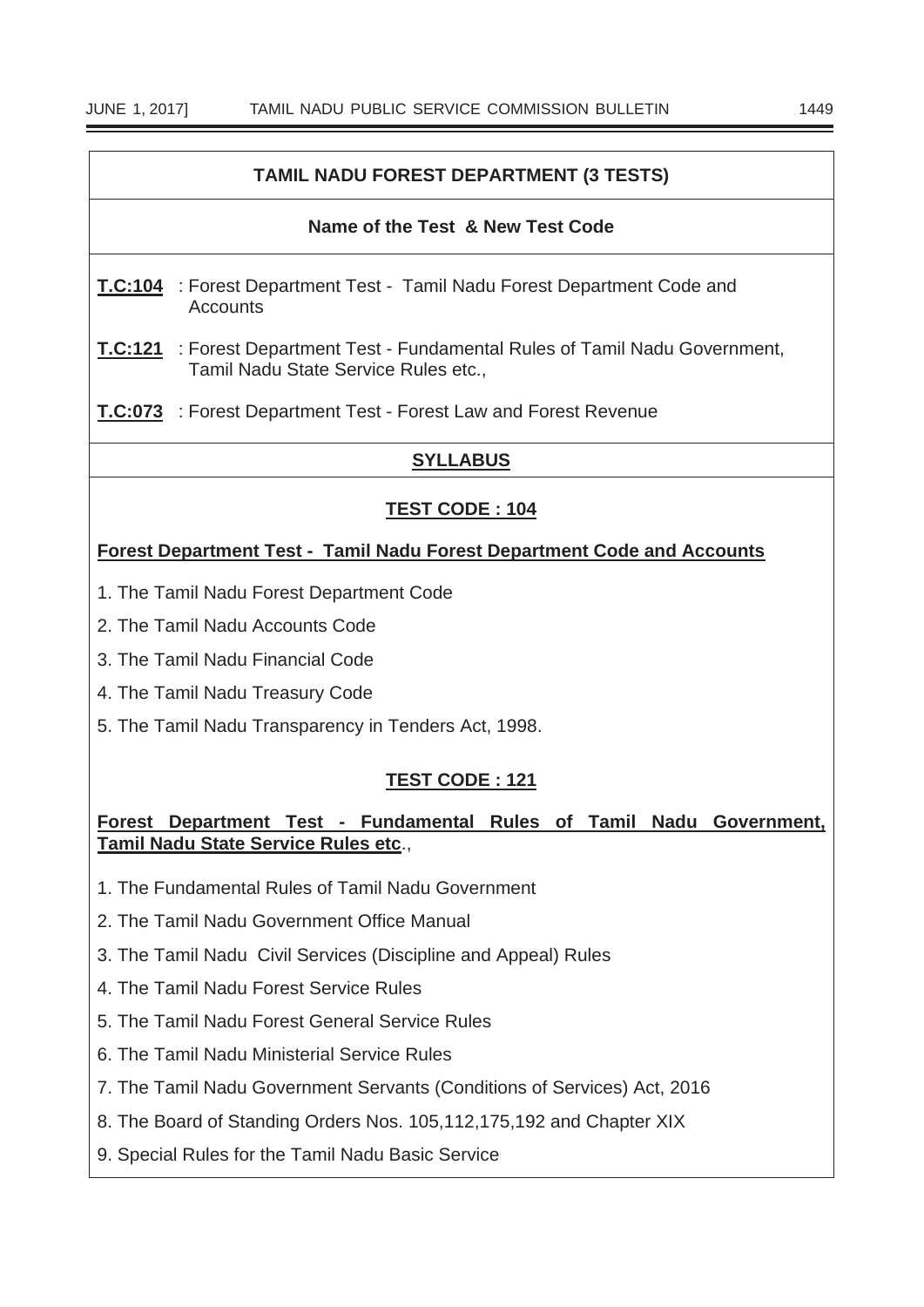## **Forest Department Test - Forest Law and Forest Revenue**

Forest Law:

1.The Tamil Nadu Forest Act, 1882

2.The Land Acquisition Act, 1894

3.The Tamil Nadu Survey and Boundaries Act, 1923

4.The Easement Act, 1882

5.The Cattle Trespass Act, 1871

6.The Indian Penal Code

7.The Criminal Procedure Code,1889

8.The Indian Evidence Act, 1872

9.The Tamil Nadu Preservation of Private Forest Act, 1949

10.The Tamil Nadu Hill Area (Preservation of Tree) Act, 1955

11.The Prevention of Corruption Act, 1988

12.The Wild Life Protection Act, 1972

13.The Forest Conservation Act, 1980

14.The Biological Diversity Act, 2002

15.The Scheduled Tribes and other Traditional Dwellers (Recognition of Forest Rights) Act, 2006

 Forest Revenue**:** Standing Orders of Board of Revenue Sections: 1 to 28, 30,31,33,34,41 to 49, 89 to 98, 196, 197, 201, 202, 205 and 207.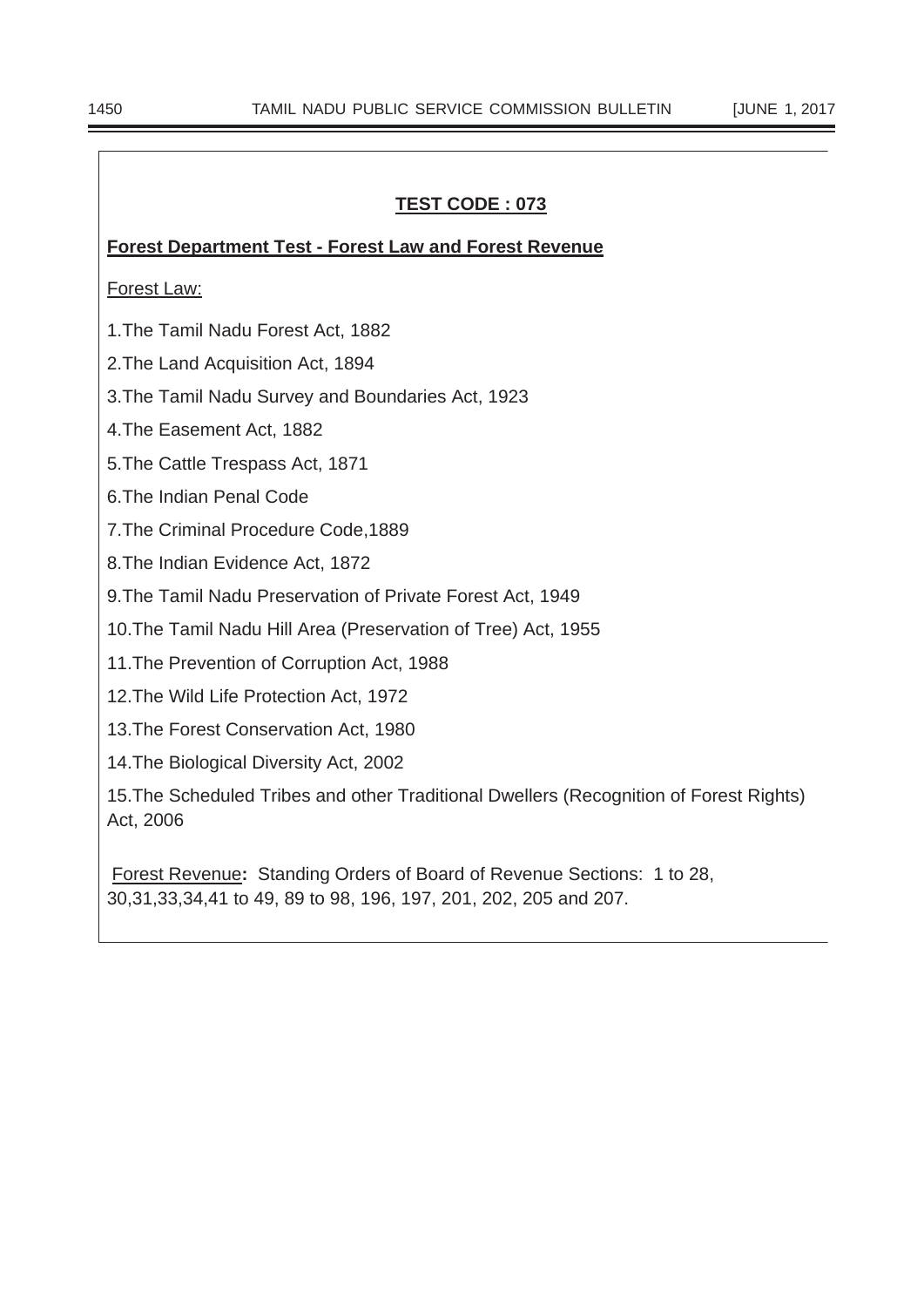| <b>TEST CODE: 104</b>                                                     |                      |                                 |                      |
|---------------------------------------------------------------------------|----------------------|---------------------------------|----------------------|
| TEST NAME: Forest Department Test - Tamil Nadu Forest Department Code and |                      |                                 |                      |
| <b>Accounts</b>                                                           |                      |                                 |                      |
| Pattern / Type of<br><b>Examination</b>                                   | <b>Time Duration</b> | <b>Minimum</b><br>pass<br>marks | <b>Maximum Marks</b> |
| <b>Objective Type - 80%</b><br><b>Without Books</b>                       | 2 hours              | 36                              |                      |
| <b>Descriptive Type - 20%</b><br><b>With Books</b>                        | 30 minutes           | 9                               | 100                  |
| Total                                                                     | 2.30 hours           | 45                              |                      |

| <b>TEST CODE: 121</b>                                                                                                              |                      |                                 |                      |
|------------------------------------------------------------------------------------------------------------------------------------|----------------------|---------------------------------|----------------------|
| TEST<br>NAME: Forest Department Test-Fundamental Rules of Tamil<br><b>Nadu</b><br>Government, Tamil Nadu State Service Rules etc., |                      |                                 |                      |
| Pattern / Type of<br><b>Examination</b>                                                                                            | <b>Time Duration</b> | <b>Minimum</b><br>pass<br>marks | <b>Maximum Marks</b> |
| <b>Objective Type - 80%</b><br><b>Without Books</b>                                                                                | 2 hours              | 36                              |                      |
| <b>Descriptive Type - 20%</b><br><b>With Books</b>                                                                                 | 30 minutes           | 9                               | 100                  |
| Total                                                                                                                              | 2.30 hours           | 45                              |                      |

| TEST CODE: 073                                                           |                      |                                 |                      |
|--------------------------------------------------------------------------|----------------------|---------------------------------|----------------------|
| <b>TEST NAME: Forest Department Test - Forest Law and Forest Revenue</b> |                      |                                 |                      |
| Pattern / Type of<br><b>Examination</b>                                  | <b>Time Duration</b> | <b>Minimum</b><br>pass<br>marks | <b>Maximum Marks</b> |
| <b>Objective Type - 80%</b><br><b>Without Books</b>                      | 2 hours              | 36                              |                      |
| <b>Descriptive Type - 20%</b><br><b>Without Books</b>                    | 30 minutes           | 9                               | 100                  |
| Total                                                                    | 2.30 hours           | 45                              |                      |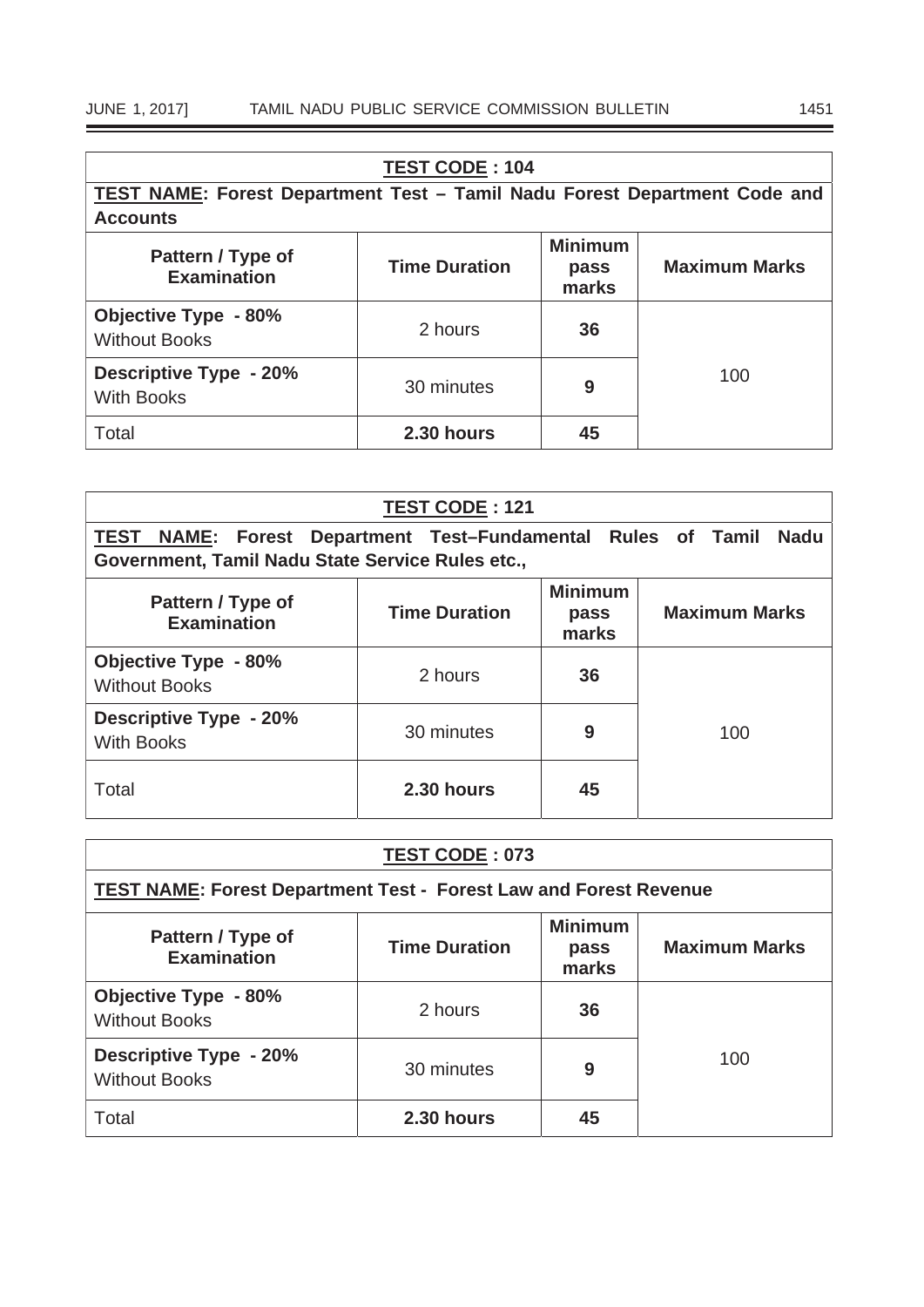L,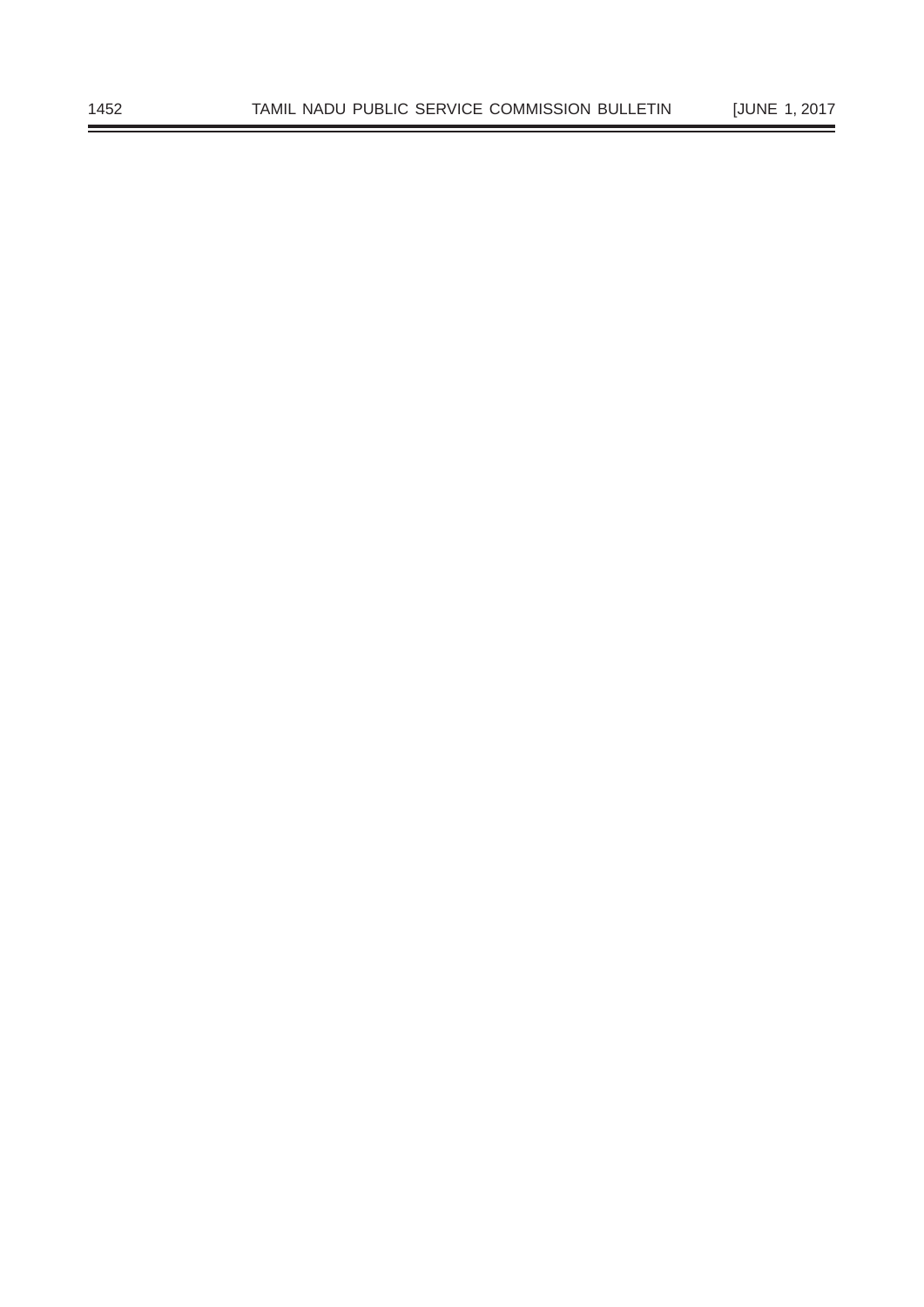#### **Name of the Test & New Test Code**

- **T.C:141** : Hindu Religious and Charitable Endowment (Admn.) Department Test First Paper
- **T.C:163** : Hindu Religious and Charitable Endowment (Admn.) Department Test Second Paper
- **T.C:108** : Departmental Test for appointment as Assistant Audit Officers in the Audit wing of the Hindu Religious and Charitable Endowments (Admn.) Department - Part – I (a) Hindu Religious and Charitable Endowments (A) Act, 1959 and the Rules framed thereunder and other Acts (Theory and Practical)
- **T.C:119** : Departmental Test for appointment as Assistant Audit Officers in the Audit wing of the Hindu Religious and Charitable Endowments (Admn.) Department - Part - I (b) Fundamental Rules, Travelling Allowance Rules, Pension Rules and Temple Servants Services Rules etc., (Theory and Practical)
- **T.C:130** : Departmental Test for appointment as Assistant Audit Officers in the Audit wing of the Hindu Religious and Charitable Endowments (Admn.) Department - Part – II (a) Accounts and Audit of Hindu Religious Institutions (Theory and Practical)
- **T.C:146** : Departmental Test for appointment as Assistant Audit Officers in the Audit wing of the Hindu Religious and Charitable Endowments (Admn.) Department - Part -II (b) Accounts and Audit of Tiruppani Works for Religious Institutions and General Accounts of Government of Tamil Nadu (Theory and Practical)
- **T.C:156** : Departmental Test on Land Laws and other Religious Acts for Hindu Religious and Charitable Endowments Department

## **SYLLABUS**

## **TEST CODE : 141**

**Hindu Religious and Charitable Endowment (Admn.) Department Test – First Paper**

The Madras Hindu Religious and Charitable Endowments Act, 1959 (Madras Act XII of 1959)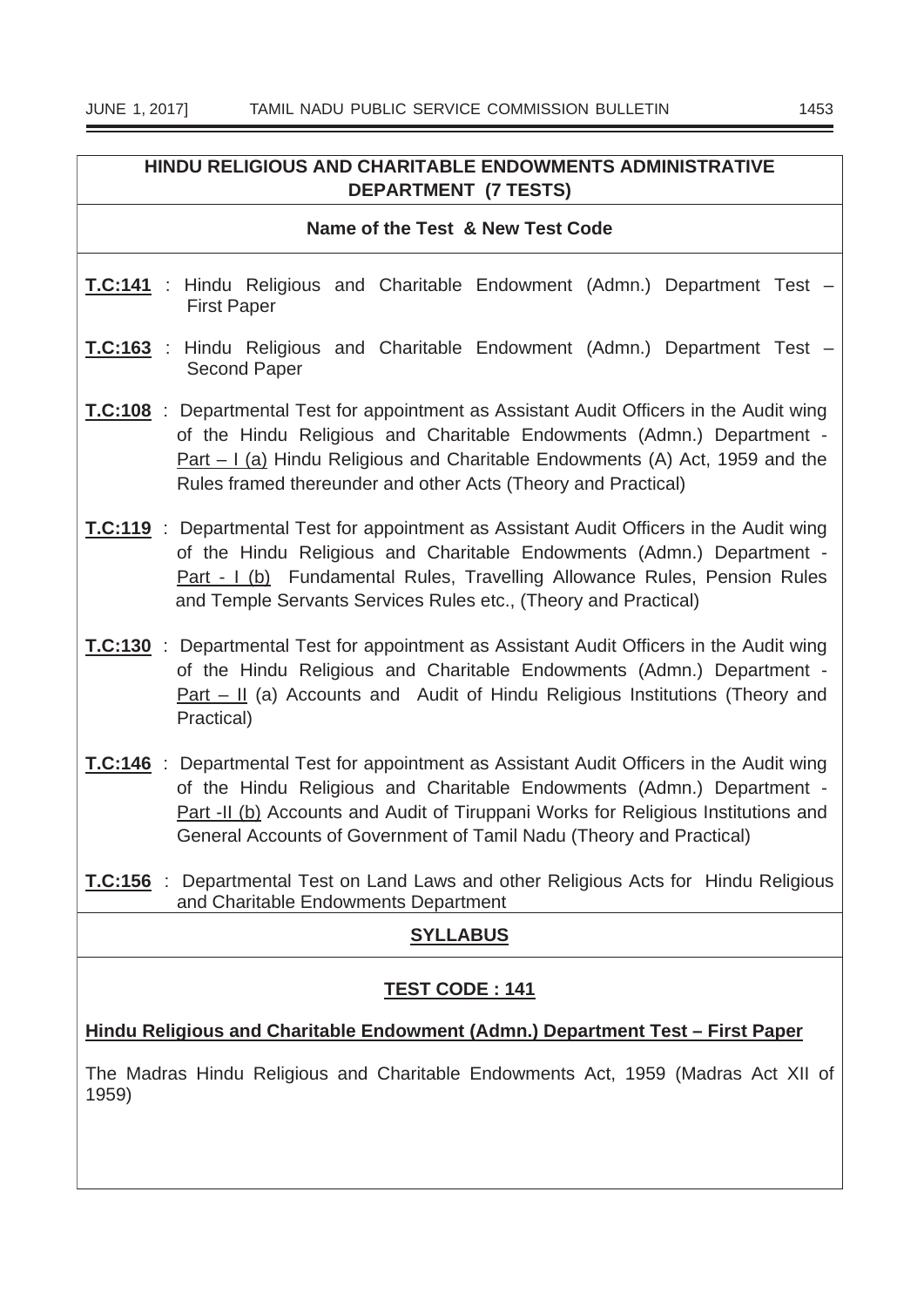## **Hindu Religious and Charitable Endowment (Admn.) Department Test – Second Paper**

The rules framed under the Madras Hindu Religious and Charitable Endowments Act, 1959 (Madras Act XXII of 1959)

## **TEST CODE : 108**

**Departmental Test for appointment as Assistant Audit Officers in the Audit wing of the Hindu Religious and Charitable Endowments (Admn.) Department - Part – I (a) Hindu Religious and Charitable Endowments (A) Act, 1959 and the Rules framed thereunder and other Acts (Theory and Practical)**

1. Provision in the Hindu Religious and Charitable Endowments Act, 1959 and rules framed thereunder

2. Provisions in Tamil Nadu Public Trust (Regulation of Administration of Agricultural Lands) Act, 1961 and rules issued thereunder

3. Provisions in Tamil Nadu Occupants of Kudiyiruppu (Protection from Eviction) Act, 1961 and rules issued thereunder

4. Provisions in Tamil Nadu Cultivating Tenants Protection Act, 1955 and rules issued thereunder

5. Provisions in Tamil Nadu Cultivating Tenants (Payment of Fair Rent) Act, 1956 and rules issued thereunder

6. Other enactments and rules issued from time to time affecting the properties of Religious **Institutions** 

The candidates will be tested in the knowledge of the Acts and Rules (Items 2 to 5) in so far as they apply to Religious Institutions

## **TEST CODE : 119**

**Departmental Test for appointment as Assistant Audit Officers in the Audit wing of the Hindu Religious and Charitable Endowments (Admn.) Department - Part - I (b) Fundamental Rules, Travelling Allowance Rules, Pension Rules and temple Servants Services Rules etc., (Theory and Practical)**

1. Tamil Nadu Fundamental Rules and Subsidiary Rules of Tamil Nadu Government excluding Rules in Chapter VII and Rules Special to Military Officers and to Members of All India Services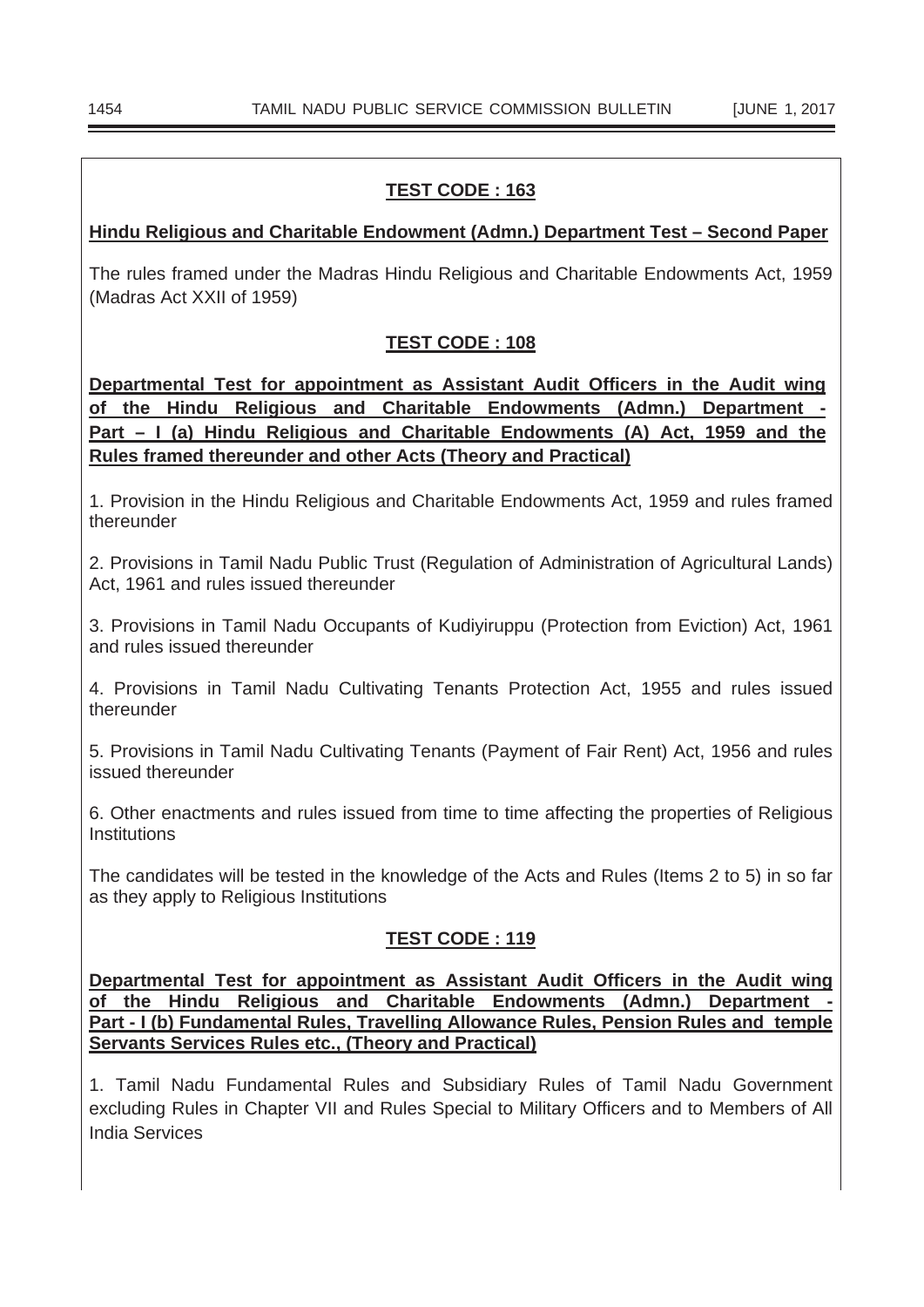2. Tamil Nadu Pension Rules, Tamil Nadu Liberalised Pension Rules, Tamil Nadu Family Pension Rules

3. Tamil Nadu Travelling Allowance Rules in the Manual of Special Pay and Allowances

4. Tamil Nadu Hindu Religious Institutions (Officers and Servants) Service Rules – Rules issued under Section 55 and 116 (2) of Hindu Religious and Charitable Endowments Act, 1959. (Page 189 of Tamil Nadu Hindu Religious and Charitable Endowments Act, 1959 Rules by V. Rajasikamani)

5. Punishments of Officer holders and Servants of Religious Institutions – Rules issued under Section 56 of Hindu Religious and Charitable Endowments Act, 1959 (Page 36 of Tamil Nadu Hindu Religious and Charitable Endowments Act, 1959 and Rules by V. Rajasikamani)

6. Rules regarding Grant of Travelling Allowance to Trustees (Page 82 of the Act)

7. Furnishing of Security by Officers and Servant Rules (Page 79 of the Act)

8. Other Enactments and Rules issued from time to time regarding the services of temple servants

## **TEST CODE : 130**

**Departmental Test for appointment as Assistant Audit Officers in the Audit wing of the Hindu Religious and Charitable Endowments (Admn.) Department - Part – II (a) Accounts and Audit of Hindu Religious Institutions (Theory and Practical)**

 The Accounts maintained by the Religious Institutions, Endowments, Kattalais and Thiruppani, Committees coming under the control of the Hindu Religious and Charitable Endowments Administration Department and audit checks to be exercised with regard to them – Instructions in the Manual of Accounts of Hindu Religious Endowments – Instructions issued for maintenance of accounts and registers, by the Religious Institutions – Instructions regarding audit in Chapter 65 of Local Fund Audit Department – Volume - V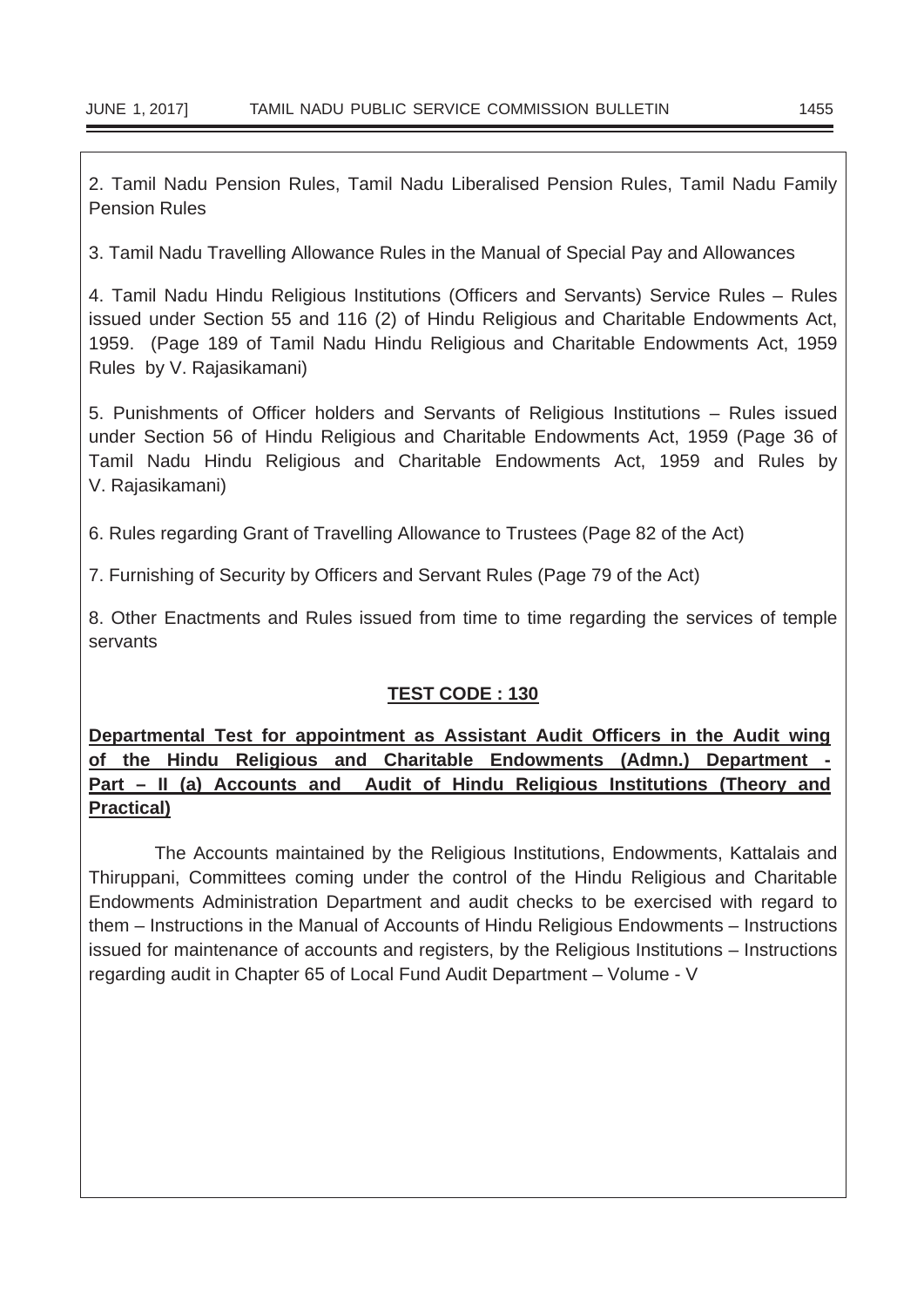**Departmental Test for appointment as Assistant Audit Officers in the Audit wing of the Hindu Religious and Charitable Endowments (Admn.) Department - Part II (b) Accounts and Audit of Tiruppani Works for Religious Institutions and General Accounts of Government of Tamil Nadu (Theory and Practical)**

- (i) Provisions and Rules issued in connection with the execution of Thiruppani and other works by Thiruppani committees as well as Religious Institutions under Hindu Religious and Charitable Endowments Administration Department – Accounts maintained and audit checks to be exercised in relation thereto
- (ii) Public Works Accounts and General Accounts of Government of Tamil Nadu Sufficient knowledge as could be applied to the accounts of Religious Institutions

### **TEST CODE : 156**

### **Departmental Test on Land Laws and other Religious Acts for Hindu Religious and Charitable Endowments Department**

#### **Provisions in the following Acts related to administration of Religious Institution**

- 1) Tamil Nadu cultivating Tenants protection Act
- 2) Tamil Nadu cultivating Tenants (payment of fair rent) Act, 1956
- 3) Tamil Nadu Agriculture land record of Tenancy Rights Act, 1969
- 4) Tamil Nadu Public Trust Act
- 5) Major Inam (estates) Abolition Act
- 6) Minor Inam Abolition Act, 1963
- 7) Land Acquisition Act
- 8) Patta Pass Book Act
- 9) Tamil Nadu Revenue Recovery Act, 1864
- 10) Tamil Nadu Temple Entry Authorization Act, 1947
- 11) Hindu Marriage Act
- 12) Tamil Nadu Prohibition of ritual and practice of burying alive of a person Act, 2002
- 13) Tamil Nadu Animals and Birds sacrifices Prohibition (Repeal) Act, 2004

 The candidates will be tested in the knowledge of the above Acts in so far as they apply to Religious Institutions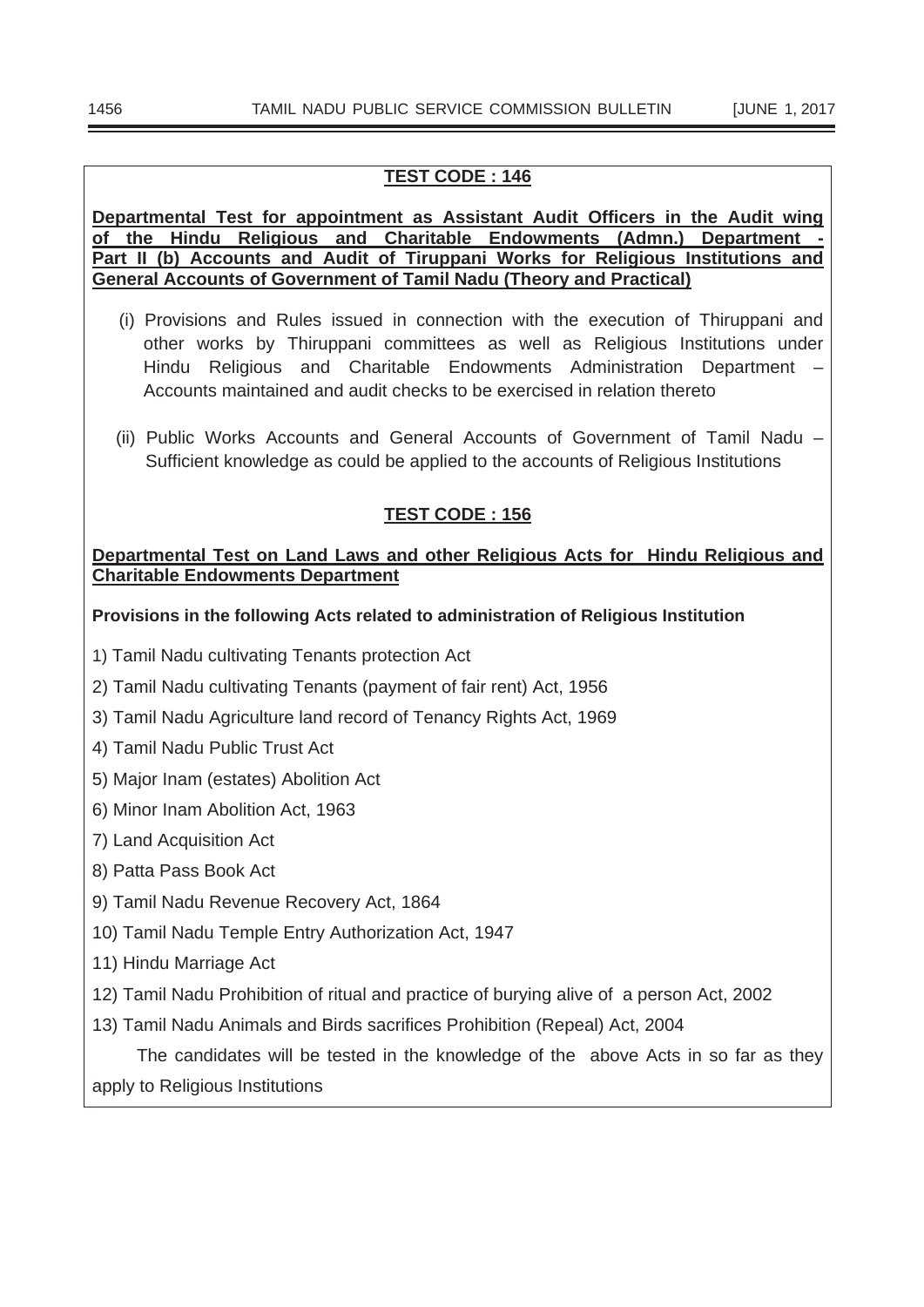**TEST NAME: Hindu Religious and Charitable Endowments (Admn.) Department Test – First Paper** 

| <b>Pattern / Type of Examination</b>                | <b>Time Duration</b> | <b>Minimum</b><br>pass<br>marks | <b>Maximum Marks</b> |
|-----------------------------------------------------|----------------------|---------------------------------|----------------------|
| <b>Objective Type - 80%</b><br><b>Without Books</b> | 2 hours              | 36                              |                      |
| <b>Descriptive Type - 20%</b><br><b>With Books</b>  | 30 minutes           | 9                               | 100                  |
| Total                                               | 2.30 hours           | 45                              |                      |

## **TEST CODE : 163**

**TEST NAME: Hindu Religious and Charitable Endowments (Admn.) Department Test – Second Paper** 

| <b>Pattern / Type of Examination</b>                | <b>Time Duration</b> | <b>Minimum</b><br>pass<br>marks | <b>Maximum Marks</b> |
|-----------------------------------------------------|----------------------|---------------------------------|----------------------|
| <b>Objective Type - 80%</b><br><b>Without Books</b> | 2 hours              | 36                              |                      |
| <b>Descriptive Type - 20%</b><br><b>With Books</b>  | 30 minutes           | 9                               | 100                  |
| Total                                               | 2.30 hours           | 45                              |                      |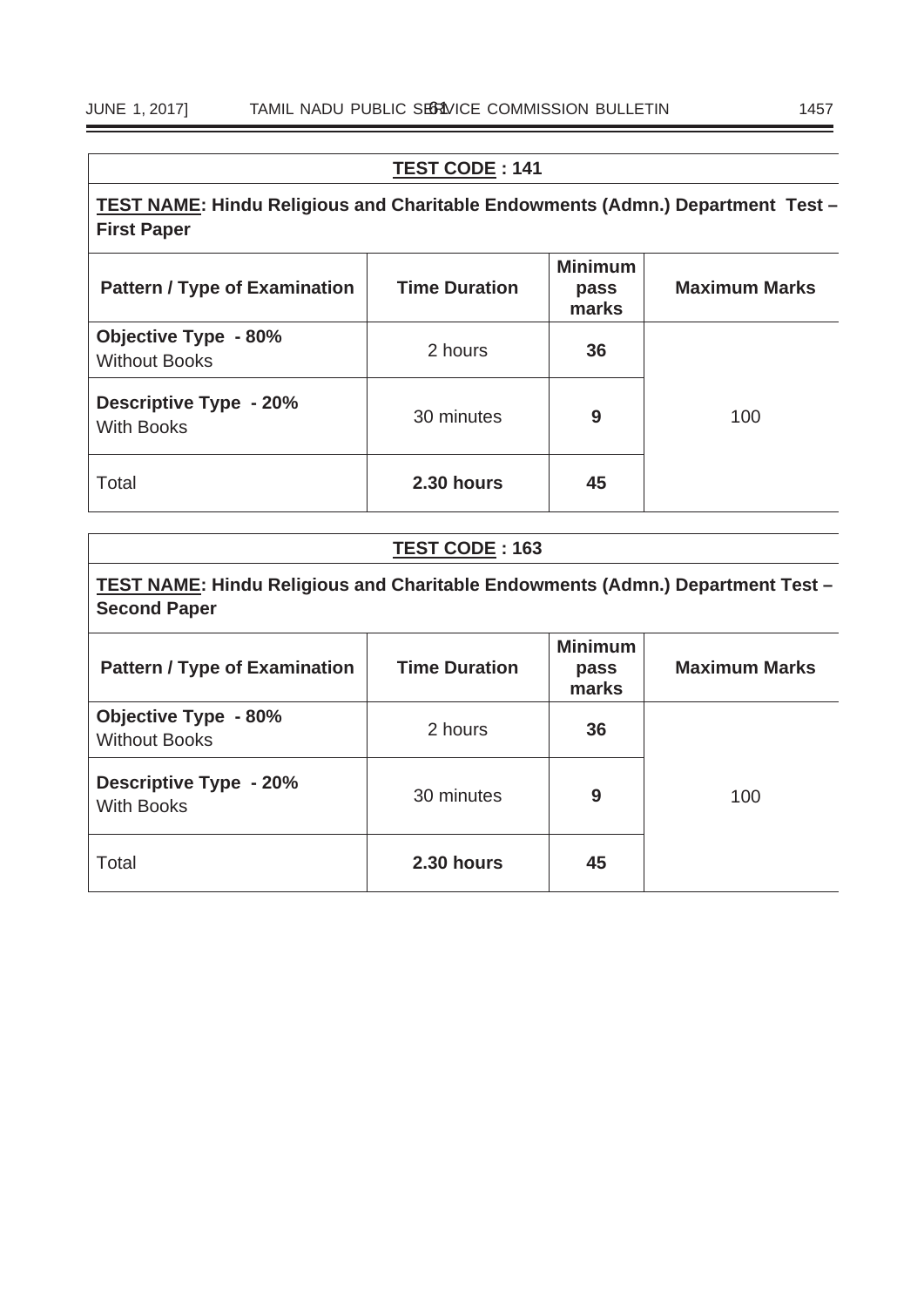**TEST NAME: Departmental Test for appointment as Assistant Audit Officers in the Audit wing of the Hindu Religious and Charitable Endowments (Admn.) Department – Part – I (a) - Hindu Religious and Charitable Endowments (A) Act, 1959 and the Rules framed thereunder and other Acts(Theory & Practical)** 

| <b>Pattern / Type of Examination</b>                | <b>Time Duration</b> | <b>Minimum</b><br>pass<br>marks | <b>Maximum Marks</b> |
|-----------------------------------------------------|----------------------|---------------------------------|----------------------|
| <b>Objective Type - 80%</b><br><b>Without Books</b> | 2 hours              | 36                              |                      |
| <b>Descriptive Type - 20%</b><br><b>With Books</b>  | 30 minutes           | 9                               | 100                  |
| Total                                               | 2.30 hours           | 45                              |                      |

#### **TEST CODE : 119**

**TEST NAME: Departmental Test for appointment as Assistant Audit Officers in the Audit wing of the Hindu Religious and Charitable Endowments (Admn.) Department – Part – I (b) - Fundamental Rules, Travelling Allowance Rules, Pension Rules and Temple Servants Services Rules etc (Theory & Practical)** 

| <b>Pattern / Type of Examination</b>                | <b>Time Duration</b> | <b>Minimum</b><br>pass<br>marks | <b>Maximum Marks</b> |
|-----------------------------------------------------|----------------------|---------------------------------|----------------------|
| <b>Objective Type - 80%</b><br><b>Without Books</b> | 2 hours              | 36                              |                      |
| <b>Descriptive Type - 20%</b><br><b>With Books</b>  | 30 minutes           | 9                               | 100                  |
| Total                                               | 2.30 hours           | 45                              |                      |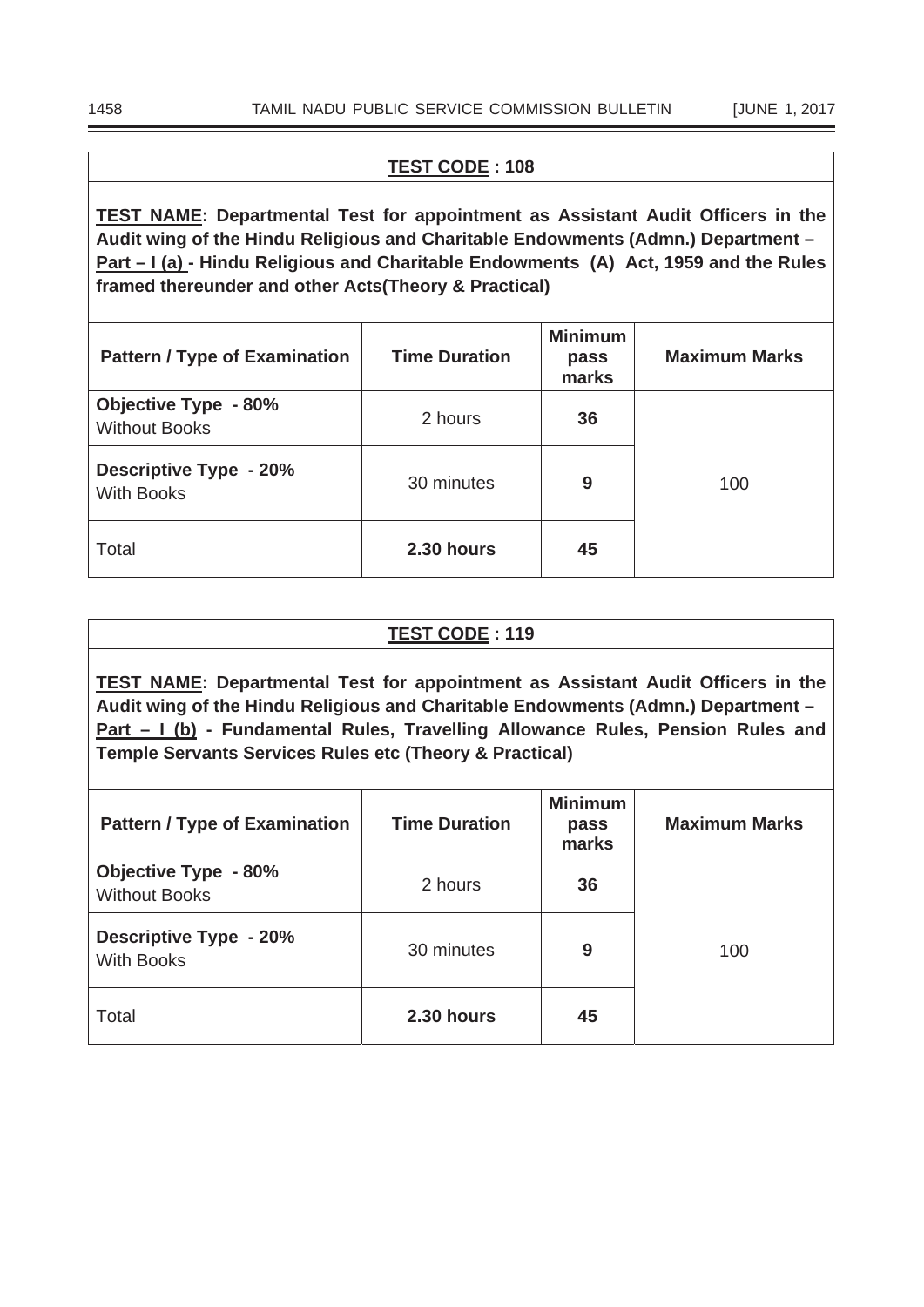**TEST NAME: Departmental Test for appointment as Assistant Audit Officers in the Audit wing of the Hindu Religious and Charitable Endowments (Admn.) Department – Part- II (a) - Accounts and Audit of Hindu Religious Institutions (Theory & Practical)** 

| <b>Pattern / Type of Examination</b>                | <b>Time Duration</b> | <b>Minimum</b><br>pass<br>marks | <b>Maximum Marks</b> |
|-----------------------------------------------------|----------------------|---------------------------------|----------------------|
| <b>Objective Type - 80%</b><br><b>Without Books</b> | 2 hours              | 36                              |                      |
| <b>Descriptive Type - 20%</b><br><b>With Books</b>  | 30 minutes           | 9                               | 100                  |
| Total                                               | 2.30 hours           | 45                              |                      |

#### **TEST CODE : 146**

**TEST NAME: Departmental Test for appointment as Assistant Audit Officers in the Audit wing of the Hindu Religious and Charitable Endowments (Admn.) Department – Part – II (b) - Accounts and Audit of Tiruppani Works for Religious Institutions and General Accounts of Government of Tamil Nadu (Theory & Practical)** 

| <b>Pattern / Type of Examination</b>                | <b>Time Duration</b> | <b>Minimum</b><br>pass<br>marks | <b>Maximum Marks</b> |
|-----------------------------------------------------|----------------------|---------------------------------|----------------------|
| <b>Objective Type - 80%</b><br><b>Without Books</b> | 2 hours              | 36                              |                      |
| <b>Descriptive Type - 20%</b><br><b>With Books</b>  | 30 minutes           | 9                               | 100                  |
| Total                                               | 2.30 hours           | 45                              |                      |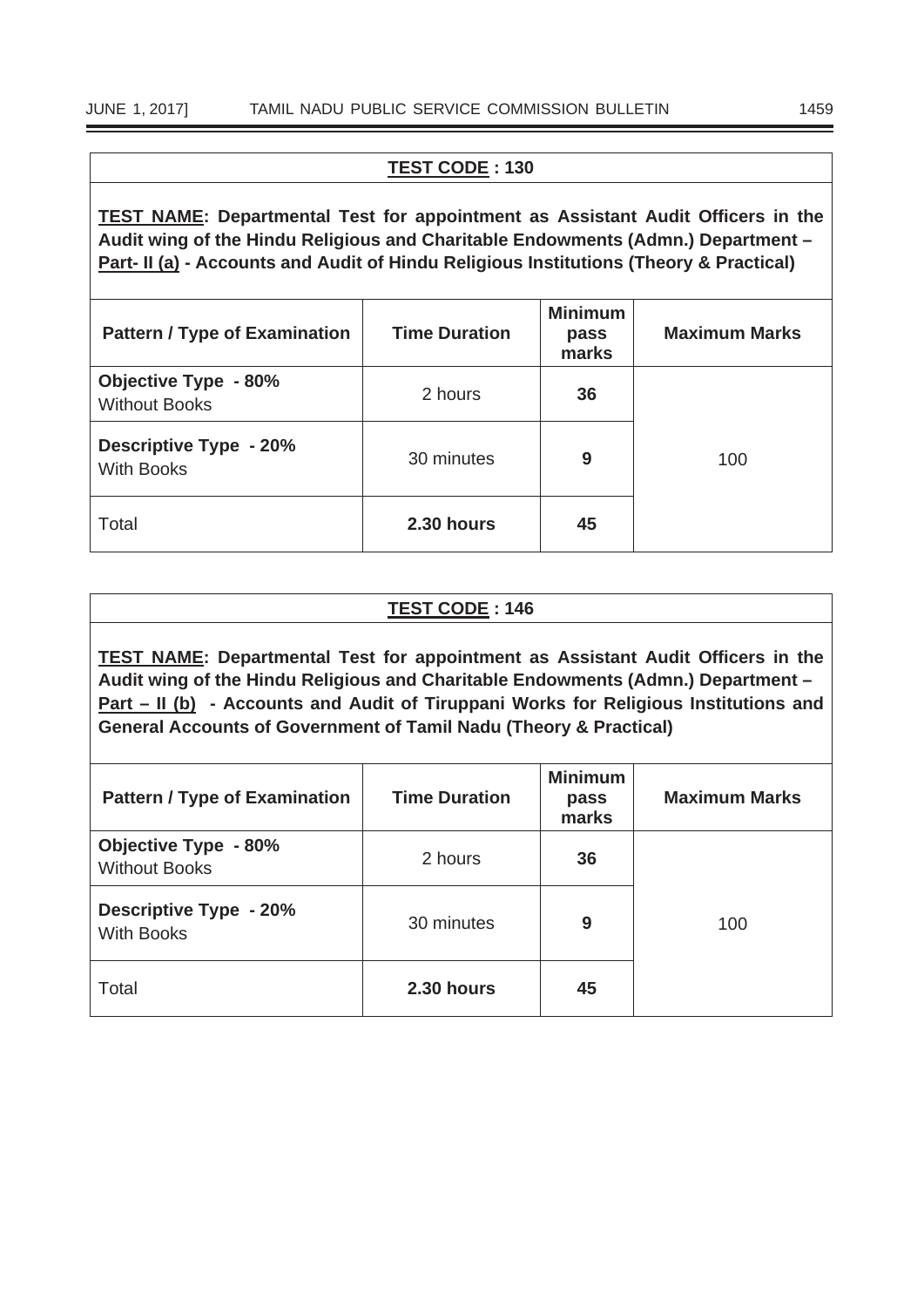**TEST NAME: Departmental Test on Land Laws and other religious Acts for Hindu Religious and Charitable Endowments Department** 

| <b>Pattern / Type of Examination</b>                | <b>Time Duration</b> | <b>Minimum</b><br>pass<br>marks | <b>Maximum Marks</b> |
|-----------------------------------------------------|----------------------|---------------------------------|----------------------|
| <b>Objective Type - 80%</b><br><b>Without Books</b> | 2 hours              | 36                              |                      |
| <b>Descriptive Type - 20%</b><br><b>With Books</b>  | 30 minutes           | 9                               | 100                  |
| Total                                               | 2.30 hours           | 45                              |                      |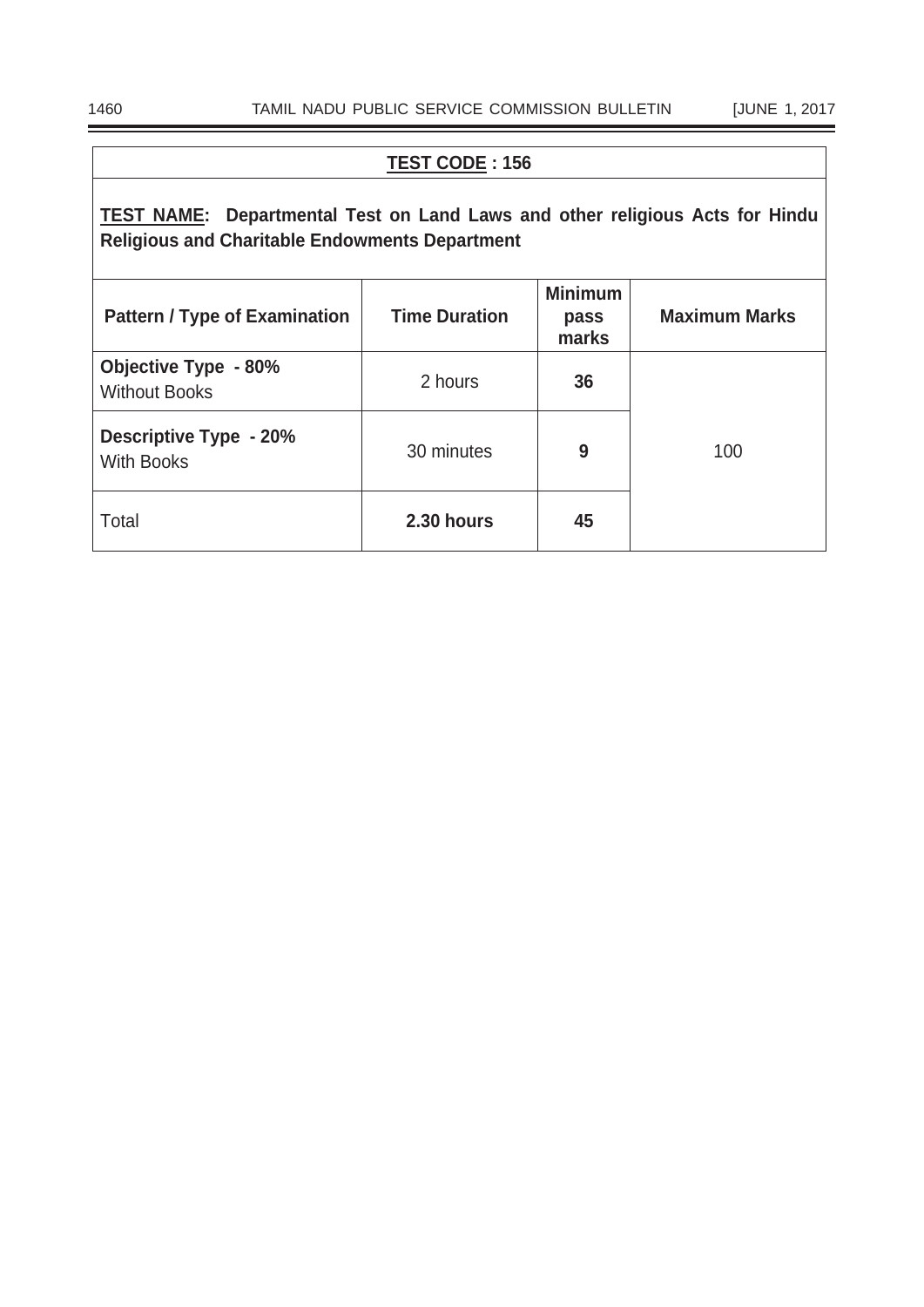# **HIGHWAYS DEPARTMENT (9 TESTS)**

#### **Name of the Test & New Test Code**

- **T.C.125**: Departmental Test for Audit Assistants of Highways Department First Paper (Theoretical and Practical)
- **T.C.139:** Departmental Test for Audit Assistants of Highways Department Second Paper (Theoretical and Practical)
- **T.C.106:** Account Test for Highways Department Officers and Subordinates First Paper
- **T.C.117**: Account Test for Highways Department Officers and Subordinates Second Paper
- **T.C.020**: Departmental Test for Audit Superintendents of Highways Department First Paper (Precis and Draft)
- **T.C.035:** Departmental Test for Audit Superintendents of Highways Department Second Paper (Elementary Book-keeping)
- **T.C.030:** Departmental Test for Audit Superintendents of Highways Department Third Paper (Constitution of India)
- **T.C.126**: Departmental Test for Audit Superintendents of Highways Department Fourth Paper - (Public Works and General Accounts - Theoretical and Practical)
- **T.C.140**: Departmental Test for Audit Superintendents of Highways Department -Fifth Paper (Establishment Audit - Theoretical and Practical)

#### **SYLLABUS**

#### **TEST CODE :125**

**Departmental Test for Audit Assistants of Highways Department - First Paper (Theoretical and Practical)**

1. Tamil Nadu Highways Manual Volume – IV

Part I-Chapter 1, paragraphs 1 to 80

Chapter 2, paragraphs 103 to 127, 137, 138 to 182, 188 to 196 and 199 to 207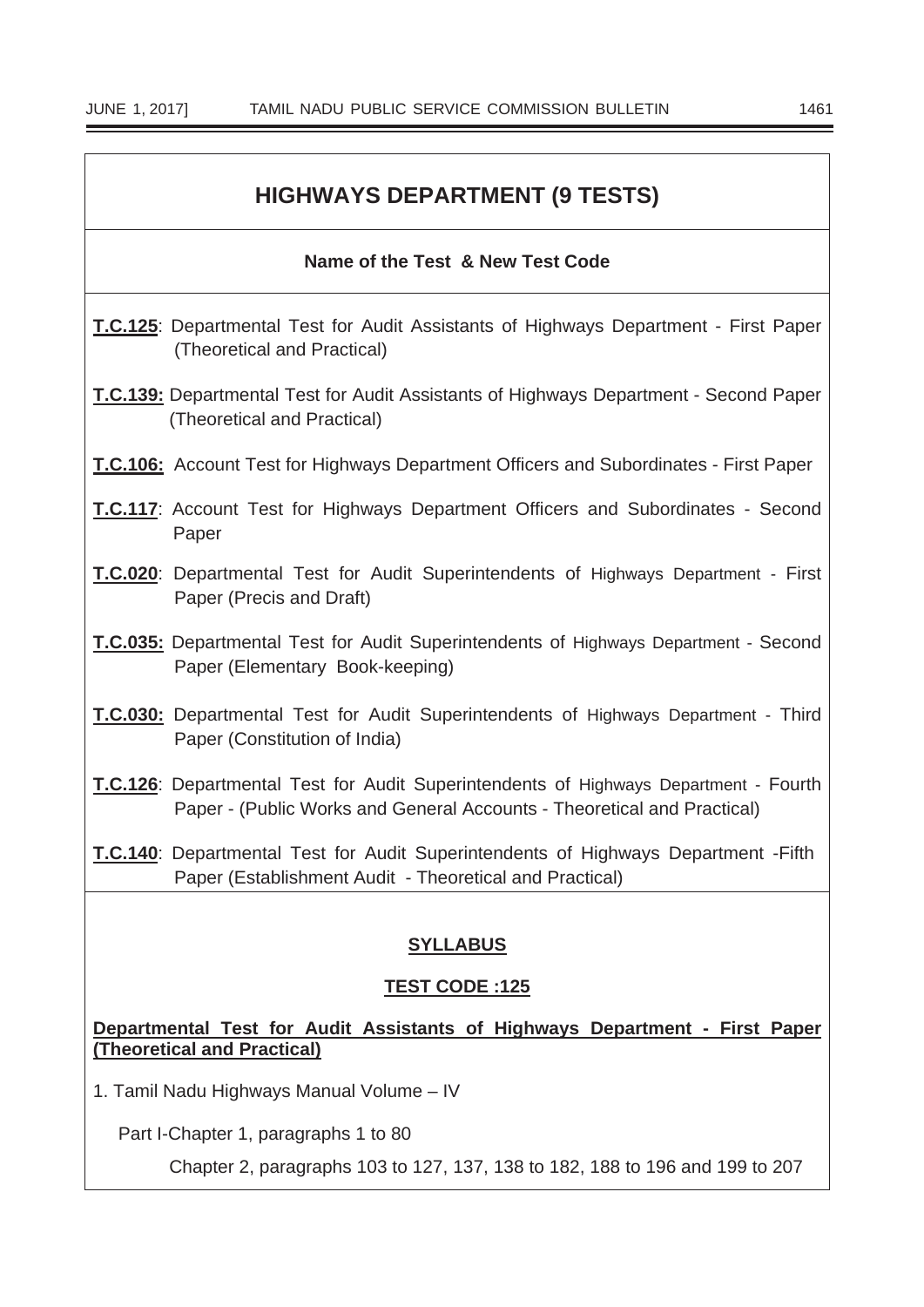Chapter 3, paragraphs 212 to 238 and 242 to 264

Chapter 4 and 5

Part II - Chapters II to IX (excluding portions relating to District Board Works)

Part IV – Appendices 1, 7, 8, 9, 11, 13, 14, 26, 27 and 30

2. The Tamil Nadu Financial Code, Volume I

Chapter - I

Chapter - III, Articles 7 to 23 and 31 to 37

Chapter - IV, V, VII and XII

Chapter - XIV, Articles 317 and 319

- 3. The Tamil Nadu Financial Code, Volume II Appendix 25
- 4. The Tamil Nadu Budget Manual Chapter VII

5. The Tamil Nadu Accounts Code, Volume III - Parts I and II

#### **TEST CODE : 139**

# **Departmental Test for Audit Assistants of Highways Department - Second Paper (Theoretical and Practical)**

1. The Fundamental Rules of the Tamil Nadu Government

Part I - Fundamental Rules 9

Part III - Fundamental Rules 22 to 31-A, 44, 45, 45-A to 45-C, 49 and 52 to 56

Part IV - Fundamental Rules 59, 60, 65 to 81, 85 to 88, 101 and 103 to 108

Annexure II Part III

Annexure III

2. The Tamil Nadu Pension Rules

Part I - Chapter II

Part IV - Chapters XVI to XIX

3. The Tamil Nadu Account Code, Volume I - Chapters 2 to 6

4. The Tamil Nadu Treasury Code, Volume I

Part I – Tamil Nadu Treasury Rules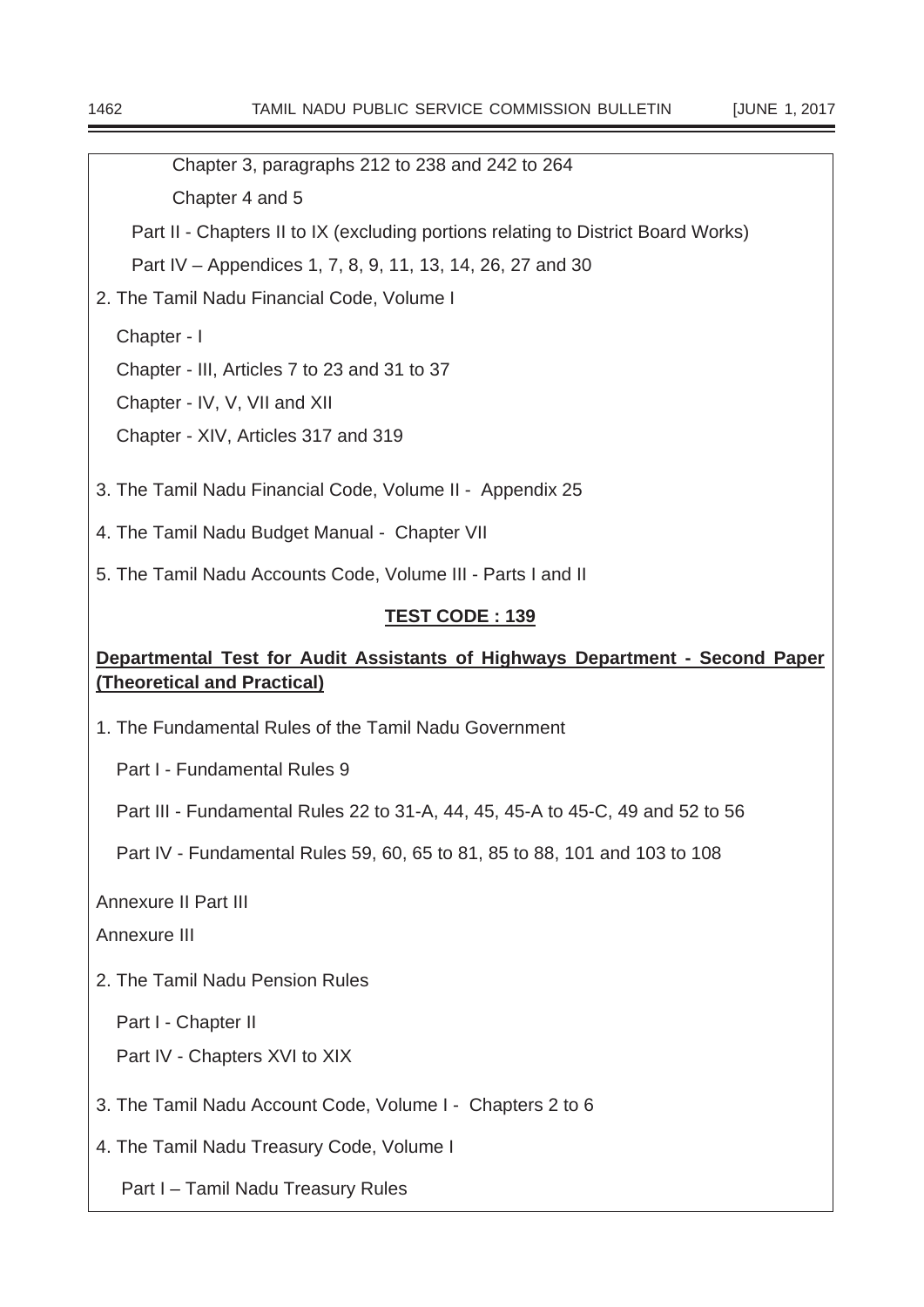Treasury Rules 16, Subsidiary Rules 3, 31, Instructions 19, Subsidiary Rules 54 to 56 Treasury Rules 32 Instructions 3 to 10

#### **TEST CODE : 106**

#### **Account Test for Highways Department Officers and Subordinates - First Paper**

1. Tamil Nadu Highways Manual, Volume IV

Part I - Chapter 1 - Paragraphs 63 - 80

 Chapter 2 - Paragraphs 117 - 126, 129 - 136, 138, 143, 149, 152, 159 - 160, 163 - 171, 180 - 184, 186 - 196, 198 - 199, 203 - 207, 209 - 211

Chapter 3 - Paragraphs 213 - 221, 223 - 232, 237, 240 - 264

Chapter 4 - Paragraphs 266, 269, 273, 282, 284 - 285

Chapter 5 - Paragraphs 288-307

 Part II - Chapter 4 - Paragraphs 375 - 377, 402 - 405, 413 - 415, 417 - 420, 424, 426 - 436, 439 - 444, 446 - 447, 449, 473 - 482, 497, 515 - 523

Part IV Appendices - 1, 2, 6, 6-A, 7, 9, 10, 11, 14, 15, 18, 20 - 24, 28 - 30, 32 and 35

#### 2. Fundamental Rules of the Tamil Nadu Government

Part I FR-9

Part III FR - 22 to 31A, 44, 45, 45 - A, 45 - B, 45 - C, 49, 52 to 56

Part IV FR - 59, 60, 65 to 81, 85 to 88, 101 & 103 to 108

Annexure II Part III , Annexure III

3. The Tamil Nadu Financial Code Volume I Chapter I

Chapter III (Articles 7 - 23, 28 and 31 - 37)

Chapter IV and V

Chapter VI (Articles 91 - 112, 115 - 120)

Chapter VIII

Chapter XII

Chapter XIV (Articles 317, 319 and 326)

4. The Tamil Nadu Financial code, Volume II - Appendices 4, 14 and 25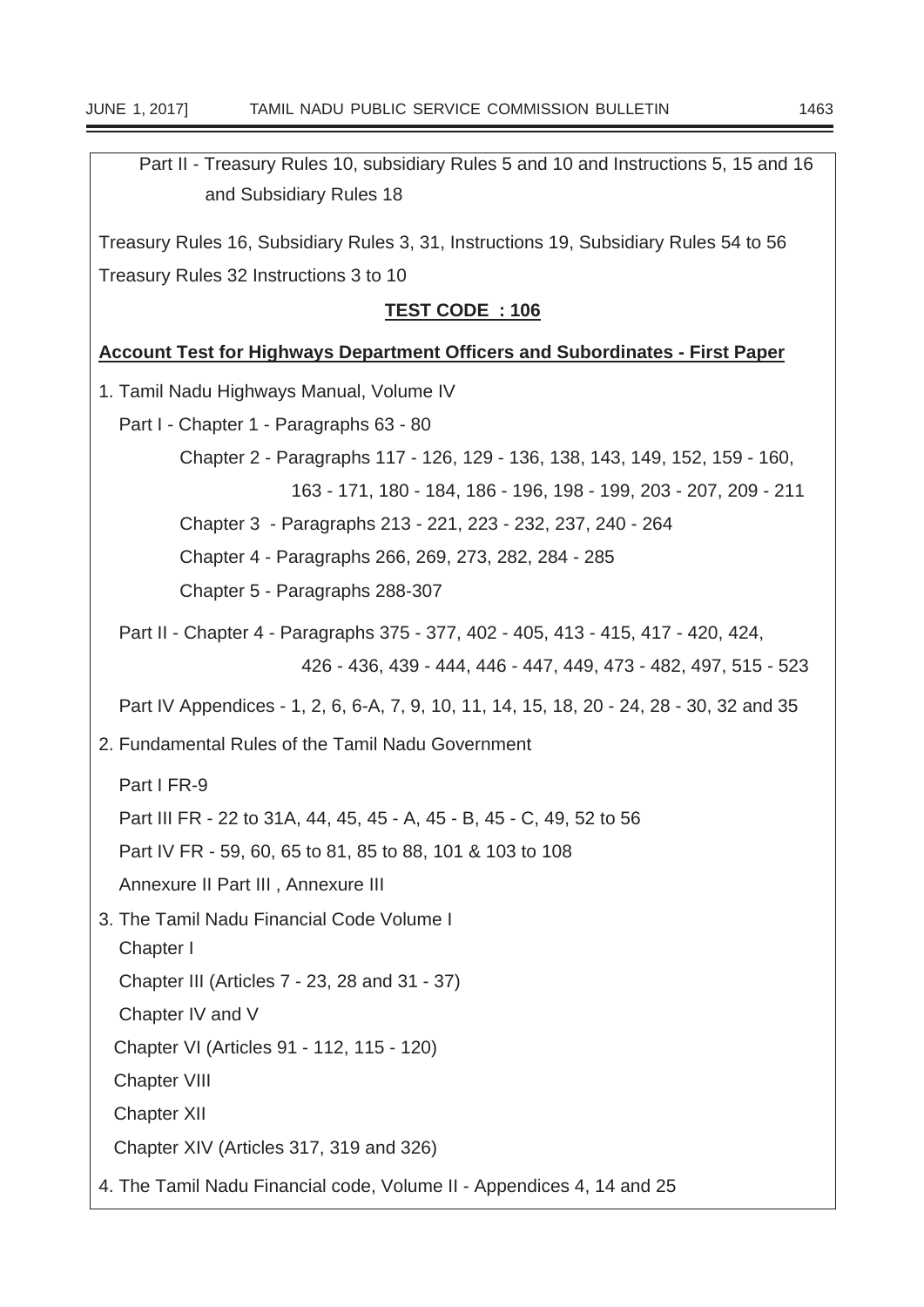# **Account Test for Highways Department Officers and Subordinates - Second Paper** 1. Tamil Nadu Highways Manual Volume IV Part II – Chapter VIII Part IV – Appendix 31 2. The Tamil Nadu Account Code Volume I - Chapter 3 - 4 3. The Tamil Nadu Account Code Volume III - chapter 1 – 4 4. The Tamil Nadu Treasury Code Volume I Part I – Tamil Nadu Treasury Rules Part II – Treasury Rule 7 - Instruction under Treasury Rule 7(2) Treasury Rule 10 - Subsidiary Rules 2 - 6, 7(c), 7(d) and 18 and Instructions 5, 15 and 16 Treasury Rule 11 - Subsidiary Rule 1 and Instructions 2 Treasury Rule 13 - Instructions Treasury Rules 16 - Subsidiary Rule 1, 2(a), 4, 5, 28, 39-50, 54, 56, 61 and 63 and Instructions 3, 10, 40 - 43, 46, 49, 52 and 57 - 58 Treasury Rule 23 - Instructions 1, 2 and 4 Treasury Rule 32 - Subsidiary Rules 1 - 4 and Instructions 3 - 10 5. The Tamil Nadu Pension Code 6) Tamil Nadu Transparency in Tender Act 1998, Tamil Nadu Transparency in Tender Rules 2000, Tamil Nadu Transparency in Tenders (Public Private Partnership Procurement) Rule 2012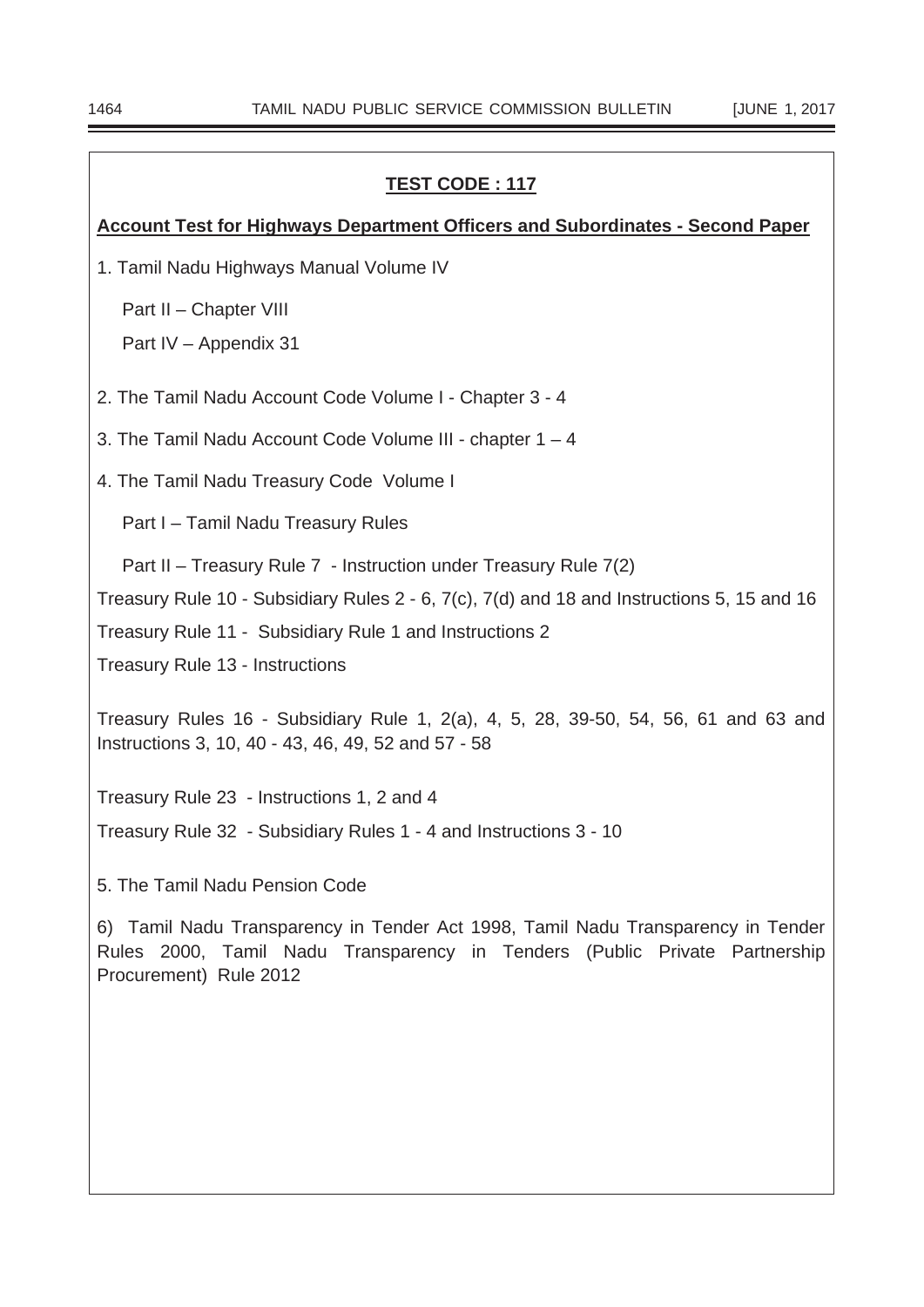# **Departmental Test for Audit Superintendents of Highways Department - First Paper (Precis and Draft)**

 Precis and Draft paper will be up to the standard of B.A degree course (English) (questions to be set will be on the model of those set for the Initial Recruitment Examination for Divisional Accountants conducted by the Accountant General, Chennai)

#### **TEST CODE : 035**

### **Departmental Test for Audit Superintendents of Highways Department - Second Paper (Elementary Book-keeping)**

The question will be of an elementary character. The student's Complete Commercial Book-Keeping, Accounting and Banking by Arthur Field House is prescribed for study - Supplemented by Chapters I, II, V to VII, IX, X, XVI to XVIII of Advanced Accounts by R.N. Carter (Third Revised Edition, 1949)

**NOTE**- Where the chapters cover the same ground as Field house, questions will be set from Carter.

#### **TEST CODE : 030**

**Departmental Test for Audit Superintendents of Highways Department - Third Paper (Constitution of India)**

Part I - Full

Part V - Chapter I, Chapter II - Articles 107 to 117, Chapter III, Chapter V

Part VI - Chapter I, Chapter II - Articles 153 to 164, Chapter III - Articles 196 to 207

Part XII - Chapter I - Articles 264 to 267, 283 to 293

Part XIV - Chapter I - Articles 308 to 323 with schedule to the Constitution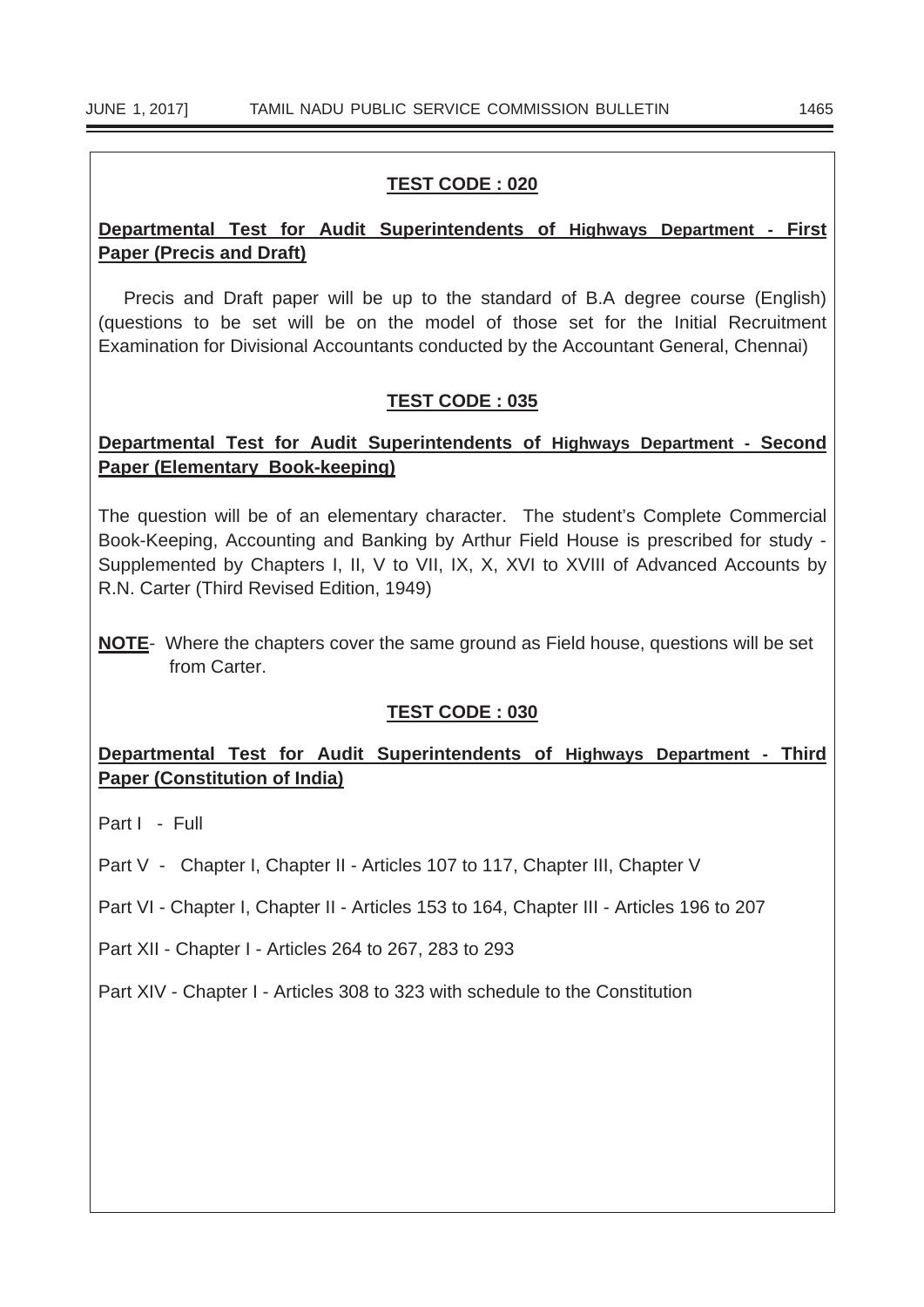# **Departmental Test for Audit Superintendents of Highways Department - Fourth Paper - (Public Works and General Accounts - Theoretical and Practical)** 1) Accounts Code Volume IV (Central ) Chapter 7 - All Articles except 77 to 79 and 82 Chapter 8 - Articles 98 to 100, 102 and 110 A Chapter 9 - Article 111 Chapter 11 - Entire Chapter subject to amendments etc., issued from time to time DETAILED SYLLABUS Chapter 12 - Article 162 Chapter 13 - Articles 173 to 175 Chapter 19 - Entire Chapter Chapter 21 - Article 281 with appendix 2 2 ) Tamil Nadu Highways Manual Volume IV Parts I to III (All Chapters excluding portions relating to District Board Works) 3) The Tamil Nadu Accounts Code, Volume I (All Articles except the appendices) 4) The Tamil Nadu Accounts Code Volume III – Parts I and II 5) Tami Nadu Financial Code, Volume I - Chapters I to VII, XI and XII 6) The Tamil Nadu Treasury Code, Volume I - Part I Chapter III - Subsidiary Rule 5, 10, 18 under Treasury Rule 10 and Instructions 15 and 16 Chapter V – Subsidiary Rule 3, 31, Instruction 19 and Subsidiary Rule 54 to 56 Chapter VII – Subsidiary Rule 5, Instruction 3 -10 7 ) The Tamil Nadu Budget Manual - Chapter VII 8) Tamil Nadu Highways Manual, Volume I - Standard Specifications for Roads and Bridges, The Preliminary Specifications 9) Tamil Nadu Transparency in Tenders Act 1998, Tamil Nadu Transparency in Tenders Rules 2000, Tamil Nadu Transparency in Tenders (Public Private Partnership Procurement) Rule 2012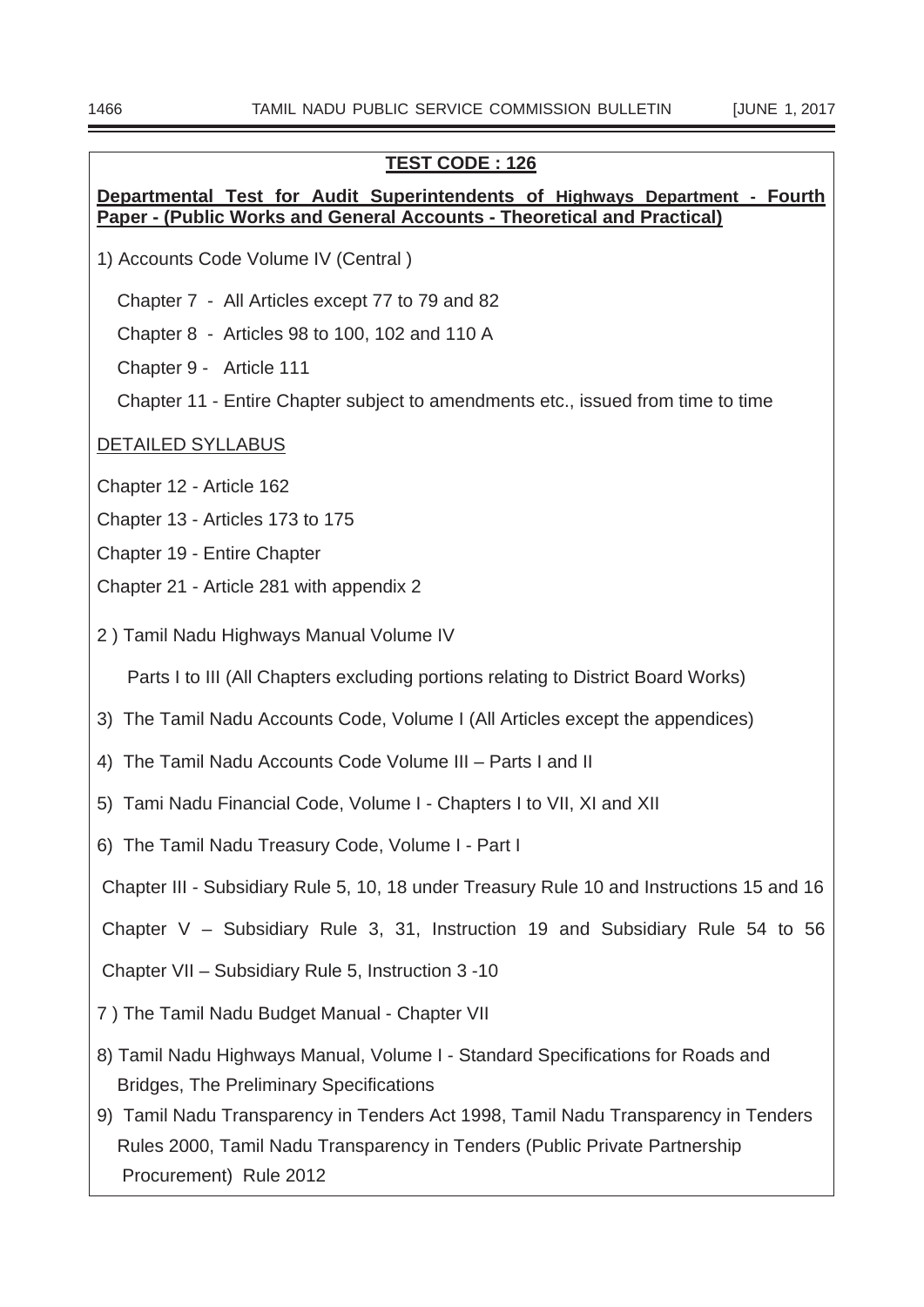**Departmental Test for Audit Superintendents of Highways Department - Fifth Paper (Establishment Audit - Theoretical and Practical)**

- 1. Fundamental Rules of the Tamil Nadu Government
- 2. The Tamil Nadu Pension Rules
- 3. Tamil Nadu Manual of Special pay and Allowances

#### **TEST CODE : 125**

**TEST NAME: Departmental Test for Audit Assistants of Highways Department – First Paper (Theoretical & Practical)** 

| <b>Pattern / Type of Examination</b>                | <b>Time Duration</b> | <b>Minimum</b><br>pass<br>marks | <b>Maximum Marks</b> |
|-----------------------------------------------------|----------------------|---------------------------------|----------------------|
| <b>Objective Type - 80%</b><br><b>Without Books</b> | 2 hours              | 36                              |                      |
| <b>Descriptive Type - 20%</b><br>With Books         | 30 minutes           | 9                               | 100                  |
| Total                                               | 2.30 hours           | 45                              |                      |

| <b>TEST CODE : 139</b> |  |
|------------------------|--|
|                        |  |

| TEST NAME: Departmental Test for Audit Assistants of Highways Department - |  |  |  |
|----------------------------------------------------------------------------|--|--|--|
| Second Paper (Theoretical and Practical)                                   |  |  |  |

| <b>Pattern / Type of Examination</b>                | <b>Time Duration</b> | <b>Minimum</b><br>pass<br>marks | <b>Maximum Marks</b> |
|-----------------------------------------------------|----------------------|---------------------------------|----------------------|
| <b>Objective Type - 80%</b><br><b>Without Books</b> | 2 hours              | 36                              |                      |
| <b>Descriptive Type - 20%</b><br><b>With Books</b>  | 30 minutes           | 9                               | 100                  |
| Total                                               | 2.30 hours           | 45                              |                      |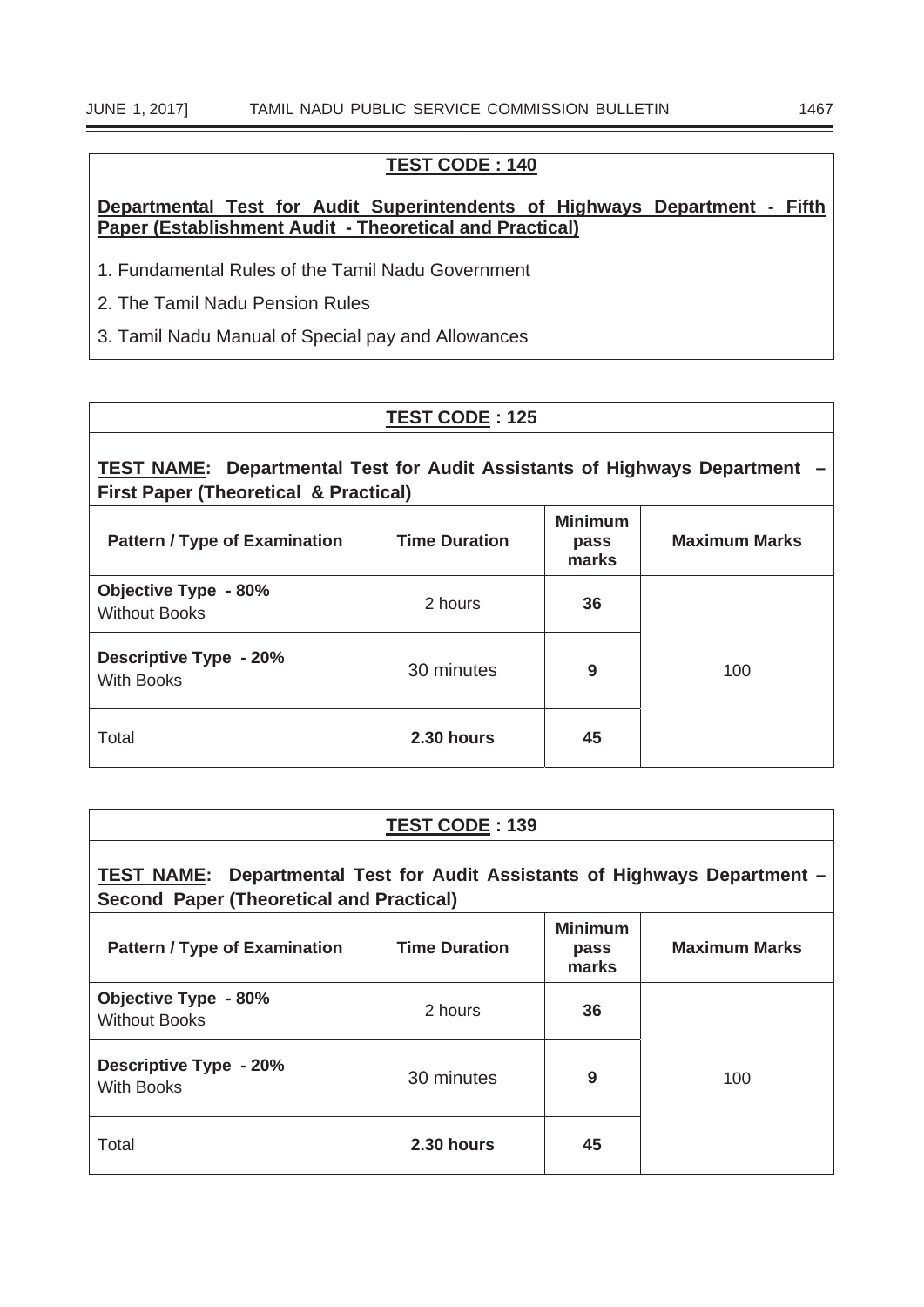# **TEST NAME: Account Test for Highways Department Officers and Subordinates - First Paper**

| <b>Pattern / Type of Examination</b>                | <b>Time Duration</b> | <b>Minimum</b><br>pass<br>marks | <b>Maximum Marks</b> |
|-----------------------------------------------------|----------------------|---------------------------------|----------------------|
| <b>Objective Type - 80%</b><br><b>Without Books</b> | 2 hours              | 36                              |                      |
| <b>Descriptive Type - 20%</b><br><b>With Books</b>  | 30 minutes           | 9                               | 100                  |
| Total                                               | 2.30 hours           | 45                              |                      |

| <b>TEST CODE: 117</b>                                                                                                   |            |    |     |  |  |  |
|-------------------------------------------------------------------------------------------------------------------------|------------|----|-----|--|--|--|
| <b>TEST NAME: Account Test for Highways Department Officers and Subordinates -</b><br><b>Second Paper</b>               |            |    |     |  |  |  |
| <b>Minimum</b><br><b>Time Duration</b><br><b>Maximum Marks</b><br><b>Pattern / Type of Examination</b><br>pass<br>marks |            |    |     |  |  |  |
| <b>Objective Type - 80%</b><br><b>Without Books</b>                                                                     | 2 hours    | 36 |     |  |  |  |
| <b>Descriptive Type - 20%</b><br><b>With Books</b>                                                                      | 30 minutes | 9  | 100 |  |  |  |
| Total                                                                                                                   | 2.30 hours | 45 |     |  |  |  |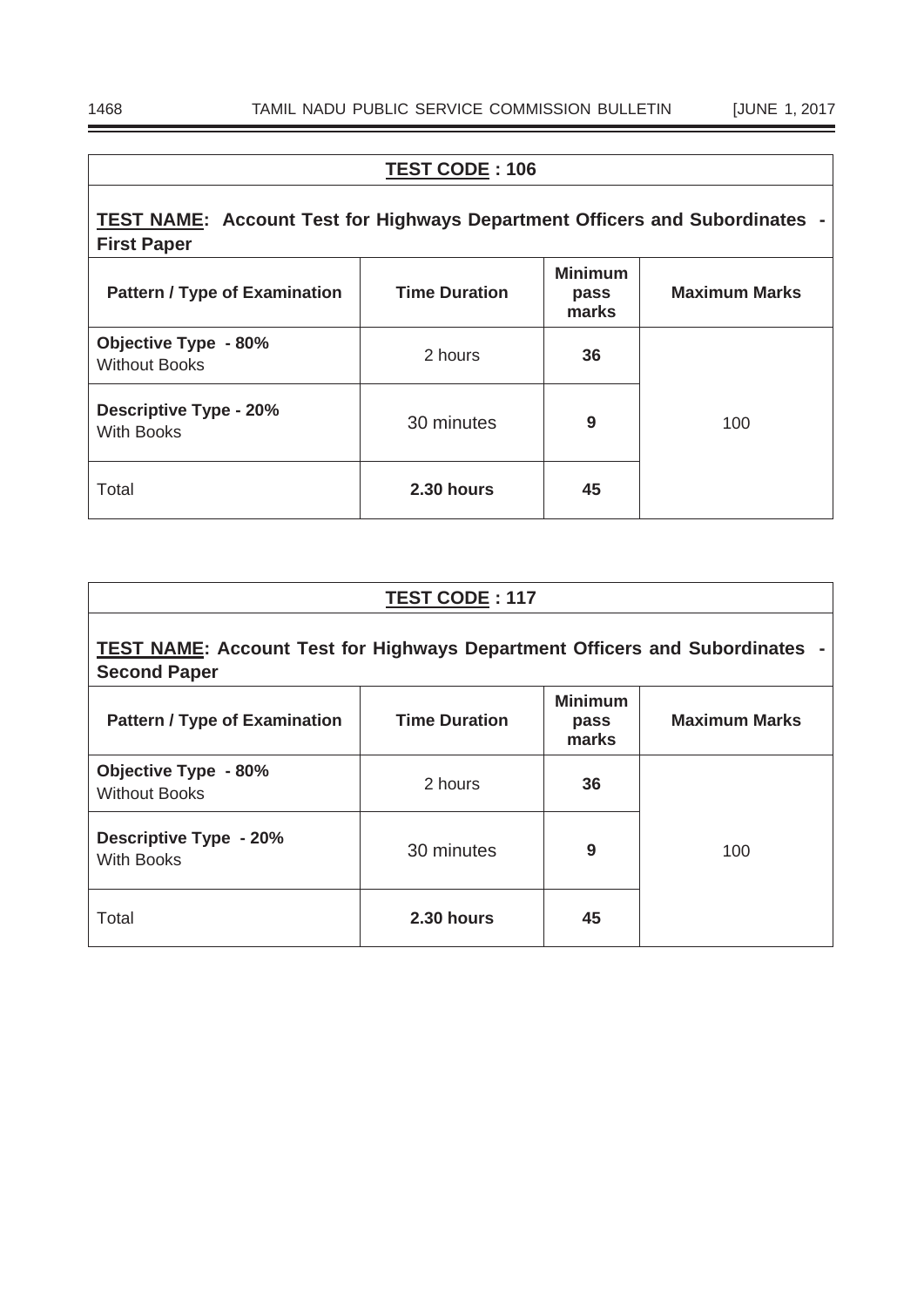**TEST NAME: Departmental Test for Audit Superintendents of Highways Department - Fourth Paper (Public Works and General Accounts - Theoretical and Practical)**

| <b>Pattern / Type of Examination</b>                | <b>Time Duration</b> | <b>Minimum</b><br>pass<br>marks | <b>Maximum Marks</b> |
|-----------------------------------------------------|----------------------|---------------------------------|----------------------|
| <b>Objective Type - 80%</b><br><b>Without Books</b> | 2 hours              | 36                              |                      |
| <b>Descriptive Type - 20%</b><br><b>With Books</b>  | 30 minutes           | 9                               | 100                  |
| Total                                               | 2.30 hours           | 45                              |                      |

| <b>TEST CODE: 140</b>                                                                                                                                                |            |    |     |  |  |  |
|----------------------------------------------------------------------------------------------------------------------------------------------------------------------|------------|----|-----|--|--|--|
| Departmental Test for Audit Superintendents of<br><b>TEST NAME:</b><br><b>Highways</b><br>Department - Fifth Paper (Establishment Audit - Theoretical and Practical) |            |    |     |  |  |  |
| <b>Minimum</b><br><b>Time Duration</b><br><b>Maximum Marks</b><br><b>Pattern / Type of Examination</b><br>pass<br>marks                                              |            |    |     |  |  |  |
| <b>Objective Type - 80%</b><br><b>Without Books</b>                                                                                                                  | 2 hours    | 36 |     |  |  |  |
| <b>Descriptive Type - 20%</b><br><b>With Books</b>                                                                                                                   | 30 minutes | 9  | 100 |  |  |  |
| Total                                                                                                                                                                | 2.30 hours | 45 |     |  |  |  |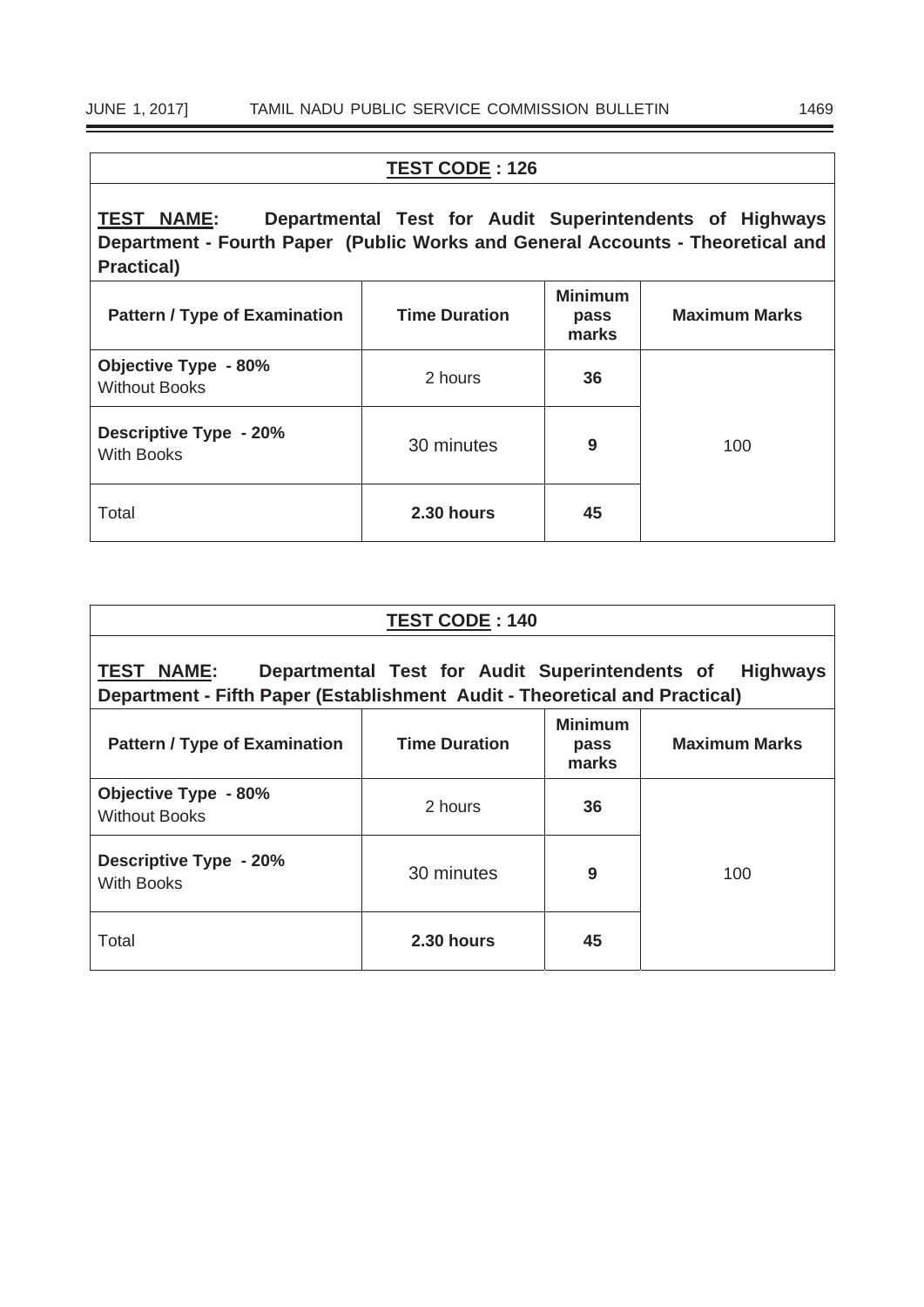j.

| <b>TEST CODE: 020</b>                                                           |  |                      |  |                                 |  |                      |
|---------------------------------------------------------------------------------|--|----------------------|--|---------------------------------|--|----------------------|
| <b>NAME:</b><br>Departmental Test for Audit Superintendents of Highways<br>TEST |  |                      |  |                                 |  |                      |
| Department - First Paper (Precis and Draft)                                     |  |                      |  |                                 |  |                      |
| <b>Pattern / Type of Examination</b>                                            |  | <b>Time Duration</b> |  | <b>Minimum</b><br>pass<br>marks |  | <b>Maximum Marks</b> |
| <b>Descriptive Type - 100%</b><br><b>Without Books</b>                          |  | 2.30 hours           |  | 45                              |  | 100                  |

| <b>TEST CODE: 035</b>                                                                                                                 |                      |                                 |                      |  |  |
|---------------------------------------------------------------------------------------------------------------------------------------|----------------------|---------------------------------|----------------------|--|--|
| <b>TEST NAME:</b><br>Departmental Test for Audit Superintendents of Highways<br>Department - Second Paper (Elementary Book - keeping) |                      |                                 |                      |  |  |
| <b>Pattern / Type of Examination</b>                                                                                                  | <b>Time Duration</b> | <b>Minimum</b><br>pass<br>marks | <b>Maximum Marks</b> |  |  |
| Descriptive Type - 100%<br><b>Without Books</b>                                                                                       | 2.30 hours           | 45                              | 100                  |  |  |

| <b>TEST CODE: 030</b>                                                                                                                             |                      |                                 |                      |  |  |
|---------------------------------------------------------------------------------------------------------------------------------------------------|----------------------|---------------------------------|----------------------|--|--|
| <b>TEST</b><br>Departmental Test for Audit Superintendents of Highways<br><b>NAME:</b><br><b>Department - Third Paper (Constitution of India)</b> |                      |                                 |                      |  |  |
| <b>Pattern / Type of Examination</b>                                                                                                              | <b>Time Duration</b> | <b>Minimum</b><br>pass<br>marks | <b>Maximum Marks</b> |  |  |
| Descriptive Type - 100%<br><b>Without Books</b>                                                                                                   | 2.30 hours           | 45                              | 100                  |  |  |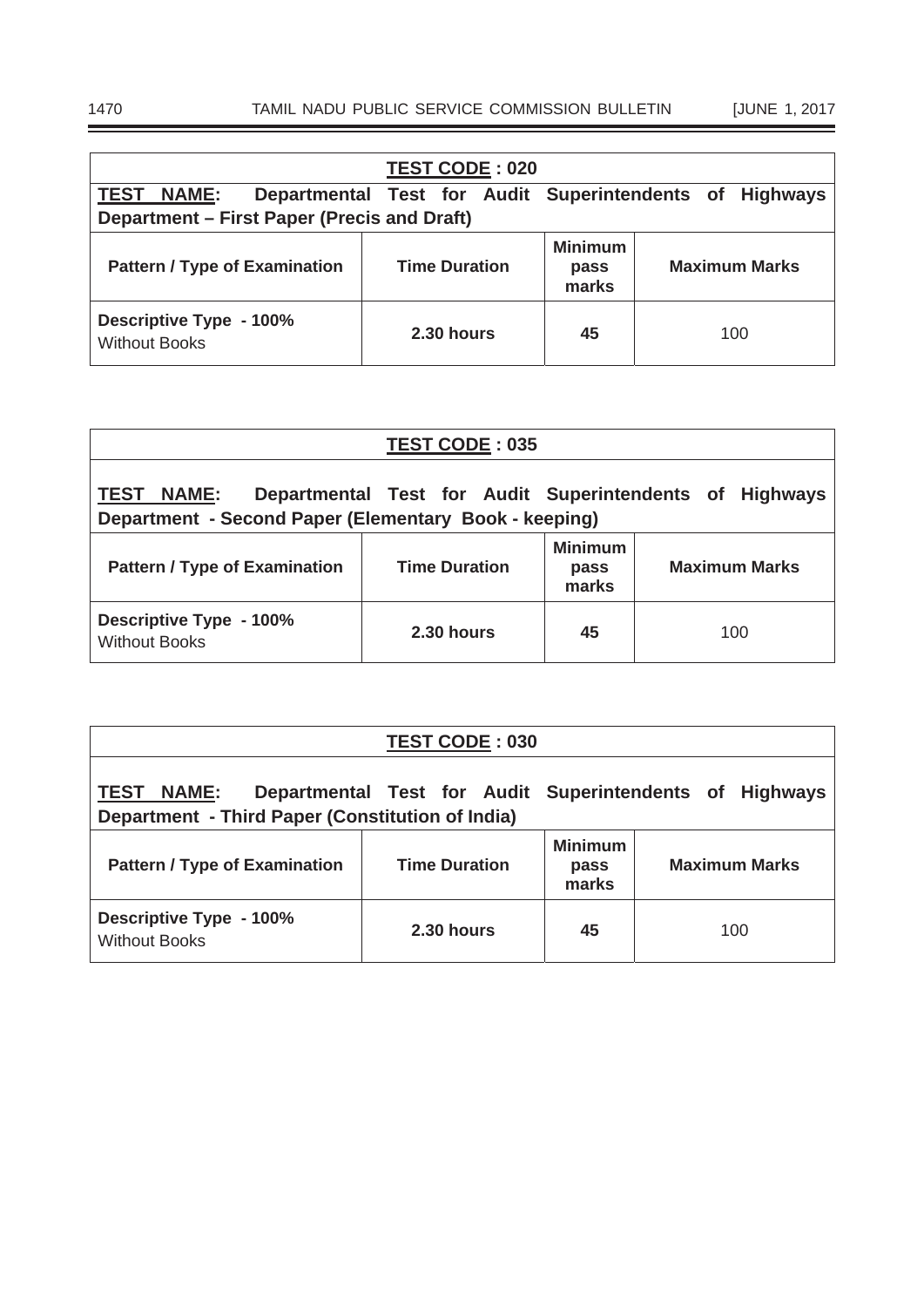# **INDUSTRIES AND COMMERCE DEPARTMENT (5 TESTS)**

#### **Name of the Test & New Test Code**

**T.C.001 :** Departmental Test for Supervisors of Industrial Co-operative in the Industries Department – Co-operation General –First Paper – Co-operative Law

- **T.C.011:** Departmental Test for Supervisors of Industrial Co-operative in the Industries Department – Co-operation General –Second Paper – Co-operative Principles and Practice
- **T.C.049:** Departmental Test for Supervisors of Industrial Co-operative in the Industries Department - Co-operative Accounts and Audit including Book – keeping and Secretarial Practice
- **T.C.012:** Departmental Test for Supervisors of Industrial Co-operative in the Industries Department – Industrial Co-operation
- **T.C.063:** Departmental Test for Supervisors of Industrial Co-operative in the Industries Department – Business Administration including Cost Accounting

#### **SYLLABUS**

#### **TEST CODE : 001**

**Departmental Test for Supervisors of Industrial Co-operative in the Industries Department – Co-operation General –First Paper – Co-Operative Law**

Co-operative Law - First Paper

- (1) The Tamil Nadu Co-operative Societies Act and Rules
- (2) Relevant portions of the Indian Contract Act (First 75 Sections), Sale of Goods Act and the Transfer of Property Act
- (3) Information about weights and measures and control regulations

#### **TEST CODE : 011**

**Departmental Test for Supervisors of Industrial Co-operative in the Industries Department – Co-operation General –Second Paper – Co-operative Principles and Practice**

Co-operative Principles and Practice - Second Paper

(1) What is Co-operation - Principles of Co-operation - Difference between the working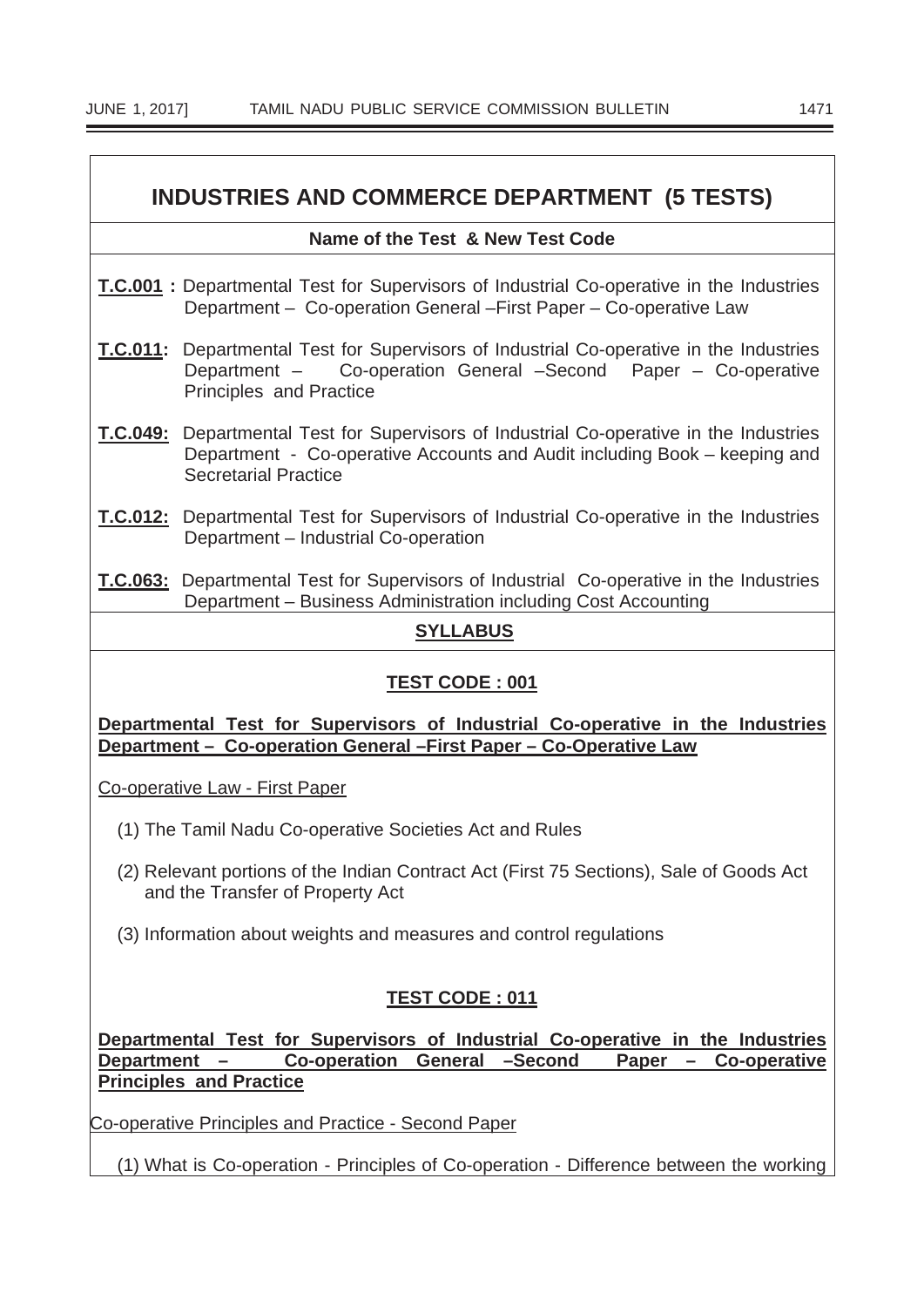of a Co-operative Society and other forms of organization such as Joint Stock Companies, Partnership Firm, etc.,

Co-operation as a measure of rural reconstruction in respect of Agriculture and Industries - Concessions allowed to Co-operative Societies - Co-operation and state aid

(2) Objects, Organization and working of Co-operative Societies - How to organize a Society - Conditions necessary for registration of a Society - Application for registration

General Body - Framing of by-laws and their amendments - Managing Committee - Office bearers - Supervision and inspection

(3) Classification of Societies - Credit - Non-credit – Agricultural, Non-agricultural

Working of various types of Societies:-

- (i) Agricultural Credit Societies
- (ii) Non-agricultural Credit Societies
- (iii) Multi-purpose Societies
- (iv) Farming and Land Colonization Societies
- (v) Marketing Societies
- (vi) Milk supply Societies
- (vii) Consumers Societies
- (viii) Housing Societies
- (ix) Weavers Co-operative Societies
- (x) Societies for Handicraftsmen and Artisans
- (xi) Other Industries Co-operatives (Village Small-Scale and Large-Scale)
- (xii) Labour Contract Societies and
- (xiii) Other Miscellaneous types

#### (4) Central Bodies and Federations:-

- (i) District Central Banks
- (ii) Tamil Nadu State Co-operative Bank
- (iii) State Co-operative Marketing society
- (iv) Provincial Co-operative Union, and
- (v) State Handloom Weavers Co-operative Society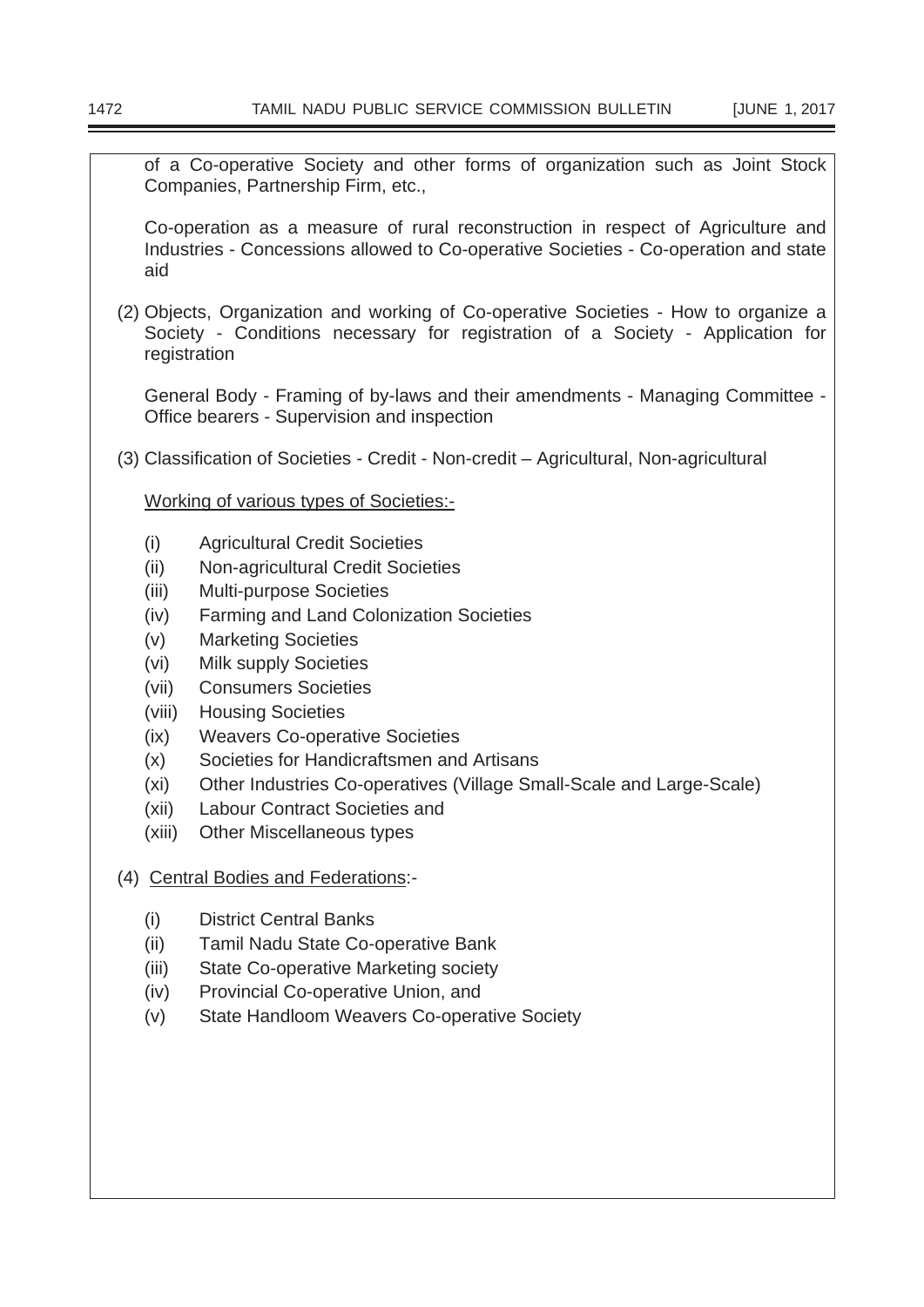#### **Departmental Test for Supervisors of Industrial Co-operative in the Industries Department - Co-operative Accounts and Audit including Book – keeping and Secretarial Practice**

Co-operative Accounts and Audit including Book-keeping and Secretarial Practice

(1) Principles of single and double entry book-keeping - Maintenance of accounts of Co-operative Societies - Various types of account books to be maintained Principal and subsidiary, books - Their relative importance - Journals - Cash books - Ledgers - Stock registers, etc., - Posting from subsidiary books to the ledger.

Cash and trade discounts - Trading account - Trial balance - Profit and Loss

Accounts - Manufacturing and cash account - Gross and net profit - Depreciation - Different methods - Audit and its scope

Preparation of monthly and annual statements of accounts - Balance Sheet

- (2) Secretarial Practice, Rights and duties of Secretary Managing Committee and Ordinary members - Other office bearers - Admission, Resignation, Dismissal of Members - General procedure at meetings - Taking down minutes - Preparation of reports and other statements - Maintenance of muster roll, records and registers - Members register - Shares register - Loans register - Files of invoices and vouchers - General business correspondence, etc.,
- (3) Banking Regulation Act, 1949

 Origin of Banks – Classification of Banks – Functions of Banks – Banking Regulation Act, 1949 – Licensing, Opening of Branches, Inspection of Banks – Functions of Central Banks – Role of RBI and NABARD in regulating / implementing the Banks

4) Banking Functions – Accepting Deposits, Lending of Funds – Core Banking Systems – e-Banking, ATM Card, Debit Card, Personal Identification Number – Electronic Clearing System – Online encashing and updating facility – Electronic Fund Transfer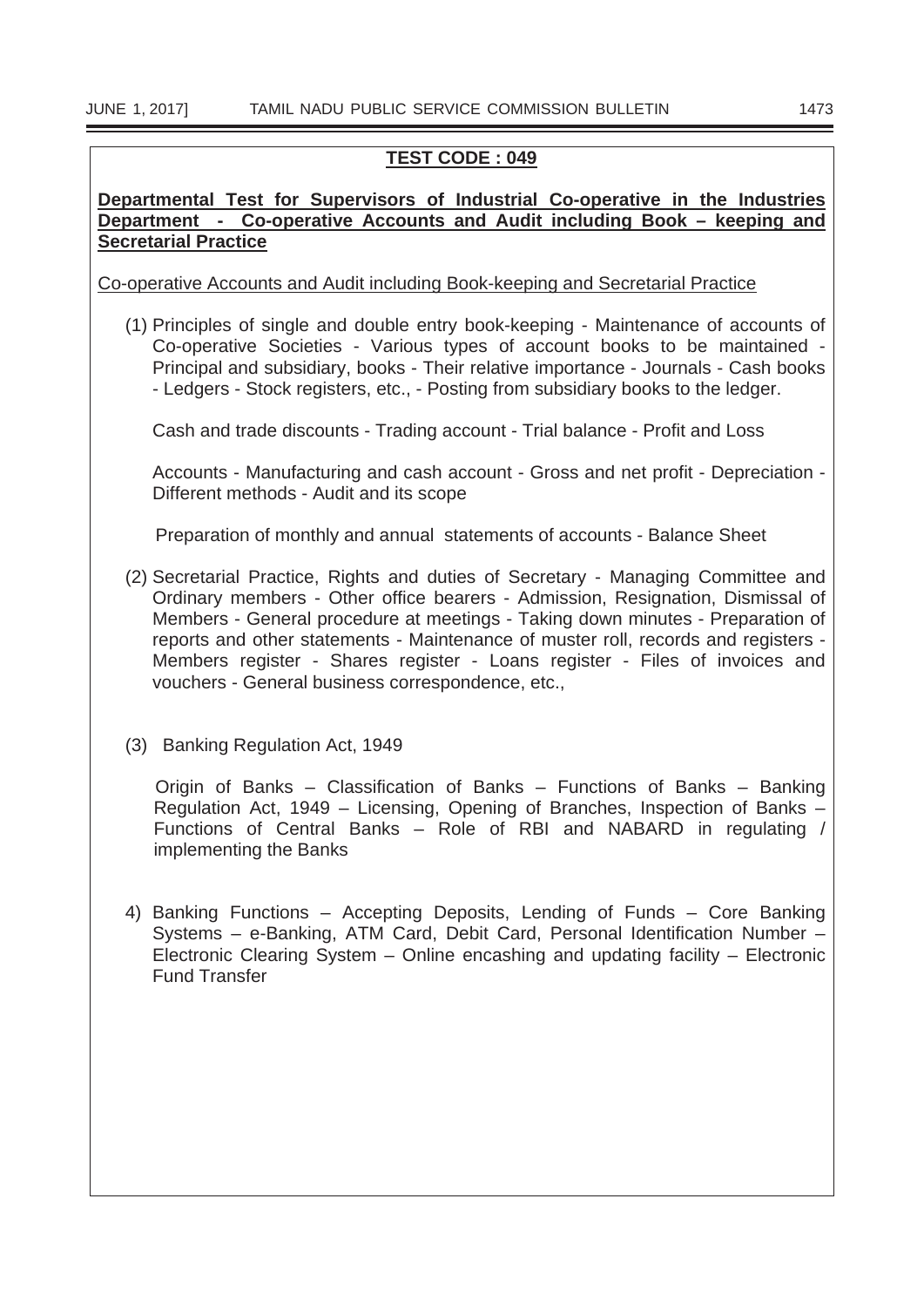#### **Departmental Test for Supervisors of Industrial Co-operative in the Industries Department – Industrial Co-operation**

#### **Industrial Co-operation**

- (1) Main features of our rural economy Causes of decay of Village Industries Large scale, Small scale and Village Industries (including Cottage Industries) - Their definition and meaning - Possibilities of developing cottage and Small Scale Industries - Their handicaps in the past and present - Their place in national economy - subsidiary occupation - Decentralization
- (2) Importance of industrial Co-operation Need for organization for artisans and workmen - Why Co-operation most suited to them - Need for balanced, decentralized economy and provision of increased and fuller employment opportunities - Other advantages
- (3) Industrial Co-operatives in other countries Christian socialists and the Co-operative Workshops - Industrial Co-operatives in China - Industrial Co-operative in Japan
- (4) Objects, constitution and working of different types of producers Co-operative Societies:-
	- (i) Workshop Society
	- (ii) Society or artisans, working at home
	- (iii) Labour Contract Society
	- (iv) Producer-cum-Consumer Society
	- (v) Agricultural producer-cum-Industrial producer Society
	- (vi) Agricultural multi-purpose Society carrying on Industrial activities
	- (vii) Transport Society, etc.,
- (5) Structure of Industrial Co-operation Model by-laws Primary producers' Society District Industrial Co-operative Association - State Industrial Co-operative Association - State Financial Corporation, etc.,
- (6) Organization Factors to be considered Choice of industries to be organized Co-operatively - Factors influencing the choice - Survival value - Organisation of production whether in houses or in factories - Purchase of raw materials - Quantity - Quality – Budgeting - Finance - Difficulties of raising short term, medium term and long term finance - Sources - How the Government, the Reserve Bank of India, the State Financial Corporation and the Central Co-operative banks can help - Promotion of thrift - Production - Techniques - Use of latest processes - Implements and machines - Quality control - Designs - Internal technical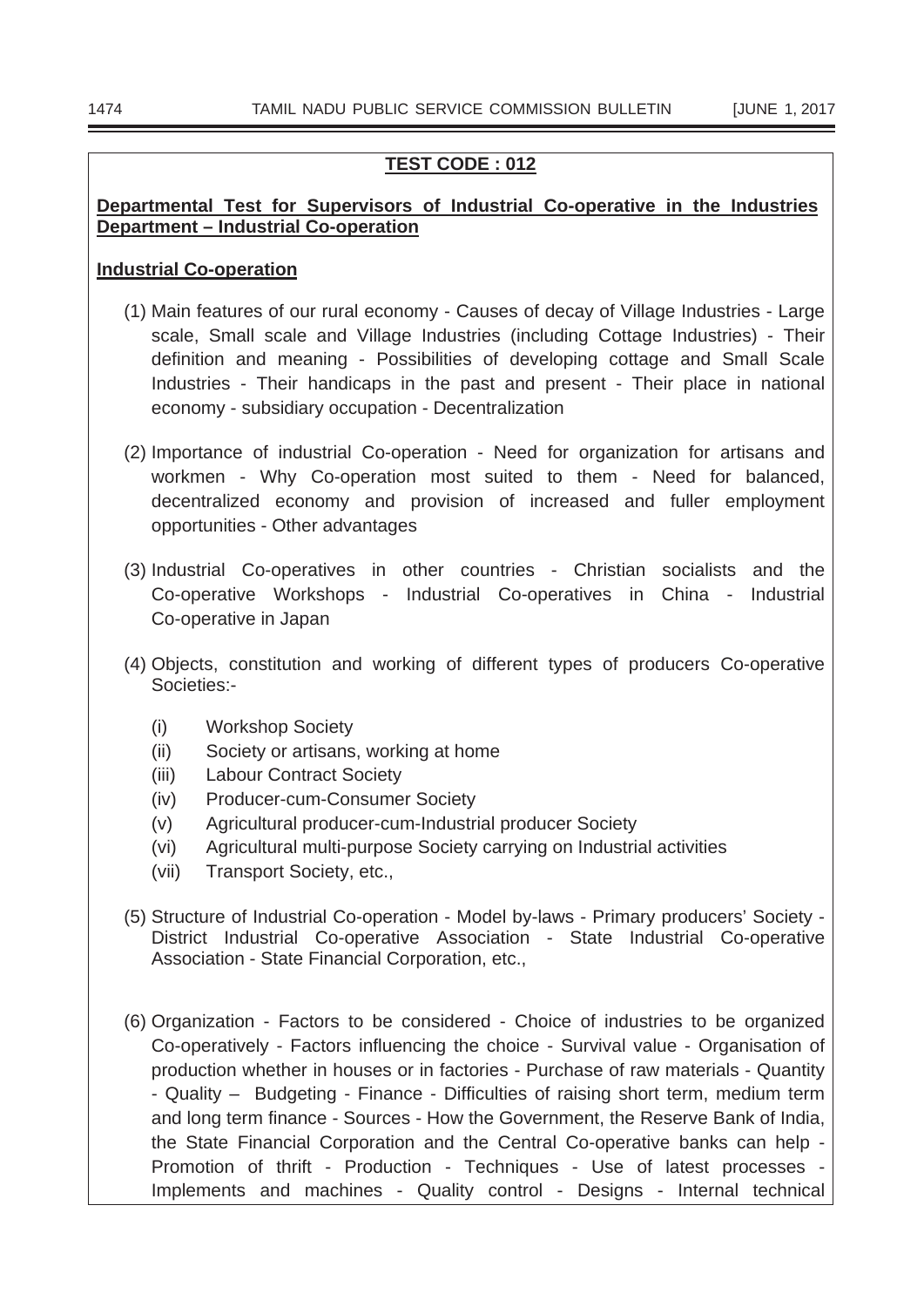#### JUNE 1, 2017] TAMIL NADU PUBLIC SERVICE COMMISSION BULLETIN 1475

supervision - Standardisation wage and price fixing of finished products - Marketing the products through the State and District Industrial Co-operative Associations and Consumers Co-operative Stores - Relation between Primaries and Central Organisation and terms of sale - Sale depots - Export - Advertisement - Exhibitions -Shows and fairs

- (7) Important Cottage Industries Textile Leather Tanning Fibre food products, coir, etc.,
- (8) Industrial policy of the Government of India and the State Government Objects and constitution of the various boards:-
	- (i) All India Khadi and Village Industries Board
	- (ii) All India Handloom Board
	- (iii) All India Handicrafts Board
	- (iv) Central Silk Board
	- (v) Central Coir Board
	- (vi) Small Scale Industries Board
	- (vii) MSME Development Institute and
	- (viii) National Small Industries Corporation

Experimentation and research and programme of various institutions - Technical advice and instruction - Peripatetic and Stationery Schools - Grant of stipends, scholarships, etc.,

- (9) Financial assistance by the State Schemes for the grant of loans and subsidies to hereditary craftsmen and others engaged in various cottage industries and to industrial societies - Subsidies to staff and management - Government subscription to share capital of industrial Co-operatives
- (10) Industrial and Labour Laws Important and relevant portions of Indian Factories Act - Payment of Wages Act, Workmen's Compensation Act and Maternity Benefit Act

# **TEST CODE : 063**

**Departmental Test for Supervisors of Industrial Co-operative in the Industries Department – Business Administration including Cost Accounting**

Business Administration including Cost Accounting

I. (A) Nature and functions of Business Management

 Appraising the outlook for an industrial Co-operative - Factors to be considered in appraising the outlook - Approach to forecasting problems - Importance of business cycles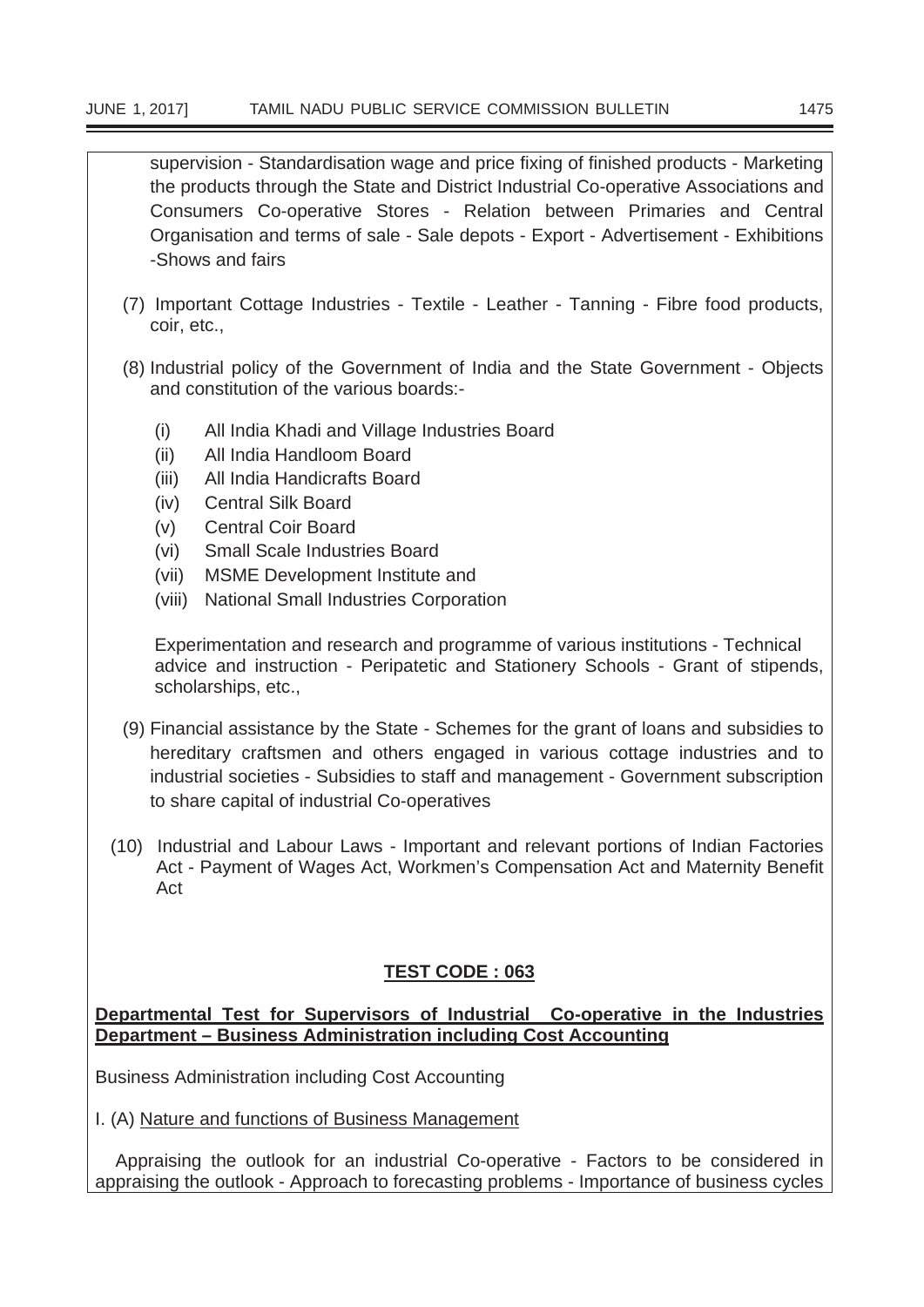#### (B) Policy Making

 Sales policies - Products to be sold - Terms and conditions of sale – Quality - Price - Delivery - Payment - Packing and Marketing - Selection of customers - How to start business relations - Sales appeals and promotion - Current order offer - Tender - Indent trade references

Salesmanship - Qualifications of a good salesman

 Procurement policies - Product to be purchased or produced - Correlating procurement with sales - Selecting vendors - Selection of general production process

 Personal policies - Nature - New attitude towards personnel - Problems - Selection - Training - Compensation - Climate of work - Employee service - Industrial relations

 Financial policies - Need for capital - Current and fixed capital - Effects of profit and loss on capital requirements - Use of capital - Sources of capital - Protection of capital - Distribution of earnings

#### (C) Organization

 Administrative organization - Need for organization in growing business - Organization hierarchy in large concerns - Factors to be considered in establishment of an organization

 Basic departmentation - Ways of grouping activities - Typical patterns used in departmentation - Grouping by produce or service - Territories - Types of customers - Process - Functions - Use of organization charts and manuals

Authority relationship - Line of authority - Functional authority - Staff authority

Delegation - Delegation of responsibility and authority

 Span of control - Limitations to an effective span of control - Shortcomings of increase in the number of executives and levels supervision - Optimum span of control

Managerial personnel - Appraisal selection - Development and compensation

Co-ordination - Need for co-ordination - Techniques of securing Co-ordination

 Communication in management - Traits of good communication - Forms and informal channels - Follow up - Standard indoctrination - explaining why? - Consultative direction - Links in the chain of command

Control - Essential steps in any control process – Setting

Standards - Appraisal of performance - Correction of deviations

 Motivation - Need - determinants of behavior factors guiding individual behaviour and reaction - Primary incentives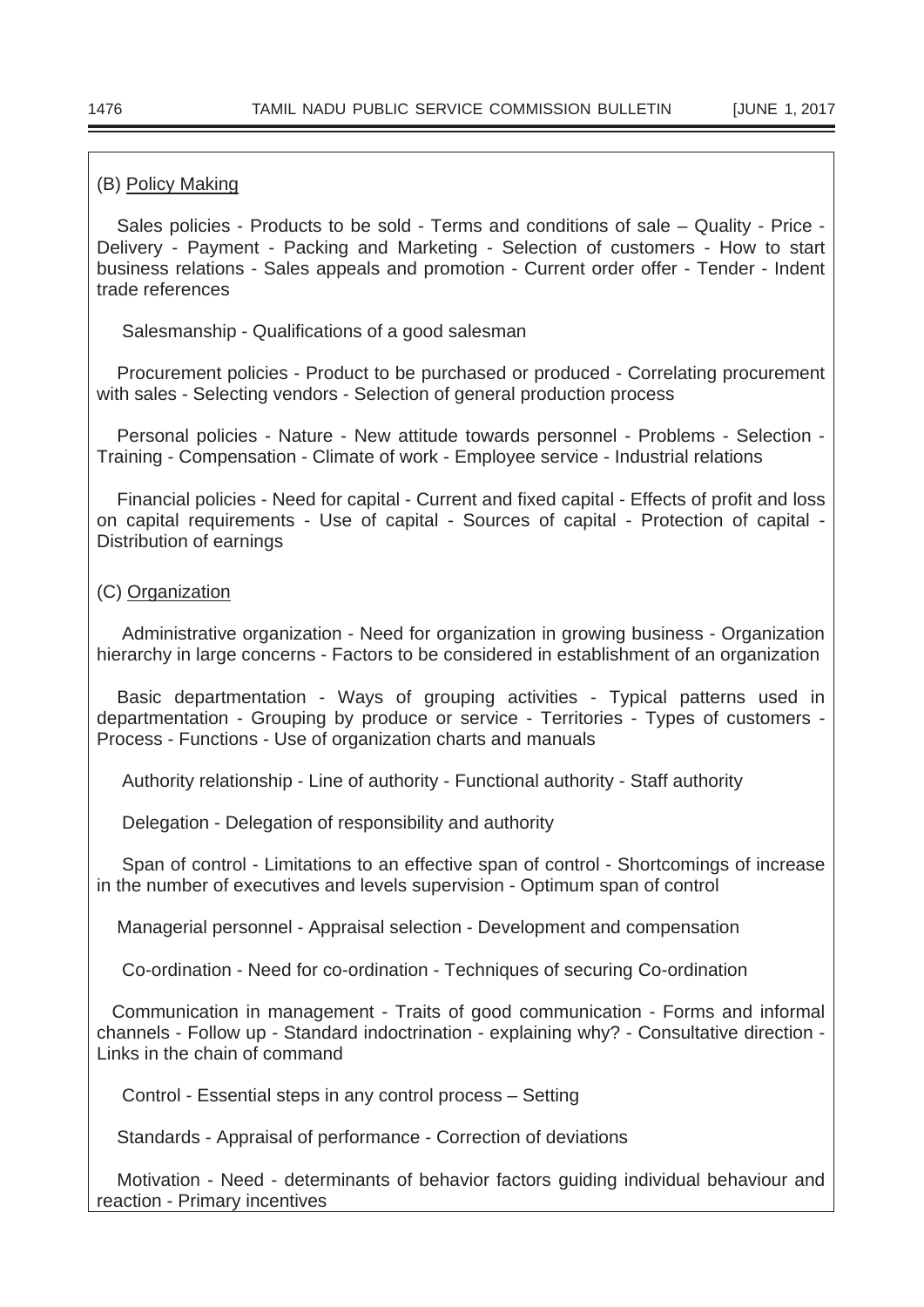#### II. Marketing and Distribution

 Relating between production and distribution - Meaning of distribution - The distributors functions - Definition of marketing - The economic, social and political force behind marketing - Channels of distribution - Character and functions of retail trading - Types of retail trading unit - The economic case of wholesale trader - Whole sale distribution in practice - Functionaries in wholesaling and their role in the distribution of natural products - Manufactures and services - Direct selling choices of the channel - Trends in distribution cost - High pressure distribution - Definition of market - Different kinds of market - Market reports and how to read them - Market research and formulation of sales policy - Price policy and practices - Resale price and maintenance - Trade association - Risks in marketing and their control - Financing of marketing activities - Ware housing - Types, organization and management

Sale Promotional Activities - In relation to dealers, salesmen and the public - Choosing the dealer and relationship with the dealers - Designing and package - Sales contest - Advertisement branding - Different objective and media of advertisement - The economics of advertising - Production of publicity materials - Forms of publicity

 The sales Department - Organizational problems - The sales budget - The sales quota - Control record - Stock turnover

 The Salesmen - The Psychology of selling - Types of selling jobs and salesmanship involved - Traits of a good salesman - Knowledge of goods and customers - Different types of customers - Recruitment, Selection and training of salesmen - Incentive and assistance to salesmen - Control of sales form - Sales conventions and conferences - Legal aspects of selling - Aspect of social control in marketing

#### III. Higher Business Control

 Elementary Cost Accounting - Common terms involved in cost accounting basis of costing on cost - Methods of allocating on cost wages - Methods of charging raw materials and stores to various jobs - Price Fixing - Brief principles of budgetary control - Reconciliation of costing records with financial books

 State Controls of Business and Industry - A study of law to acquaint the students with a few fundamental legal doctrines which control business and industry

 Contracts - Sale of goods - Agency - Negotiable instruments and legal form of association - Important provisions of the Madras Shops and Establishment Act of 1947 - General Sales Tax Act, 1939 - Factories Act, 1948 - Workmen's Compensation Act - Industrial Disputes Act, 1947 - Payment of Wages Act, 1936 - Trade unions Act - Employees Provident Fund Act, 1952 - Employees State Insurance Act, 1948 - The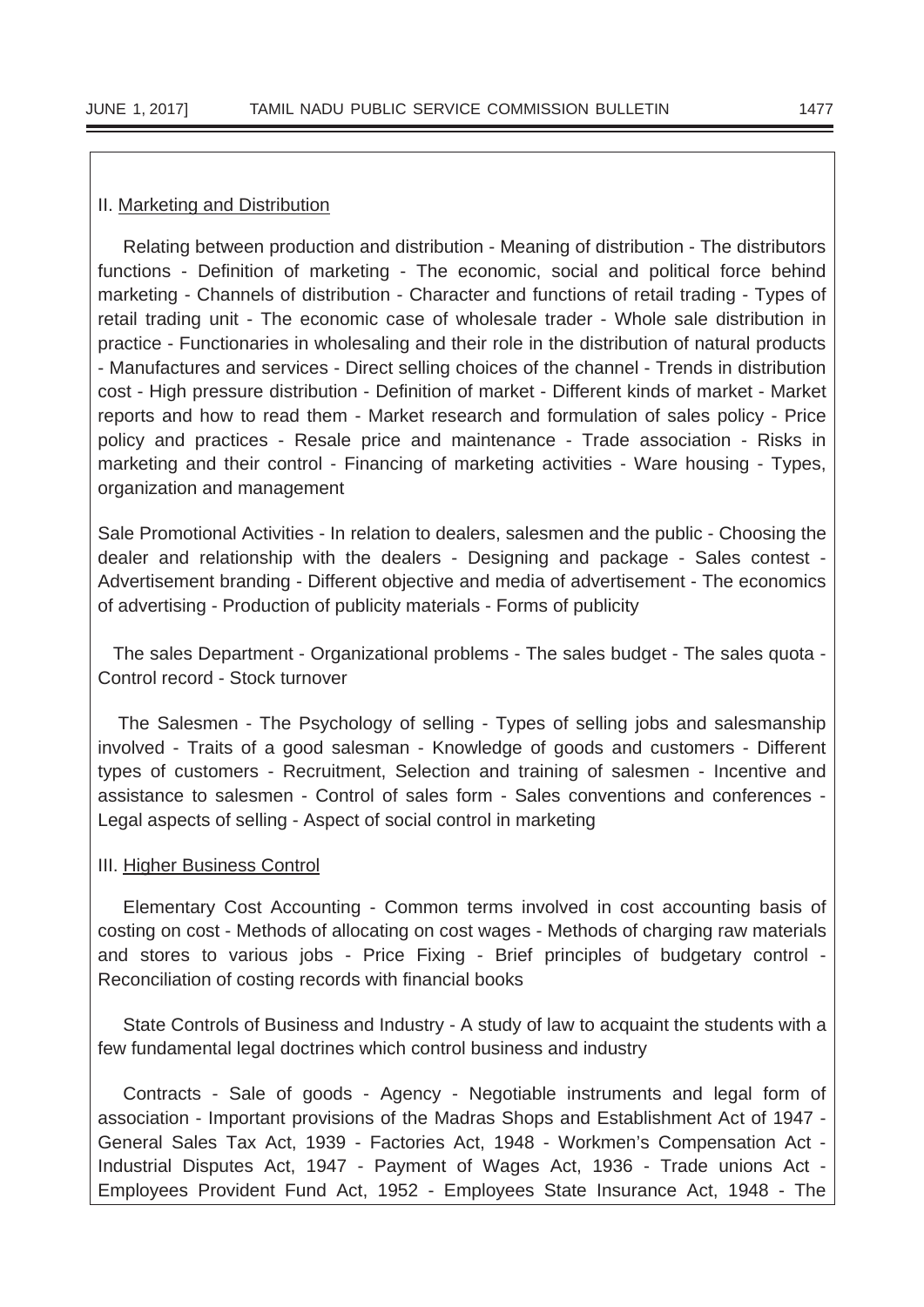Registration and Licensing of Industrial Undertaking Rules, 1952 - Collective bargaining - Arbitration and Conciliation Councils – Tribunal

#### IV. Insurance and control of business risks

 The coverage available - The insurance a business unit needs - Type of company to use - Specific insurance plans

Managerial Techniques of Internal Control

 The basic process of control - Control over Policies - Rate of Operational Organization - Key personnel wages and salaries - Methods and power - Capital expenditure - Service departments - Line of products - Research and Development - External relations - Foreign operations - Demands on executive time - Control of overall performance.

#### V. Income Tax Act, 1961:

 Basic concepts and definitions – Income, TDS, Advance Tax, Rates of Taxation (Specifically to the Industrial Co-operative Societies) – Filing of IT Returns – Assessment of procedures – Procedure for getting refund from IT – Appeal Procedures – Deduction and Exemption in respect of Industrial Co-operative Societies

#### **TEST CODE : 001**

**TEST NAME: Departmental Test for Supervisors of Industrial Co-operative in the Industries Department – Co-operation General –First Paper - Co-operative Law** 

| <b>Pattern / Type of Examination</b>          | <b>Time Duration</b> | <b>Minimum</b><br>pass<br>marks | <b>Maximum Marks</b> |
|-----------------------------------------------|----------------------|---------------------------------|----------------------|
| Objective Type - 100%<br><b>Without Books</b> | 2.30 hours           | 45                              | 100                  |

|                                                                                                                                                                                                       | <b>TEST CODE: 011</b> |                                 |                      |  |  |
|-------------------------------------------------------------------------------------------------------------------------------------------------------------------------------------------------------|-----------------------|---------------------------------|----------------------|--|--|
| <b>TEST NAME: Departmental Test for Supervisors of Industrial Co-operative in the</b><br>Industries Department - Co-operation General - Second Paper - Co-operative<br><b>Principles and Practice</b> |                       |                                 |                      |  |  |
| <b>Pattern / Type of Examination</b>                                                                                                                                                                  | <b>Time Duration</b>  | <b>Minimum</b><br>pass<br>marks | <b>Maximum Marks</b> |  |  |
| Objective Type - 100%<br><b>Without Books</b>                                                                                                                                                         | 2.30 hours            | 45                              | 100                  |  |  |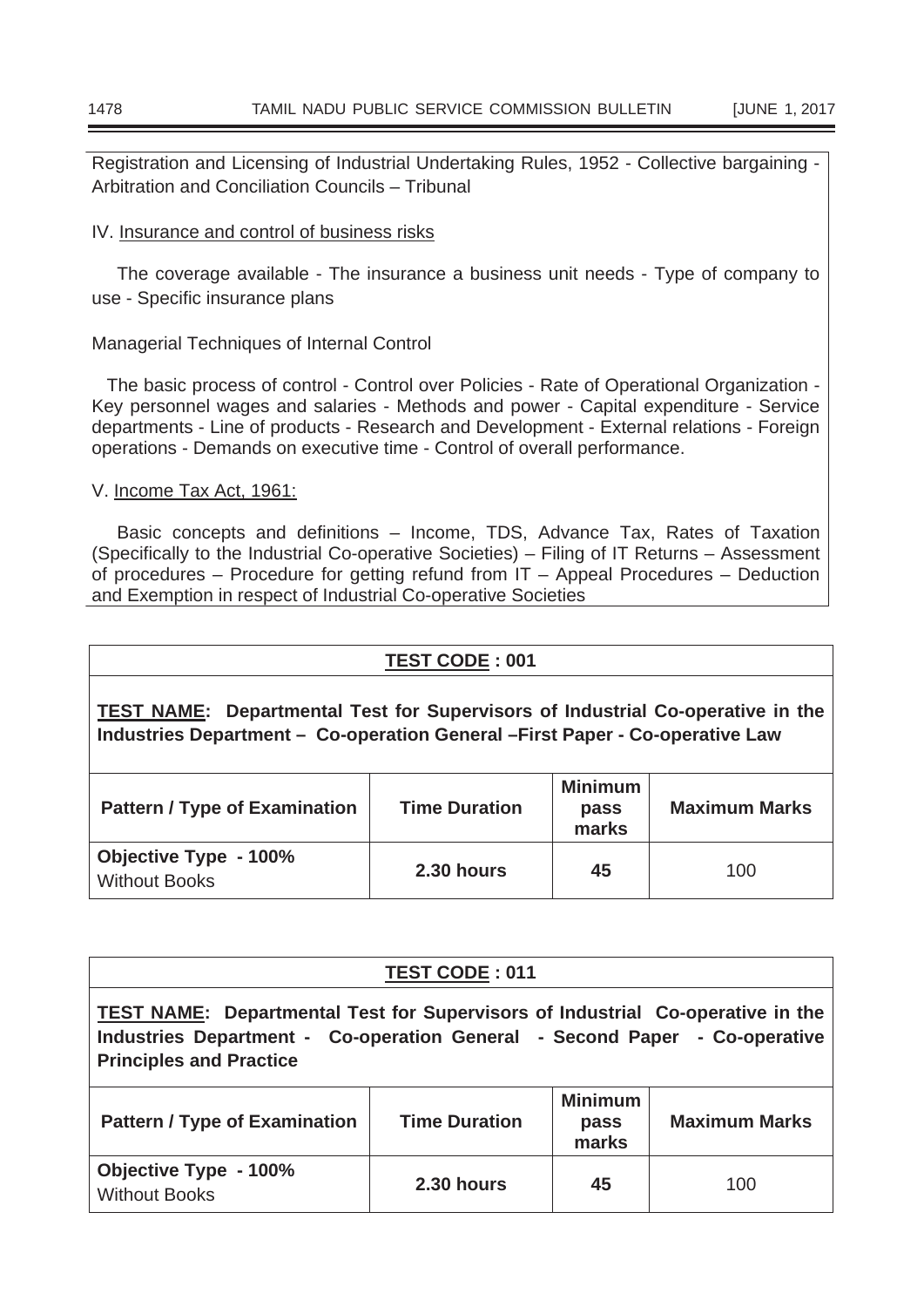**TEST NAME: Departmental Test for Supervisors of Industrial Co-operative in the Industries Department – Industrial Co-operation** 

| <b>Pattern / Type of Examination</b>          | <b>Time Duration</b> | <b>Minimum</b><br>pass<br>marks | <b>Maximum Marks</b> |
|-----------------------------------------------|----------------------|---------------------------------|----------------------|
| Objective Type - 100%<br><b>Without Books</b> | 2.30 hours           | 45                              | 100                  |

#### **TEST CODE :049**

**TEST NAME: Departmental Test for Supervisors of Industrial Co-operative in the Industries Department - Co-operative Accounts and Audit including Book – keeping and Secretarial Practice** 

| Pattern / Type of<br><b>Examination</b>               | <b>Time Duration</b> | <b>Minimum</b><br>pass<br>marks | <b>Maximum Marks</b> |
|-------------------------------------------------------|----------------------|---------------------------------|----------------------|
| <b>Objective Type - 40%</b><br><b>Without Books</b>   | 1 hour               | 18                              |                      |
| <b>Descriptive Type - 60%</b><br><b>Without Books</b> | 1.30 hours           | 27                              | 100                  |
| Total                                                 | 2.30 hours           | 45                              |                      |

#### **TEST CODE :063**

**TEST NAME: Departmental Test for Supervisors of Industrial Co-operative in the Industries Department – Business Administration including Cost Accounting** 

| Pattern / Type of<br><b>Examination</b>               | <b>Time Duration</b> | <b>Minimum</b><br>pass<br>marks | <b>Maximum Marks</b> |
|-------------------------------------------------------|----------------------|---------------------------------|----------------------|
| <b>Objective Type - 40%</b><br><b>Without Books</b>   | 1 hour               | 18                              |                      |
| <b>Descriptive Type - 60%</b><br><b>Without Books</b> | 1.30 hours           | 27                              | 100                  |
| Total                                                 | 2.30 hours           | 45                              |                      |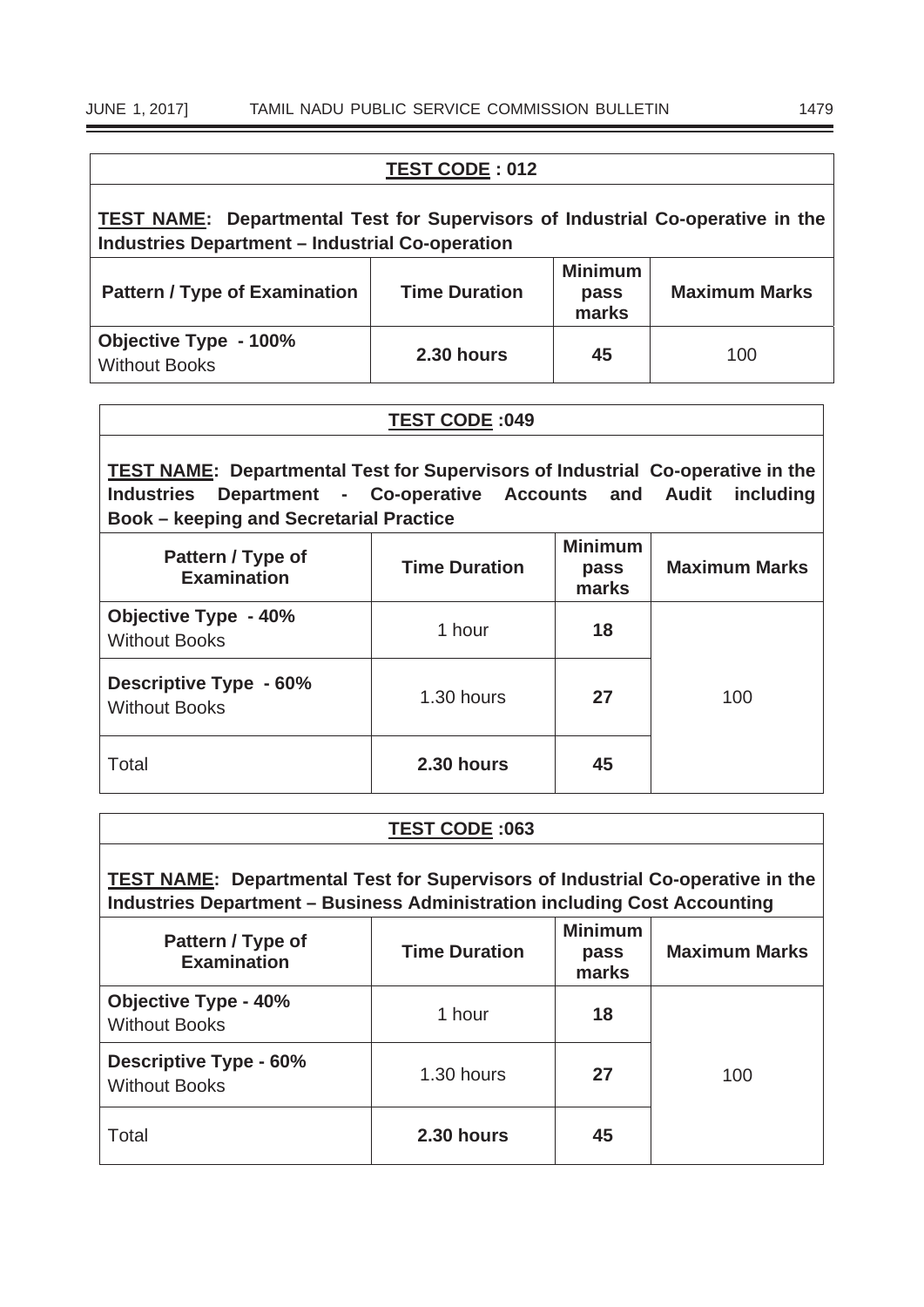j.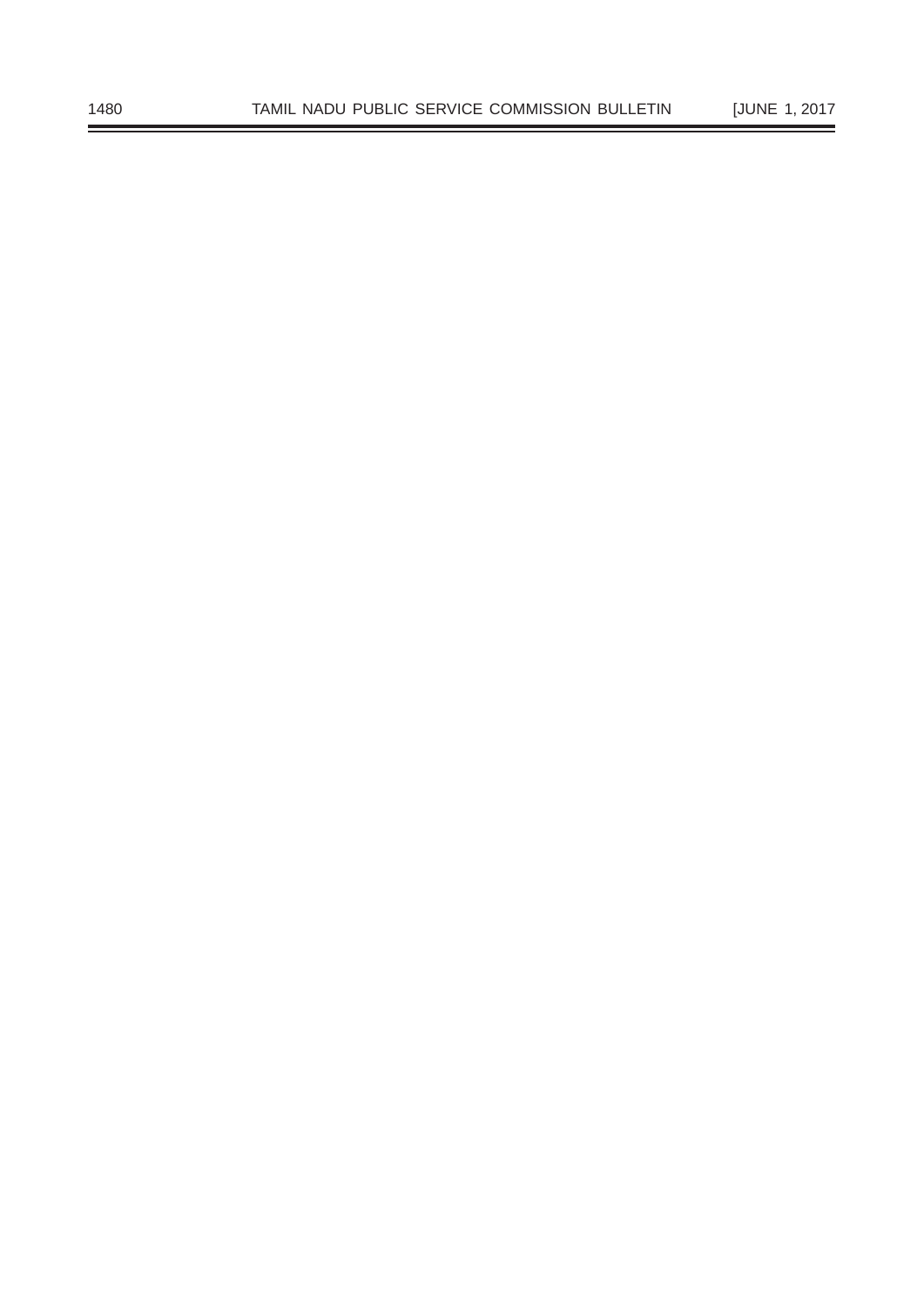# **INSPECTOR OF FACTORIES (1 TEST)**

#### **Name of the Test & New Test Code**

**T.C.160:** Labour and Factories Department Test – Part - A

#### **SYLLABUS**

#### **TEST CODE: 160**

#### **Labour and Factories Department Test – Part - A**

- 1. Factories Act, 1948
- 2. Payment of Wages Act, 1936
- 3. Tamil Nadu Industrial Establishments (National and Festival Holidays) Act,1958
- 4. Maternity Benefit Act, 1961
- 5. Tamil Nadu Labour Welfare Fund Act, 1972
- 6. Minimum Wages Act, 1948
- 7. The Following Chapters in Criminal Procedure Code:-

| Chapter - I |  | Definitions – Section 2, Criminal Procedure Code (2 of 1974) |  |  |  |
|-------------|--|--------------------------------------------------------------|--|--|--|
|-------------|--|--------------------------------------------------------------|--|--|--|

- Chapter III : Power of courts Section 26&29
- Chapter VII : Summons to produce Section 91
- Chapter XII : Information to the Police and their powers to investigate
- Chapter XIV : Conditions requisite for intimation of proceedings Section 190 and 197
- Chapter XVI : Conditions requisite for initiation of proceedings Section 205
- Chapter XVII : Forms of charges Section 211, 212, 217 to 221 and 223
- Chapter XX : Trial of summons Cases by Magistrates Sections 251, 252, 253, 254, 256, 257, 258 and 259
- Chapter XXIV : General provision as to inquiries and trials Sections 309, 313 and 321
- Chapter XXIX : Appeals Section 372
- Chapter XXXVI : Limitation for taking cognizance of certain offences Section 468 and 473
- Chapter XXXVII : Miscellaneous Section 482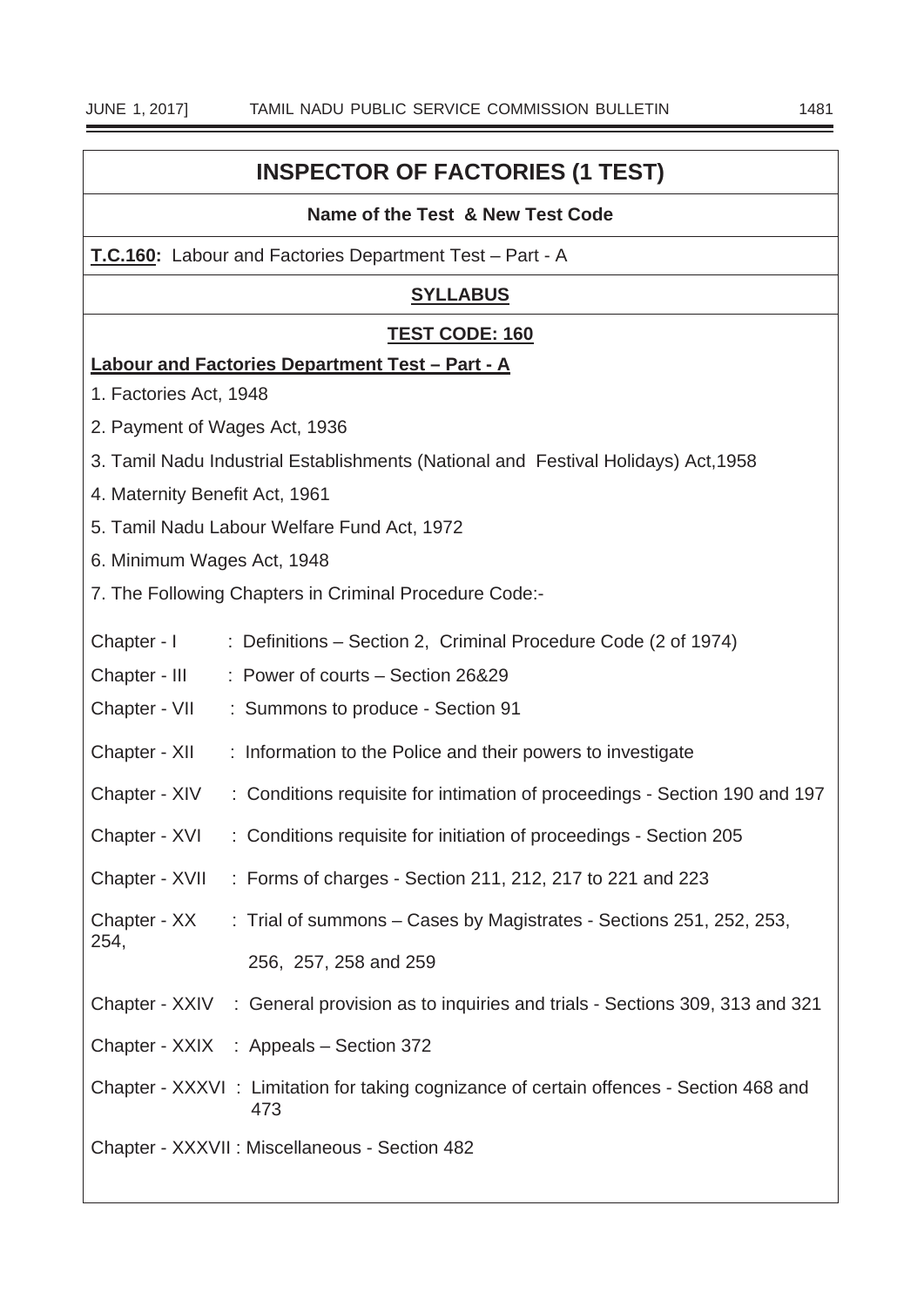8. The following Chapters in Indian Penal Code (Act XIV of 1960)

- Chapter  $I -$  Section 2
- Chapter II General Explantations Sections 17 & 21
- Chapter III Punishments Section 71
- Chapter IV Section 76
- Chapter IX Offence of / by relating to Public Servants Section 166
- Chapter X Offences of the lawful authority of Public Servants Sections 172,173, 174, 175, 178, 179, 180, 181, 186 and 189
- Chapter XIV Offences affecting the public health, safety, convenience, decency and morals - Sections 284 to 289
- Chapter XVI Offences affecting the human body Sections 304 and 304A
- 9. Building and Other Construction Workers (Regulation of Employment and Conditions of Service) Act, 1986

10. Manufacture, Storage and Import of Hazardous Chemical Rules, 1989

# **TEST CODE : 160**

#### **TEST NAME: Labour and Factories Department Test - Part - A**

| Pattern / Type of<br><b>Examination</b>             | <b>Time Duration</b> | <b>Minimum</b><br>pass<br>marks | <b>Maximum Marks</b> |
|-----------------------------------------------------|----------------------|---------------------------------|----------------------|
| <b>Objective Type - 80%</b><br><b>Without Books</b> | 2 hours              | 36                              |                      |
| <b>Descriptive Type - 20%</b><br><b>With Books</b>  | 30 minutes           | 9                               | 100                  |
| Total                                               | 2.30 hours           | 45                              |                      |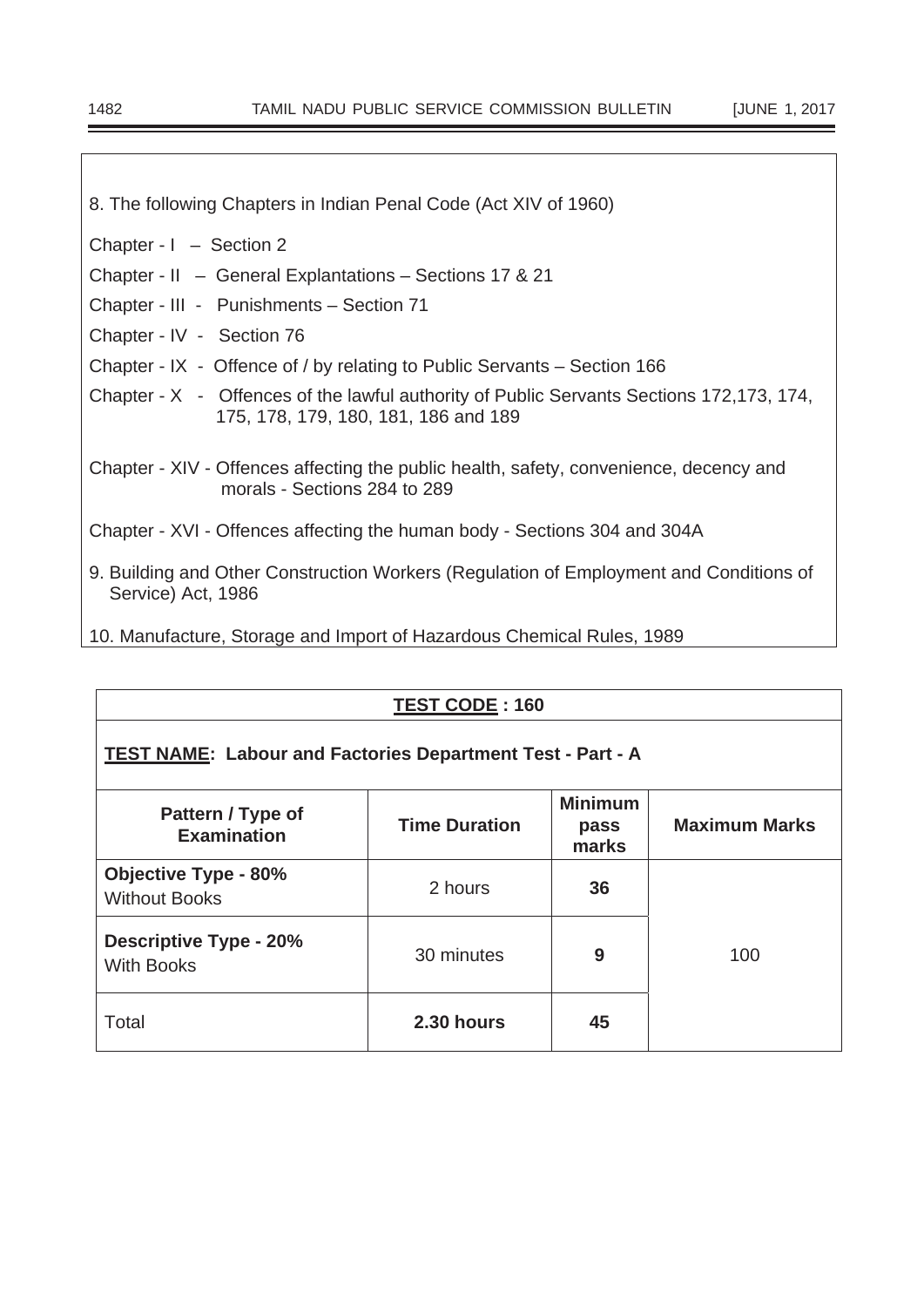# **JUDICIAL DEPARTMENT (5 TESTS)**

#### **Name of the Test & New Test Code**

- **T.C.105:** The Civil and Criminal Judicial test for Members of the Judicial Department Part - I
- **T.C.116:** The Civil and Criminal Judicial test for Members of the Judicial Department Part - II
- **T.C.143:** The Civil and Criminal Judicial test for Members of the Judicial Department Part - III
- **T.C.157**: Departmental Test for Junior Assistants in the Office of the Administrator- General and Official Trustee – First Paper
- **T.C.062**: Departmental Test for Junior Assistants in the office of the Administrator- General and Official Trustee – Second Paper

# **SYLLABUS**

#### **TEST CODE : 105**

#### **The Civil and Criminal Judicial test for Members of the Judicial Department - Part - I**

The Criminal Procedure Code and the Criminal Rules of Practice

#### **TEST CODE : 116**

#### **The Civil and Criminal Judicial test for Members of the Judicial Department - Part - II**

The Civil Procedure Code and the Civil Rules of Practice

#### **TEST CODE : 143**

#### **The Civil and Criminal Judicial test for Members of the Judicial Department - Part - III**

- (i) The Madras Court fees and Suits Valuation Act,1955 (Madras Act, XIV of 1955) and the Limitation Act of 1963 (Act XXXVI of 1963)
- (ii) The Indian Stamp Act, 1899
- (iii) Indian Registration Act, 1908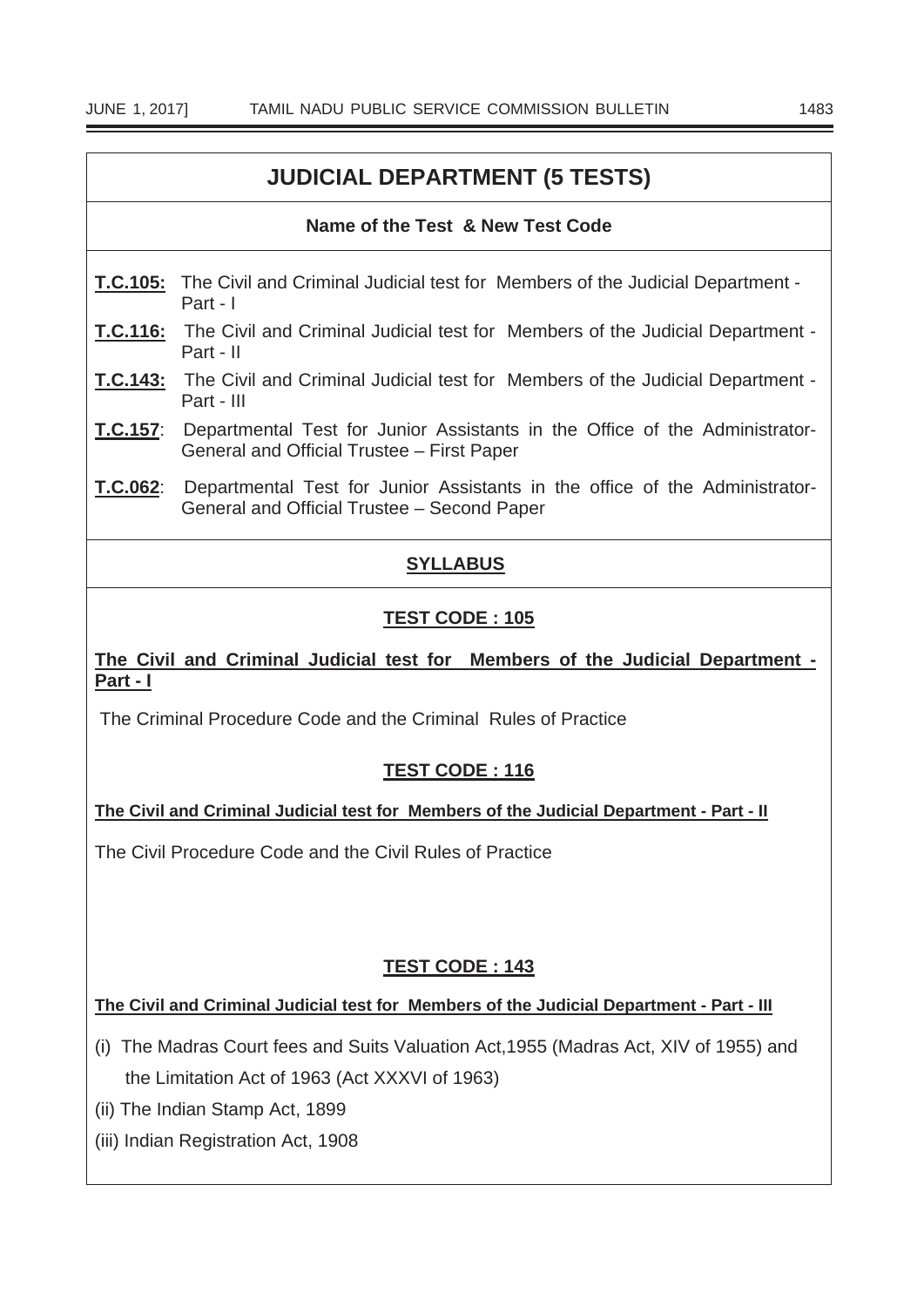#### **Departmental Test for Junior Assistants in the Office of the Administrator - General and Official Trustee – First Paper**

Administrator - General's Act III of 1913 and the rules framed there under

Note: The questions in the first paper should be such as to test the capacity of the candidate to refer intelligently to the Acts, Rules, etc., in dealing with questions that arise in the course of the administration of estate and trusts.

#### **TEST CODE : 062**

**Departmental Test for Junior Assistants in the office of the Administrator - General and Official Trustee – Second Paper**

Official Trustee's Act II of 1913 and the rules framed there under. The Government securities manual.

Note: The second paper should consist of questions affecting the principles and procedure to be followed in the taking over and administration of estates and trusts.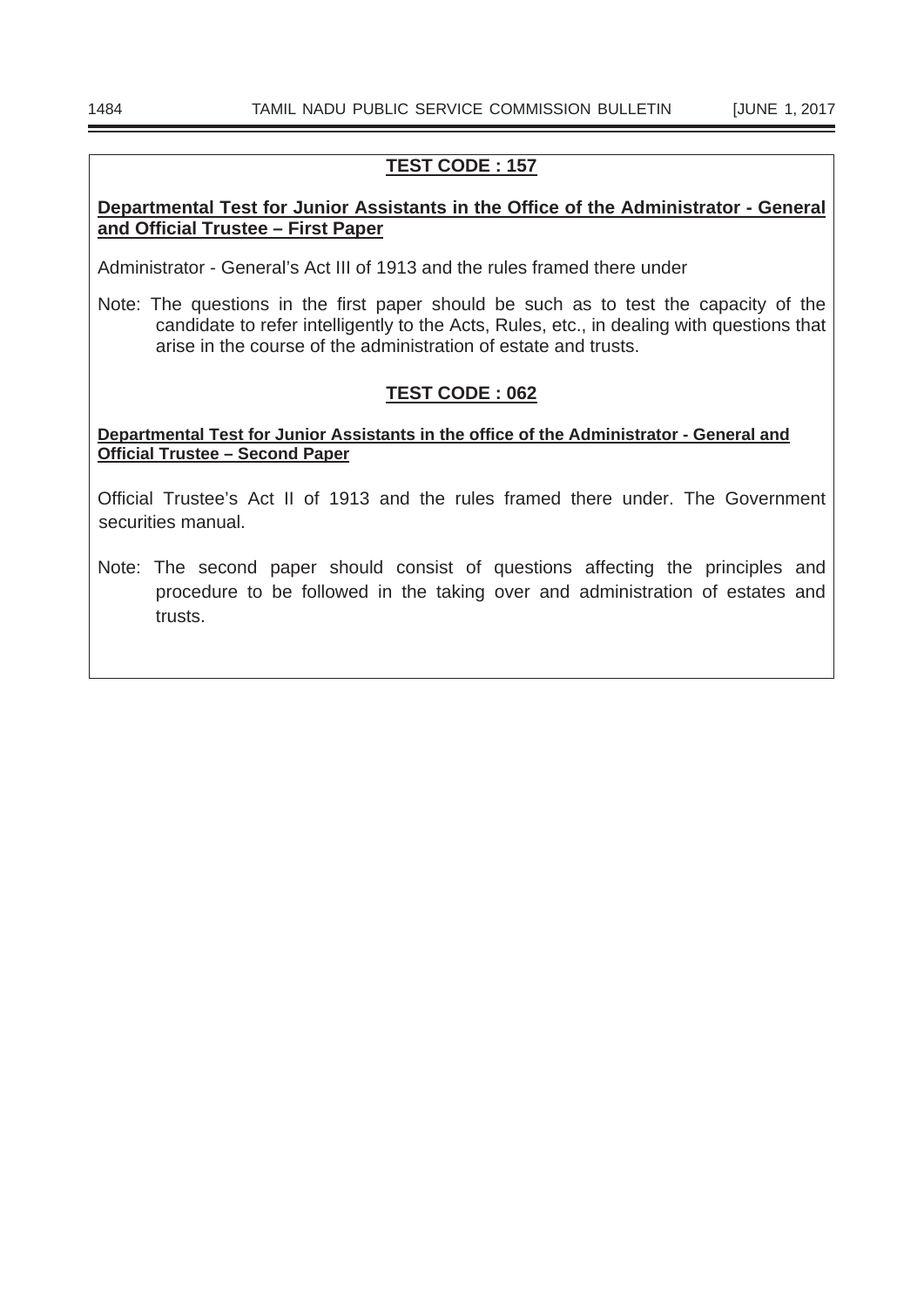**TEST NAME: The Civil and Criminal Judicial test for Members of the Judicial Department - Part - I** 

| <b>Pattern / Type of Examination</b>                | <b>Time Duration</b> | <b>Minimum</b><br>pass<br>marks | <b>Maximum Marks</b> |
|-----------------------------------------------------|----------------------|---------------------------------|----------------------|
| <b>Objective Type - 80%</b><br><b>Without Books</b> | 2 hours              | 36                              |                      |
| <b>Descriptive Type - 20%</b><br><b>With Books</b>  | 30 minutes           | 9                               | 100                  |
| Total                                               | 2.30 hours           | 45                              |                      |

# **TEST CODE : 116**

**TEST NAME: The Civil and Criminal Judicial test for Members of the Judicial Department - Part - II** 

| <b>Pattern / Type of Examination</b>                | <b>Time Duration</b> | <b>Minimum</b><br>pass<br>marks | <b>Maximum Marks</b> |
|-----------------------------------------------------|----------------------|---------------------------------|----------------------|
| <b>Objective Type - 80%</b><br><b>Without Books</b> | 2 hours              | 36                              |                      |
| <b>Descriptive Type - 20%</b><br><b>With Books</b>  | 30 minutes           | 9                               | 100                  |
| Total                                               | 2.30 hours           | 45                              |                      |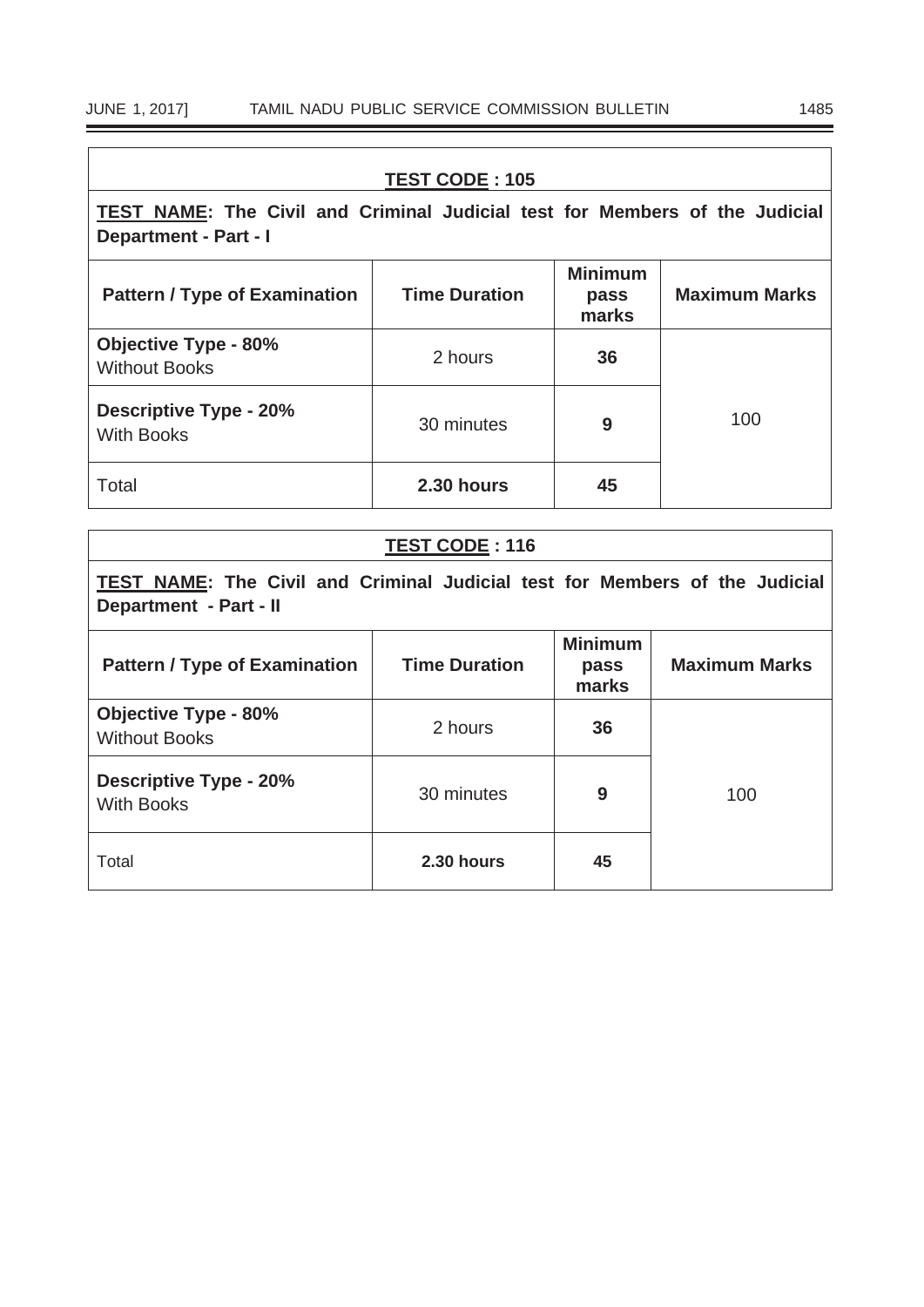**TEST NAME: The Civil and Criminal Judicial test for Members of the Judicial Department – Part - III** 

| <b>Pattern / Type of Examination</b>                | <b>Time Duration</b> | <b>Minimum</b><br>pass<br>marks | <b>Maximum Marks</b> |
|-----------------------------------------------------|----------------------|---------------------------------|----------------------|
| <b>Objective Type - 80%</b><br><b>Without Books</b> | 2 hours              | 36                              |                      |
| <b>Descriptive Type - 20%</b><br><b>With Books</b>  | 30 minutes           | 9                               | 100                  |
| Total                                               | 2.30 hours           | 45                              |                      |

| <b>TEST CODE: 157</b>                                                                                                                              |                      |                                 |                      |
|----------------------------------------------------------------------------------------------------------------------------------------------------|----------------------|---------------------------------|----------------------|
| Departmental Test for Junior Assistants in the Office<br><b>TEST NAME:</b><br>of the<br>Administrator - General and Official Trustee - First Paper |                      |                                 |                      |
| <b>Pattern / Type of Examination</b>                                                                                                               | <b>Time Duration</b> | <b>Minimum</b><br>pass<br>marks | <b>Maximum Marks</b> |
| <b>Objective Type - 80%</b><br><b>Without Books</b>                                                                                                | 2 hours              | 36                              |                      |
| <b>Descriptive Type - 20%</b><br><b>With Books</b>                                                                                                 | 30 minutes           | 9                               | 100                  |
| Total                                                                                                                                              | 2.30 hours           | 45                              |                      |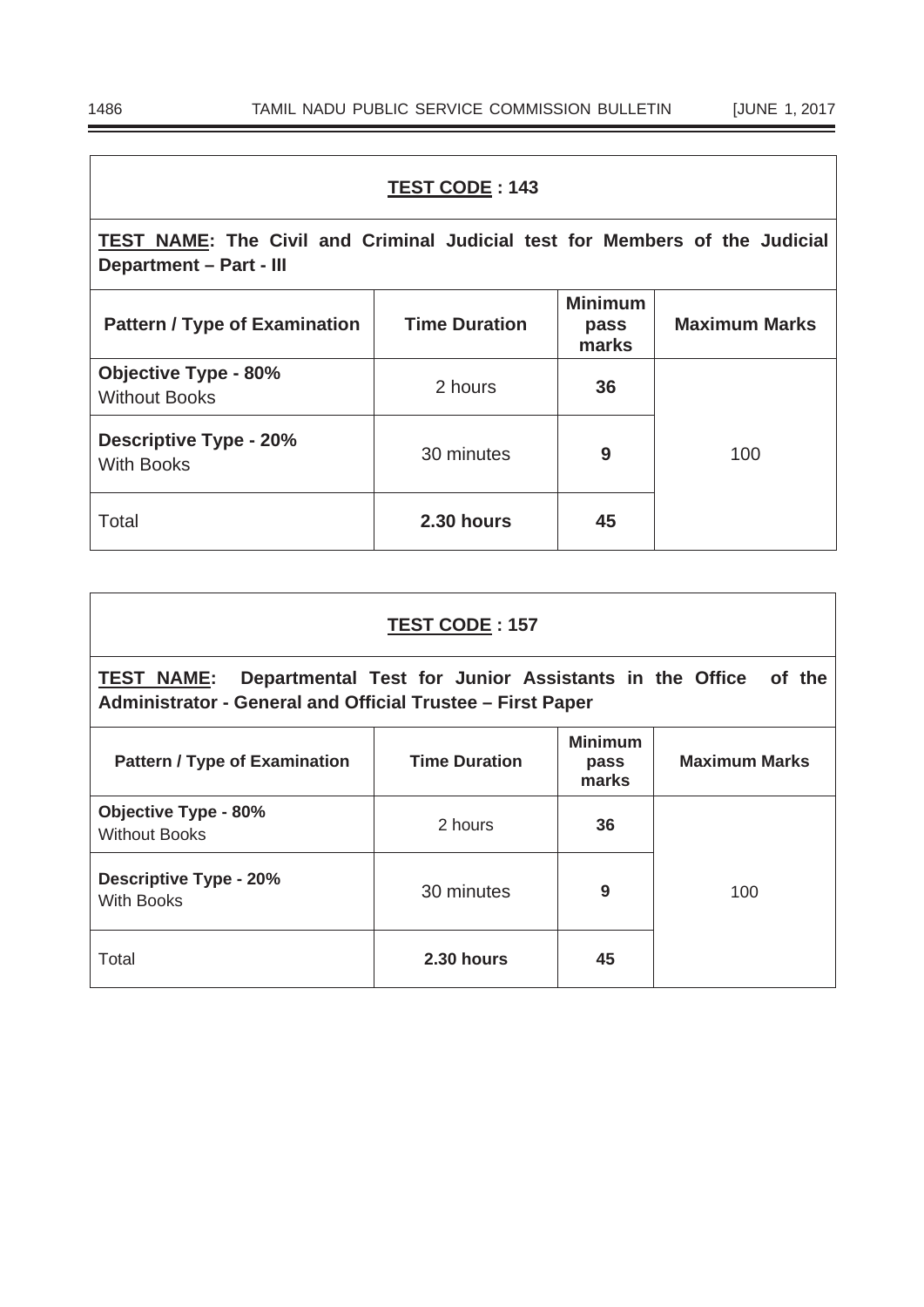**TEST NAME: Departmental Test for Junior Assistants in the office of the Administrator - General and Official Trustee – Second Paper** 

| <b>Pattern / Type of Examination</b>                  | <b>Time Duration</b> | <b>Minimum</b><br>pass<br>marks | <b>Maximum Marks</b> |
|-------------------------------------------------------|----------------------|---------------------------------|----------------------|
| <b>Objective Type - 80%</b><br><b>Without Books</b>   | 2 hours              | 36                              |                      |
| <b>Descriptive Type - 20%</b><br><b>Without Books</b> | 30 minutes           | 9                               | 100                  |
| Total                                                 | 2.30 hours           | 45                              |                      |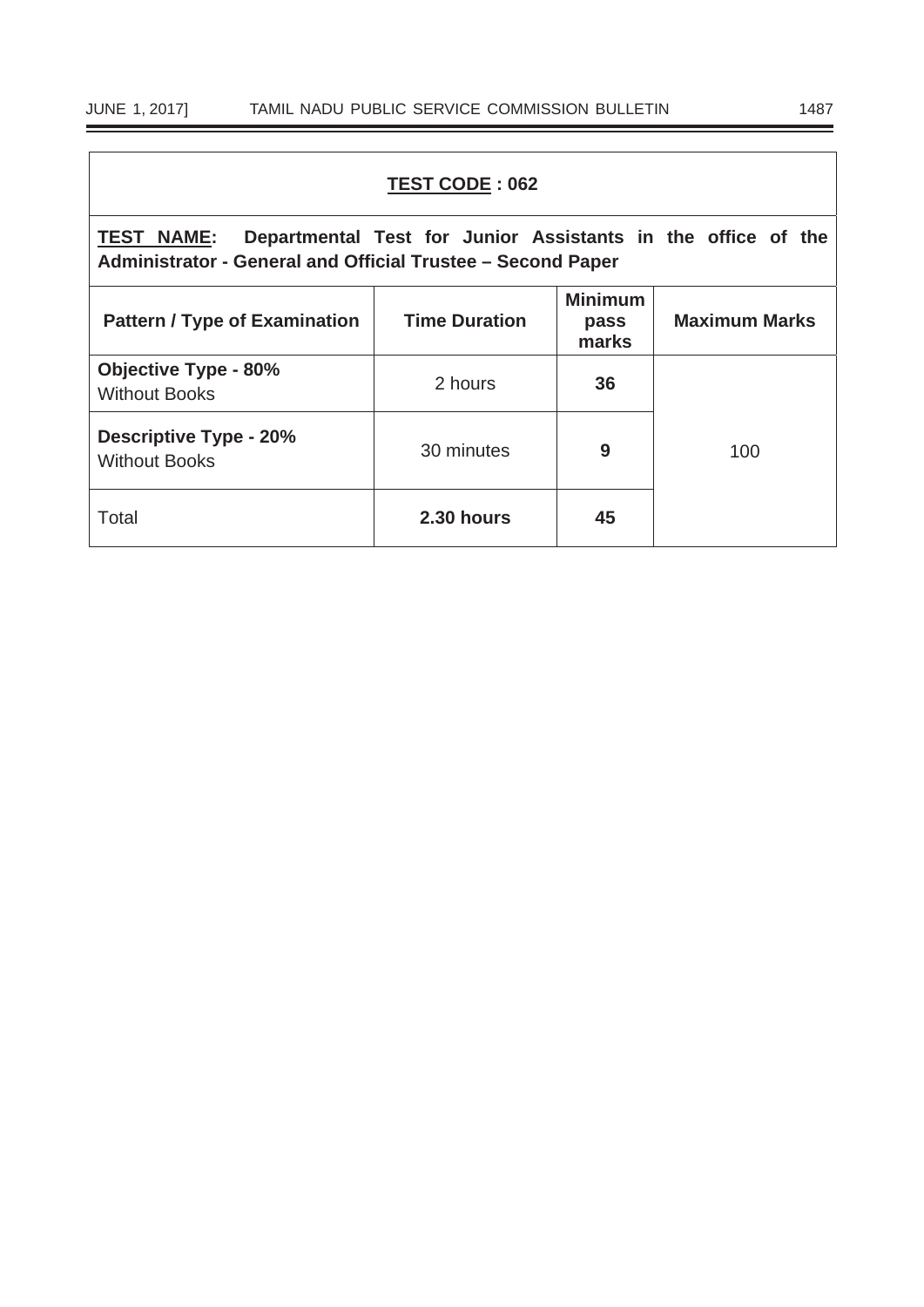j.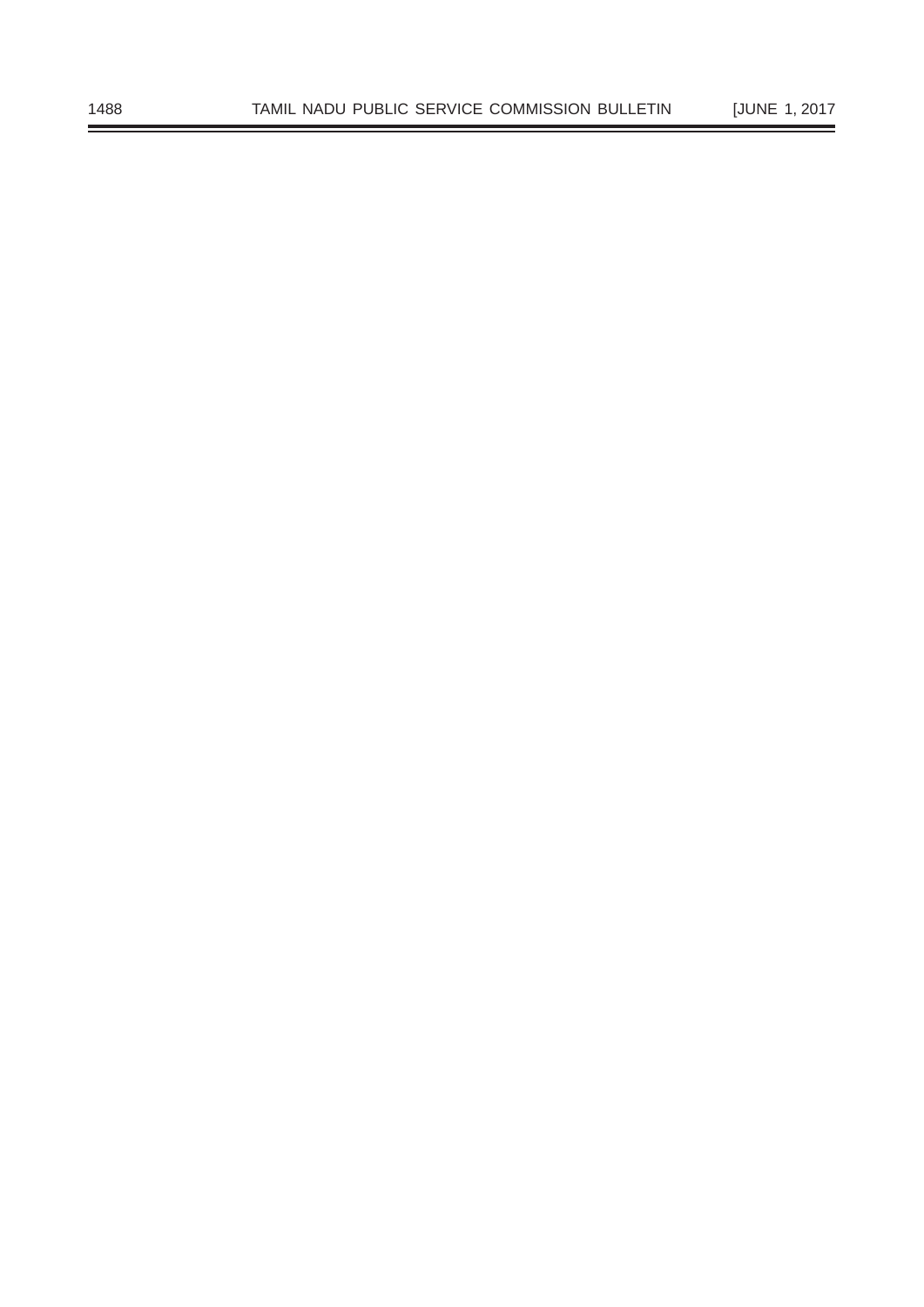# **KHADI AND VILLAGE INDUSTRIES BOARD (2 TESTS)**

#### **Name of the Test & New Test Code**

- **T.C:158 :** Departmental Test for Members of the Staff of the Tamil Nadu Khadi and Village Industries Board - First Paper on Gandhiji's Collected Works Volume-V (Tamil) (Tamil version only)
- **T.C:168:** Departmental Test for Members of the Staff of the Tamil Nadu Khadi and Village Industries Board - Second Paper on Hand Book pattern of Financial Assistance by the Khadi and Village Industries Commission

#### **SYLLABUS**

#### **Test Code:158**

**Departmental Test for Members of the Staff of the Tamil Nadu Khadi and Village Industries Board - First Paper on Gandhiji's Collected Works Volume-V (Tamil) (Tamil version only)**

Gandhiji's Collected Works Volume - V

#### **Test Code:168**

**Departmental Test for Members of the Staff of the Tamil Nadu Khadi and Village Industries Board - Second Paper on Hand Book pattern of Financial Assistance by the Khadi and Village Industries Commission**

Hand Book pattern of Financial Assistance by Khadi and Village Industries **Commission**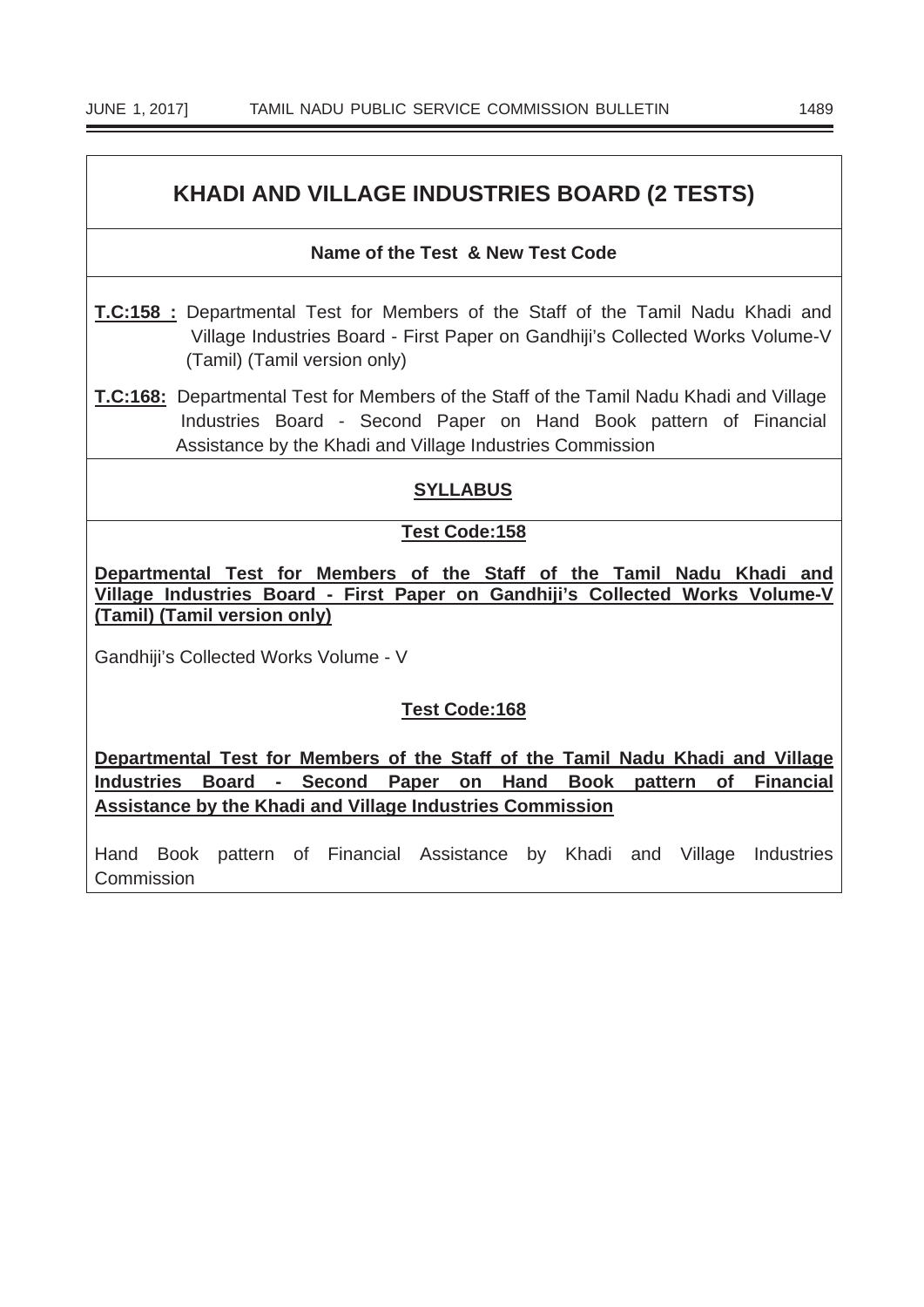| <b>TEST CODE:158</b>                                                                                                                                                 |                      |                                 |                      |
|----------------------------------------------------------------------------------------------------------------------------------------------------------------------|----------------------|---------------------------------|----------------------|
| TEST NAME: Departmental Test for Members of the Staff of the Tamil Nadu Khadi<br>and Village Industries Board - First Paper on Gandhiji's Collected Works Volume - V |                      |                                 |                      |
| (Tamil) (Tamil version only)                                                                                                                                         |                      |                                 |                      |
| <b>Pattern / Type of Examination</b>                                                                                                                                 | <b>Time Duration</b> | <b>Minimum</b><br>pass<br>marks | <b>Maximum Marks</b> |
| <b>Objective Type - 80%</b><br><b>Without Books</b>                                                                                                                  | 2 hours              | 36                              |                      |
| <b>Descriptive Type - 20%</b><br><b>With Books</b>                                                                                                                   | 30 minutes           | 9                               | 100                  |
| Total                                                                                                                                                                | 2.30 hours           | 45                              |                      |

**TEST NAME: Departmental Test for Members of the Staff of the Tamil Nadu Khadi and Village Industries Board - Second Paper on Hand Book Pattern of Financial Assistance by the Khadi and Village Industries Commission** 

| <b>Pattern / Type of Examination</b>                | <b>Time Duration</b> | <b>Minimum</b><br>pass<br>marks | <b>Maximum Marks</b> |
|-----------------------------------------------------|----------------------|---------------------------------|----------------------|
| <b>Objective Type - 80%</b><br><b>Without Books</b> | 2 hours              | 36                              |                      |
| <b>Descriptive Type - 20%</b><br><b>With Books</b>  | 30 minutes           | 9                               | 100                  |
| Total                                               | 2.30 hours           | 45                              |                      |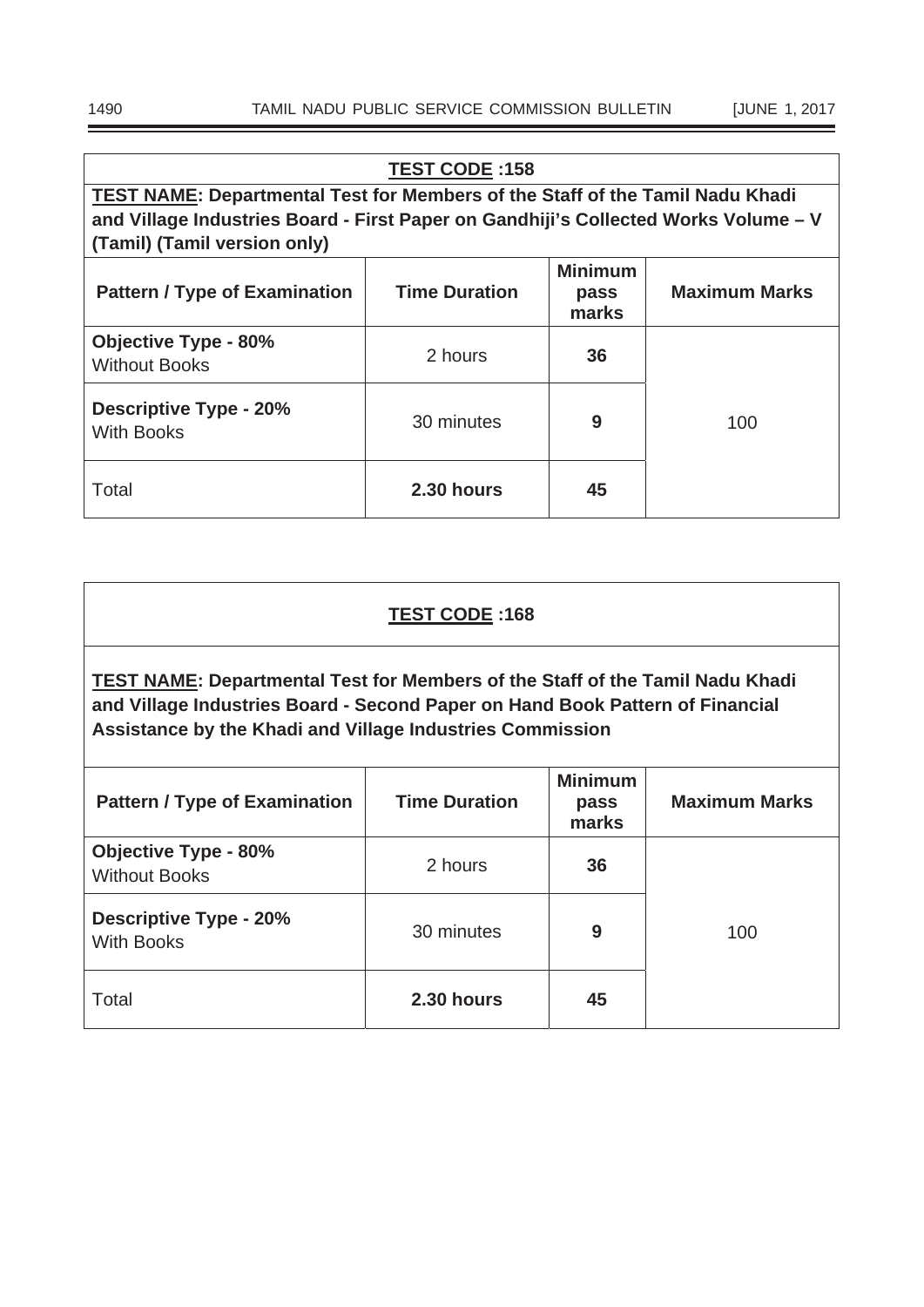# **LABOUR DEPARTMENT (1 TEST)**

#### **Name of the Test & New Test Code**

**T.C.170:** Labour and Factories Department Test - Part – B

#### **SYLLABUS**

#### **Test Code:170**

#### **Labour and Factories Department Test - Part – B**

- 1. The Industrial Dispute Act, 1947
- 2. The Trade Unions Act, 1926
- 3. The Industrial Employment (Standing Orders) Act, 1946
- 4. The Employees' Compensation Act, 1923
- 5. The Tamil Nadu Catering Establishments Act,1958
- 6. The Tamil Nadu Shops and Establishments Act, 1947
- 7. The Payments of Bonus Act, 1965
- 8. The Payment of Gratuity Act, 1972
- 9. The Beedi and Cigar Workers (Conditions of Employment) Act, 1966
- 10. The Motor Transport Workers Act, 1961
- 11. The Tamil Nadu Manual Workers (Regulation of Employment and Condition of Work) Act, 1982
- 12. The Plantations Labour Act, 1951
- 13. The Legal Metrology Act, 2009
- 14. The Legal Metrology (Packaged Commodities) Rules, 2011
- 15. The Tamil Nadu Legal Metrology (Enforcement) Rules, 2011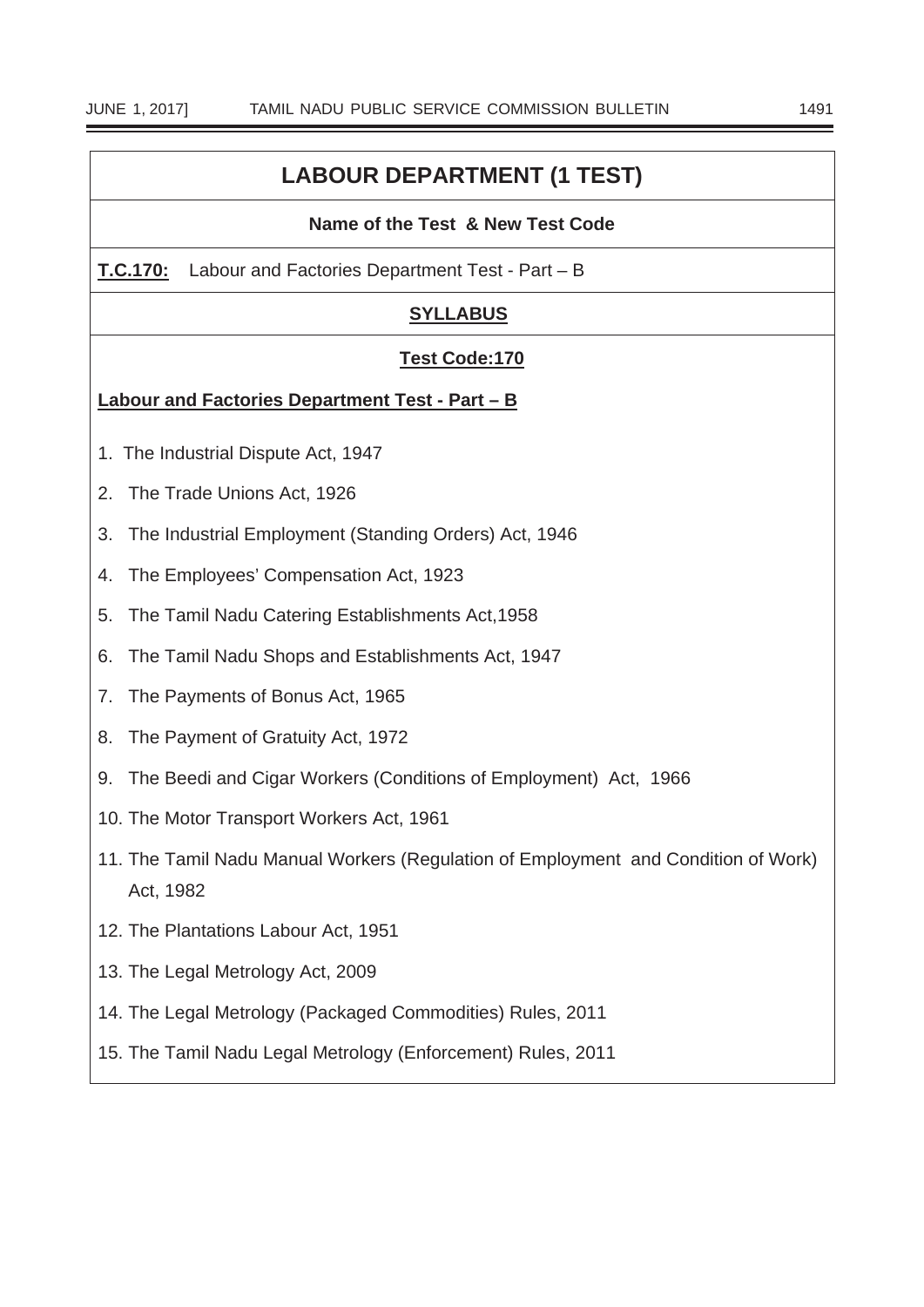| <b>TEST CODE: 170</b>                                      |                      |                                 |                                |
|------------------------------------------------------------|----------------------|---------------------------------|--------------------------------|
| TEST NAME: Labour and Factories Department Test - Part - B |                      |                                 |                                |
| Pattern / Type of<br><b>Examination</b>                    | <b>Time Duration</b> | <b>Minimum</b><br>pass<br>marks | <b>Maximum</b><br><b>Marks</b> |
| <b>Objective Type - 80%</b><br><b>Without Books</b>        | 2 hours              | 36                              |                                |
| <b>Descriptive Type - 20%</b><br><b>With Books</b>         | 30 minutes           | 9                               | 100                            |
| Total                                                      | 2.30 hours           | 45                              |                                |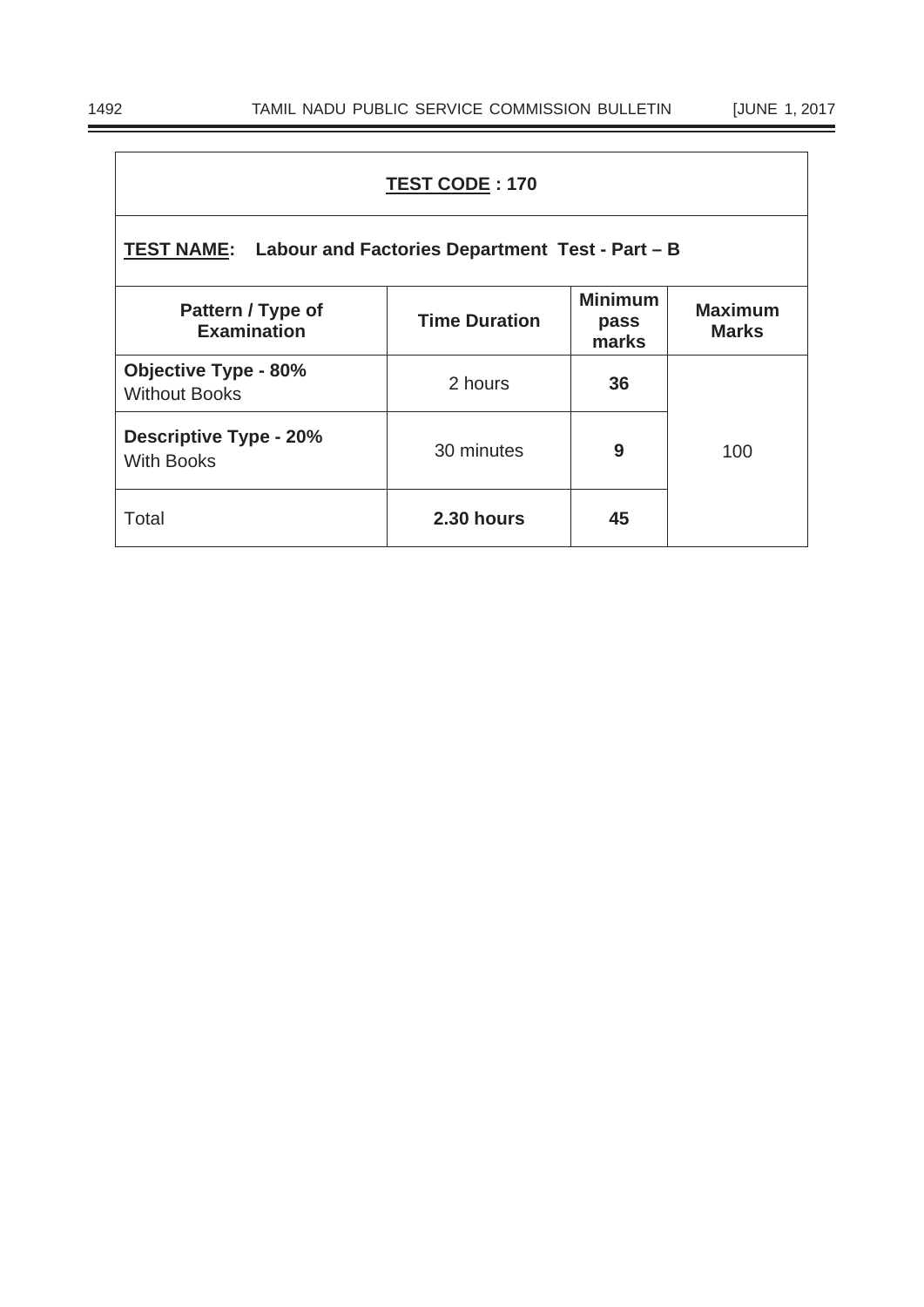#### **LOCAL FUND AUDIT DEPARTMENT (6 TESTS)**

#### **Name of the Test & New Test Code**

- **T.C.102:** Subordinate Accounts Services Examinations Paper I (Audit of Local Bodies / Universities and Other Auditable Institutions)
- **T.C.114**: Subordinate Accounts Services Examinations Paper IV (Fundamental Rules, Pension Rules and Other Applicable Rules and Codes)
- **T.C.050:** Subordinate Accounts Services Examinations Paper II (Accounts and Audit of Local Bodies Application of Rules and Audit Checks)
- **T.C.138:** Subordinate Accounts Services Examinations Paper III (Accounts and Audit in Internal Audit and Statutory Boards Audit)
- **T.C.153:** Departmental Test for Local Fund Audit and Internal Audit Departments
- **T.C.064:** Local Fund Audit Department Test Commercial Book keeping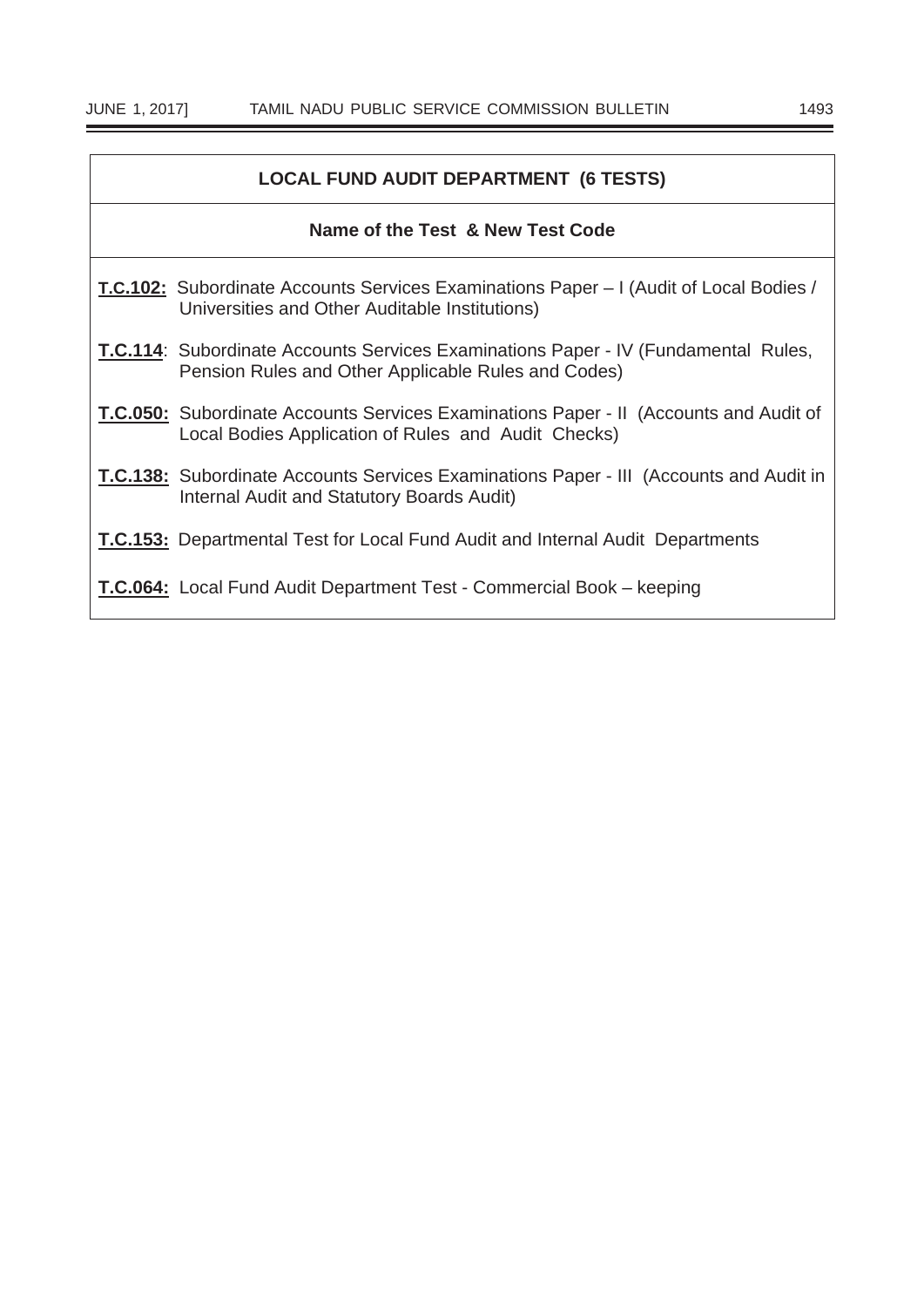### **SYLLABUS**

#### **TEST CODE : 102**

#### **Subordinate Accounts Services Examinations Paper – I (Audit of Local Bodies / Universities and Other Auditable Institutions)**

- 1. The Tamil Nadu District Municipalities Act, 1920
- 2. The Chennai City Municipal Corporation Act, 1919
- 3. The Madurai City Municipal Corporation Act, 1971
- 4. The Coimbatore City Municipal Corporation Act, 1984
- 5. The Tamil Nadu Panchayat Act, 1994
- 6. The Tamil Nadu Public Health Act, 1939
- 7) Manual of Instructions for the maintenance of accounts of Panchayat Union Councils
- 8) The Elementary Education Act
- 9) The Accounts maintained by the Institutions mentioned below and checks to be exercised in auditing them.
	- (a) Corporations
	- (b) Municipalities
	- (c) Town Panchayats
	- (d) District Panchayats
	- (e) Panchayat Union
	- (f ) Village Panchayats
	- (g) Local Library Authority
	- (h) Market Committees
	- (i ) Universities
- 10) The Tamil Nadu Transparency in Tenders Act, 1998 and Rules, 2000
- 11) Municipal Accounting Manual
- 12) Local Fund Audit Department Manual Volume II & III
- 13) Tamil Nadu Local Fund Audit Act (Act No.24 of 2014) and the Rules framed thereunder

Note : A Knowledge of sections of the chapters of the Acts / Rules / Manual prescribed above bearing on the Revenue, Expenditure and Accounts matters will be expected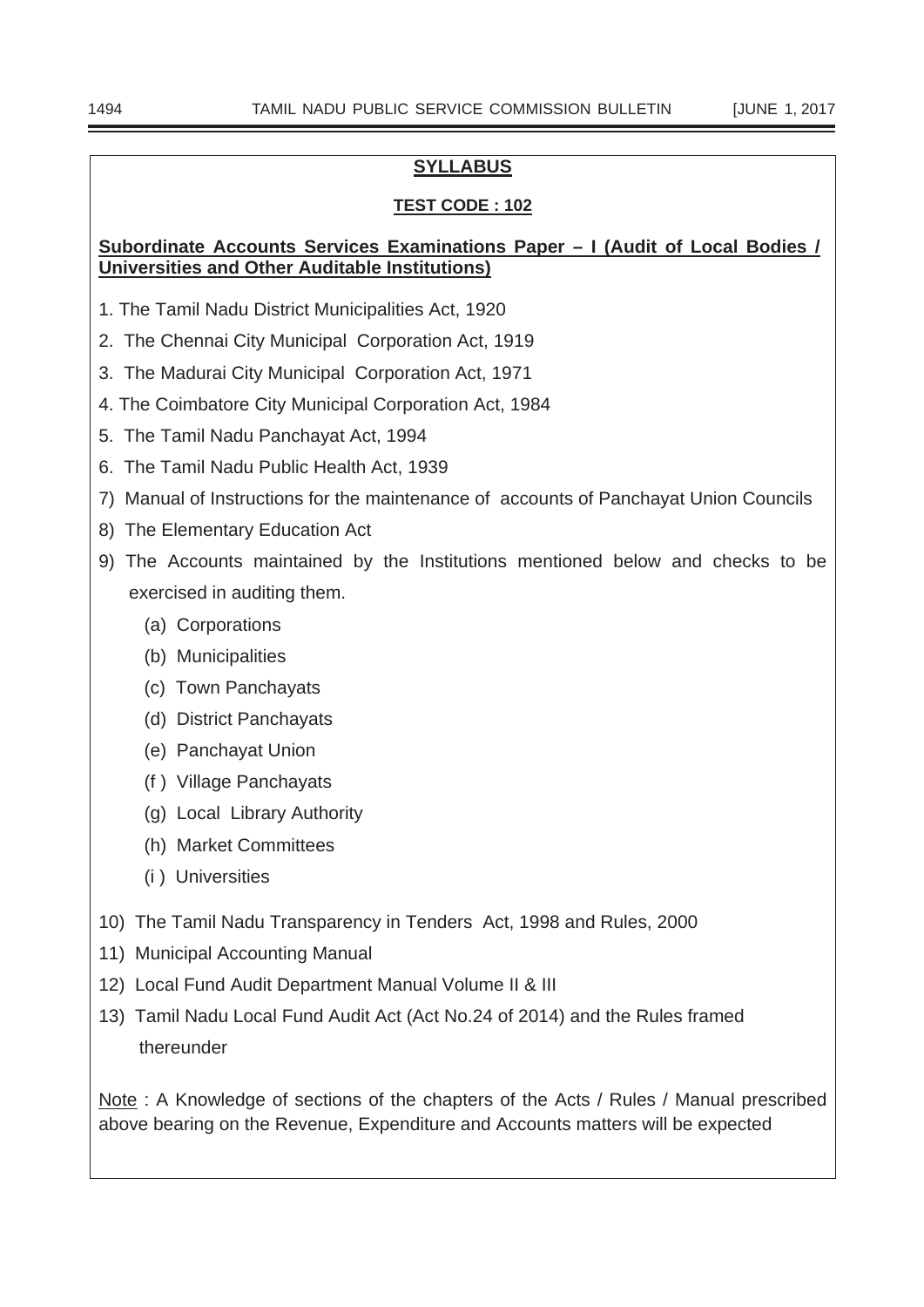#### **Subordinate Accounts Services Examinations Paper - IV (Fundamental Rules, Pension Rules and Other Applicable Rules and Codes)**

- 1) The Fundamental Rules of the Tamil Nadu Government and Subsidiary Rules of the Tamil Nadu Government
- 2) Tamil Nadu Pension Rules, 1978
- 3) Tamil Nadu Travelling Allowance Rules and Rules on Special Pay and Allowances
- 4) Tamil Nadu Financial Code Volume I and II
- 5) Tamil Nadu Budget Manual
- 6) Tamil Nadu Treasury Code / Rules
- 7) Tamil Nadu Accounts Code Volume III
- 8) Municipal Budget Manual

#### **TEST CODE : 050**

### **Subordinate Accounts Services Examinations Paper - II (Accounts and Audit of Local Bodies Application of Rules and Audit Checks)**

1) The Accounts maintained by the Institutions mentioned below and checks to be exercised in auditing them.

- a) Municipal Corporations
- b) Municipalities
- c) Panchayat Unions
- d) District Panchayats
- e) Village Panchayats
- f) Local Library Authorities
- g) Market Committees
- h) Universities
- i) Charitable Endowments
- 2) Accrual Based Accounting System of Urban Local Bodies (ABAS)
- 3) Tamil Nadu Town and Country Planning Act, 1971
- 4) Tamil Nadu Transparency in Tenders Act, 1998 & Rules, 2000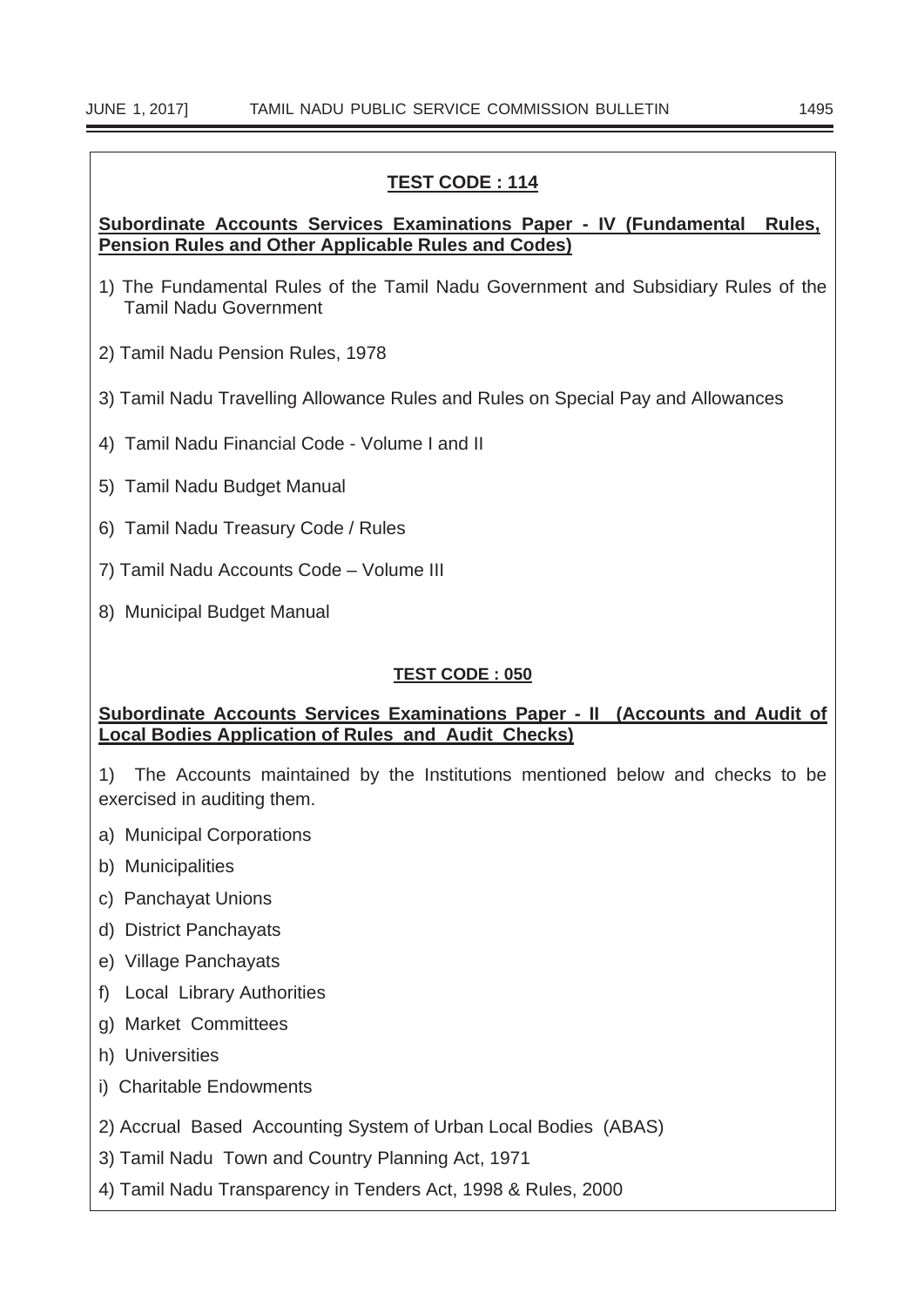5) Municipal Accounting Manual

6) Local Fund Audit Department Manual-Volume II & III

Note: A Knowledge of application of various sections of the chapters of the Acts / Rules Manual prescribed above bearing on the Revenue, Expenditure and Accounts matters will be expected

#### **TEST CODE : 138**

## **Subordinate Accounts Services Examinations Paper - III (Accounts and Audit in Internal Audit and Statutory Boards Audit)**

1) The Accounts and Registers pertaining to Accounts maintained in Government Departments and Statutory Boards and Institutions which come under the audit purview of the Internal Audit Department. Rules and Procedure prescribed for the stock verification organisation and the Accounts maintained by the Educational Institutions, Noon Meals Schemes, Private Polytechnics and Government aided / Private Engineering Colleges.

2) Special emphasis be made on assessment of grant for Grant-in- aid Institutions, certification of Provident Fund, Pension including that of Assistant Elementary Education Officer's audit.

3) The Accounts maintained by the Institutions mentioned below and checks to be exercised in auditing them.

- a) Puratchi Thalaivar M.G.R. Noon Meal Programme
- b) Tamil Nadu Khadi and Village Industries Board
- c) Tamil Nadu Wakf Board
- d) Tamil Nadu Slum Clearance Board
- e) The Agricultural Extension Centre
- f) The Tamil Nadu Housing Board
- g) Tamil Nadu Text Book Society
- h) Chennai Metropolitan Development Authority
- 4) Tamil Nadu Labour Welfare Fund Act, 1972 and Rules thereunder
- 5) Tamil Nadu Town and Country Planning Act, 1971
- 6) Development Control Rules for Chennai Metropolitan Area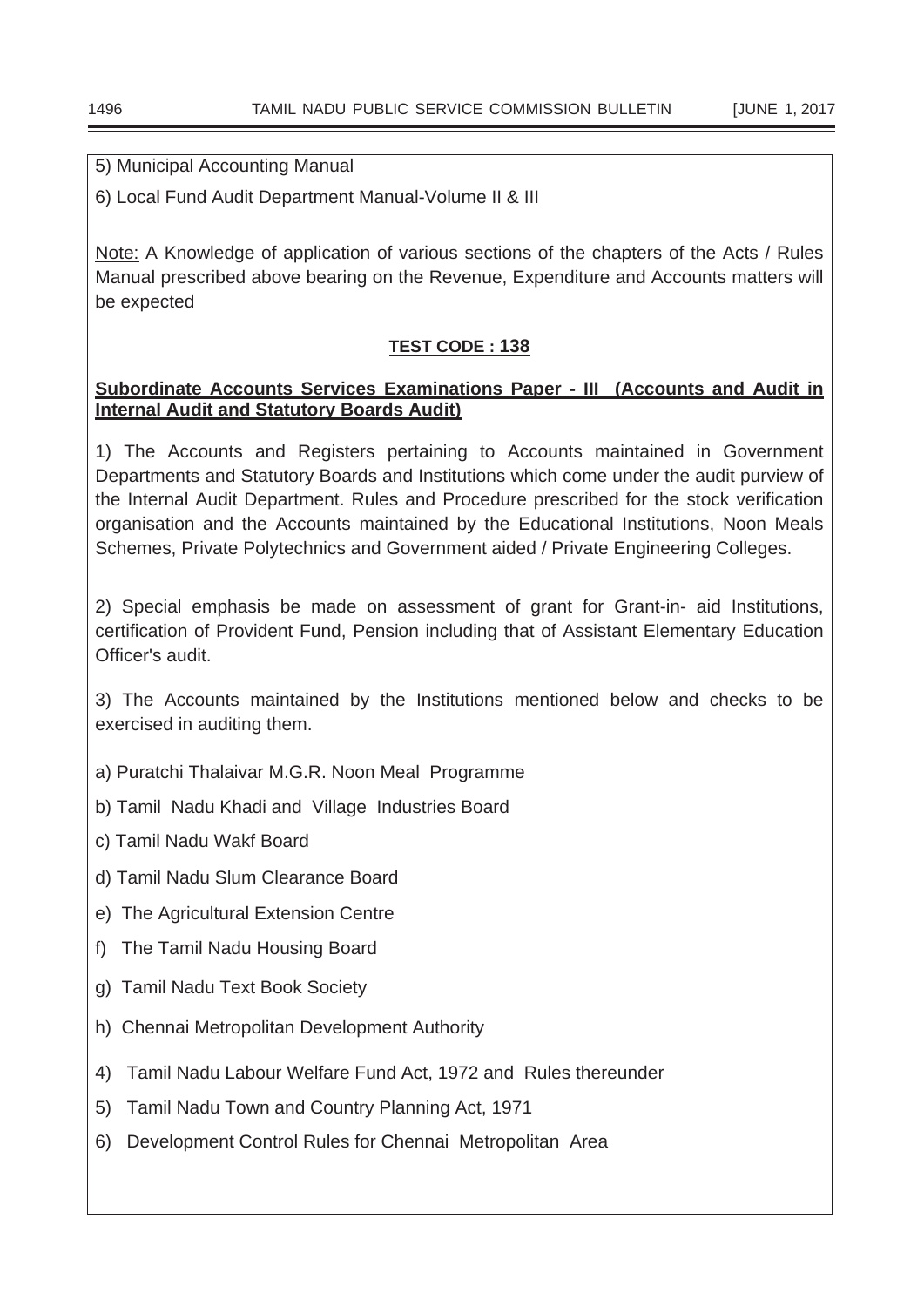- 7) Tamil Nadu Transparency in Tenders Act, 1998 and Rules, 2000
- 8) Official Receiver
- 9) Official Assignee and Official Liquidator
- 10) Government Aided / Private Polytechnics, Engineering Colleges
- 11) Local Fund Audit Department Manual-Volume III & V

Note : A Knowledge of sections of the chapters of the Acts / Rules / Manual prescribed above bearing on the Revenue, Expenditure and Accounts matters will be expected

## **TEST CODE : 153**

## **Departmental Test for Local Fund Audit and Internal Audit Departments**

- 1. The Tamil Nadu District Municipalities Act, 1920
- 2. The Chennai City Municipal Corporation Act, 1919
- 3. The Madurai City Municipal Corporation Act, 1971
- 4. The Coimbatore City Municipal Corporation Act, 1984
- 5. The Tamil Nadu Panchayats Act, 1994
- 6. The Tamil Nadu Public Health Act,1939
- 7. Manual of Instructions for the maintenance of accounts of Panchayat Union Councils
- 8. The Elementary Education Act
- 9. The Accounts maintained by the Institutions mentioned below and checks to be exercised in auditing them
	- (a) Corporations
	- (b) Municipalities
	- (c) Town Panchayats
	- (d) District Panchayats
	- (e) Panchayat Unions
	- (f) Local Library Authority
	- (g) Market Committees
	- (h) Puratchi Thalaivar M.G.R. Noon Meal Programme
	- (i) Tamil Nadu Khadi and Village Industries Board
	- (j) Tamil Nadu Wakf Board
	- (k) Tamil Nadu Slum Clearance Board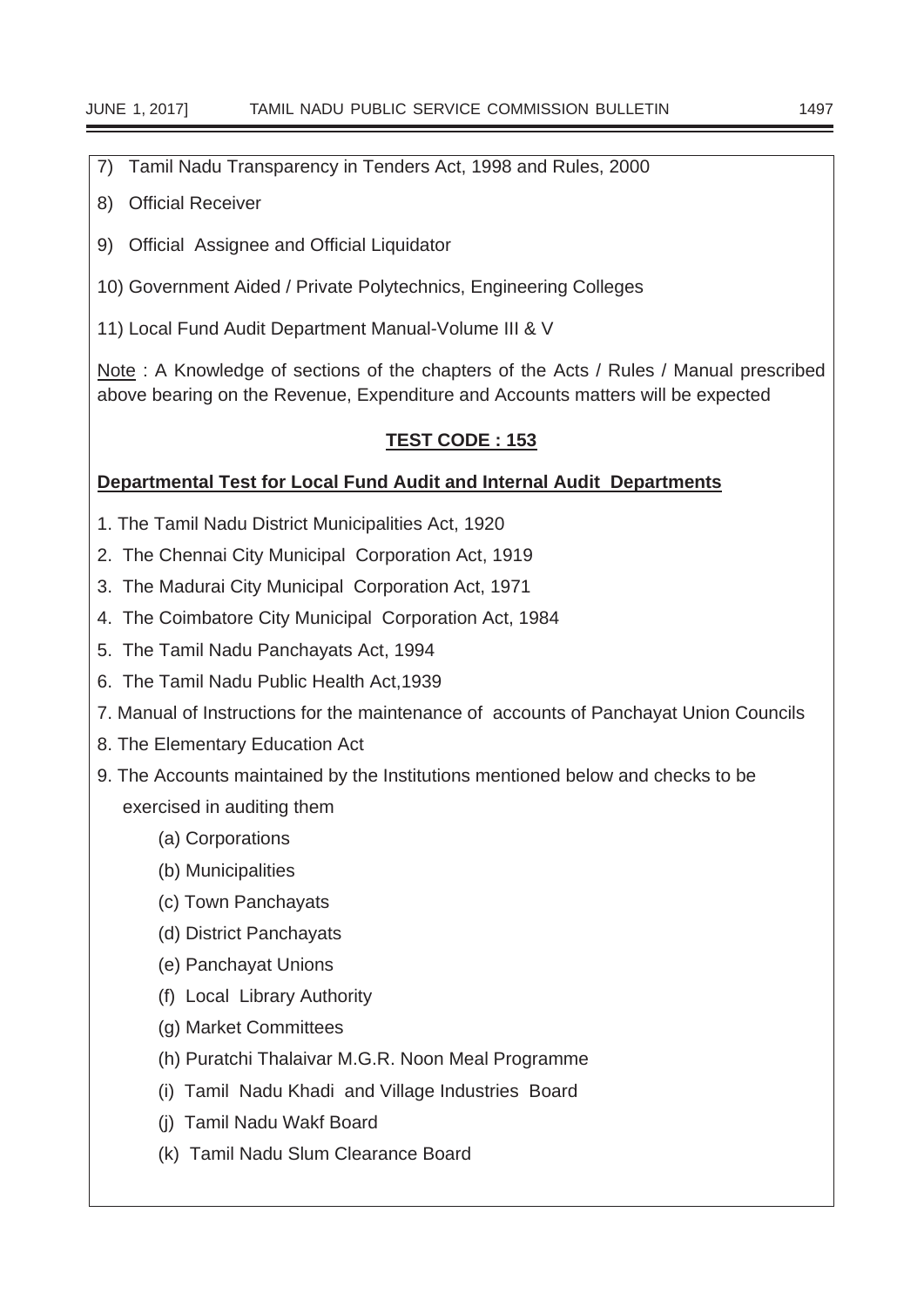## (l) The Agricultural Extension Centre

(m) The Tamil Nadu Housing Board

10) Municipal Accounts Manual

11) Local Fund Audit Department Manual-Volume II, III & V

Note : A Knowledge of sections of the chapters of the Acts / Rules / Manual prescribed above bearing on the Revenue, Expenditure and Accounts matters will be expected

## **TEST CODE : 064**

## **Local Fund Audit Department Test - Commercial Book – keeping**

 A Complete Treatise on the Fundamentals of Accounting written Specially for Indian Students and Businessmen.

**BY** 

Jamshed R. Batlibot, F.S.A.A. (Hons.), F.C.A., F.I.C.T.A. (22<sup>nd</sup> Edition)

## CHAPTER I - ELEMENTS OF DOUBLE ENTRY

 Definition – Object of Book keeping – Double Entry Book keeping – Explanation of Terms – First Principles of Double Entry – Personal Accounts – Property of Real Accounts – Nominal Accounts – Summary - Questions.

CHAPTER II - RULE FOR JOURNALISING

 Subsidiary Records and the Ledger – Rules for Journalising – Summary - Questions – Exercises.

## CHAPTER III - LEDGER ACCOUNTS

 Division of Accounts-The importance of Ledger-Balancing Personal Accounts – Cash Accounts – Goods Account – Closing of Real Accounts – Closing of Nominal and Fictitious Accounts – Capital Account – Drawings Account – Summary - Questions – Exercises.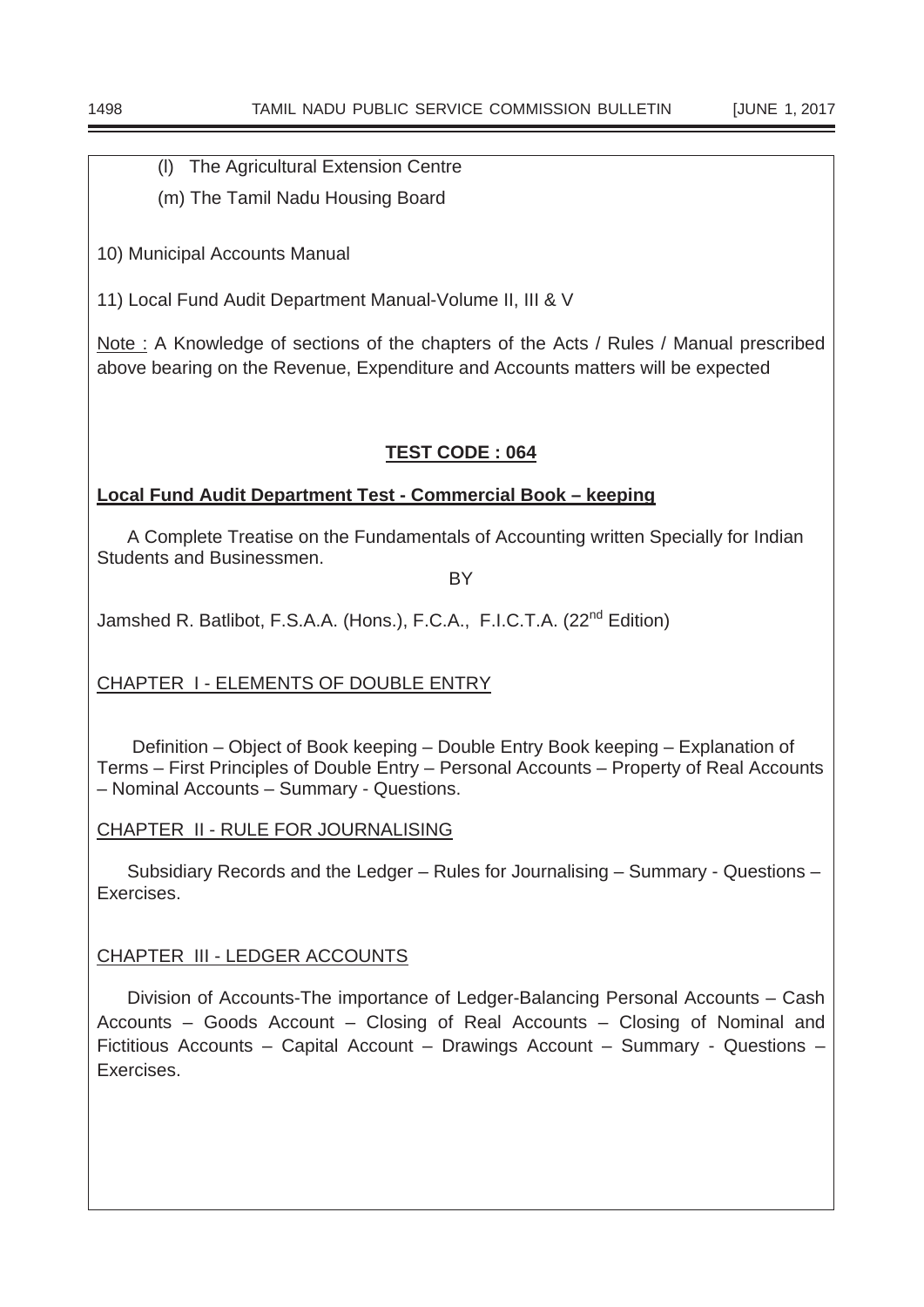## CHAPTER IV - SUB DIVISIONS OF JOURNAL

 Purchases-Book-Posting the purchases - Book-Sales - Book-Posting of Sales, Book-Returns of Goods - Returns Inwards and Outwards - Book-Postings of Return of Books -Summary – Questions - Exercises.

#### CHAPTER V - THE CASH BOOK

 Cash Discount – Trade Discount – Posting of Cash Book – Balancing the Cash Book – Summary – Questions - Exercises.

#### CHAPTER VI - BANKING TRANSACTION

 Bank Current Account – Cheques – Crossing a Cheque – Dishonour of Cheques-Banker's Draft-Record on Bank Transactions - Cash Book with Cash and Bank Columns – Cash Books with Bank Columns only - Petty Cash Book - Bank Reconciliation Statement – Analytical Petty Cash Book – The Imprest System of Petty Cash - Summary – Questions – Exercises.

#### CHAPTER VII - BILL TRANSACTIONS

 Acceptance of a Bill-General and Qualified Acceptance – Negotiation of a Bill-Holder in due course – Endorsement of a Bill – Liability on a Bill of Exchange – Days of grace presentment for payment – Calculation of Time of Payment - Signature in Representative Capacity – Dishonour of Bills – Noting and Protesting – Acceptance for Honour Supra Protest – Referee in case of Need-Bills Receivable and Bills Payable – Discounting Bills – Entries for Bill Transactions - Bills Receivable Book-Postings from Bills Receivable Book – Bills Receivable Account – Collection of Bills by Bankers – Entries on Dishonour of Bills – Promissory Notes – Renewal of Bills - Retiring Bills under Discount – Bills Payable Book – Postings or Bills Payable Book – Bills Payable Account – Dishonour of Bills payable – Renewal of Bills payable – Retiring Bills payable under Discount – Accommodation Bills – Foreign and Documentary Bills – Summary – Questions – Exercises.

## CHAPTER VIII - THE JOURNAL PROPER

 Opening Entries –Rectification of Errors – Adjusting and Closing Entries –Theoretical - Use of Journal – Summary - Questions – Exercises.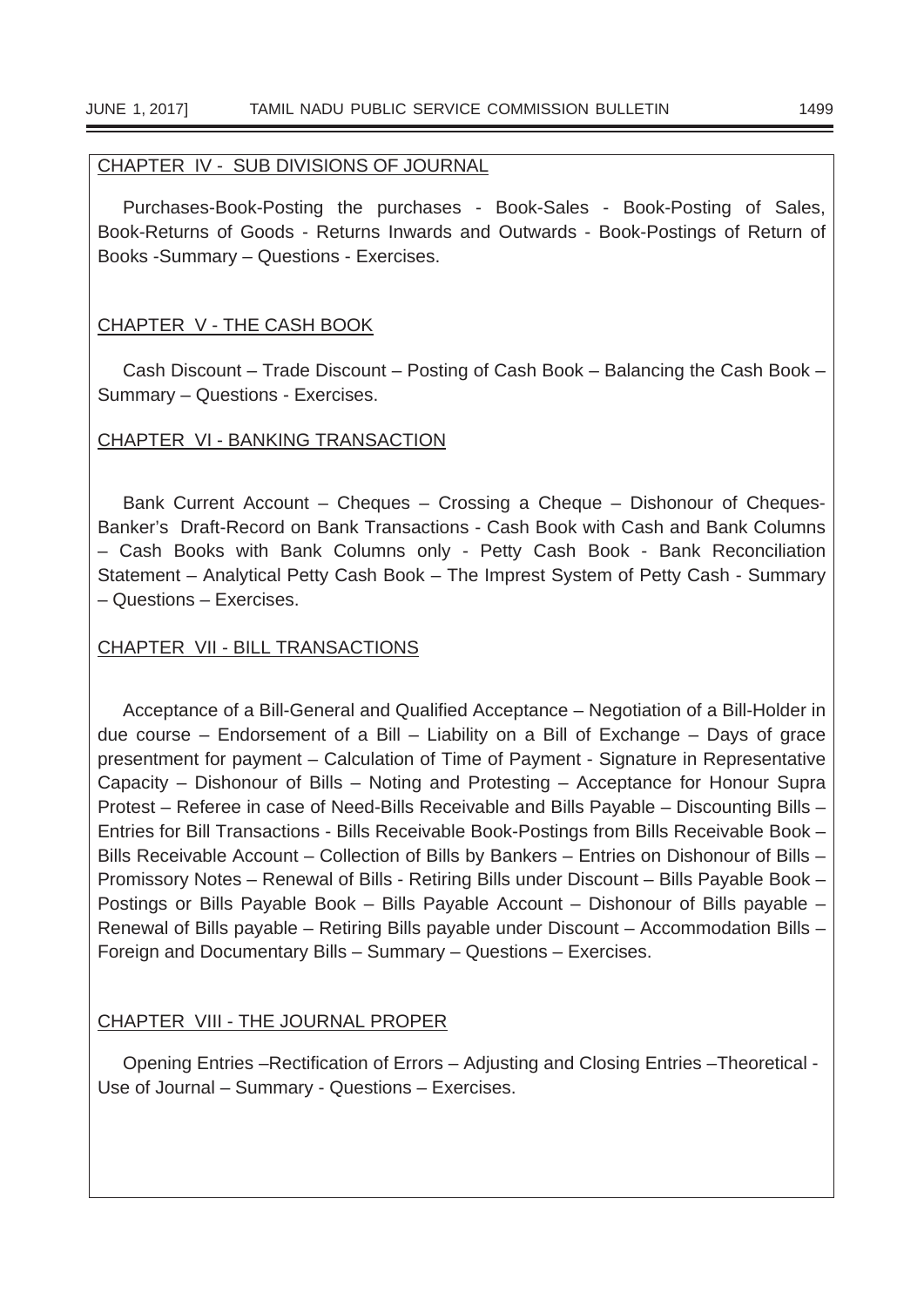## CHAPTER IX - THE TRIAL BALANCE

 What a Trial Balance is – How to prepare a Trial Balance – Errors not Disclosed by Trial Balance – Errors Disclosed by Trial Balance – Summary - Questions – Exercises.

#### CHAPTER X - THE TRADING ACCOUNT

 Capital and Revenue Expenditure – Trading Account – Sub-Division of Goods Account – Inclusion of Stock in Trading Account – Valuation of Stock – How to bring Closing Stock into Account – Purchases and Sales Returns – Freight, Duty and Carriage Inwards – Trading Account of a Manufacturer – Advantages of trading Account – Closing entries for Trading Account – Summary - Questions – Exercises.

## CHAPTER XI - THE PROFIT AND LOSS ACCOUNT

 How to prepare Profit and Loss Account – Transfer of Net Profit or Loss – Adjustment of Nominal Accounts – Outstanding Expenses – Prepaid Expenses – Reserve for Doubtful Debts – Reserve for Discounts – Income Received in Advance – Income Earned and Not Received – Received - Depreciation Interest on Capital – Interest of Drawings – Important Points in Construction of Trading and Profit and Loss Account – Usual Adjusting Entries – Closing Entries – Summary – Questions – Exercises.

## CHAPTER XII - THE BALANCE SHEET

 Object of Balance Sheet – Definition of Balance Sheet – Balance Sheet includes Profit – Balance Sheet must reflect true position – Valuation of Assets – Form of Balance Sheet, Dating the Final Accounts Sundry Debtors and Sundry Creditors – Reserve for Doubtful Debts – Reserve for Discounts – Deferred Revenue Expenditure – Closing stock not included in Trial Balance – Advantage of Double Entry – Summary – Questions – Exercises.

## CHAPTER XVII - CAPITAL AND REVENUE EXPENDITURE RECEIPTS AND PAYMENTS AND INCOME AND EXPENDITURE ACCOUNTS

 Capital and Revenue Expenditure – Structural Alternation on Improvements to Existing Assets – Usual Items of Revenue Expenditure – Usual Items of Capital Expenditure –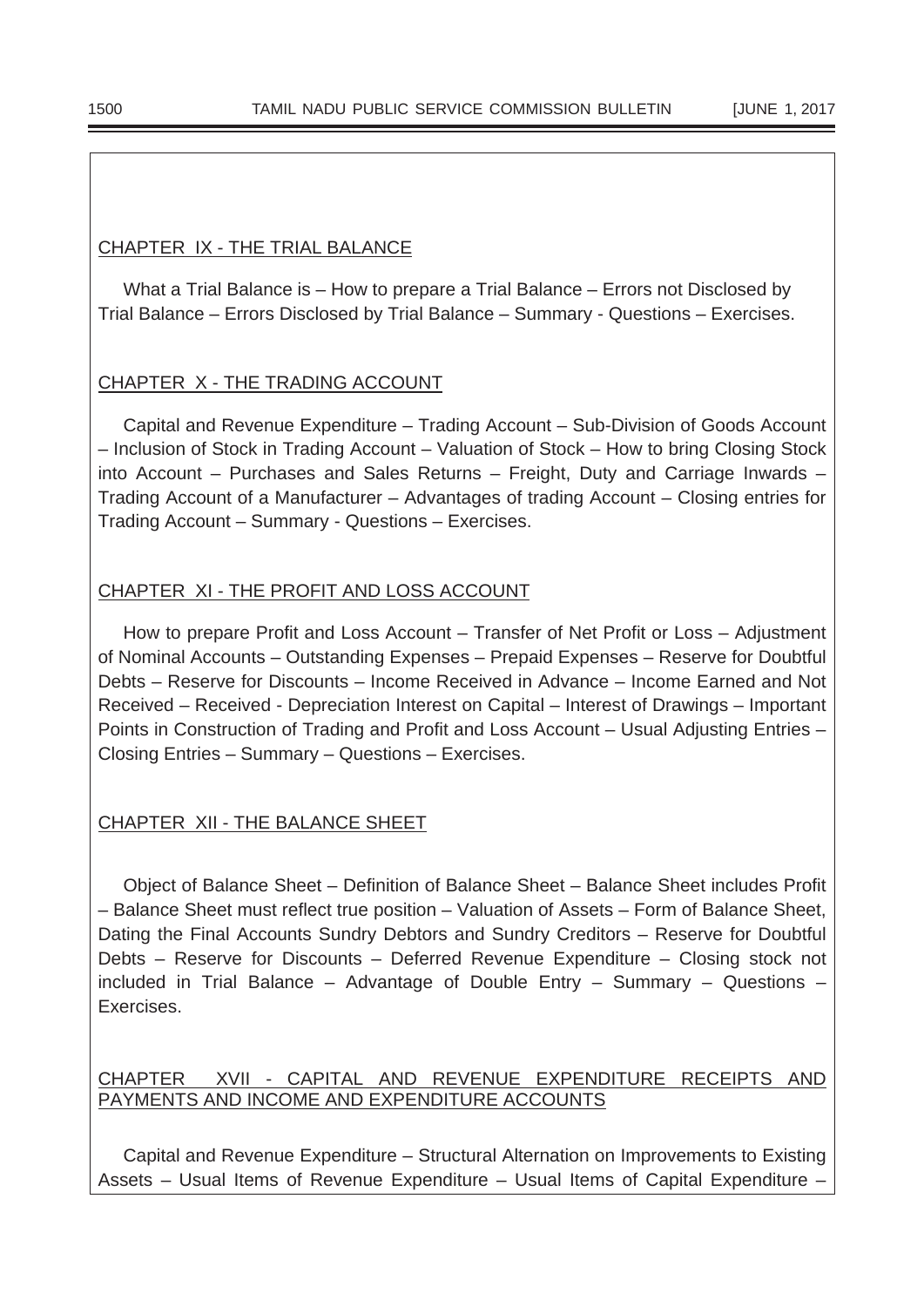#### JUNE 1, 2017] TAMIL NADU PUBLIC SERVICE COMMISSION BULLETIN 1501

Receipts and Payments Account – Income and Expenditure Account – Different Classes of Assets – Working Capital – Watered Capital – Summary - Questions – Exercises.

## CHAPTER XVIII - SINGLE ENTRY BOOK KEEPING

 Single Entry – Disadvantages of Single Entry – Statement of Affairs – Ascertainment of Profits from Single Entry Books – Conversion of Single Entry into Double Entry – Summary - Questions – Exercises.

## **TEST CODE : 102**

**TEST NAME: Subordinate Accounts Services Examinations Paper - I (Audit of Local Bodies / Universities and Other Auditable Institutions)** 

| <b>Pattern / Type of Examination</b>                | <b>Time Duration</b> | <b>Minimum</b><br>pass<br>marks | <b>Maximum Marks</b> |
|-----------------------------------------------------|----------------------|---------------------------------|----------------------|
| <b>Objective Type - 60%</b><br><b>Without Books</b> | 1.30 hours           | 27                              |                      |
| <b>Descriptive Type - 40%</b><br><b>With Books</b>  | hour<br>1.           | 18                              | 100                  |
| Total                                               | 2.30 hours           | 45                              |                      |

#### **TEST CODE : 114**

**TEST NAME: Subordinate Accounts Services Examinations Paper - IV (Fundamental Rules, Pension Rules and Other Applicable Rules and Codes)** 

| <b>Pattern / Type of Examination</b>                | <b>Time Duration</b> | <b>Minimum</b><br>pass<br>marks | <b>Maximum Marks</b> |
|-----------------------------------------------------|----------------------|---------------------------------|----------------------|
| <b>Objective Type - 60%</b><br><b>Without Books</b> | 1.30 hours           | 27                              |                      |
| <b>Descriptive Type - 40%</b><br><b>With Books</b>  | 1 hour               | 18                              | 100                  |
| Total                                               | 2.30 hours           | 45                              |                      |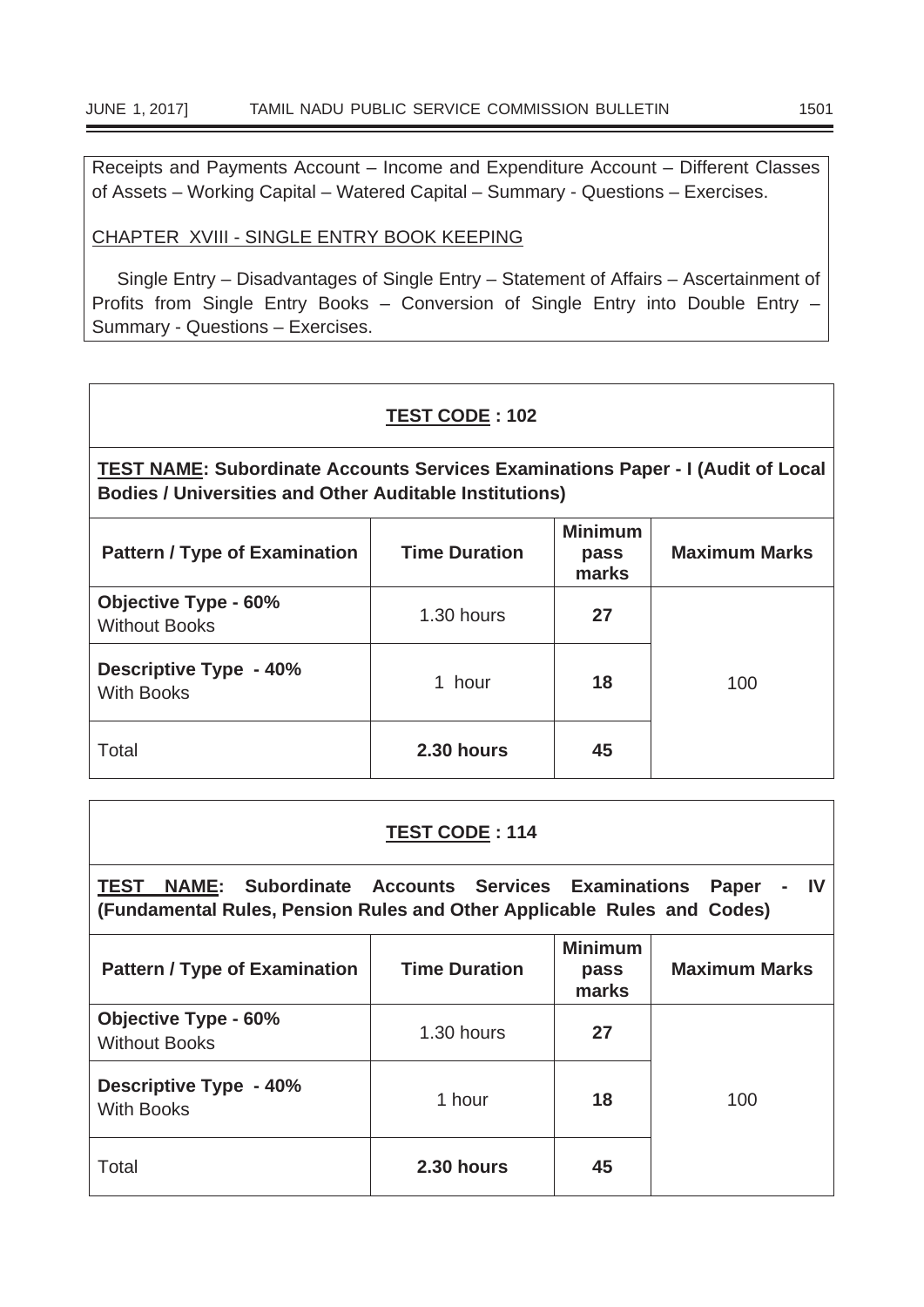**TEST NAME: Subordinate Accounts Services Examinations Paper – II (Accounts and Audit of Local Bodies – Application of Rules and Audit Checks)** 

| <b>Pattern / Type of Examination</b>                  | <b>Time Duration</b> | <b>Minimum</b><br>pass<br>marks | <b>Maximum Marks</b> |
|-------------------------------------------------------|----------------------|---------------------------------|----------------------|
| <b>Objective Type - 60%</b><br><b>Without Books</b>   | 1.30 hours           | 27                              |                      |
| <b>Descriptive Type - 40%</b><br><b>Without Books</b> | 1 hour               | 18                              | 100                  |
| Total                                                 | 2.30 hours           | 45                              |                      |

| <b>TEST CODE: 138</b>                                                                                                                         |                      |                                 |                      |
|-----------------------------------------------------------------------------------------------------------------------------------------------|----------------------|---------------------------------|----------------------|
| <b>TEST NAME: Subordinate Accounts Services Examinations Paper - III (Accounts</b><br>And Audit in Internal Audit and Statutory Boards Audit) |                      |                                 |                      |
| <b>Pattern / Type of Examination</b>                                                                                                          | <b>Time Duration</b> | <b>Minimum</b><br>pass<br>marks | <b>Maximum Marks</b> |
| <b>Objective Type - 60%</b><br><b>Without Books</b>                                                                                           | 1.30 hours           | 27                              |                      |
| <b>Descriptive Type - 40%</b><br><b>With Books</b>                                                                                            | 1 hour               | 18                              | 100                  |
| Total                                                                                                                                         | 2.30 hours           | 45                              |                      |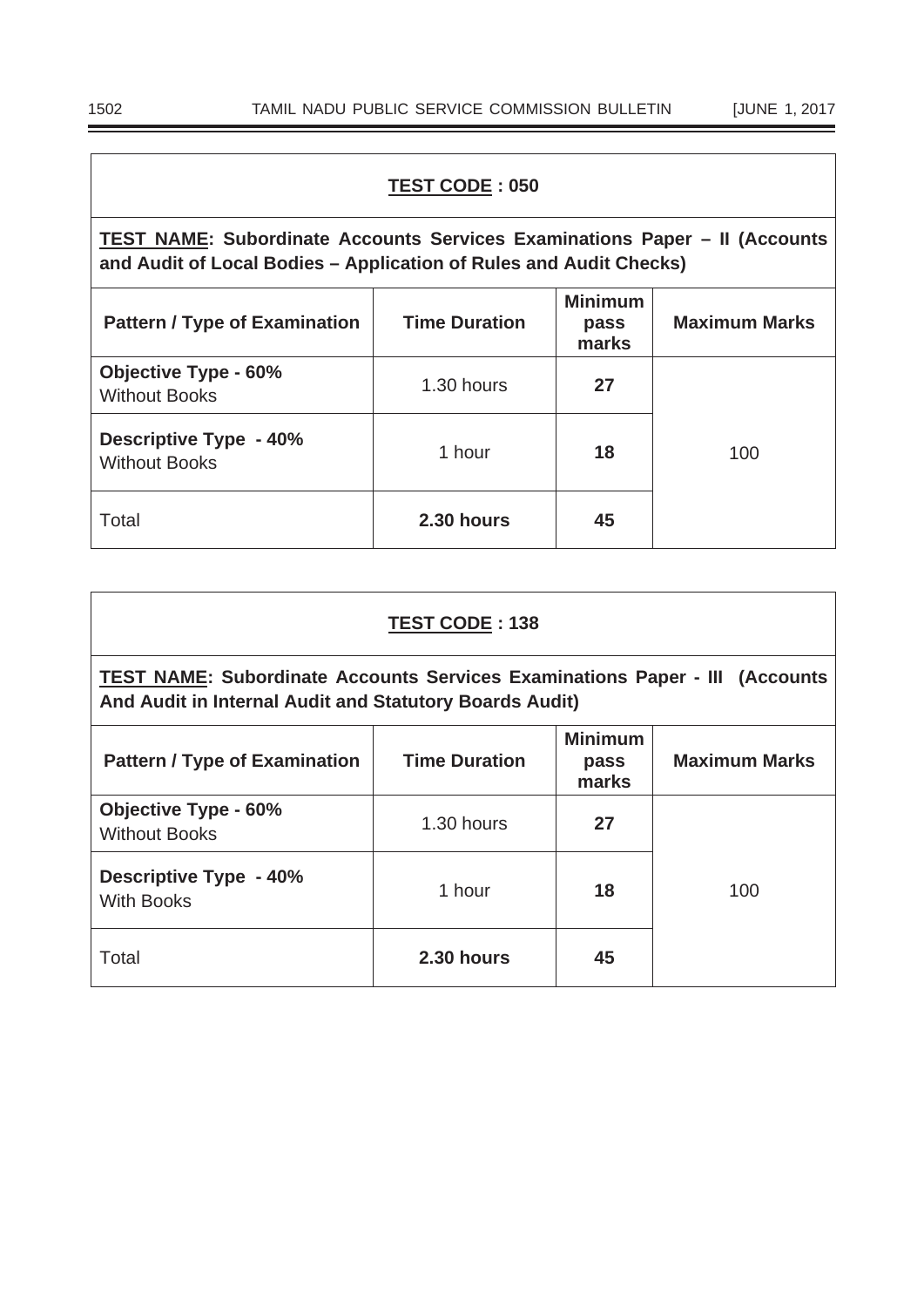**TEST NAME: Departmental Test for Local Fund Audit and Internal Audit Departments** 

| <b>Pattern / Type of Examination</b>                | <b>Time Duration</b> | <b>Minimum</b><br>pass<br>marks | <b>Maximum Marks</b> |
|-----------------------------------------------------|----------------------|---------------------------------|----------------------|
| <b>Objective Type - 60%</b><br><b>Without Books</b> | 1.30 hours           | 27                              |                      |
| <b>Descriptive Type - 40%</b><br><b>With Books</b>  | 1 hour               | 18                              | 100                  |
| Total                                               | 2.30 hours           | 45                              |                      |

| <b>TEST CODE: 064</b>                                                          |                      |                                 |                      |
|--------------------------------------------------------------------------------|----------------------|---------------------------------|----------------------|
| <b>TEST NAME: Local Fund Audit Department Test - Commercial Book - keeping</b> |                      |                                 |                      |
| <b>Pattern / Type of Examination</b>                                           | <b>Time Duration</b> | <b>Minimum</b><br>pass<br>marks | <b>Maximum Marks</b> |
| <b>Objective Type - 60%</b><br><b>Without Books</b>                            | 1.30 hours           | 27                              |                      |
| <b>Descriptive Type - 40%</b><br><b>Without Books</b>                          | 1 hour               | 18                              | 100                  |
| Total                                                                          | 2.30 hours           | 45                              |                      |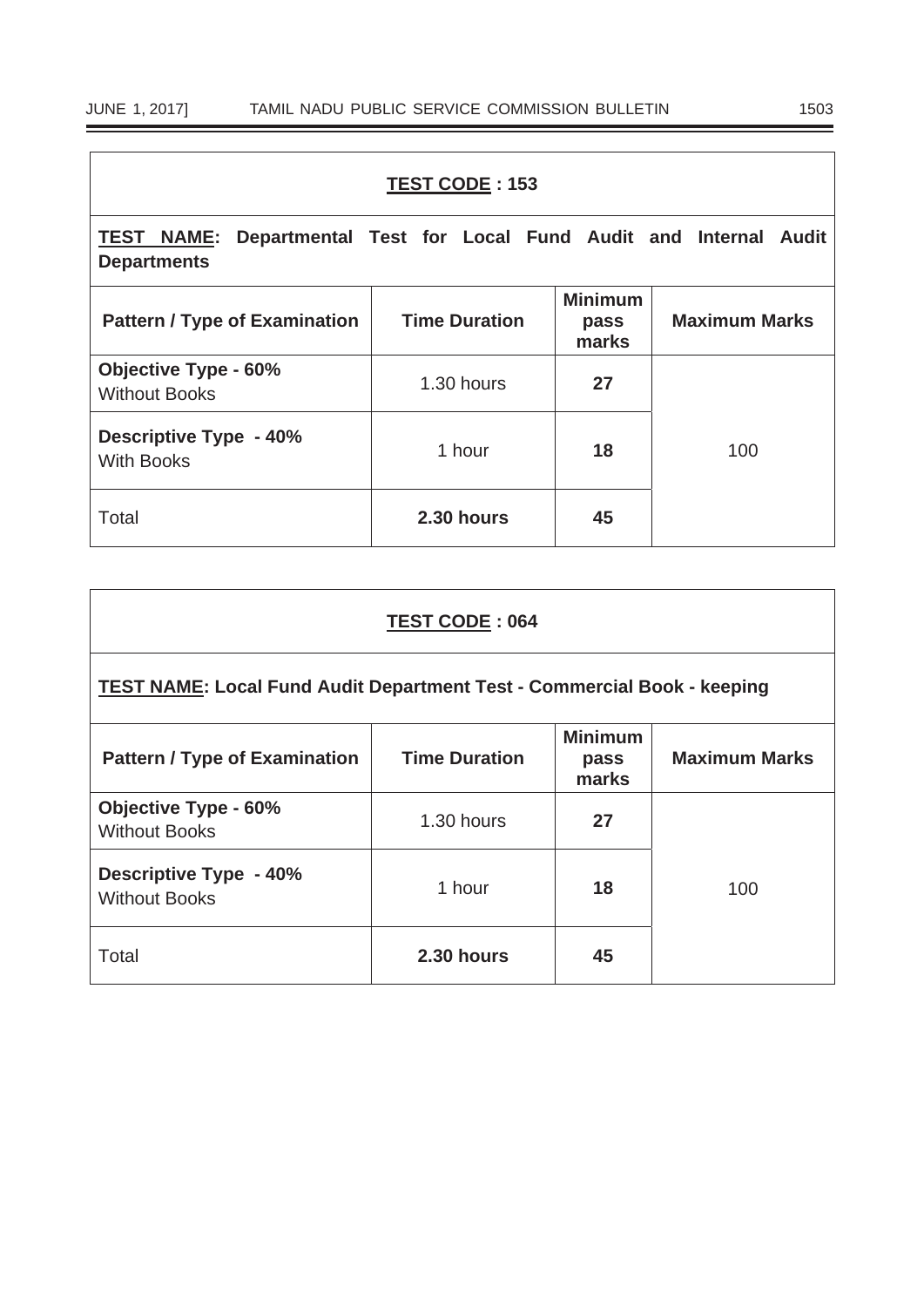j.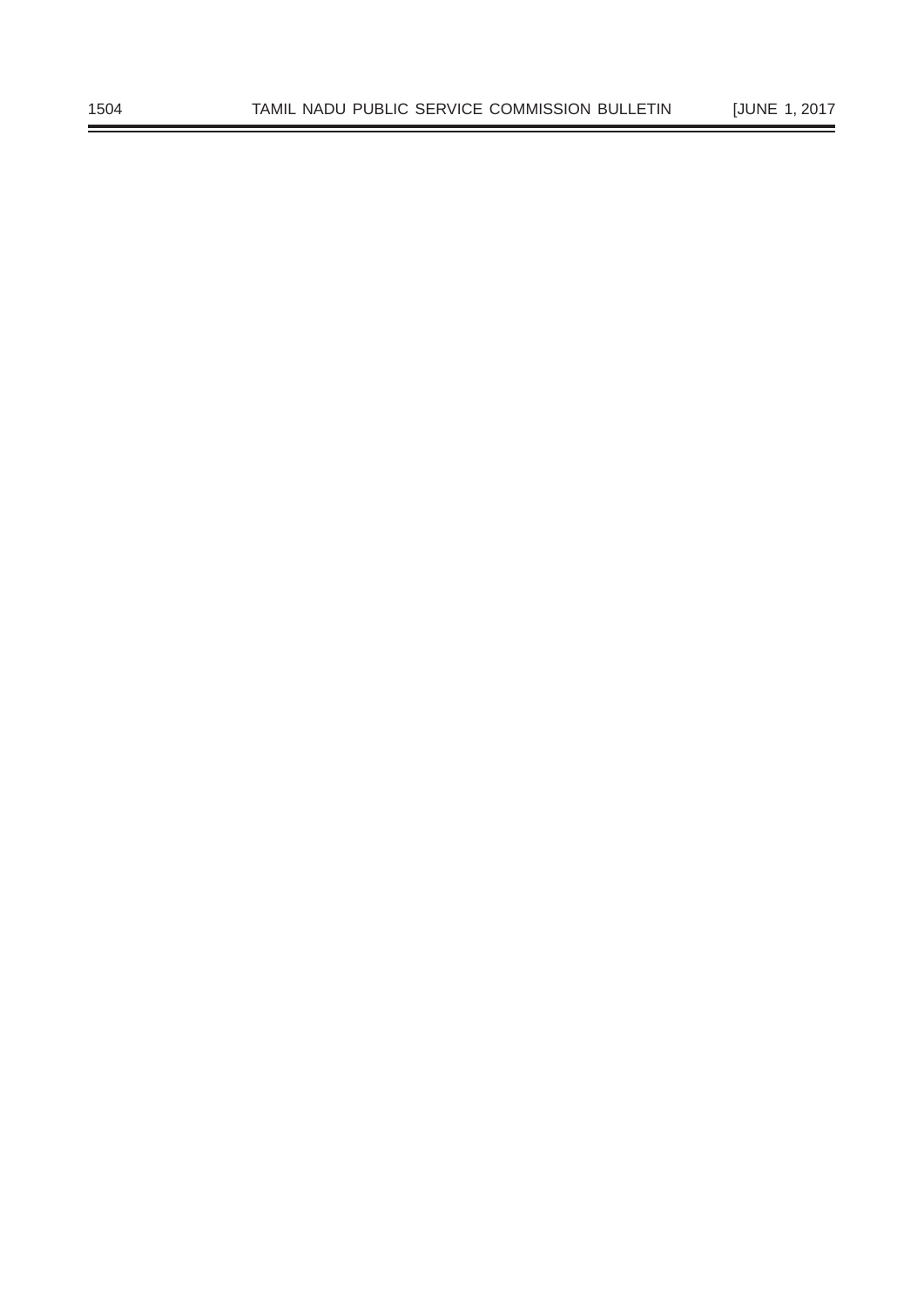# **MARITIME BOARD (2 TESTS)**

**Name of the Test & New Test Code**

**T.C.112:** Tamil Nadu Maritime Board Test - Lower Grade

**T.C.135:** Tamil Nadu Maritime Board Test - Higher Grade

## **SYLLABUS**

#### **TEST CODE : 112**

#### **Tamil Nadu Maritime Board Test - Lower Grade**

- 1. The Tamil Nadu Port Manual (The whole)
- 2. The Indian Ports Act, 1908 (Central Act 15 of 1908) and the Rules issued thereunder
- 3. The Tamil Nadu Minor Ports Harbour Craft Rules, 1953 (The whole)
- 4. The Tamil Nadu Maritime Board Act,1995 (Tamil Nadu Act 4 of 1996)
- 5. Preparation of Pay, Travelling Allowance, Contingent and Miscellaneous Bills (Relevant chapters in the respective codes and Manuals detailed below):-
	- (a) Fundamental Rules of the Tamil Nadu Government : Chapters II, III, IV, X, XI and Annexure III
	- (b) Tamil Nadu Travelling Allowance Rules : Part II Rules 2 to 32 and 39 to 95
	- (c) Tamil Nadu Financial Code, Vol. I Chapter II, Chapter III (Article 13 to 22, 32 to 36), Chapter IV (Article 52 to 55), Chapter V (Article 72 to 90), Chapters VI, VII Chapter X (Article 226 to 229) and Chapter XII
	- (d) Tamil Nadu Treasury Code, Volume I, Part II Chapters V, VI and VII
	- (e) Tamil Nadu Budget Manual Chapters II, III, VII and IX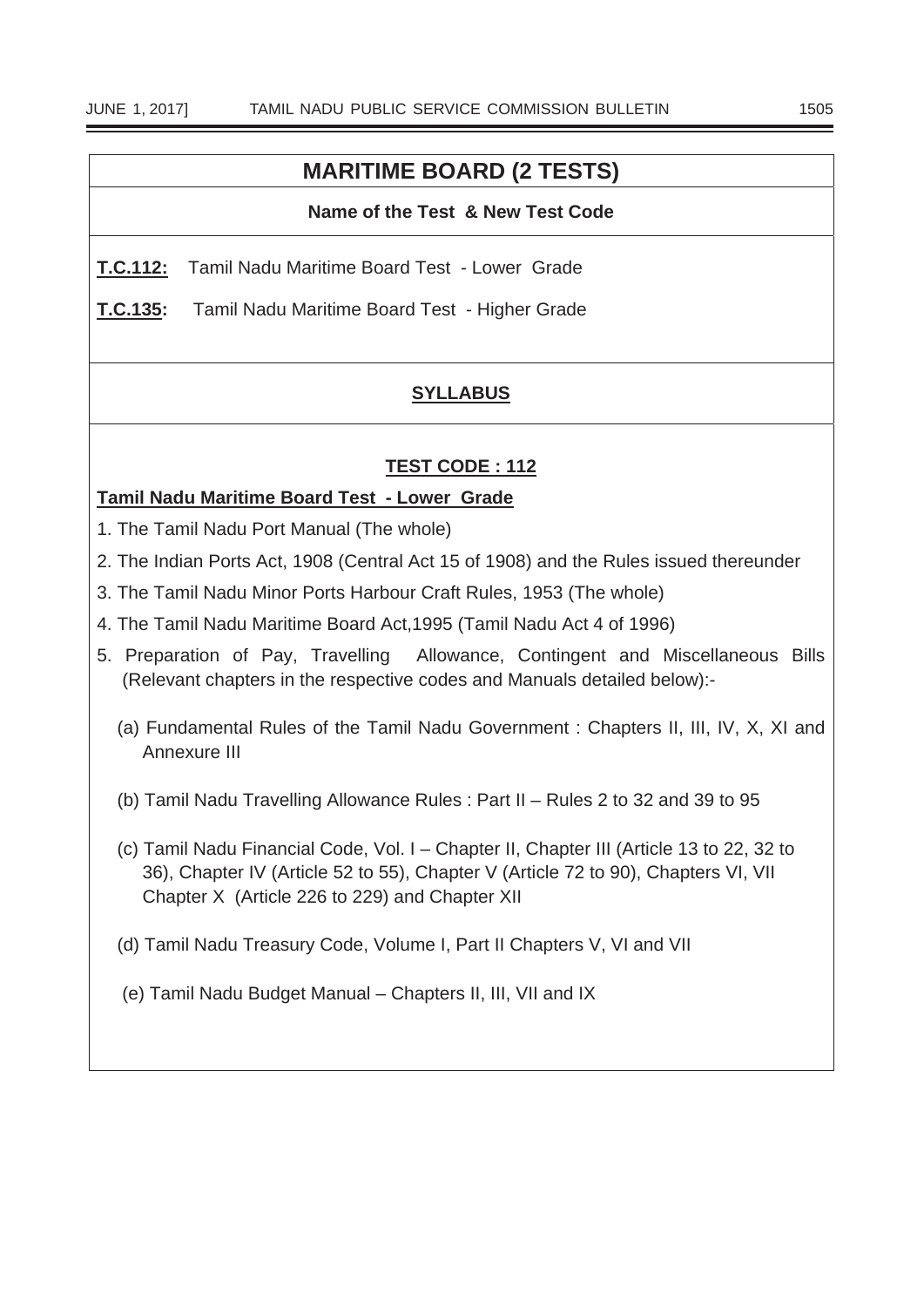## **Tamil Nadu Maritime Board Test - Higher Grade**

- 1. Tamil Nadu Port Manual (The whole)
- 2. The Merchant Shipping Act, 1958 (Central Act 44 of 1958) and the Rules issued thereunder (excluding Part II, IV, IX-A and X-A)
- 3. The Indian Ports Act, 1908 (Central Act 15 of 1908) and the Rules issued thereunder
- 4. Tamil Nadu Maritime Board Act,1995 (Act No.4 of 1996)
- 5. Tamil Nadu Minor Ports Harbour Crafts Rules, 1953
- 6. The Indian Lighthouse Act, 1927 (Central Act XVII of 1927)
- 7. The Indian Port Health Rules, 1955
- 8. Code of Storm Warning Signals for use at Indian Maritime Ports
- 9. All Circulars, Government Orders and Rules issued in connection with Mercantile Marine Department (including Notices to Mariners of permanent nature)

| <b>TEST CODE: 112</b>                                                                                                   |            |    |     |
|-------------------------------------------------------------------------------------------------------------------------|------------|----|-----|
| <b>TEST NAME: Tamil Nadu Maritime Board Test - Lower Grade</b>                                                          |            |    |     |
| <b>Minimum</b><br><b>Maximum Marks</b><br><b>Pattern / Type of Examination</b><br><b>Time Duration</b><br>pass<br>marks |            |    |     |
| <b>Descriptive Type - 100%</b><br><b>With Books</b>                                                                     | 2.30 hours | 45 | 100 |

| <b>TEST CODE: 135</b>                                           |                      |                                 |                      |
|-----------------------------------------------------------------|----------------------|---------------------------------|----------------------|
| <b>TEST NAME: Tamil Nadu Maritime Board Test - Higher Grade</b> |                      |                                 |                      |
| <b>Pattern / Type of Examination</b>                            | <b>Time Duration</b> | <b>Minimum</b><br>pass<br>marks | <b>Maximum Marks</b> |
| <b>Descriptive Type - 100%</b><br><b>With Books</b>             | 2.30 hours           | 45                              | 100                  |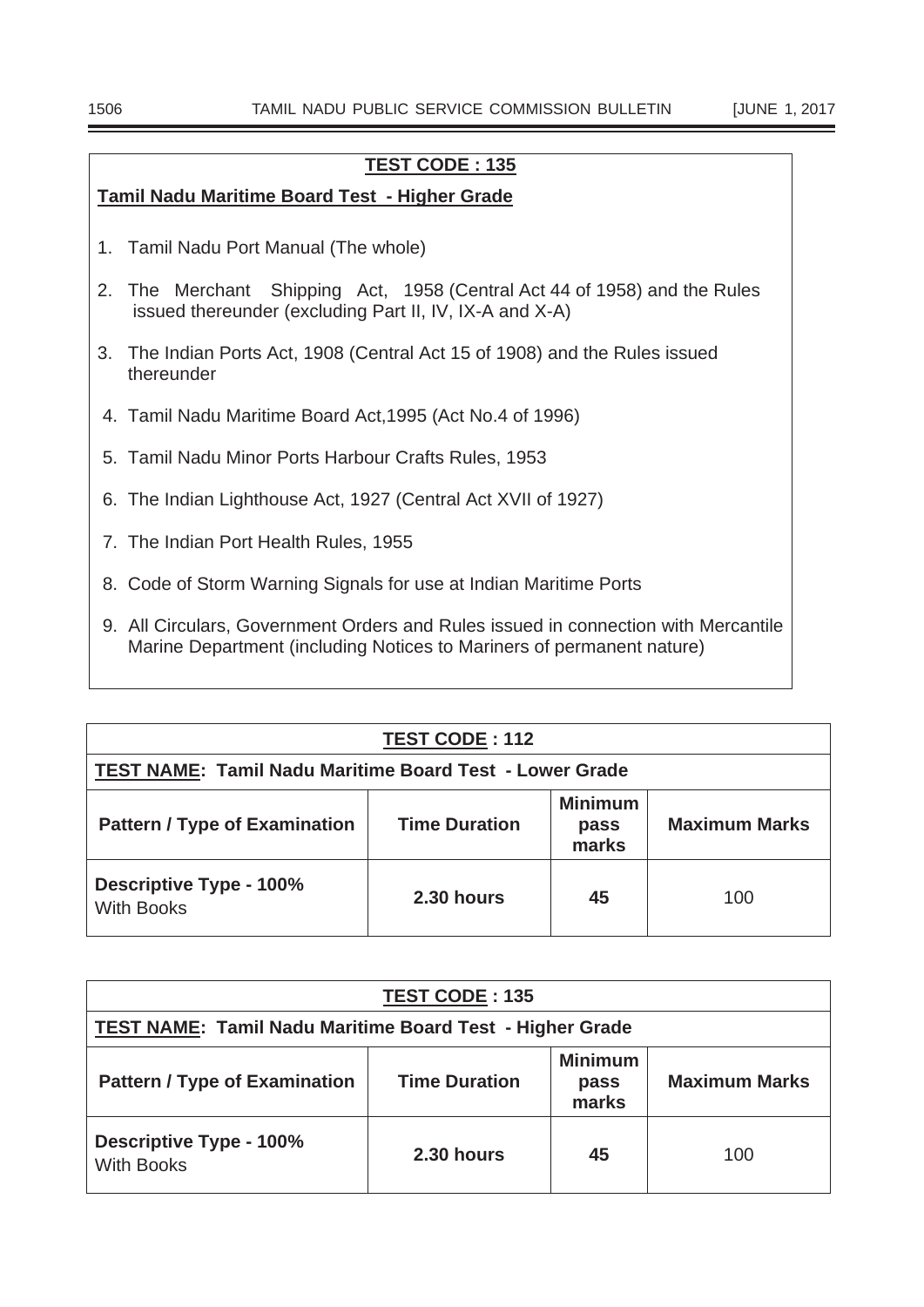# **MEDICAL AND RURAL HEALTH SERVICES DEPARTMENT (1 TEST)**

## **Name of the Test & New Test Code**

**T.C.002** : Departmental Test in the Tamil Nadu Medical Code

## **SYLLABUS**

#### **TEST CODE : 002**

## **Departmental Test in the Tamil Nadu Medical Code**

All Chapters in Volume - I and the Appendices in Volume - II of the Tamil Nadu Medical Code  $(5<sup>th</sup> Edition)$ 

| <b>TEST CODE: 002</b>                                              |                      |                                 |                      |
|--------------------------------------------------------------------|----------------------|---------------------------------|----------------------|
| <b>TEST NAME: Departmental Test in the Tamil Nadu Medical Code</b> |                      |                                 |                      |
| Pattern / Type of<br><b>Examination</b>                            | <b>Time Duration</b> | <b>Minimum</b><br>pass<br>marks | <b>Maximum Marks</b> |
| <b>Objective Type - 100%</b><br><b>Without Books</b>               | 2.30 hours           | 45                              | 100                  |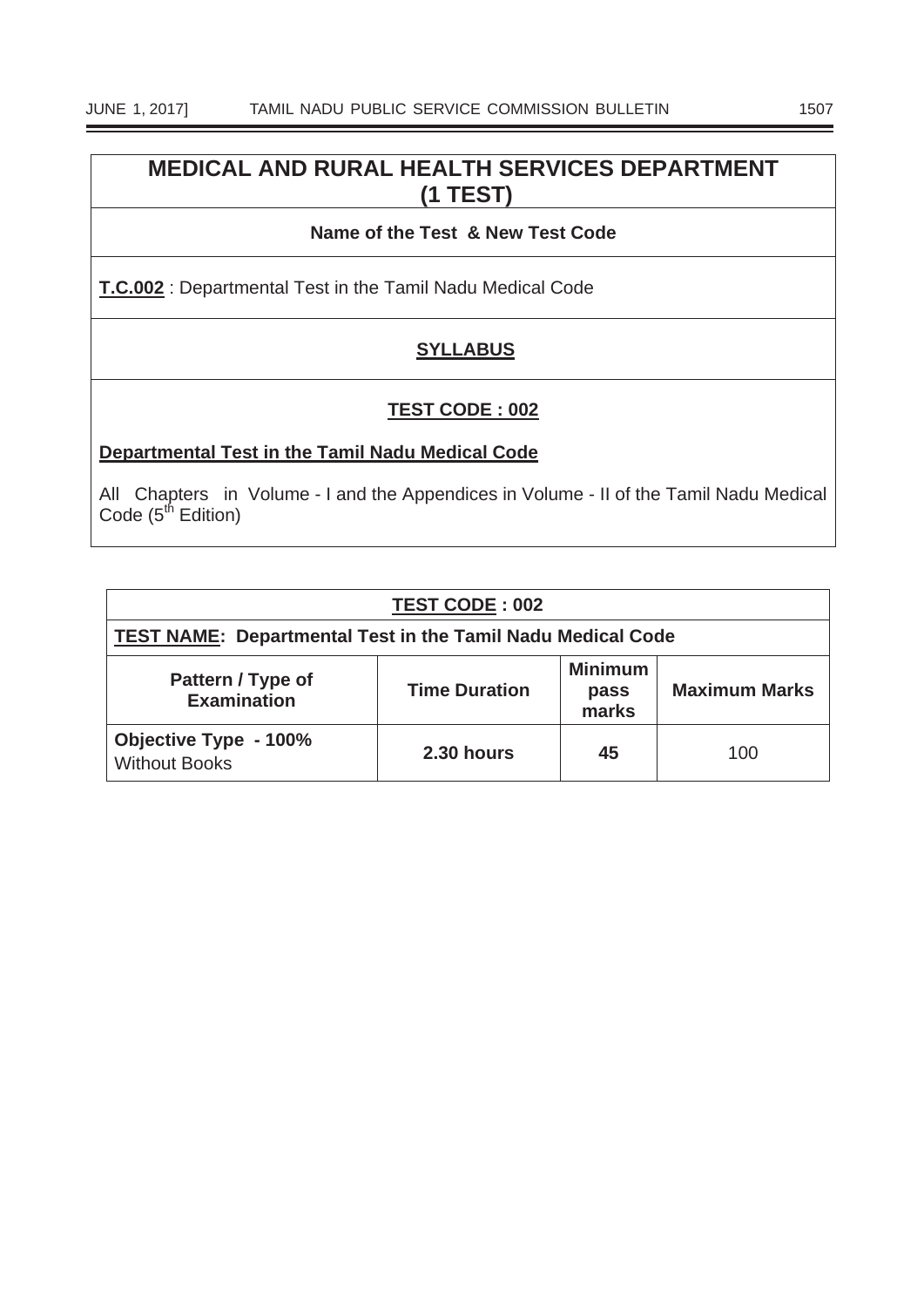j.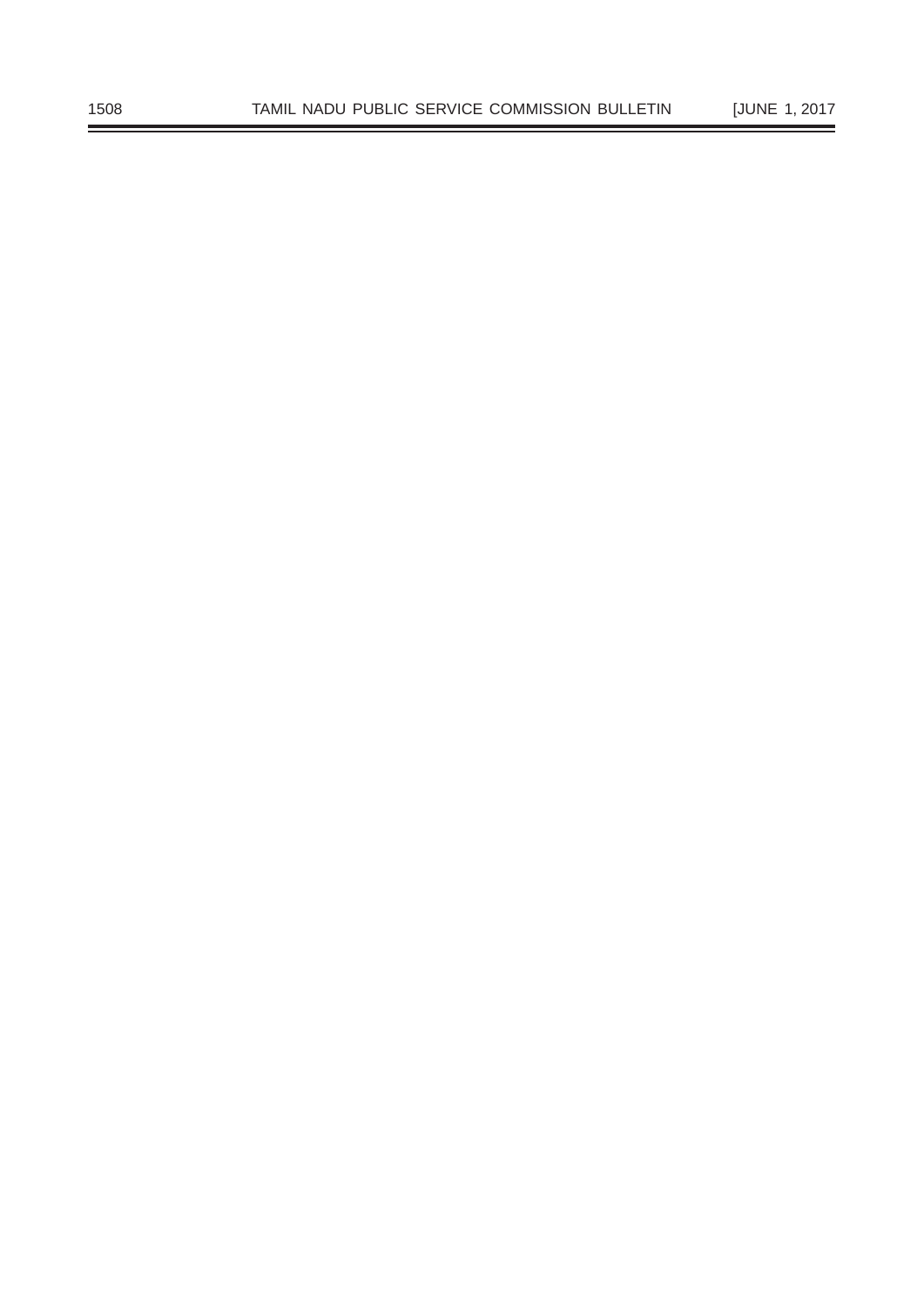# **MUNICIPAL ADMINISTRATION DEPARTMENT (2 TESTS)**

#### **Name of the Test & New Test Code**

**T.C. 006 :** Departmental Test for Municipal Commissioner in the Municipal Administration Department - Part - I

**T.C. 016 :** Departmental Test for Municipal Commissioner in the Municipal Administration Department - Part - II

## **SYLLABUS**

## **TEST CODE : 006**

## **Departmental Test for Municipal Commissioner in the Municipal Administration Department - Part - I**

- 1. Tamil Nadu Municipal Manual Volume I & II
- 2. Municipalities Act and Rules
- 3. The Registration of Birth and Death Act, 1969
- 4. Municipal Solid Wastes (Management and Handling) Rules, 2000
- 5. Development Control Regulations
- 6. The Tamil Nadu Transparency in Tenders Act, 1998
- 7. The Tamil Nadu Transparency in Tenders Rules, 2000

#### **TEST CODE : 016**

#### **Departmental Test for Municipal Commissioner in the Municipal Administration Department - Part - II**

- 1. Tamil Nadu Places of Public Resort Act
- 2. Public Building Licence and Regulation Act
- 3. Entertainment Act and Rules
- 4. Elementary Education Act
- 5. Tamil Nadu Parks, Play fields and Open Spaces (Preservation and Regulation) Act, 1959
- 6. The Tamil Nadu Public Health Act
- 7. Tamil Nadu Town and Country Planning Act, 1971
- 8. The Environmental (Protection) Act, 1986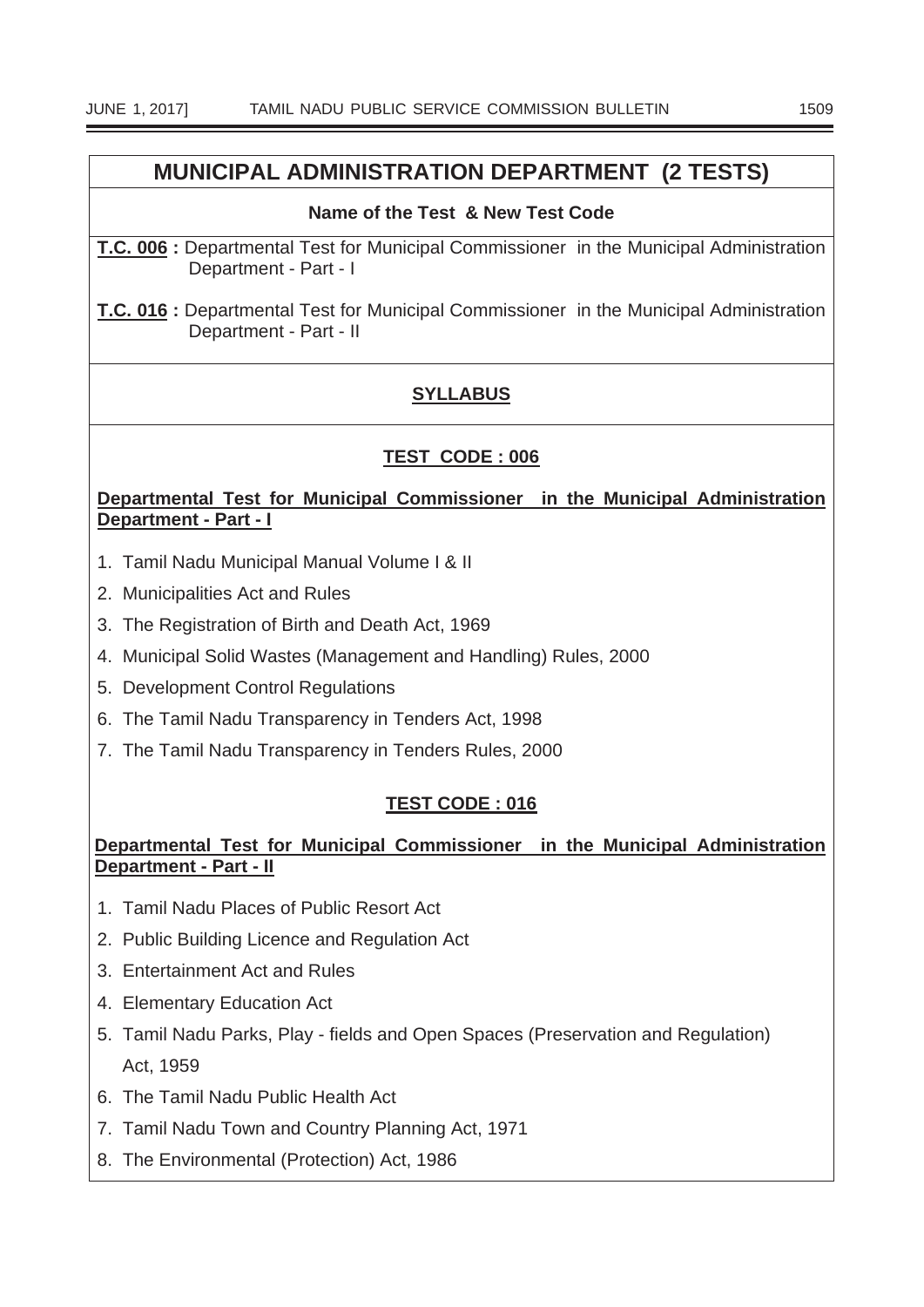|--|

**TEST NAME: Departmental Test for Municipal Commissioner in the Municipal Administration Department - Part - I** 

| <b>Pattern / Type of Examination</b>          | <b>Time Duration</b> | <b>Minimum</b><br>pass<br>marks | <b>Maximum Marks</b> |
|-----------------------------------------------|----------------------|---------------------------------|----------------------|
| Objective Type - 100%<br><b>Without Books</b> | 2.30 hours           | 45                              | 100                  |

| <b>TEST CODE: 016</b>                                                                                                           |                      |                                 |                      |
|---------------------------------------------------------------------------------------------------------------------------------|----------------------|---------------------------------|----------------------|
| <b>TEST NAME:</b> Departmental Test for Municipal Commissioner in the Municipal<br><b>Administration Department - Part - II</b> |                      |                                 |                      |
| <b>Pattern / Type of Examination</b>                                                                                            | <b>Time Duration</b> | <b>Minimum</b><br>pass<br>marks | <b>Maximum Marks</b> |
| <b>Objective Type - 100%</b><br><b>Without Books</b>                                                                            | 2.30 hours           | 45                              | 100                  |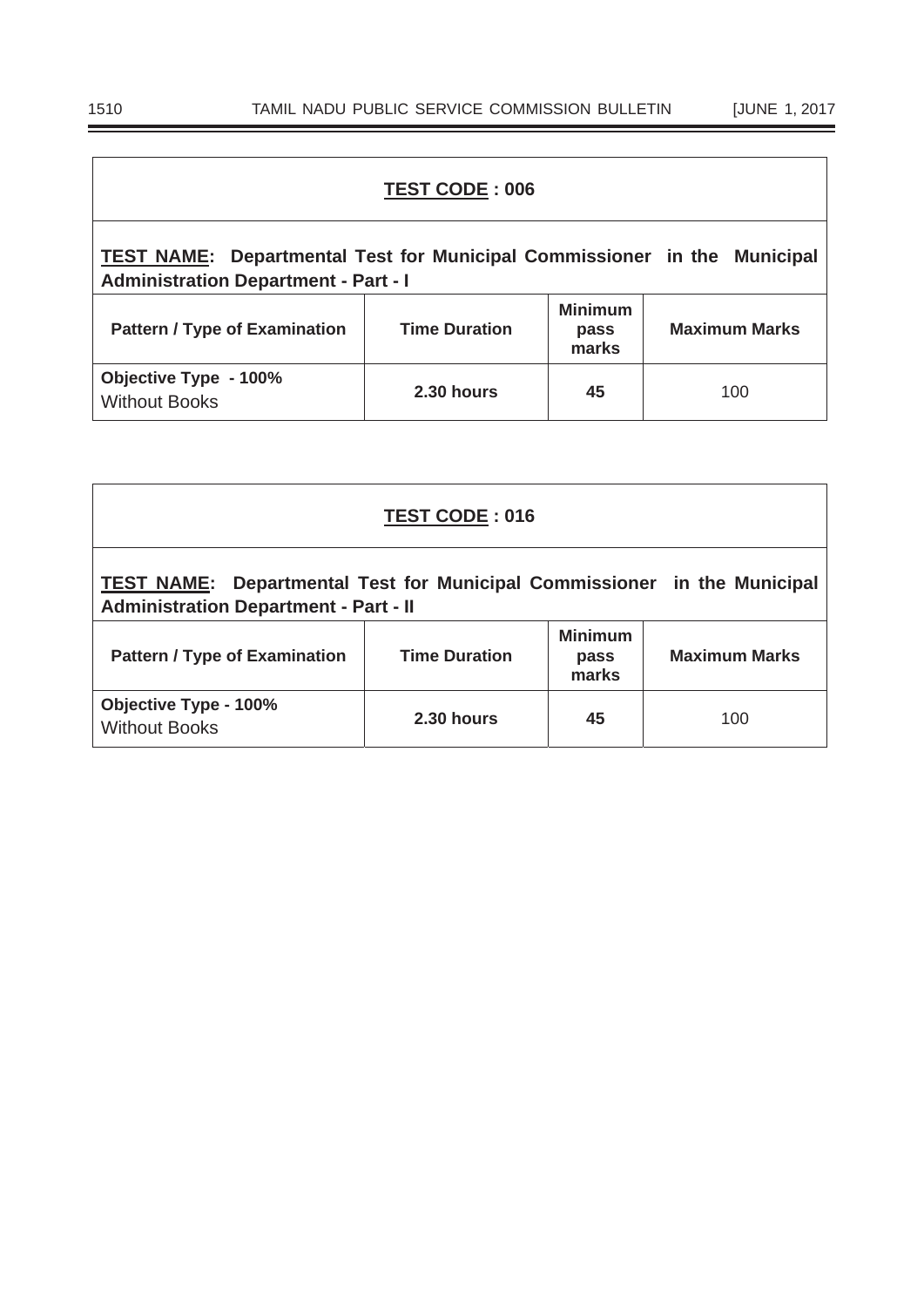# **POLICE DEPARTMENT (1 TEST)**

#### **Name of the Test & New Test Code**

**T.C.169:** Departmental Test for Junior Assistants in the Police Department

## **SYLLABUS Test Code: 169**

**Departmental Test for Junior Assistants in the Police Department**

Police Standing Order Book Volume I

## **TEST CODE : 169**

#### **TEST NAME: Departmental Test for Junior Assistants in the Police Department**

| <b>Pattern / Type of Examination</b>                | <b>Time Duration</b> | <b>Minimum</b><br>pass marks | <b>Maximum Marks</b> |
|-----------------------------------------------------|----------------------|------------------------------|----------------------|
| <b>Objective Type - 80%</b><br><b>Without Books</b> | 2 hours              | 36                           |                      |
| <b>Descriptive Type - 20%</b><br><b>With Books</b>  | 30 minutes           | 9                            | 100                  |
| Total                                               | 2.30 hours           | 45                           |                      |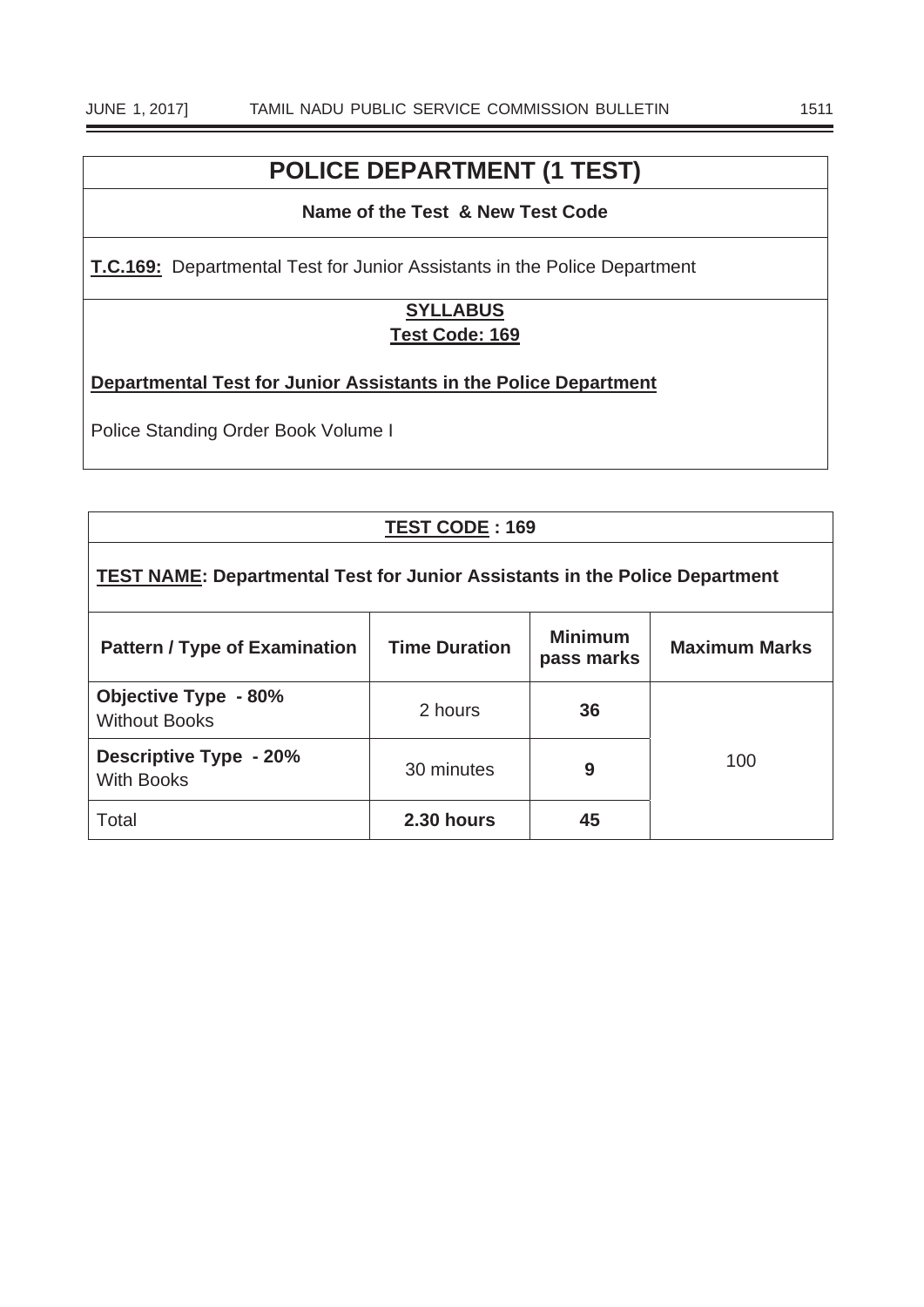L,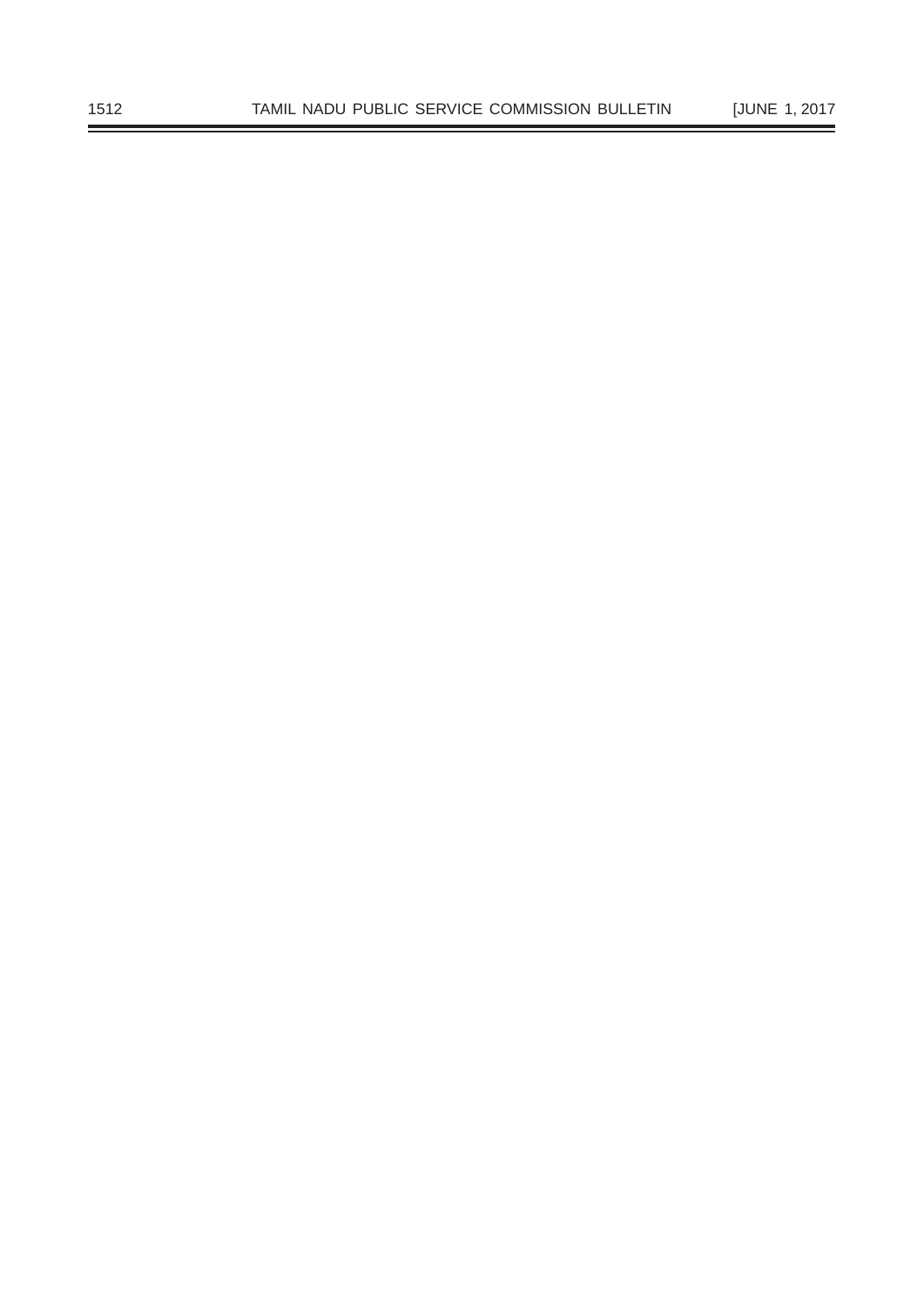# **PRISONS DEPARTMENT (8 TESTS)**

## **Name of the Test & New Test Code**

- **T.C.107**: The Jail Test Part I (a) Indian Penal Code
- **T.C.118**: The Jail Test Part I (b) Code of Criminal Procedure
- **T.C.131**: The Jail Test Part I (c) Laws, Rules, Regulations and Orders relating to Jail Management
- **T.C.148**: Jail Test Part II The Juvenile Justice (Care and Protection of Children) Act, 2000 (Central Act 56 of 2000)
- **T.C.127**: Departmental Test for Officers of the Probation Branch of the Jail Department Part – I – Section - A (Indian Penal Code)
- **T.C.142**: Departmental Test for Officers of the Probation Branch of the Jail Department – Part – I - Section – B (Criminal Procedure Code)
- **T.C.150**: Departmental Test for Officers of the Probation Branch of the Jail Department Part – II - Section – A
- **T.C.151**: Departmental Test for Officers of the Probation Branch of the Jail Department Part - II - Section - B

## **SYLLABUS**

## **TEST CODE : 107**

## **The Jail Test Part - I (a) Indian Penal Code**

The Indian Penal Code - Chapters II, III, IV and Sections 128 to 130 and 217 to 225

## **TEST CODE : 118**

**The Jail Test Part - I (b) Code of Criminal Procedure** 

## **Criminal Procedure Code:**

Chapters: I, II, III, IV, V, VI, VII, VIII, XII, XIII, XV, XVI, XVII, XVIII, XIX, XX, XXI, XXII, XXIII, XXIV, XXV, XXVII, XXVIII, XXIX, XXX, XXXII and XXXIII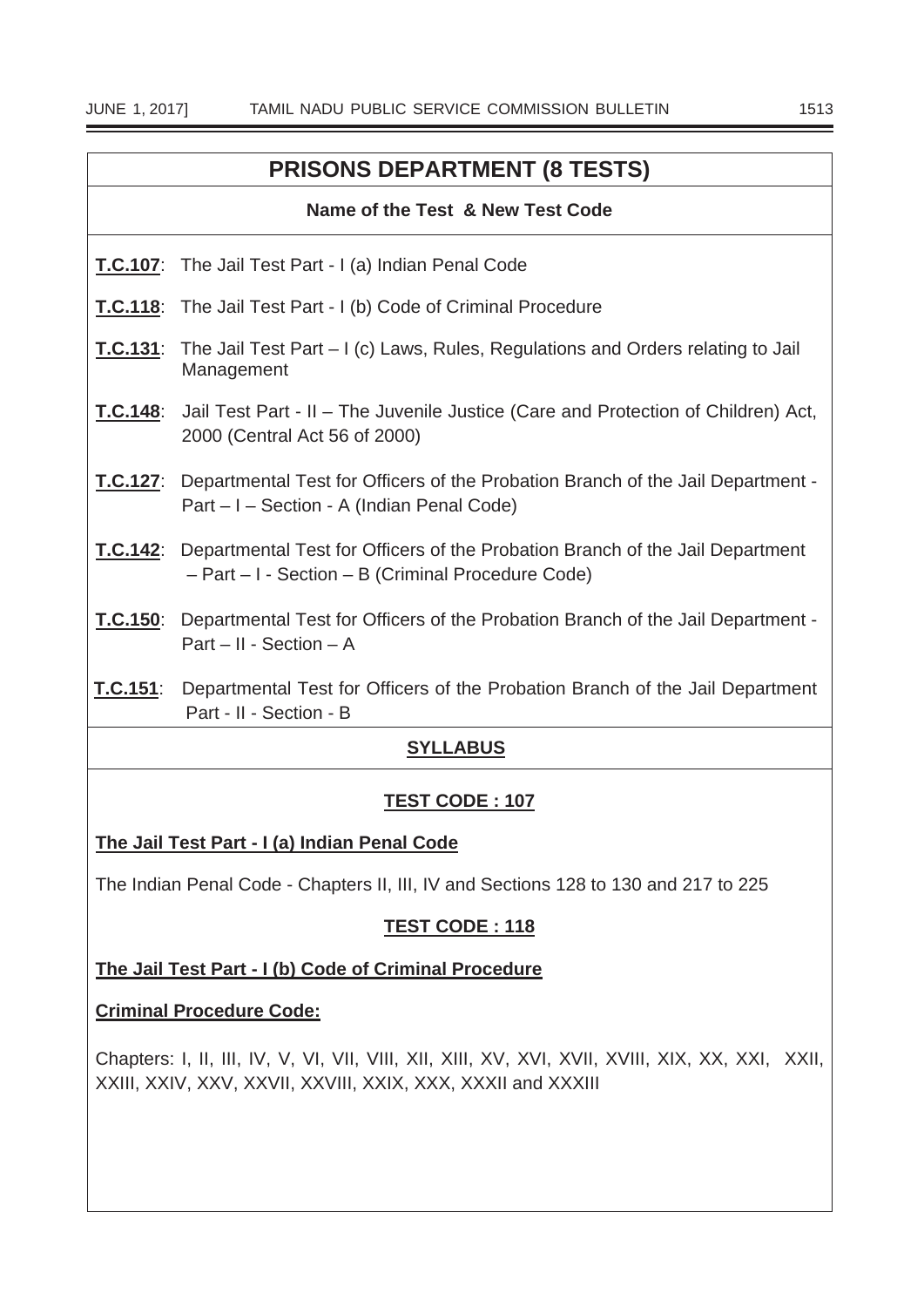Note: In the new Criminal Procedure Code Chapters have not been divided into different parts. Hence, there is no necessity of mentioning the parts.

## **TEST CODE : 131**

**The Jail Test Part – I (c) Laws, Rules, Regulations and Orders relating to Jail Management**

- (a) The Prisoners Act, 1900 ( III of 1900)
- (b) The Prisons Act, 1894 ( IX of 1894)
- (c) Prisoners (Attendance in Courts) Act, 1955 ( 32 of 1955)
- (d) Mental Health Act, 1987 (14 of 1987)
- (e) Prevention of Corruption Act, 1988 (49 of 1988)
- (f) The Tamil Nadu Prison Manual, Volume II & III
- (g) Subsidiary Jail Manual
- (h) The Tamil Nadu Borstal Schools Act, 1925 (TN Act 5 of 1926)

## **TEST CODE : 148**

## **Jail Test Part - II – The Juvenile Justice (Care and Protection of Children) Act, 2000 (Central Act 56 of 2000)**

(i) Juvenile Justice (Care & Protection of Children) Act, 2000 (Central Act 56 of 2000)

(ii) The examination should be a practical test of an Officer's acquaintance with and ability to utilize the codes and text books prescribed and the question papers should be so framed as to secure this object. (G.O.No.1634, Home (Judicial) Department, dated the  $14^{th}$  July 1918)

## **TEST CODE : 127**

**Departmental Test for Officers of the Probation Branch of the Jail Department - Part – I – Section - A (Indian Penal Code)** 

Part - I - Section (A) Indian Penal Code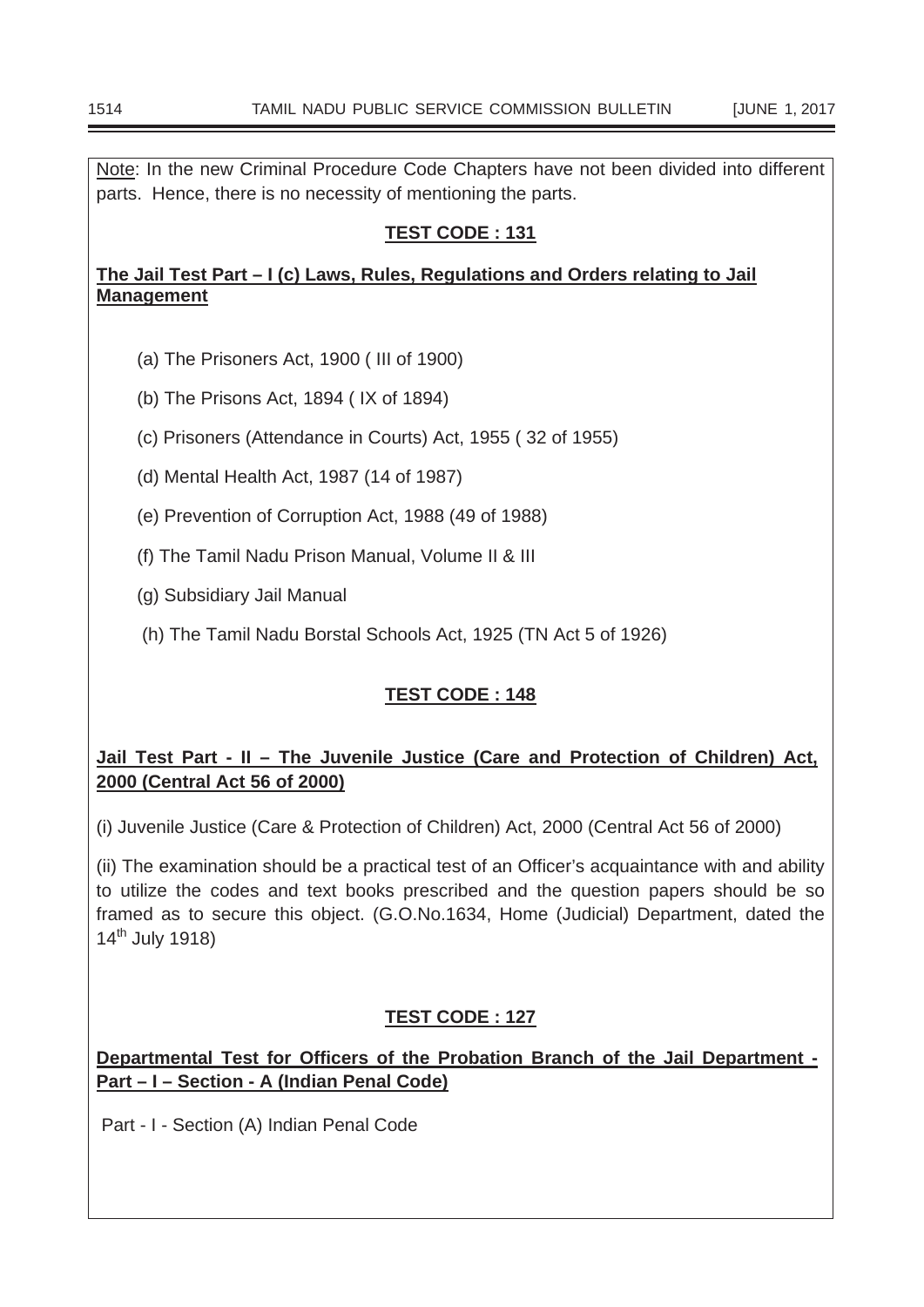**Departmental Test for Officers of the Probation Branch of the Jail Department – Part – I - Section – B (Criminal Procedure Code)** 

Part – I - Section (B) Criminal Procedure Code (Full Code)

#### **TEST CODE : 150**

**Departmental Test for Officers of the Probation Branch of the Jail Department - Part – II - Section – A** 

Probation of offenders Act, 1958 (Central) Act 20 of 1958 the Tamil Nadu Borstal Schools Act, 1925 Immortal Traffic Prevention Act, 1956 (Act 104 of 1956) and Juvenile Justice (Care & Protection of Children) Act, 2000 (Central Act 56 of 2000)

## **TEST CODE : 151**

**Departmental Test for Officers of the Probation Branch of the Jail Department Part - II - Section - B**

Part - II - Section (B) Principles of the Probation System(Probation and related measures)

Note (i) Graduates in law are exempted from passing Section (A) in part I of the test.

(ii)Those who have passed the Apprentice Examination conducted by the Madras Bar Council are exempted from passing Section (B) in part I of the test

iii. Candidates may appear for the test (comprising parts I and II) separately for each part. The provisions of G.O.No.1154 Public (Services) dated the 29th June 1936 will govern the admission of the candidates to the test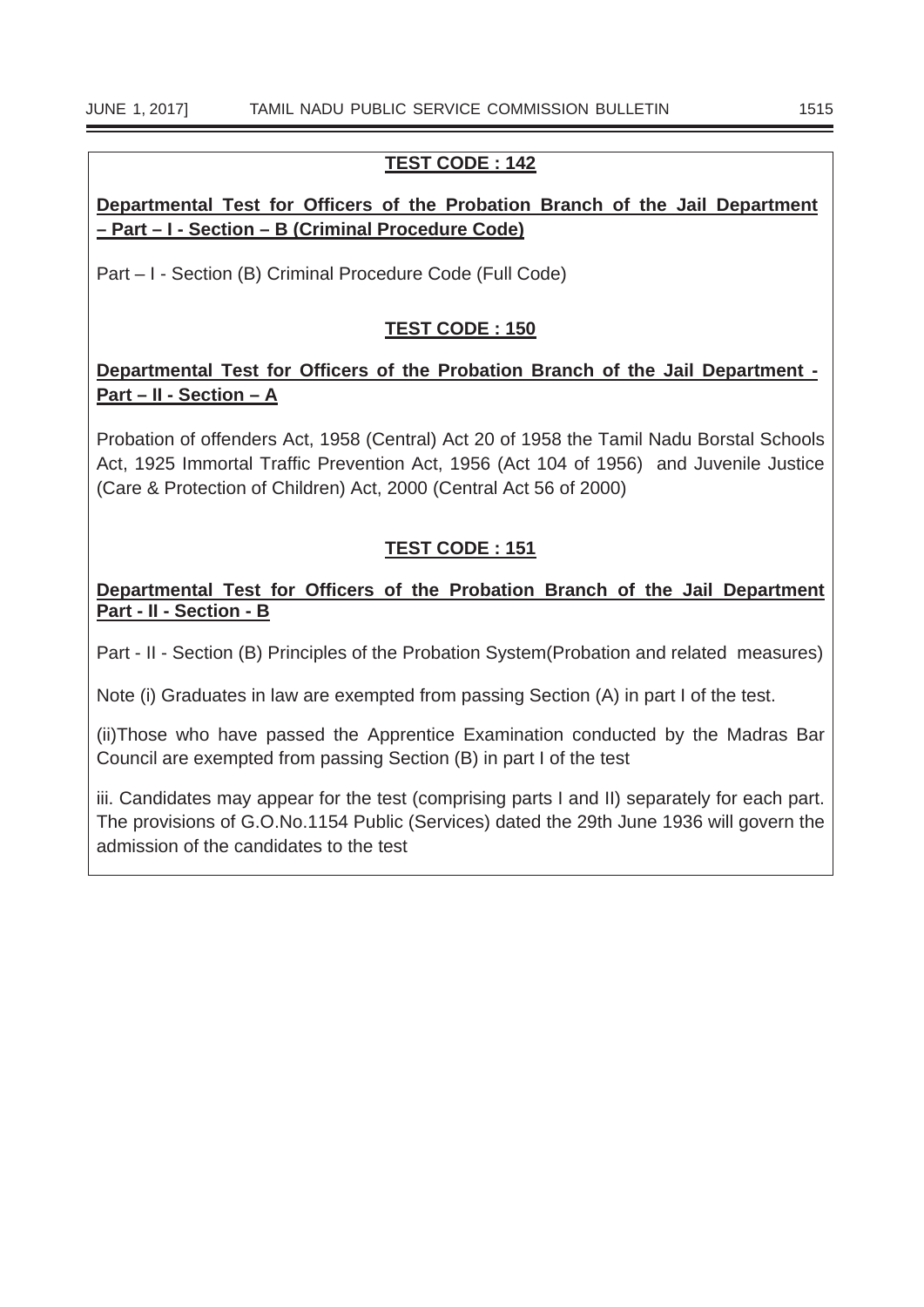# **TEST NAME: The Jail Test Part - I (a) Indian Penal Code**

| <b>Pattern / Type of Examination</b>                | <b>Time Duration</b> | <b>Minimum</b><br>pass<br>marks | <b>Maximum Marks</b> |
|-----------------------------------------------------|----------------------|---------------------------------|----------------------|
| <b>Objective Type - 80%</b><br><b>Without Books</b> | 2 hours              | 36                              |                      |
| <b>Descriptive Type - 20%</b><br><b>With Books</b>  | 30 minutes           | 9                               | 100                  |
| Total                                               | 2.30 hours           | 45                              |                      |

## **TEST CODE : 118**

# **TEST NAME: The Jail Test Part - I (b) Code of Criminal Procedure**

| <b>Pattern / Type of Examination</b>                | <b>Time Duration</b> | <b>Minimum</b><br>pass<br>marks | <b>Maximum Marks</b> |
|-----------------------------------------------------|----------------------|---------------------------------|----------------------|
| <b>Objective Type - 80%</b><br><b>Without Books</b> | 2 hours              | 36                              |                      |
| <b>Descriptive Type - 20%</b><br><b>With Books</b>  | 30 minutes           | 9                               | 100                  |
| Total                                               | 2.30 hours           | 45                              |                      |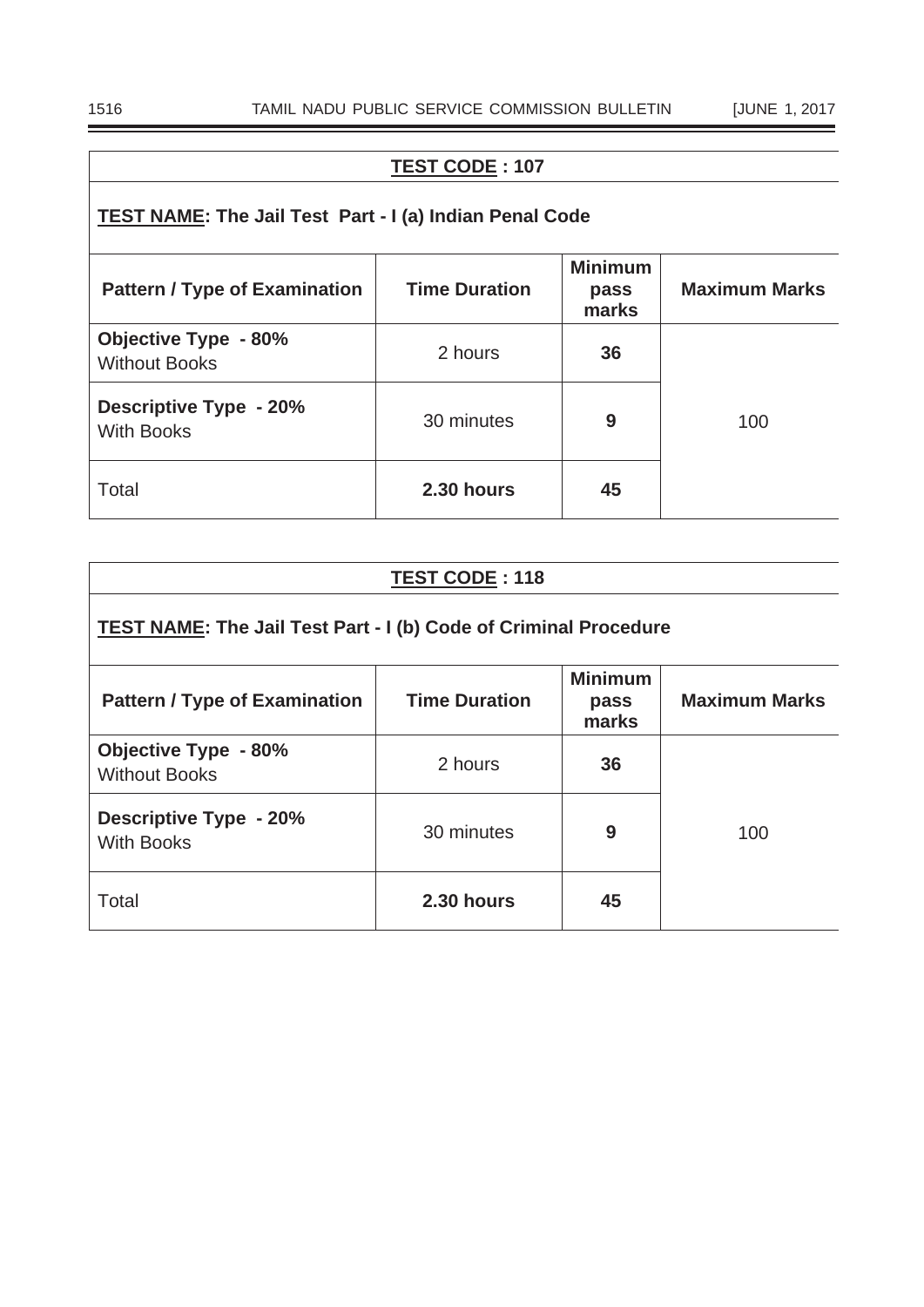**TEST NAME: The Jail Test Part - I (c) Laws, Rules, Regulations and Orders relating to Jail Management** 

| <b>Pattern / Type of Examination</b>                | <b>Time Duration</b> | <b>Minimum</b><br>pass<br>marks | <b>Maximum Marks</b> |
|-----------------------------------------------------|----------------------|---------------------------------|----------------------|
| <b>Objective Type - 80%</b><br><b>Without Books</b> | 2 hours              | 36                              |                      |
| <b>Descriptive Type - 20%</b><br><b>With Books</b>  | 30 minutes           | 9                               | 100                  |
| Total                                               | 2.30 hours           | 45                              |                      |

| <b>TEST CODE: 148</b>                                                                                                         |                      |                                 |                      |
|-------------------------------------------------------------------------------------------------------------------------------|----------------------|---------------------------------|----------------------|
| TEST NAME: Jail Test Part - II - The Juvenile Justice (Care and Protection of<br>Children) Act, 2000 (Central Act 56 of 2000) |                      |                                 |                      |
| <b>Pattern / Type of Examination</b>                                                                                          | <b>Time Duration</b> | <b>Minimum</b><br>pass<br>marks | <b>Maximum Marks</b> |
| <b>Objective Type - 80%</b><br><b>Without Books</b>                                                                           | 2 hours              | 36                              |                      |
| <b>Descriptive Type - 20%</b><br><b>With Books</b>                                                                            | 30 minutes           | 9                               | 100                  |
| Total                                                                                                                         | 2.30 hours           | 45                              |                      |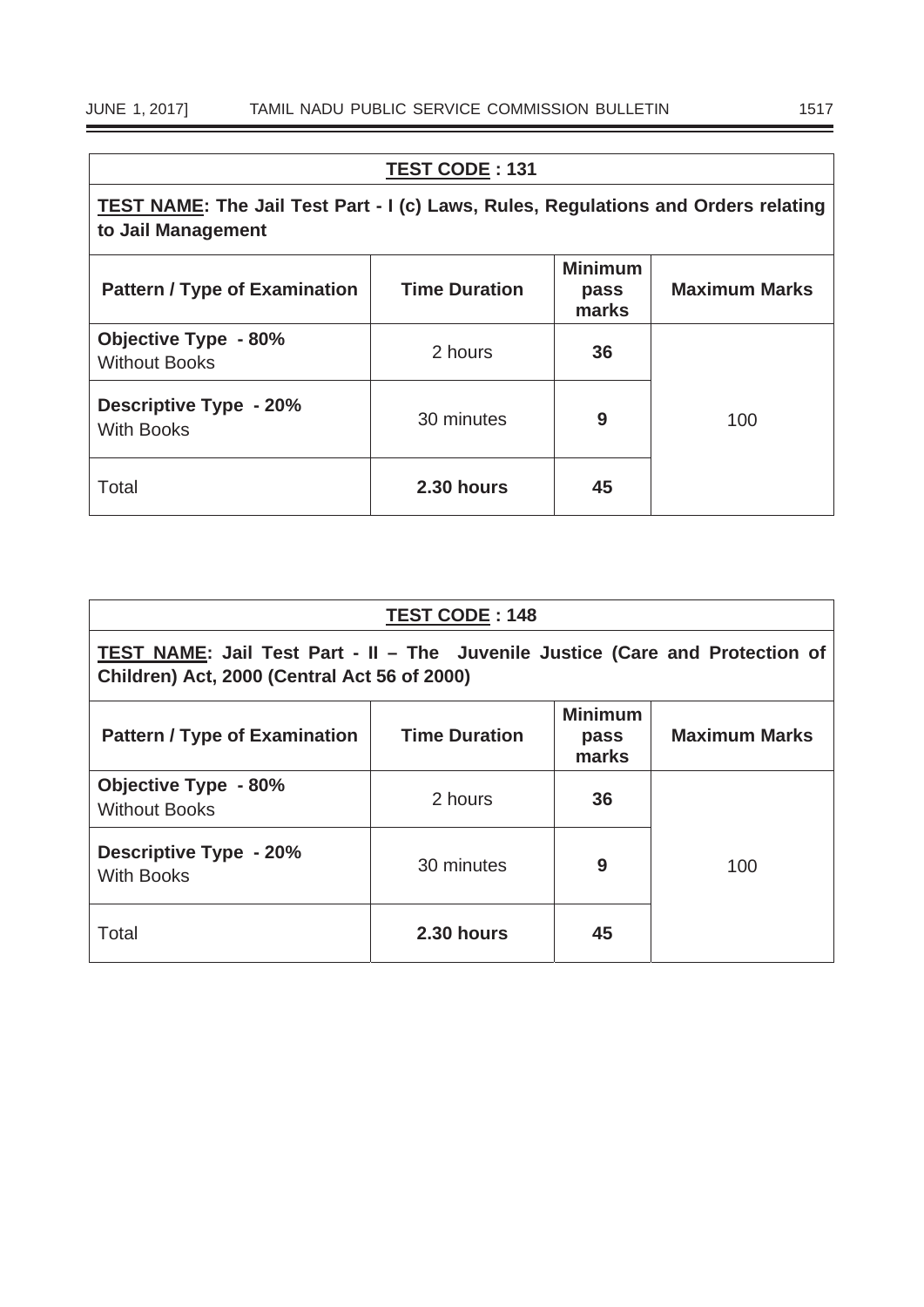$\overline{\phantom{a}}$ 

٠

| <b>TEST CODE: 127</b>                                                                                                                  |                      |                                 |                      |  |
|----------------------------------------------------------------------------------------------------------------------------------------|----------------------|---------------------------------|----------------------|--|
| TEST NAME: Departmental Test for Officers of the Probation Branch of the Jail<br>Department - Part - I Section - A (Indian Penal Code) |                      |                                 |                      |  |
| <b>Pattern / Type of Examination</b>                                                                                                   | <b>Time Duration</b> | <b>Minimum</b><br>pass<br>marks | <b>Maximum Marks</b> |  |
| <b>Objective Type - 80%</b><br><b>Without Books</b>                                                                                    | 2 hours              | 36                              |                      |  |
| <b>Descriptive Type - 20%</b><br><b>With Books</b>                                                                                     | 30 minutes           | 9                               | 100                  |  |
| Total                                                                                                                                  | 2.30 hours           | 45                              |                      |  |

| <b>TEST CODE: 142</b>                                                                                                                           |                      |                                 |                      |
|-------------------------------------------------------------------------------------------------------------------------------------------------|----------------------|---------------------------------|----------------------|
| TEST NAME: Departmental Test for Officers of the Probation Branch of the Jail<br><b>Department - Part-I Section-B (Criminal Procedure Code)</b> |                      |                                 |                      |
| <b>Pattern / Type of Examination</b>                                                                                                            | <b>Time Duration</b> | <b>Minimum</b><br>pass<br>marks | <b>Maximum Marks</b> |
| <b>Objective Type - 80%</b><br><b>Without Books</b>                                                                                             | 2 hours              | 36                              |                      |
| <b>Descriptive Type - 20%</b><br><b>With Books</b>                                                                                              | 30 minutes           | 9                               | 100                  |
| Total                                                                                                                                           | 2.30 hours           | 45                              |                      |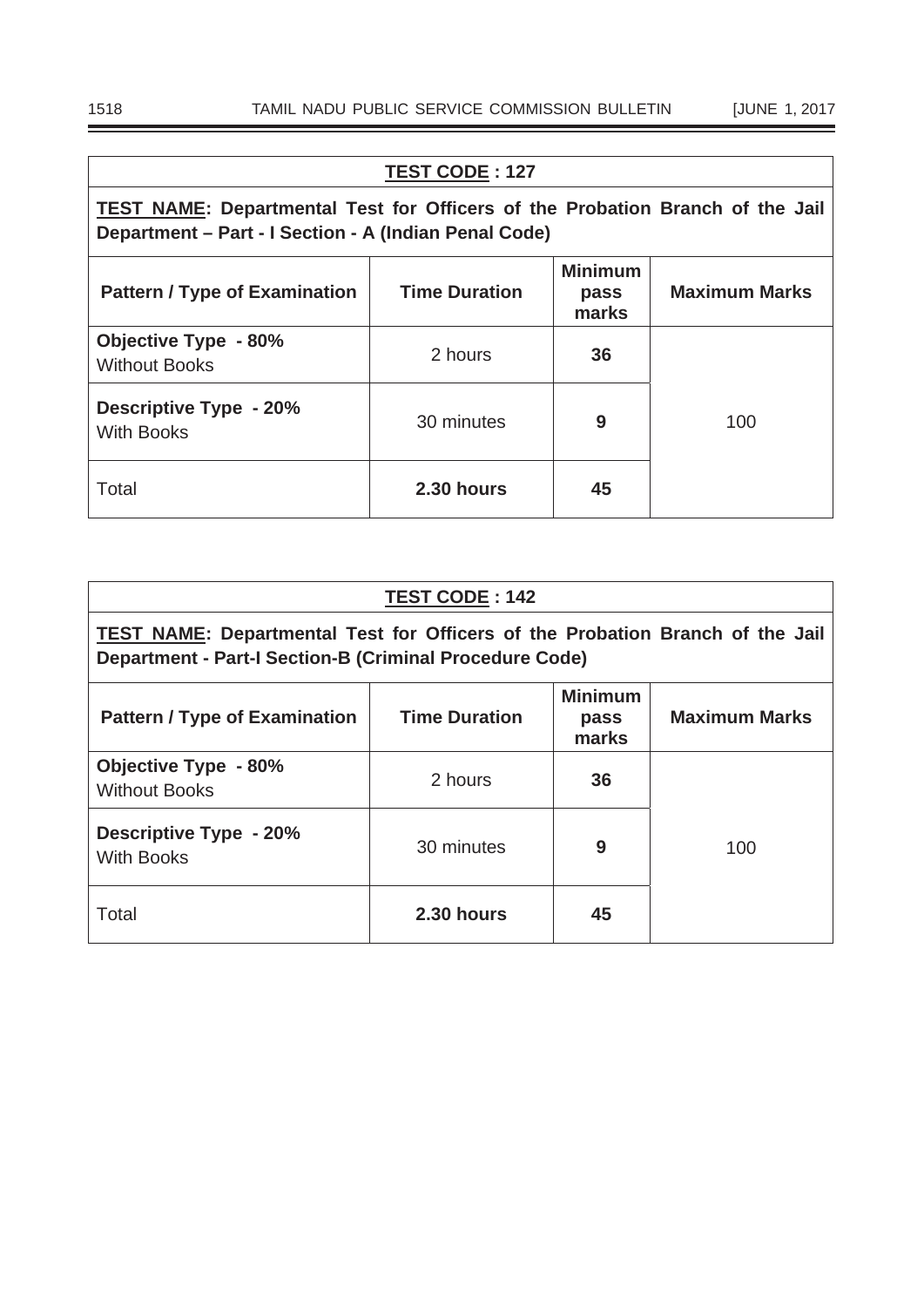**TEST NAME: Departmental Test for Officers of the Probation Branch of the Jail Department - Part - II Section - A** 

| <b>Pattern / Type of Examination</b>                | <b>Time Duration</b> | <b>Minimum</b><br>pass<br>marks | <b>Maximum Marks</b> |
|-----------------------------------------------------|----------------------|---------------------------------|----------------------|
| <b>Objective Type - 80%</b><br><b>Without Books</b> | 1 hour               | 36                              |                      |
| <b>Descriptive Type - 20%</b><br><b>With Books</b>  | 15 minutes           | 9                               | 100                  |
| Total                                               | 1.15 hours           | 45                              |                      |

| <b>TEST CODE: 151</b>                                                                                                      |                      |                                 |                      |
|----------------------------------------------------------------------------------------------------------------------------|----------------------|---------------------------------|----------------------|
| <b>TEST NAME: Departmental Test for Officers of the Probation Branch of the Jail</b><br>Department Part - II - Section - B |                      |                                 |                      |
| <b>Pattern / Type of Examination</b>                                                                                       | <b>Time Duration</b> | <b>Minimum</b><br>pass<br>marks | <b>Maximum Marks</b> |
| <b>Objective Type - 80%</b><br><b>Without Books</b>                                                                        | 1 hour               | 36                              |                      |
| <b>Descriptive Type - 20%</b><br><b>With Books</b>                                                                         | 15 minutes           | 9                               | 100                  |
| Total                                                                                                                      | 1.15 hours           | 45                              |                      |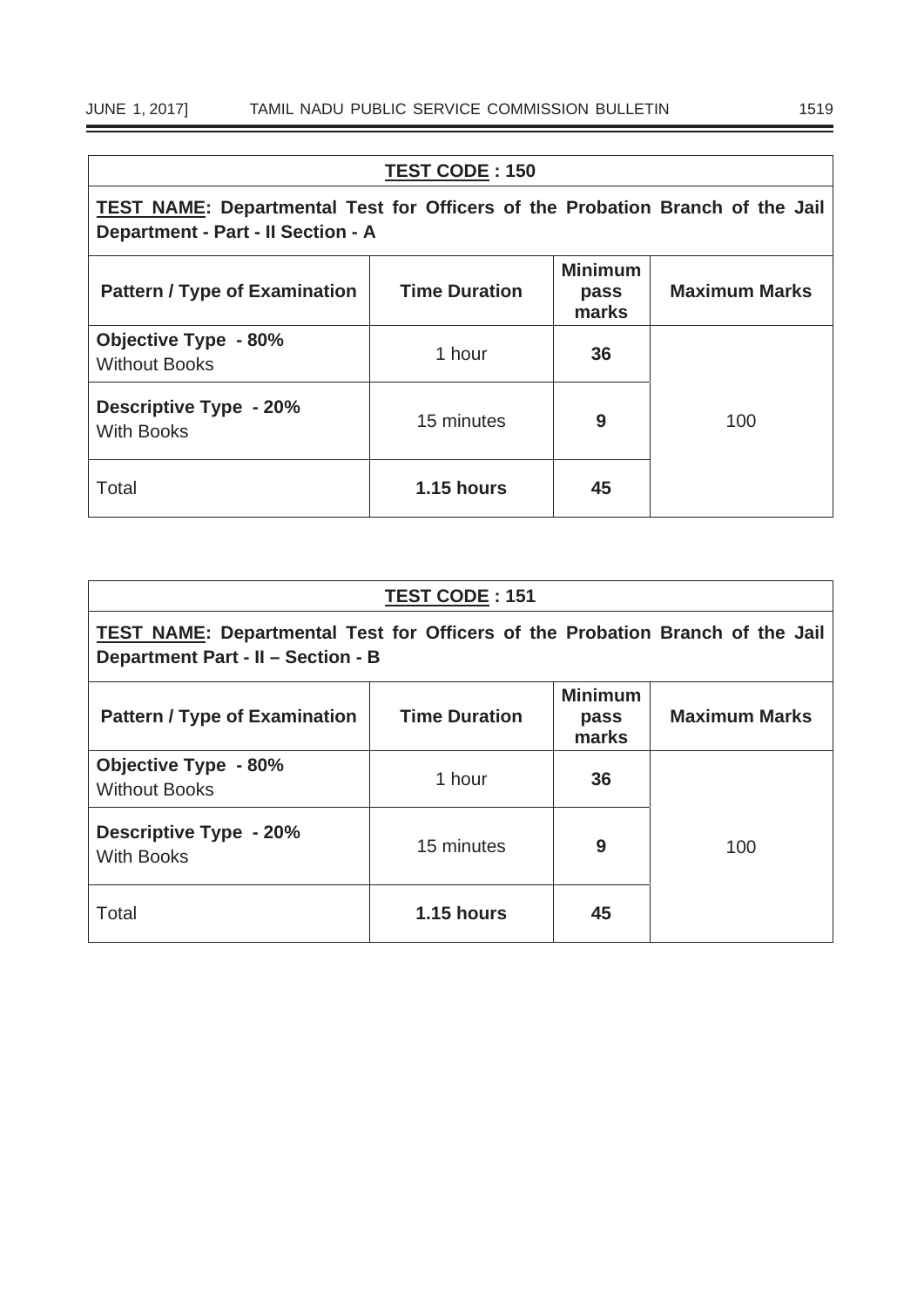L,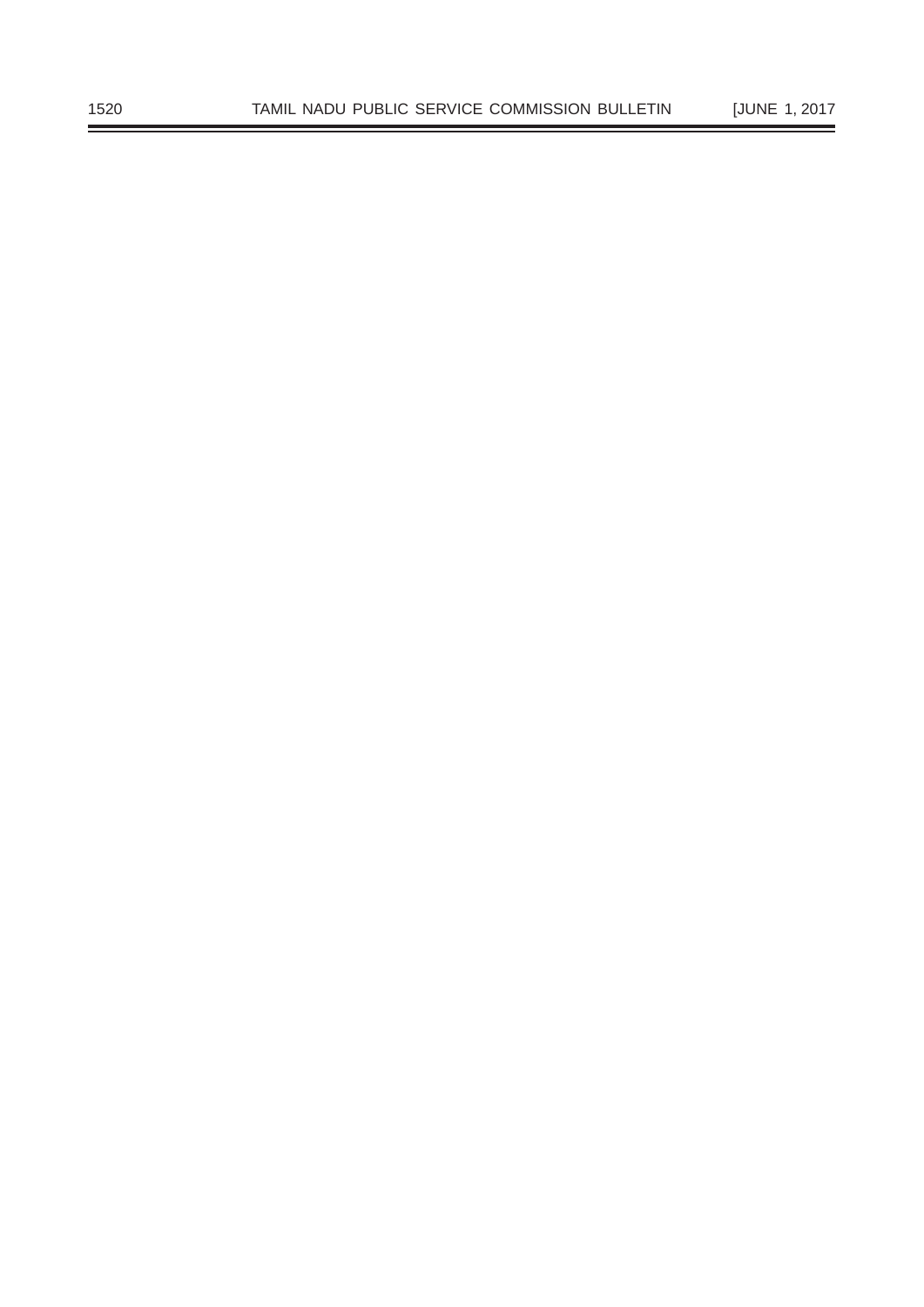## **PUBLIC WORKS DEPARTMENT (2 TESTS)**

#### **Name of the Test & New Test Code**

**T.C. 110 :** The Account Test for Public Works Department Officers and Subordinates – Part - I

**T.C. 122:** The Account Test for Public Works Department Officers and Subordinates - Part–II

#### **SYLLABUS**

#### **TEST CODE : 110**

## **The Account Test for Public Works Department Officers and Subordinates – Part - I**

- 1) The Tamil Nadu Public Works Department Code
- 2) The Tamil Nadu Financial Code Volume I
- 3) The Tamil Nadu Fundamental Rules
- 4) Tamil Nadu Transparency in Tenders Act, 1998
- 5) Tamil Nadu Transparency in Tenders Rules, 2000
- 6) Tamil Nadu Transparency in Tenders (Public Private Partnership Procurement) Rules, 2012
- 7) Tamil Nadu Infrastructure Development Act, 2012
- 8) Tamil Nadu Infrastructure Development Rules, 2012
- 9) Tamil Nadu Infrastructure Development Board Regulations, 2013

#### **TEST CODE : 122**

#### **The Account Test for Public Works Department Officers and Subordinates - Part–II**

- 1) Tamil Nadu Account Code Volume I
- 2) Tamil Nadu Account Code Volume III
- 3) Tamil Nadu Public Works Account Code
- 4) Tamil Nadu Treasury Code Volume I
- 5) Tamil Nadu Pension Rules (Formerly known as Tamil Nadu Pension Code)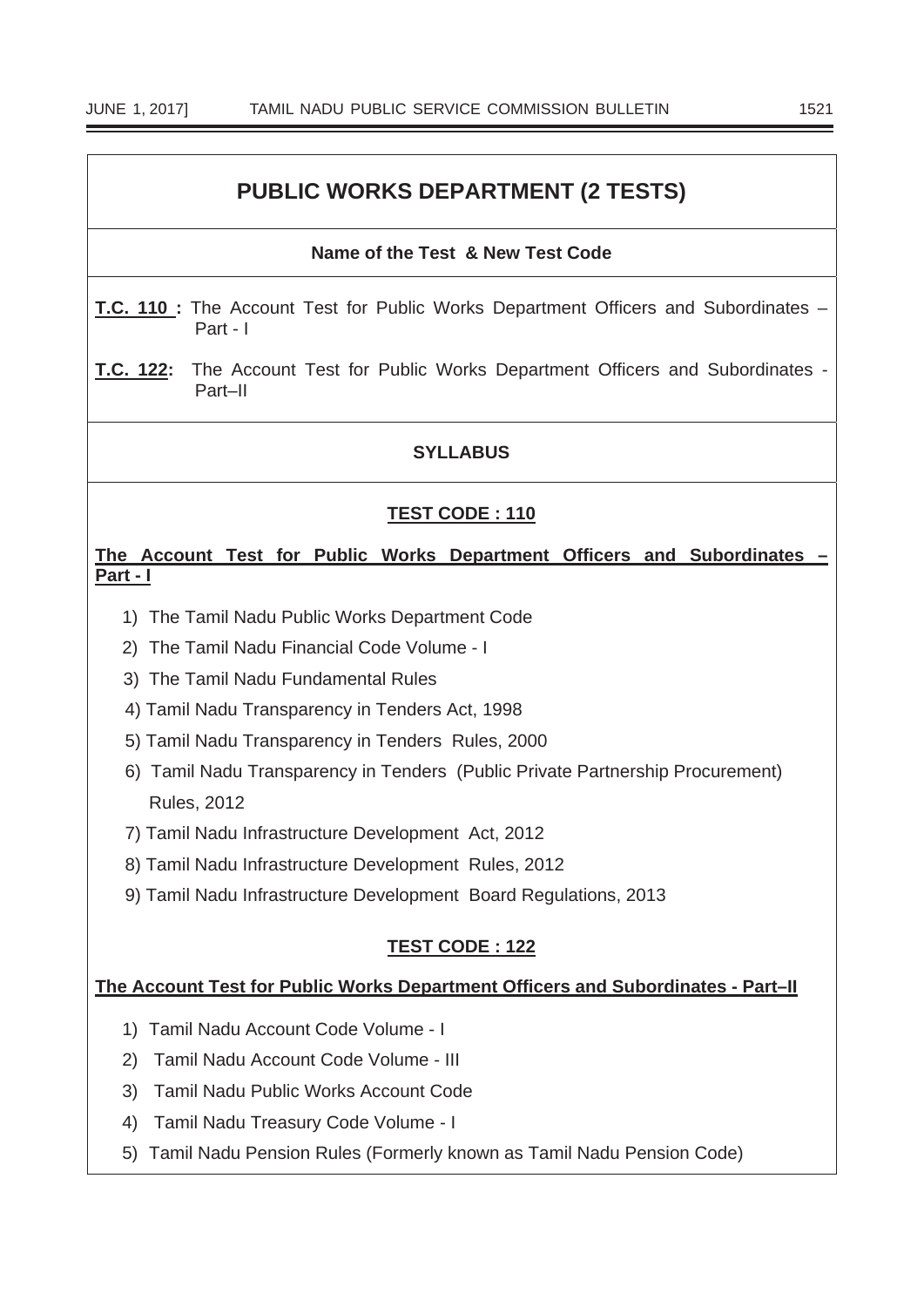**TEST NAME: The Account Test for Public Works Department Officers and Subordinates – Part - I** 

| <b>Pattern / Type of Examination</b>                | <b>Time</b><br><b>Duration</b> | <b>Minimum pass</b><br>marks | <b>Maximum Marks</b> |
|-----------------------------------------------------|--------------------------------|------------------------------|----------------------|
| <b>Objective Type - 80%</b><br><b>Without Books</b> | 2 hours                        | 36                           |                      |
| <b>Descriptive Type - 20%</b><br><b>With Books</b>  | 30 minutes                     | 9                            | 100                  |
| Total                                               | 2.30 hours                     | 45                           |                      |

| <b>TEST CODE: 122</b>                                                                            |                                |                              |                      |
|--------------------------------------------------------------------------------------------------|--------------------------------|------------------------------|----------------------|
| TEST NAME: The Account Test for Public Works Department Officers and<br>Subordinates - Part - II |                                |                              |                      |
| <b>Pattern / Type of Examination</b>                                                             | <b>Time</b><br><b>Duration</b> | <b>Minimum pass</b><br>marks | <b>Maximum Marks</b> |
| <b>Objective Type - 80%</b><br><b>Without Books</b>                                              | 2 hours                        | 36                           |                      |
| <b>Descriptive Type - 20%</b><br><b>With Books</b>                                               | 30 minutes                     | 9                            | 100                  |
| Total                                                                                            | 2.30 hours                     | 45                           |                      |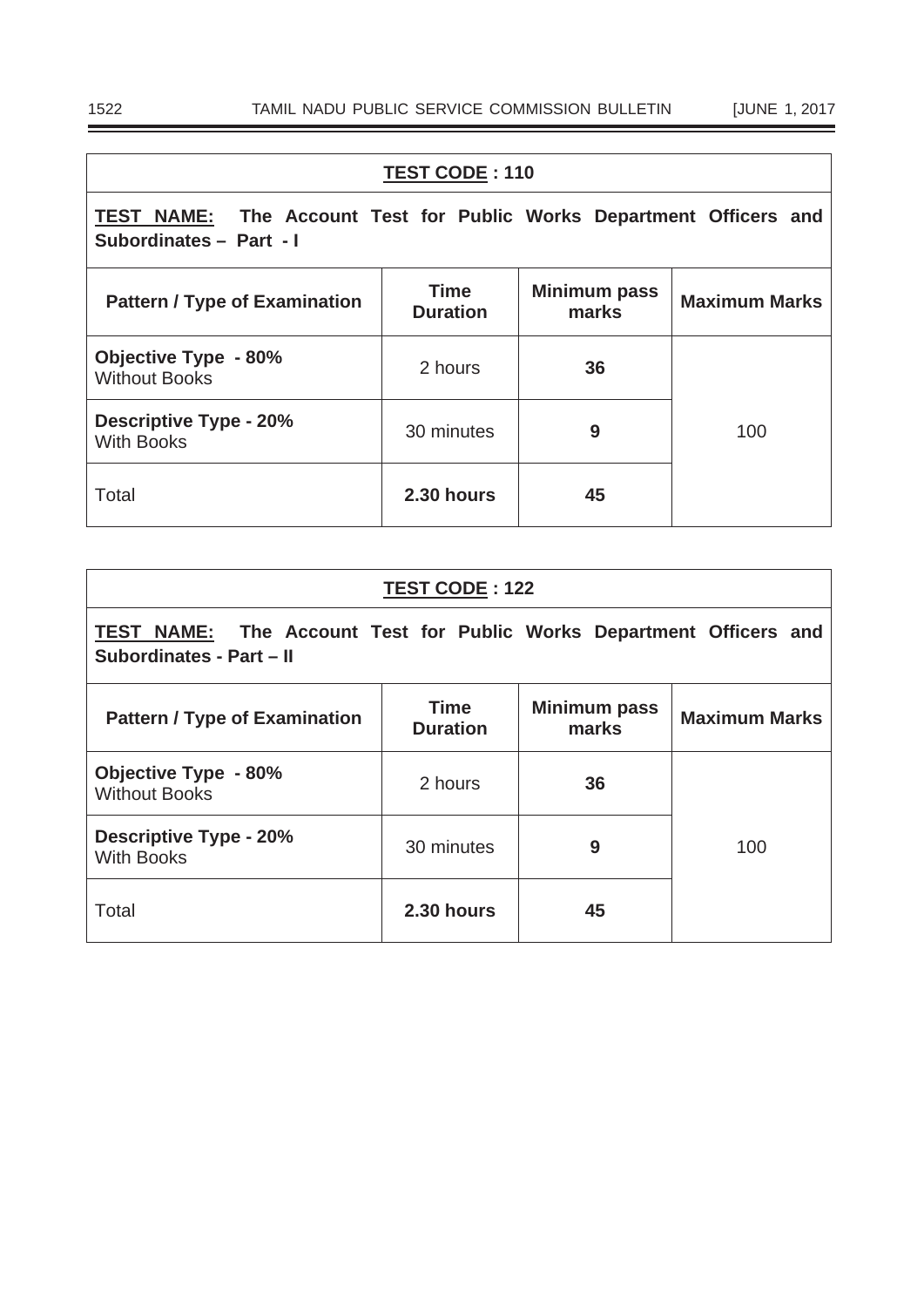# **REGISTRATION DEPARTMENT (4 TESTS)**

## **Name of the Test & New Test Code**

**T.C.109 :** Registration Department Test – Group - I - Paper – I

**T.C.120**: Registration Department Test – Group - I - Paper – II

**T.C.133**: Registration Department Test – Group - II

**T.C.147**: Registration Department Test – Group - III

## **SYLLABUS**

## **TEST CODE :109**

## **Registration Department Test – Group - I - Paper – I**

The Registration Act, 1908 with amendments Registration Rules, the Table of Fees and Departmental Orders, Tamil Nadu Document Writers' Licence Rules, 1982

## **TEST CODE : 120**

## **Registration Department Test – Group - I - Paper – II**

Tamil Nadu Registration Manual Part – II circulars and orders

## **TEST CODE : 133**

## **Registration Department Test – Group - II**

The Indian Stamp Act, 1899 and Rules thereunder Stamps Vendors Rules and sale of stamps by Stamp Vendors

## **TEST CODE : 147**

## **Registration Department Test – Group - III**

- 1. The Transfer of Property Act
- 2. The Evidence Act
- 3. The Civil Procedure Code sections 1 and 2 of the preliminary chapter sections 27 to 32, 75 to 78 and orders V, XVI and XXVI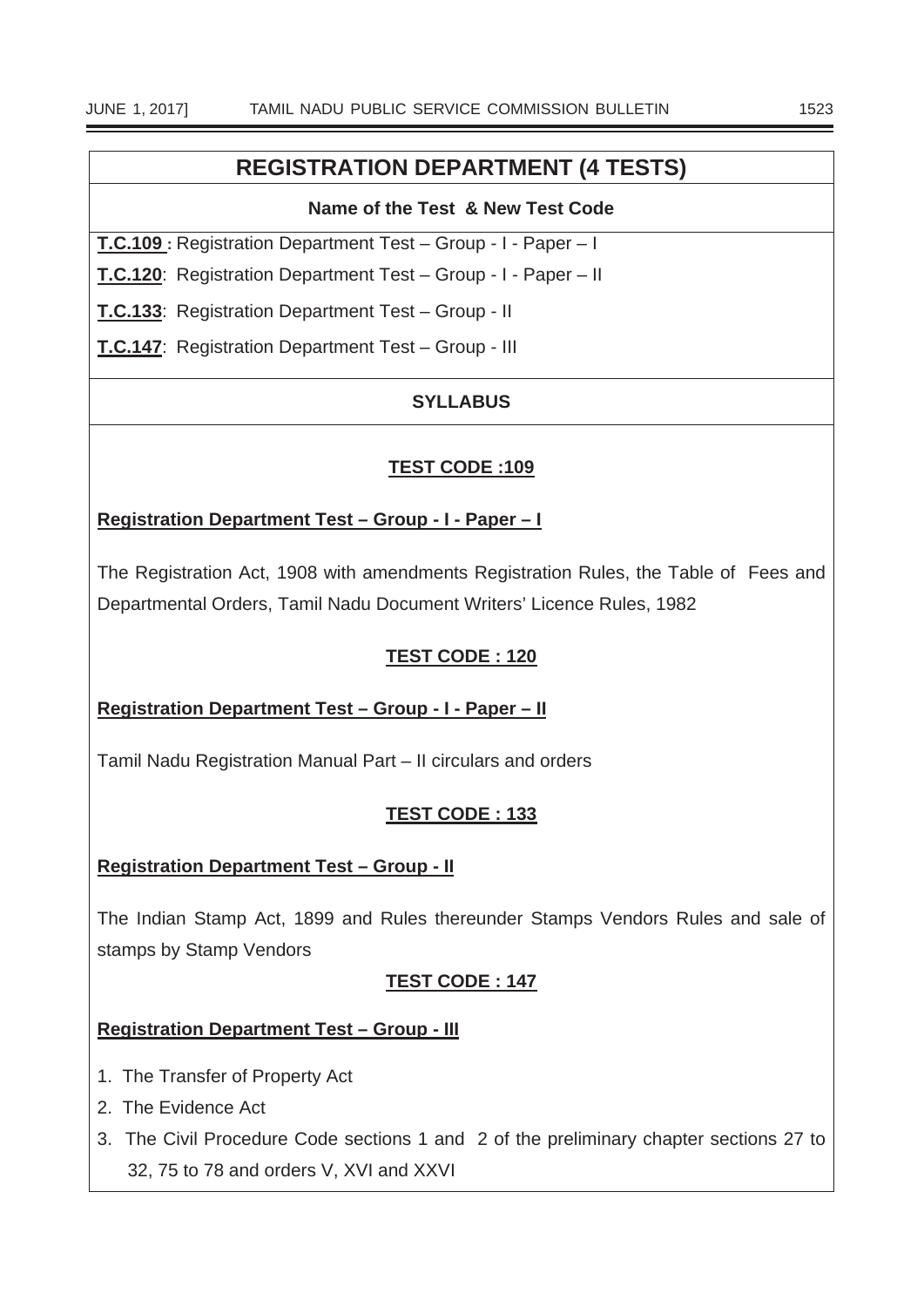- 5. Parsi Marriage Act, 1939
- 6. The Special Marriage Act,1954 (Central Act No.43 of 1954 and Rules framed thereunder)
- 7. The Tamil Nadu Societies Registration Act, 1975 and Rules there under
- 8. The Indian Christian Marriage Act,1872
- 9. The Hindu Marriage Act, 1955 and Rules framed thereunder
- 10. The Dowry Prohibition Act, 1982 and Rules framed thereunder
- 11. Tamil Nadu Chit Funds Act, 1982 and Tamil Nadu Chit Funds Rules 1984
- 12. The Indian Partnership Act, 1932 and Rules framed thereunder
- 13. Tamil Nadu Marriage Registration Act, 2009 and Rules framed thereunder

| <b>TEST CODE: 109</b>                                                  |                      |                                 |                      |
|------------------------------------------------------------------------|----------------------|---------------------------------|----------------------|
| <b>TEST NAME: Registration Department Test - Group - I - Paper - I</b> |                      |                                 |                      |
| <b>Pattern / Type of Examination</b>                                   | <b>Time Duration</b> | <b>Minimum</b><br>pass<br>marks | <b>Maximum Marks</b> |
| <b>Objective Type - 80%</b><br><b>Without Books</b>                    | 2 hours              | 36                              |                      |
| <b>Descriptive Type - 20%</b><br><b>With Books</b>                     | 30 minutes           | 9                               | 100                  |
| Total                                                                  | 2.30 hours           | 45                              |                      |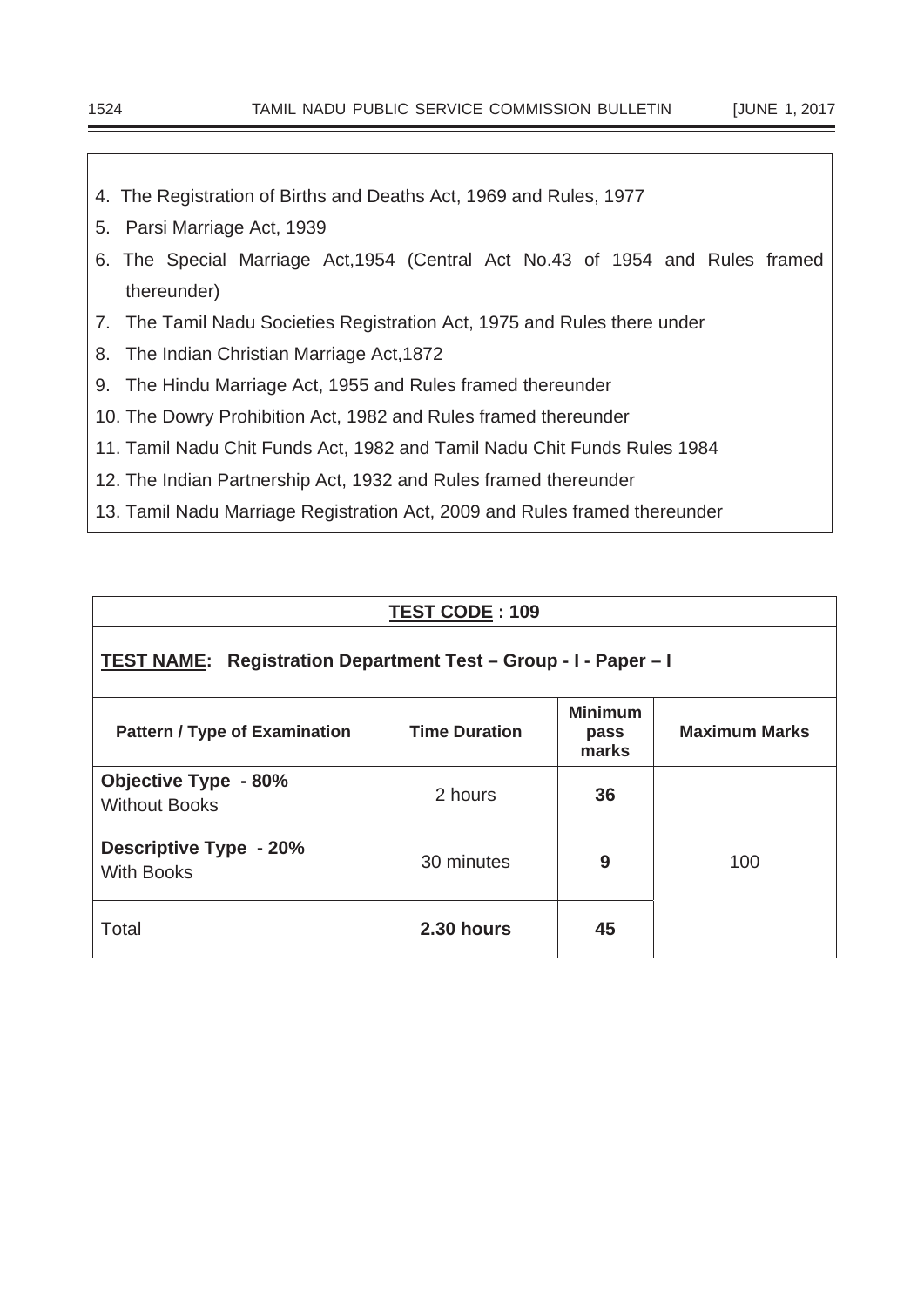# **TEST NAME: Registration Department Test – Group - I - Paper – II**

| <b>Pattern / Type of Examination</b>                | <b>Time Duration</b> | <b>Minimum</b><br>pass<br>marks | <b>Maximum Marks</b> |
|-----------------------------------------------------|----------------------|---------------------------------|----------------------|
| <b>Objective Type - 80%</b><br><b>Without Books</b> | 2 hours              | 36                              |                      |
| <b>Descriptive Type - 20%</b><br><b>With Books</b>  | 30 minutes           | 9                               | 100                  |
| Total                                               | 2.30 hours           | 45                              |                      |

| <b>TEST CODE: 133</b>                                                 |                      |                                 |                      |  |  |  |
|-----------------------------------------------------------------------|----------------------|---------------------------------|----------------------|--|--|--|
| <b>Registration Department Test - Group - II</b><br><b>TEST NAME:</b> |                      |                                 |                      |  |  |  |
| <b>Pattern / Type of Examination</b>                                  | <b>Time Duration</b> | <b>Minimum</b><br>pass<br>marks | <b>Maximum Marks</b> |  |  |  |
| <b>Objective Type - 80%</b><br><b>Without Books</b>                   | 2 hours              | 36                              |                      |  |  |  |
| <b>Descriptive Type - 20%</b><br><b>With Books</b>                    | 30 minutes           | 9                               | 100                  |  |  |  |
| Total                                                                 | 2.30 hours           | 45                              |                      |  |  |  |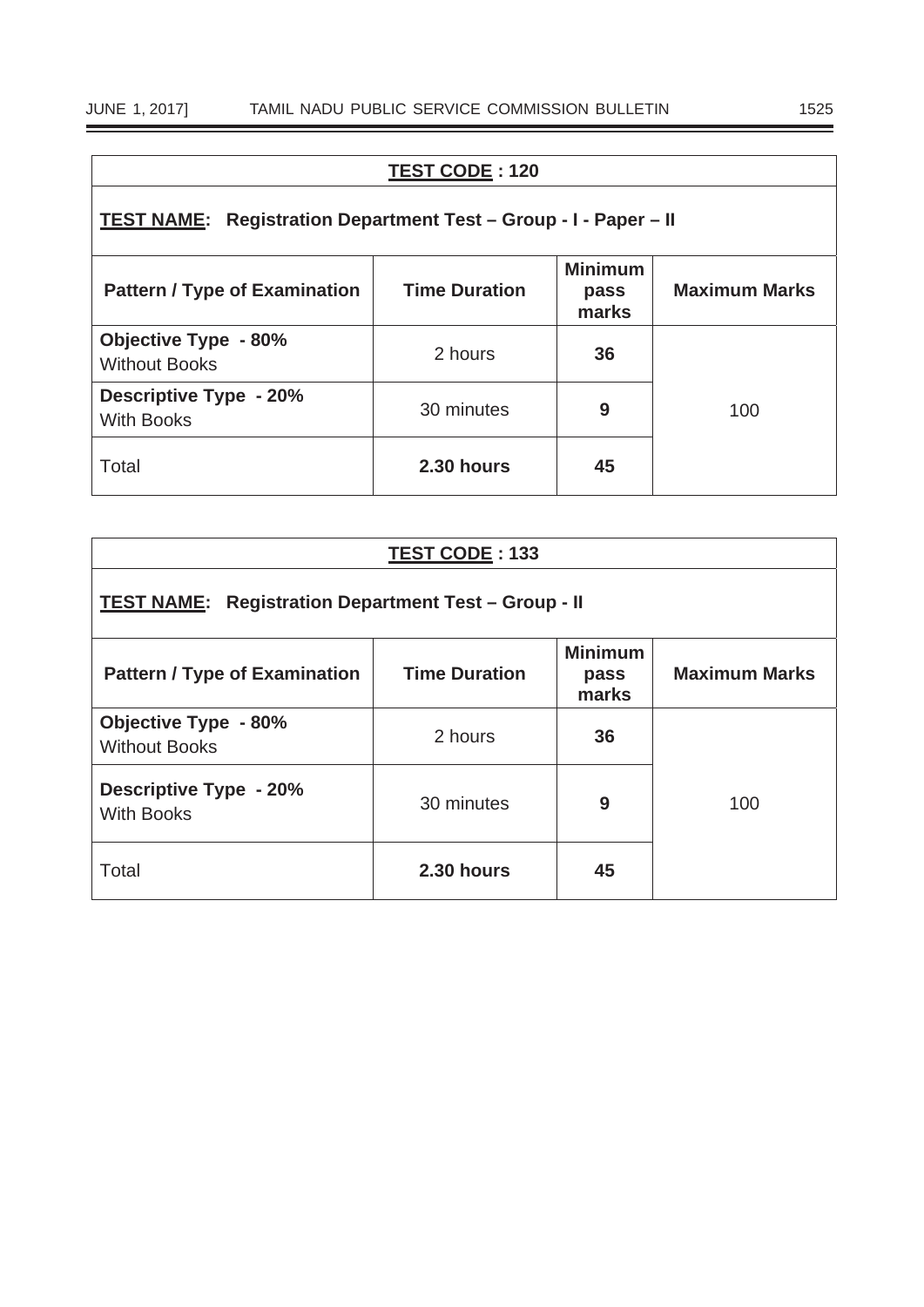and the

۰

| <b>TEST CODE: 147</b>                                        |                      |                                 |                      |  |  |  |
|--------------------------------------------------------------|----------------------|---------------------------------|----------------------|--|--|--|
| <b>TEST NAME:</b> Registration Department Test – Group - III |                      |                                 |                      |  |  |  |
| <b>Pattern / Type of Examination</b>                         | <b>Time Duration</b> | <b>Minimum</b><br>pass<br>marks | <b>Maximum Marks</b> |  |  |  |
| <b>Objective Type - 80%</b><br><b>Without Books</b>          | 2 hours              | 36                              |                      |  |  |  |
| <b>Descriptive Type - 20%</b><br><b>With Books</b>           | 30 minutes           | 9                               | 100                  |  |  |  |
| Total                                                        | 2.30 hours           | 45                              |                      |  |  |  |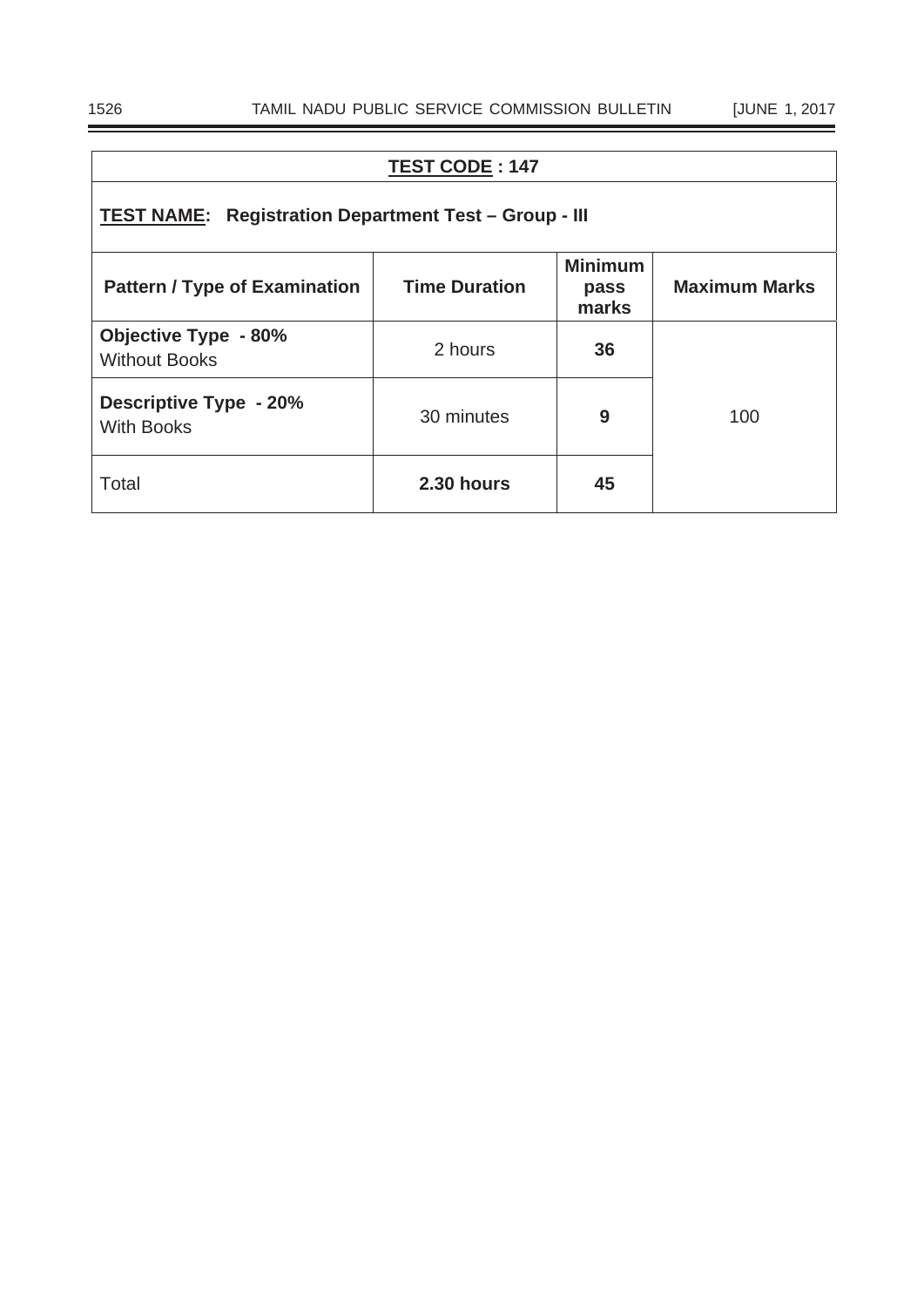# **REVENUE ADMINISTRATION DEPARTMENT (9 TESTS)**

#### **Name of the Test & New Test Code**

- **T.C.101**: The Revenue Test Part I
- **T.C.113**: The Revenue Test Part II
- **T.C.136**: The Revenue Test Part III
- **T.C.172**: The Tamil Nadu Government Office Manual Test
- **T.C.055** : The Criminal Judicial Test Part-I Indian Penal Code (General Principles)
- **T.C.103** : The Criminal Judicial Test Part-I Indian Penal Code (Detailed Applications)
- **T.C.069**: The Criminal Judicial Test Part-II Code of Criminal Procedure (General Principles)
- **T.C.115**: The Criminal Judicial Test Part-II Code of Criminal Procedure (Detailed Applications)
- **T.C.144**: The Criminal Judicial Test Part-III The Indian Evidence Act

#### **SYLLABUS**

#### **TEST CODE : 101**

**Revenue Test Part – I** 

Government of India Act of 1858 – Kudimaramat

Indian Treasure Trove Act, 1878 (Act No. VI of 1878)

Tamil Nadu Act II of 1864 - Revenue Recovery

Tamil Nadu Irrigation Cess Act, 1865 – Act 7 of 1865

Tamil Nadu Act III of 1899 - Regulation of Births and Deaths

Regulation XXIX of 1802 – Duties of Karnams

Regulation IX of 1822 – Malversation

Tamil Nadu Panchayat Act, 1958 & 1994

#### Standing Orders of Board of Revenue – Volume – II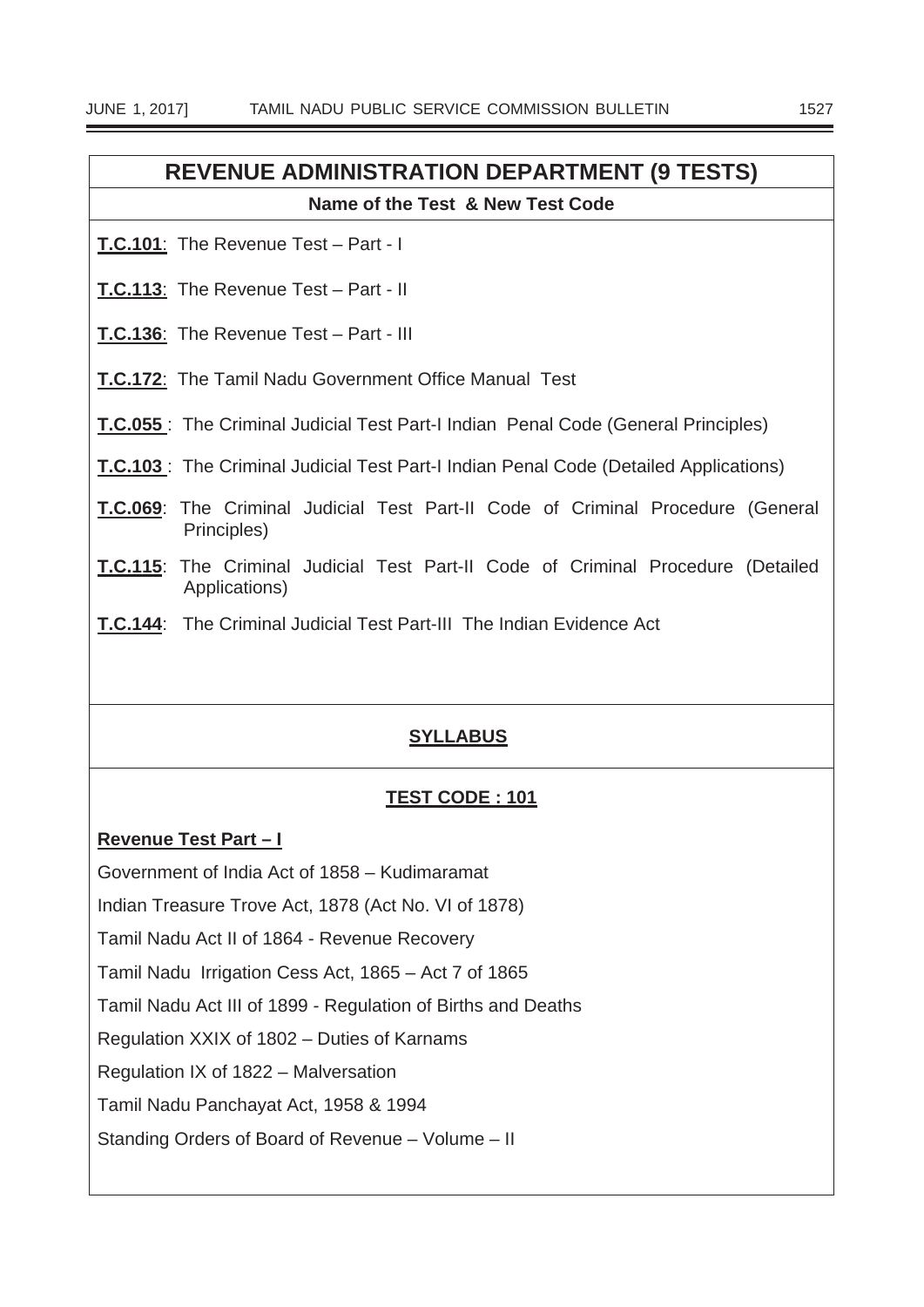Tamil Nadu Government Office Manual

Tamil Nadu Ministerial Service Rules

Tamil Nadu Government Servants (Conditions of Services) Act, 2016

Manual of Village and Taluk Accounts

Special Funds Code

Stamp Manual

Right to Information Act, 2005

Representation of People Act, 1951

## **TEST CODE : 113**

## **The Revenue Test – Part - II**

Standing Orders of Board of Revenue – Volume - I

The Land Acquisition Act, 1894 – Act No. 1 of 1894

The Land Acquisition (Amendment) Act, 1984

The Land Acquisition High Ways Act, 2001

The Land Acquisition of Land for Industrial Purpose Act, 1997

The Tamil Nadu Acquisition of Land for Harijan Welfare Schemes 1977 (Act 31/1978)

Tamil Nadu Act III of 1905 - Encroachments

Tamil Nadu Act V of 1882 - Forest

Tamil Nadu Act XXVI of 1948 - Tamil Nadu Estate (Abolition & Conversion into Ryotwari) Act

Tamil Nadu Land Utilisation Order 1957

Tamil Nadu Inam Estate (Abolition and Conversion into Ryotwari) Act, 1963

Tamil Nadu Lease hold (Abolition and Conversion) Act, 1963

Tamil Nadu – Minor Inams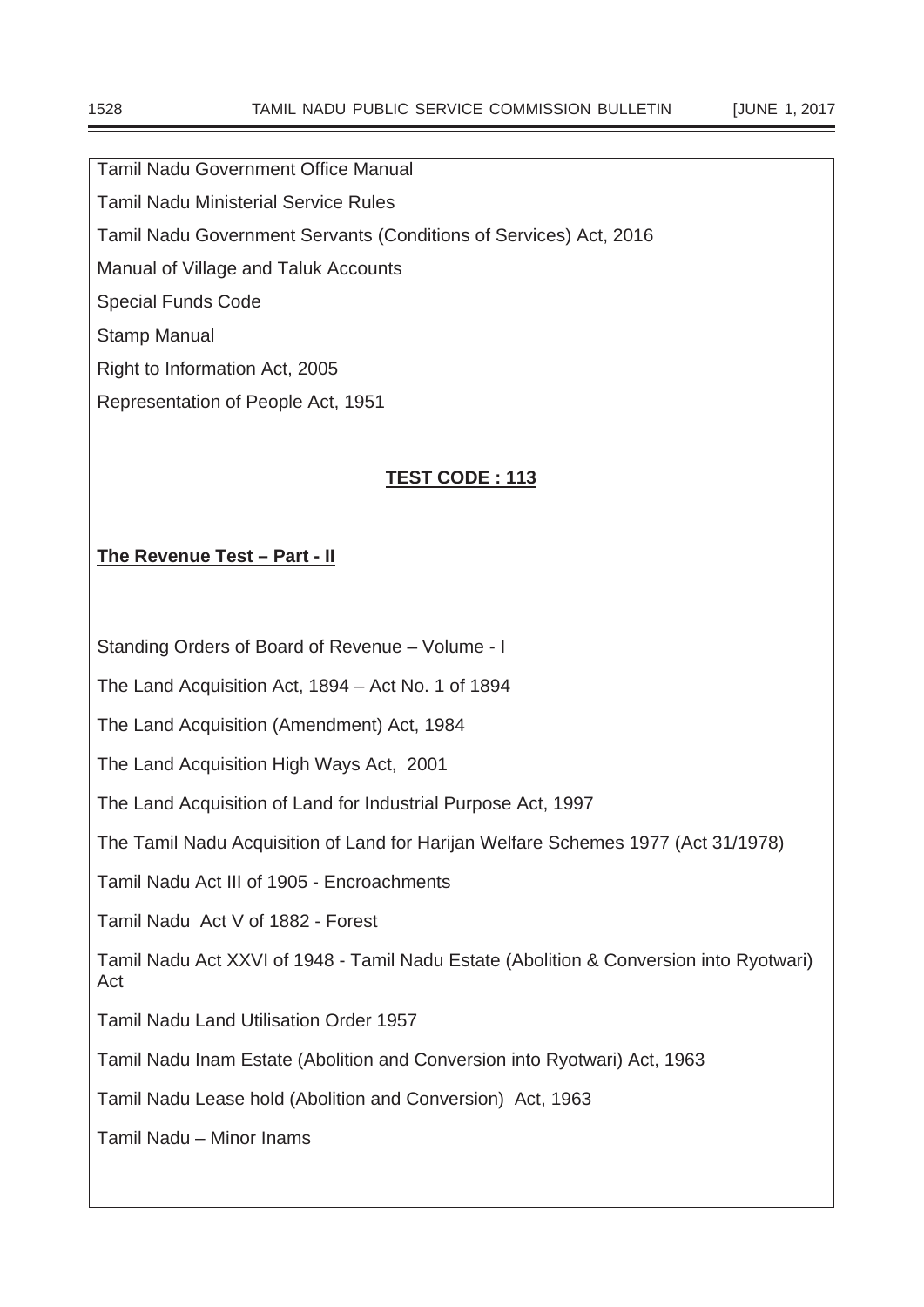#### **The Revenue Test – Part - III**

Standing Orders of Board of Revenue – Volume - III & IV

Tamil Nadu Land Reforms (Fixation of Ceiling on Land) Act, 1961

Tamil Nadu Land Reforms of Reduction of Ceiling on Land 17/1970 (Amended Act)

The Tamil Nadu Cultivating Tenants Protection Act 25 of 1955

The Tamil Nadu Cultivation Tenants (Payment of fair Rent) Act of 1956

The Tamil Nadu Public Trusts (Regulation and Administration of Agricultural Lands) Act 57/1961

The Tamil Nadu Agricultural Lands (Record of Tenancy Rights) Act 10/1969

The Tamil Nadu Occupants of Kudiyiruppu (Conferment of Ownership) Act 40/1971

The Tamil Nadu Rural Artisans (Conferment of ownership of Kudiyiruppu) Act, 1976 (Tamil Nadu Act 38/1976)

The Tamil Nadu Agricultural Labourers Fair wages Act, 1969

Minimum Wages Act, 1948

Tamil Nadu Bhoodan Yagna Act, 1958

Tamil Nadu Act VIII of Survey & Boundaries Act

Chain Survey Manual

Survey & Lands Records Manual

Regulation Act of VII of 1817 – Charitable Endowments Act

Right to Education Act, 2009

Tamil Nadu Minor Mineral concessions Rules, 1959

## **TEST CODE : 172**

**The Tamil Nadu Government Office Manual Test**

The Tamil Nadu Government Office Manual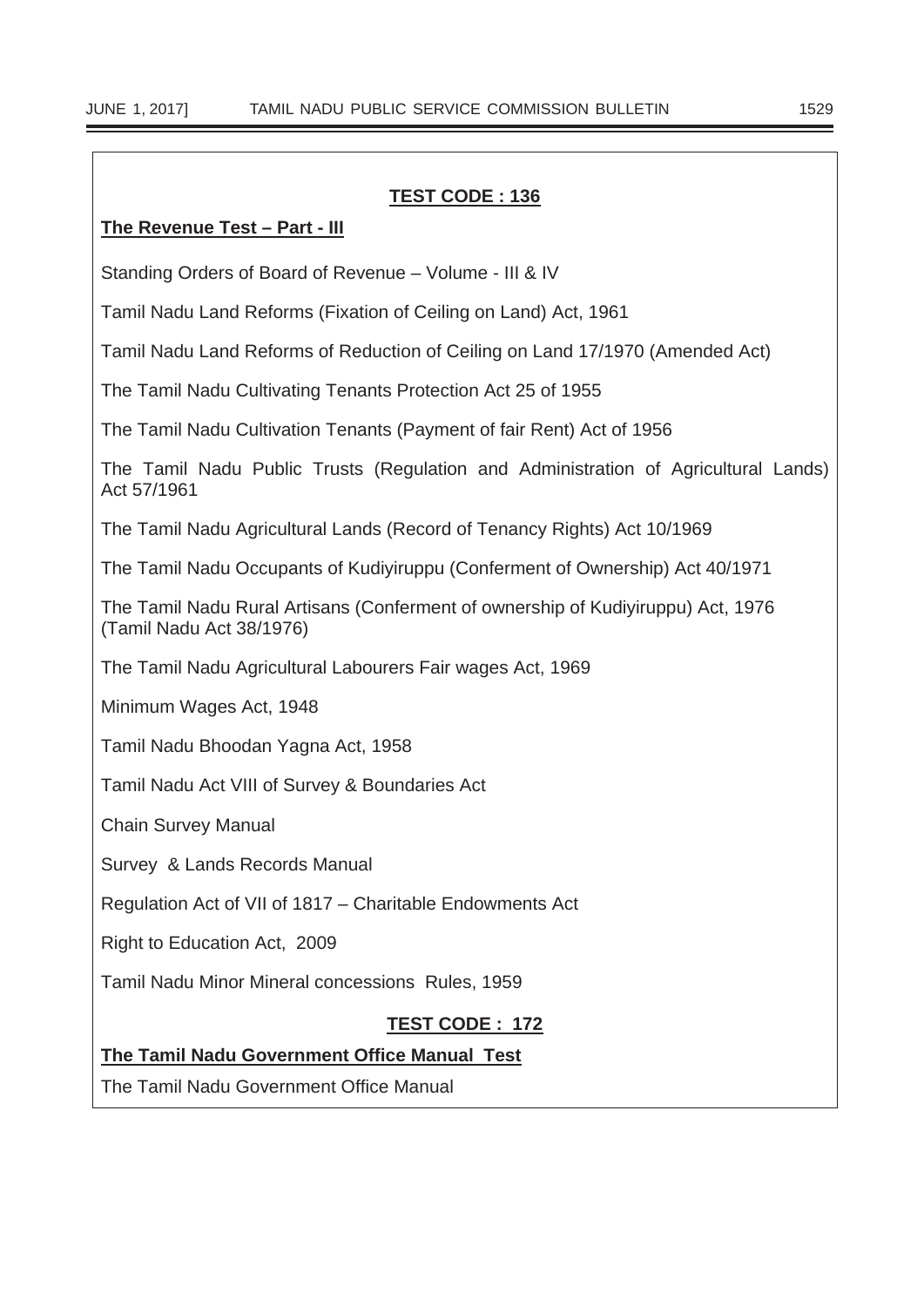## **The Criminal Judicial Test Part-I Indian Penal Code (General Principles)**

 (i)The Indian Penal Code and the Acts amending the same candidates shall be expected to have read Mayne's commentaries, or any similar work

- (ii) The Probation of Offenders Act, 1958
- (iii) The Juveniles Justice (Care and Protection of Children) Act, 2000
- (iv) The Protection of Women against Sexual Harassment at the Workplace Act, 2010

#### **TEST CODE : 103**

#### **The Criminal Judicial Test Part-I Indian Penal Code (Detailed Applications)**

The Indian Penal Code and the Acts amending the same candidates shall be expected to have read Mayne's commentaries, or any similar work

## **TEST CODE : 069**

#### **The Criminal Judicial Test Part-II Code of Criminal Procedure (General Principles)**

- (i) The Code of Criminal Procedure and acts amending the same
- (ii) The Government desire that the examination should be a practical test of an officer's acquaintance with and understanding of the codes and text – books prescribed and the question papers should be so framed as to secure this object

 $(G.O.No.1337$  Home (Judicial), dated the  $5<sup>th</sup>$  June 1918)

## **TEST CODE : 115**

## **The Criminal Judicial Test Part-II Code of Criminal Procedure (Detailed Applications)**

(i) The Code of Criminal Procedure and Acts, amending the same.

(ii) The Government desire that the examination should be a practical test of an officer's acquaintance with and understanding of the codes and text-books prescribed and the question papers should be so framed as to secure this object.  $(G.O. No.1337, Home (Judicial), dated the 5<sup>th</sup> June 1918)$ 

## **TEST CODE : 144**

## **The Criminal Judicial Test Part-III The Indian Evidence Act**

The Indian Evidence Act of 1872 Candidates shall be expected to have read Cunningham's commentaries, or any similar work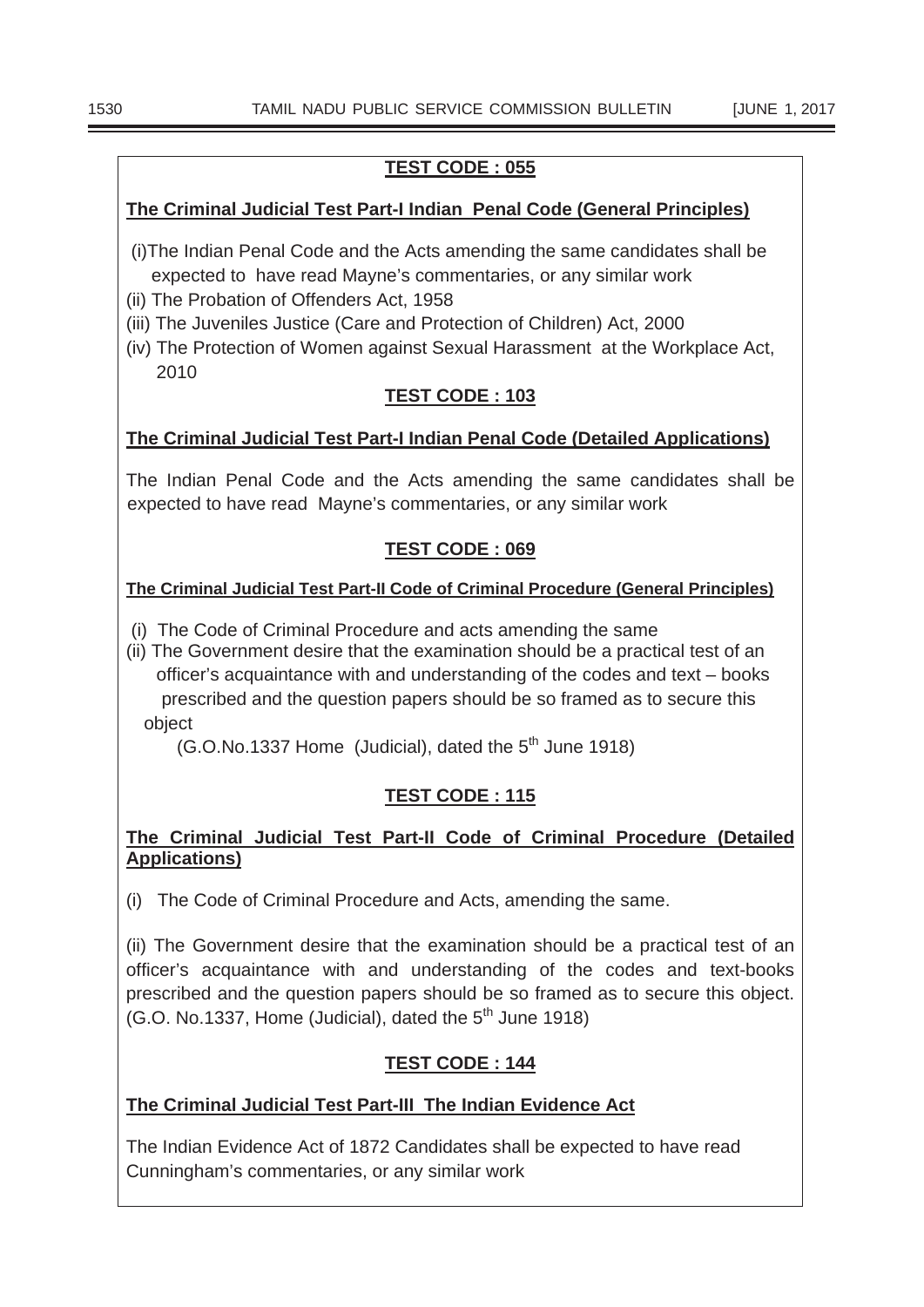# **TEST NAME: The Revenue Test – Part - I**

| <b>Pattern / Type of Examination</b>                | <b>Time Duration</b> | <b>Minimum</b><br>pass<br>marks | <b>Maximum Marks</b> |  |
|-----------------------------------------------------|----------------------|---------------------------------|----------------------|--|
| <b>Objective Type - 40%</b><br><b>Without Books</b> | 1 hour               | 18                              |                      |  |
| <b>Descriptive Type - 60%</b><br><b>With Books</b>  | 1.30 hours           | 27                              | 100                  |  |
| Total                                               | 2.30 hours           | 45                              |                      |  |

|  | <b>TEST CODE : 113</b> |  |
|--|------------------------|--|
|  |                        |  |

## **TEST NAME: The Revenue Test – Part – II**

| <b>Pattern / Type of Examination</b>                | <b>Time Duration</b> | <b>Minimum</b><br>pass<br>marks | <b>Maximum Marks</b> |  |
|-----------------------------------------------------|----------------------|---------------------------------|----------------------|--|
| <b>Objective Type - 40%</b><br><b>Without Books</b> | 1 hour               | 18                              |                      |  |
| <b>Descriptive Type - 60%</b><br><b>With Books</b>  | 1.30 hours           | 27                              | 100                  |  |
| Total                                               | 2.30 hours           | 45                              |                      |  |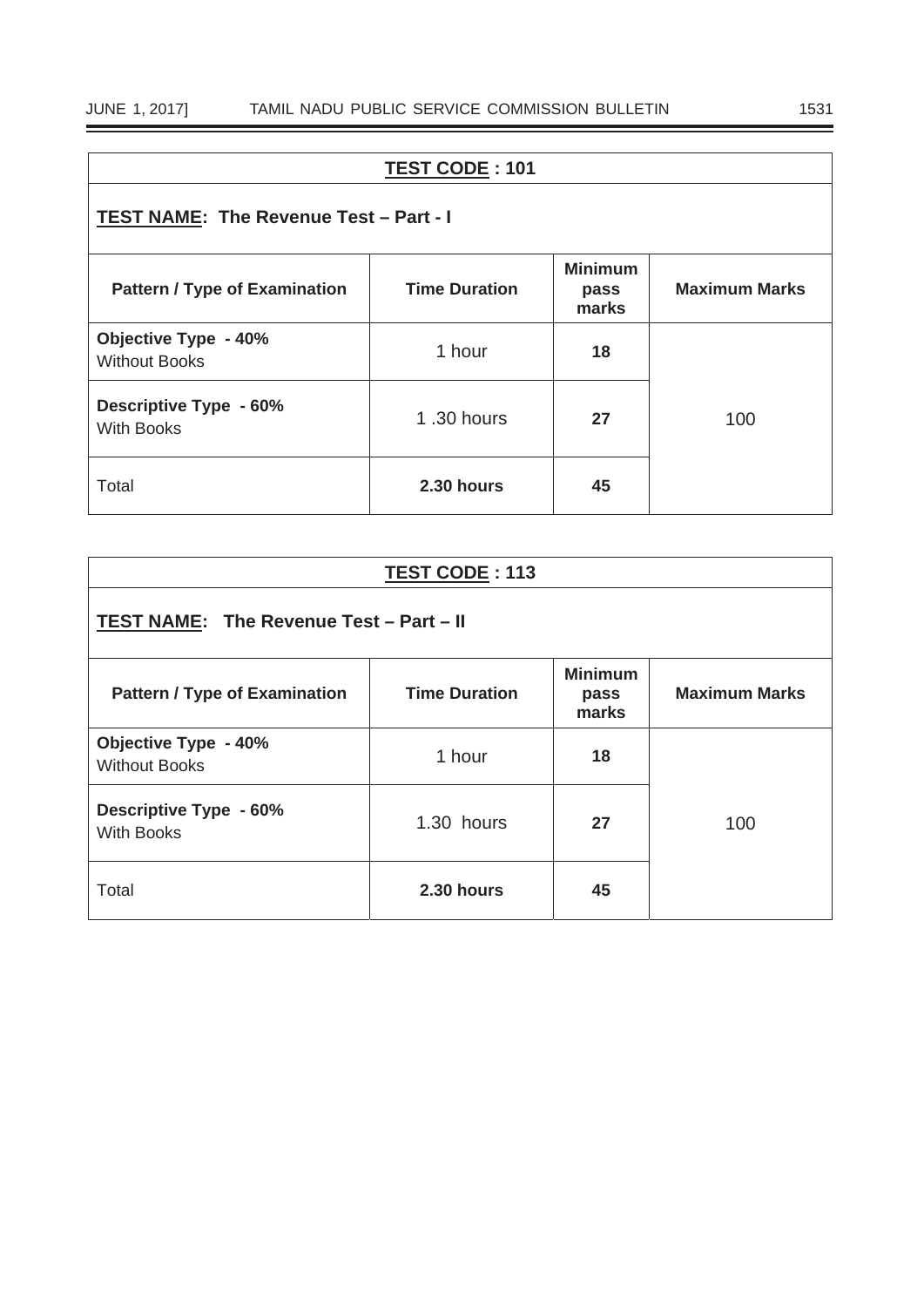# **TEST NAME: The Revenue Test – Part - III**

| <b>Pattern / Type of Examination</b>                | <b>Time Duration</b> | <b>Minimum</b><br>pass<br>marks | <b>Maximum Marks</b> |
|-----------------------------------------------------|----------------------|---------------------------------|----------------------|
| <b>Objective Type - 40%</b><br><b>Without Books</b> | 1 hour               | 18                              |                      |
| <b>Descriptive Type - 60%</b><br><b>With Books</b>  | 1.30 hours           | 27                              | 100                  |
| Total                                               | 2.30 hours           | 45                              |                      |

| <b>TEST CODE: 172</b>                                          |                      |                                 |                      |
|----------------------------------------------------------------|----------------------|---------------------------------|----------------------|
| <b>TEST NAME: The Tamil Nadu Government Office Manual Test</b> |                      |                                 |                      |
| <b>Pattern / Type of Examination</b>                           | <b>Time Duration</b> | <b>Minimum</b><br>pass<br>marks | <b>Maximum Marks</b> |
| <b>Objective Type - 40%</b><br><b>Without Books</b>            | 1 hour               | 18                              |                      |
| <b>Descriptive Type - 60%</b><br><b>With Books</b>             | 1.30 hours           | 27                              | 100                  |
| Total                                                          | 2.30 hours           | 45                              |                      |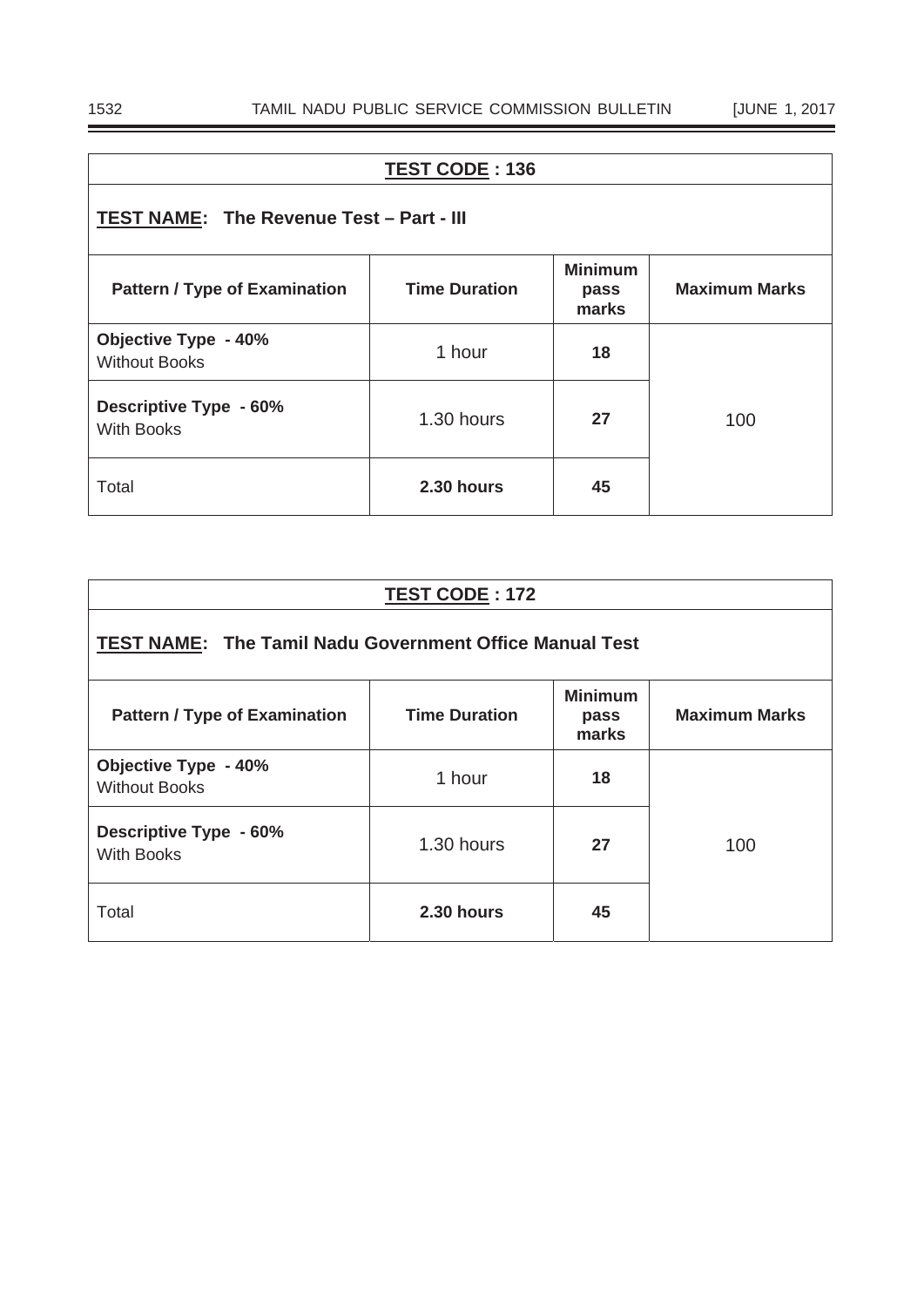# 

| <b>TEST CODE: 055</b>                                                                                |                      |                                 |                      |
|------------------------------------------------------------------------------------------------------|----------------------|---------------------------------|----------------------|
| <b>TEST NAME:</b> The Criminal Judicial Test Part-I Indian Penal Code (General<br><b>Principles)</b> |                      |                                 |                      |
| <b>Pattern / Type of Examination</b>                                                                 | <b>Time Duration</b> | <b>Minimum</b><br>pass<br>marks | <b>Maximum Marks</b> |
| <b>Objective Type - 80%</b><br><b>Without Books</b>                                                  | 2 hours              | 36                              |                      |
| <b>Descriptive Type - 20%</b><br><b>Without Books</b>                                                | 30 minutes           | 9                               | 100                  |
| Total                                                                                                | 2.30 hours           | 45                              |                      |

| <b>TEST CODE: 103</b>                                                                              |                      |                                 |                      |
|----------------------------------------------------------------------------------------------------|----------------------|---------------------------------|----------------------|
| TEST NAME: The Criminal Judicial Test Part - I Indian Penal Code (Detailed<br><b>Applications)</b> |                      |                                 |                      |
| <b>Pattern / Type of Examination</b>                                                               | <b>Time Duration</b> | <b>Minimum</b><br>pass<br>marks | <b>Maximum Marks</b> |
| <b>Objective Type - 80%</b><br><b>Without Books</b>                                                | 2 hours              | 36                              |                      |
| <b>Descriptive Type - 20%</b><br><b>With Books</b>                                                 | 30 minutes           | 9                               | 100                  |
| Total                                                                                              | 2.30 hours           | 45                              |                      |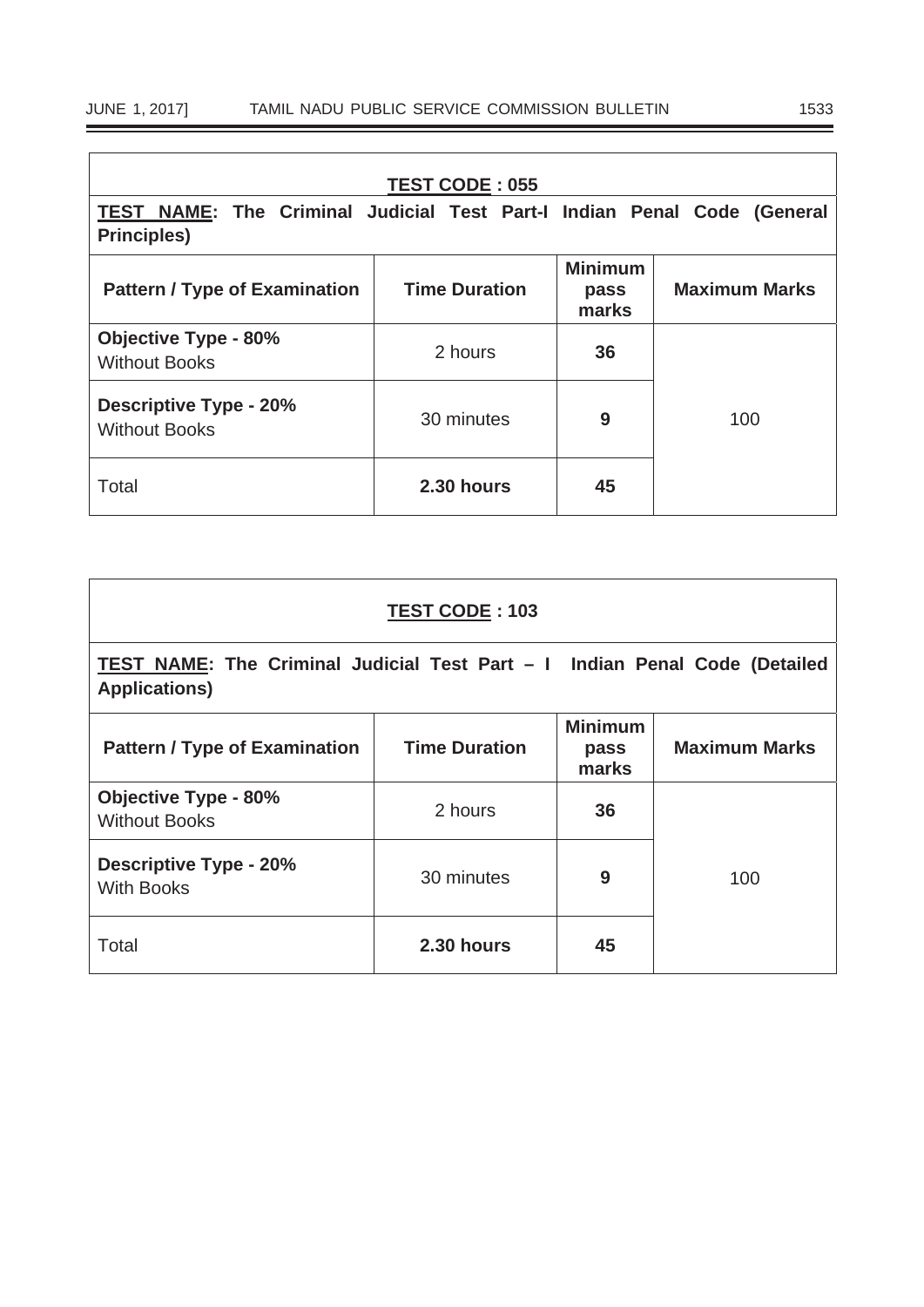**TEST NAME: The Criminal Judicial Test Part-II - Code of Criminal Procedure (General Principles)** 

| <b>Pattern / Type of Examination</b>                  | <b>Time Duration</b> | <b>Minimum</b><br>pass<br>marks | <b>Maximum Marks</b> |
|-------------------------------------------------------|----------------------|---------------------------------|----------------------|
| <b>Objective Type - 80%</b><br><b>Without Books</b>   | 2 hours              | 36                              |                      |
| <b>Descriptive Type - 20%</b><br><b>Without Books</b> | 30 minutes           | 9                               | 100                  |
| Total                                                 | 2.30 hours           | 45                              |                      |

| <b>TEST CODE: 115</b>                                                                                                   |            |    |     |  |  |
|-------------------------------------------------------------------------------------------------------------------------|------------|----|-----|--|--|
| TEST NAME: The Criminal Judicial Test Part-II - Code of Criminal Procedure<br>(Detailed Applications)                   |            |    |     |  |  |
| <b>Minimum</b><br><b>Time Duration</b><br><b>Maximum Marks</b><br><b>Pattern / Type of Examination</b><br>pass<br>marks |            |    |     |  |  |
| <b>Objective Type - 80%</b><br><b>Without Books</b>                                                                     | 2 hours    | 36 |     |  |  |
| <b>Descriptive Type - 20%</b><br><b>With Books</b>                                                                      | 30 minutes | 9  | 100 |  |  |
| Total                                                                                                                   | 2.30 hours | 45 |     |  |  |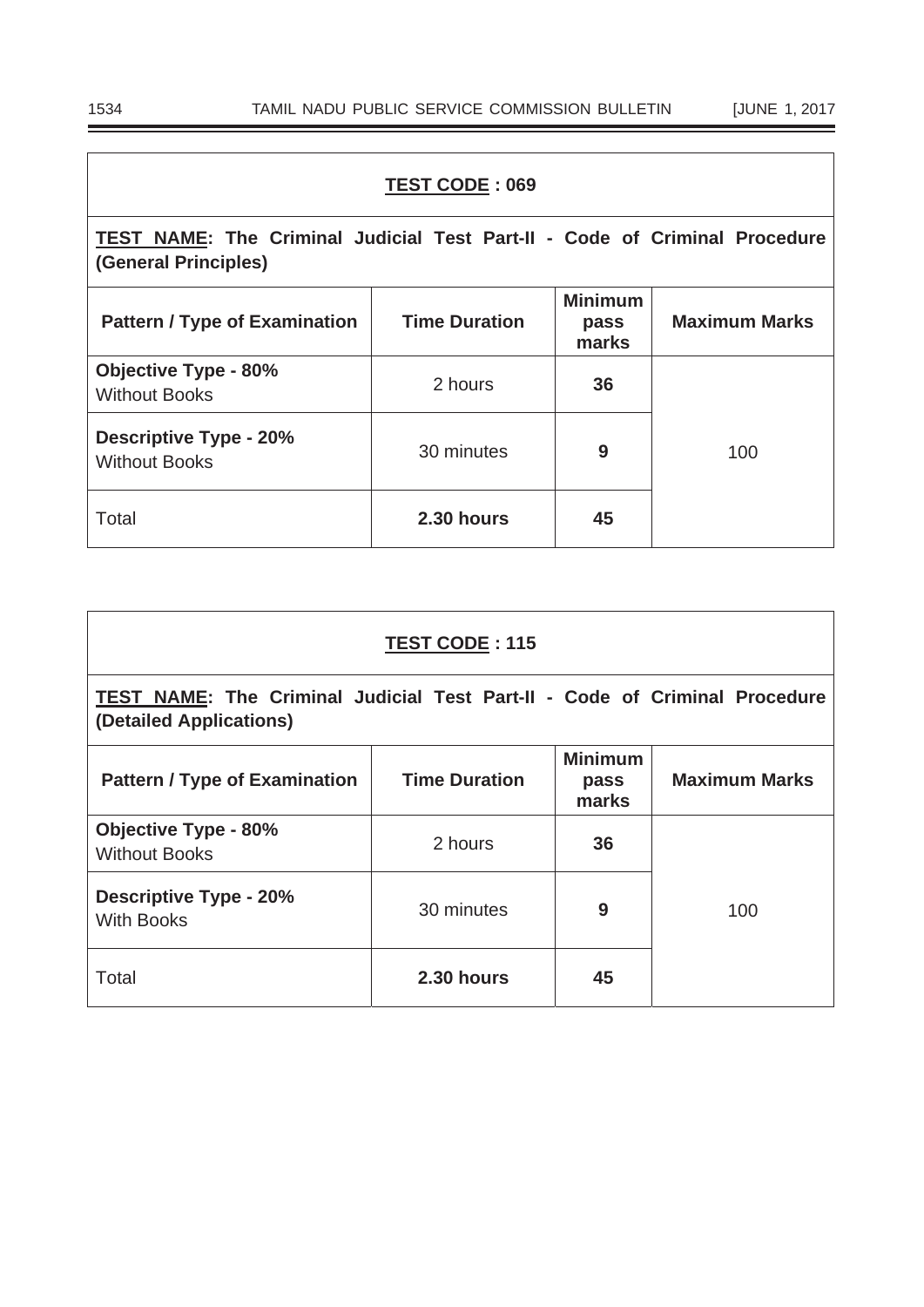# **TEST NAME: The Criminal Judicial Test Part-III The Indian Evidence Act**

| <b>Pattern / Type of Examination</b>                | <b>Time Duration</b> | <b>Minimum</b><br>pass<br>marks | <b>Maximum Marks</b> |  |
|-----------------------------------------------------|----------------------|---------------------------------|----------------------|--|
| <b>Objective Type - 80%</b><br><b>Without Books</b> | 2 hours              | 36                              |                      |  |
| <b>Descriptive Type - 20%</b><br><b>With Books</b>  | 30 minutes           | 9                               | 100                  |  |
| Total                                               | 2.30 hours           | 45                              |                      |  |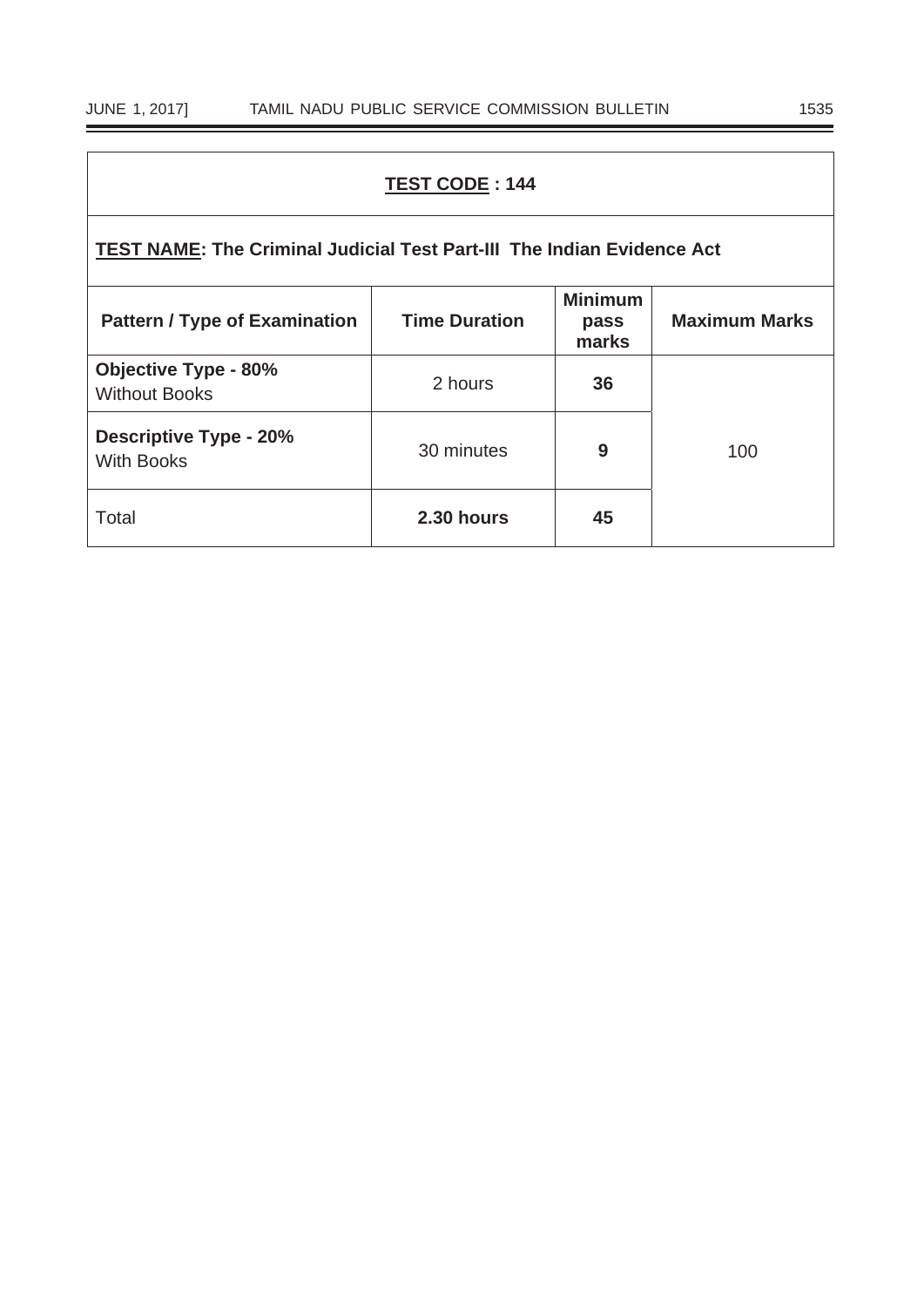j.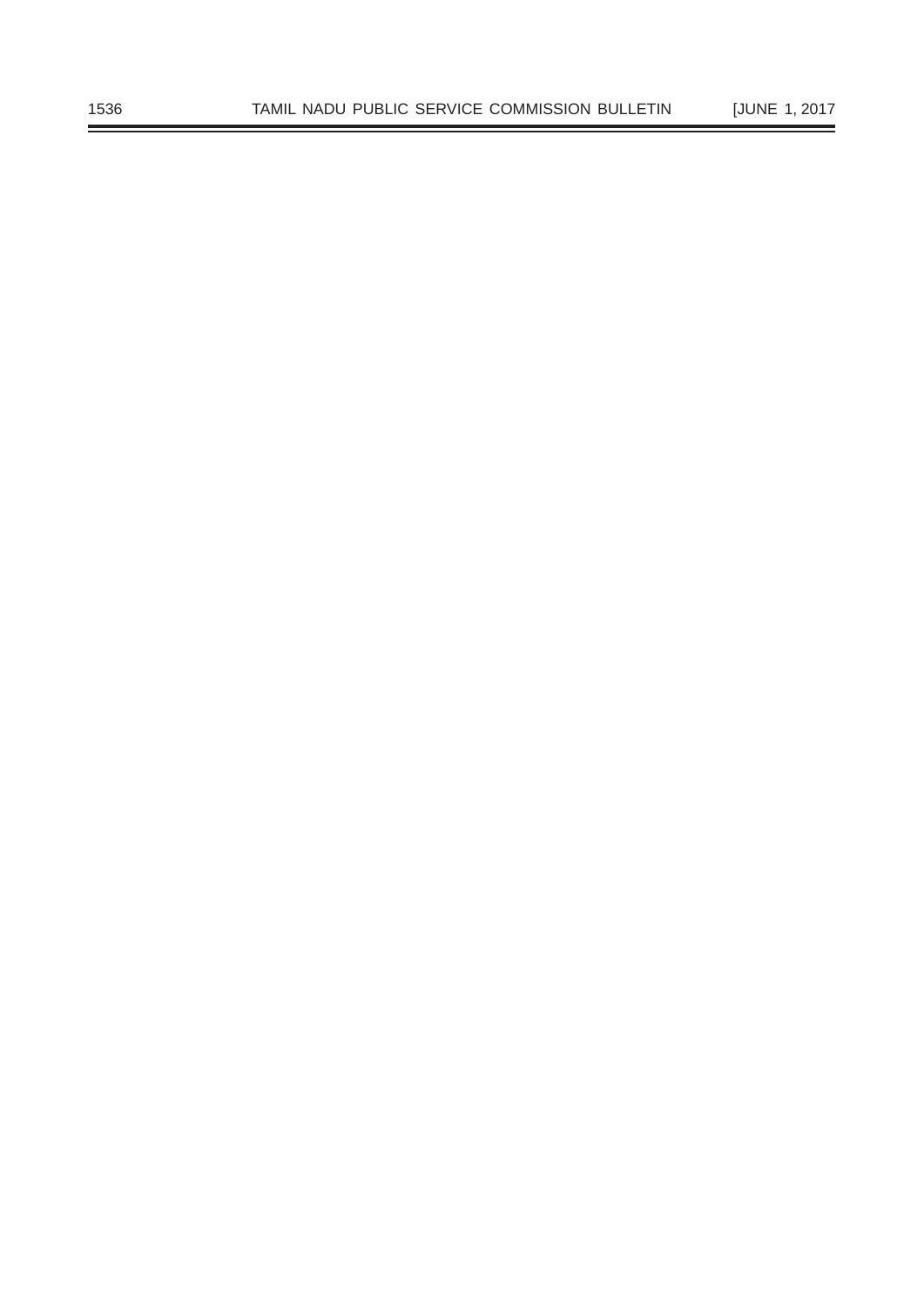#### **RURAL DEVELOPMENT AND PANCHAYAT RAJ DEPARTMENT (9 TESTS)**

#### **Name of the Test & New Test Code**

- **T.C.008:** Departmental Test for staff of Rural Development and Panchayat Raj Department -Tamil Nadu Panchayat Act, 1994 & Rules and Constitution of India.
- **T.C 166:** The Panchayat Development Account Test
- **T.C.010**: Departmental Test for the staff of the Rural Development and Panchayat Raj Department – Scheme Administration
- **T.C.111**: Departmental Test for the Officers of Rural Development and Panchayat Raj Department – Scheme Administration (RD&PR Institution) and The Tamil Nadu Transparency in Tenders Act, 1998 and The Tamil Nadu Transparency in Tenders Rules, 2000
- **T.C.123**: Departmental Test for the Officers of Rural Development and Panchayat Raj Department – Basic Technical skills for Administrators and e-gov modules of various RD Schemes and Administration
- **T.C.134**: Departmental Test for the Officers of Rural Development and Panchayat Raj Department – Tamil Nadu Panchayat Act, 1994 and Rules
- **T.C.056:** Departmental Test for the Officers of Rural Development and Panchayat Raj Department – Poverty alleviation through Self Help Groups
- **T.C.152:** The Account test for Executive Officers
- **T.C.172:** The Tamil Nadu Government Office Manual Test

#### **DEPARTMENTAL TESTS FOR JUNIOR ASSISTANTS /TYPIST /ASSISTANTS**

- **T.C. 008:** Departmental Tests for the staff of Rural Development and Panchayat Raj Department - Tamil Nadu Panchayat Act, 1994 & Rules and Constitution of India
- **T.C 166:** The Panchayat Development Account Test
- **T.C.010**: Departmental Test for the staff of the Rural Development and Panchayat Raj Department - Scheme Administration
- **T.C.172:** The Tamil Nadu Government Office Manual Test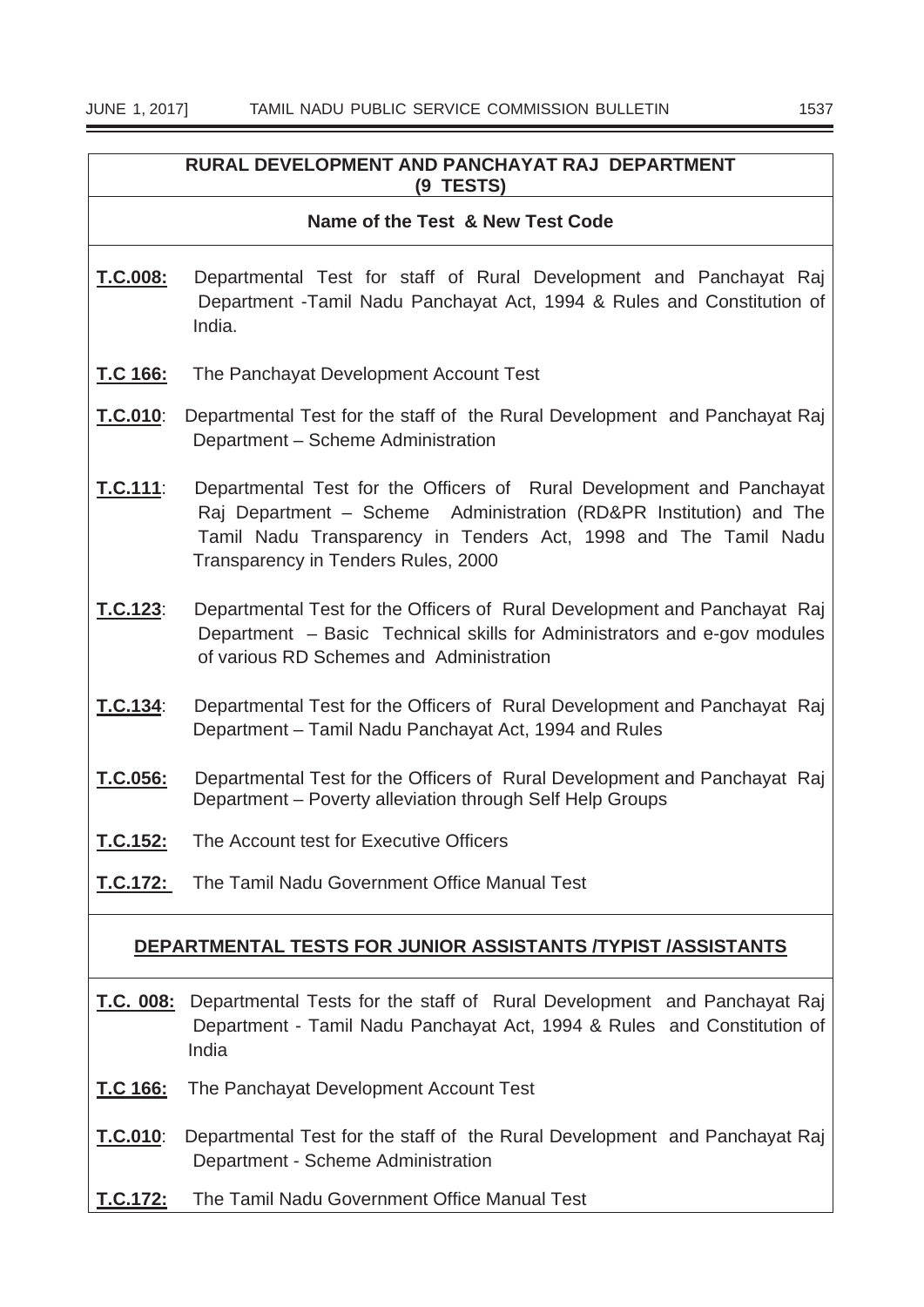#### **DEPARTMENTAL TESTS FOR DIRECTLY RECRUITED ASSISTANT DIRECTORS**

- **T.C.111**: Departmental Test for the Officers of Rural Development and Panchayat Raj Department – Scheme Administration (RD&PR Institution) and The Tamil Nadu Transparency in Tender Act, 1998 and The Tamil Nadu Transparency in Tenders Rules, 2000
- **T.C.123**: Departmental Test for the Officers of Rural Development and Panchayat Raj Department – Basic Technical skills for Administrators and e-gov modules of various RD Schemes and Administration
- **T.C.134**: Departmental Test for the Officers of Rural Development and Panchayat Raj Department – Tamil Nadu Panchayat Act, 1994 and Rules
- **T.C.056**: Departmental Test for the Officers of Rural Development and Panchayat Raj Department – Poverty alleviation through Self Help Groups
- **T.C.152**: The Account test for Executive Officers

#### **SYLLABUS**

## **TEST CODE : 008**

**Departmental Test for staff of Rural Development and Panchayat Raj Department - Tamil Nadu Panchayat Act, 1994 & Rules and Constitution of India.**

Constitution of India and Miscellaneous Acts, the Miscellaneous Acts will be Tamil Nadu Elementary Education Act, 1920, Tamil Nadu Public Health Act, 1939, Places of Public Resort Act, 1888, The Tamil Nadu Public Libraries Act, 1948: Local Authorities Loans Act, 1914 (Central Act IX of 1914), Madras Local Authorities Finance Act, 1961, Madras Town Planning Act, 1920, The Madras District Development Councils Act, 1958, Tamil Nadu Panchayat Act, 1994 along with latest rules and amendments

## **TEST CODE : 152**

## **The Account test for Executive Officers**

(Syllabus framed by Treasuries & Accounts Department)

(1) The Tamil Nadu Financial Code – Chapters I – VII and XII - XIV

(2) The Tamil Nadu Treasury Code – Volume I - Part I, Part II (Chapters III, V and VII) and Part III (Chapter V)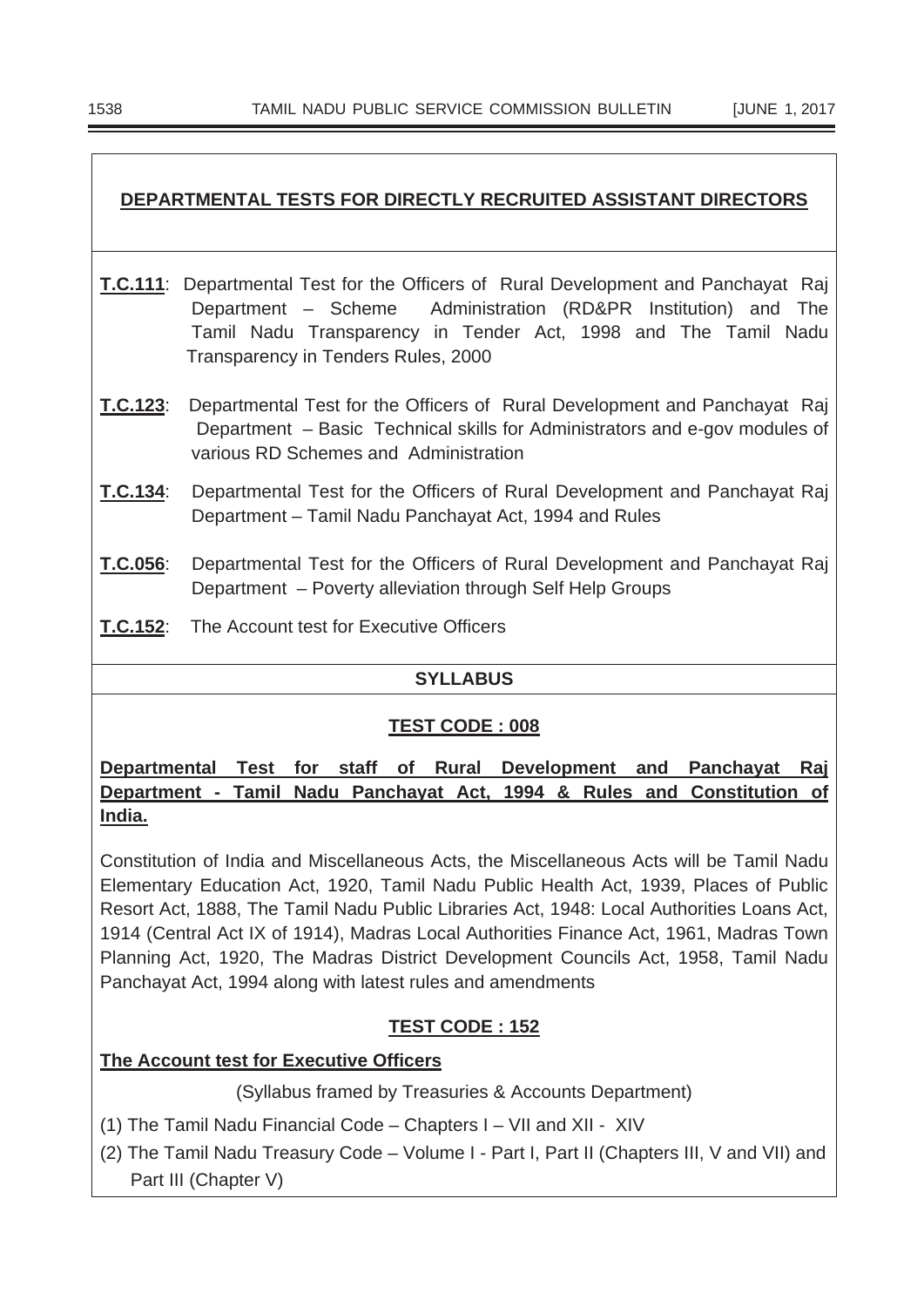(3) The Tamil Nadu Budget Manual – Chapters I - V, VII and VIII

- (4) The Constitution of India, 1950- Articles 148 to 151, 202 to 207, 264 to 293 and 308 to 314.
- (5) The Tamil Nadu Pension Rules.

# **TEST CODE : 172**

## **The Tamil Nadu Government Office Manual Test**

(Syllabus framed by Revenue Department)

The Tamil Nadu Government Office Manual

## **TEST CODE : 010**

**Departmental Test for the staff of the Rural Development and Panchayat Raj Department – Scheme Administration** 

- 1. Centrally Sponsored Scheme implemented by RD & PR Department
- 2. State Schemes implemented by RD & PR Department Salient features of the Central and State Schemes - Methods of implementation - Implementing Agencies - Do's and Don'ts - Scheme Guidelines

## **TEST CODE : 111**

**Departmental Test for the Officers of Rural Development and Panchayat Raj Department – Scheme Administration (RD&PR Institution) and The Tamil Nadu Transparency in Tenders Act, 1998 and The Tamil Nadu Transparency in Tenders Rules, 2000** 

- 1. Centrally Sponsored Scheme implemented by RD & PR Department.
- 2. State Schemes implemented by RD & PR Department Salient features of the Central and State Schemes - Methods of implementation - Implementing Agencies - Do's and Don'ts - Scheme Guidelines
- 3. The Tamil Nadu Transparency in Tenders Act, 1998 and The Tamil Nadu Transparency in Tenders Rules, 2000 (with amendments) Updated in Finance Department website.

## **TEST CODE : 123**

**Departmental Test for the Officers of Rural Development and Panchayat Raj Department – Basic Technical skills for Administrators and e-gov modules of various RD Schemes and Administration**

Technical Hand Books on Roads & Buildings – Online Monitoring System of all Schemes and tnrd.gov.in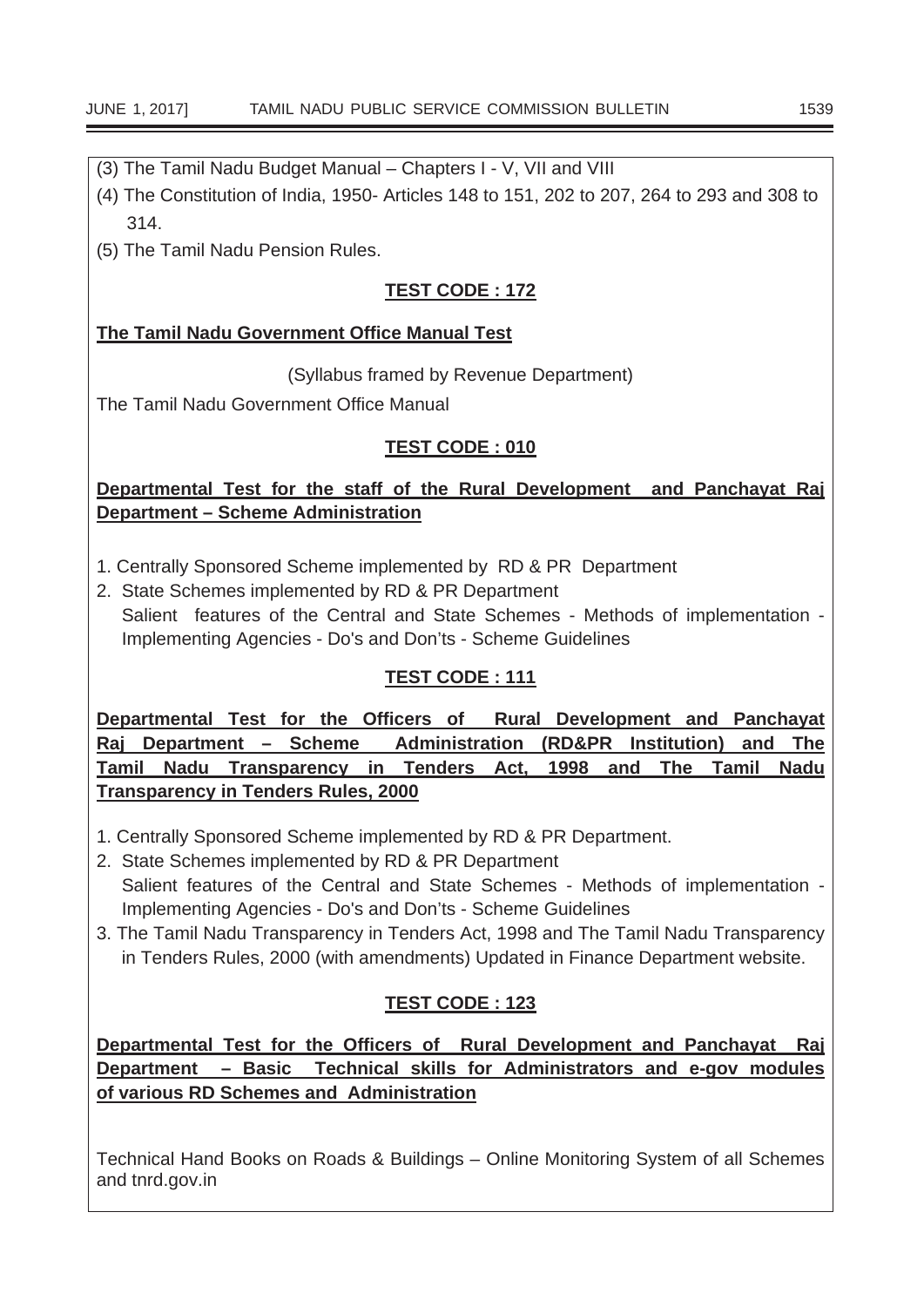## **Departmental Test for the Officers of Rural Development and Panchayat Raj Department – Tamil Nadu Panchayat Act, 1994 and Rules**

Tamil Nadu Panchayat Act, 1994 Book and relevant Rules issued thereunder

## **TEST CODE : 056**

#### **Departmental Test for the Officers of Rural Development and Panchayat Raj Department – Poverty alleviation through Self Help Groups**

Training Manual issued by Tamil Nadu Corporation for Development of Women

## **TEST CODE : 166**

#### **The Panchayat Development Account Test**

- 1. The Fundamental Rules of the Tamil Nadu Government and Subsidiary Rules including Tamil Nadu Leave Rules
- 2. The Tamil Nadu Manual of Special Pay and Allowances Parts I and II
- 3. The Tamil Nadu Financial Code Chapters I to VIII and XII to XIV
- 4. The Tamil Nadu Treasury Code, Volume I Part-I, Part II (Chapters III, V and VII) and Part - III (Chapter - IV)
- 5. The Tamil Nadu Budget Manual Chapters I to V, VII & VIII
- 6. An Introduction to Indian Government Accounts and Audit Chapter I, Part B of Chapter 2, Chapters 10, 13, 15, 16, 17, 24, 25, 27 and 28
- 7. The Tamil Nadu Pension Rules
- 8. Manual of Instructions for the Maintenance of Accounts of Panchayat Unions
- 9. 6<sup>th</sup> Pay Commission and consequential revision in rules and instruction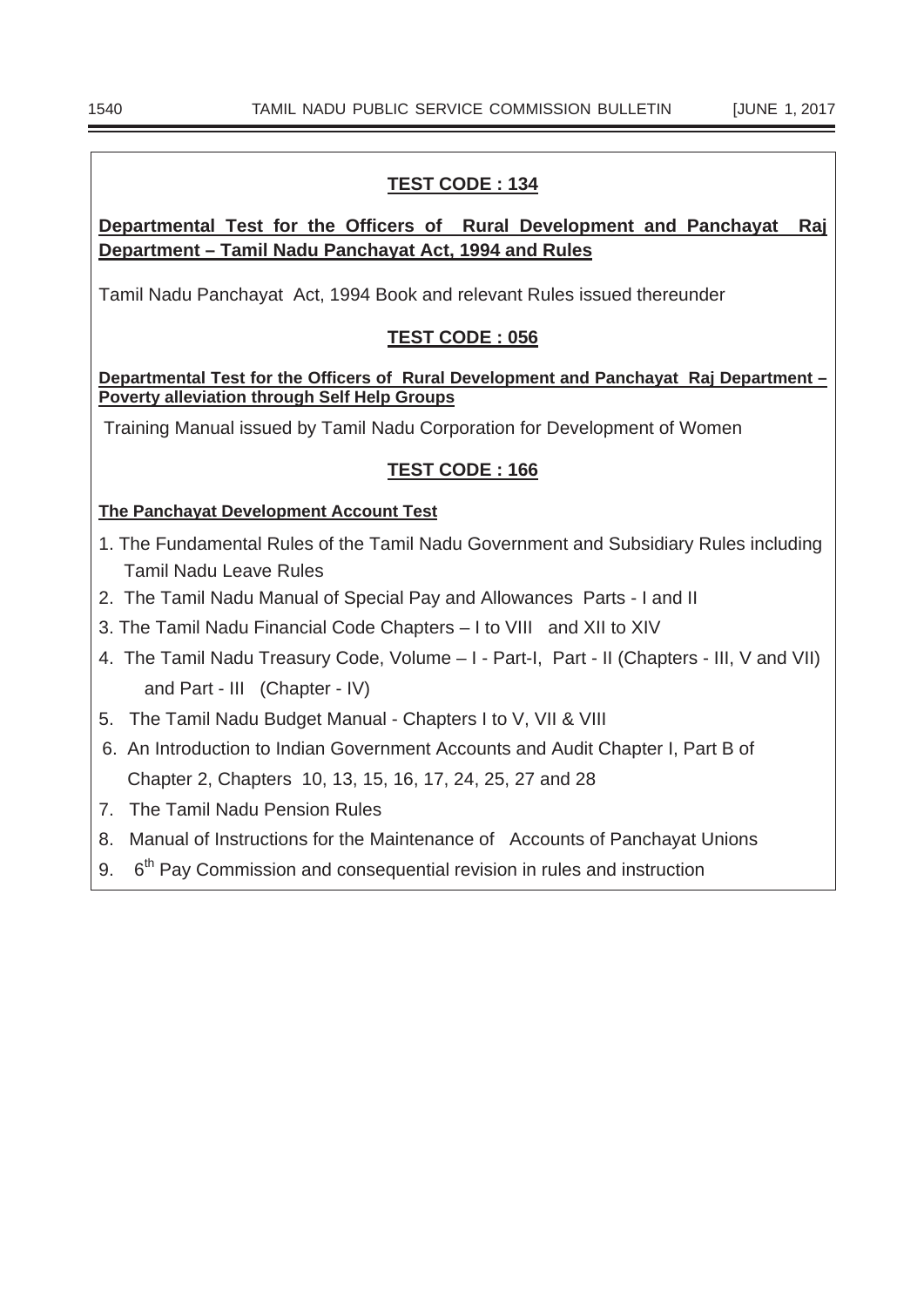#### **TEST NAME: The Panchayat Development Account Test**

| <b>Pattern / Type of Examination</b>                | Time<br><b>Duration</b> | <b>Minimum</b><br>pass marks | <b>Maximum Marks</b> |
|-----------------------------------------------------|-------------------------|------------------------------|----------------------|
| <b>Objective Type - 80%</b><br><b>Without Books</b> | 2 hours                 | 36                           |                      |
| <b>Descriptive Type - 20%</b><br><b>With Books</b>  | 30 minutes              | 9                            | 100                  |
| Total                                               | 2.30 hours              | 45                           |                      |

#### **TEST CODE : 111**

**TEST NAME: Departmental Test for the Officers of Rural Development and Panchayat Raj Department – Scheme Administration (RD&PR Institution) and The Tamil Nadu Transparency in Tenders Act, 1998 and The Tamil Nadu Transparency in Tenders Rules, 2000** 

| <b>Pattern / Type of Examination</b>                | <b>Time</b><br><b>Duration</b> | <b>Minimum</b><br>pass marks | <b>Maximum Marks</b> |
|-----------------------------------------------------|--------------------------------|------------------------------|----------------------|
| <b>Objective Type - 80%</b><br><b>Without Books</b> | 2 hours                        | 36                           |                      |
| <b>Descriptive Type - 20%</b><br><b>With Books</b>  | 30 minutes                     | 9                            | 100                  |
| Total                                               | 2.30 hours                     | 45                           |                      |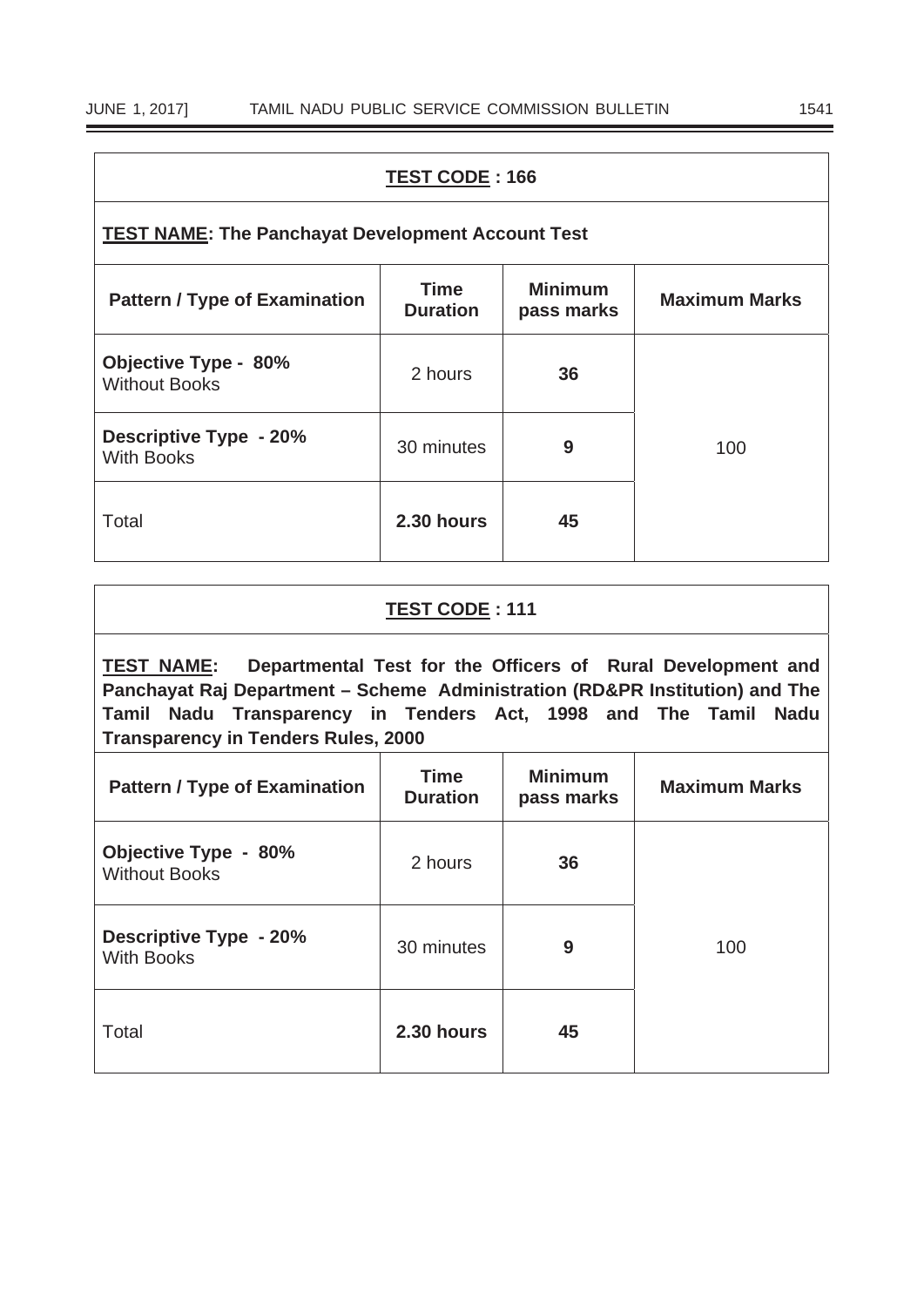**TEST NAME: Departmental Test for the Officers of Rural Development and Panchayat Raj Department - Basic Technical skills for Administrators and e-gov modules of various RD Schemes and Administration** 

| <b>Pattern / Type of Examination</b>                | <b>Time</b><br><b>Duration</b> | <b>Minimum</b><br>pass marks | <b>Maximum Marks</b> |
|-----------------------------------------------------|--------------------------------|------------------------------|----------------------|
| <b>Objective Type - 80%</b><br><b>Without Books</b> | 2 hours                        | 36                           |                      |
| <b>Descriptive Type - 20%</b><br><b>With Books</b>  | 30 minutes                     | 9                            | 100                  |
| Total                                               | 2.30 hours                     | 45                           |                      |

#### **TEST CODE : 134**

**TEST NAME: Departmental Test for the Officers of Rural Development and Panchayat Raj Department – Tamil Nadu Panchayat Act, 1994 and Rules** 

| <b>Pattern / Type of Examination</b>                | <b>Time</b><br><b>Duration</b> | <b>Minimum</b><br>pass marks | <b>Maximum Marks</b> |
|-----------------------------------------------------|--------------------------------|------------------------------|----------------------|
| <b>Objective Type - 80%</b><br><b>Without Books</b> | 2 hours                        | 36                           |                      |
| <b>Descriptive Type - 20%</b><br><b>With Books</b>  | 30 minutes                     | 9                            | 100                  |
| Total                                               | 2.30 hours                     | 45                           |                      |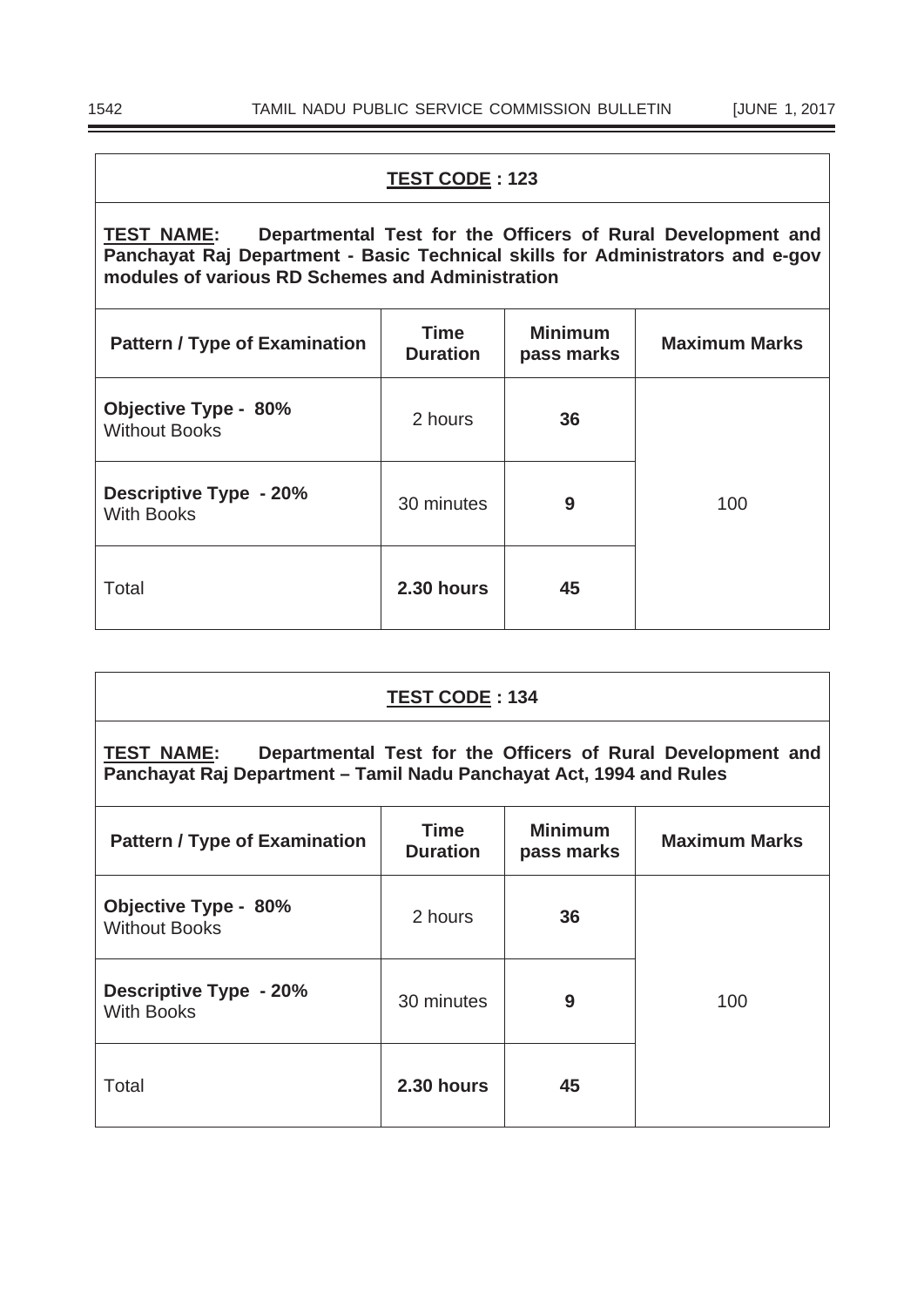#### **TEST NAME: Departmental Test for the Officers of Rural Development and Panchayat Raj Department - Poverty alleviation through Self Help Groups**

| <b>Pattern / Type of Examination</b>                  | <b>Time</b><br><b>Duration</b> | <b>Minimum</b><br>pass marks | <b>Maximum Marks</b> |
|-------------------------------------------------------|--------------------------------|------------------------------|----------------------|
| <b>Objective Type - 80%</b><br><b>Without Books</b>   | 2 hours                        | 36                           |                      |
| <b>Descriptive Type - 20%</b><br><b>Without Books</b> | 30 minutes                     | 9                            | 100                  |
| Total                                                 | 2.30 hours                     | 45                           |                      |

| <b>TEST CODE: 152</b>                                                                                                          |            |    |     |  |
|--------------------------------------------------------------------------------------------------------------------------------|------------|----|-----|--|
| <b>TEST NAME: The Account Test for Executive Officers</b>                                                                      |            |    |     |  |
| <b>Minimum</b><br><b>Time</b><br><b>Maximum Marks</b><br><b>Pattern / Type of Examination</b><br><b>Duration</b><br>pass marks |            |    |     |  |
| <b>Objective Type - 40%</b><br><b>Without Books</b>                                                                            | 1 hour     | 18 |     |  |
| <b>Descriptive Type - 60%</b><br><b>With Books</b>                                                                             | 1.30 hours | 27 | 100 |  |
| Total                                                                                                                          | 2.30 hours | 45 |     |  |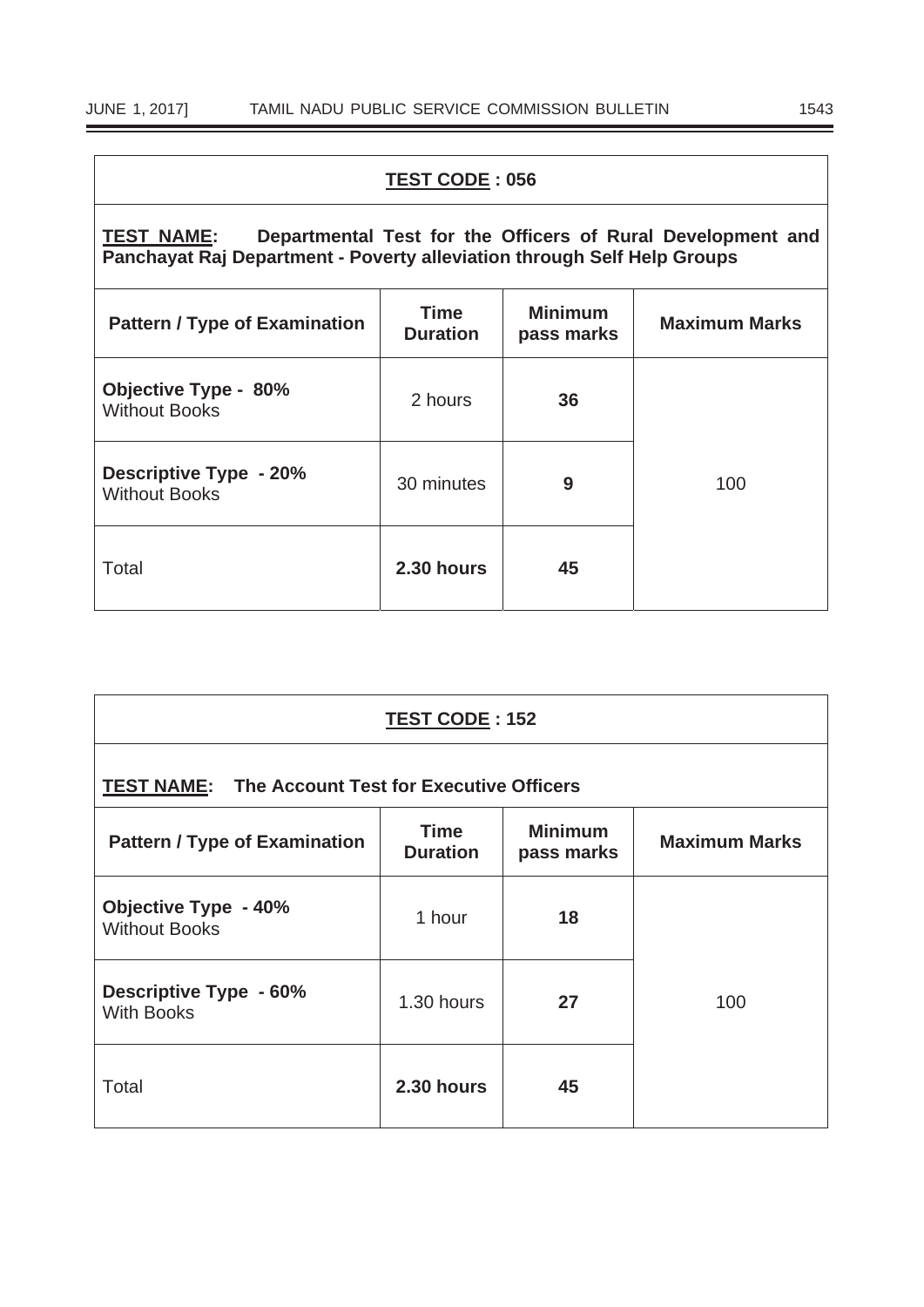| <b>TEST CODE: 172</b>                                                                                                   |            |    |     |  |
|-------------------------------------------------------------------------------------------------------------------------|------------|----|-----|--|
| <b>TEST NAME:</b> The Tamil Nadu Government Office Manual Test                                                          |            |    |     |  |
| <b>Minimum</b><br>Time<br><b>Maximum Marks</b><br><b>Pattern / Type of Examination</b><br><b>Duration</b><br>pass marks |            |    |     |  |
| <b>Objective Type - 40%</b><br><b>Without Books</b>                                                                     | 1 hour     | 18 |     |  |
| <b>Descriptive Type - 60%</b><br><b>With Books</b>                                                                      | 1.30 hours | 27 | 100 |  |
| Total                                                                                                                   | 2.30 hours | 45 |     |  |

**TEST NAME: Departmental Test for Staff of Rural Development and Panchayat Raj Department - Tamil Nadu Panchayat Act, 1994 & Rules and Constitution of India**

| <b>Pattern / Type of Examination</b>          | <b>Time</b><br><b>Duration</b> | <b>Minimum</b><br>pass marks | <b>Maximum Marks</b> |
|-----------------------------------------------|--------------------------------|------------------------------|----------------------|
| Objective Type - 100%<br><b>Without Books</b> | 2.30 hours                     | 45                           | 100                  |

| <b>TEST CODE: 010</b>                                                                                                                 |            |    |     |
|---------------------------------------------------------------------------------------------------------------------------------------|------------|----|-----|
| Departmental Test for the staff of the Rural Development and<br><b>TEST NAME:</b><br>Panchayat Raj Department - Scheme Administration |            |    |     |
| <b>Minimum</b><br><b>Time</b><br><b>Pattern / Type of Examination</b><br><b>Maximum Marks</b><br><b>Duration</b><br>pass marks        |            |    |     |
| <b>Objective Type - 100%</b><br><b>Without Books</b>                                                                                  | 2.30 hours | 45 | 100 |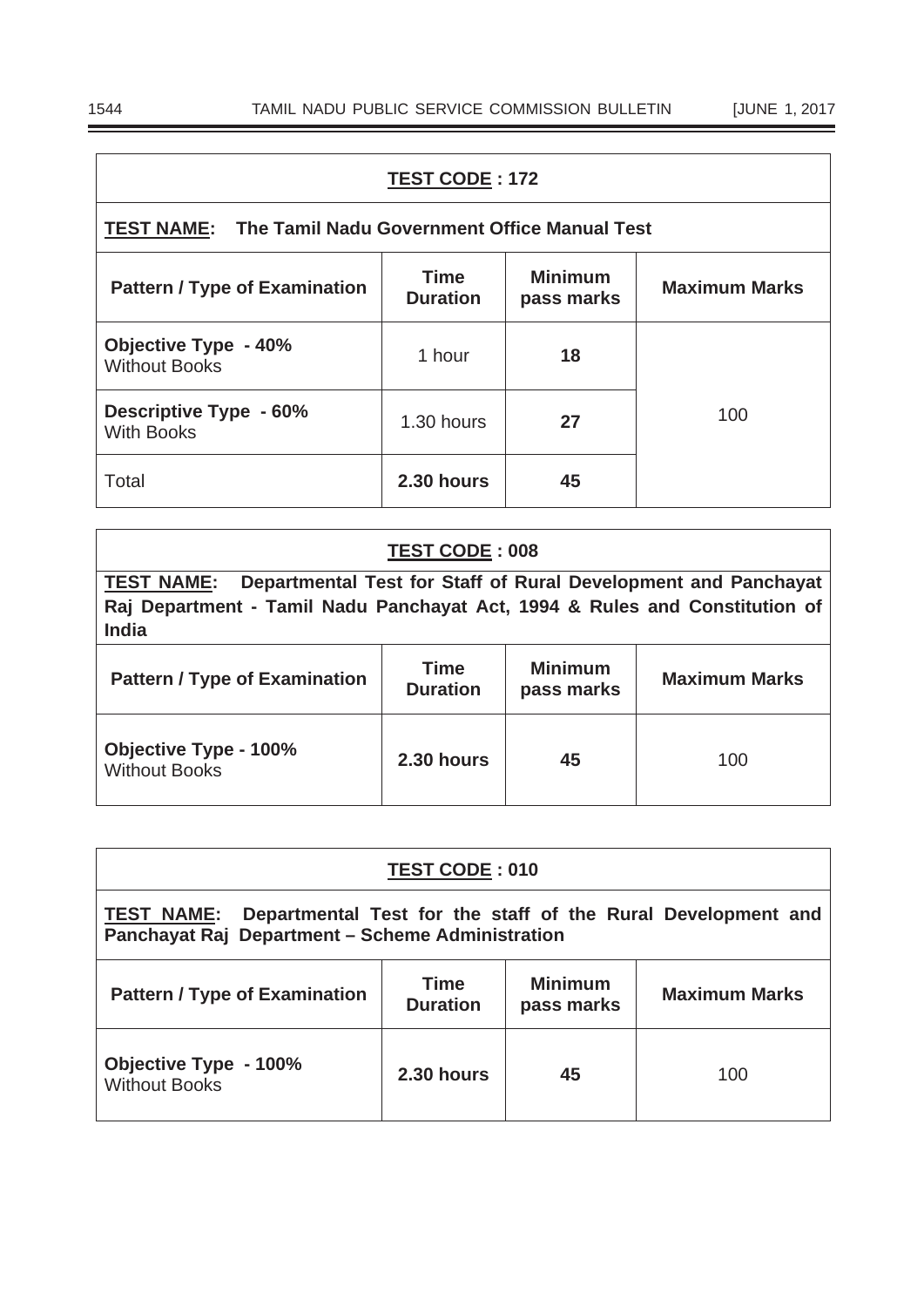## **SCHOOL EDUCATION DEPARTMENT (6 TESTS)**

#### **Name of the Test & New Test Code**

- **T.C.065 :** Tamil Nadu School Education Department Administrative Test Paper I Higher Secondary / Secondary / Teacher Training and Special Schools
- **T.C.072:** Tamil Nadu School Education Department Administrative Test Paper II Elementary / Middle and Special Schools
- **T.C.034:** Advanced Language Test for Officers of the Tamil Nadu Educational Subordinate Service – Tamil First Paper (Prose and Poetry)
- **T.C.048:** Advanced Language Test for Officers of the Tamil Nadu Educational Subordinate Service - Tamil Second Paper (Translation and Essay)
- **T.C.027:** Special Language Test for Officers of the Education Department Higher Standard - First Paper – Tamil (Text and Textual Grammar)
- **T.C.042:** Special Language Test for Officers of the Education Department Higher Standard - Second Paper - Tamil (Translation and Composition)

#### **SYLLABUS**

#### **TEST CODE : 065**

**Tamil Nadu School Education Department Administrative Test – Paper - I - Higher Secondary/ Secondary / Teacher Training and Special Schools** 

- 1) Tamil Nadu Educational Inspection Code with Special Reference to the Office and General Duties and Responsibilities of the Education Department Officers
- 2) Tamil Nadu Educational Rules
- 3) The Tamil Nadu School Educational Service Rules
- 4) Tamil Nadu Higher Secondary Educational Service Rules
- 5) Tamil Nadu Higher Secondary Schools Vocational Teachers Adhoc Rules
- 6) Tamil Nadu School Educational Subordinate Service Special Rules
- 7) Tamil Nadu Recognised Private Schools (Regulation) Act, 1973 and The Tamil Nadu Recognised Private Schools (Regulation) Rules, 1974
- 8) Tamil Nadu Minority Schools (Regulation and Payment of Grant) Rules, 1977
- 9) Teachers Provident Fund Rules (General Provident Fund Rules)
- 10) Code of Regulations for Matriculation Schools Tamil Nadu
- 11) Code of Regulations for Anglo Indian Schools- Tamil Nadu
- 12) SSLC and Higher Secondary Examination Schemes
- 13) Rashtriya Madhyamik Shiksha Abhiyan
- 14) Hon'ble Chief Minister's Welfare Schemes for School Children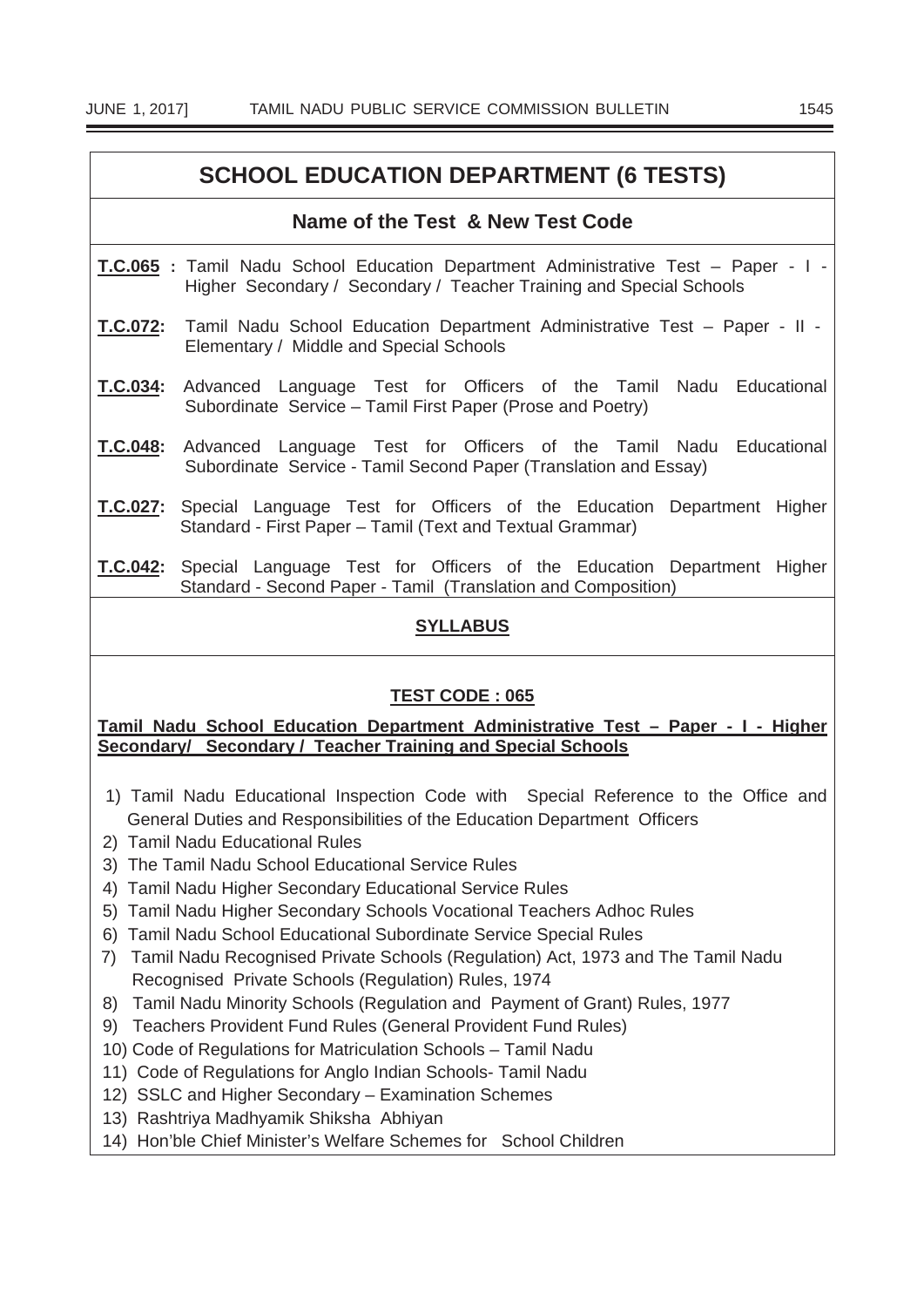#### 15) The Tamil Nadu Learning Act, 2006

16) Non-Formal Education

17) Teachers Recruitment Board

#### **TEST CODE : 072**

#### **Tamil Nadu School Education Department Administrative Test – Paper - II - Elementary Middle and Special Schools**

- 1) Tamil Nadu Inspection code with Special Reference to the Office and General Duties and Responsibilities of the Education Department Officers
- 2) Tamil Nadu Educational Rules
- 3) Special Rules for the Tamil Nadu Elementary Education Subordinate Service
- 4) The Grant in Aid Code of the Tamil Nadu Educational Department
- 5) Tamil Nadu Recognised Private Schools (Regulation) Act, 1973 and the Tamil Nadu Recognised Private Schools (Regulation) Rules, 1974
- 6) Rules for the Grant of Recognition and Aid to Elementary Schools
- 7) Teachers Pension Schemes
- 8) The Tamil Nadu Compulsory Elementary Education Act,1994
- 9) The Tamil Nadu Compulsory Elementary Education Rules, 1998
- 10) Right of Children to Free and Compulsory Education Act, 2009 and Rules
- 11) Rules Relating to Elementary Schools Framed Order of the Tamil Nadu Elementary Education Act,1920
- 12) Code of Regulation for Approved Nursery and Primary Schools in Tamil Nadu
- 13) Sarva Shiksha Abhiyan
- 14) Parent Teachers Association Rules
- 15) Hon'ble Chief Minister's Welfare Schemes for School Children
- 16) Latest Common Orders and Rules related to Elementary Education

#### **TEST CODE : 034 AND TEST CODE : 048**

**Advanced Language Test for Officers of the Tamil Nadu Educational Subordinate Service – Tamil First Paper (Prose and Poetry)** 

#### **and**

#### **Advanced Language Test for Officers of the Tamil Nadu Educational Subordinate Service - Tamil Second Paper (Translation and Essay)**

#### ADVANCED LANGUAGE TEST FOR OFFICERS OF THE TAMIL NADU EDUCATIONAL SUBORDINATE SERVICE

 The standard of the test shall be that of the examination in Part I of the B.A. Degree Examination of the University of Madras in Tamil. There will be two question papers. The first paper should relate to the selections from the Poetry and Prose text books for detailed study. The Second paper should comprise of (i) English passage or passages for translation into Tamil; (ii) a subject for essay having reference to modern thought; and (iii) a subject for essay based on books prescribed for non-detailed study.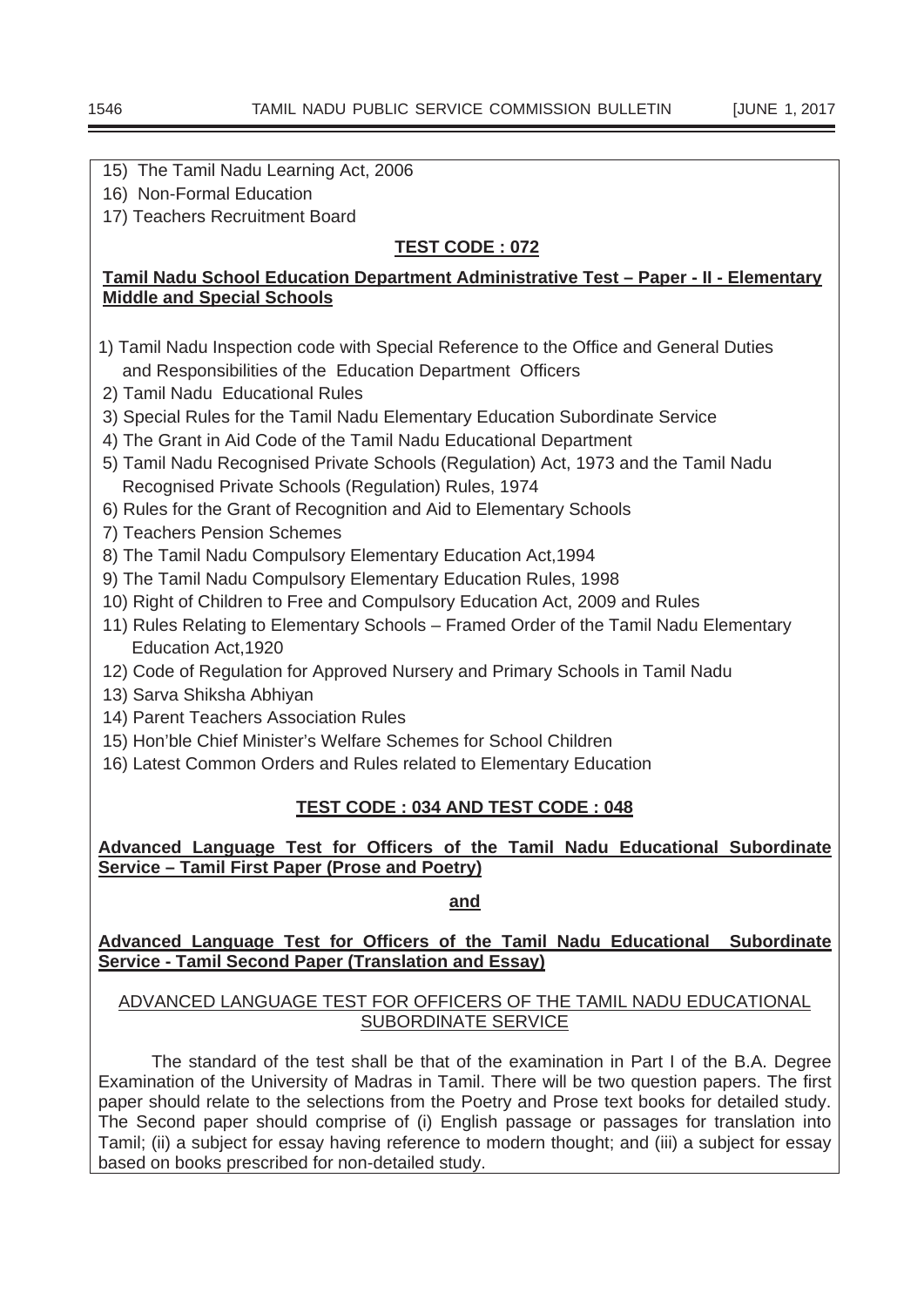#### FIRST PAPER

1) Prose and Poetry for detailed study

#### SECOND PAPER

- 2) Translation from English into Tamil
- 3) Essay having reference to modern thought
- 4) Essay based on books prescribed for non-detailed study

**Note:-** The text books prescribed for Part - I – Tamil of the B.A. Degree **Course of the University of Madras for every Academic year shall be the text books for the test.** 

#### **TEST CODE : 027 AND TEST CODE : 042**

**Special Language Test for Officers of the Education Department Higher Standard - First Paper – Tamil (Text and Textual Grammar)**

#### **and**

**Special Language Test for Officers of the Education Department Higher Standard - Second Paper - Tamil (Translation and Composition)**

SPECIAL LANGUAGE TEST FOR OFFICERS OF THE EDUCATION DEPARTMENT – HIGHER STANDARD SYLLABUS AND TEXT BOOKS – REVISION

 The syllabus prescribed for the Special Language Test for Officers of the Education Department is as follows:

#### **FIRST PAPER**

This paper will contain questions on Text and Textual Grammar of  $10<sup>th</sup>$  Standard Tamil Book, published by Tamil Nadu Text Book and Educational Service Society, Chennai – 6.

#### **SECOND PAPER**

 This paper will contain two questions on Composition, one from the non-detailed text and one question on translation from English into the language (scope may be given for choice in answering the questions from non-detailed texts). The length of the composition will be not more than two pages of 9<sup>th</sup> Standard, Tamil Book, published by Tamil Nadu Text Book and Educational Service Society, Chennai – 6.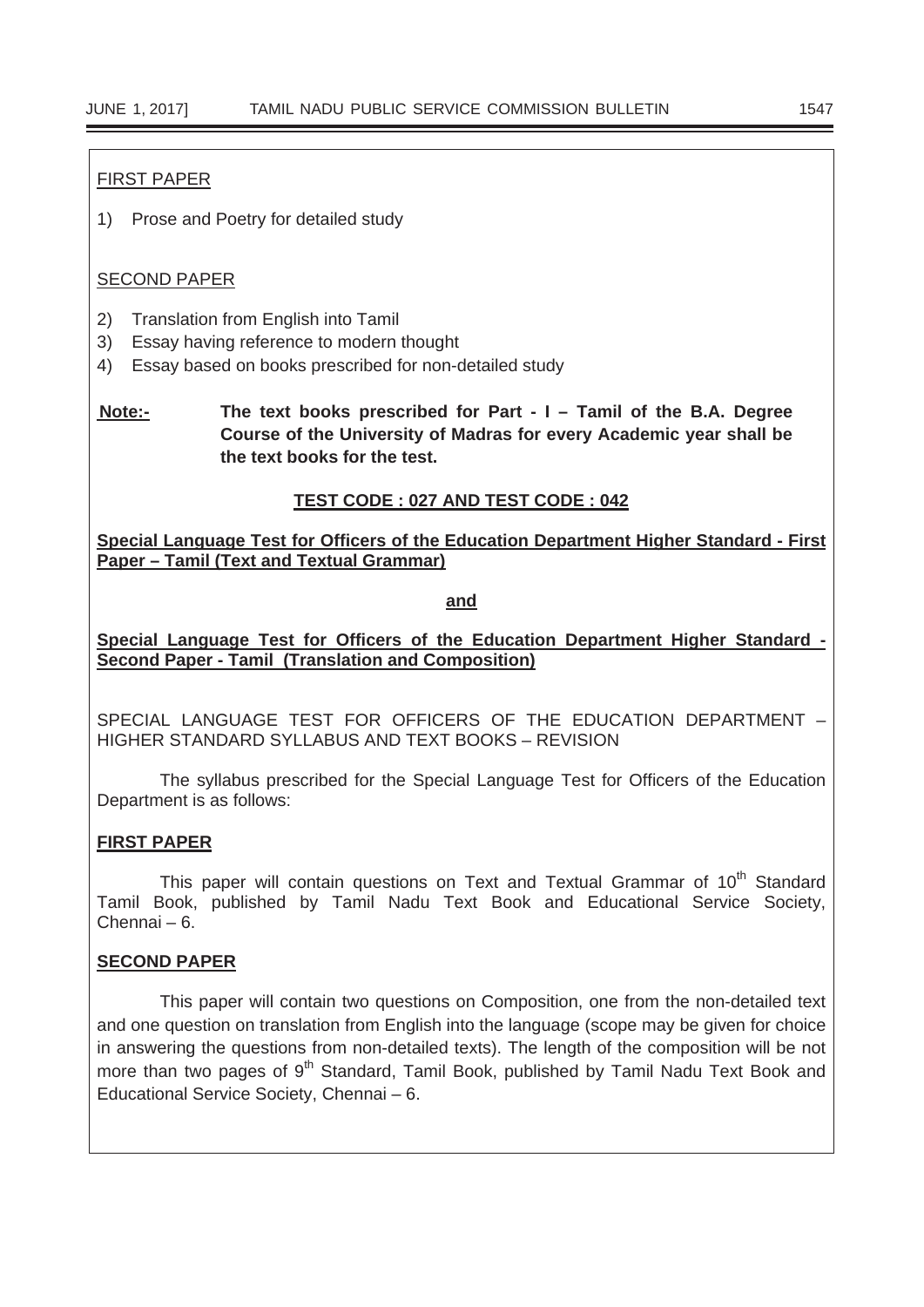| <b>Name of Book</b>                                                                                                                                                                                                                                                                    | <b>Author's Name</b>                                                        | <b>Publisher's name and address</b> |
|----------------------------------------------------------------------------------------------------------------------------------------------------------------------------------------------------------------------------------------------------------------------------------------|-----------------------------------------------------------------------------|-------------------------------------|
| Tamil Nadu Text Book and<br><b>Educational Service</b><br>Society,<br>Standard $- X - T$ amil                                                                                                                                                                                          | <b>State Educational</b><br>Research and Training<br>Institute, Chennai - 6 | Tamil Nadu Pada Nool<br>Kazhagam    |
| Tamil Nadu Text Book and<br><b>Educational Service Society</b><br>Non - Detailed study<br><b>Standard - IX Tamil</b>                                                                                                                                                                   | State Educational<br><b>Research and Training</b><br>Institute, Chennai - 6 | Tamil Nadu Pada Nool<br>Kazhagam    |
| The text books prescribed for Tamil, Standard-X-Detailed Study, and<br><b>Important</b><br>Note:-<br>Tamil, Standard-IX- Non- Detailed Study, Published by Tamil Nadu<br>Pada Nool Kazhagam, Government of Tamil Nadu for every academic<br>year shall be the text books for the test. |                                                                             |                                     |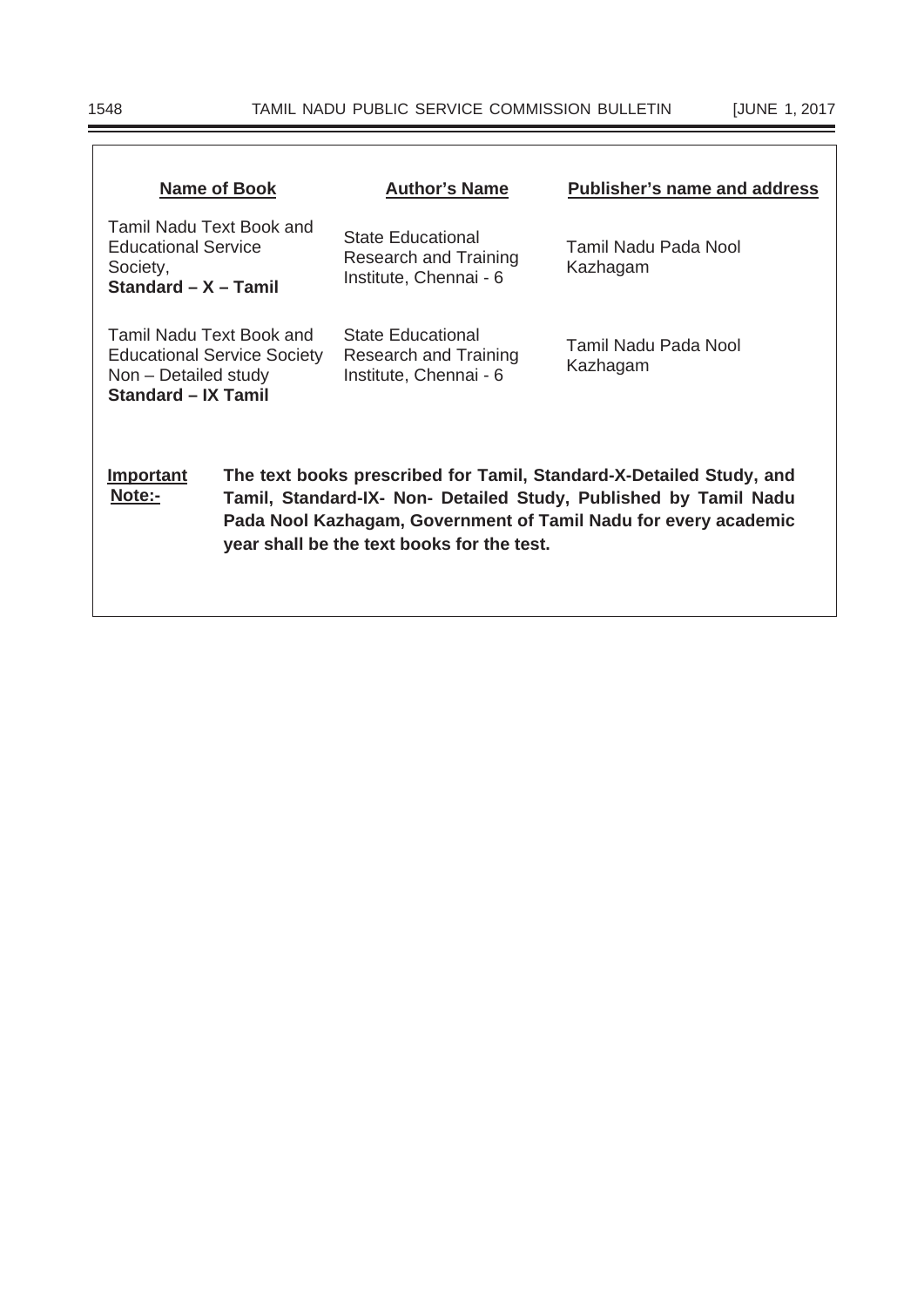| <b>TEST CODE: 027</b>                                            |                                                                |                                 |                      |  |
|------------------------------------------------------------------|----------------------------------------------------------------|---------------------------------|----------------------|--|
| <b>TEST NAME:</b>                                                | Special Language Test for Officers of the Education Department |                                 |                      |  |
| Higher Standard - First Paper - Tamil (Text and Textual Grammar) |                                                                |                                 |                      |  |
| <b>Pattern / Type of Examination</b>                             | <b>Time Duration</b>                                           | <b>Minimum</b><br>pass<br>marks | <b>Maximum Marks</b> |  |
| <b>Descriptive Type - 100%</b><br><b>Without Books</b>           | 2.30 hours                                                     | 45                              | 100                  |  |

**TEST NAME: Special Language Test for Officers of the Education Department Higher Standard - Second Paper - Tamil (Translation and Composition)** 

| <b>Pattern / Type of Examination</b>            | <b>Time Duration</b> | <b>Minimum</b><br>pass<br>marks | <b>Maximum Marks</b> |
|-------------------------------------------------|----------------------|---------------------------------|----------------------|
| Descriptive Type - 100%<br><b>Without Books</b> | 2.30 hours           | 45                              | 100                  |

|                                                                                                                                            | <b>TEST CODE: 034</b> |                                 |                      |
|--------------------------------------------------------------------------------------------------------------------------------------------|-----------------------|---------------------------------|----------------------|
| TEST NAME: Advanced Language Test for Officers of the Tamil Nadu Educational<br>Subordinate Service – Tamil First Paper (Prose and Poetry) |                       |                                 |                      |
| <b>Pattern / Type of Examination</b>                                                                                                       | <b>Time Duration</b>  | <b>Minimum</b><br>pass<br>marks | <b>Maximum Marks</b> |
| <b>Descriptive Type - 100%</b><br><b>Without Books</b>                                                                                     | 2.30 hours            | 45                              | 100                  |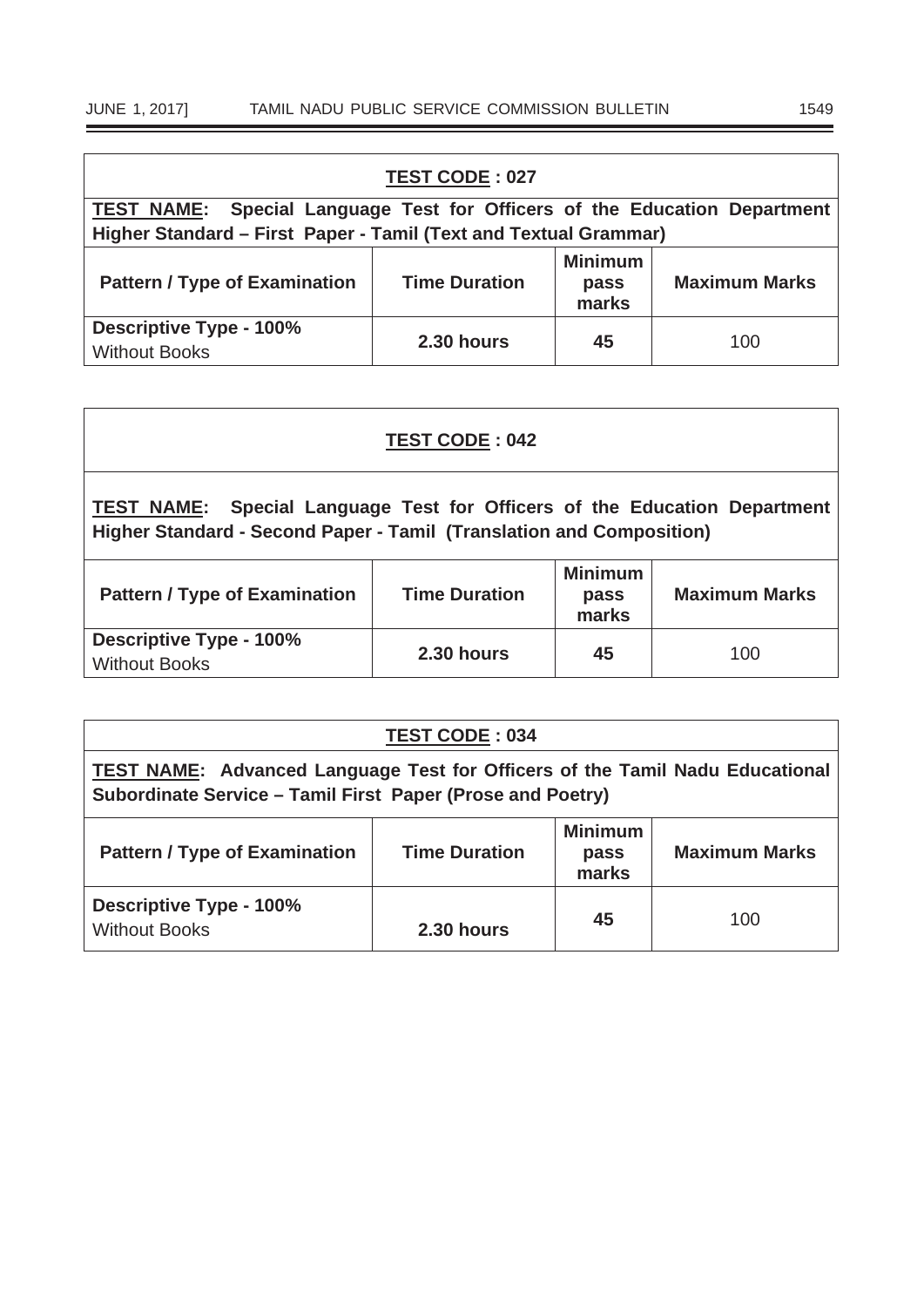# 1550 TAMIL NADU PUBLIC SERVICE COMMISSION BULLETIN [JUNE 1, 2017]<br>————————————————————

| <b>TEST CODE: 048</b>                                                                                                                                   |                      |                                 |                      |
|---------------------------------------------------------------------------------------------------------------------------------------------------------|----------------------|---------------------------------|----------------------|
| <b>TEST NAME:</b> Advanced Language Test for Officers of the Tamil Nadu Educational<br>Subordinate Service - Tamil Second Paper (Translation and Essay) |                      |                                 |                      |
| <b>Pattern / Type of Examination</b>                                                                                                                    | <b>Time Duration</b> | <b>Minimum</b><br>pass<br>marks | <b>Maximum Marks</b> |
| <b>Descriptive Type - 100%</b><br><b>Without Books</b>                                                                                                  | 2.30 hours           | 45                              | 100                  |

| <b>TEST CODE: 065</b>                                                                                                                                    |                      |                                 |                      |
|----------------------------------------------------------------------------------------------------------------------------------------------------------|----------------------|---------------------------------|----------------------|
| TEST NAME: Tamil Nadu School Education Department Administrative Test -<br>Paper - I - Higher Secondary/ Secondary/ Teacher Training and Special Schools |                      |                                 |                      |
| <b>Pattern / Type of Examination</b>                                                                                                                     | <b>Time Duration</b> | <b>Minimum</b><br>pass<br>marks | <b>Maximum Marks</b> |
| <b>Objective Type - 80%</b><br><b>Without Books</b>                                                                                                      | 2 hours              | 36                              |                      |
| <b>Descriptive Type - 20%</b><br><b>Without Books</b>                                                                                                    | 30 minutes           | 9                               | 100                  |
| Total                                                                                                                                                    | 2.30 hours           | 45                              |                      |

| <b>TEST CODE: 072</b>                                                   |                      |                                 |                      |  |
|-------------------------------------------------------------------------|----------------------|---------------------------------|----------------------|--|
| TEST NAME: Tamil Nadu School Education Department Administrative Test - |                      |                                 |                      |  |
| Paper-II - Elementary / Middle and Special Schools                      |                      |                                 |                      |  |
| <b>Pattern / Type of Examination</b>                                    | <b>Time Duration</b> | <b>Minimum</b><br>pass<br>marks | <b>Maximum Marks</b> |  |
| <b>Objective Type - 80%</b><br><b>Without Books</b>                     | 2 hours              | 36                              |                      |  |
| <b>Descriptive Type - 20%</b><br><b>Without Books</b>                   | 30 minutes           | 9                               | 100                  |  |
| Total                                                                   | 2.30 hours           | 45                              |                      |  |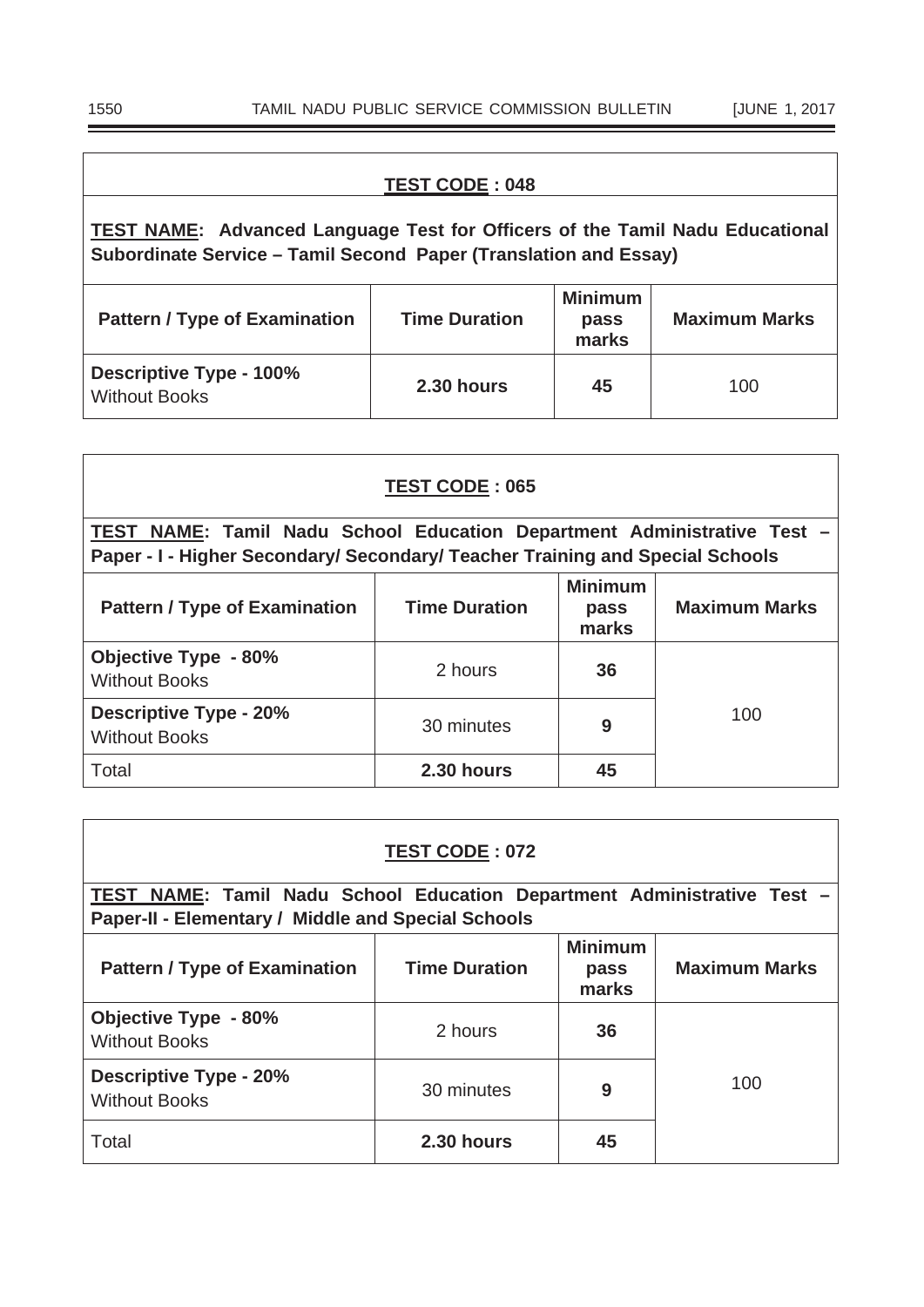# **STATIONARY AND PRINTING DEPARTMENT (3 TESTS)**

#### **Name of the Test & New Test Code**

**T.C.149 :** Departmental Test for Government Press Officers

**T.C.159:** The Stationery and Printing Department Test - Part -A

**T.C.165:** The Stationery and Printing Department Test - Part – B

#### **SYLLABUS**

#### **TEST CODE : 149**

#### **Departmental Test for Government Press Officers**

- 1. Printing Manual
- 2. Press Office Manual

#### **TEST CODE : 159**

#### **The Stationery and Printing Department Test - Part -A**

Stationery Office Manual Volumes I and II

#### **TEST CODE : 165**

**The Stationery and Printing Department Test - Part – B**

Press Office Manual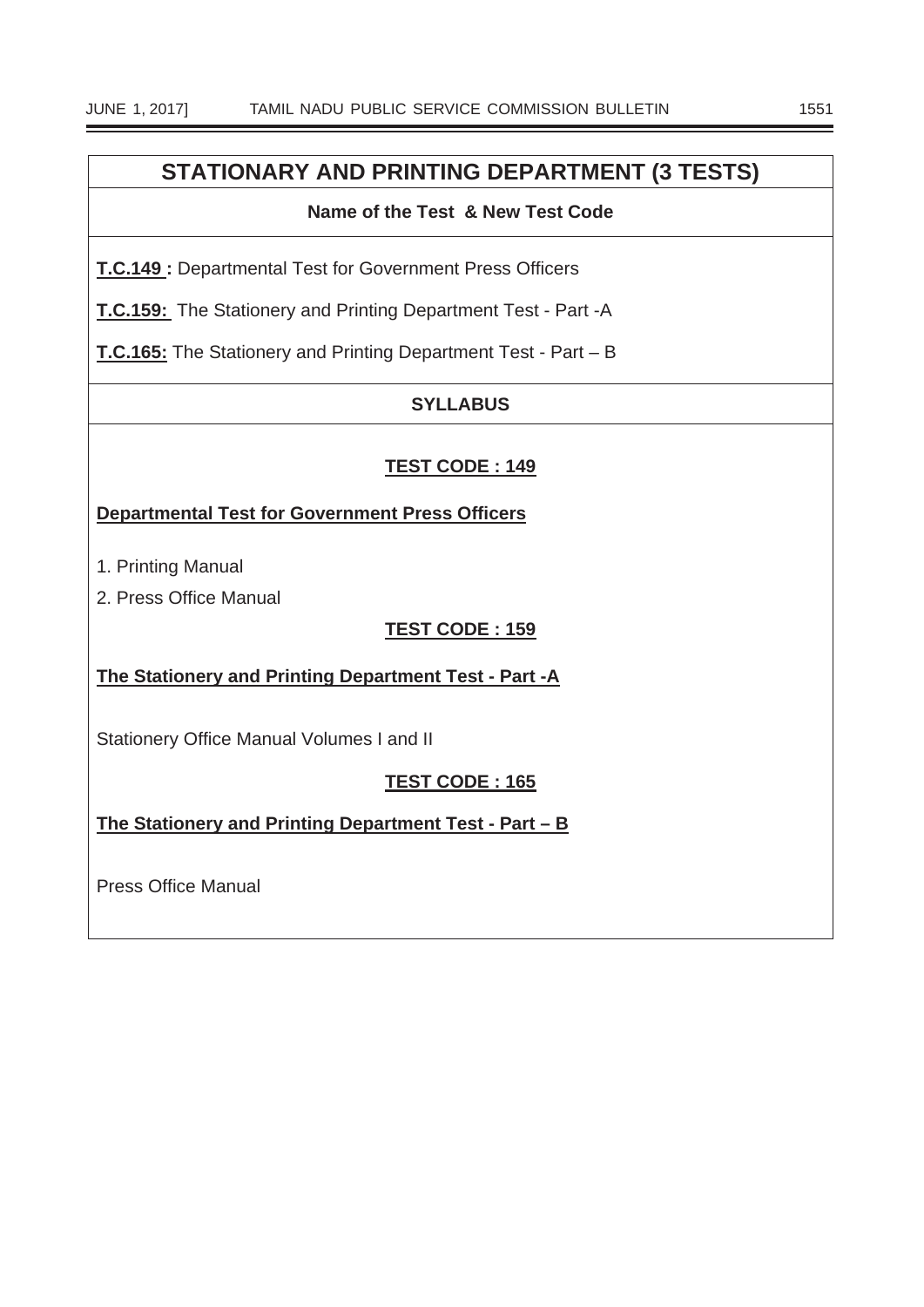.

| <b>TEST CODE: 149</b>                                             |                      |                                 |                      |
|-------------------------------------------------------------------|----------------------|---------------------------------|----------------------|
| <b>TEST NAME: Departmental Test for Government Press Officers</b> |                      |                                 |                      |
| <b>Pattern / Type of Examination</b>                              | <b>Time Duration</b> | <b>Minimum</b><br>pass<br>marks | <b>Maximum Marks</b> |
| <b>Objective Type - 80%</b><br><b>Without Books</b>               | 2 hours              | 36                              |                      |
| <b>Descriptive Type - 20%</b><br><b>With Books</b>                | 30 minutes           | 9                               | 100                  |
| Total                                                             | 2.30 hours           | 45                              |                      |

| <b>TEST CODE: 159</b>                                                    |                      |                                 |                      |
|--------------------------------------------------------------------------|----------------------|---------------------------------|----------------------|
| <b>TEST NAME: The Stationery and Printing Department Test - Part - A</b> |                      |                                 |                      |
| <b>Pattern / Type of Examination</b>                                     | <b>Time Duration</b> | <b>Minimum</b><br>pass<br>marks | <b>Maximum Marks</b> |
| <b>Objective Type - 80%</b><br><b>Without Books</b>                      | 2 hours              | 36                              |                      |
| <b>Descriptive Type - 20%</b><br><b>With Books</b>                       | 30 minutes           | 9                               | 100                  |
| Total                                                                    | 2.30 hours           | 45                              |                      |

| <b>TEST CODE: 165</b>                                           |                      |                                 |                      |
|-----------------------------------------------------------------|----------------------|---------------------------------|----------------------|
| TEST NAME: The Stationery and Printing Department Test Part – B |                      |                                 |                      |
| <b>Pattern / Type of Examination</b>                            | <b>Time Duration</b> | <b>Minimum</b><br>pass<br>marks | <b>Maximum Marks</b> |
| <b>Objective Type - 80%</b><br><b>Without Books</b>             | 2 hours              | 36                              |                      |
| <b>Descriptive Type - 20%</b><br><b>With Books</b>              | 30 minutes           | 9                               | 100                  |
| Total                                                           | 2.30 hours           | 45                              |                      |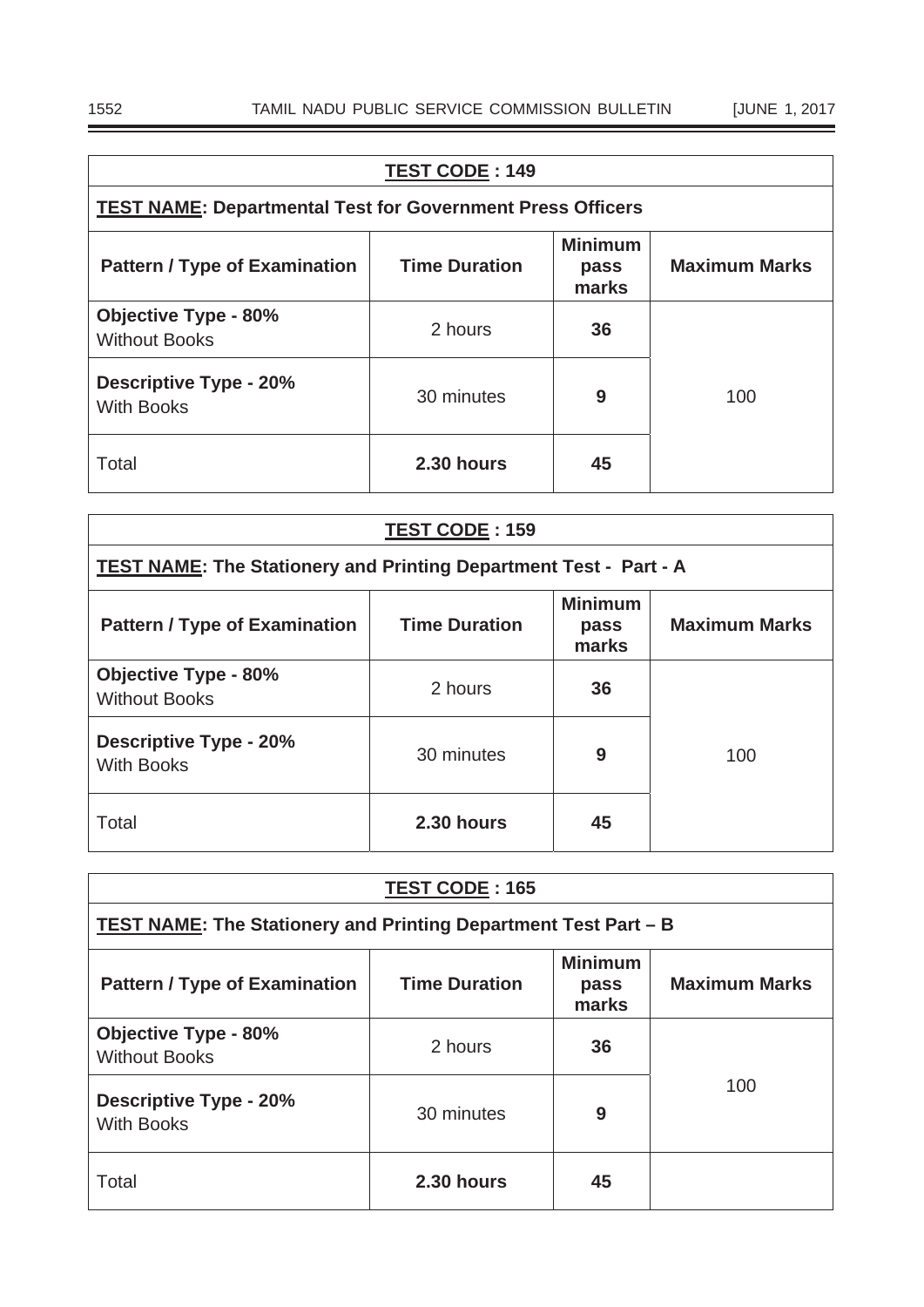# **SURVEY AND LAND RECORDS DEPARTMENT (12 TESTS) Name of the Test & New Test Code T.C.005:** Survey Departmental Test - Deputy Inspector of Survey and Land Records Test – Paper - I **T.C.033:** Survey Departmental Test - Deputy Inspector of Survey and Land Records Test - Paper - II **T.C.004:** Survey Departmental Test - Field Surveyor's Test - Paper - I **T.C.013:** Survey Departmental Test - Sub-Inspector of Survey and Land Records Test - Paper - I **T.C.032:** Survey Departmental Test - Field Surveyor's Test - Paper - II **T.C.045:** Survey Departmental Test - Sub-Inspector of Survey and Land Records Test - Paper - II **T.C.003:** Survey Departmental Test - Draughtsman Test - Paper - I **T.C.031:** Survey Departmental Test - Draughtsman Test - Paper - II **T.C.014:** Survey Departmental Test - Senior Draughtsman Test - Paper - I **T.C.047:** Survey Departmental Test - Senior Draughtsman Test - Paper - II **T.C.015:** Survey Departmental Test - Head Draughtsman Test – Paper - I **T.C.046:** Survey Departmental Test - Head Draughtsman Test - Paper - II **SYLLABUS TEST CODE : 005**

#### **Survey Departmental Test - Deputy Inspector of Survey and Land Records Test – Paper - I**

1) Arithmetic

2) Mensuration

3) Trignometry – Solution of plane triangles

4) Tamil Nadu Survey Manual – Volume - I (1976) Volume - II (1983) whole book

5) Chain Survey & Land Records Manual Part I (1978) whole book Chain Survey & Land Records Manual Part-II (1976) except Appendix - IV

6) Village Manual of Accounts and Taluk Manual of Accounts

7) Boards Standing Orders, 34-A,B,C,except Appendix - IV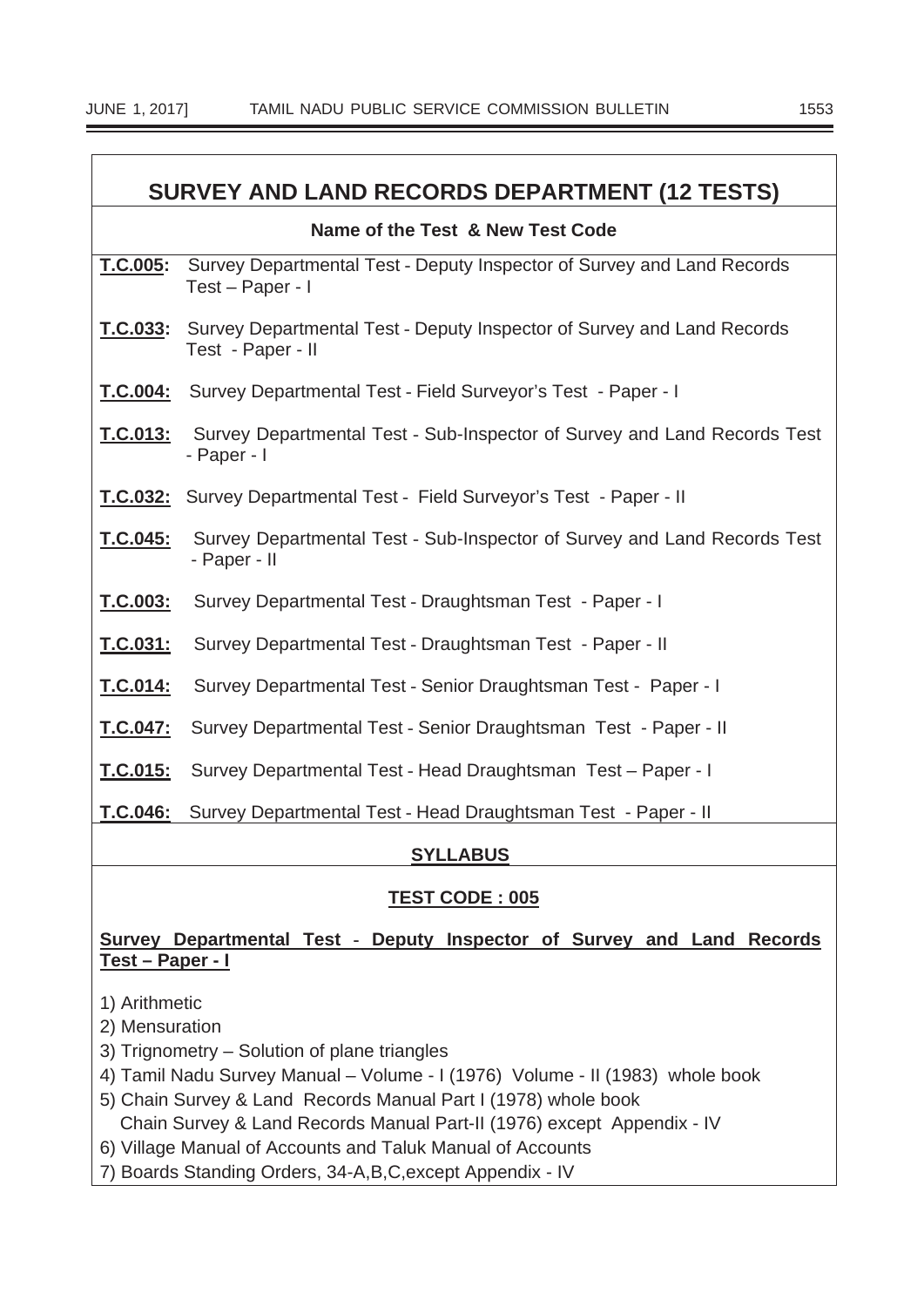8) Tamil Nadu Survey Manual Volume - IV Revised Edition (Whole book) 9) A manual or instruction for conducting re-settlement

## **TEST CODE : 033**

#### **Survey Departmental Test - Deputy Inspector of Survey and Land Records Test - Paper - II**

- 1) Arithmetic
- 2) Mensuration
- 3) Trignometry Solution of plane triangles
- 4) Tamil Nadu Survey Manual Volume I (1976) Volume II (1983) whole book
- 5) Chain Survey & Land Records Manual Part I (1978) whole book Chain Survey & Land Records Manual Part - II (1976) except Appendix-IV
- 6) Village Manual of Accounts and Taluk Manual of Accounts
- 7) Board's Standing Orders, 34 A, B, C, except Appendix- IV
- 8) Tamil Nadu Survey Manual Volume IV Revised Edition (Whole book)
- 9) A manual or instruction for conducting re-settlement
- 10) Traverse plotting
- 11) Time Sheet or Line Sheet
- 12) Solution of Triangle

#### **Proposed Field Practical Test - Examiner :** Regional Deputy Director of Survey and Land Records

#### **100 marks = 2 days**

- 1. 3 sets of azimuth using theodolite on village trijunction (The data should be recorded in the prescribed form : Azimuth, New form No.11 Old form No.13 in Tamil Nadu Survey Manual Volume - III [1986]) = 30 marks
- 2. Closed traverse using GPS & ETS Minimum 10 stations & field measurements with ETS (minimum 50 I.D. Points) (The data should be recorded in the prescribed form Nos.1, 2, 3, 6, 7, 8(1/5), 9 in Tamil Nadu Survey Manual Volume - IV Revised Edison  $[2012]$  = 70 marks

## **TEST CODE : 004**

## **Survey Departmental Test - Field Surveyor's Test - Paper - I**

1) Arithmetic upto vulgar fractions and square root

2) Tamil Nadu Survey Manual – Volume - I (1976) and Tamil Nadu Survey Manual Volume - II (1983) Chapters I to VII, XIX, XXIV and XXV

3) Chain Survey & Land Records Manual Part - I (1978) whole book Chain Survey & Land Records Manual Part - II (whole book) (1976) except Appendix III,IV, V,VI,VII, X, XI, XII, XV & XVI and Manual of Village Accounts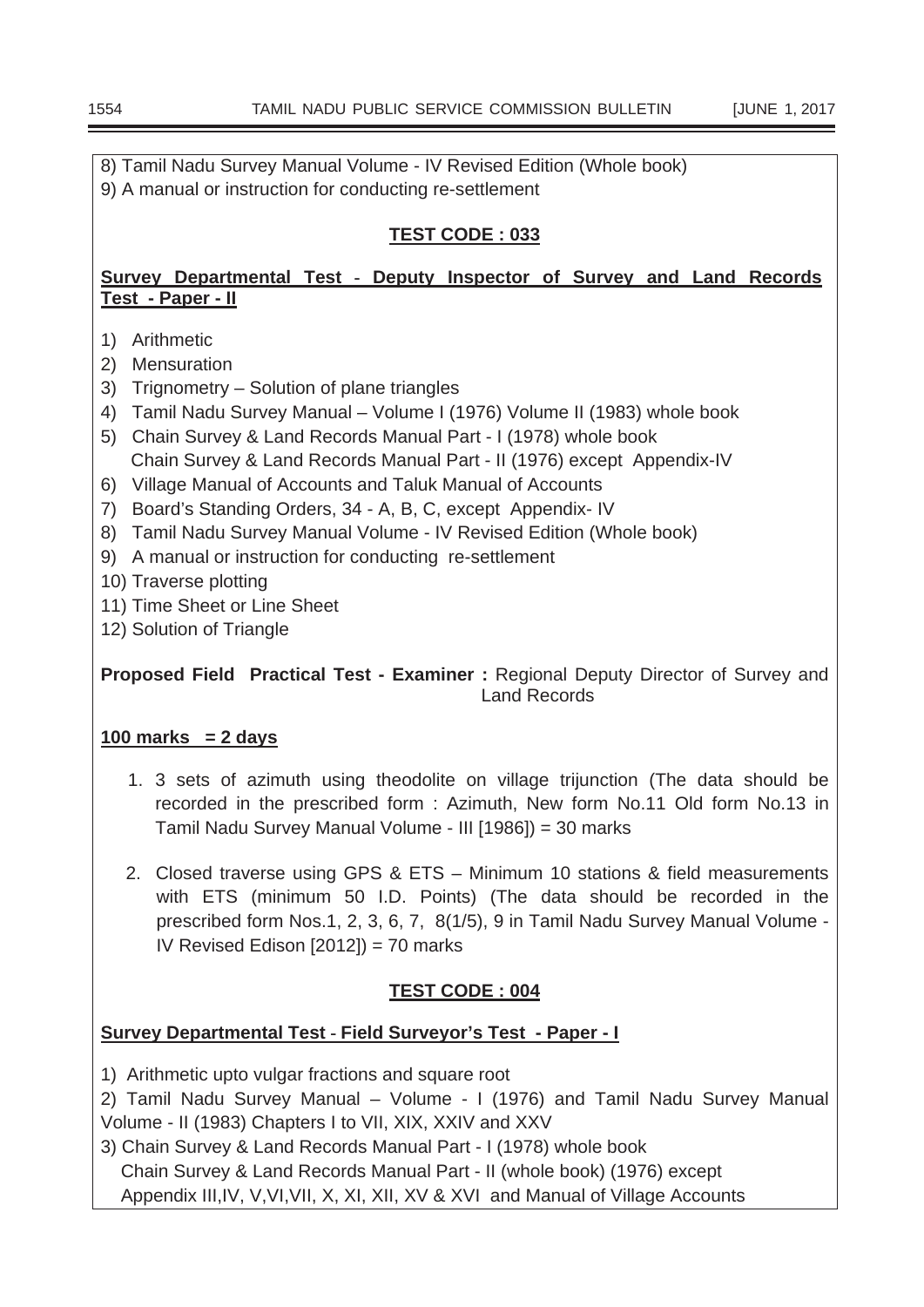- 4) Board's Standing Orders 34 A,B,C, except Appendix III, IV,V,VI,VII, X,XI,XII, XV and XVI
- 5) Tamil Nadu Survey Manual Volume IV Revised Edition (Chapters I, V, VI & XVI only)

#### **Survey Departmental Test - Field Surveyor's Test - Paper - II**

- 1) Arithmetic upto vulgar fractions and square root
- 2) Tamil Nadu Survey Manual Volume I (1976) and Tamil Nadu Survey Manual Volume - II (1983) Chapters I to VII, XIX, XXIV and XXV only
- 3) Chain Survey & Land Records Manual Part I (1978) whole book Chain Survey & Land Records Manual Part - II (whole book) (1976) except Appendix III,IV, V,VI,VII, X, XI, XII, XV & XVI and Manual of Village Accounts
- 4) Board's Standing Orders 34 A,B,C, except Appendix III, IV,V,VI,VII, X,XI,XII, XV and XVI
- 5) Tamil Nadu Survey Manual Volume IV Revised Edition (Chapters I, V, VI & XVI only)
- 6) FMB Plotting with sub-division and topo detail and area calculation
- 7) Angle Plotting (Minimum 8 stations)
- 8) Simple Arithmetic

#### **TEST CODE : 013**

#### **Survey Departmental Test - Sub-Inspector of Survey and Land Records Test - Paper - I**

- 1) Arithmetic upto decimal fractions and square root
- 2) The whole of the book entitled Chain Survey and Land Records Manual Part I (1978)
- 3) Tamil Nadu Survey Manual Volume I (1976) whole book except Chapters VIII & IX Tamil Nadu Survey Manual – Volume - II (1983) whole book except Chapters XX, XXI, XXII, XXIII and Appendix XXVI
- 4) Manual of Village Accounts Manual of Taluk Accounts, Register Nos. 4,5,6,7 & 8A
- 5) Chain Survey & Land Records Manual Part II (1976) except Appendix III, IV,V,VI,VII, X,XI,XII, XV and XVI
- 6) Board's Standing Orders 34- A,B,C, except Appendix III, IV,V,VI,X,XI,XII, XV and XVI
- 7) Modern survey Tamil Nadu Survey Manual Volume-IV Revised Edition whole book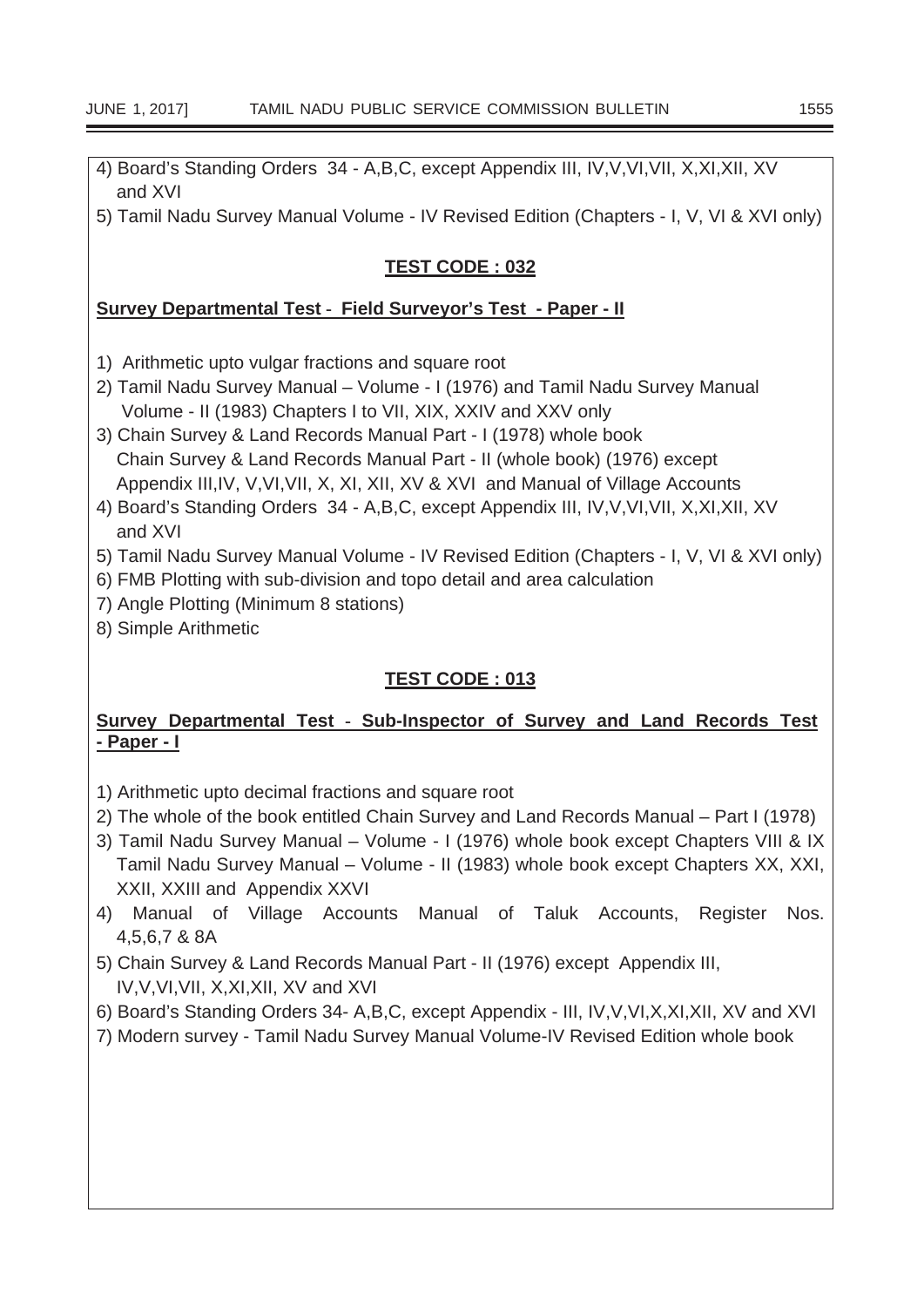#### **Survey Departmental Test - Sub-Inspector of Survey and Land Records Test - Paper - II**

- 1) Arithmetic upto decimal fractions and square root
- 2) The whole of the book entitled Chain Survey and Land Records Manual–Part I (1978)
- 3) Tamil Nadu Survey Manual Volume I (1976) whole book except Chapters VIII & IX Tamil Nadu Survey Manual – Volume - II (1983) whole book except Chapters XX, XXI, XXII, XXIII and Appendix XXVI
- 4) Manual of Village Accounts Manual of Taluk Accounts Register Nos. 4,5,6,7 & 8A
- 5) Chain Survey & Land Records Manual Part-II (1976) except Appendix III, IV,V,VI,VII, X,XI,XII, XV and XVI
- 6) Board's Standing Orders 34 A,B,C, except Appendix III, IV,V,VI, X,XI,XII, XV and XVI
- 7) Tamil Nadu Survey Manual Volume IV Revised Edition whole book
- 8) Bearing Plotting (Minimum 8 station)
- 9) Traverse working upto area (12 station)
- 10) Solution of Triangle

## **TEST CODE : 003**

#### **Survey Departmental Test - Draughtsman Test - Paper - I**

- 1) Construction of scales simple and diagonal
- 2) Traverse and protractor Plotting
- 3) Plotting fields on scale 1:1000mm or 1:2000mm and computing areas with area square paper
- 4) Area computation with computing scale
- 5) Printing names and inserting topographical details in village maps.
- 6) Tamil Nadu Survey Manual Volume I (1976) Chapters I, III, IV & V only and Tamil Nadu Survey Manual – Volume - II (1983) Chapters - XXI, XXIV & XXV only
- 7) Maintenance : Chain Survey & Land Records Manual Part I (1978) whole book Chain Survey & Land Records Manual Part - II (1976) whole book
- 8) Modern Survey : Tamil Nadu Survey Manual Volume-IV Revised Edition (Chapter XVI Digitization of FMS - Collabland Software) Tamil Nadu Survey Manual Volume - I (1976 Edition) Chapters - I, II, III,IV,V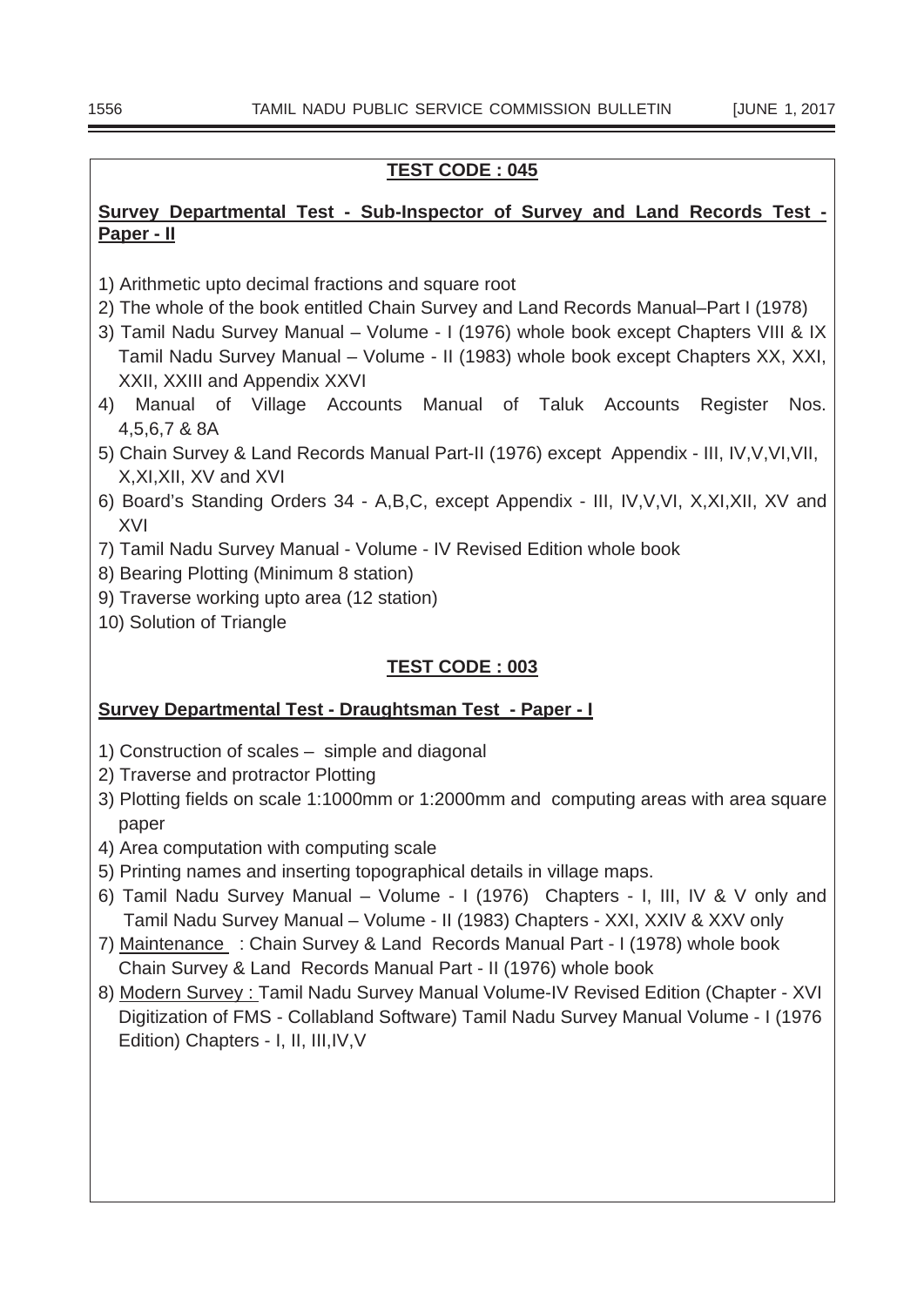#### **Survey Departmental Test - Draughtsman Test - Paper - II**

- 1) Construction of scales simple and diagonal
- 2) Traverse and protractor Plotting
- 3) Plotting fields on scale 1:1000mm or 1:2000mm and computing areas with area square paper
- 4) Area computation with computing scale
- 5) Printing names and inserting topographical details in village maps.
- 6) Tamil Nadu Survey Manual Volume I (1976) whole book Chapters I, III, IV, & V only and Tamil Nadu Survey Manual – Volume - II (1983) Chapters - XXI, XXIV & XXV only
- 7) Maintenance : Chain Survey & Land Records Manual Part-I (1978) whole book and Chain Survey & Land Records Manual Part-II (1976) whole book
- 8) Modern Survey : Tamil Nadu Survey Manual Volume-IV Revised Edition (Chapter - XVI Digitization of FMS - Collabland Software) Tamil Nadu Survey Manual Volume I, (1976 Edition) Chapters – I, II, III, IV&V only
- 9) FMB plotting with sub division, area & detail marking
- 10) Angle or bearing plotting
- 11) Simple arithmetic
- 12) Questions from Traditional survey
- 13) Questions from Collabland

## **TEST CODE : 014**

#### **Survey Departmental Test - Senior Draughtsman Test - Paper - I**

- 1) Plotting of Village Map on 1:5000mm scale
- 2) Testing plotting of 1:5000mm Village Maps and locating errors in measurement
- 3) Inking field boundaries for reproduction to scale and reduction to smaller scales
- 4) Typing field numbers
- 5) Comparison of field and village boundaries and side measurements
- 6) Preparation of Stone Sketches
- 7) Tamil Nadu Survey Manual Volume I (1976 Edition) Chapters I to IX only and Tamil Nadu Survey Manual - Volume – II (1983) Chapters - XXI, XXII, XXIII, XXIV & XXV only
- 8) Maintenance : Chain Survey & Land Records Manual Part II (1976) whole book and Village Accounts Manual & Taluk Accounts Manual
- 9) Modern Survey : Tamil Nadu Survey Manual Volume-IV Revised Edition (Chapters - I, III, V, VI, X, XI, XII & XVI only) (Collabland Software) and Appendix-III – Downloading and data processing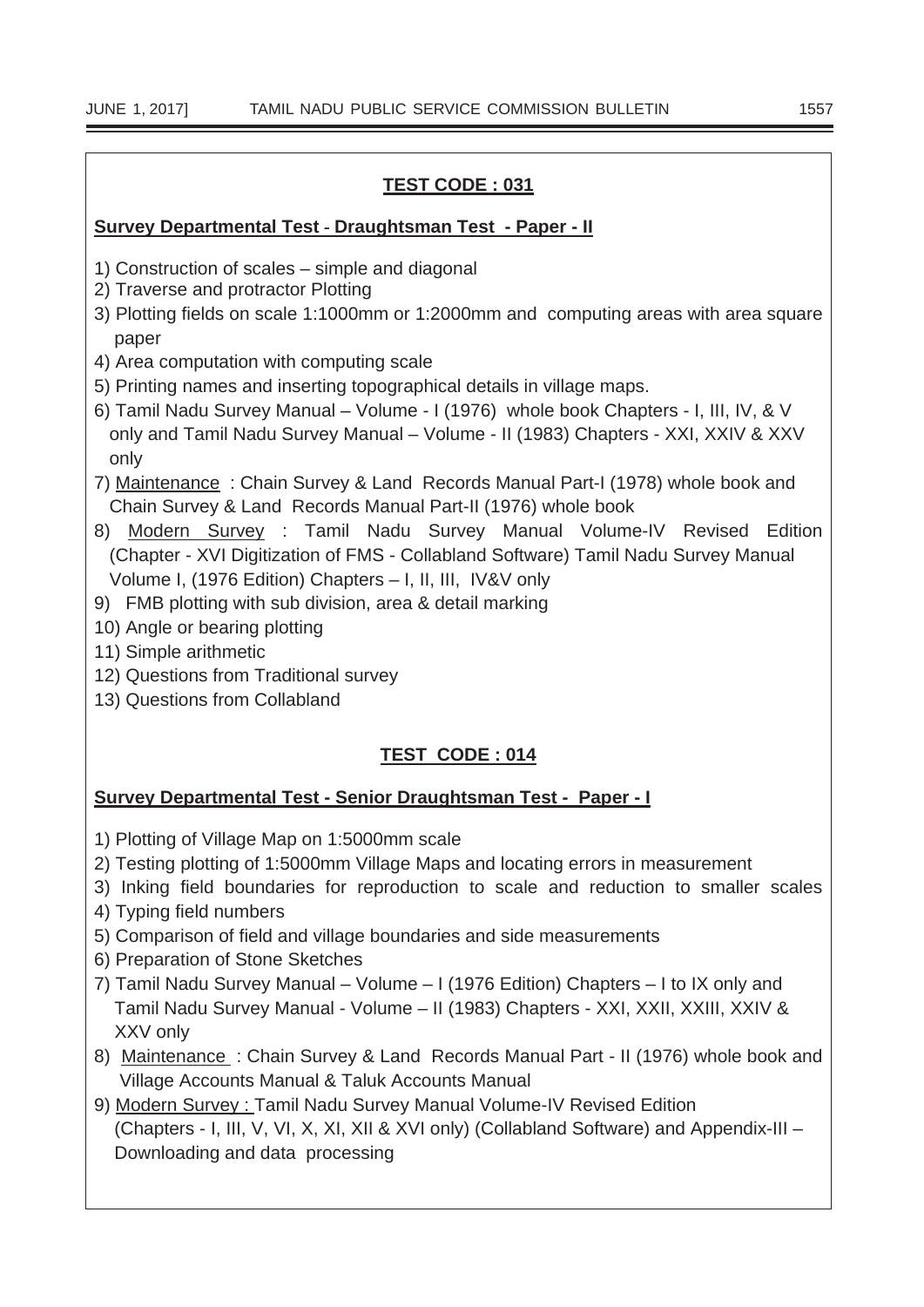#### **Survey Departmental Test - Senior Draughtsman Test - Paper - II**

- 1) Colouring by Washes and Binders
- 2) Tracing and inking Taluk and District Maps
- 3) Provisions of the Survey and Boundaries Acts and the rules and procedure relating to the preparation of Village and District Maps as laid down in the Survey Manual
- 4) Different systems of surveys done in the presidency, with their special features in relation to field sketches etc., and their advantages or disadvantages for maintenance purpose
- 5) Tamil Nadu Survey Manual Volume I,(1976 Edition) Chapters I to IX only and Tamil Nadu Survey Manual - Volume - II(1983) Chapters - XXI, XXII, XXIII, XXIV & XXV only
- 6) Maintenance : Chain Survey & Land Records Manual Part-II (1976) whole book and Village Accounts Manual & Taluk Accounts Manual
- 7) Modern Survey : Tamil Nadu Survey Manual Volume IV Revised Edition (Chapters - I, III, V, VI, X, XI & XII only) Appendix-III – Downloading and data processing
- 8) Map Tracing & Colour Wash
- 9) Village Map Plotting
- 10) Solution of triangle

## **TEST CODE : 015**

## **Survey Departmental Test - Head Draughtsman Test – Paper - I**

## 1) Arithmetic

- (a) Simple and compound proportion, profit and loss and interest
- (b) Square and cubic measure
- (c) Square and cubic roots
- (d) Decimals

## 2) Geometry

- (a) Properties of triangles, quadrilaterals and polygons
- (b) Circle, radius, diameters, chord and tangent and their relation to each other

## 3) Trigonometry

- (a) Sine, cosine, tangent, their reciprocals and their relation to each other
- (b) Solution of triangles right angled and oblique angled
- (c) Area of triangles
- (d) Simple questions on logarithms and numbers and trigonometrical functions and capital logarithms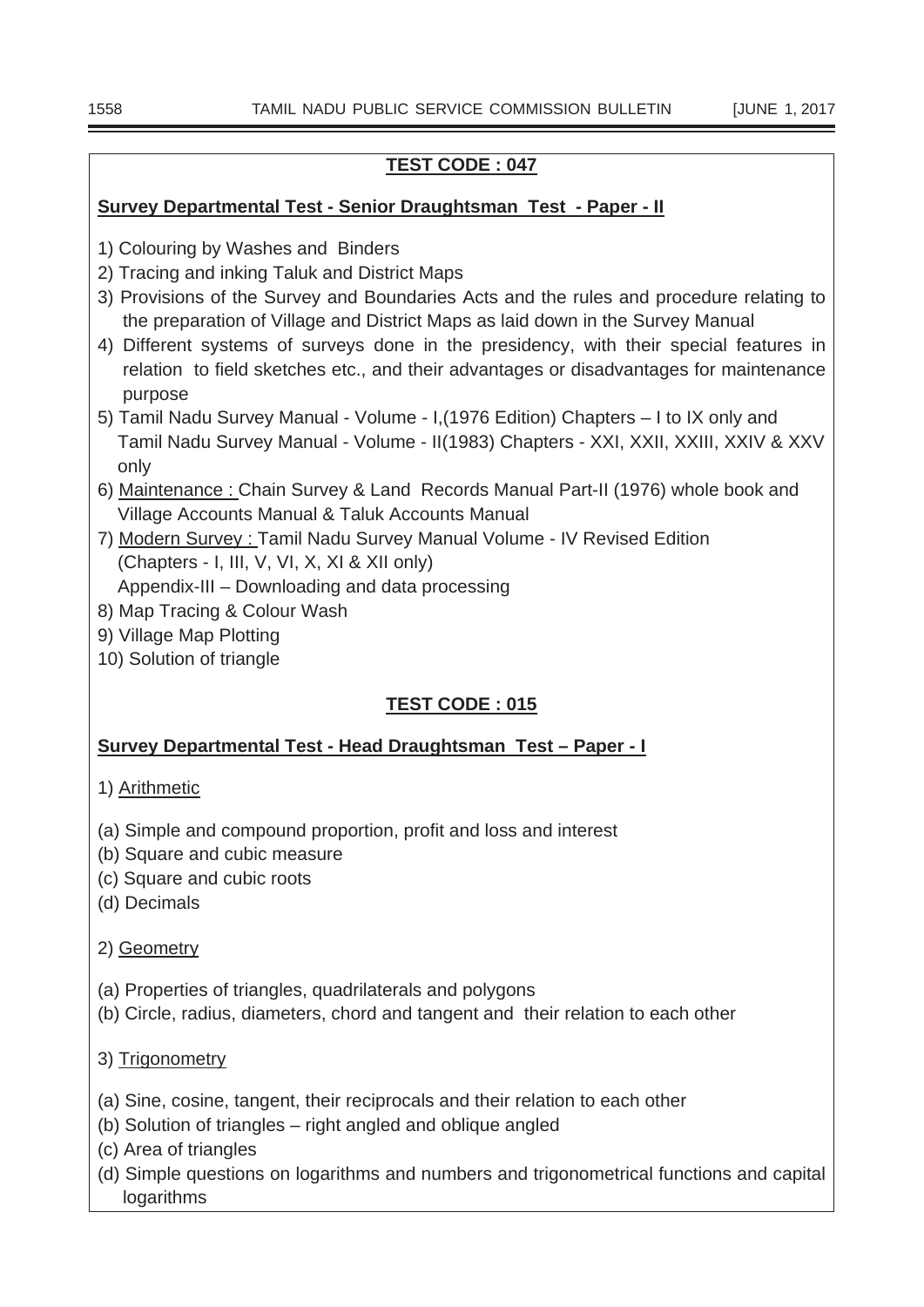#### (e) Heights and distances

#### 4) Mensuration

(a) Area of geometrical figure – triangles, quadrilaterals and polygons

(b) Surface of a Cube, Sphere cone and a Pyramid

5) Tamil Nadu Survey Manual – Volume - I (1976 Edition) whole book except Chapters – VI, VII,XI,XII & XVI and Tamil Nadu Survey Manual - Volume – II (1983) except Chapter – XIX and Appendix - XIII, XV, XVI, XX, XXI, XXII, XXIII, XXIX, XXXI and XXXII

#### 6) Maintenance

Chain Survey & Land Records Manual Part - II (1976) whole book and Village Accounts Manual Taluk & Accounts Manual

#### 7) Modern Survey

Tamil Nadu Survey Manual - Volume - IV Revised Edition whole book, Tamil Nadu Survey Manual - Volume - II Chapters - XXI, XXII, XXIV & XXV only and Question from Collabland software

## **TEST CODE : 046**

## **Survey Departmental Test - Head Draughtsman Test - Paper - II**

- 1) Traverse Survey
- 2) Traverse computation of
	- (a) main circuits with reference to a Taluk or District origin
	- (b) Village and Khandam circuits
	- (c) location of errors and preparation of correction field book
- 3) Traverse plotting
- 4) Construction of scales, simple, diagonal and vernier
- 5) Computation of azimuths rectangular and spherical co-ordinates convergency of meridian and hypotenuse distance
- 6) Computation of latitudes and reverse azimuths and solution of spherical triangles
- 7) Reharmonising and computing of values of village trijunctions, graticule, projections, projection of points with rectangular and spherical values and method of reducing values of points from one origin to the other
- 8) Tamil Nadu Survey Manual Volume I (1976 Edition) whole book except Chapters VI,VII,XI,XII & XVI and Tamil Nadu Survey Manual Volume - II (1983) except Chapter XIX and Appendix - XIII,XV, XVI,XX,XXI, XXII,XXIII, XXIX,XXXI and XXXII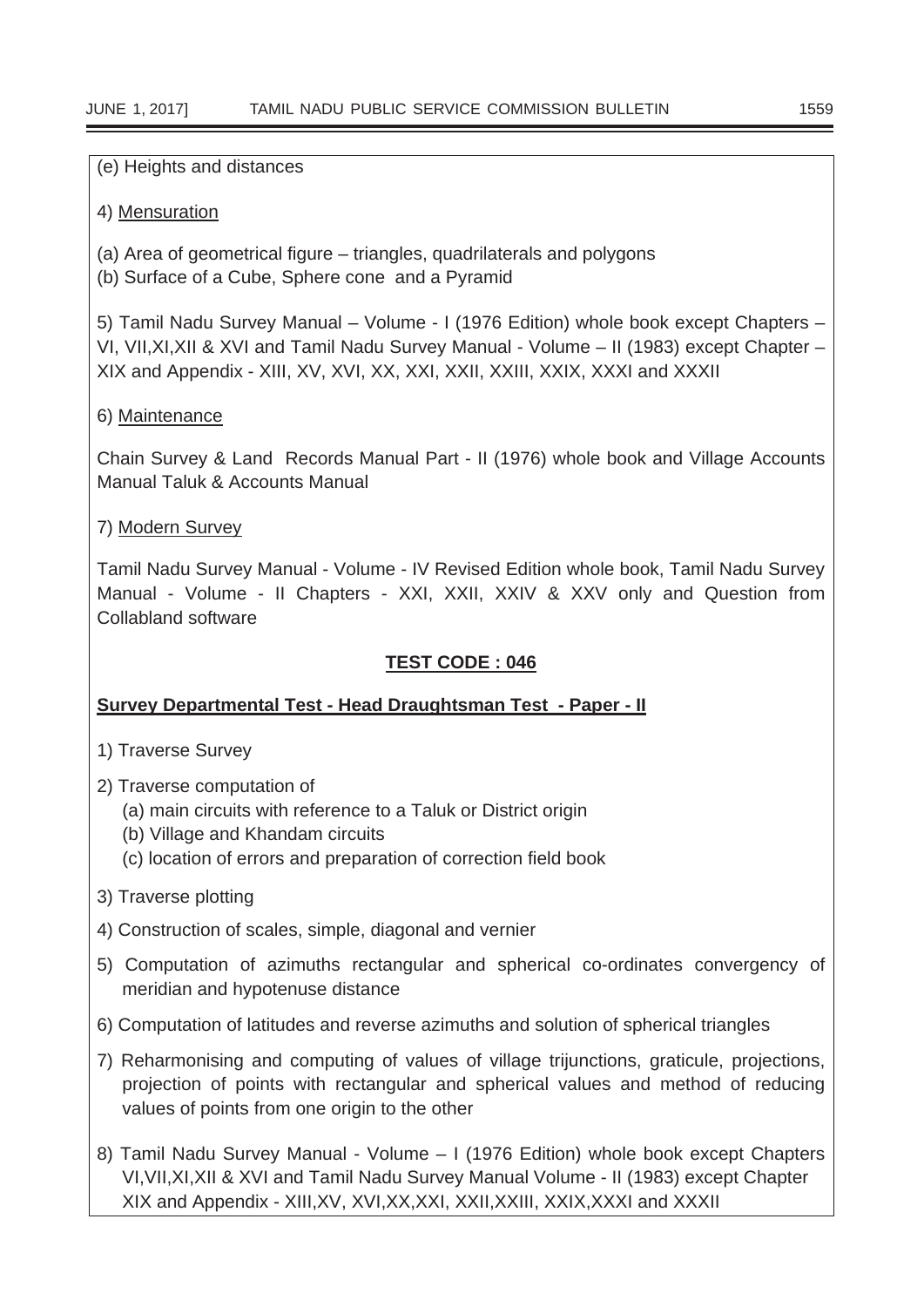#### 9) Maintenance

 Chain Survey & Land Records Manual Part - II (1976) whole book and Village Accounts Manual & Taluk Accounts Manual

10) Modern Survey

 Tamil Nadu Survey Manual Volume-IV Revised Edition whole book Tamil Nadu Survey Manual Volume - II Chapters - XXI,XXII, XXIV & XXV only

- 11) Time sheet or Line sheet
- 12) Traverse working sheet upto area
- 13) Solution of Triangle
- 14) Traverse plotting

#### **TEST CODE : 005**

**TEST NAME: Survey Departmental Test – Deputy Inspector of Survey and Land Records Test – Paper - I** 

| <b>Pattern / Type of Examination</b>          | <b>Time Duration</b> | <b>Minimum</b><br>pass<br>marks | <b>Maximum Marks</b> |
|-----------------------------------------------|----------------------|---------------------------------|----------------------|
| Objective Type - 100%<br><b>Without Books</b> | 2.30 hours           | 45                              | 100                  |

| <b>TEST CODE: 004</b>                                                   |                      |                                 |                      |
|-------------------------------------------------------------------------|----------------------|---------------------------------|----------------------|
| TEST NAME: Survey Departmental Test - Field Surveyor's Test - Paper - I |                      |                                 |                      |
| <b>Pattern / Type of Examination</b>                                    | <b>Time Duration</b> | <b>Minimum</b><br>pass<br>marks | <b>Maximum Marks</b> |
| <b>Objective Type - 100%</b><br><b>Without Books</b>                    | 2.30 hours           | 45                              | 100                  |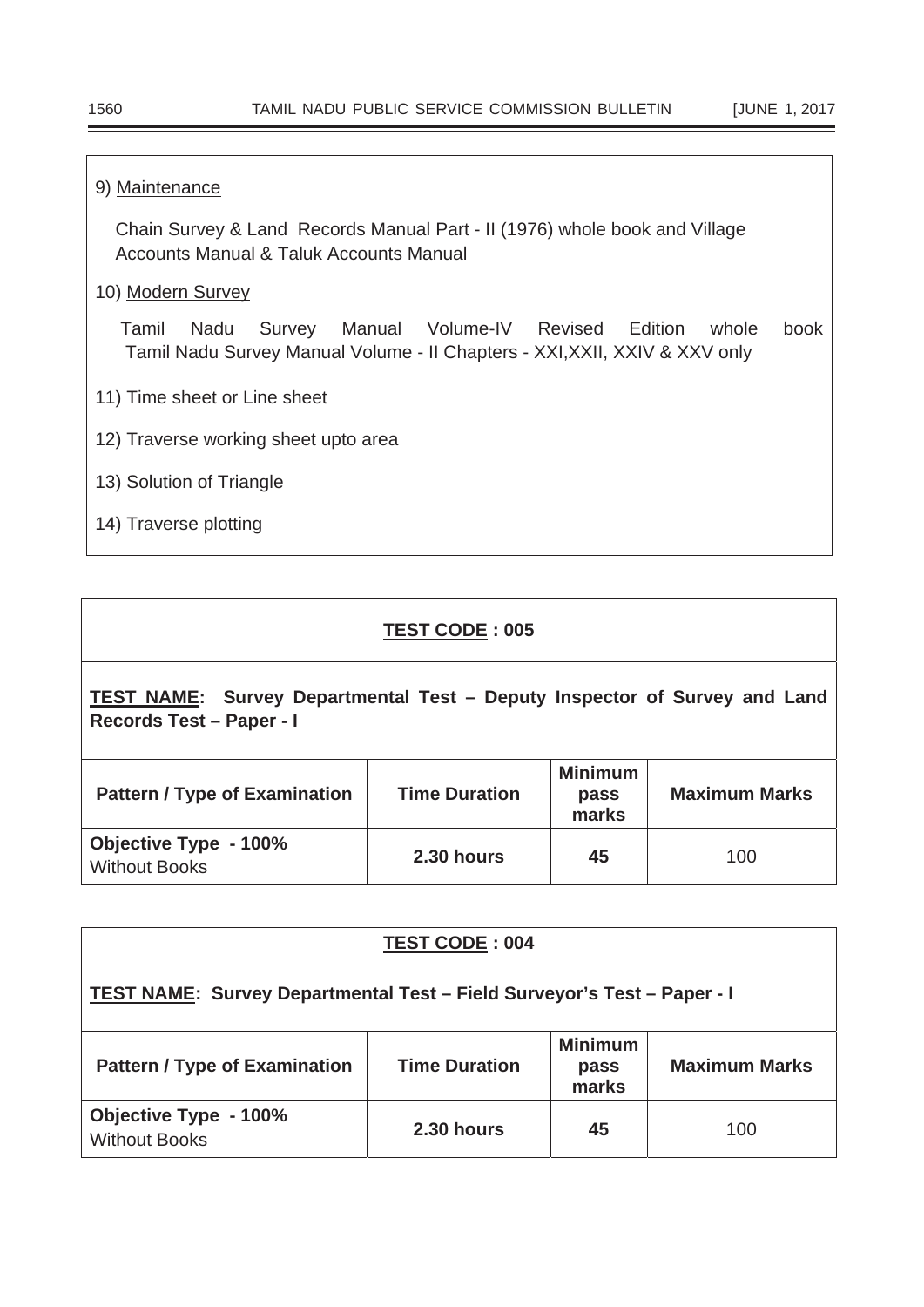**TEST NAME: Survey Departmental Test – Sub-Inspector of Survey and Land Records Test – Paper - I** 

| <b>Pattern / Type of Examination</b>                 | <b>Time Duration</b> | <b>Minimum</b><br>pass<br>marks | <b>Maximum Marks</b> |
|------------------------------------------------------|----------------------|---------------------------------|----------------------|
| <b>Objective Type - 100%</b><br><b>Without Books</b> | 2.30 hours           | 45                              | 100                  |

| TEST CODE: 003                                                                                                          |            |    |     |  |
|-------------------------------------------------------------------------------------------------------------------------|------------|----|-----|--|
| TEST NAME: Survey Departmental Test – Draughtsman Test – Paper - I                                                      |            |    |     |  |
| <b>Minimum</b><br><b>Maximum Marks</b><br><b>Pattern / Type of Examination</b><br><b>Time Duration</b><br>pass<br>marks |            |    |     |  |
| <b>Objective Type - 100%</b><br><b>Without Books</b>                                                                    | 2.30 hours | 45 | 100 |  |

| <b>TEST CODE: 014</b>                                                     |                      |                                 |                      |
|---------------------------------------------------------------------------|----------------------|---------------------------------|----------------------|
| TEST NAME: Survey Departmental Test - Senior Draughtsman Test - Paper - I |                      |                                 |                      |
| <b>Pattern / Type of Examination</b>                                      | <b>Time Duration</b> | <b>Minimum</b><br>pass<br>marks | <b>Maximum Marks</b> |
| <b>Objective Type - 100%</b><br><b>Without Books</b>                      | 2.30 hours           | 45                              | 100                  |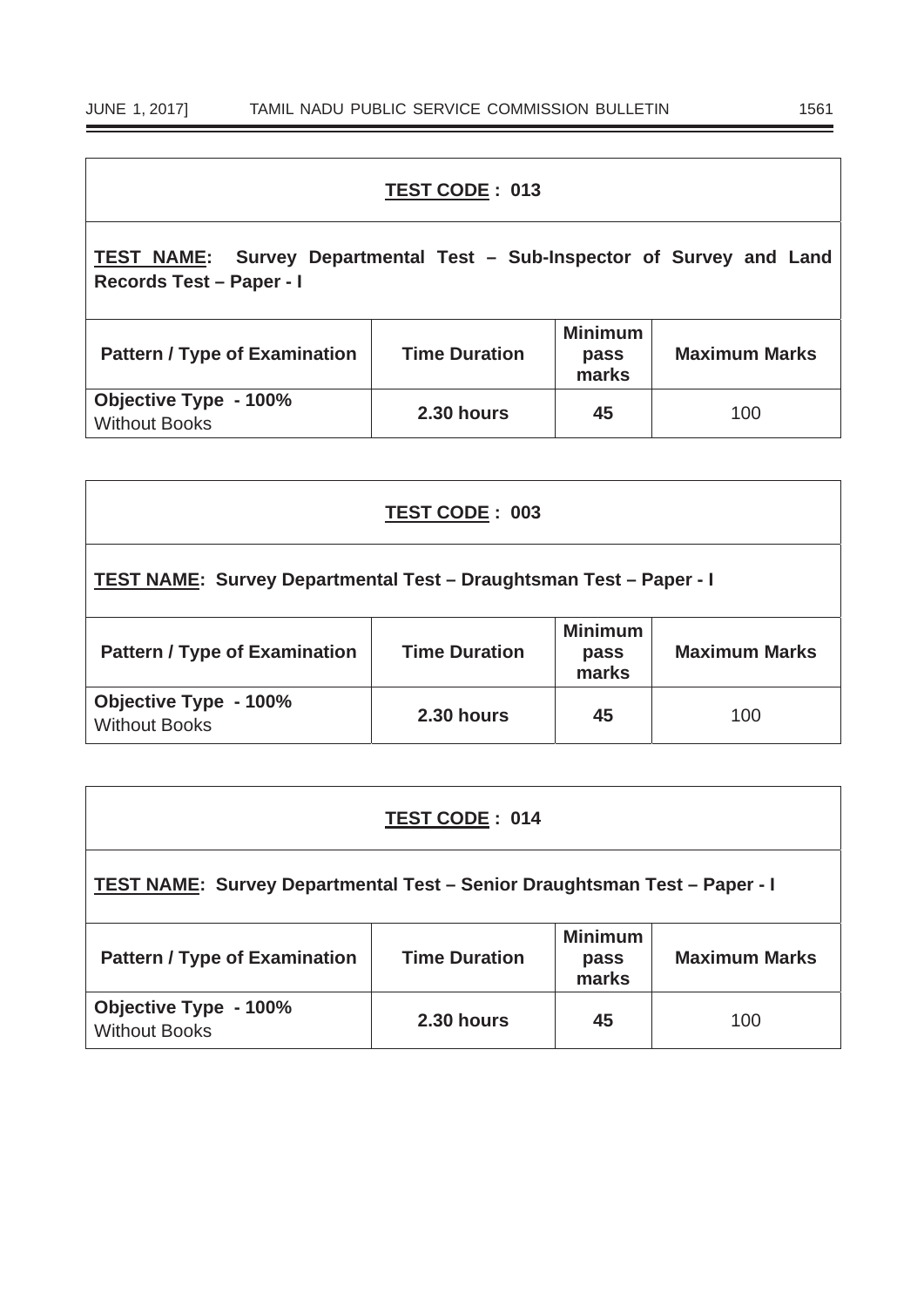ä,

| <b>TEST CODE: 015</b>                                                   |                      |                                 |                      |
|-------------------------------------------------------------------------|----------------------|---------------------------------|----------------------|
| TEST NAME: Survey Departmental Test - Head Draughtsman Test - Paper - I |                      |                                 |                      |
| <b>Pattern / Type of Examination</b>                                    | <b>Time Duration</b> | <b>Minimum</b><br>pass<br>marks | <b>Maximum Marks</b> |
| <b>Objective Type - 100%</b><br><b>Without Books</b>                    | 2.30 hours           | 45                              | 100                  |

| TEST CODE: 033                                                                                                |                      |                                 |                      |
|---------------------------------------------------------------------------------------------------------------|----------------------|---------------------------------|----------------------|
| <b>TEST NAME:</b> Survey Departmental Test – Deputy Inspector of Survey and Land<br>Records Test - Paper - II |                      |                                 |                      |
| <b>Pattern / Type of Examination</b>                                                                          | <b>Time Duration</b> | <b>Minimum</b><br>pass<br>marks | <b>Maximum Marks</b> |
| <b>Descriptive Type - 100%</b><br><b>Without Books</b>                                                        | 2.30 hours           | 45                              | 100                  |

| TEST CODE: 032                                                                  |                      |                                 |                      |
|---------------------------------------------------------------------------------|----------------------|---------------------------------|----------------------|
| <b>TEST NAME: Survey Departmental Test - Field Surveyor's Test - Paper - II</b> |                      |                                 |                      |
| <b>Pattern / Type of Examination</b>                                            | <b>Time Duration</b> | <b>Minimum</b><br>pass<br>marks | <b>Maximum Marks</b> |
| <b>Descriptive Type - 100%</b><br><b>Without Books</b>                          | 2.30 hours           | 45                              | 100                  |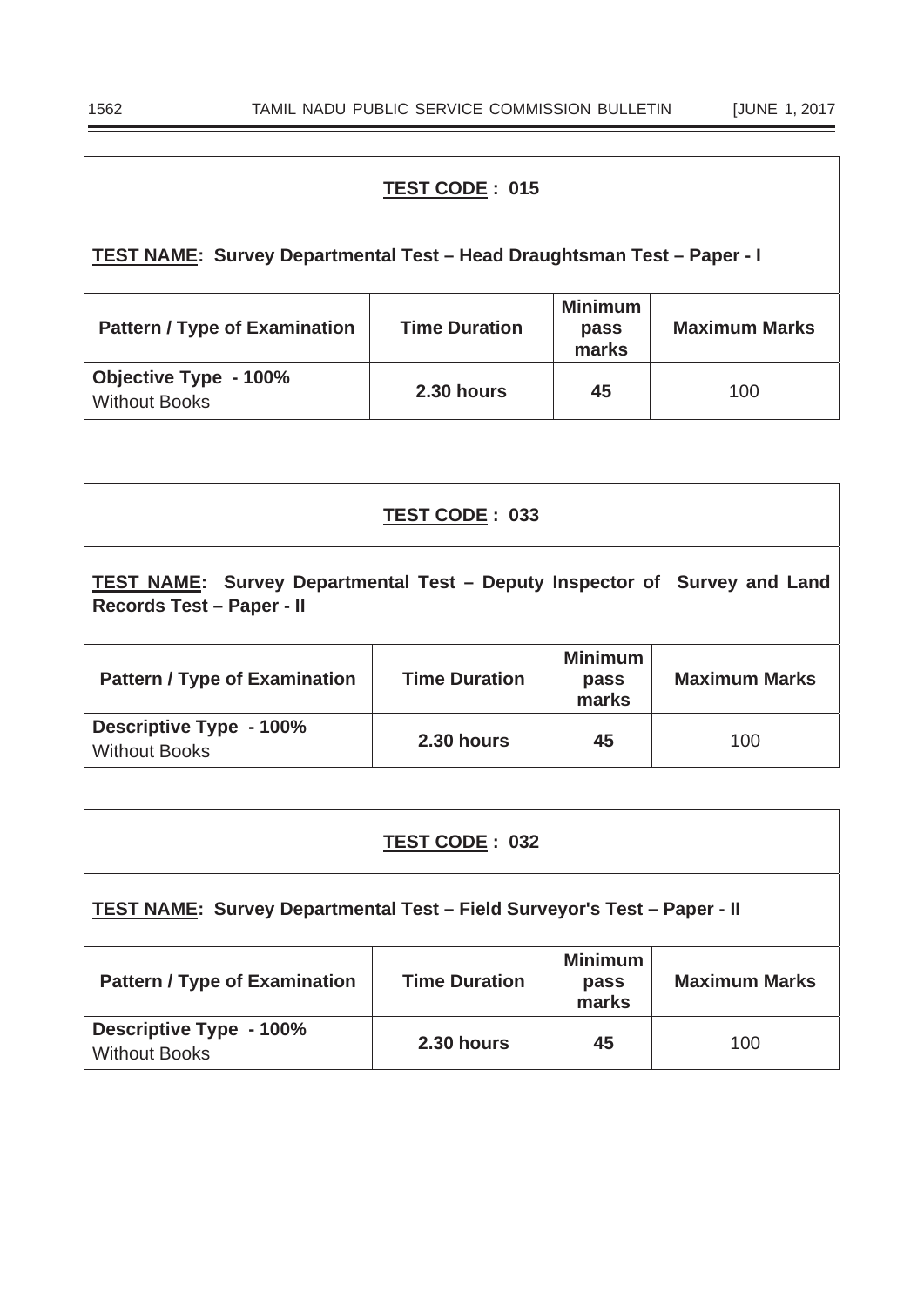**TEST NAME: Survey Departmental Test – Sub-Inspector of Survey and Land Records Test – Paper - II** 

| <b>Pattern / Type of Examination</b>                   | <b>Time Duration</b> | <b>Minimum</b><br>pass<br>marks | <b>Maximum Marks</b> |
|--------------------------------------------------------|----------------------|---------------------------------|----------------------|
| <b>Descriptive Type - 100%</b><br><b>Without Books</b> | 2.30 hours           | 45                              | 100                  |

| <b>TEST CODE: 031</b>                                               |                      |                                 |                      |
|---------------------------------------------------------------------|----------------------|---------------------------------|----------------------|
| TEST NAME: Survey Departmental Test - Draughtsman Test - Paper - II |                      |                                 |                      |
| <b>Pattern / Type of Examination</b>                                | <b>Time Duration</b> | <b>Minimum</b><br>pass<br>marks | <b>Maximum Marks</b> |
| <b>Descriptive Type - 100%</b><br><b>Without Books</b>              | 2.30 hours           | 45                              | 100                  |

| <b>TEST CODE: 047</b>                                                    |                      |                                 |                      |
|--------------------------------------------------------------------------|----------------------|---------------------------------|----------------------|
| TEST NAME: Survey Departmental Test – Senior Draughtsman Test – Paper-II |                      |                                 |                      |
| <b>Pattern / Type of Examination</b>                                     | <b>Time Duration</b> | <b>Minimum</b><br>pass<br>marks | <b>Maximum Marks</b> |
| <b>Descriptive Type - 100%</b><br><b>Without Books</b>                   | 2.30 hours           | 45                              | 100                  |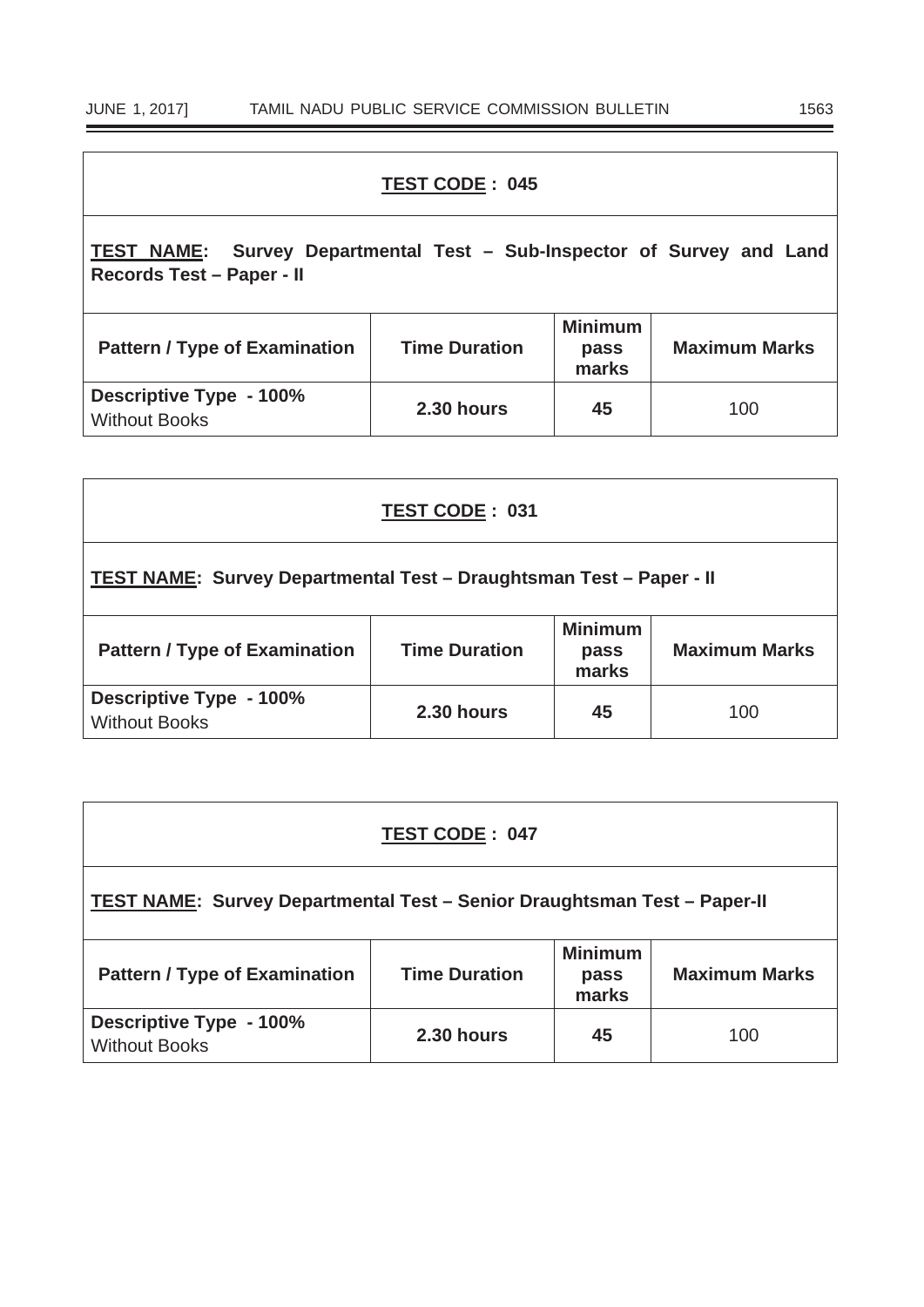.

| <b>TEST CODE: 046</b>                                                    |                      |                                 |                      |
|--------------------------------------------------------------------------|----------------------|---------------------------------|----------------------|
| TEST NAME: Survey Departmental Test - Head Draughtsman Test - Paper - II |                      |                                 |                      |
| <b>Pattern / Type of Examination</b>                                     | <b>Time Duration</b> | <b>Minimum</b><br>pass<br>marks | <b>Maximum Marks</b> |
| <b>Descriptive Type - 100%</b><br><b>Without Books</b>                   | 2.30 hours           | 45                              | 100                  |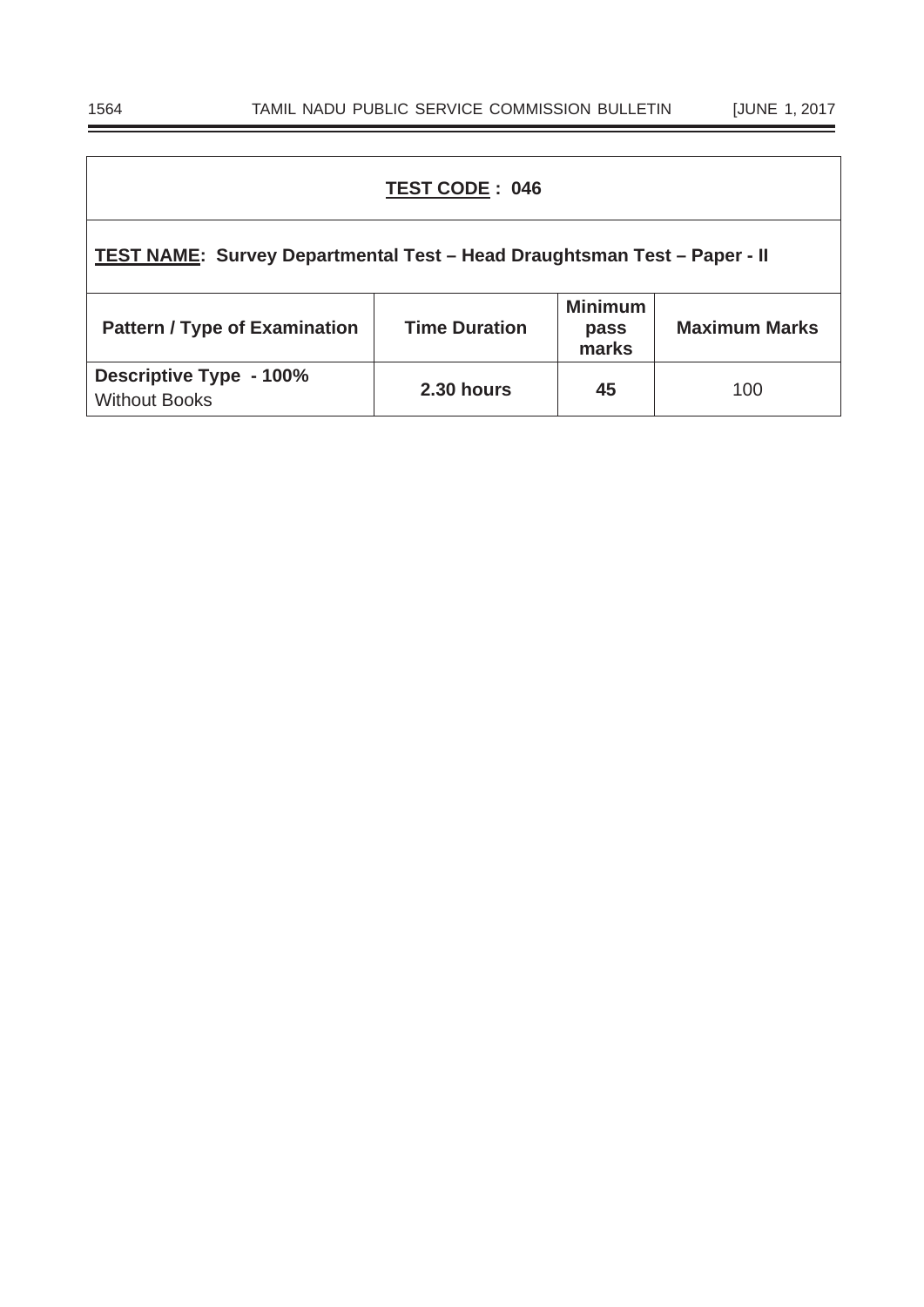# **TAMIL NADU PUBLIC SERVICE COMMISSION (2 TESTS)**

#### **Name of the Test & New Test Code**

**T.C.009:** Departmental Test in the Tamil Nadu Services Manual Volume-I for the Staff of the Tamil Nadu Public Service Commission

**T.C.172:** The Tamil Nadu Government Office Manual Test

#### **SYLLABUS**

#### **TEST CODE : 009**

**Departmental Test in the Tamil Nadu Services Manual Volume-I for the Staff of the Tamil Nadu Public Service Commission**

The Tamil Nadu Services Manual – Volume – I

#### **TEST CODE : 172**

#### **The Tamil Nadu Government Office Manual Test**

The Tamil Nadu Government Office Manual

## **TEST CODE : 009**

**TEST NAME: Departmental Test in Tamil Nadu Services Manual Volume-I for the Staff of the Tamil Nadu Public Service Commission** 

| Pattern / Type of<br><b>Examination</b>       | <b>Time Duration</b> | <b>Minimum</b><br>pass<br>marks | <b>Maximum Marks</b> |
|-----------------------------------------------|----------------------|---------------------------------|----------------------|
| Objective Type - 100%<br><b>Without Books</b> | 2.30 hours           | 45                              | 100                  |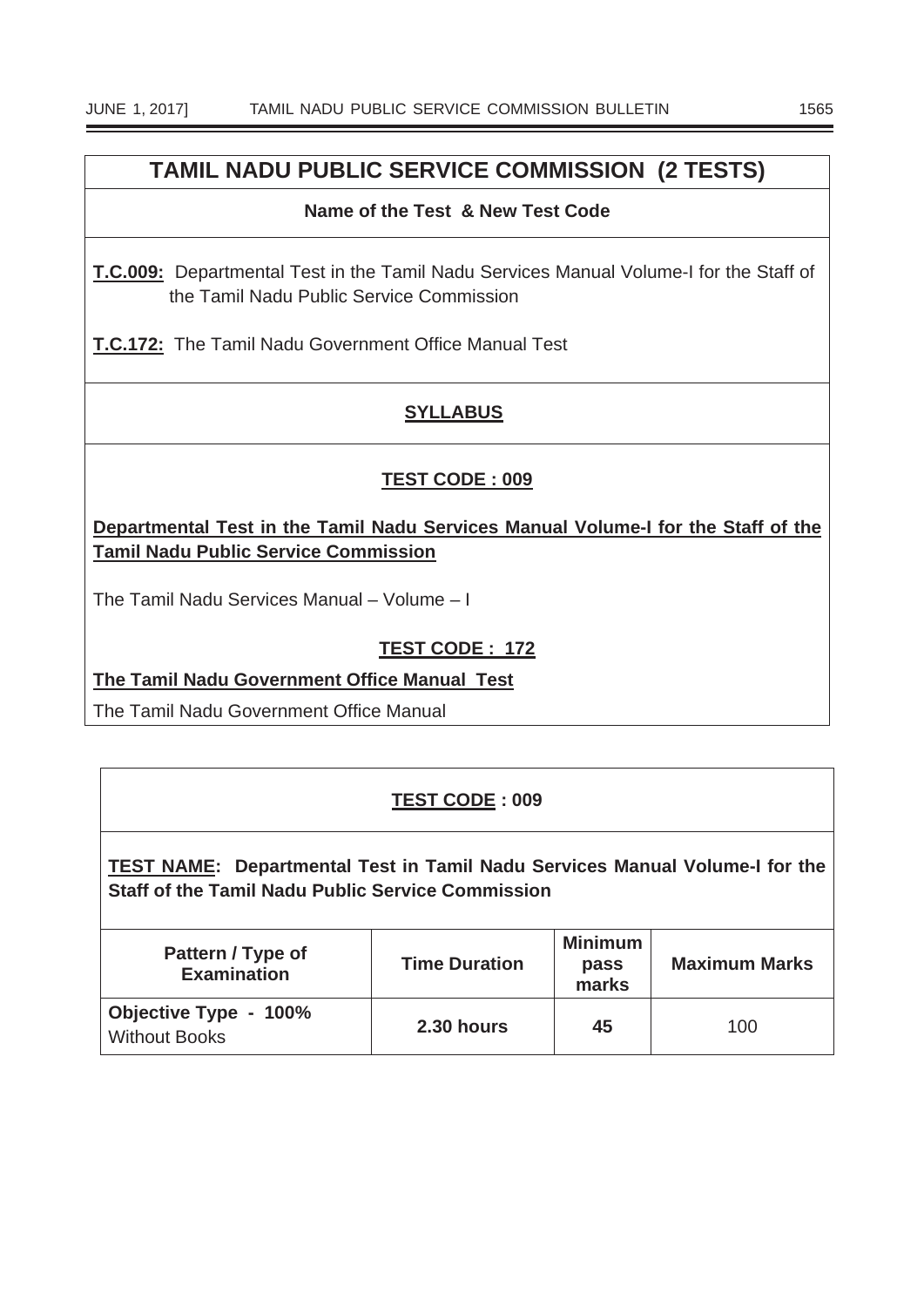| <b>TEST CODE: 172</b>                                          |                      |                                 |                      |
|----------------------------------------------------------------|----------------------|---------------------------------|----------------------|
| <b>TEST NAME: The Tamil Nadu Government Office Manual Test</b> |                      |                                 |                      |
| <b>Pattern / Type of Examination</b>                           | <b>Time Duration</b> | <b>Minimum</b><br>pass<br>marks | <b>Maximum Marks</b> |
| <b>Objective Type - 40%</b><br><b>Without Books</b>            | 1 hour               | 18                              |                      |
| <b>Descriptive Type - 60%</b><br><b>With Books</b>             | 1.30 hours           | 27                              | 100                  |
| Total                                                          | 2.30 hours           | 45                              |                      |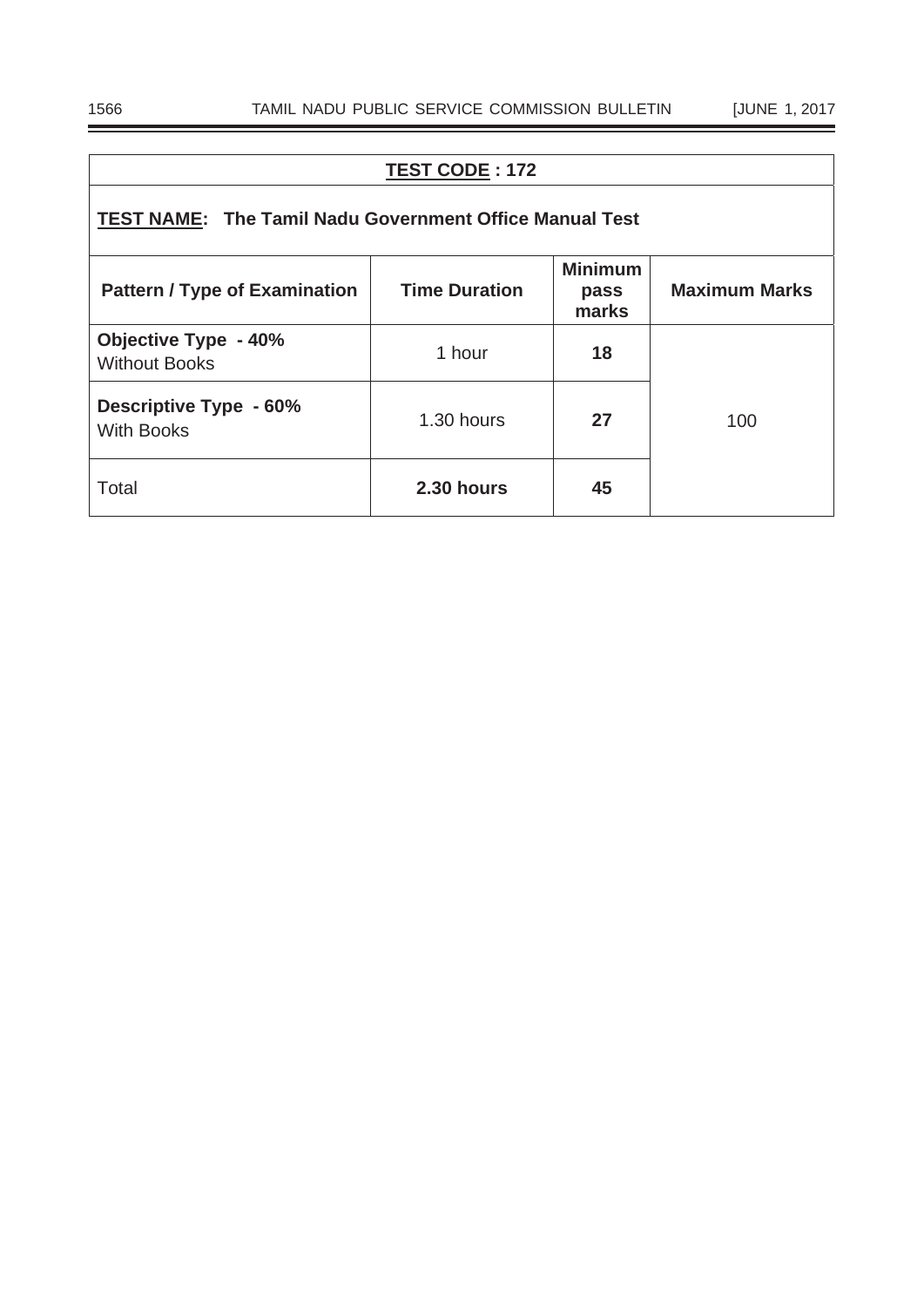# **TRANSPORT DEPARTMENT (2 TESTS)**

### **Name of the Test & New Test Code**

**T.C.007:** Departmental Test on Motor Vehicles Act and Rules for Transport Department **Staff** 

**T.C.017:** Departmental Test in the Code of Criminal Procedure for the Staff of the Transport Department

#### **SYLLABUS**

#### **TEST CODE : 007**

#### **Departmental Test on Motor Vehicles Act and Rules for Transport Department Staff**

- 1. Motor Vehicles Act, 1988 (Central Act 59 of 1988) Chapters I to XIV including the schedule thereunder
- 2. Central Motor Vehicles Rules, 1989 (Chapters I to VIII including the forms and notifications thereunder)
- 3. Tamil Nadu Motor Vehicles Rules, 1989 (Chapters I to XI including the forms) and the Tamil Nadu Motor Vehicles (special provisions) Act, 1992 (Tamil Nadu Act 41 of 1992 and other special rules and notifications)
- 4. Tamil Nadu Vehicles Taxation Act, 1974 (Tamil Nadu Act 13 of 1974) and the schedules notifications made thereunder
- 5. Tamil Nadu Motor Vehicles Taxation Rules, 1974

#### **TEST CODE : 017**

#### **Departmental Test in the Code of Criminal Procedure for the Staff of the Transport Department**

Chapters I to VI, XII to XXI, XXIII to XXVII of the Code of Criminal Procedures, 1973 (Central Act 2 of 1974)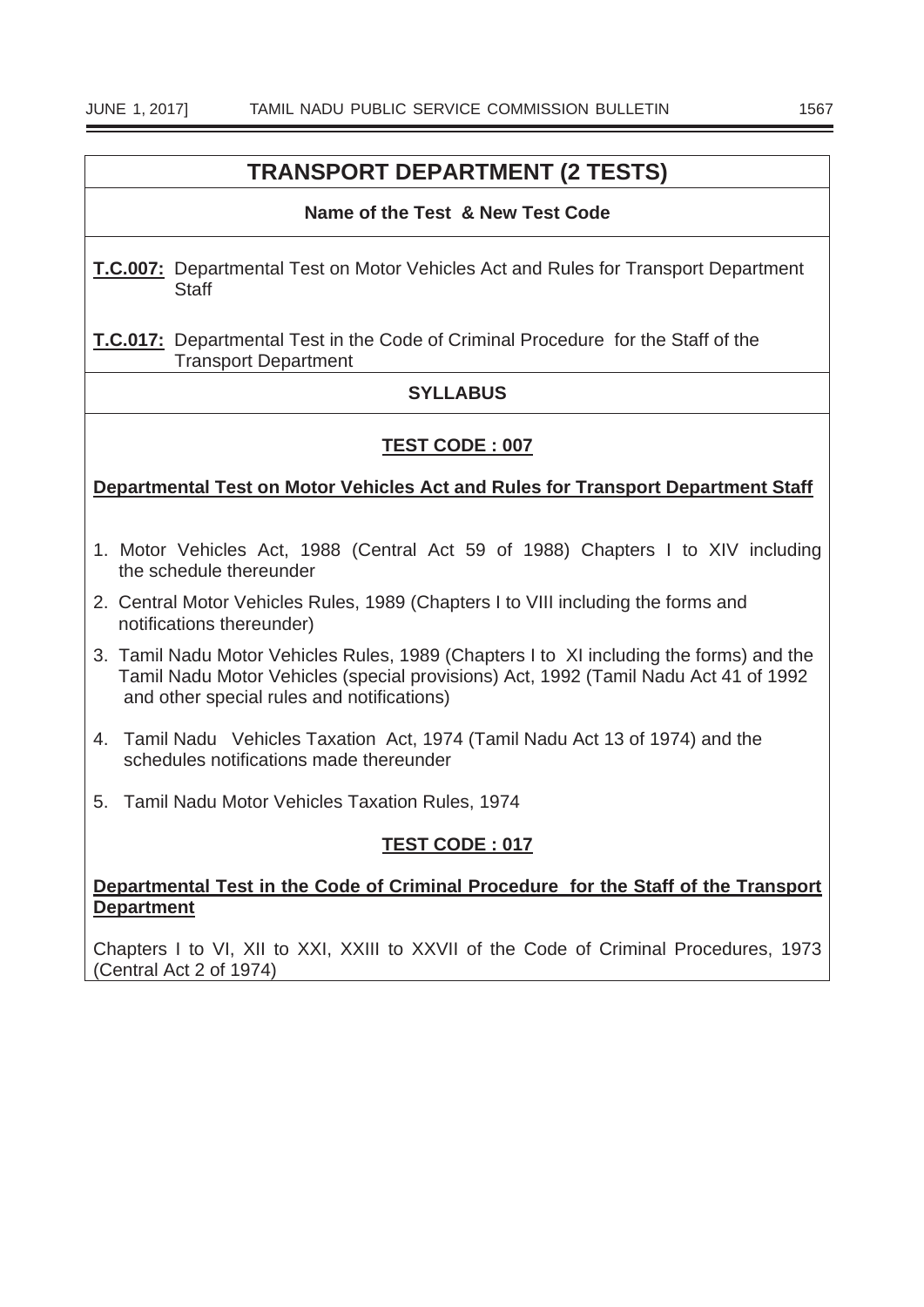#### 1568 TAMIL NADU PUBLIC SERVICE COMMISSION BULLETIN [JUNE 1, 2017

| <b>TEST CODE: 007</b>                                                                                           |                      |                                 |                      |
|-----------------------------------------------------------------------------------------------------------------|----------------------|---------------------------------|----------------------|
| Departmental Test on Motor Vehicles Act and Rules for Transport<br><b>TEST NAME:</b><br><b>Department staff</b> |                      |                                 |                      |
| <b>Pattern / Type of Examination</b>                                                                            | <b>Time Duration</b> | <b>Minimum</b><br>pass<br>marks | <b>Maximum Marks</b> |
| <b>Objective Type - 100%</b><br><b>Without Books</b>                                                            | 2.30 hours           | 45                              | 100                  |

| <b>TEST CODE: 017</b>                                                                                       |                      |                                 |                      |
|-------------------------------------------------------------------------------------------------------------|----------------------|---------------------------------|----------------------|
| TEST NAME: Departmental Test in the Code of Criminal Procedure for the Staff of<br>the Transport Department |                      |                                 |                      |
| <b>Pattern / Type of Examination</b>                                                                        | <b>Time Duration</b> | <b>Minimum</b><br>pass<br>marks | <b>Maximum Marks</b> |
| <b>Objective Type - 100%</b><br><b>Without Books</b>                                                        | 2.30 hours           | 45                              | 100                  |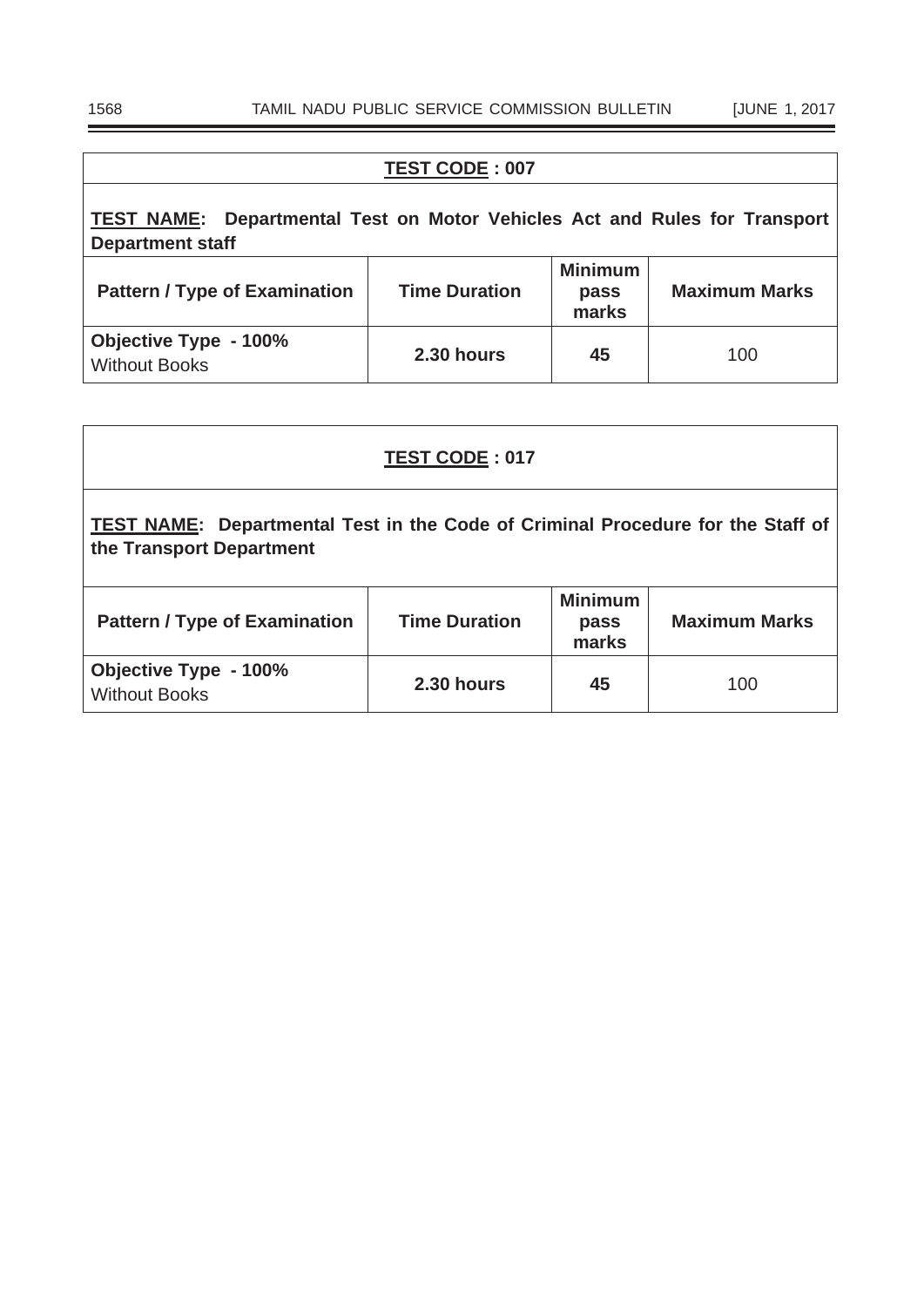# **TREASURIES AND ACCOUNTS DEPARTMENT (4 TESTS)**

### **Name of the Test & Test Code**

**T.C.164:** Departmental Test for Subordinate Officers in the Tamil Nadu Treasuries and Accounts Department

**T.C.124:** The Account Test for Subordinate Officers - Part - I

**T.C.137:** The Account Test for Subordinate Officers – Part - II

**T.C.152:** The Account Test for Executive Officers

## **SYLLABUS**

#### **TEST CODE : 164**

### **Departmental Test for Subordinate Officers in the Tamil Nadu Treasuries and Accounts Department**

- i) The Tamil Nadu Treasury Code, Volume I and II (All Chapters)
- ii) Tamil Nadu Accounts Code, Volume II (All Chapters)
- iii) Pay and Accounts Offices Manual :

All Chapters in Part I, All Chapters in Part II, All Chapters in Part III, Chapter XXIII in

Part IV and, Chapters XXV and XXVI in Part V

- iv) Tamil Nadu GPF Rules
- v) Tamil Nadu SPF Rules
- vi) Tamil Nadu FBF Rules
- vii) Tamil Nadu Pension Rules

#### **TEST CODE : 124**

**The Account Test for Subordinate Officers - Part - I** 

- 1) The Tamil Nadu Financial Code, Volume I
- 2) The Tamil Nadu Financial Code, Volume II
- 3) The Tamil Nadu Treasury Code, Volume I Part I, Part II (Chapters III, V and VII) and Part III (Chapter V)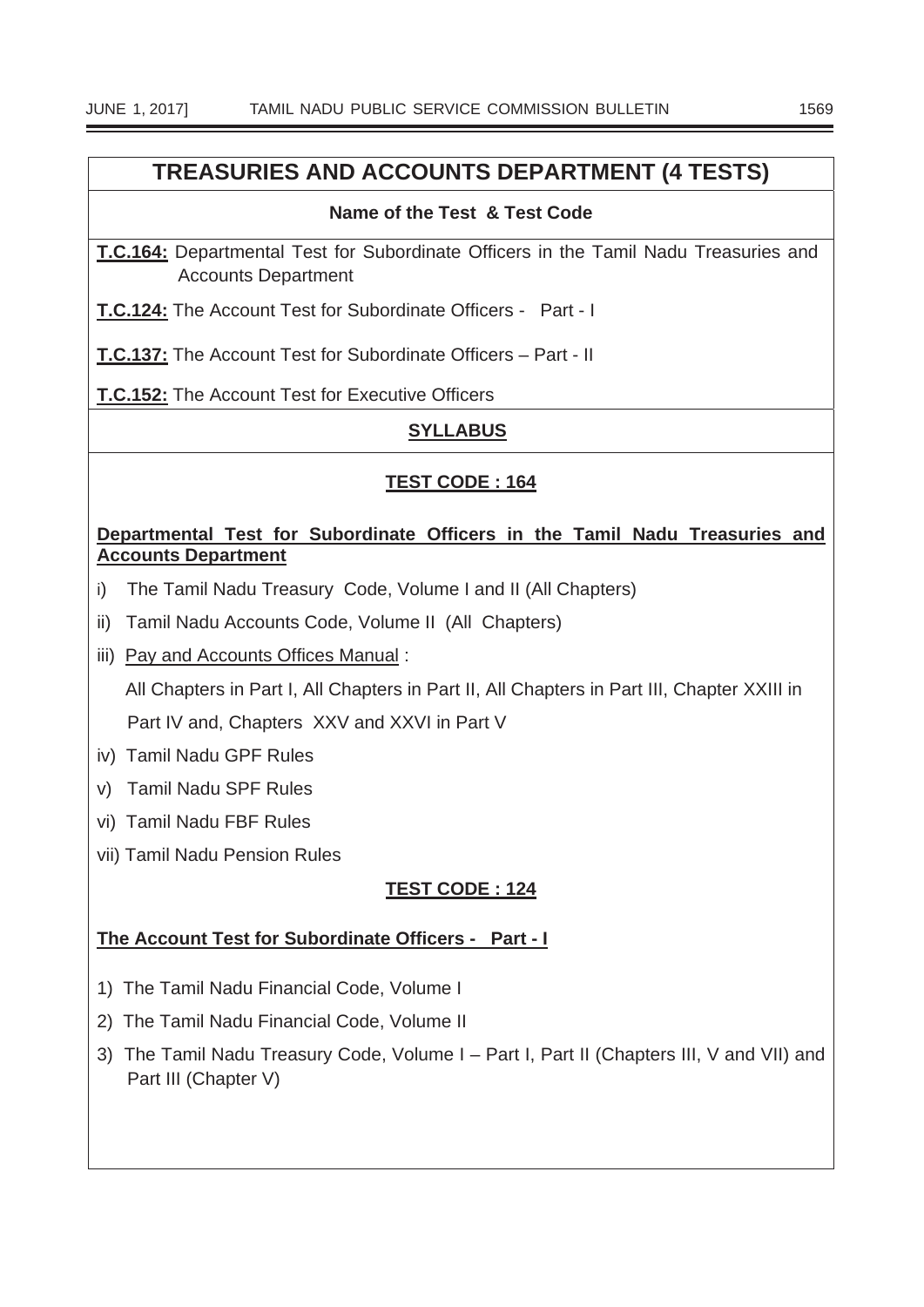- 4) The Tamil Nadu Treasury Code, Volume II (Appendices 1,3,5,11,15 and 17)
- 5) The Tamil Nadu Accounts Code, Volume I (Chapters 3 to 6 and Appendix 3)
- 6) The Tamil Nadu Budget Manual Chapters I V, VII and VIII
- 7) The Fundamental Rules and the subsidiary rules framed thereunder by the Tamil Nadu Government including the Tamil Nadu Leave Rules, 1933
- 8) The Tamil Nadu Manual of Special Pay and Allowances Part I (omitting appendix) and Part II
- 9) The Tamil Nadu Pension Rules
- 10) Tamil Nadu Government Servants (Conditions of Services) Act, 2016
- 11) Tamil Nadu Government Servants conduct Rules

### **TEST CODE : 137**

#### **The Account Test for Subordinate Officers – Part - II**

- 1) The Tamil Nadu Treasury Code, Volume I Part II (Chapters VI, VIII, IX and X ) and Part III (Chapter V)
- 2) The Tamil Nadu Treasury Code, Volume II (Appendices 1,3,5,11,15 and 17)
- 3) The Tamil Nadu Accounts Code, Volume II
- 4) The Constitution of India, 1950 Articles 148 to 151, 202 to 207,264 to 293 and 308 to 314
- 5) The Tamil Nadu Pension Rules

#### **TEST CODE : 152**

#### **The Account Test for Executive Officers**

- (1) The Tamil Nadu Financial Code Chapters I VII and XII XIV
- (2) The Tamil Nadu Treasury Code, Volume I Part I, Part II (Chapters III, V and VII) and Part III (Chapter V)
- (3) The Tamil Nadu Budget Manual Chapters I-V, VII and VIII
- (4) The Constitution of India, 1950- Articles 148 to 151, 202 to 207, 264 to 293 and 308 to 314
- (5) The Tamil Nadu Pension Rules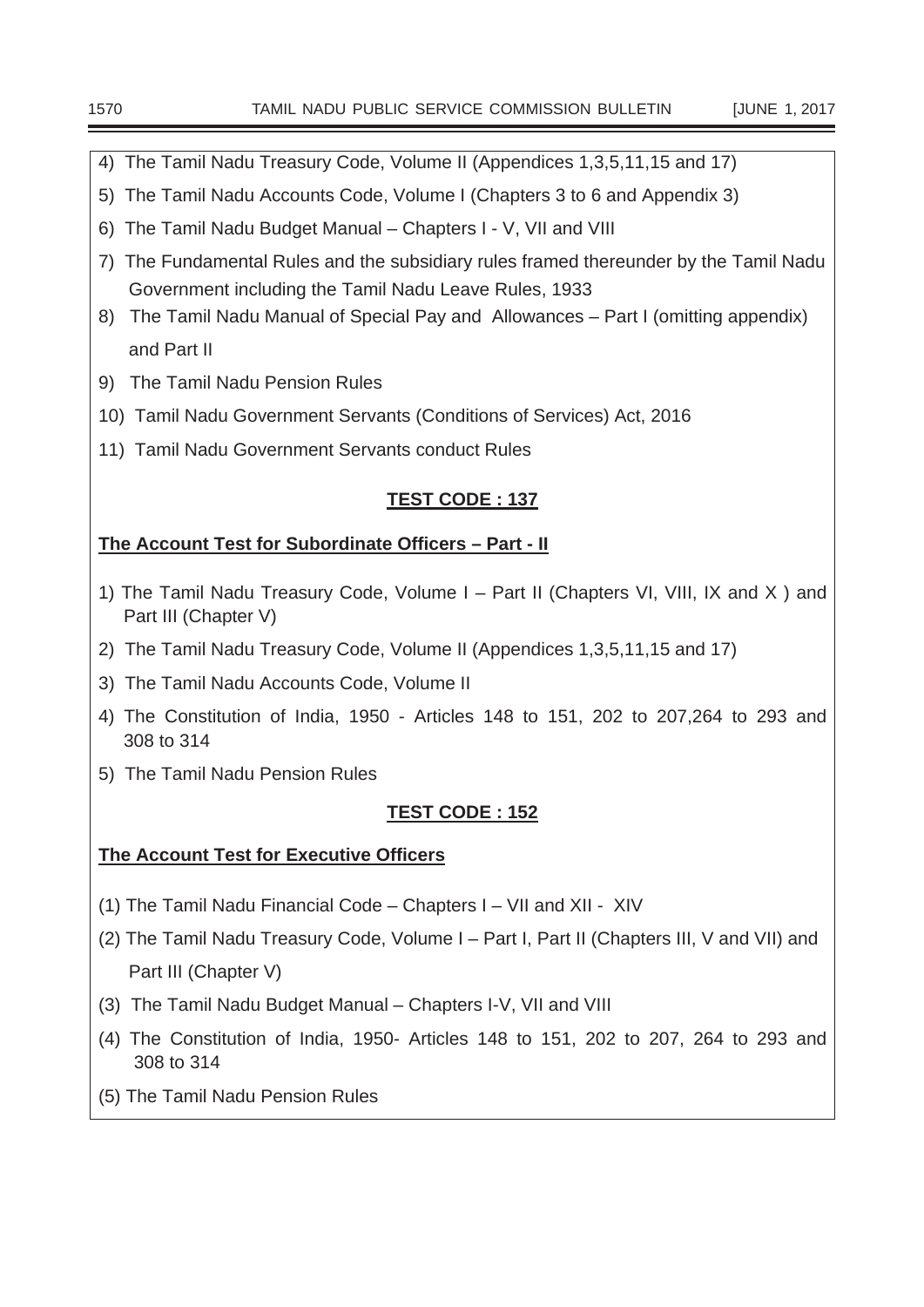| <b>TEST CODE: 164</b>                                                          |                      |                                 |                      |
|--------------------------------------------------------------------------------|----------------------|---------------------------------|----------------------|
| <b>TEST NAME: Departmental Test for Subordinate Officers in the Tamil Nadu</b> |                      |                                 |                      |
| <b>Treasuries and Accounts Department</b>                                      |                      |                                 |                      |
| <b>Pattern / Type of Examination</b>                                           | <b>Time Duration</b> | <b>Minimum</b><br>pass<br>marks | <b>Maximum Marks</b> |
| <b>Objective Type - 40%</b><br><b>Without Books</b>                            | 1 hour               | 18                              |                      |
| <b>Descriptive Type - 60%</b><br><b>With Books</b>                             | 1.30 hours           | 27                              | 100                  |
| Total                                                                          | 2.30 hours           | 45                              |                      |

| TEST CODE: 124                                                  |                      |                                 |                      |
|-----------------------------------------------------------------|----------------------|---------------------------------|----------------------|
| TEST NAME: The Account Test for Subordinate Officers - Part - I |                      |                                 |                      |
| <b>Pattern / Type of Examination</b>                            | <b>Time Duration</b> | <b>Minimum</b><br>pass<br>marks | <b>Maximum Marks</b> |
| <b>Objective Type - 40%</b><br><b>Without Books</b>             | 1 hour               | 18                              |                      |
| <b>Descriptive Type - 60%</b><br><b>With Books</b>              | 1.30 hours           | 27                              | 100                  |
| Total                                                           | 2.30 hours           | 45                              |                      |

| TEST CODE:137                                                    |                      |                                 |                      |
|------------------------------------------------------------------|----------------------|---------------------------------|----------------------|
| TEST NAME: The Account Test for Subordinate Officers - Part - II |                      |                                 |                      |
| <b>Pattern / Type of Examination</b>                             | <b>Time Duration</b> | <b>Minimum</b><br>pass<br>marks | <b>Maximum Marks</b> |
| <b>Objective Type - 40%</b><br><b>Without Books</b>              | 1 hour               | 18                              |                      |
| <b>Descriptive Type - 60%</b><br><b>With Books</b>               | 1.30 hours           | 27                              | 100                  |
| Total                                                            | 2.30 hours           | 45                              |                      |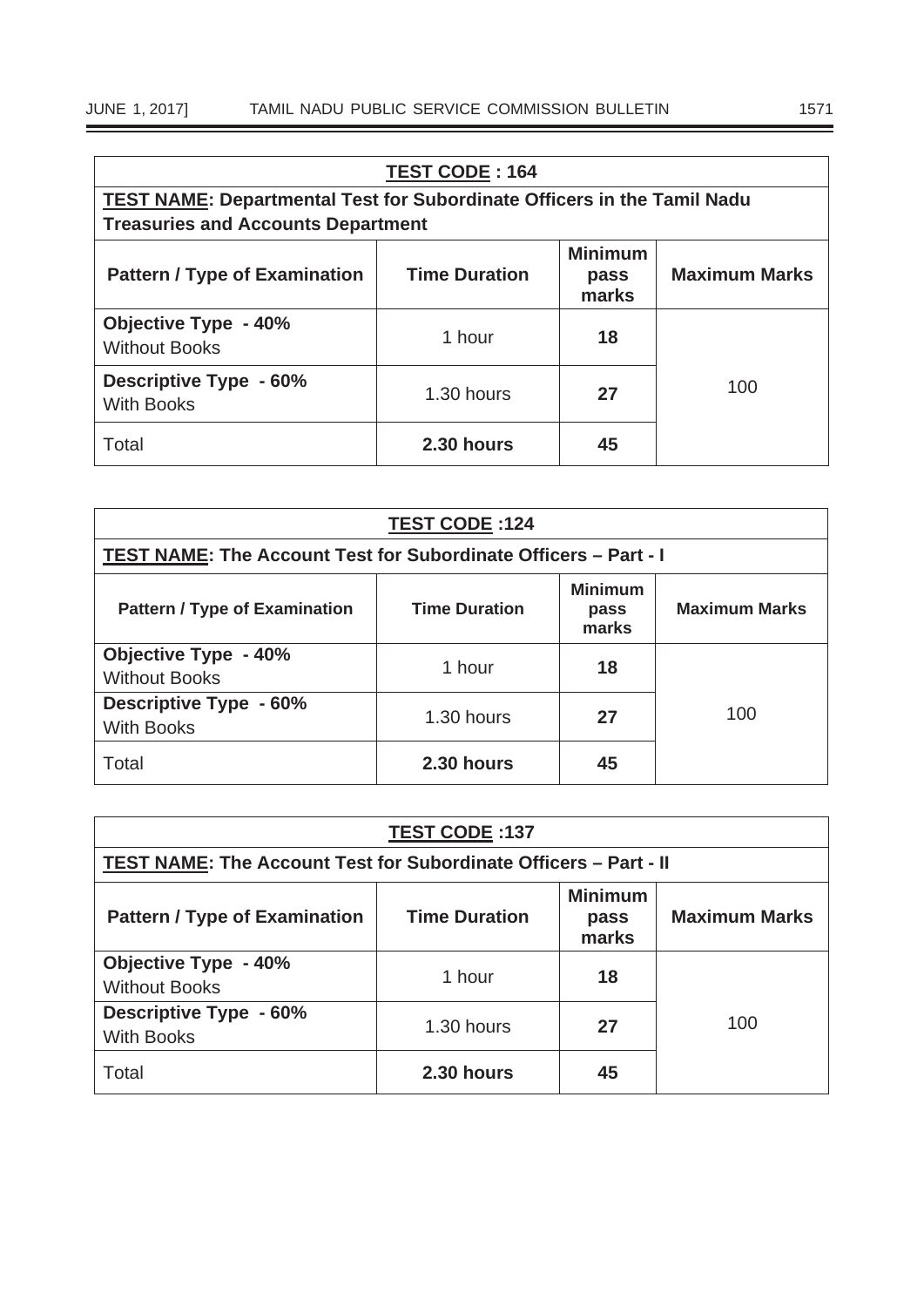| <b>TEST CODE: 152</b>                                     |                      |                                 |                      |
|-----------------------------------------------------------|----------------------|---------------------------------|----------------------|
| <b>TEST NAME: The Account Test for Executive Officers</b> |                      |                                 |                      |
| <b>Pattern / Type of Examination</b>                      | <b>Time Duration</b> | <b>Minimum</b><br>pass<br>marks | <b>Maximum Marks</b> |
| <b>Objective Type - 40%</b><br><b>Without Books</b>       | 1 hour               | 18                              |                      |
| <b>Descriptive Type - 60%</b><br><b>With Books</b>        | 1.30 hours           | 27                              | 100                  |
| Total                                                     | 2.30 hours           | 45                              |                      |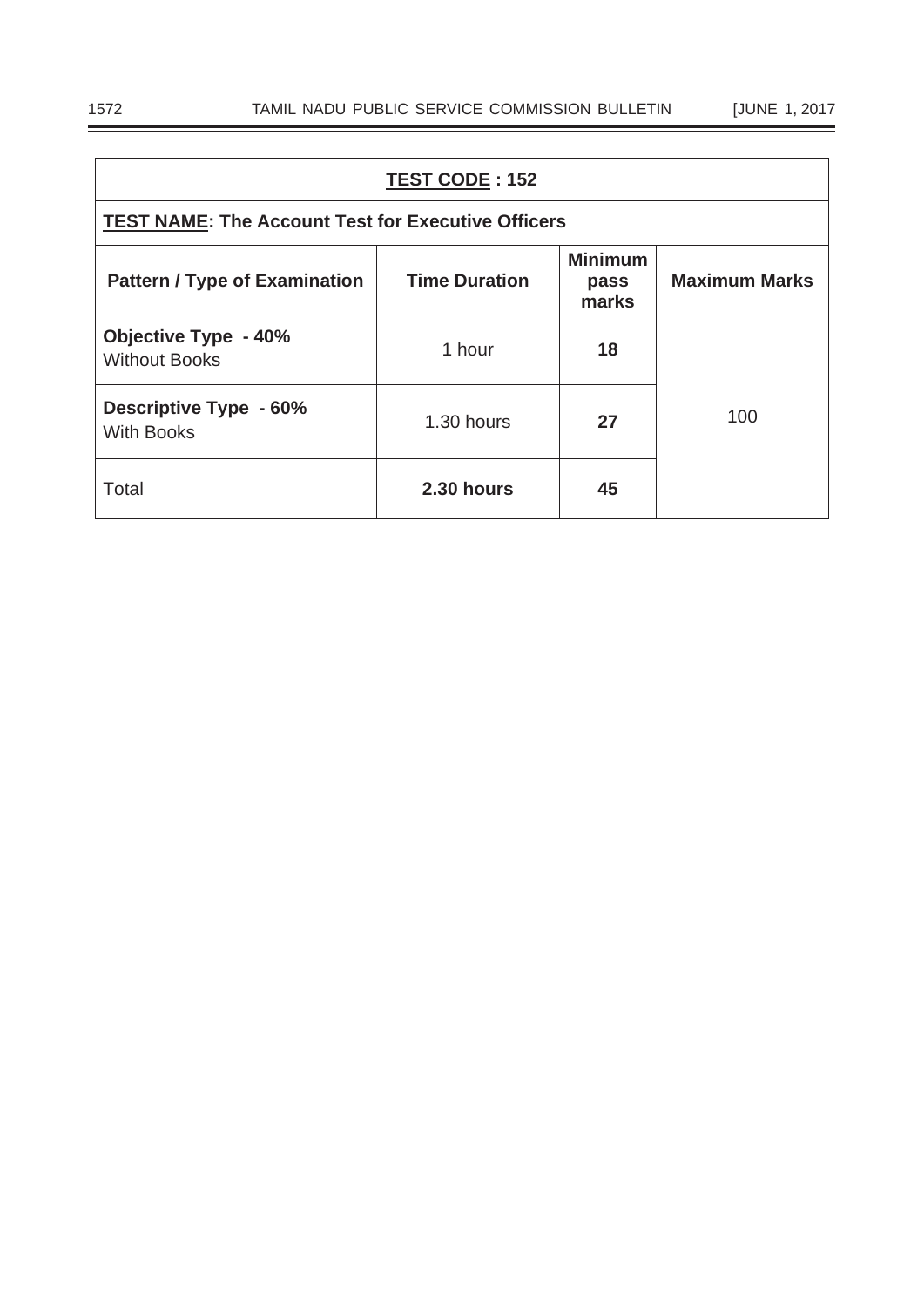# **TAMIL NADU WAKF BOARD (2 TESTS)**

#### **Name of the Test & New Test Code**

**T.C.171**: Tamil Nadu Wakf Board Department Test – First Paper (Detailed Application)

**T.C.074**: Tamil Nadu Wakf Board Department Test – Second Paper (General Principles)

## **SYLLABUS**

### **TEST CODE : 171**

### **Tamil Nadu Wakf Board Department Test – First Paper (Detailed Application)**

- 1. The Wakf Act, 1995 (Central Act 43 of 1995)
- 2. The Tamil Nadu Wakf Rules, 2000
- 3. The Tamil Nadu State Wakf Board Service Regulations, 1971
- 4. The Regulations of the Code and Conduct of Muthawallis
- 5. Tamil Nadu Public Premises (Eviction of Unauthorised Occupants) Act, 1975 (Act 1 of 1976) as amended by Tamil Nadu Act 33 of 2010

### **TEST CODE : 074**

#### **Tamil Nadu Wakf Board Department Test – Second Paper (General Principles)**

- 1. The Wakf Act, 1995 (Central Act 43 of 1995)
- 2. The Tamil Nadu Wakf Rules, 2000
- 3. The Tamil Nadu State Wakf Board Service Regulations, 1971
- 4. Tamil Nadu Public Premises (Eviction of Unauthorised Occupants) Act, 1975 (Act 1 of 1976) as amended by Tamil Nadu Act 33 of 2010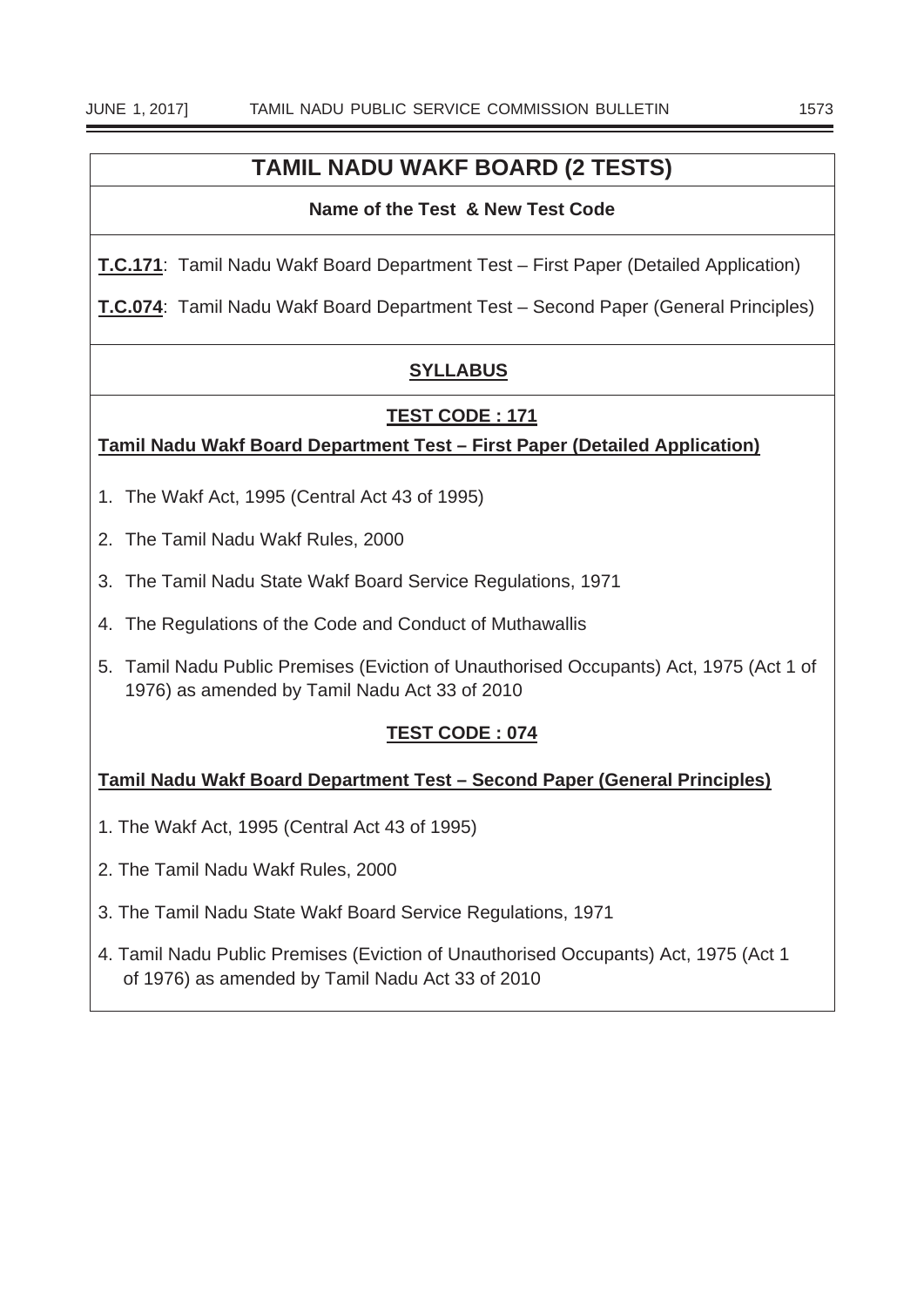# **TEST CODE :171**

# **TEST NAME: Tamil Nadu Wakf Board Department Test – First Paper (Detailed Application)**

| <b>Pattern / Type of Examination</b>                | <b>Time Duration</b> | <b>Minimum</b><br>pass<br>marks | <b>Maximum Marks</b> |
|-----------------------------------------------------|----------------------|---------------------------------|----------------------|
| <b>Objective Type - 80%</b><br><b>Without Books</b> | 2 hours              | 36                              |                      |
| <b>Descriptive Type - 20%</b><br><b>With Books</b>  | 30 minutes           | 9                               | 100                  |
| Total                                               | 2.30 hours           | 45                              |                      |

| TEST CODE: 074                                                                                        |                      |                                 |                      |
|-------------------------------------------------------------------------------------------------------|----------------------|---------------------------------|----------------------|
| <b>TEST NAME: Tamil Nadu Wakf Board Department Test - Second Paper (General</b><br><b>Principles)</b> |                      |                                 |                      |
| <b>Pattern / Type of Examination</b>                                                                  | <b>Time Duration</b> | <b>Minimum</b><br>pass<br>marks | <b>Maximum Marks</b> |
| <b>Objective Type - 80%</b><br><b>Without Books</b>                                                   | 2 hours              | 36                              |                      |
| <b>Descriptive Type - 20%</b><br><b>Without Books</b>                                                 | 30 minutes           | 9                               | 100                  |
| Total                                                                                                 | 2.30 hours           | 45                              |                      |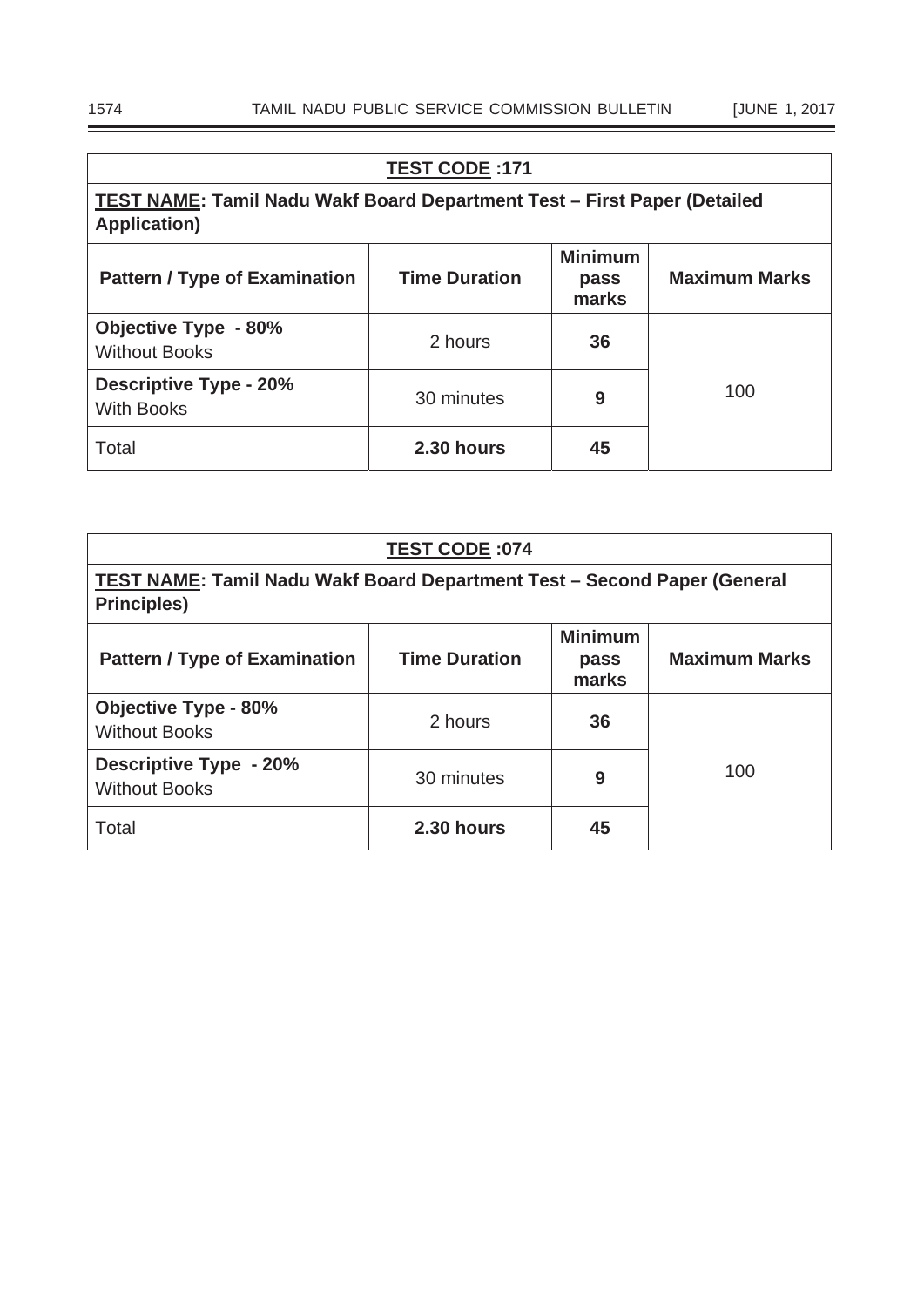# **WATER SUPPLY AND DRAINAGE BOARD (1 TEST)**

### **Name of the Test & New Test Code**

**T.C.154:** Tamil Nadu Water Supply and Drainage Board Department Test

## **SYLLABUS**

### **TEST CODE : 154**

### **Tamil Nadu Water Supply and Drainage Board Department Test**

- 1) Tamil Nadu Water Supply and Drainage Board Act, 1970
- 2) Tamil Nadu Water Supply and Drainage Board Service Regulations,1972
- 3) Tamil Nadu Water Supply and Drainage Board Discipline and Appeal Regulations, 1972
- 4) Tamil Nadu Water Supply and Drainage Board Conduct Regulations,1972
- 5) Tamil Nadu Water Supply and Drainage Board Travelling Allowances Regulations

## **TEST CODE : 154**

| <b>TEST NAME: Tamil Nadu Water Supply and Drainage Board Department Test</b> |                      |                                 |                      |  |
|------------------------------------------------------------------------------|----------------------|---------------------------------|----------------------|--|
| Pattern / Type of<br><b>Examination</b>                                      | <b>Time Duration</b> | <b>Minimum</b><br>pass<br>marks | <b>Maximum Marks</b> |  |
| <b>Objective Type - 80%</b><br><b>Without Books</b>                          | 2 hours              | 36                              |                      |  |
| <b>Descriptive Type - 20%</b><br><b>With Books</b>                           | 30 minutes           | 9                               | 100                  |  |
| Total                                                                        | 2.30 hours           | 45                              |                      |  |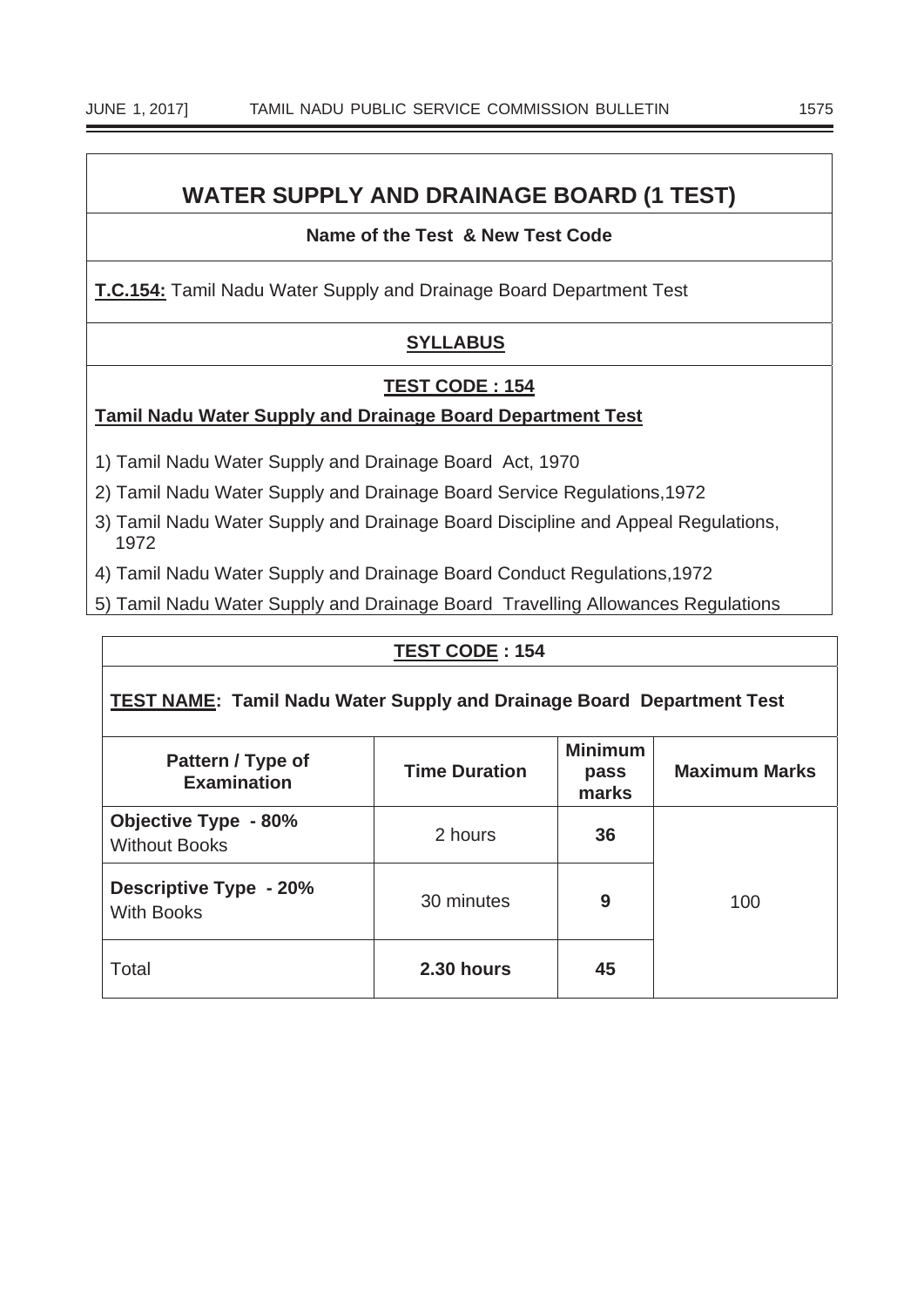L,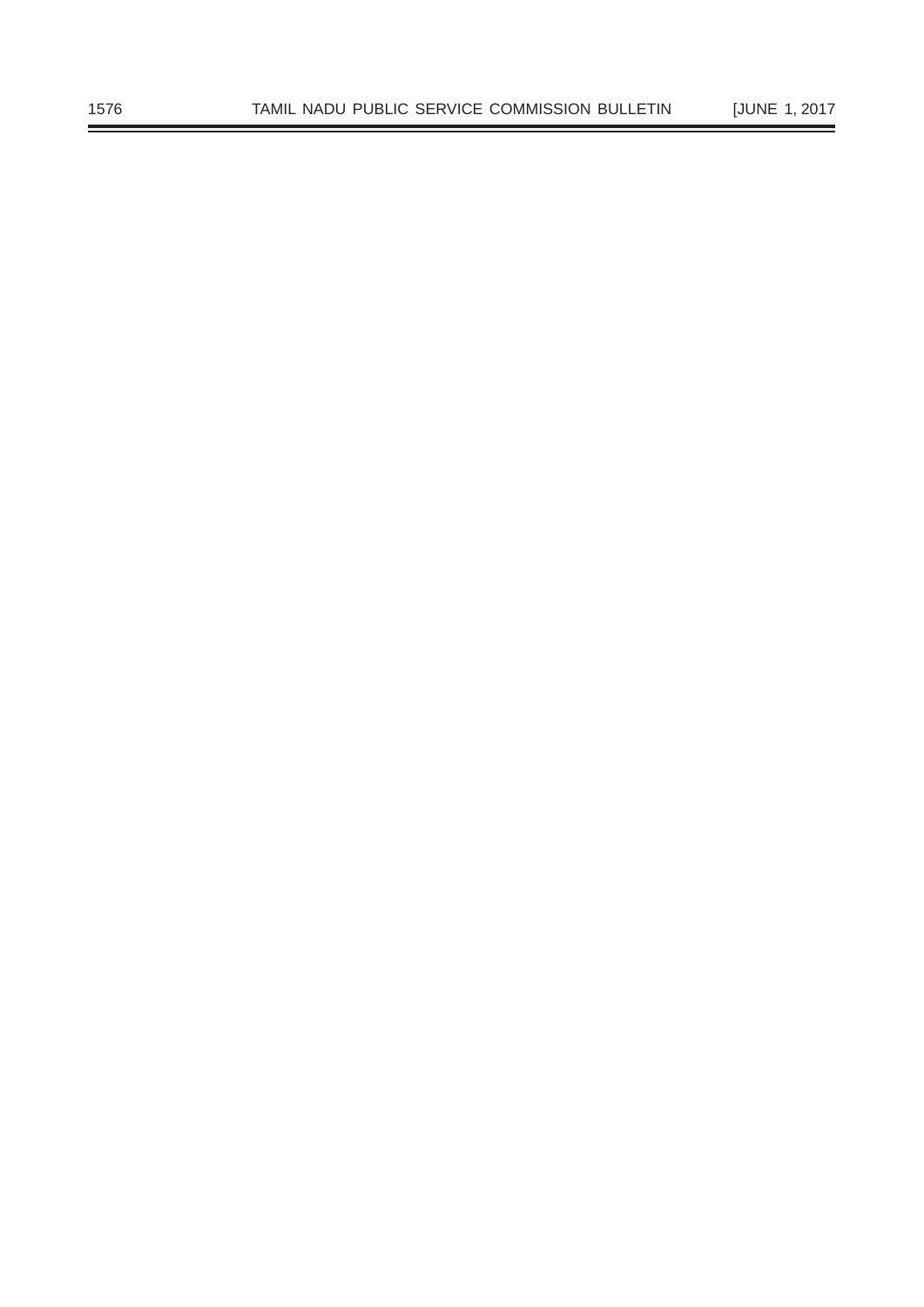#### **GENERAL EDUCATIONAL TEST (3 TESTS)**

#### **Name of the Test & New Test Code**

**T.C 043**: General Educational Test of the S.S.L.C. Standard – Paper – I - General Tamil

(OR)

**T.C.044 :** General Educational Test of the S.S.L.C. Standard – Paper – I - General English

**T.C.018:** General Educational Test of the S.S.L.C. Standard – Paper – II - General Knowledge

#### **SYLLABUS**

#### **TEST CODE: 043**

#### **General Educational Test of the S.S.L.C. Standard – Paper – I - General Tamil**

#### <u>பொதுத் தமிழ்</u>

பொதுத் தமிழ் என்ற தாள் கீழ்க்கண்ட பகுதிகளில் வினாக்களைக் கொண்டதாக இருக்கும்.

- 1. பொருத்திக் காட்டுதல்
- 2. வாக்கியத்தில் அமைத்து எழுதுதல்
- 3. வடிவத்தாலும் ஒலிப்பாலும் ஒத்த பிறச்சொற்களை எழுதச் செய்தல்
- 4. ஒரு சொல்லின் பகுதியைக் கொடுத்து அதனைப் பலவடிவமாக்கி எழுதச் செய்தல்
- 5. கொடுக்கப்பெறும் வாக்கியங்களில் உள்ள பிழைகளைத் திருத்தி எழுதச் செய்தல்
- 6. வாக்கிய மாற்றம்
- 7. கடிதம் / விண்ணப்பம் எழுதுதல்
- 8. பூன்றில் ஒரு பங்காக சுருக்கி எழுதுதல்
- 9. கட்டுரை எழுதுதல்
- 10. பொருள் உணர்திறன்

 **(OR)**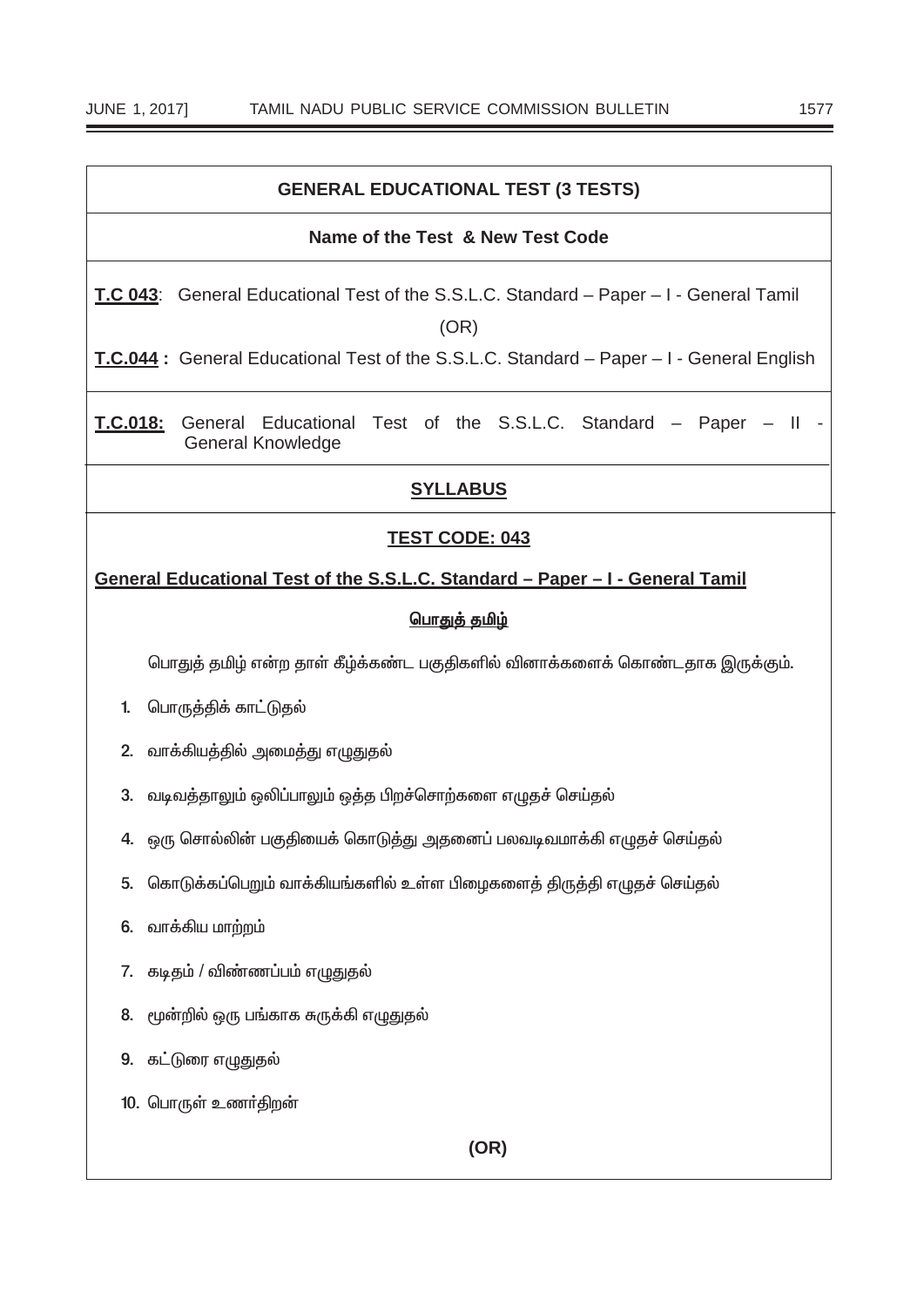### **TEST CODE: 044**

**General Educational Test of the S.S.L.C. Standard – Paper – I - General English**

### GENERAL ENGLISH

The Paper on General English will consist of questions on the following:

- 1. Matching the words and phrases
- 2. Framing Sentences with the given idioms
- 3. Framing sentences with the words and forms
- 4. Framing sentences using the given pair of words
- 5. Correcting grammatical errors in the given sentences
- 6. Rewriting the sentences as directed
- 7. Drafting a reply to an official or business letter
- 8. Summarizing a given passage in one's own words not exceeding one third of the length of the original
- 9. Writing two short essays
- 10. Comprehension of a prose passage.

# **TEST CODE : 018**

### **General Educational Test of the S.S.L.C. Standard – Paper – II - General Knowledge**

### GENERAL KNOWLEDGE

This paper consists of descriptive type questions to be answered either in Tamil or in English covering – General Science, Indian History, Geography of India, Economics and Commerce, Indian Politics, Indian National Movement and Current affairs and mental ability tests.

"Both the papers in the General Educational Test Examination have to be passed in one sitting"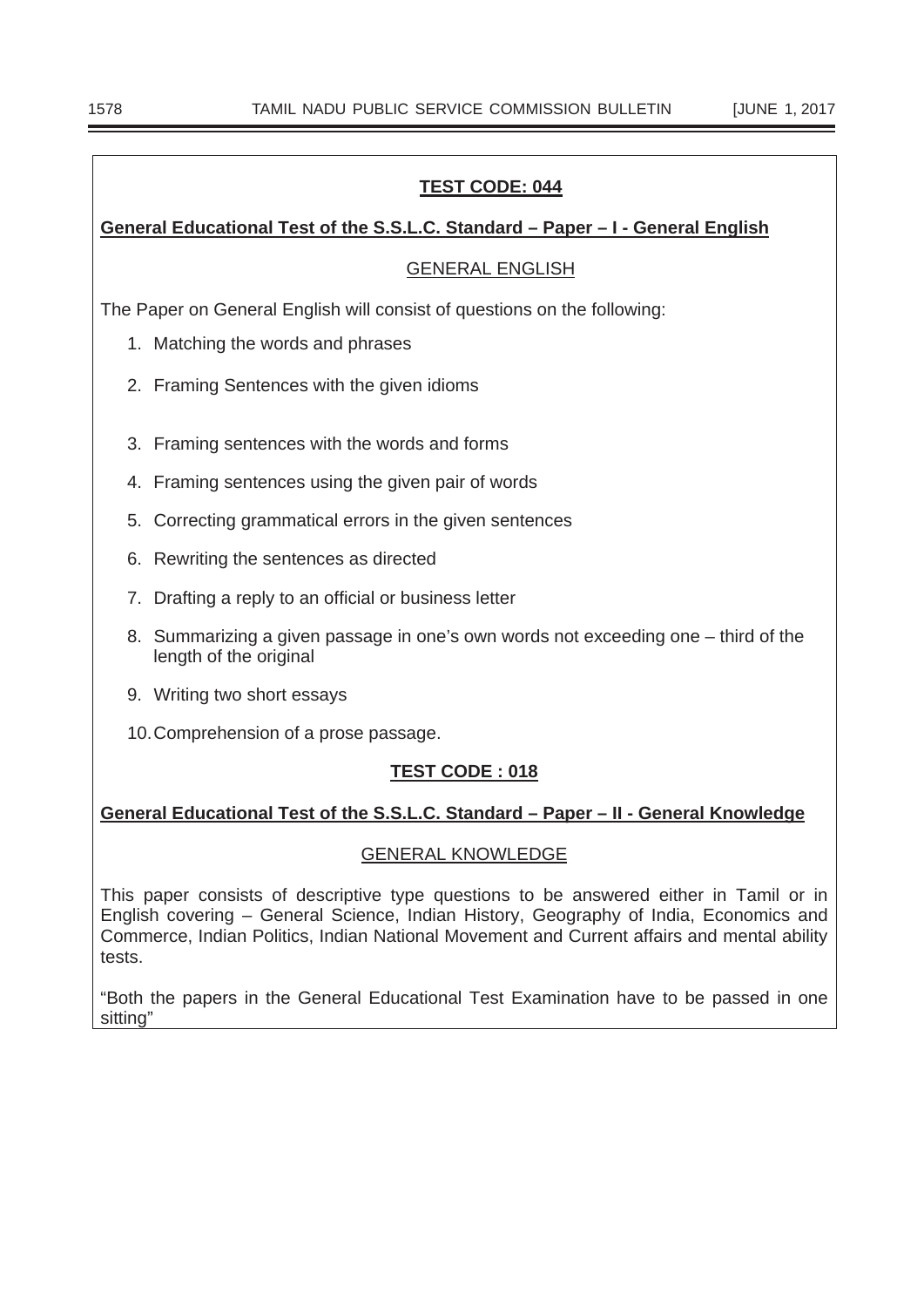| <b>TEST CODE: 043</b>                                  |                                                                   |                                 |                      |
|--------------------------------------------------------|-------------------------------------------------------------------|---------------------------------|----------------------|
| <b>TEST NAME:</b>                                      | General Educational Test of the S.S.L.C. Standard – Paper – $I -$ |                                 |                      |
| <b>General Tamil</b>                                   |                                                                   |                                 |                      |
| <b>Pattern / Type of Examination</b>                   | <b>Time Duration</b>                                              | <b>Minimum</b><br>pass<br>marks | <b>Maximum Marks</b> |
| <b>Descriptive Type - 100%</b><br><b>Without Books</b> | 2.30 hours                                                        | 45                              | 100                  |

# **(OR)**

| <b>TEST CODE: 044</b>                                                                 |                      |                                 |                      |
|---------------------------------------------------------------------------------------|----------------------|---------------------------------|----------------------|
| General Educational Test of the S.S.L.C. Standard - Paper $-1$ -<br><b>TEST NAME:</b> |                      |                                 |                      |
| <b>General English</b>                                                                |                      |                                 |                      |
| <b>Pattern / Type of Examination</b>                                                  | <b>Time Duration</b> | <b>Minimum</b><br>pass<br>marks | <b>Maximum Marks</b> |
| <b>Descriptive Type - 100%</b><br><b>Without Books</b>                                | 2.30 hours           | 45                              | 100                  |

# **AND**

| <b>TEST CODE: 018</b>                                                                     |                      |                                 |                      |
|-------------------------------------------------------------------------------------------|----------------------|---------------------------------|----------------------|
| General Educational Test of the S.S.L.C. Standard - Paper- $\  - \ $<br><b>TEST NAME:</b> |                      |                                 |                      |
| <b>General Knowledge</b>                                                                  |                      |                                 |                      |
| <b>Pattern / Type of Examination</b>                                                      | <b>Time Duration</b> | <b>Minimum</b><br>pass<br>marks | <b>Maximum Marks</b> |
| <b>Descriptive Type - 100%</b><br><b>Without Books</b>                                    | 2.30 hours           | 45                              | 100                  |

j.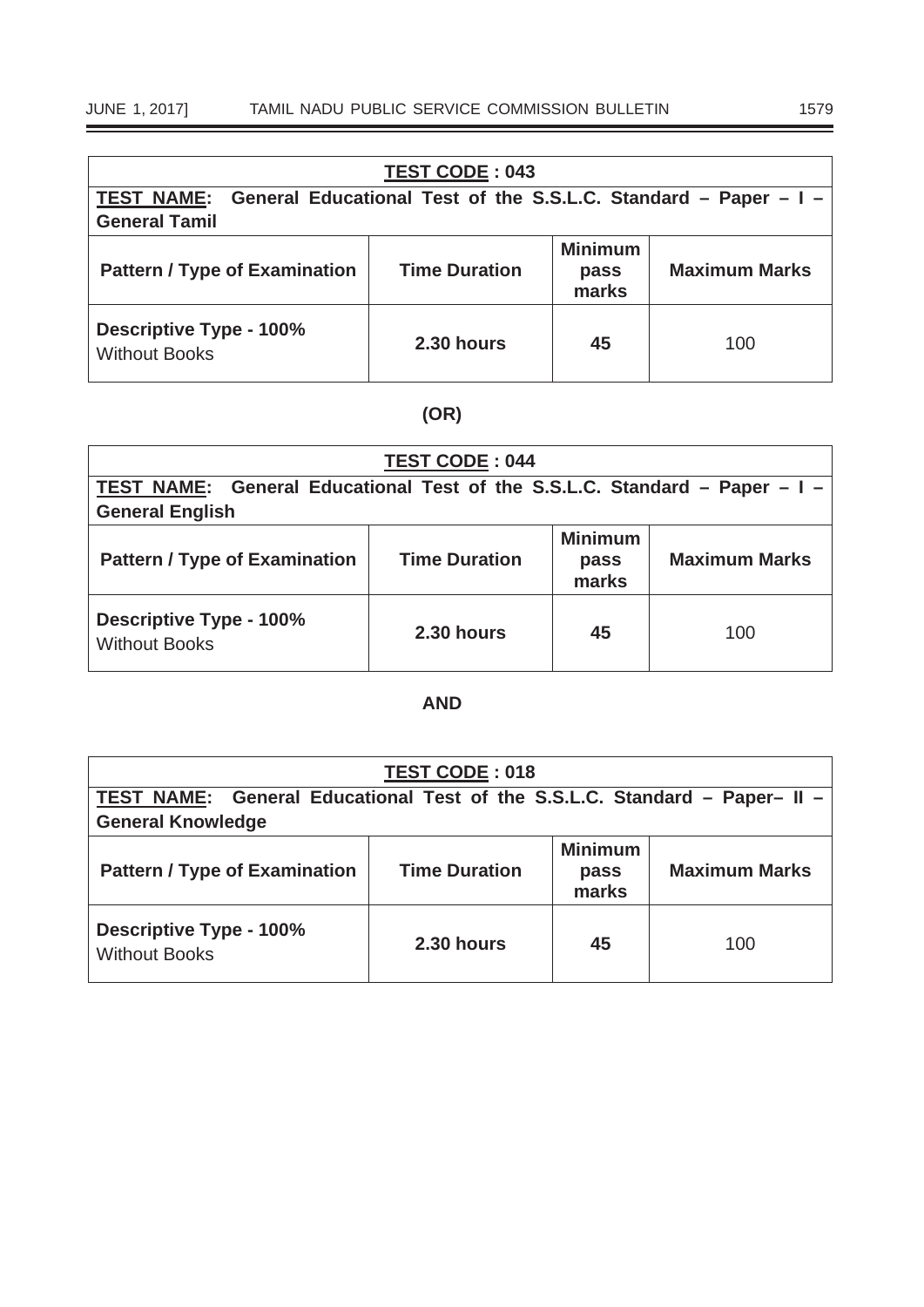j.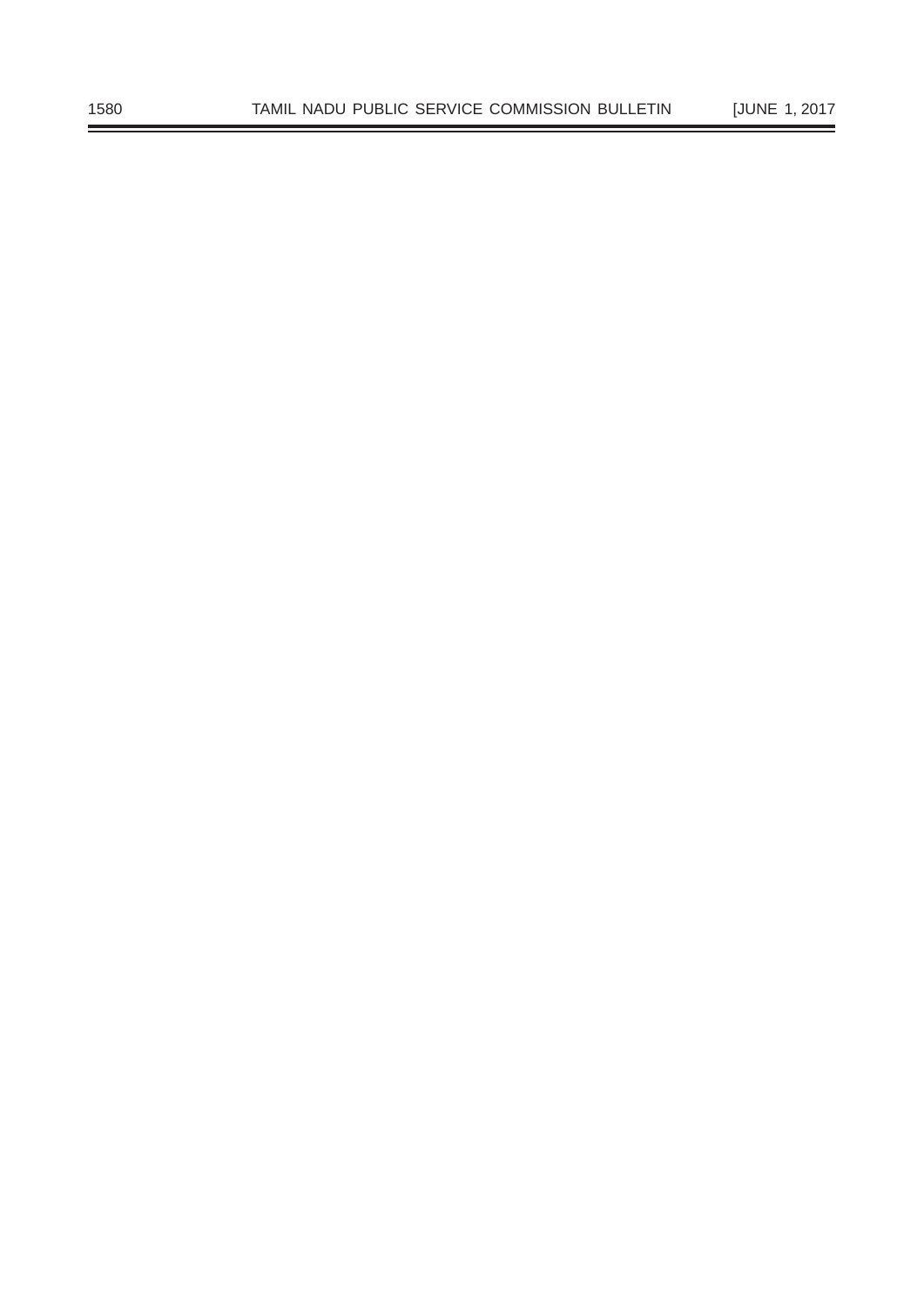# **TRANSLATION TESTS (12 TESTS)**

#### **Name of the Test & New Test Code**

- **T.C.021:** Translation Test First Paper Translation of English passage bearing on Court Judgment into Tamil
- **T.C 022**: Translation Test First Paper Translation of English passage bearing on Court Judgment into Telugu
- **T.C.023:** Translation Test First Paper Translation of English passage bearing on Court Judgment into Malayalam
- **T.C.024:** Translation Test First Paper Translation of English passage bearing on Court Judgment into Hindi
- **T.C.025:** Translation Test First Paper Translation of English passage bearing on Court Judgment into Urdu
- **T.C.026**: Translation Test First Paper Translation of English passage bearing on Court Judgment into Kannada
- **T.C.036:** Translation Test Second Paper Translation of News Paper Report in Tamil to **English**
- **T.C 037**: Translation Test Second Paper Translation of News Paper Report in Telugu to English
- **T.C.038:** Translation Test Second Paper Translation of News Paper Report in Malayalam to English
- **T.C.039:** Translation Test Second Paper Translation of News Paper Report in Hindi to English
- **T.C.040:** Translation Test Second Paper Translation of News Paper Report in Urdu to English
- **T.C.041**: Translation Test Second Paper Translation of News Paper Report in Kannada to English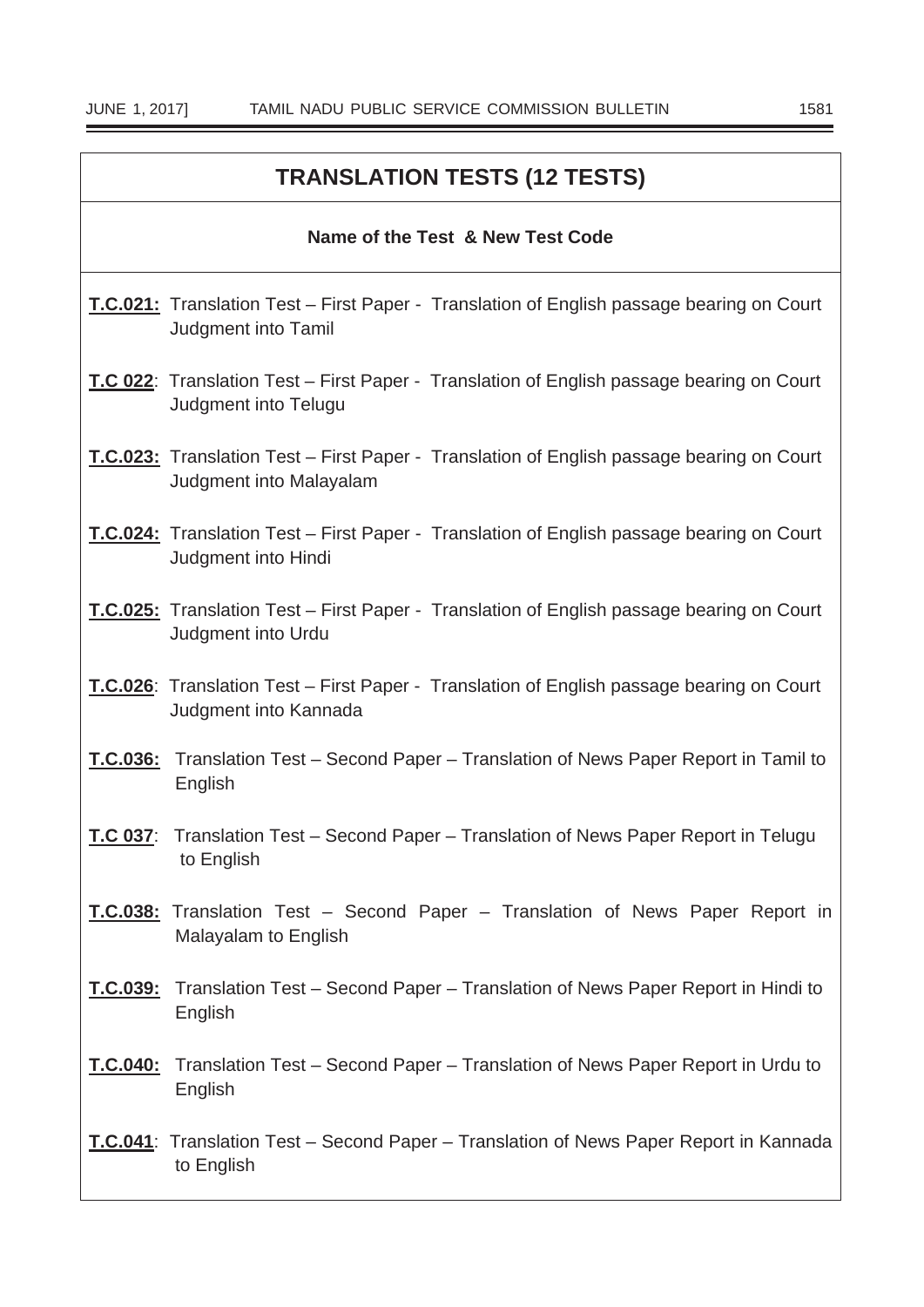# **SYLLABUS**

# **TEST CODES : 021 to 026 (First Paper), 036 to 041 (Second Paper)**

The Examination shall comprise -

- 1. Translation of English passage bearing on Court Judgement into the candidate's language.
- 2. The translation of Newspaper report from the candidate's language to English.

The papers given for translation in this test shall be such as persons filling the appointments for which the test is prescribed may be expected to deal with in the ordinary course of business, and shall be sufficiently long and difficult to test the ability of the candidate to translate accurately and rapidly.

| <b>TEST CODE: 021</b>                                                                                              |                      |                                 |                      |
|--------------------------------------------------------------------------------------------------------------------|----------------------|---------------------------------|----------------------|
| TEST NAME: Translation Test – First Paper - Translation of English passage<br>bearing on Court Judgment into Tamil |                      |                                 |                      |
| <b>Pattern / Type of Examination</b>                                                                               | <b>Time Duration</b> | <b>Minimum</b><br>pass<br>marks | <b>Maximum Marks</b> |
| <b>Descriptive Type - 100%</b><br><b>Without Books</b>                                                             | 2.30 hours           | 45                              | 100                  |

| <b>TEST CODE: 022</b>                                                                                               |                      |                                 |                      |
|---------------------------------------------------------------------------------------------------------------------|----------------------|---------------------------------|----------------------|
| TEST NAME: Translation Test – First Paper - Translation of English passage<br>bearing on Court Judgment into Telugu |                      |                                 |                      |
| <b>Pattern / Type of Examination</b>                                                                                | <b>Time Duration</b> | <b>Minimum</b><br>pass<br>marks | <b>Maximum Marks</b> |
| <b>Descriptive Type - 100%</b><br><b>Without Books</b>                                                              | 2.30 hours           | 45                              | 100                  |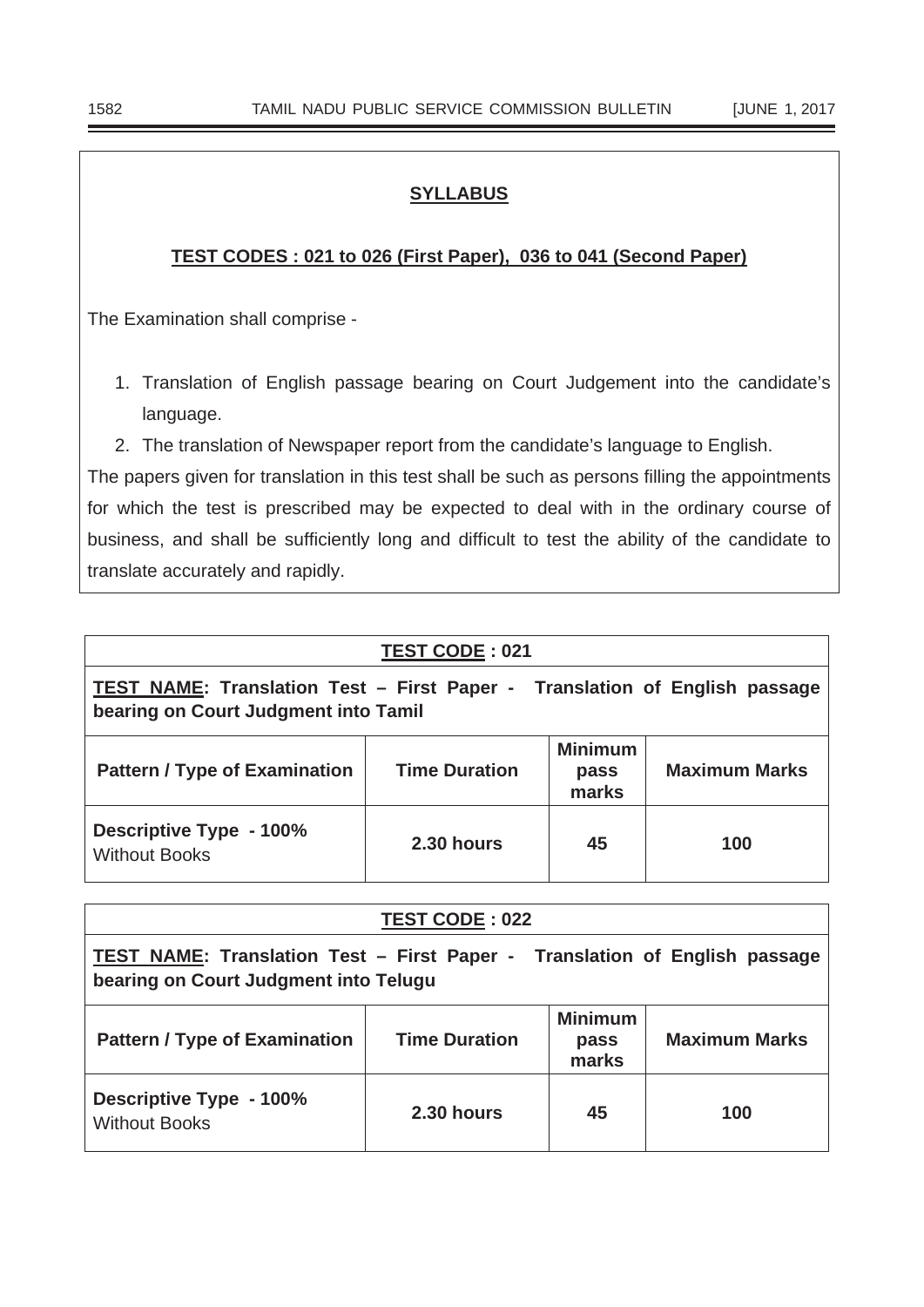| TEST CODE: 023                                                                                                         |                      |                                 |                      |
|------------------------------------------------------------------------------------------------------------------------|----------------------|---------------------------------|----------------------|
| TEST NAME: Translation Test – First Paper - Translation of English passage<br>bearing on Court Judgment into Malayalam |                      |                                 |                      |
| <b>Pattern / Type of Examination</b>                                                                                   | <b>Time Duration</b> | <b>Minimum</b><br>pass<br>marks | <b>Maximum Marks</b> |
| <b>Descriptive Type - 100%</b><br><b>Without Books</b>                                                                 | 2.30 hours           | 45                              | 100                  |

| <b>TEST CODE: 024</b>                                                                                                   |            |    |     |  |
|-------------------------------------------------------------------------------------------------------------------------|------------|----|-----|--|
| TEST NAME: Translation Test – First Paper - Translation of English passage<br>bearing on Court Judgment into Hindi      |            |    |     |  |
| <b>Minimum</b><br><b>Maximum Marks</b><br><b>Time Duration</b><br><b>Pattern / Type of Examination</b><br>pass<br>marks |            |    |     |  |
| <b>Descriptive Type - 100%</b><br><b>Without Books</b>                                                                  | 2.30 hours | 45 | 100 |  |

| <b>TEST CODE: 025</b>                                                                                                   |            |    |     |  |
|-------------------------------------------------------------------------------------------------------------------------|------------|----|-----|--|
| TEST NAME: Translation Test - First Paper - Translation of English passage<br>bearing on Court Judgment into Urdu       |            |    |     |  |
| <b>Minimum</b><br><b>Time Duration</b><br><b>Maximum Marks</b><br><b>Pattern / Type of Examination</b><br>pass<br>marks |            |    |     |  |
| <b>Descriptive Type - 100%</b><br><b>Without Books</b>                                                                  | 2.30 hours | 45 | 100 |  |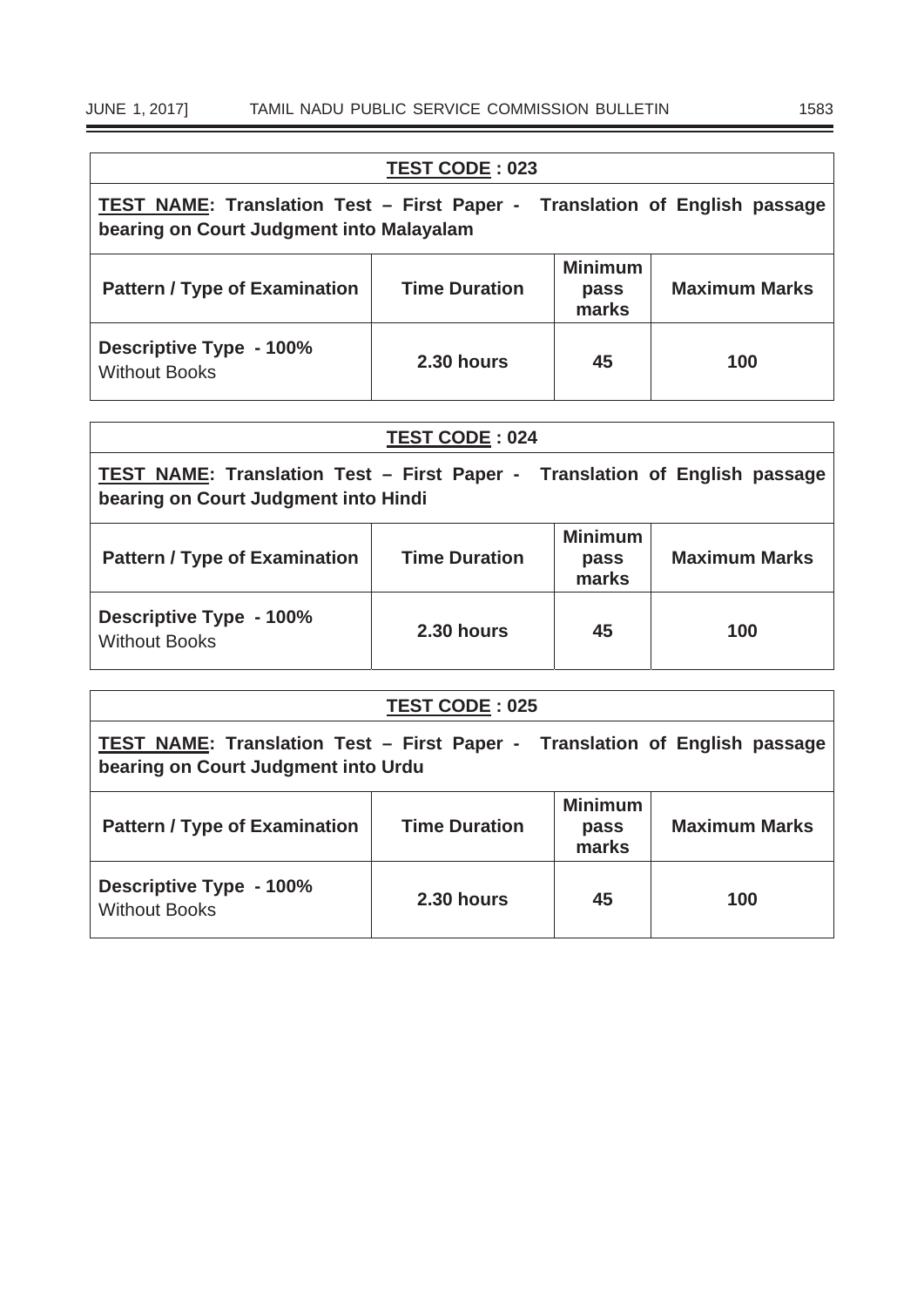| <b>TEST CODE: 026</b>                                                                                                       |                      |                                 |                      |
|-----------------------------------------------------------------------------------------------------------------------------|----------------------|---------------------------------|----------------------|
| TEST NAME: Translation Test – First Paper - Translation of English passage bearing on<br><b>Court Judgment into Kannada</b> |                      |                                 |                      |
| <b>Pattern / Type of Examination</b>                                                                                        | <b>Time Duration</b> | <b>Minimum</b><br>pass<br>marks | <b>Maximum Marks</b> |
| <b>Descriptive Type - 100%</b><br><b>Without Books</b>                                                                      | 2.30 hours           | 45                              | 100                  |

| <b>TEST CODE: 036</b>                                                                                       |                      |                                 |                      |
|-------------------------------------------------------------------------------------------------------------|----------------------|---------------------------------|----------------------|
| TEST NAME: Translation Test – Second Paper – Translation of News Paper Report in<br><b>Tamil to English</b> |                      |                                 |                      |
| <b>Pattern / Type of Examination</b>                                                                        | <b>Time Duration</b> | <b>Minimum</b><br>pass<br>marks | <b>Maximum Marks</b> |
| <b>Descriptive Type - 100%</b><br><b>Without Books</b>                                                      | 2.30 hours           | 45                              | 100                  |

| <b>TEST CODE: 037</b>                                                                                                   |            |    |     |  |
|-------------------------------------------------------------------------------------------------------------------------|------------|----|-----|--|
| TEST NAME: Translation Test – Second Paper – Translation of News Paper Report in<br><b>Telugu to English</b>            |            |    |     |  |
| <b>Minimum</b><br><b>Time Duration</b><br><b>Pattern / Type of Examination</b><br><b>Maximum Marks</b><br>pass<br>marks |            |    |     |  |
| <b>Descriptive Type - 100%</b><br><b>Without Books</b>                                                                  | 2.30 hours | 45 | 100 |  |

| <b>TEST CODE: 038</b>                                                                                           |                      |                                 |                      |
|-----------------------------------------------------------------------------------------------------------------|----------------------|---------------------------------|----------------------|
| TEST NAME: Translation Test – Second Paper – Translation of News Paper Report in<br><b>Malayalam to English</b> |                      |                                 |                      |
| <b>Pattern / Type of Examination</b>                                                                            | <b>Time Duration</b> | <b>Minimum</b><br>pass<br>marks | <b>Maximum Marks</b> |
| Descriptive Type - 100%<br><b>Without Books</b>                                                                 | 2.30 hours           | 45                              | 100                  |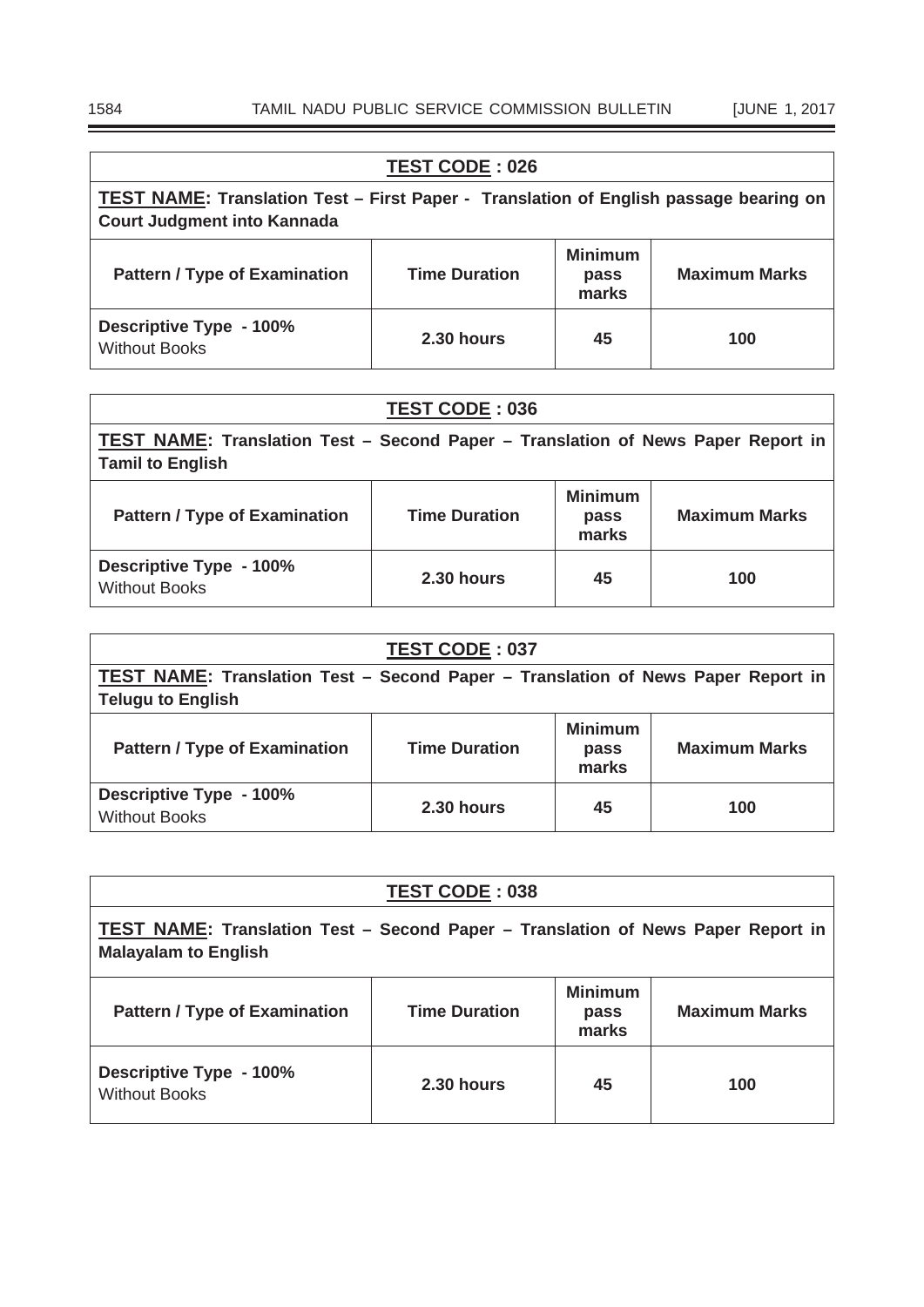# **TEST CODE : 039**

**TEST NAME: Translation Test – Second Paper – Translation of News Paper Report in Hindi to English**

| <b>Pattern / Type of Examination</b>            | <b>Time Duration</b> | <b>Minimum</b><br>pass<br>marks | <b>Maximum Marks</b> |
|-------------------------------------------------|----------------------|---------------------------------|----------------------|
| Descriptive Type - 100%<br><b>Without Books</b> | 2.30 hours           | 45                              | 100                  |

| <b>TEST CODE: 040</b>                                                                                                   |            |    |     |  |
|-------------------------------------------------------------------------------------------------------------------------|------------|----|-----|--|
| <u>TEST NAME:</u> Translation Test – Second Paper – Translation of News Paper Report in Urdu<br>to English              |            |    |     |  |
| <b>Minimum</b><br><b>Time Duration</b><br><b>Maximum Marks</b><br><b>Pattern / Type of Examination</b><br>pass<br>marks |            |    |     |  |
| Descriptive Type - 100%<br><b>Without Books</b>                                                                         | 2.30 hours | 45 | 100 |  |

| <b>TEST CODE: 041</b>                                                                                                |                      |                                 |                      |
|----------------------------------------------------------------------------------------------------------------------|----------------------|---------------------------------|----------------------|
| <b>TEST NAME:</b> Translation Test – Second Paper – Translation of News Paper Report in<br><b>Kannada to English</b> |                      |                                 |                      |
| <b>Pattern / Type of Examination</b>                                                                                 | <b>Time Duration</b> | <b>Minimum</b><br>pass<br>marks | <b>Maximum Marks</b> |
| Descriptive Type - 100%<br><b>Without Books</b>                                                                      | 2.30 hours           | 45                              | 100                  |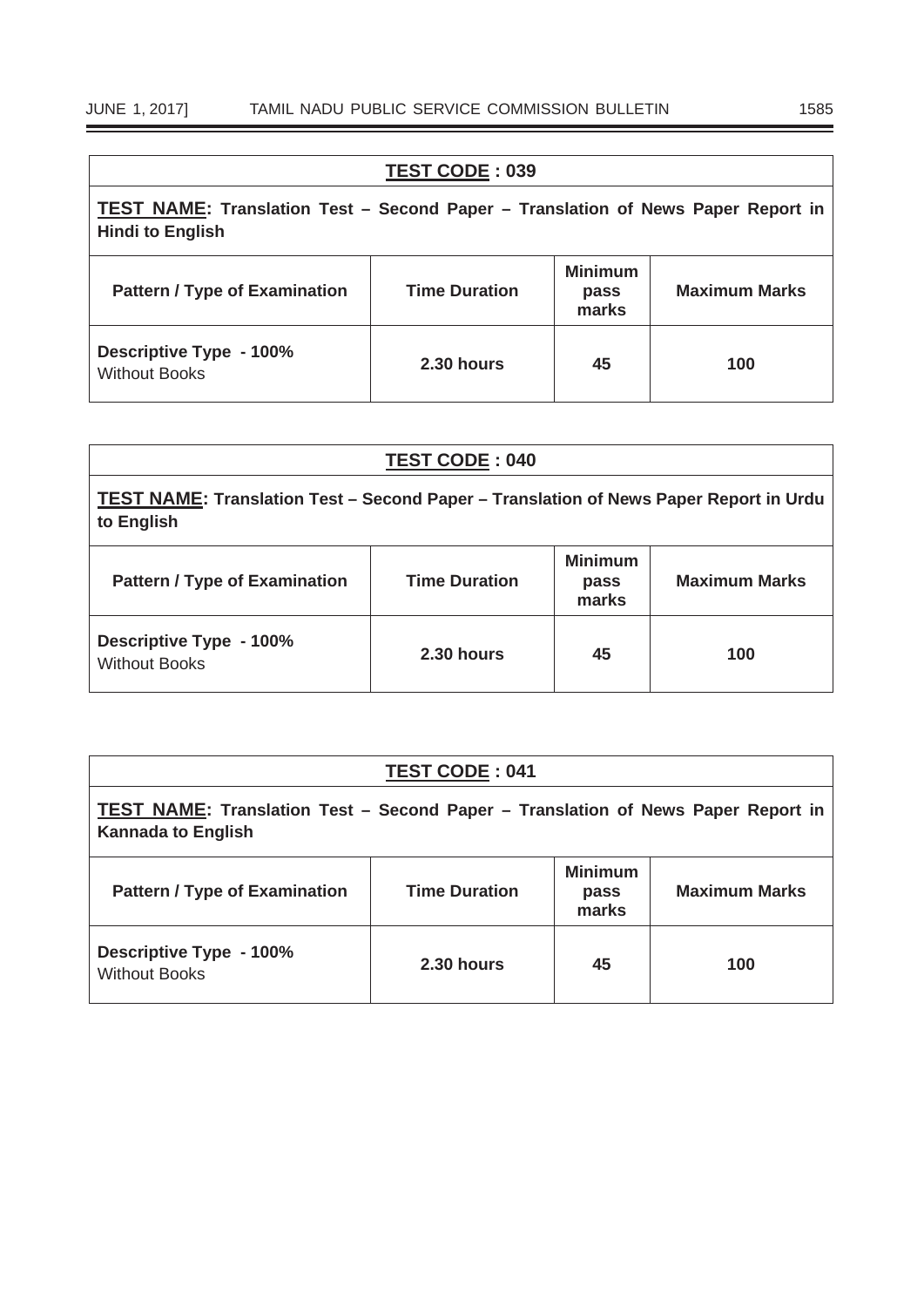j.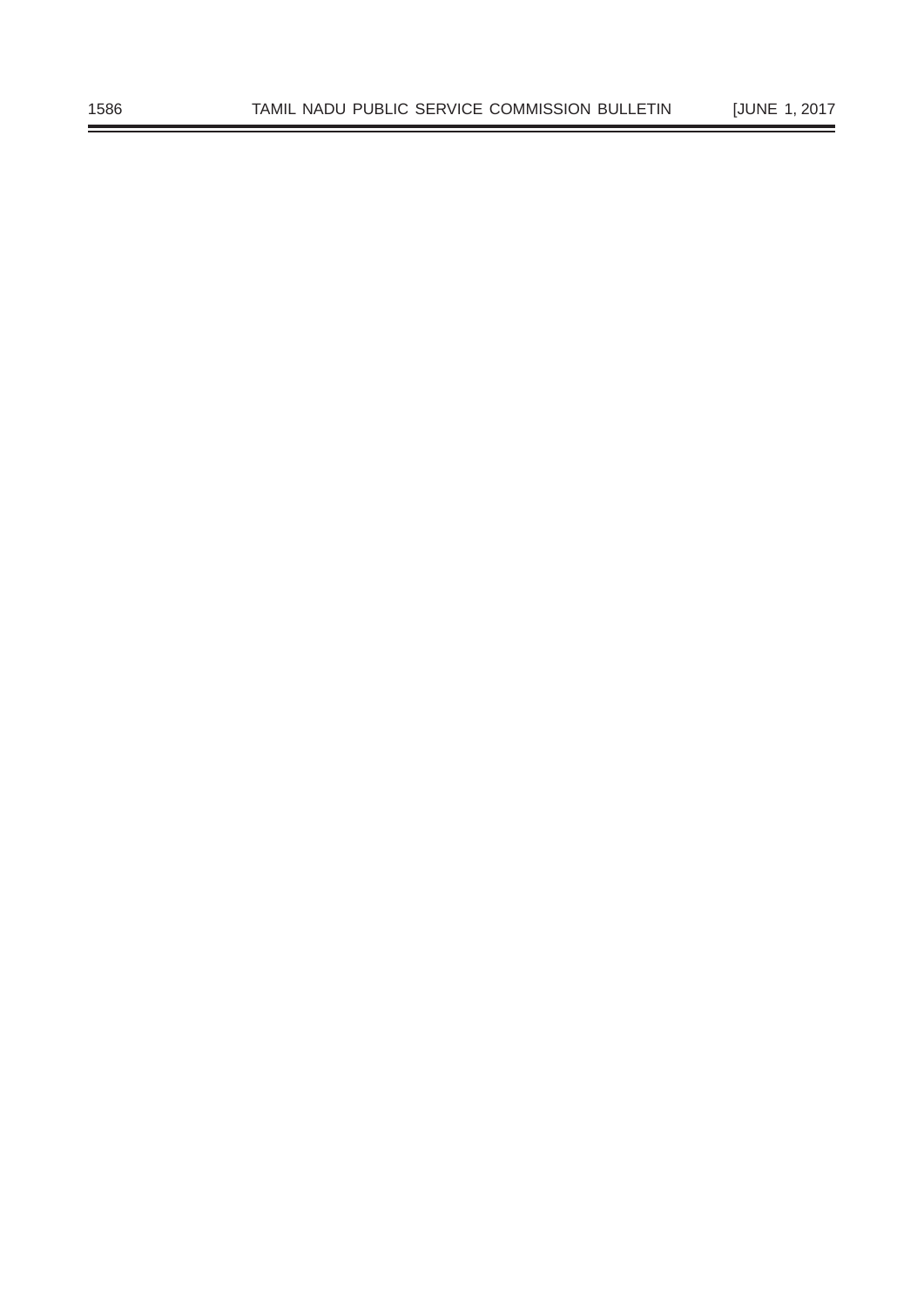# **SECOND CLASS LANGUAGE TEST (1 FULL TEST)**

**Name of the Test & New Test Code** 

**T.C. 019 :** Second Class Language Test – Part – A – Written Examination (Translation,

Composition, Letter Writing and Language Skills)

### **SYLLABUS**

#### **TEST CODE : 019**

**Second Class Language Test – Part – A – Written Examination (Translation, Composition, Letter Writing and Language Skills)**

### பகுதி – 1

மதிப்பெண்கள் 50

# <u>(மொழி பெயர்ப்பு, கட்டுரை மற்றும் கடிதம்)</u>

1. bkhê bga®¥ò kÂ¥bg©fŸ 10

ஆங்கிலத்திலிருந்து தமிழாக்கம் செய்தல்

 $2.$  கட்டுரை (நூற்றைம்பது சொற்களுக்கு மிகாமல்) மதிப்பெண்கள் 2 x 15 = 30

- $\triangleright$  தமிழின் பெருமை
- $\blacktriangleright$  மக்கள் தொகைப் பெருக்கம்
- $\triangleright$  சுற்றுச்சூழல் பாதுகாப்பு
- $\blacktriangleright$  அனைவருக்கும் கல்வி
- $\triangleright$  நாட்டுப் பற்று
- $\triangleright$  ஆன்மீகம் / பக்திநெறி
- $\triangleright$  ஊரக வளர்ச்சி / கிராம முன்னேற்றம்
- $\triangleright$   $\sigma_{n}\dot{\mathsf{L}}$  (hma)
- $\triangleright$  பெண்கள் முன்னேற்றம்
- $\triangleright$  சமூக சீர்திருத்தம் / சமுதாயப் பணி / சமூகத் தொண்டு
- $\triangleright$  அறிவியல் தொழில்நுட்பம்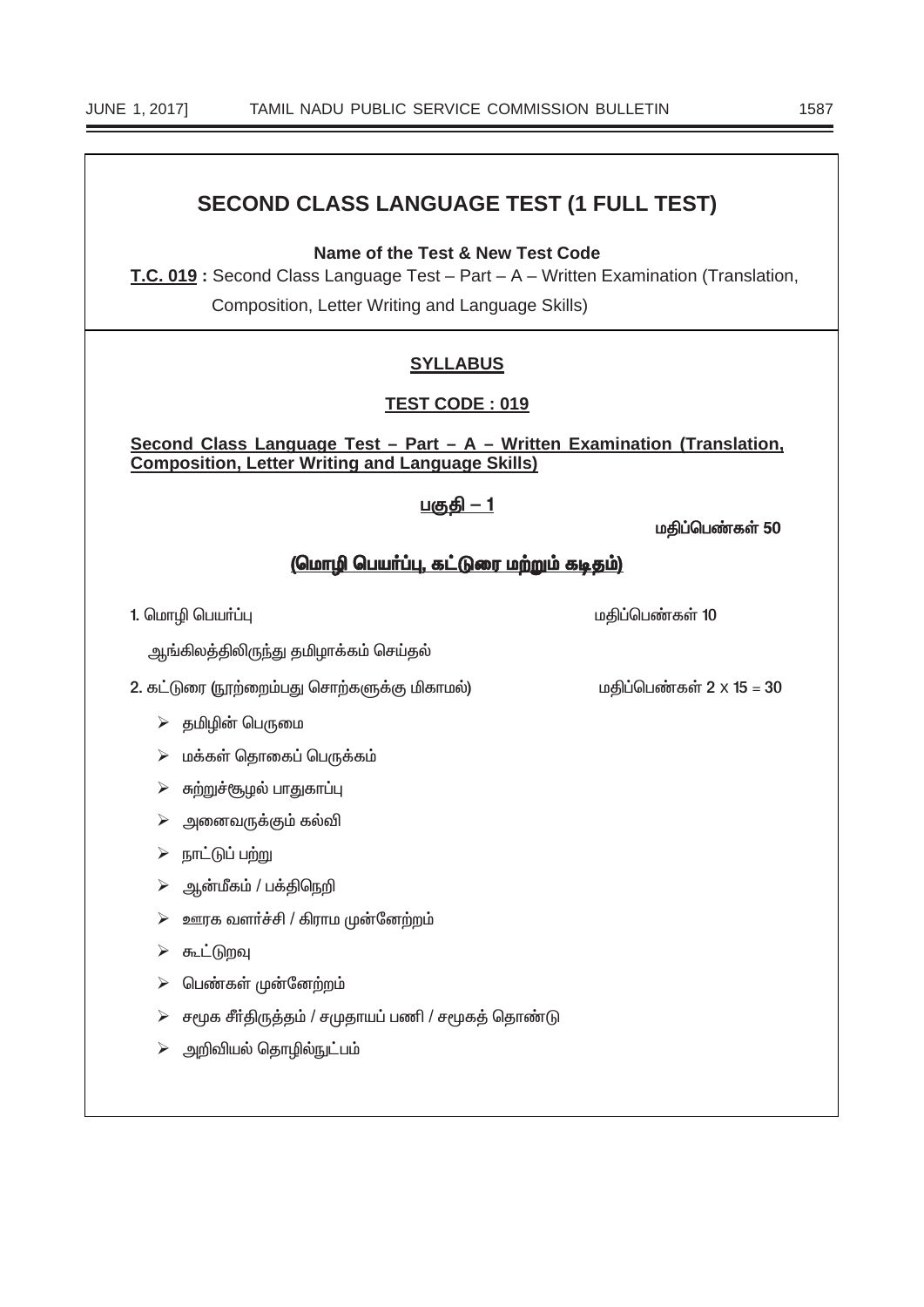- 3. é©z¥g« vGJjš (mYtyf¡ foj«) kÂ¥bg©fŸ 1 x 10 = 10
	- $\div$  பணியாளா் விடுப்பு விண்ணப்பம்
	- $\div$  ஆண்டு ஊதிய உயா்வு வேண்டி விண்ணப்பம்
	- $\boldsymbol{\cdot}$ ை அலுவலகத்தில் நடவடிக்கை மேற்கொண்டு பதில் அளிக்கும் விண்ணப்பம்
	- $\div$  தகவல் அறியும் உரிமைச் சட்டத்திற்கான பதில் தயாரித்தல்
	- $\div$  சட்டமன்ற வினாக்களுக்கான பதில் தயாரித்தல்

#### பகுதி **– 2**

மதிப்பெண்கள்  $2 \times 5 = 10$ 1. உரைநடைப் பத்திகளை படித்து வினாக்களுக்கு ஏற்ற விடையளித்தல்

2. கொடுக்கப்பட்ட சூழ்நிலைக்கேற்ப உரையாடலை நிறைவு செய்தல்

#### <u> பகுதி – 3</u>

மகிப்பெண்கள்  $40 \times 1 = 40$ 

மொழி பயிற்சி (1 முதல் 10 வகுப்பு வரையிலான தமிழ் பாடநூலிலிருந்து)

- எண்களை எழுத்தால் எழுதுதல்
- வாக்கியத்தில் அமைத்து எழுதுதல்
- ஆங்கிலம், தமிழ் மாதங்களின் பெயர்கள், வார நாட்களின் பெயர்களை தமிழில் எழுதுதல்
- எழுத்துக்களின் வகைகளை எழுதுதல்
- பட்டப்படிப்பு, முதுகலைப் பட்டப்படிப்பு பெயர்களை தமிழில் எழுதுதல்
- குறில், நெடில் வேறுபாடு எழுதுதல்
- திணை, பால் பாகுபாடு அறிந்து எழுதுதல்
- கலைச் சொற்களை தமிழாக்கம் செய்தல்
- நூல் நூலாசிரியர் அறிந்து எழுதுதல்
- காலம் காட்டும் வினைச் சொற்களை எழுதுதல்
- விடைக்கேற்ற வினா எழுதுதல்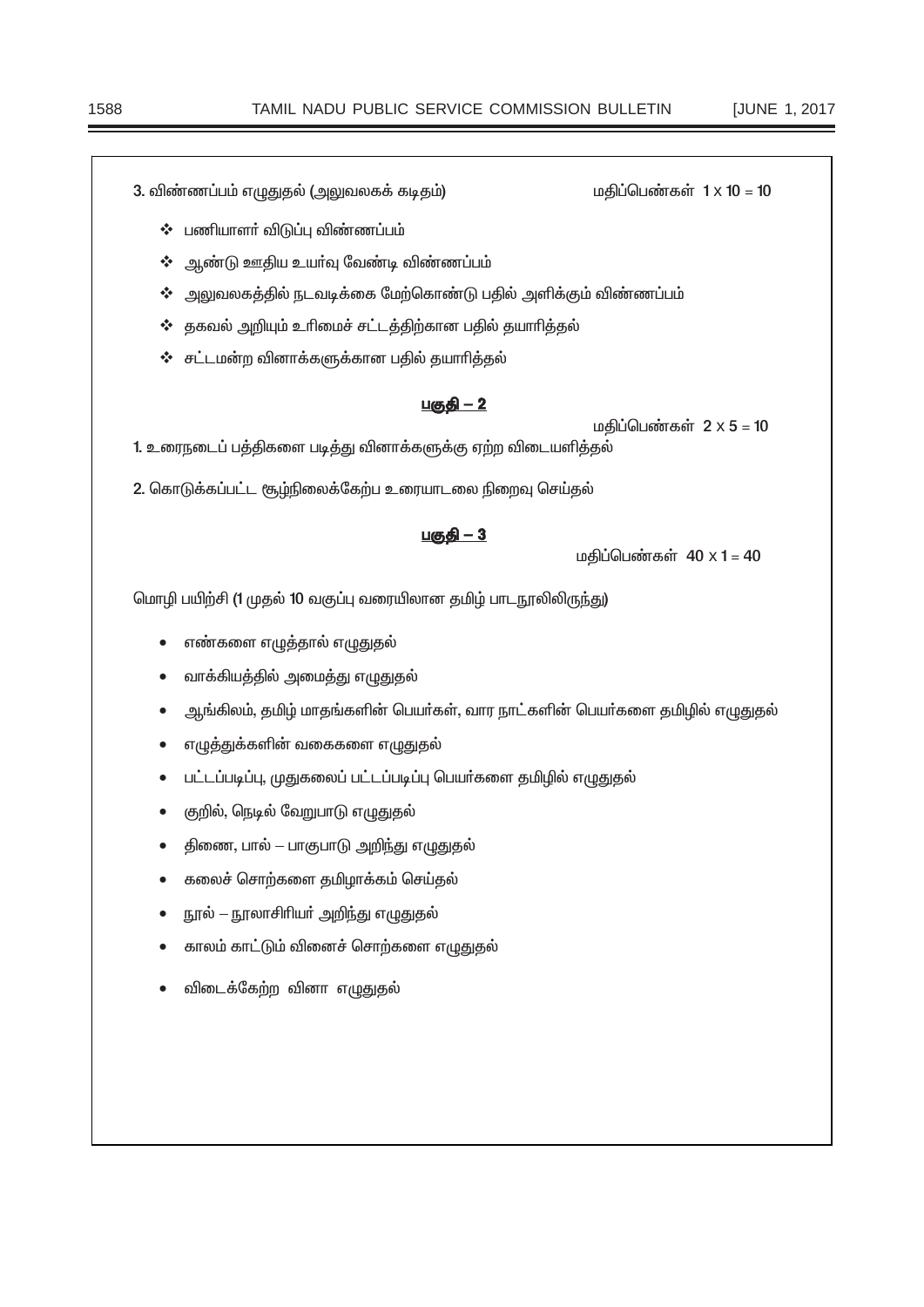- மயங்கொலி வேறுபாடு அறிதல்
- இருபொருள் தருக
- பிறமொழிச் சொல்லுக்கான தமிழ் சொல் எழுதுதல்
- பெயர்ச் சொற்களை எடுத்தெழுதுதல்
- வினைச்சொற்களை எடுத்தெழுதுதல்
- அகரவாிசைப்படுத்துதல்
- வருக்க எழுத்துக்களை எழுதுதல் (நிரப்புதல்)
- தமிழ்நாடு அரசின் தேசிய சின்னம், மரம், விலங்கு, பறவை

| TEST CODE: 019                                                                                                                                     |                      |                                 |                      |  |  |  |
|----------------------------------------------------------------------------------------------------------------------------------------------------|----------------------|---------------------------------|----------------------|--|--|--|
| Second Class Language Test - Part - A - Written Examination<br><b>TEST NAME:</b><br>(Translation, Composition, Letter Writing and Language Skills) |                      |                                 |                      |  |  |  |
| <b>Pattern / Type of Examination</b>                                                                                                               | <b>Time Duration</b> | <b>Minimum</b><br>pass<br>marks | <b>Maximum Marks</b> |  |  |  |
| <b>Descriptive Type - 100%</b><br><b>Without Books</b>                                                                                             | 2.30 hours           | 45                              | 100                  |  |  |  |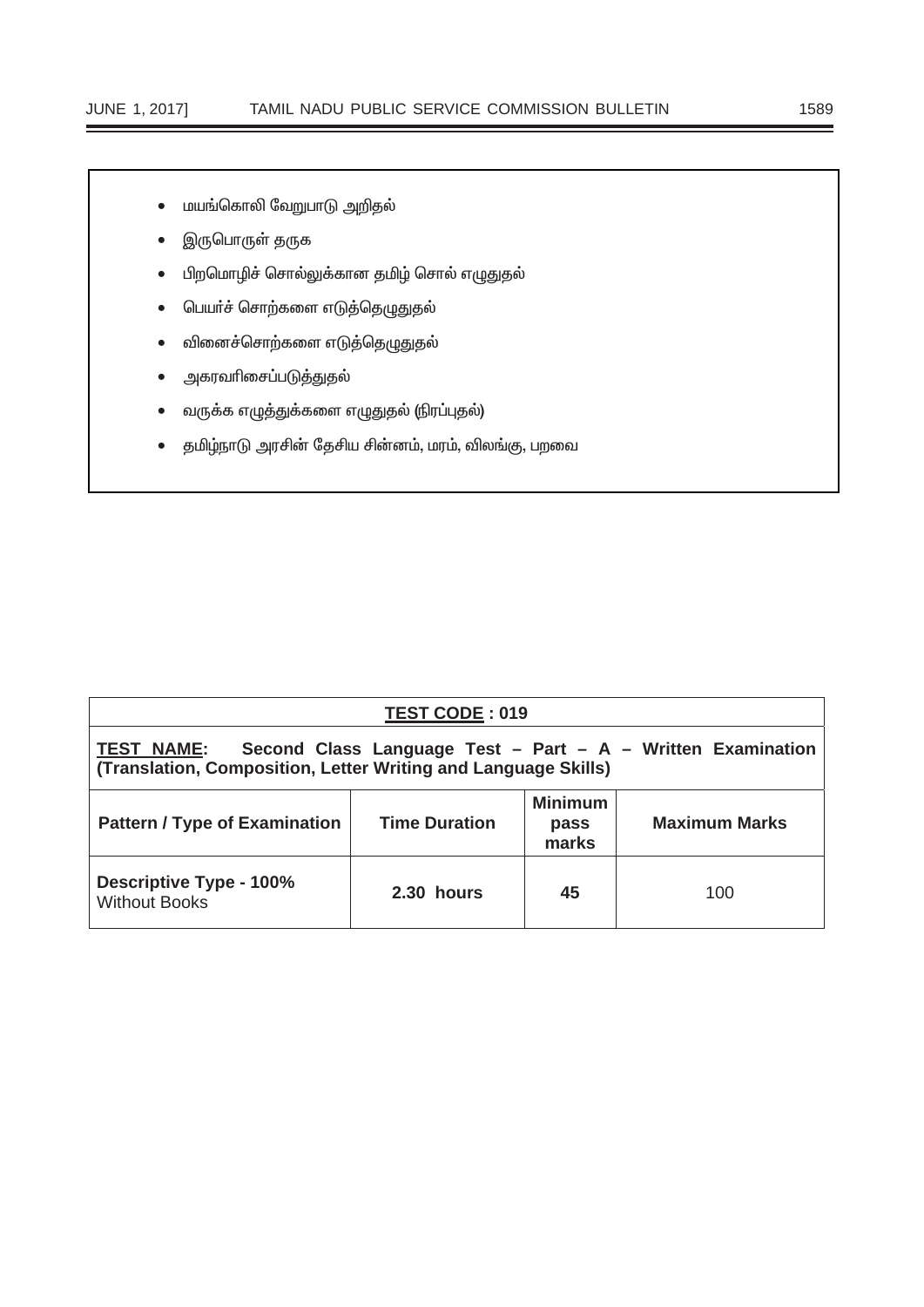j.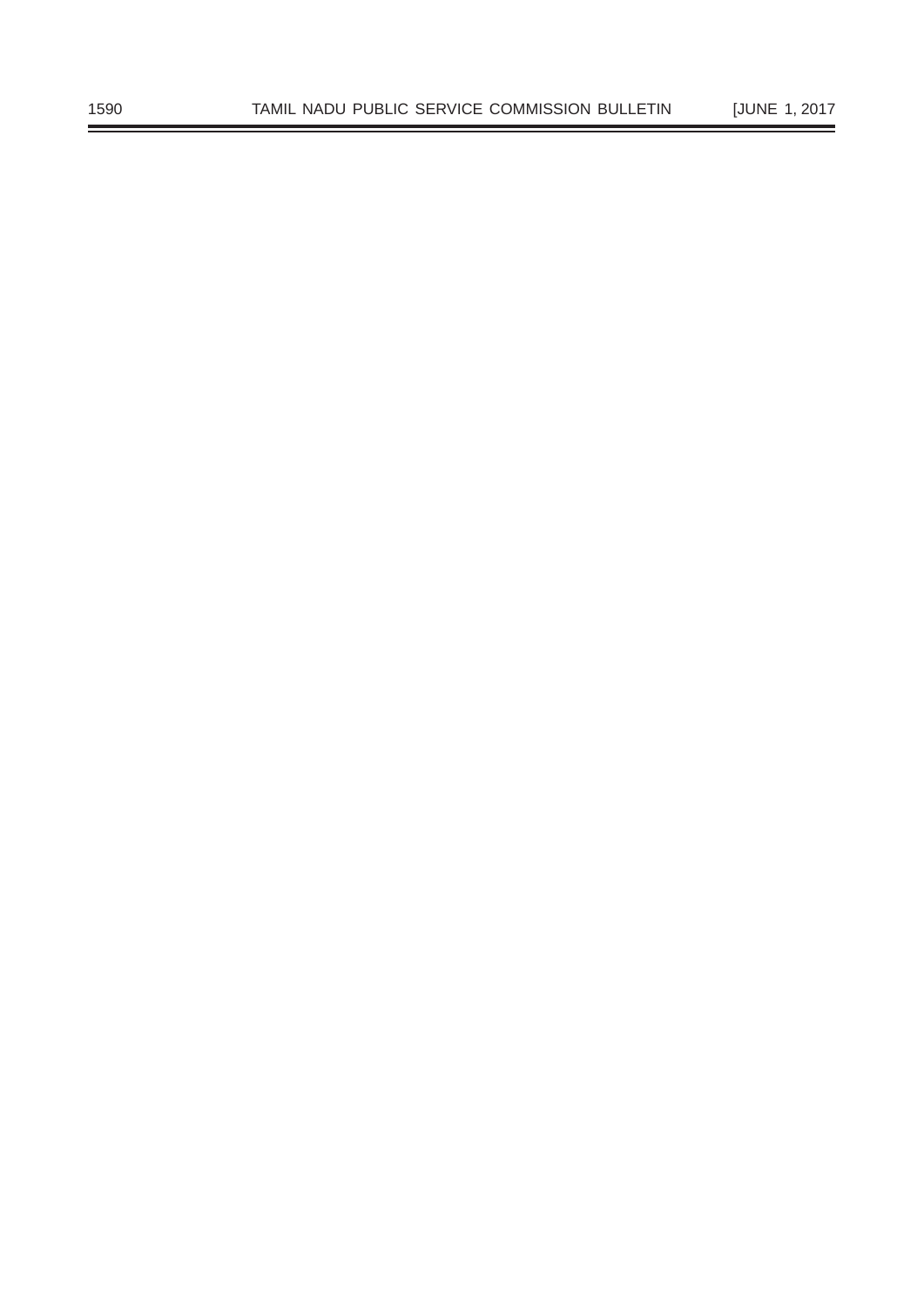$\mathbf{r}$ 

#### **SECOND CLASS LANGUAGE TEST**

| Parts A to D (Full test) - Test Code : 019<br>Part D only<br>- Test Code: 201                                                                              |                                |                                |                                               |  |  |
|------------------------------------------------------------------------------------------------------------------------------------------------------------|--------------------------------|--------------------------------|-----------------------------------------------|--|--|
|                                                                                                                                                            |                                | <b>Maximum</b><br><b>Marks</b> | <b>Minimum</b><br><b>Pass</b><br><b>Marks</b> |  |  |
| <b>PART - A</b><br><b>Written Examination</b><br>(Translation, Composition, Letter writing and Language<br>Skills)                                         |                                |                                | 45                                            |  |  |
| <b>VIVA - VOCE EXAMINATION</b>                                                                                                                             |                                |                                |                                               |  |  |
| <b>SYLLABUS</b>                                                                                                                                            |                                |                                |                                               |  |  |
| <b>PART - B</b>                                                                                                                                            | <b>Maximum</b><br><b>Marks</b> |                                | <b>Minimum</b><br><b>Pass</b><br><b>Marks</b> |  |  |
| $\mathsf{i}$<br>Conversing with accuracy and fluency in Tamil                                                                                              |                                | 100                            | 60<br>$($ See note $(2)$<br>below)            |  |  |
| $\mathsf{ii}$<br>Dictating an order or delivering a short<br>address on a given subject in Tamil                                                           |                                | 50                             | 25                                            |  |  |
| PART - C<br>Taking down in English Evidence given in Tamil<br>and asking questions thereon in Tamil                                                        |                                | 50                             | 25                                            |  |  |
| <b>PART-D</b><br>Reading with fluency and translating correctly<br>three petitions or other official manuscripts in Tamil<br>written in plain running hand |                                | 100                            | 50                                            |  |  |

#### **Notes:**

- 1. In the case of candidates who are required to pass the Second Class Language Test (Full Test) they will be allowed to appear for Part 'D' separately and will be required to appear for all the other parts at one time
- 2. In the case of candidates, belonging to 'Linguistic Minorities' the minimum marks for a pass in part 'B(i)' 'Conversing with accuracy and fluency in the Tamil will be 50'